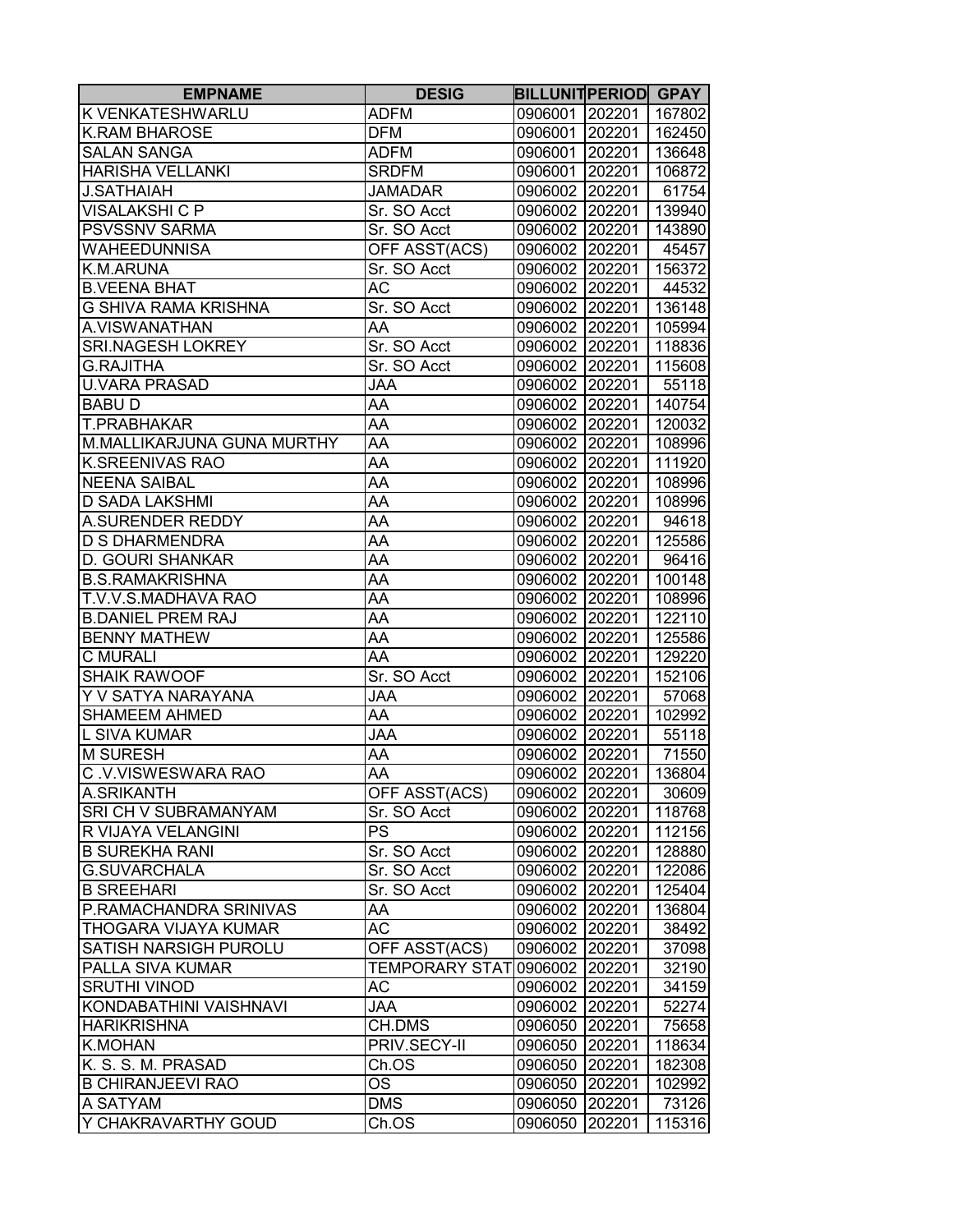| <b>BHOPAL</b>                 | <b>KHALASI</b>      | 0906050 202201 | 61754  |
|-------------------------------|---------------------|----------------|--------|
| M ANANDA RAO                  | <b>PS</b>           | 0906050 202201 | 125586 |
| <b>DANGETI NARSIMHA</b>       | OS                  | 0906050 202201 | 149128 |
| T.VENKATA KRISHNA PRASAD      | <b>STENO</b>        | 0906050 202201 | 84506  |
| S PADMA RANI                  | GEN.ASST(GA)        | 0906050 202201 | 52007  |
| <b>S.HARI KRISHNA</b>         | <b>DMS</b>          | 0906050 202201 | 83176  |
| <b>KURMAMMA</b>               | <b>HELPER STORE</b> | 0906050 202201 | 56856  |
| <b>S.RAHUL</b>                | <b>DMS</b>          | 0906050 202201 | 72318  |
| <b>G.SAI CHARAN</b>           | <b>STENO</b>        | 0906050 202201 | 71392  |
| <b>SUSHANT TIRKEY</b>         | <b>OS</b>           | 0906050 202201 | 7620   |
| <b>T S V SURYA PRAKASH</b>    | <b>OS</b>           | 0906050 202201 | 112156 |
| <b>ACHAT PREM KUMAR MENON</b> | CMPLN. INSP.        | 0906050 202201 | 108996 |
| CH.N.S.V.MEHER KUMAR          | Ch.OS               | 0906050 202201 | 144862 |
| <b>B K NAVEEN KUMAR</b>       | GEN.ASST(GA)        | 0906050 202201 | 60016  |
| <b>SHAIK ISMAIL</b>           | OS                  | 0906050 202201 | 79924  |
| SHAIK MASTAN BASHA            | Ch.DMS              | 0906050 202201 | 177094 |
| <b>GANGA SRIKISHAN V</b>      | Ch.OS               | 0906050 202201 | 122110 |
| <b>SAMPATH K</b>              | <b>B.PEON</b>       | 0906050 202201 | 34791  |
| P.VENKATA VIJAY KUMAR         | <b>B.PEON</b>       | 0906050 202201 | 33843  |
| <b>AKKEPALLY ANVESH</b>       | <b>DMS</b>          | 0906050 202201 | 64924  |
| <b>HIMANSHU KUMAR</b>         | <b>B.PEON</b>       | 0906050 202201 | 28362  |
| M.BASAVARAJ                   |                     |                |        |
|                               | <b>STN.DIRECTOR</b> | 0906051 202201 | 192422 |
| <b>HEMSINGH BANOTH</b>        | <b>ADRM</b>         | 0906051 202201 | 258604 |
| <b>K.GANESH</b>               | PS TO DRM           | 0906051 202201 | 136648 |
| <b>BHIMI REDDY R KRISHNA</b>  | <b>ADRM</b>         | 0906051 202201 | 226432 |
| SHARAT S CHANDRAYAN           | <b>DRM</b>          | 0906051 202201 | 264366 |
| AJAY KUMAR RANJAN             | Sr. DMM             | 0906051 202201 | 171586 |
| <b>M.VIJAYA KUMAR</b>         | HM(GAZ)             | 0906077 202201 | 152132 |
| K VINOD KUMARI                | HM(GAZ)             | 0906077 202201 | 156398 |
| PATHKALA RAJ KUMAR            | Sr. DCM             | 0906131 202201 | 164161 |
| V.JOHN BENHUR                 | ACM                 | 0906131 202201 | 119392 |
| U.JANARDHAN                   | <b>DCM</b>          | 0906131 202201 | 158136 |
| <b>ASMA NOOR BEGUM</b>        | <b>CCRC</b>         | 0906132 202201 | 40732  |
| <b>SREEDHARA VIJAY</b>        | SR.CCRC             | 0906132 202201 | 55496  |
| MEDISETTI BHARAGAVARAMUL      | Sr.COML.CLERK       | 0906132 202201 | 53066  |
| <b>SYED MINHAJUDDIN</b>       | <b>OS</b>           | 0906132 202201 | 77712  |
| MD. ARSHAD                    | <b>RS</b>           | 0906132 202201 | 82766  |
| <b>G BALAKRISHNA</b>          | SR.TE               | 0906132 202201 | 49757  |
| K BIKSHAPATHI                 | SR.TE               | 0906132 202201 | 87265  |
| <b>J MOHAN BABU</b>           | <b>COML.CLERK</b>   | 0906132 202201 | 80554  |
| A DEEPIKA                     | Sr.COML.CLERK       | 0906132 202201 | 54440  |
| <b>G M KEZIA RANI</b>         | <b>RS</b>           | 0906132 202201 | 92098  |
| S.B.RAVI TEJA                 | Sr.COML.CLERK       | 0906132 202201 | 47157  |
| ARVIND KUMAR YADAV            | Sr.COML.CLERK       | 0906132 202201 | 48895  |
| <b>B.D.VINOD KUMAR</b>        | CAT. INSP.          | 0906132 202201 | 67718  |
| K SREELATHA                   | <b>COML.CLERK</b>   | 0906132 202201 | 53364  |
| S.SRINIVAS                    | <b>COML.CLERK</b>   | 0906132 202201 | 54158  |
| M. RAMESH                     | CCC                 | 0906132 202201 | 52244  |
| G. VIVEKANAND                 | Sr.COML.CLERK       | 0906132 202201 | 60041  |
| <b>SHAIK AKBAR BASHA</b>      | <b>COML.CLERK</b>   | 0906132 202201 | 54677  |
| K DILIP KUMAR                 | CCC                 | 0906132 202201 | 61177  |
| <b>B MANJULA</b>              | CCC                 | 0906132 202201 | 71872  |
| SD MUNEER AHMED               | <b>CCS</b>          | 0906132 202201 | 87548  |
| <b>C VENKATESH</b>            | <b>CNL</b>          | 0906132 202201 | 80924  |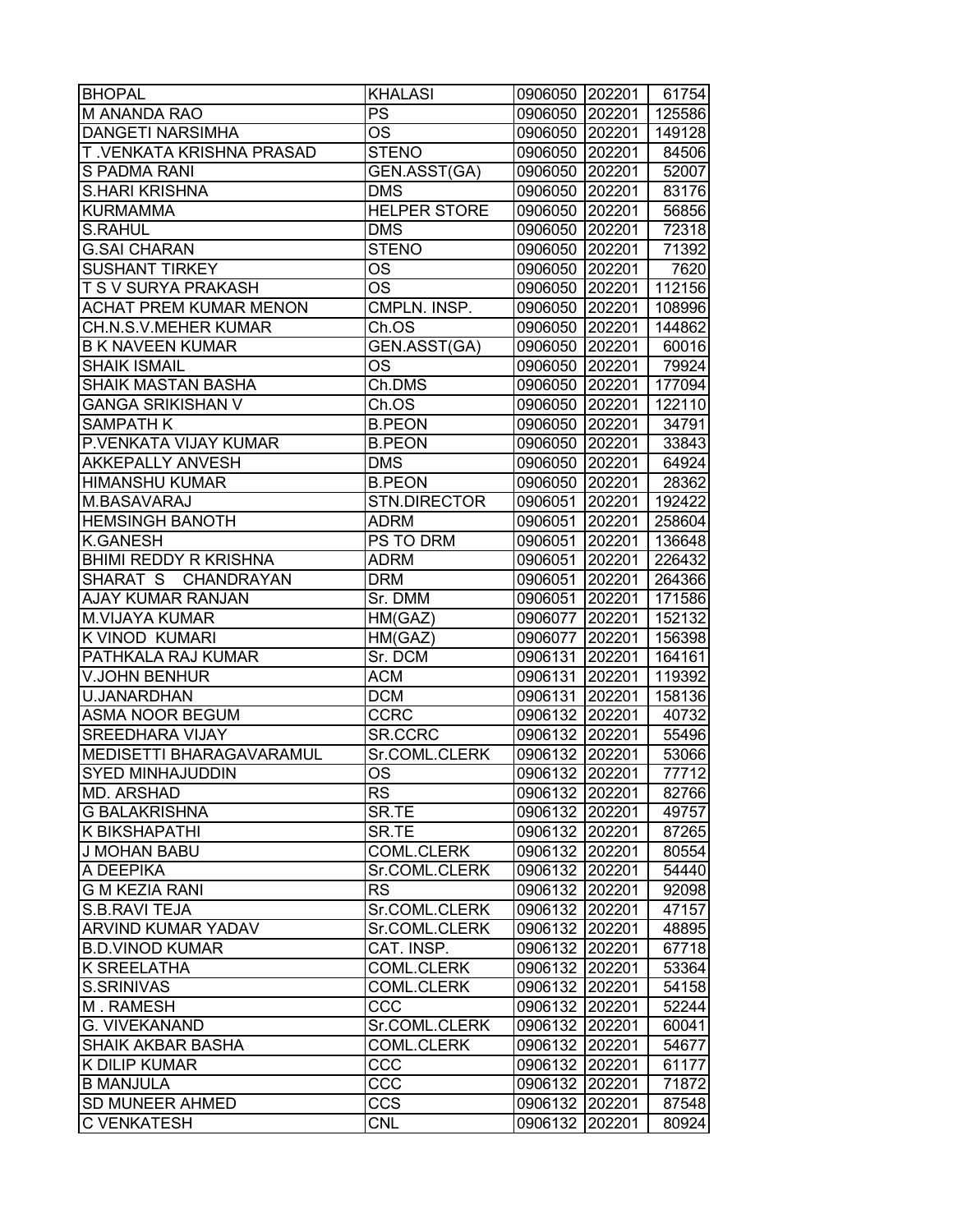| <b>G KISHORE</b>          | COMMERCIAL SUP10906132 202201 |                |        | 95248  |
|---------------------------|-------------------------------|----------------|--------|--------|
| N SHAMBU LINGAM           | COMMERCIAL SUP10906132 202201 |                |        | 100778 |
| P RAMA DEVI               | CCS                           | 0906132 202201 |        | 84398  |
| P MADHAVI                 | CCC                           | 0906132 202201 |        | 70284  |
| A.PRASANNA                | <b>CCS</b>                    | 0906132 202201 |        | 105490 |
| A INDUMATHI               | <b>CCS</b>                    | 0906132 202201 |        | 97934  |
| <b>T.MUNIRAJ</b>          | <b>RS</b>                     | 0906132 202201 |        | 100778 |
| <b>T SREE VIDYA</b>       | Sr.COML.CLERK                 | 0906132 202201 |        | 64754  |
| <b>LAM SUNNY SWAROOP</b>  | <b>COML.CLERK</b>             | 0906132 202201 |        | 50196  |
| <b>T LAXMAN</b>           | <b>ECRC</b>                   | 0906132 202201 |        | 69628  |
| <b>SHAIK NOORJAHAN</b>    | <b>ECRC</b>                   | 0906132 202201 |        | 81482  |
| A JANAKIRAMAIAH           | <b>ECRC</b>                   | 0906132 202201 |        | 85028  |
| <b>G SRIDHAR</b>          | CC <sub>C</sub>               | 0906132 202201 |        | 97304  |
| <b>S R SUNIL KUMAR</b>    | <b>CNL</b>                    | 0906132 202201 |        | 79342  |
| <b>BUPIN YADAV</b>        | <b>RS</b>                     | 0906132 202201 |        | 85136  |
| A. PAVAN KUMAR            | Sr.COML.CLERK                 | 0906132 202201 |        | 52918  |
| <b>T VIJAYA LAKSHMI</b>   | <b>RS</b>                     | 0906132 202201 |        | 109626 |
|                           |                               |                |        |        |
| <b>T.I.MOHIUDDIN KHAN</b> | C.S.                          | 0906132 202201 |        | 100988 |
| V.SURYAKANTHAM            | <b>ECRC</b>                   | 0906132 202201 |        | 94618  |
| A.GANESH                  | <b>ECRC</b>                   | 0906132 202201 |        | 94618  |
| SYED.AZIZ AHMED           | <b>ECRC</b>                   | 0906132 202201 |        | 95248  |
| M RAJITHA                 | <b>COML.CLERK</b>             | 0906132 202201 |        | 60038  |
| <b>GANESH POODARI</b>     | <b>TTI</b>                    | 0906132 202201 |        | 69688  |
| <b>D.VENKATA REDDY</b>    | CH.CCRC                       | 0906132 202201 |        | 149758 |
| <b>NURJAHAN</b>           | <b>COML.CLERK</b>             | 0906132 202201 |        | 64124  |
| D VENKATESHWARAMMA        | CCC                           | 0906132 202201 |        | 58046  |
| <b>AJAY BABU</b>          | <b>RS</b>                     | 0906132 202201 |        | 92562  |
| A.V.TARAKARAM             | <b>RS</b>                     | 0906132 202201 |        | 72180  |
| ROMANA SALEEM             | Ch.OS                         | 0906132 202201 |        | 119634 |
| R.JAYAKUMAR               | Ch.COML.INSP.                 | 0906132 202201 |        | 100778 |
| NASREEN SULTHANA          | CCC                           | 0906132 202201 |        | 70548  |
| <b>S.KRUPAKAR</b>         | TTI                           | 0906132 202201 |        | 85798  |
| <b>B MUNNAJI RAO</b>      | COML. INSP.                   | 0906132 202201 |        | 88188  |
| <b>MD M A KHAN</b>        | <b>TTE</b>                    | 0906132 202201 |        | 87468  |
| <b>ZAREENA BANU</b>       | $\overline{ccs}$              | 0906132 202201 |        | 92562  |
| <b>B.DAYAL MEENA</b>      | <b>CRS</b>                    | 0906132 202201 |        | 92562  |
| KULLAYAPPA                | <b>COML.CLERK</b>             | 0906132 202201 |        | 67758  |
| P VENKATARAMANA           | <b>CNL</b>                    | 0906132 202201 |        | 120264 |
| <b>M.RAMANA REDDY</b>     | PORTER(COML)                  | 0906132 202201 |        | 49733  |
| T D G SHANKAR RAO         | Sr. CLERK                     | 0906132 202201 |        | 65764  |
| R.M.JANAKI                | <b>COML.CLERK</b>             | 0906132 202201 |        | 80408  |
| R MEENA                   | <b>COML.CLERK</b>             | 0906132 202201 |        | 80554  |
| <b>K.MANDAKINI</b>        | <b>ECRC</b>                   | 0906132 202201 |        | 80554  |
| M SURESH BABU             | COML. INSP.                   | 0906132 202201 |        | 129850 |
| M. MANI                   | Sr.CC(BOOKING)                | 0906132 202201 |        | 63075  |
| <b>K V VEENA</b>          | <b>ECRC</b>                   | 0906132 202201 |        | 66492  |
| S L UDAY KUMAR            | <b>COML.CLERK</b>             |                |        |        |
|                           |                               | 0906132 202201 |        | 75873  |
| <b>B.SWETHA</b>           | CCC                           | 0906132 202201 |        | 77076  |
| <b>C.KRISHNIAH</b>        | <b>CCS</b>                    | 0906132 202201 |        | 122740 |
| <b>HABIBULLA KHADRI</b>   | Ch.COML.INSP.                 | 0906132 202201 |        | 95248  |
| <b>DEEPALI BHATNAGAR</b>  | <b>CRS</b>                    | 0906132        | 202201 | 118634 |
| <b>MIRZA RAFATH BAIG</b>  | <b>CRS</b>                    | 0906132        | 202201 | 109626 |
| M .A SALAM                | CCRC                          | 0906132        | 202201 | 56957  |
| <b>B SUVARNA RAJU</b>     | OS                            | 0906132        | 202201 | 91176  |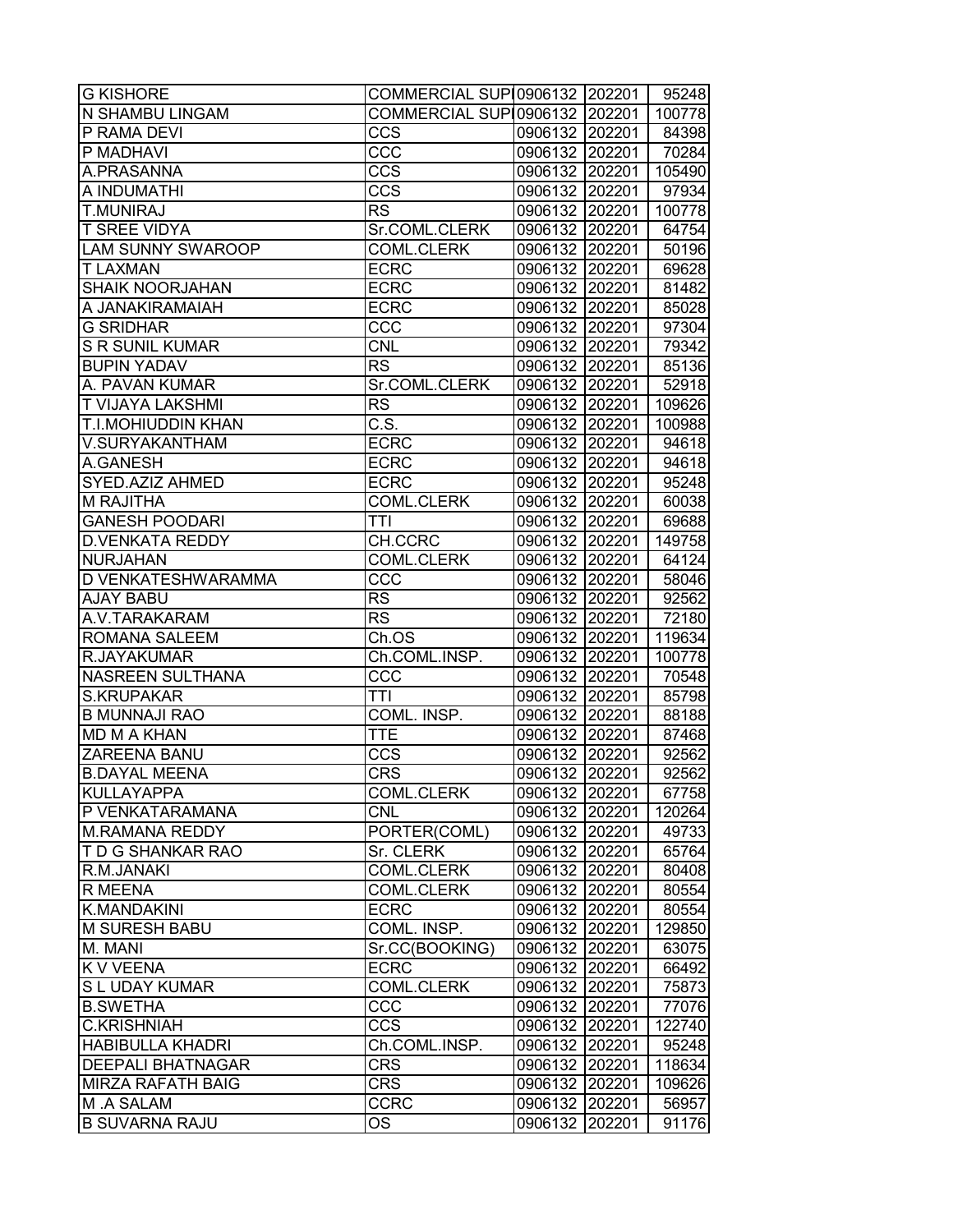| <b>G PRABHAKARA RAO</b><br>132514<br>Ch.OS<br>0906132 202201<br>A VENKATESULU<br>CTI<br>0906132 202201<br>101928<br><b>M.KARNA KUMARI</b><br><b>TTI</b><br>0906132 202201<br>59533<br><b>J. ANUSHA</b><br>CCC<br>0906132 202201<br>73267<br>K.BALAMANI<br>CCC<br>0906132 202201<br>56229<br><b>D.RAVI KIRAN</b><br>CCC<br>0906132 202201<br>64835<br>0906132 202201<br>D. T. NIMJEE<br><b>CNL</b><br>126216<br>C VENKATESWAR RAO<br><b>CTI</b><br>0906132 202201<br>Sr. CLERK<br>C AJITHKUMAR<br>0906132 202201<br>$\overline{\text{CT}}$ l<br>0906132 202201<br><b>MATHEW SABASTIN</b><br>100868<br><b>R.LALITHA</b><br><b>GEN ASST(COM)</b><br>0906132 202201<br><b>VVS JAGADISHWAR RAO</b><br>Sr.COML.CLERK<br>72222<br>0906132 202201<br><b>PREM PAL</b><br>COML.CLERK<br>0906132 202201<br>52256<br><b>S A MUKTHAR</b><br>ccc<br>0906132 202201<br>64028<br>CCC<br>K.PRABHAKAR<br>0906132 202201<br>39671<br><b>T.VEERASHAM</b><br><b>CCS</b><br>0906132 202201<br>100778<br><b>S VENKATAPPA</b><br>C.S.<br>0906132 202201<br>72574<br><b>DEEPAK DEVDASS</b><br>CCC<br>0906132 202201<br>69377<br>S.RAGHAVENDRA<br><b>COML.CLERK</b><br>0906132 202201<br>54602<br>M A NAHEEDKHADAR<br>CH.CCRC<br>0906132 202201<br>59896<br><b>SK ARIFIRFANI</b><br><b>COML.CLERK</b><br>0906132 202201<br>49916<br>CAT. INSP.<br><b>CH.AMROSE</b><br>0906132 202201<br>119218<br><b>VENKATESWARLU D</b><br>0906132 202201<br>ОS<br>107708<br><b>RASHEEDA</b><br>Ch.COML.INSP.<br>0906132 202201<br>79885<br><b>TVEERANARAYANA</b><br>СS<br>0906132 202201<br>105494<br><b>G.SRIVANI</b><br>ccc<br>0906132 202201<br>69782<br>CCS<br><b>B.PRANITA KUMARI</b><br>85136<br>0906132 202201<br><b>D SRINIVAS</b><br>CCC<br>71872<br>0906132 202201<br><b>B GURU PRASADA RAO</b><br>CCC<br>0906132 202201<br>78342<br><b>R.GIREESH</b><br>CCC<br>0906132 202201<br>69194<br><b>G VENKATESH</b><br>Sr.COML.CLERK<br>0906132 202201<br>61903<br>0906132 202201<br>59512<br><b>RUTH NIRMALA</b><br>Sr.COML.CLERK<br>M.SHASHAVALI<br><b>COML.CLERK</b><br>0906132 202201<br>64117<br><b>G RAJESHWARI</b><br>0906132 202201<br>Ch.OS<br>108996<br>0906132 202201<br>V.SANTOSH<br><b>CCRC</b><br>58106<br><b>G SRINIVAS</b><br>CH.CCRC<br>0906132 202201<br>75658<br><b>G.ANAND</b><br>CCS<br>0906132 202201<br>109798<br><b>E.NARASING RAO</b><br><b>CCS</b><br>0906132 202201<br>100778<br><b>T. RANGANATH</b><br>COML.CLERK<br>0906132 202201<br>86928<br><b>MALLAMMA</b><br><b>WATERMAN</b><br>0906132 202201<br>44662<br><b>N.M.SANTOSH KUMAR</b><br>CCS(BOOKING)<br>0906132 202201<br>77398<br><b>D HIMABINDU</b><br>Sr.COML.CLERK<br>0906132 202201<br>55628<br><b>G MAHESH KUMAR</b><br><b>RS</b><br>0906132 202201<br>58848<br>COML.CLERK<br><b>M A FAREED</b><br>0906132 202201<br>75029<br><b>ROKKAM RAVI KUMAR</b><br>OS.<br>0906132 202201<br>118634<br><b>K SANJAY KUMAR</b><br>Ch.OS<br>0906132 202201<br>157818<br><b>G VINAYA KUMARI</b><br><b>GEN ASST(COM)</b><br>0906132 202201<br>61754<br><b>APARANJI S</b><br><b>GEN ASST(COM)</b><br>0906132 202201<br>58436<br>K ANJAIAH<br>CS<br>0906132 202201<br>67668<br>0906132 202201<br><b>BALLI RAVEENDRA</b><br>Ch.OS<br>112156<br><b>S KURMAIAH</b><br>CC(BOOKING)<br>0906132 202201<br>59799<br><b>CS</b><br>S MADHU BABU<br>0906132 202201<br>90508<br>E KRISHNAMURTHY<br>COML.CLERK<br>0906132 202201<br>80554 | S SESHU LATHA | Sr. CLERK | 0906132 202201 | 80924 |
|-----------------------------------------------------------------------------------------------------------------------------------------------------------------------------------------------------------------------------------------------------------------------------------------------------------------------------------------------------------------------------------------------------------------------------------------------------------------------------------------------------------------------------------------------------------------------------------------------------------------------------------------------------------------------------------------------------------------------------------------------------------------------------------------------------------------------------------------------------------------------------------------------------------------------------------------------------------------------------------------------------------------------------------------------------------------------------------------------------------------------------------------------------------------------------------------------------------------------------------------------------------------------------------------------------------------------------------------------------------------------------------------------------------------------------------------------------------------------------------------------------------------------------------------------------------------------------------------------------------------------------------------------------------------------------------------------------------------------------------------------------------------------------------------------------------------------------------------------------------------------------------------------------------------------------------------------------------------------------------------------------------------------------------------------------------------------------------------------------------------------------------------------------------------------------------------------------------------------------------------------------------------------------------------------------------------------------------------------------------------------------------------------------------------------------------------------------------------------------------------------------------------------------------------------------------------------------------------------------------------------------------------------------------------------------------------------------------------------------------------------------------------------------------------------------------------------------------------------------------------------------------------------------------------------------------------------------------------------------------------------------------------------------------------------------------------------------------------------------------------------------------------------------------------------------------------------------------------------------------------------------------------------------------------------------------------------------------------------------------------|---------------|-----------|----------------|-------|
|                                                                                                                                                                                                                                                                                                                                                                                                                                                                                                                                                                                                                                                                                                                                                                                                                                                                                                                                                                                                                                                                                                                                                                                                                                                                                                                                                                                                                                                                                                                                                                                                                                                                                                                                                                                                                                                                                                                                                                                                                                                                                                                                                                                                                                                                                                                                                                                                                                                                                                                                                                                                                                                                                                                                                                                                                                                                                                                                                                                                                                                                                                                                                                                                                                                                                                                                                                 |               |           |                |       |
|                                                                                                                                                                                                                                                                                                                                                                                                                                                                                                                                                                                                                                                                                                                                                                                                                                                                                                                                                                                                                                                                                                                                                                                                                                                                                                                                                                                                                                                                                                                                                                                                                                                                                                                                                                                                                                                                                                                                                                                                                                                                                                                                                                                                                                                                                                                                                                                                                                                                                                                                                                                                                                                                                                                                                                                                                                                                                                                                                                                                                                                                                                                                                                                                                                                                                                                                                                 |               |           |                |       |
|                                                                                                                                                                                                                                                                                                                                                                                                                                                                                                                                                                                                                                                                                                                                                                                                                                                                                                                                                                                                                                                                                                                                                                                                                                                                                                                                                                                                                                                                                                                                                                                                                                                                                                                                                                                                                                                                                                                                                                                                                                                                                                                                                                                                                                                                                                                                                                                                                                                                                                                                                                                                                                                                                                                                                                                                                                                                                                                                                                                                                                                                                                                                                                                                                                                                                                                                                                 |               |           |                |       |
|                                                                                                                                                                                                                                                                                                                                                                                                                                                                                                                                                                                                                                                                                                                                                                                                                                                                                                                                                                                                                                                                                                                                                                                                                                                                                                                                                                                                                                                                                                                                                                                                                                                                                                                                                                                                                                                                                                                                                                                                                                                                                                                                                                                                                                                                                                                                                                                                                                                                                                                                                                                                                                                                                                                                                                                                                                                                                                                                                                                                                                                                                                                                                                                                                                                                                                                                                                 |               |           |                |       |
|                                                                                                                                                                                                                                                                                                                                                                                                                                                                                                                                                                                                                                                                                                                                                                                                                                                                                                                                                                                                                                                                                                                                                                                                                                                                                                                                                                                                                                                                                                                                                                                                                                                                                                                                                                                                                                                                                                                                                                                                                                                                                                                                                                                                                                                                                                                                                                                                                                                                                                                                                                                                                                                                                                                                                                                                                                                                                                                                                                                                                                                                                                                                                                                                                                                                                                                                                                 |               |           |                |       |
|                                                                                                                                                                                                                                                                                                                                                                                                                                                                                                                                                                                                                                                                                                                                                                                                                                                                                                                                                                                                                                                                                                                                                                                                                                                                                                                                                                                                                                                                                                                                                                                                                                                                                                                                                                                                                                                                                                                                                                                                                                                                                                                                                                                                                                                                                                                                                                                                                                                                                                                                                                                                                                                                                                                                                                                                                                                                                                                                                                                                                                                                                                                                                                                                                                                                                                                                                                 |               |           |                |       |
|                                                                                                                                                                                                                                                                                                                                                                                                                                                                                                                                                                                                                                                                                                                                                                                                                                                                                                                                                                                                                                                                                                                                                                                                                                                                                                                                                                                                                                                                                                                                                                                                                                                                                                                                                                                                                                                                                                                                                                                                                                                                                                                                                                                                                                                                                                                                                                                                                                                                                                                                                                                                                                                                                                                                                                                                                                                                                                                                                                                                                                                                                                                                                                                                                                                                                                                                                                 |               |           |                |       |
|                                                                                                                                                                                                                                                                                                                                                                                                                                                                                                                                                                                                                                                                                                                                                                                                                                                                                                                                                                                                                                                                                                                                                                                                                                                                                                                                                                                                                                                                                                                                                                                                                                                                                                                                                                                                                                                                                                                                                                                                                                                                                                                                                                                                                                                                                                                                                                                                                                                                                                                                                                                                                                                                                                                                                                                                                                                                                                                                                                                                                                                                                                                                                                                                                                                                                                                                                                 |               |           |                | 97688 |
|                                                                                                                                                                                                                                                                                                                                                                                                                                                                                                                                                                                                                                                                                                                                                                                                                                                                                                                                                                                                                                                                                                                                                                                                                                                                                                                                                                                                                                                                                                                                                                                                                                                                                                                                                                                                                                                                                                                                                                                                                                                                                                                                                                                                                                                                                                                                                                                                                                                                                                                                                                                                                                                                                                                                                                                                                                                                                                                                                                                                                                                                                                                                                                                                                                                                                                                                                                 |               |           |                | 72340 |
|                                                                                                                                                                                                                                                                                                                                                                                                                                                                                                                                                                                                                                                                                                                                                                                                                                                                                                                                                                                                                                                                                                                                                                                                                                                                                                                                                                                                                                                                                                                                                                                                                                                                                                                                                                                                                                                                                                                                                                                                                                                                                                                                                                                                                                                                                                                                                                                                                                                                                                                                                                                                                                                                                                                                                                                                                                                                                                                                                                                                                                                                                                                                                                                                                                                                                                                                                                 |               |           |                |       |
|                                                                                                                                                                                                                                                                                                                                                                                                                                                                                                                                                                                                                                                                                                                                                                                                                                                                                                                                                                                                                                                                                                                                                                                                                                                                                                                                                                                                                                                                                                                                                                                                                                                                                                                                                                                                                                                                                                                                                                                                                                                                                                                                                                                                                                                                                                                                                                                                                                                                                                                                                                                                                                                                                                                                                                                                                                                                                                                                                                                                                                                                                                                                                                                                                                                                                                                                                                 |               |           |                | 67600 |
|                                                                                                                                                                                                                                                                                                                                                                                                                                                                                                                                                                                                                                                                                                                                                                                                                                                                                                                                                                                                                                                                                                                                                                                                                                                                                                                                                                                                                                                                                                                                                                                                                                                                                                                                                                                                                                                                                                                                                                                                                                                                                                                                                                                                                                                                                                                                                                                                                                                                                                                                                                                                                                                                                                                                                                                                                                                                                                                                                                                                                                                                                                                                                                                                                                                                                                                                                                 |               |           |                |       |
|                                                                                                                                                                                                                                                                                                                                                                                                                                                                                                                                                                                                                                                                                                                                                                                                                                                                                                                                                                                                                                                                                                                                                                                                                                                                                                                                                                                                                                                                                                                                                                                                                                                                                                                                                                                                                                                                                                                                                                                                                                                                                                                                                                                                                                                                                                                                                                                                                                                                                                                                                                                                                                                                                                                                                                                                                                                                                                                                                                                                                                                                                                                                                                                                                                                                                                                                                                 |               |           |                |       |
|                                                                                                                                                                                                                                                                                                                                                                                                                                                                                                                                                                                                                                                                                                                                                                                                                                                                                                                                                                                                                                                                                                                                                                                                                                                                                                                                                                                                                                                                                                                                                                                                                                                                                                                                                                                                                                                                                                                                                                                                                                                                                                                                                                                                                                                                                                                                                                                                                                                                                                                                                                                                                                                                                                                                                                                                                                                                                                                                                                                                                                                                                                                                                                                                                                                                                                                                                                 |               |           |                |       |
|                                                                                                                                                                                                                                                                                                                                                                                                                                                                                                                                                                                                                                                                                                                                                                                                                                                                                                                                                                                                                                                                                                                                                                                                                                                                                                                                                                                                                                                                                                                                                                                                                                                                                                                                                                                                                                                                                                                                                                                                                                                                                                                                                                                                                                                                                                                                                                                                                                                                                                                                                                                                                                                                                                                                                                                                                                                                                                                                                                                                                                                                                                                                                                                                                                                                                                                                                                 |               |           |                |       |
|                                                                                                                                                                                                                                                                                                                                                                                                                                                                                                                                                                                                                                                                                                                                                                                                                                                                                                                                                                                                                                                                                                                                                                                                                                                                                                                                                                                                                                                                                                                                                                                                                                                                                                                                                                                                                                                                                                                                                                                                                                                                                                                                                                                                                                                                                                                                                                                                                                                                                                                                                                                                                                                                                                                                                                                                                                                                                                                                                                                                                                                                                                                                                                                                                                                                                                                                                                 |               |           |                |       |
|                                                                                                                                                                                                                                                                                                                                                                                                                                                                                                                                                                                                                                                                                                                                                                                                                                                                                                                                                                                                                                                                                                                                                                                                                                                                                                                                                                                                                                                                                                                                                                                                                                                                                                                                                                                                                                                                                                                                                                                                                                                                                                                                                                                                                                                                                                                                                                                                                                                                                                                                                                                                                                                                                                                                                                                                                                                                                                                                                                                                                                                                                                                                                                                                                                                                                                                                                                 |               |           |                |       |
|                                                                                                                                                                                                                                                                                                                                                                                                                                                                                                                                                                                                                                                                                                                                                                                                                                                                                                                                                                                                                                                                                                                                                                                                                                                                                                                                                                                                                                                                                                                                                                                                                                                                                                                                                                                                                                                                                                                                                                                                                                                                                                                                                                                                                                                                                                                                                                                                                                                                                                                                                                                                                                                                                                                                                                                                                                                                                                                                                                                                                                                                                                                                                                                                                                                                                                                                                                 |               |           |                |       |
|                                                                                                                                                                                                                                                                                                                                                                                                                                                                                                                                                                                                                                                                                                                                                                                                                                                                                                                                                                                                                                                                                                                                                                                                                                                                                                                                                                                                                                                                                                                                                                                                                                                                                                                                                                                                                                                                                                                                                                                                                                                                                                                                                                                                                                                                                                                                                                                                                                                                                                                                                                                                                                                                                                                                                                                                                                                                                                                                                                                                                                                                                                                                                                                                                                                                                                                                                                 |               |           |                |       |
|                                                                                                                                                                                                                                                                                                                                                                                                                                                                                                                                                                                                                                                                                                                                                                                                                                                                                                                                                                                                                                                                                                                                                                                                                                                                                                                                                                                                                                                                                                                                                                                                                                                                                                                                                                                                                                                                                                                                                                                                                                                                                                                                                                                                                                                                                                                                                                                                                                                                                                                                                                                                                                                                                                                                                                                                                                                                                                                                                                                                                                                                                                                                                                                                                                                                                                                                                                 |               |           |                |       |
|                                                                                                                                                                                                                                                                                                                                                                                                                                                                                                                                                                                                                                                                                                                                                                                                                                                                                                                                                                                                                                                                                                                                                                                                                                                                                                                                                                                                                                                                                                                                                                                                                                                                                                                                                                                                                                                                                                                                                                                                                                                                                                                                                                                                                                                                                                                                                                                                                                                                                                                                                                                                                                                                                                                                                                                                                                                                                                                                                                                                                                                                                                                                                                                                                                                                                                                                                                 |               |           |                |       |
|                                                                                                                                                                                                                                                                                                                                                                                                                                                                                                                                                                                                                                                                                                                                                                                                                                                                                                                                                                                                                                                                                                                                                                                                                                                                                                                                                                                                                                                                                                                                                                                                                                                                                                                                                                                                                                                                                                                                                                                                                                                                                                                                                                                                                                                                                                                                                                                                                                                                                                                                                                                                                                                                                                                                                                                                                                                                                                                                                                                                                                                                                                                                                                                                                                                                                                                                                                 |               |           |                |       |
|                                                                                                                                                                                                                                                                                                                                                                                                                                                                                                                                                                                                                                                                                                                                                                                                                                                                                                                                                                                                                                                                                                                                                                                                                                                                                                                                                                                                                                                                                                                                                                                                                                                                                                                                                                                                                                                                                                                                                                                                                                                                                                                                                                                                                                                                                                                                                                                                                                                                                                                                                                                                                                                                                                                                                                                                                                                                                                                                                                                                                                                                                                                                                                                                                                                                                                                                                                 |               |           |                |       |
|                                                                                                                                                                                                                                                                                                                                                                                                                                                                                                                                                                                                                                                                                                                                                                                                                                                                                                                                                                                                                                                                                                                                                                                                                                                                                                                                                                                                                                                                                                                                                                                                                                                                                                                                                                                                                                                                                                                                                                                                                                                                                                                                                                                                                                                                                                                                                                                                                                                                                                                                                                                                                                                                                                                                                                                                                                                                                                                                                                                                                                                                                                                                                                                                                                                                                                                                                                 |               |           |                |       |
|                                                                                                                                                                                                                                                                                                                                                                                                                                                                                                                                                                                                                                                                                                                                                                                                                                                                                                                                                                                                                                                                                                                                                                                                                                                                                                                                                                                                                                                                                                                                                                                                                                                                                                                                                                                                                                                                                                                                                                                                                                                                                                                                                                                                                                                                                                                                                                                                                                                                                                                                                                                                                                                                                                                                                                                                                                                                                                                                                                                                                                                                                                                                                                                                                                                                                                                                                                 |               |           |                |       |
|                                                                                                                                                                                                                                                                                                                                                                                                                                                                                                                                                                                                                                                                                                                                                                                                                                                                                                                                                                                                                                                                                                                                                                                                                                                                                                                                                                                                                                                                                                                                                                                                                                                                                                                                                                                                                                                                                                                                                                                                                                                                                                                                                                                                                                                                                                                                                                                                                                                                                                                                                                                                                                                                                                                                                                                                                                                                                                                                                                                                                                                                                                                                                                                                                                                                                                                                                                 |               |           |                |       |
|                                                                                                                                                                                                                                                                                                                                                                                                                                                                                                                                                                                                                                                                                                                                                                                                                                                                                                                                                                                                                                                                                                                                                                                                                                                                                                                                                                                                                                                                                                                                                                                                                                                                                                                                                                                                                                                                                                                                                                                                                                                                                                                                                                                                                                                                                                                                                                                                                                                                                                                                                                                                                                                                                                                                                                                                                                                                                                                                                                                                                                                                                                                                                                                                                                                                                                                                                                 |               |           |                |       |
|                                                                                                                                                                                                                                                                                                                                                                                                                                                                                                                                                                                                                                                                                                                                                                                                                                                                                                                                                                                                                                                                                                                                                                                                                                                                                                                                                                                                                                                                                                                                                                                                                                                                                                                                                                                                                                                                                                                                                                                                                                                                                                                                                                                                                                                                                                                                                                                                                                                                                                                                                                                                                                                                                                                                                                                                                                                                                                                                                                                                                                                                                                                                                                                                                                                                                                                                                                 |               |           |                |       |
|                                                                                                                                                                                                                                                                                                                                                                                                                                                                                                                                                                                                                                                                                                                                                                                                                                                                                                                                                                                                                                                                                                                                                                                                                                                                                                                                                                                                                                                                                                                                                                                                                                                                                                                                                                                                                                                                                                                                                                                                                                                                                                                                                                                                                                                                                                                                                                                                                                                                                                                                                                                                                                                                                                                                                                                                                                                                                                                                                                                                                                                                                                                                                                                                                                                                                                                                                                 |               |           |                |       |
|                                                                                                                                                                                                                                                                                                                                                                                                                                                                                                                                                                                                                                                                                                                                                                                                                                                                                                                                                                                                                                                                                                                                                                                                                                                                                                                                                                                                                                                                                                                                                                                                                                                                                                                                                                                                                                                                                                                                                                                                                                                                                                                                                                                                                                                                                                                                                                                                                                                                                                                                                                                                                                                                                                                                                                                                                                                                                                                                                                                                                                                                                                                                                                                                                                                                                                                                                                 |               |           |                |       |
|                                                                                                                                                                                                                                                                                                                                                                                                                                                                                                                                                                                                                                                                                                                                                                                                                                                                                                                                                                                                                                                                                                                                                                                                                                                                                                                                                                                                                                                                                                                                                                                                                                                                                                                                                                                                                                                                                                                                                                                                                                                                                                                                                                                                                                                                                                                                                                                                                                                                                                                                                                                                                                                                                                                                                                                                                                                                                                                                                                                                                                                                                                                                                                                                                                                                                                                                                                 |               |           |                |       |
|                                                                                                                                                                                                                                                                                                                                                                                                                                                                                                                                                                                                                                                                                                                                                                                                                                                                                                                                                                                                                                                                                                                                                                                                                                                                                                                                                                                                                                                                                                                                                                                                                                                                                                                                                                                                                                                                                                                                                                                                                                                                                                                                                                                                                                                                                                                                                                                                                                                                                                                                                                                                                                                                                                                                                                                                                                                                                                                                                                                                                                                                                                                                                                                                                                                                                                                                                                 |               |           |                |       |
|                                                                                                                                                                                                                                                                                                                                                                                                                                                                                                                                                                                                                                                                                                                                                                                                                                                                                                                                                                                                                                                                                                                                                                                                                                                                                                                                                                                                                                                                                                                                                                                                                                                                                                                                                                                                                                                                                                                                                                                                                                                                                                                                                                                                                                                                                                                                                                                                                                                                                                                                                                                                                                                                                                                                                                                                                                                                                                                                                                                                                                                                                                                                                                                                                                                                                                                                                                 |               |           |                |       |
|                                                                                                                                                                                                                                                                                                                                                                                                                                                                                                                                                                                                                                                                                                                                                                                                                                                                                                                                                                                                                                                                                                                                                                                                                                                                                                                                                                                                                                                                                                                                                                                                                                                                                                                                                                                                                                                                                                                                                                                                                                                                                                                                                                                                                                                                                                                                                                                                                                                                                                                                                                                                                                                                                                                                                                                                                                                                                                                                                                                                                                                                                                                                                                                                                                                                                                                                                                 |               |           |                |       |
|                                                                                                                                                                                                                                                                                                                                                                                                                                                                                                                                                                                                                                                                                                                                                                                                                                                                                                                                                                                                                                                                                                                                                                                                                                                                                                                                                                                                                                                                                                                                                                                                                                                                                                                                                                                                                                                                                                                                                                                                                                                                                                                                                                                                                                                                                                                                                                                                                                                                                                                                                                                                                                                                                                                                                                                                                                                                                                                                                                                                                                                                                                                                                                                                                                                                                                                                                                 |               |           |                |       |
|                                                                                                                                                                                                                                                                                                                                                                                                                                                                                                                                                                                                                                                                                                                                                                                                                                                                                                                                                                                                                                                                                                                                                                                                                                                                                                                                                                                                                                                                                                                                                                                                                                                                                                                                                                                                                                                                                                                                                                                                                                                                                                                                                                                                                                                                                                                                                                                                                                                                                                                                                                                                                                                                                                                                                                                                                                                                                                                                                                                                                                                                                                                                                                                                                                                                                                                                                                 |               |           |                |       |
|                                                                                                                                                                                                                                                                                                                                                                                                                                                                                                                                                                                                                                                                                                                                                                                                                                                                                                                                                                                                                                                                                                                                                                                                                                                                                                                                                                                                                                                                                                                                                                                                                                                                                                                                                                                                                                                                                                                                                                                                                                                                                                                                                                                                                                                                                                                                                                                                                                                                                                                                                                                                                                                                                                                                                                                                                                                                                                                                                                                                                                                                                                                                                                                                                                                                                                                                                                 |               |           |                |       |
|                                                                                                                                                                                                                                                                                                                                                                                                                                                                                                                                                                                                                                                                                                                                                                                                                                                                                                                                                                                                                                                                                                                                                                                                                                                                                                                                                                                                                                                                                                                                                                                                                                                                                                                                                                                                                                                                                                                                                                                                                                                                                                                                                                                                                                                                                                                                                                                                                                                                                                                                                                                                                                                                                                                                                                                                                                                                                                                                                                                                                                                                                                                                                                                                                                                                                                                                                                 |               |           |                |       |
|                                                                                                                                                                                                                                                                                                                                                                                                                                                                                                                                                                                                                                                                                                                                                                                                                                                                                                                                                                                                                                                                                                                                                                                                                                                                                                                                                                                                                                                                                                                                                                                                                                                                                                                                                                                                                                                                                                                                                                                                                                                                                                                                                                                                                                                                                                                                                                                                                                                                                                                                                                                                                                                                                                                                                                                                                                                                                                                                                                                                                                                                                                                                                                                                                                                                                                                                                                 |               |           |                |       |
|                                                                                                                                                                                                                                                                                                                                                                                                                                                                                                                                                                                                                                                                                                                                                                                                                                                                                                                                                                                                                                                                                                                                                                                                                                                                                                                                                                                                                                                                                                                                                                                                                                                                                                                                                                                                                                                                                                                                                                                                                                                                                                                                                                                                                                                                                                                                                                                                                                                                                                                                                                                                                                                                                                                                                                                                                                                                                                                                                                                                                                                                                                                                                                                                                                                                                                                                                                 |               |           |                |       |
|                                                                                                                                                                                                                                                                                                                                                                                                                                                                                                                                                                                                                                                                                                                                                                                                                                                                                                                                                                                                                                                                                                                                                                                                                                                                                                                                                                                                                                                                                                                                                                                                                                                                                                                                                                                                                                                                                                                                                                                                                                                                                                                                                                                                                                                                                                                                                                                                                                                                                                                                                                                                                                                                                                                                                                                                                                                                                                                                                                                                                                                                                                                                                                                                                                                                                                                                                                 |               |           |                |       |
|                                                                                                                                                                                                                                                                                                                                                                                                                                                                                                                                                                                                                                                                                                                                                                                                                                                                                                                                                                                                                                                                                                                                                                                                                                                                                                                                                                                                                                                                                                                                                                                                                                                                                                                                                                                                                                                                                                                                                                                                                                                                                                                                                                                                                                                                                                                                                                                                                                                                                                                                                                                                                                                                                                                                                                                                                                                                                                                                                                                                                                                                                                                                                                                                                                                                                                                                                                 |               |           |                |       |
|                                                                                                                                                                                                                                                                                                                                                                                                                                                                                                                                                                                                                                                                                                                                                                                                                                                                                                                                                                                                                                                                                                                                                                                                                                                                                                                                                                                                                                                                                                                                                                                                                                                                                                                                                                                                                                                                                                                                                                                                                                                                                                                                                                                                                                                                                                                                                                                                                                                                                                                                                                                                                                                                                                                                                                                                                                                                                                                                                                                                                                                                                                                                                                                                                                                                                                                                                                 |               |           |                |       |
|                                                                                                                                                                                                                                                                                                                                                                                                                                                                                                                                                                                                                                                                                                                                                                                                                                                                                                                                                                                                                                                                                                                                                                                                                                                                                                                                                                                                                                                                                                                                                                                                                                                                                                                                                                                                                                                                                                                                                                                                                                                                                                                                                                                                                                                                                                                                                                                                                                                                                                                                                                                                                                                                                                                                                                                                                                                                                                                                                                                                                                                                                                                                                                                                                                                                                                                                                                 |               |           |                |       |
|                                                                                                                                                                                                                                                                                                                                                                                                                                                                                                                                                                                                                                                                                                                                                                                                                                                                                                                                                                                                                                                                                                                                                                                                                                                                                                                                                                                                                                                                                                                                                                                                                                                                                                                                                                                                                                                                                                                                                                                                                                                                                                                                                                                                                                                                                                                                                                                                                                                                                                                                                                                                                                                                                                                                                                                                                                                                                                                                                                                                                                                                                                                                                                                                                                                                                                                                                                 |               |           |                |       |
|                                                                                                                                                                                                                                                                                                                                                                                                                                                                                                                                                                                                                                                                                                                                                                                                                                                                                                                                                                                                                                                                                                                                                                                                                                                                                                                                                                                                                                                                                                                                                                                                                                                                                                                                                                                                                                                                                                                                                                                                                                                                                                                                                                                                                                                                                                                                                                                                                                                                                                                                                                                                                                                                                                                                                                                                                                                                                                                                                                                                                                                                                                                                                                                                                                                                                                                                                                 |               |           |                |       |
|                                                                                                                                                                                                                                                                                                                                                                                                                                                                                                                                                                                                                                                                                                                                                                                                                                                                                                                                                                                                                                                                                                                                                                                                                                                                                                                                                                                                                                                                                                                                                                                                                                                                                                                                                                                                                                                                                                                                                                                                                                                                                                                                                                                                                                                                                                                                                                                                                                                                                                                                                                                                                                                                                                                                                                                                                                                                                                                                                                                                                                                                                                                                                                                                                                                                                                                                                                 |               |           |                |       |
|                                                                                                                                                                                                                                                                                                                                                                                                                                                                                                                                                                                                                                                                                                                                                                                                                                                                                                                                                                                                                                                                                                                                                                                                                                                                                                                                                                                                                                                                                                                                                                                                                                                                                                                                                                                                                                                                                                                                                                                                                                                                                                                                                                                                                                                                                                                                                                                                                                                                                                                                                                                                                                                                                                                                                                                                                                                                                                                                                                                                                                                                                                                                                                                                                                                                                                                                                                 |               |           |                |       |
|                                                                                                                                                                                                                                                                                                                                                                                                                                                                                                                                                                                                                                                                                                                                                                                                                                                                                                                                                                                                                                                                                                                                                                                                                                                                                                                                                                                                                                                                                                                                                                                                                                                                                                                                                                                                                                                                                                                                                                                                                                                                                                                                                                                                                                                                                                                                                                                                                                                                                                                                                                                                                                                                                                                                                                                                                                                                                                                                                                                                                                                                                                                                                                                                                                                                                                                                                                 |               |           |                |       |
|                                                                                                                                                                                                                                                                                                                                                                                                                                                                                                                                                                                                                                                                                                                                                                                                                                                                                                                                                                                                                                                                                                                                                                                                                                                                                                                                                                                                                                                                                                                                                                                                                                                                                                                                                                                                                                                                                                                                                                                                                                                                                                                                                                                                                                                                                                                                                                                                                                                                                                                                                                                                                                                                                                                                                                                                                                                                                                                                                                                                                                                                                                                                                                                                                                                                                                                                                                 |               |           |                |       |
|                                                                                                                                                                                                                                                                                                                                                                                                                                                                                                                                                                                                                                                                                                                                                                                                                                                                                                                                                                                                                                                                                                                                                                                                                                                                                                                                                                                                                                                                                                                                                                                                                                                                                                                                                                                                                                                                                                                                                                                                                                                                                                                                                                                                                                                                                                                                                                                                                                                                                                                                                                                                                                                                                                                                                                                                                                                                                                                                                                                                                                                                                                                                                                                                                                                                                                                                                                 |               |           |                |       |
|                                                                                                                                                                                                                                                                                                                                                                                                                                                                                                                                                                                                                                                                                                                                                                                                                                                                                                                                                                                                                                                                                                                                                                                                                                                                                                                                                                                                                                                                                                                                                                                                                                                                                                                                                                                                                                                                                                                                                                                                                                                                                                                                                                                                                                                                                                                                                                                                                                                                                                                                                                                                                                                                                                                                                                                                                                                                                                                                                                                                                                                                                                                                                                                                                                                                                                                                                                 |               |           |                |       |
|                                                                                                                                                                                                                                                                                                                                                                                                                                                                                                                                                                                                                                                                                                                                                                                                                                                                                                                                                                                                                                                                                                                                                                                                                                                                                                                                                                                                                                                                                                                                                                                                                                                                                                                                                                                                                                                                                                                                                                                                                                                                                                                                                                                                                                                                                                                                                                                                                                                                                                                                                                                                                                                                                                                                                                                                                                                                                                                                                                                                                                                                                                                                                                                                                                                                                                                                                                 |               |           |                |       |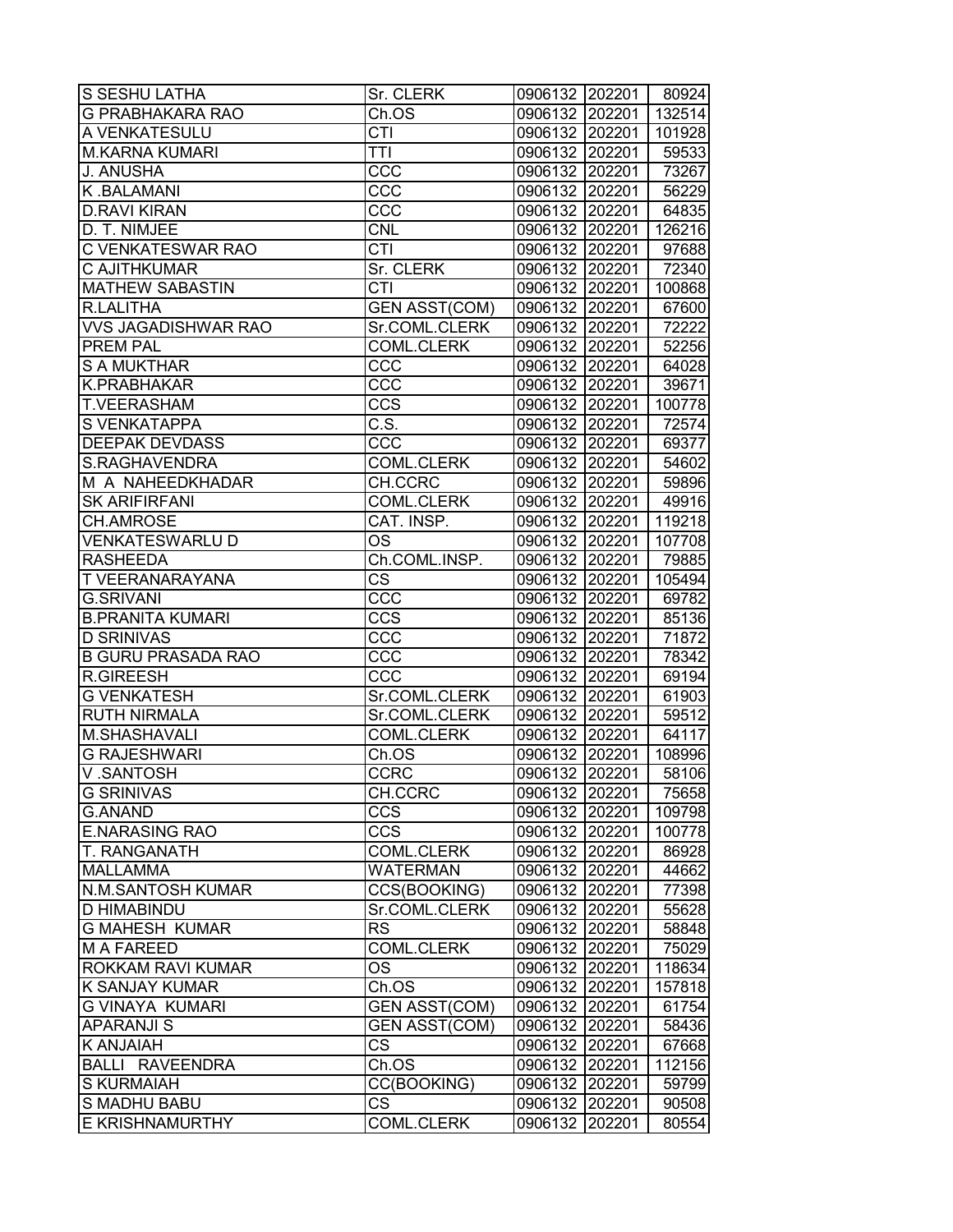| <b>MD.JAFFAR</b><br><b>TTI</b><br>0906132 202201<br><b>G.V.NAVANEETHA</b><br>CCC<br>0906132 202201<br><b>BALAVARDHAN</b><br><b>COML.CLERK</b><br>0906132 202201<br><b>GEORGE ALPHRET GURIA</b><br>0906132 202201<br><b>COML.CLERK</b><br><b>VINOLIA PAULINE</b><br>OS<br>0906132 202201<br>V ANNAPURNA<br><b>CS</b><br>0906132 202201<br><b>RANJEET KUMAR</b><br><b>CCRC</b><br>0906132 202201<br>K.V.R.SAILENDRA KUMAR<br>Ch.COML.INSP.<br>0906132 202201<br>$\overline{CTI}$<br><b>M.SHANKER SINGH</b><br>0906132 202201<br>A TONY JOHNSON<br>Sr.COML.CLERK<br>0906132 202201<br><b>K.PRAKASH</b><br>ĪTI<br>0906132 202201<br>86028<br><b>JACQUELINE FRANCIS</b><br><b>COML.CLERK</b><br>0906132 202201<br>K. PAVAN KUMAR<br><b>ECRC</b><br>0906132 202201<br><b>B.RAVI KUMAR</b><br>CS<br>0906132 202201<br>R VINODKUMAR<br>Sr.COML.CLERK<br>0906132 202201<br><b>SABERA BEGUM</b><br>PORTER(COML)<br>0906132 202201<br><b>RS</b><br><b>M.RAMAN KUMAR</b><br>0906132 202201<br><b>K.SRINIVASULU</b><br><b>CCS</b><br>0906132 202201<br>C N MADHAV<br>COMMERCIAL SUP 0906132 202201<br>K. NARESH<br>Sr.COML.CLERK<br>0906132 202201<br><b>CCS</b><br>K.V.PRASAD<br>0906132 202201<br>CH.CCRC<br>0906132 202201<br>K.VARALAXMI<br><b>K.SWATHI</b><br>Sr.COML.CLERK<br>0906132 202201<br>M.BHARGAVI<br>CH.CCRC<br>0906132 202201<br>DAMMU BABU RAO<br><b>CCRC</b><br>0906132 202201<br><b>SAIDULU NAMA</b><br><b>CCRC</b><br>0906132 202201<br>T. YELLANNA<br>TE<br>0906132 202201<br>S.RADHIKA<br><b>COML.CLERK</b><br>0906132 202201<br>M.L.DEENA ELIZABETH<br><b>COML.CLERK</b><br>0906132 202201<br>CH. RAVINDER<br><b>COML.CLERK</b><br>0906132 202201<br>A. NAGA MALLESWARA REDDY<br><b>COML.CLERK</b><br>0906132 202201<br>0906132 202201<br><b>DINESH KUMAR MEENA</b><br><b>CCC</b><br>RAM REDDY ASIREDDY<br>Sr.COML.CLERK<br>0906132 202201<br><b>VIJAY BHASKAR BINGI</b><br><b>COML.CLERK</b><br>0906132 202201<br>$\overline{\text{T}}$ TI<br><b>RAJESH KUMAR</b><br>202201<br>0906132<br><b>CCRC</b><br>AMMASANI KISHORE REDDY<br>0906132 202201<br><b>KAMLESH KUMAR</b><br>Sr.COML.CLERK<br>0906132 202201<br><b>ANUP KUMAR</b><br><b>TTI</b><br>0906132 202201<br>KOKKULA SREENIVAS<br>TTI<br>0906132<br>202201<br>CCC<br><b>SURAJ PRATAP MAURYA</b><br>0906132 202201<br><b>NITESH KUMAR HUDDA</b><br>CCC<br>0906132 202201<br><b>MUKUL SHARMA</b><br><b>JR CLERK</b><br>0906132 202201<br>42607<br>DHARMENDRA KUMAR SREERAMOJUSTENO<br>0906132 202201<br>46270<br>PENDAM SUDHESHNA DEVI<br><b>CCRC</b><br>0906132 202201<br>40585<br><b>CCRC</b><br>0906133 202201<br><b>K PRASANTH KUMAR</b><br>43275<br>NAYANA RAJESH P<br>SR.TE<br>0906133 202201<br>74551<br>SR.TE<br><b>AMRITHIA REGHUNATH G</b><br>0906133 202201<br><b>TE</b><br><b>ABHINANDAN SADASHIV BHOSALE</b><br>0906133 202201<br>SR.TE<br>ABILASH. M.A.<br>0906133<br>202201<br>51872<br><b>MRS.MARIA CELESTINA RAJU</b><br><b>TTI</b><br>0906133<br>202201<br>A V VASUDEV<br>COML.CLERK<br>0906133<br>202201<br><b>BANDAIAH.KOMIRE.</b><br>SR. WRB<br>0906133<br>202201<br><b>KONDA KRISHNA</b><br><b>TE</b><br>0906133<br>202201 | <b>SYED TAJAMUL HUSSAIN</b> | <b>TTI</b> | 0906132 202201 | 89308 |
|-------------------------------------------------------------------------------------------------------------------------------------------------------------------------------------------------------------------------------------------------------------------------------------------------------------------------------------------------------------------------------------------------------------------------------------------------------------------------------------------------------------------------------------------------------------------------------------------------------------------------------------------------------------------------------------------------------------------------------------------------------------------------------------------------------------------------------------------------------------------------------------------------------------------------------------------------------------------------------------------------------------------------------------------------------------------------------------------------------------------------------------------------------------------------------------------------------------------------------------------------------------------------------------------------------------------------------------------------------------------------------------------------------------------------------------------------------------------------------------------------------------------------------------------------------------------------------------------------------------------------------------------------------------------------------------------------------------------------------------------------------------------------------------------------------------------------------------------------------------------------------------------------------------------------------------------------------------------------------------------------------------------------------------------------------------------------------------------------------------------------------------------------------------------------------------------------------------------------------------------------------------------------------------------------------------------------------------------------------------------------------------------------------------------------------------------------------------------------------------------------------------------------------------------------------------------------------------------------------------------------------------------------------------------------------------------------------------------------------------------------------------------------------------------------------------------------------------------------------------------------------------------------------------------------------------------------------------------------------------------------------------------------------------------------------------------------------------------------------------------|-----------------------------|------------|----------------|-------|
| 91386<br>57311<br>43099<br>78342<br>87548<br>100778<br>57050<br>6885<br>57179<br>52056<br>54088<br>41297<br>37284<br>57145<br>46815<br>49532<br>52056<br>52351<br>50803<br>63625<br>48609<br>69154<br>41691<br>80839<br>62242<br>66468<br>83648<br>76528<br>44624<br>66666<br>63042<br>41691<br>42435                                                                                                                                                                                                                                                                                                                                                                                                                                                                                                                                                                                                                                                                                                                                                                                                                                                                                                                                                                                                                                                                                                                                                                                                                                                                                                                                                                                                                                                                                                                                                                                                                                                                                                                                                                                                                                                                                                                                                                                                                                                                                                                                                                                                                                                                                                                                                                                                                                                                                                                                                                                                                                                                                                                                                                                                             |                             |            |                | 71588 |
|                                                                                                                                                                                                                                                                                                                                                                                                                                                                                                                                                                                                                                                                                                                                                                                                                                                                                                                                                                                                                                                                                                                                                                                                                                                                                                                                                                                                                                                                                                                                                                                                                                                                                                                                                                                                                                                                                                                                                                                                                                                                                                                                                                                                                                                                                                                                                                                                                                                                                                                                                                                                                                                                                                                                                                                                                                                                                                                                                                                                                                                                                                                   |                             |            |                | 72444 |
|                                                                                                                                                                                                                                                                                                                                                                                                                                                                                                                                                                                                                                                                                                                                                                                                                                                                                                                                                                                                                                                                                                                                                                                                                                                                                                                                                                                                                                                                                                                                                                                                                                                                                                                                                                                                                                                                                                                                                                                                                                                                                                                                                                                                                                                                                                                                                                                                                                                                                                                                                                                                                                                                                                                                                                                                                                                                                                                                                                                                                                                                                                                   |                             |            |                | 50680 |
|                                                                                                                                                                                                                                                                                                                                                                                                                                                                                                                                                                                                                                                                                                                                                                                                                                                                                                                                                                                                                                                                                                                                                                                                                                                                                                                                                                                                                                                                                                                                                                                                                                                                                                                                                                                                                                                                                                                                                                                                                                                                                                                                                                                                                                                                                                                                                                                                                                                                                                                                                                                                                                                                                                                                                                                                                                                                                                                                                                                                                                                                                                                   |                             |            |                | 49385 |
|                                                                                                                                                                                                                                                                                                                                                                                                                                                                                                                                                                                                                                                                                                                                                                                                                                                                                                                                                                                                                                                                                                                                                                                                                                                                                                                                                                                                                                                                                                                                                                                                                                                                                                                                                                                                                                                                                                                                                                                                                                                                                                                                                                                                                                                                                                                                                                                                                                                                                                                                                                                                                                                                                                                                                                                                                                                                                                                                                                                                                                                                                                                   |                             |            |                | 97304 |
|                                                                                                                                                                                                                                                                                                                                                                                                                                                                                                                                                                                                                                                                                                                                                                                                                                                                                                                                                                                                                                                                                                                                                                                                                                                                                                                                                                                                                                                                                                                                                                                                                                                                                                                                                                                                                                                                                                                                                                                                                                                                                                                                                                                                                                                                                                                                                                                                                                                                                                                                                                                                                                                                                                                                                                                                                                                                                                                                                                                                                                                                                                                   |                             |            |                | 67668 |
|                                                                                                                                                                                                                                                                                                                                                                                                                                                                                                                                                                                                                                                                                                                                                                                                                                                                                                                                                                                                                                                                                                                                                                                                                                                                                                                                                                                                                                                                                                                                                                                                                                                                                                                                                                                                                                                                                                                                                                                                                                                                                                                                                                                                                                                                                                                                                                                                                                                                                                                                                                                                                                                                                                                                                                                                                                                                                                                                                                                                                                                                                                                   |                             |            |                | 39253 |
|                                                                                                                                                                                                                                                                                                                                                                                                                                                                                                                                                                                                                                                                                                                                                                                                                                                                                                                                                                                                                                                                                                                                                                                                                                                                                                                                                                                                                                                                                                                                                                                                                                                                                                                                                                                                                                                                                                                                                                                                                                                                                                                                                                                                                                                                                                                                                                                                                                                                                                                                                                                                                                                                                                                                                                                                                                                                                                                                                                                                                                                                                                                   |                             |            |                | 82766 |
|                                                                                                                                                                                                                                                                                                                                                                                                                                                                                                                                                                                                                                                                                                                                                                                                                                                                                                                                                                                                                                                                                                                                                                                                                                                                                                                                                                                                                                                                                                                                                                                                                                                                                                                                                                                                                                                                                                                                                                                                                                                                                                                                                                                                                                                                                                                                                                                                                                                                                                                                                                                                                                                                                                                                                                                                                                                                                                                                                                                                                                                                                                                   |                             |            |                | 81788 |
|                                                                                                                                                                                                                                                                                                                                                                                                                                                                                                                                                                                                                                                                                                                                                                                                                                                                                                                                                                                                                                                                                                                                                                                                                                                                                                                                                                                                                                                                                                                                                                                                                                                                                                                                                                                                                                                                                                                                                                                                                                                                                                                                                                                                                                                                                                                                                                                                                                                                                                                                                                                                                                                                                                                                                                                                                                                                                                                                                                                                                                                                                                                   |                             |            |                | 51614 |
|                                                                                                                                                                                                                                                                                                                                                                                                                                                                                                                                                                                                                                                                                                                                                                                                                                                                                                                                                                                                                                                                                                                                                                                                                                                                                                                                                                                                                                                                                                                                                                                                                                                                                                                                                                                                                                                                                                                                                                                                                                                                                                                                                                                                                                                                                                                                                                                                                                                                                                                                                                                                                                                                                                                                                                                                                                                                                                                                                                                                                                                                                                                   |                             |            |                |       |
|                                                                                                                                                                                                                                                                                                                                                                                                                                                                                                                                                                                                                                                                                                                                                                                                                                                                                                                                                                                                                                                                                                                                                                                                                                                                                                                                                                                                                                                                                                                                                                                                                                                                                                                                                                                                                                                                                                                                                                                                                                                                                                                                                                                                                                                                                                                                                                                                                                                                                                                                                                                                                                                                                                                                                                                                                                                                                                                                                                                                                                                                                                                   |                             |            |                | 56403 |
|                                                                                                                                                                                                                                                                                                                                                                                                                                                                                                                                                                                                                                                                                                                                                                                                                                                                                                                                                                                                                                                                                                                                                                                                                                                                                                                                                                                                                                                                                                                                                                                                                                                                                                                                                                                                                                                                                                                                                                                                                                                                                                                                                                                                                                                                                                                                                                                                                                                                                                                                                                                                                                                                                                                                                                                                                                                                                                                                                                                                                                                                                                                   |                             |            |                |       |
|                                                                                                                                                                                                                                                                                                                                                                                                                                                                                                                                                                                                                                                                                                                                                                                                                                                                                                                                                                                                                                                                                                                                                                                                                                                                                                                                                                                                                                                                                                                                                                                                                                                                                                                                                                                                                                                                                                                                                                                                                                                                                                                                                                                                                                                                                                                                                                                                                                                                                                                                                                                                                                                                                                                                                                                                                                                                                                                                                                                                                                                                                                                   |                             |            |                | 99403 |
|                                                                                                                                                                                                                                                                                                                                                                                                                                                                                                                                                                                                                                                                                                                                                                                                                                                                                                                                                                                                                                                                                                                                                                                                                                                                                                                                                                                                                                                                                                                                                                                                                                                                                                                                                                                                                                                                                                                                                                                                                                                                                                                                                                                                                                                                                                                                                                                                                                                                                                                                                                                                                                                                                                                                                                                                                                                                                                                                                                                                                                                                                                                   |                             |            |                |       |
|                                                                                                                                                                                                                                                                                                                                                                                                                                                                                                                                                                                                                                                                                                                                                                                                                                                                                                                                                                                                                                                                                                                                                                                                                                                                                                                                                                                                                                                                                                                                                                                                                                                                                                                                                                                                                                                                                                                                                                                                                                                                                                                                                                                                                                                                                                                                                                                                                                                                                                                                                                                                                                                                                                                                                                                                                                                                                                                                                                                                                                                                                                                   |                             |            |                |       |
|                                                                                                                                                                                                                                                                                                                                                                                                                                                                                                                                                                                                                                                                                                                                                                                                                                                                                                                                                                                                                                                                                                                                                                                                                                                                                                                                                                                                                                                                                                                                                                                                                                                                                                                                                                                                                                                                                                                                                                                                                                                                                                                                                                                                                                                                                                                                                                                                                                                                                                                                                                                                                                                                                                                                                                                                                                                                                                                                                                                                                                                                                                                   |                             |            |                |       |
|                                                                                                                                                                                                                                                                                                                                                                                                                                                                                                                                                                                                                                                                                                                                                                                                                                                                                                                                                                                                                                                                                                                                                                                                                                                                                                                                                                                                                                                                                                                                                                                                                                                                                                                                                                                                                                                                                                                                                                                                                                                                                                                                                                                                                                                                                                                                                                                                                                                                                                                                                                                                                                                                                                                                                                                                                                                                                                                                                                                                                                                                                                                   |                             |            |                |       |
|                                                                                                                                                                                                                                                                                                                                                                                                                                                                                                                                                                                                                                                                                                                                                                                                                                                                                                                                                                                                                                                                                                                                                                                                                                                                                                                                                                                                                                                                                                                                                                                                                                                                                                                                                                                                                                                                                                                                                                                                                                                                                                                                                                                                                                                                                                                                                                                                                                                                                                                                                                                                                                                                                                                                                                                                                                                                                                                                                                                                                                                                                                                   |                             |            |                |       |
|                                                                                                                                                                                                                                                                                                                                                                                                                                                                                                                                                                                                                                                                                                                                                                                                                                                                                                                                                                                                                                                                                                                                                                                                                                                                                                                                                                                                                                                                                                                                                                                                                                                                                                                                                                                                                                                                                                                                                                                                                                                                                                                                                                                                                                                                                                                                                                                                                                                                                                                                                                                                                                                                                                                                                                                                                                                                                                                                                                                                                                                                                                                   |                             |            |                |       |
|                                                                                                                                                                                                                                                                                                                                                                                                                                                                                                                                                                                                                                                                                                                                                                                                                                                                                                                                                                                                                                                                                                                                                                                                                                                                                                                                                                                                                                                                                                                                                                                                                                                                                                                                                                                                                                                                                                                                                                                                                                                                                                                                                                                                                                                                                                                                                                                                                                                                                                                                                                                                                                                                                                                                                                                                                                                                                                                                                                                                                                                                                                                   |                             |            |                |       |
|                                                                                                                                                                                                                                                                                                                                                                                                                                                                                                                                                                                                                                                                                                                                                                                                                                                                                                                                                                                                                                                                                                                                                                                                                                                                                                                                                                                                                                                                                                                                                                                                                                                                                                                                                                                                                                                                                                                                                                                                                                                                                                                                                                                                                                                                                                                                                                                                                                                                                                                                                                                                                                                                                                                                                                                                                                                                                                                                                                                                                                                                                                                   |                             |            |                |       |
|                                                                                                                                                                                                                                                                                                                                                                                                                                                                                                                                                                                                                                                                                                                                                                                                                                                                                                                                                                                                                                                                                                                                                                                                                                                                                                                                                                                                                                                                                                                                                                                                                                                                                                                                                                                                                                                                                                                                                                                                                                                                                                                                                                                                                                                                                                                                                                                                                                                                                                                                                                                                                                                                                                                                                                                                                                                                                                                                                                                                                                                                                                                   |                             |            |                |       |
|                                                                                                                                                                                                                                                                                                                                                                                                                                                                                                                                                                                                                                                                                                                                                                                                                                                                                                                                                                                                                                                                                                                                                                                                                                                                                                                                                                                                                                                                                                                                                                                                                                                                                                                                                                                                                                                                                                                                                                                                                                                                                                                                                                                                                                                                                                                                                                                                                                                                                                                                                                                                                                                                                                                                                                                                                                                                                                                                                                                                                                                                                                                   |                             |            |                |       |
|                                                                                                                                                                                                                                                                                                                                                                                                                                                                                                                                                                                                                                                                                                                                                                                                                                                                                                                                                                                                                                                                                                                                                                                                                                                                                                                                                                                                                                                                                                                                                                                                                                                                                                                                                                                                                                                                                                                                                                                                                                                                                                                                                                                                                                                                                                                                                                                                                                                                                                                                                                                                                                                                                                                                                                                                                                                                                                                                                                                                                                                                                                                   |                             |            |                |       |
|                                                                                                                                                                                                                                                                                                                                                                                                                                                                                                                                                                                                                                                                                                                                                                                                                                                                                                                                                                                                                                                                                                                                                                                                                                                                                                                                                                                                                                                                                                                                                                                                                                                                                                                                                                                                                                                                                                                                                                                                                                                                                                                                                                                                                                                                                                                                                                                                                                                                                                                                                                                                                                                                                                                                                                                                                                                                                                                                                                                                                                                                                                                   |                             |            |                |       |
|                                                                                                                                                                                                                                                                                                                                                                                                                                                                                                                                                                                                                                                                                                                                                                                                                                                                                                                                                                                                                                                                                                                                                                                                                                                                                                                                                                                                                                                                                                                                                                                                                                                                                                                                                                                                                                                                                                                                                                                                                                                                                                                                                                                                                                                                                                                                                                                                                                                                                                                                                                                                                                                                                                                                                                                                                                                                                                                                                                                                                                                                                                                   |                             |            |                |       |
|                                                                                                                                                                                                                                                                                                                                                                                                                                                                                                                                                                                                                                                                                                                                                                                                                                                                                                                                                                                                                                                                                                                                                                                                                                                                                                                                                                                                                                                                                                                                                                                                                                                                                                                                                                                                                                                                                                                                                                                                                                                                                                                                                                                                                                                                                                                                                                                                                                                                                                                                                                                                                                                                                                                                                                                                                                                                                                                                                                                                                                                                                                                   |                             |            |                |       |
|                                                                                                                                                                                                                                                                                                                                                                                                                                                                                                                                                                                                                                                                                                                                                                                                                                                                                                                                                                                                                                                                                                                                                                                                                                                                                                                                                                                                                                                                                                                                                                                                                                                                                                                                                                                                                                                                                                                                                                                                                                                                                                                                                                                                                                                                                                                                                                                                                                                                                                                                                                                                                                                                                                                                                                                                                                                                                                                                                                                                                                                                                                                   |                             |            |                |       |
|                                                                                                                                                                                                                                                                                                                                                                                                                                                                                                                                                                                                                                                                                                                                                                                                                                                                                                                                                                                                                                                                                                                                                                                                                                                                                                                                                                                                                                                                                                                                                                                                                                                                                                                                                                                                                                                                                                                                                                                                                                                                                                                                                                                                                                                                                                                                                                                                                                                                                                                                                                                                                                                                                                                                                                                                                                                                                                                                                                                                                                                                                                                   |                             |            |                |       |
|                                                                                                                                                                                                                                                                                                                                                                                                                                                                                                                                                                                                                                                                                                                                                                                                                                                                                                                                                                                                                                                                                                                                                                                                                                                                                                                                                                                                                                                                                                                                                                                                                                                                                                                                                                                                                                                                                                                                                                                                                                                                                                                                                                                                                                                                                                                                                                                                                                                                                                                                                                                                                                                                                                                                                                                                                                                                                                                                                                                                                                                                                                                   |                             |            |                |       |
|                                                                                                                                                                                                                                                                                                                                                                                                                                                                                                                                                                                                                                                                                                                                                                                                                                                                                                                                                                                                                                                                                                                                                                                                                                                                                                                                                                                                                                                                                                                                                                                                                                                                                                                                                                                                                                                                                                                                                                                                                                                                                                                                                                                                                                                                                                                                                                                                                                                                                                                                                                                                                                                                                                                                                                                                                                                                                                                                                                                                                                                                                                                   |                             |            |                |       |
|                                                                                                                                                                                                                                                                                                                                                                                                                                                                                                                                                                                                                                                                                                                                                                                                                                                                                                                                                                                                                                                                                                                                                                                                                                                                                                                                                                                                                                                                                                                                                                                                                                                                                                                                                                                                                                                                                                                                                                                                                                                                                                                                                                                                                                                                                                                                                                                                                                                                                                                                                                                                                                                                                                                                                                                                                                                                                                                                                                                                                                                                                                                   |                             |            |                |       |
|                                                                                                                                                                                                                                                                                                                                                                                                                                                                                                                                                                                                                                                                                                                                                                                                                                                                                                                                                                                                                                                                                                                                                                                                                                                                                                                                                                                                                                                                                                                                                                                                                                                                                                                                                                                                                                                                                                                                                                                                                                                                                                                                                                                                                                                                                                                                                                                                                                                                                                                                                                                                                                                                                                                                                                                                                                                                                                                                                                                                                                                                                                                   |                             |            |                |       |
|                                                                                                                                                                                                                                                                                                                                                                                                                                                                                                                                                                                                                                                                                                                                                                                                                                                                                                                                                                                                                                                                                                                                                                                                                                                                                                                                                                                                                                                                                                                                                                                                                                                                                                                                                                                                                                                                                                                                                                                                                                                                                                                                                                                                                                                                                                                                                                                                                                                                                                                                                                                                                                                                                                                                                                                                                                                                                                                                                                                                                                                                                                                   |                             |            |                |       |
|                                                                                                                                                                                                                                                                                                                                                                                                                                                                                                                                                                                                                                                                                                                                                                                                                                                                                                                                                                                                                                                                                                                                                                                                                                                                                                                                                                                                                                                                                                                                                                                                                                                                                                                                                                                                                                                                                                                                                                                                                                                                                                                                                                                                                                                                                                                                                                                                                                                                                                                                                                                                                                                                                                                                                                                                                                                                                                                                                                                                                                                                                                                   |                             |            |                |       |
|                                                                                                                                                                                                                                                                                                                                                                                                                                                                                                                                                                                                                                                                                                                                                                                                                                                                                                                                                                                                                                                                                                                                                                                                                                                                                                                                                                                                                                                                                                                                                                                                                                                                                                                                                                                                                                                                                                                                                                                                                                                                                                                                                                                                                                                                                                                                                                                                                                                                                                                                                                                                                                                                                                                                                                                                                                                                                                                                                                                                                                                                                                                   |                             |            |                |       |
|                                                                                                                                                                                                                                                                                                                                                                                                                                                                                                                                                                                                                                                                                                                                                                                                                                                                                                                                                                                                                                                                                                                                                                                                                                                                                                                                                                                                                                                                                                                                                                                                                                                                                                                                                                                                                                                                                                                                                                                                                                                                                                                                                                                                                                                                                                                                                                                                                                                                                                                                                                                                                                                                                                                                                                                                                                                                                                                                                                                                                                                                                                                   |                             |            |                |       |
|                                                                                                                                                                                                                                                                                                                                                                                                                                                                                                                                                                                                                                                                                                                                                                                                                                                                                                                                                                                                                                                                                                                                                                                                                                                                                                                                                                                                                                                                                                                                                                                                                                                                                                                                                                                                                                                                                                                                                                                                                                                                                                                                                                                                                                                                                                                                                                                                                                                                                                                                                                                                                                                                                                                                                                                                                                                                                                                                                                                                                                                                                                                   |                             |            |                |       |
|                                                                                                                                                                                                                                                                                                                                                                                                                                                                                                                                                                                                                                                                                                                                                                                                                                                                                                                                                                                                                                                                                                                                                                                                                                                                                                                                                                                                                                                                                                                                                                                                                                                                                                                                                                                                                                                                                                                                                                                                                                                                                                                                                                                                                                                                                                                                                                                                                                                                                                                                                                                                                                                                                                                                                                                                                                                                                                                                                                                                                                                                                                                   |                             |            |                |       |
|                                                                                                                                                                                                                                                                                                                                                                                                                                                                                                                                                                                                                                                                                                                                                                                                                                                                                                                                                                                                                                                                                                                                                                                                                                                                                                                                                                                                                                                                                                                                                                                                                                                                                                                                                                                                                                                                                                                                                                                                                                                                                                                                                                                                                                                                                                                                                                                                                                                                                                                                                                                                                                                                                                                                                                                                                                                                                                                                                                                                                                                                                                                   |                             |            |                |       |
|                                                                                                                                                                                                                                                                                                                                                                                                                                                                                                                                                                                                                                                                                                                                                                                                                                                                                                                                                                                                                                                                                                                                                                                                                                                                                                                                                                                                                                                                                                                                                                                                                                                                                                                                                                                                                                                                                                                                                                                                                                                                                                                                                                                                                                                                                                                                                                                                                                                                                                                                                                                                                                                                                                                                                                                                                                                                                                                                                                                                                                                                                                                   |                             |            |                |       |
|                                                                                                                                                                                                                                                                                                                                                                                                                                                                                                                                                                                                                                                                                                                                                                                                                                                                                                                                                                                                                                                                                                                                                                                                                                                                                                                                                                                                                                                                                                                                                                                                                                                                                                                                                                                                                                                                                                                                                                                                                                                                                                                                                                                                                                                                                                                                                                                                                                                                                                                                                                                                                                                                                                                                                                                                                                                                                                                                                                                                                                                                                                                   |                             |            |                |       |
|                                                                                                                                                                                                                                                                                                                                                                                                                                                                                                                                                                                                                                                                                                                                                                                                                                                                                                                                                                                                                                                                                                                                                                                                                                                                                                                                                                                                                                                                                                                                                                                                                                                                                                                                                                                                                                                                                                                                                                                                                                                                                                                                                                                                                                                                                                                                                                                                                                                                                                                                                                                                                                                                                                                                                                                                                                                                                                                                                                                                                                                                                                                   |                             |            |                |       |
|                                                                                                                                                                                                                                                                                                                                                                                                                                                                                                                                                                                                                                                                                                                                                                                                                                                                                                                                                                                                                                                                                                                                                                                                                                                                                                                                                                                                                                                                                                                                                                                                                                                                                                                                                                                                                                                                                                                                                                                                                                                                                                                                                                                                                                                                                                                                                                                                                                                                                                                                                                                                                                                                                                                                                                                                                                                                                                                                                                                                                                                                                                                   |                             |            |                |       |
|                                                                                                                                                                                                                                                                                                                                                                                                                                                                                                                                                                                                                                                                                                                                                                                                                                                                                                                                                                                                                                                                                                                                                                                                                                                                                                                                                                                                                                                                                                                                                                                                                                                                                                                                                                                                                                                                                                                                                                                                                                                                                                                                                                                                                                                                                                                                                                                                                                                                                                                                                                                                                                                                                                                                                                                                                                                                                                                                                                                                                                                                                                                   |                             |            |                |       |
|                                                                                                                                                                                                                                                                                                                                                                                                                                                                                                                                                                                                                                                                                                                                                                                                                                                                                                                                                                                                                                                                                                                                                                                                                                                                                                                                                                                                                                                                                                                                                                                                                                                                                                                                                                                                                                                                                                                                                                                                                                                                                                                                                                                                                                                                                                                                                                                                                                                                                                                                                                                                                                                                                                                                                                                                                                                                                                                                                                                                                                                                                                                   |                             |            |                |       |
|                                                                                                                                                                                                                                                                                                                                                                                                                                                                                                                                                                                                                                                                                                                                                                                                                                                                                                                                                                                                                                                                                                                                                                                                                                                                                                                                                                                                                                                                                                                                                                                                                                                                                                                                                                                                                                                                                                                                                                                                                                                                                                                                                                                                                                                                                                                                                                                                                                                                                                                                                                                                                                                                                                                                                                                                                                                                                                                                                                                                                                                                                                                   |                             |            |                |       |
|                                                                                                                                                                                                                                                                                                                                                                                                                                                                                                                                                                                                                                                                                                                                                                                                                                                                                                                                                                                                                                                                                                                                                                                                                                                                                                                                                                                                                                                                                                                                                                                                                                                                                                                                                                                                                                                                                                                                                                                                                                                                                                                                                                                                                                                                                                                                                                                                                                                                                                                                                                                                                                                                                                                                                                                                                                                                                                                                                                                                                                                                                                                   |                             |            |                |       |
|                                                                                                                                                                                                                                                                                                                                                                                                                                                                                                                                                                                                                                                                                                                                                                                                                                                                                                                                                                                                                                                                                                                                                                                                                                                                                                                                                                                                                                                                                                                                                                                                                                                                                                                                                                                                                                                                                                                                                                                                                                                                                                                                                                                                                                                                                                                                                                                                                                                                                                                                                                                                                                                                                                                                                                                                                                                                                                                                                                                                                                                                                                                   |                             |            |                |       |
|                                                                                                                                                                                                                                                                                                                                                                                                                                                                                                                                                                                                                                                                                                                                                                                                                                                                                                                                                                                                                                                                                                                                                                                                                                                                                                                                                                                                                                                                                                                                                                                                                                                                                                                                                                                                                                                                                                                                                                                                                                                                                                                                                                                                                                                                                                                                                                                                                                                                                                                                                                                                                                                                                                                                                                                                                                                                                                                                                                                                                                                                                                                   |                             |            |                |       |
|                                                                                                                                                                                                                                                                                                                                                                                                                                                                                                                                                                                                                                                                                                                                                                                                                                                                                                                                                                                                                                                                                                                                                                                                                                                                                                                                                                                                                                                                                                                                                                                                                                                                                                                                                                                                                                                                                                                                                                                                                                                                                                                                                                                                                                                                                                                                                                                                                                                                                                                                                                                                                                                                                                                                                                                                                                                                                                                                                                                                                                                                                                                   |                             |            |                |       |
|                                                                                                                                                                                                                                                                                                                                                                                                                                                                                                                                                                                                                                                                                                                                                                                                                                                                                                                                                                                                                                                                                                                                                                                                                                                                                                                                                                                                                                                                                                                                                                                                                                                                                                                                                                                                                                                                                                                                                                                                                                                                                                                                                                                                                                                                                                                                                                                                                                                                                                                                                                                                                                                                                                                                                                                                                                                                                                                                                                                                                                                                                                                   |                             |            |                | 64627 |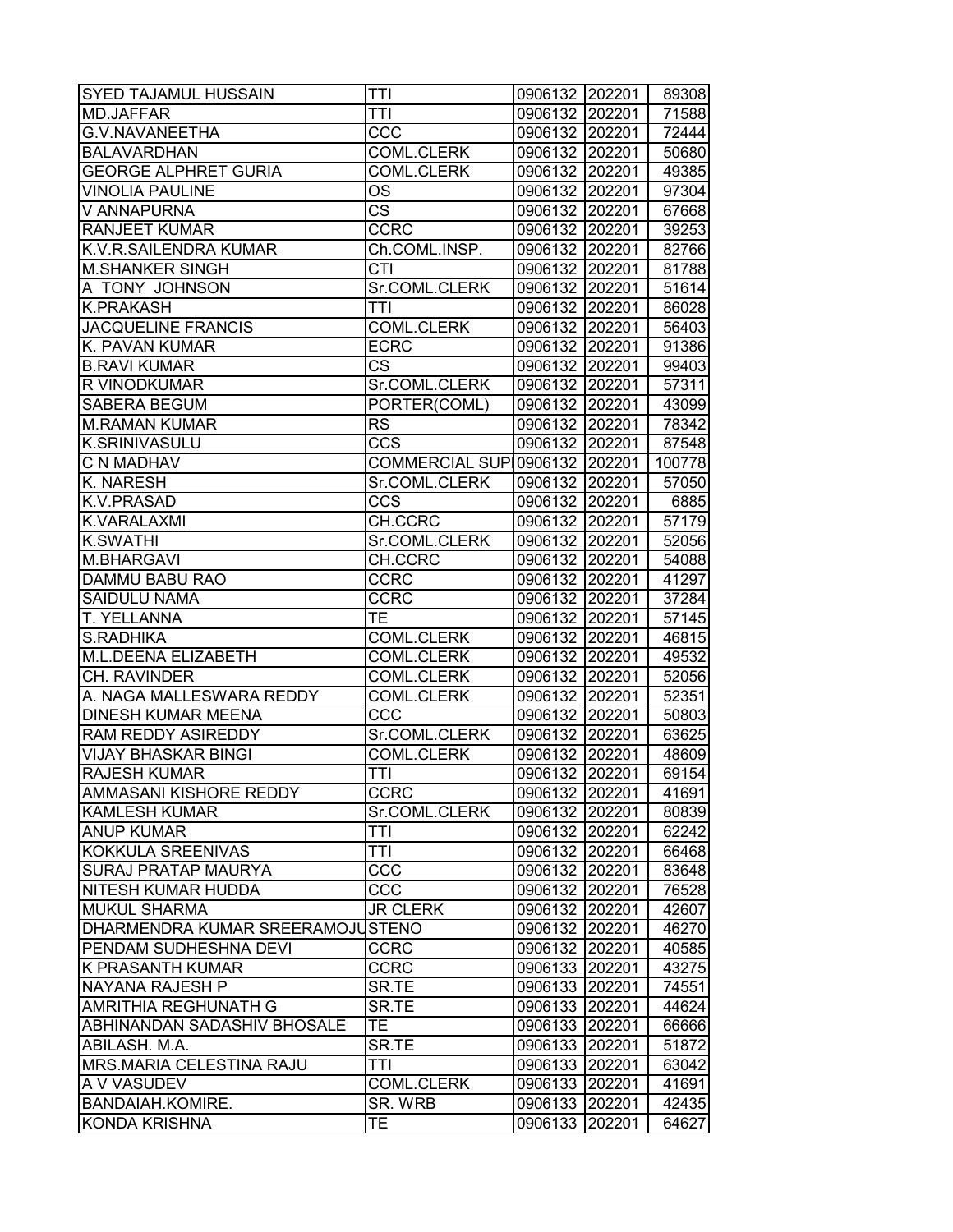| M.NAGARAJU               | <b>TTI</b>        | 0906133 202201 |        | 79466  |
|--------------------------|-------------------|----------------|--------|--------|
| PILLI. PRAMOD KUMAR      | <b>CNL</b>        | 0906133 202201 |        | 92562  |
| S JAGANNADHAM            | ОS                | 0906133 202201 |        | 82712  |
| Y BHARADHWAJ             | <b>COML.CLERK</b> | 0906133 202201 |        | 71208  |
| <b>MD.RASHEED</b>        | <b>TTI</b>        | 0906133 202201 |        | 67758  |
| RUTHUJABASAVARAJ L       | SR.TE             | 0906133 202201 |        | 55595  |
| P ANAND KUMAR            | CCS               | 0906133 202201 |        | 100778 |
| RAVINDER RAJ K G         | <b>TTI</b>        | 0906133 202201 |        | 151326 |
| <b>K SHANKAR</b>         | $\overline{CTI}$  | 0906133 202201 |        | 109626 |
| <b>K RAJESH</b>          | <b>CTTI</b>       | 0906133 202201 |        | 136500 |
| G.BASKARAN               | $\overline{CTI}$  | 0906133 202201 |        | 140570 |
| <b>MEENA KUMARI</b>      | <b>TTI</b>        | 0906133 202201 |        | 65862  |
| N ANITHA                 | <b>TTI</b>        | 0906133 202201 |        | 77702  |
| A VENKATESH              | TTI               | 0906133 202201 |        | 85324  |
| <b>M FARHANA FARHEEN</b> | CCC               | 0906133 202201 |        | 72180  |
| <b>B KANCHANA</b>        | <b>TTI</b>        | 0906133 202201 |        | 80554  |
| <b>K RAMESH</b>          | <b>RS</b>         | 0906133 202201 |        | 95248  |
| <b>K SRINIVAS YADAV</b>  | <b>TTI</b>        | 0906133 202201 |        | 94618  |
| A MAHESH KUMAR           | <b>TTI</b>        | 0906133 202201 |        | 81452  |
| <b>K S SRINIVASA RAO</b> | <b>TTI</b>        | 0906133 202201 |        | 82694  |
| <b>BALAJI SINGH M</b>    | <b>CTTI</b>       | 0906133 202201 |        | 137496 |
| <b>NASIMA</b>            | <b>TTI</b>        | 0906133 202201 |        | 78092  |
| <b>M DAVID BOON</b>      | SR.TE             | 0906133 202201 |        | 73324  |
| N BHAVANI                | <b>COML.CLERK</b> | 0906133 202201 |        | 72180  |
| S PARTHASARATHY          | CCC               | 0906133 202201 |        | 75658  |
| <b>V KUMAR</b>           | <b>TTI</b>        | 0906133 202201 |        | 105122 |
| P CHANDRASEKHAR          | TTI               | 0906133 202201 |        | 108274 |
| <b>MD.JAMEEL UDDIN</b>   | TTI               | 0906133 202201 |        | 105954 |
| <b>AJIT KUMAR</b>        | CCS               | 0906133 202201 |        | 109626 |
| <b>T.BABU</b>            | <b>CTTI</b>       | 0906133 202201 |        | 122740 |
| <b>K.NARSING RAO</b>     | <b>CCS</b>        | 0906133 202201 |        | 100778 |
| <b>AMJAD AHMED</b>       | <b>TTI</b>        | 0906133 202201 |        | 81508  |
| K N CHENDRASHEKAR        | <b>TTI</b>        | 0906133 202201 |        | 97186  |
| <b>KULDIP XALXO</b>      | <b>TTI</b>        | 0906133 202201 |        | 103852 |
| <b>IGNATIUS MINZ</b>     | ĪTI               | 0906133 202201 |        | 86092  |
| <b>LENIN BABU</b>        | <b>CRS</b>        | 0906133 202201 |        | 115316 |
| <b>M A IMTIAZ PASHA</b>  | COML.CLERK        | 0906133 202201 |        | 85136  |
| <b>M.SHYAM CARIAPPA</b>  | <b>TTI</b>        | 0906133        | 202201 | 98482  |
| A DURGA RAJU             | CCS               | 0906133        | 202201 | 94618  |
| <b>KUMAR SUJAI</b>       | TTI               | 0906133        | 202201 | 79508  |
| A.SRINIVASULU            | <b>TTI</b>        | 0906133 202201 |        | 93801  |
| P NAVANEETHA             | <b>TTI</b>        | 0906133 202201 |        | 99836  |
| <b>B NAGAMANI</b>        | <b>TTI</b>        | 0906133 202201 |        | 77684  |
| <b>M JAMES</b>           | <b>TTI</b>        | 0906133 202201 |        | 100524 |
| <b>BHASKAR RAOP</b>      | <b>TTI</b>        | 0906133 202201 |        | 137066 |
| <b>M.SRINIVAS</b>        | <b>CTTI</b>       | 0906133 202201 |        | 125156 |
| <b>K.SUDERSHAN</b>       | <b>CTI</b>        | 0906133 202201 |        | 137796 |
| P.KIRAN KUMAR            | <b>TTI</b>        | 0906133 202201 |        | 76572  |
| <b>GLC SURESH KUMAR</b>  | <b>TTI</b>        | 0906133        | 202201 | 107018 |
| <b>CH MADHAVI</b>        | <b>CRS</b>        | 0906133        | 202201 | 112786 |
| S JAGADISHWAR            | <b>CTTI</b>       | 0906133        | 202201 | 159473 |
| <b>FATHIMA BEGUM</b>     | TTI               | 0906133        | 202201 | 75622  |
| <b>K DEVENDER PRASAD</b> | <b>TTI</b>        | 0906133        | 202201 | 99826  |
| <b>N.GOVIND RAJU</b>     | <b>TTI</b>        | 0906133        | 202201 | 96576  |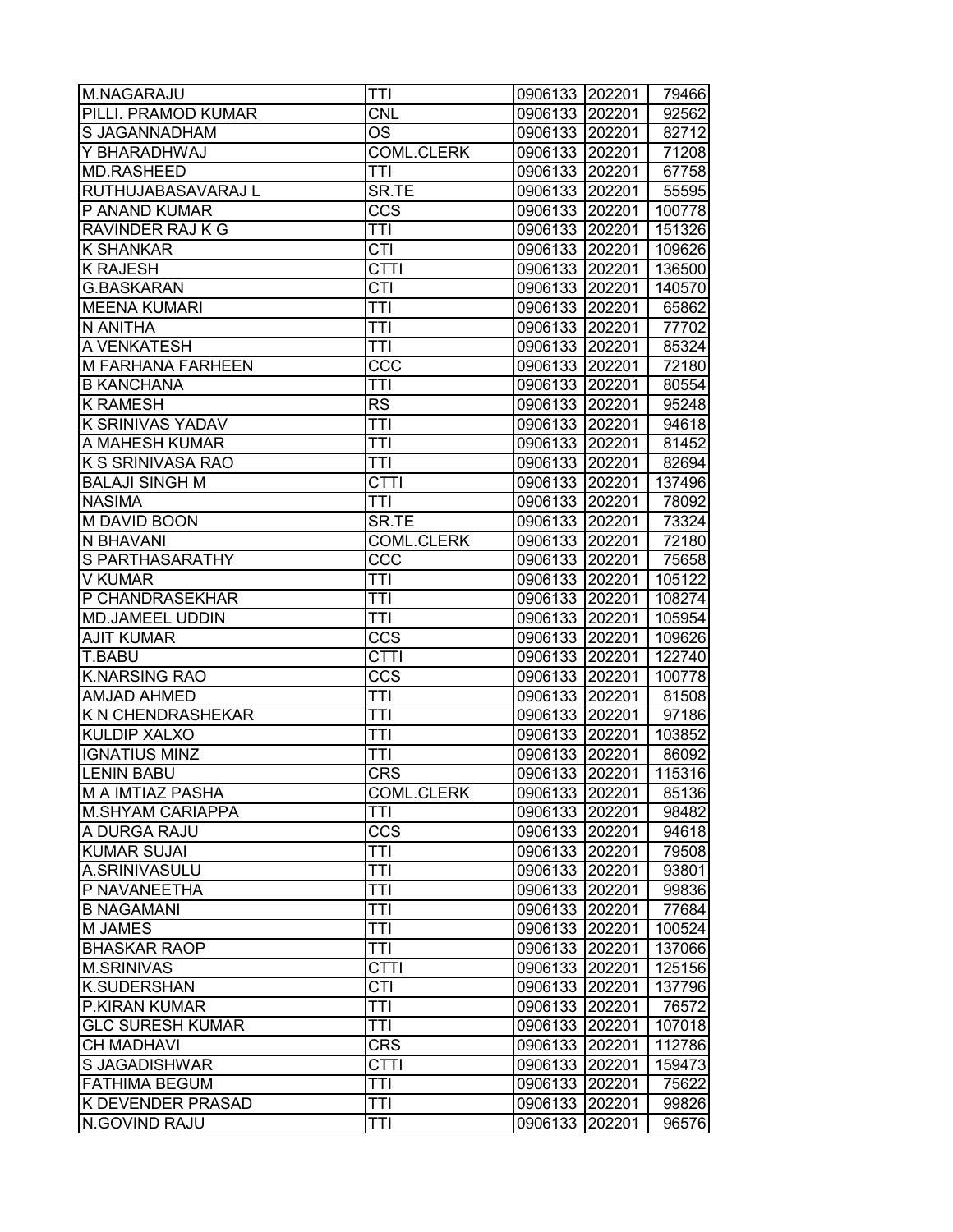| SNVRKREDDY                | <b>TTI</b>        | 0906133 202201   102674 |        |        |
|---------------------------|-------------------|-------------------------|--------|--------|
| V VENUMADHAV              | <b>TTI</b>        | 0906133                 | 202201 | 107088 |
| R.G.RAJU                  | <b>CTTI</b>       | 0906133 202201          |        | 88375  |
| <b>J.SHYAM</b>            | TTI               | 0906133 202201          |        | 89488  |
| <b>K NANDAKUMAR</b>       | CTI               | 0906133 202201          |        | 131184 |
| <b>B.BHEEMAIAH</b>        | <b>TTI</b>        | 0906133 202201          |        | 92874  |
| <b>M.K.UDAY BHASKAR</b>   | <b>TTI</b>        | 0906133 202201          |        | 74234  |
| K.NARASIMHA CHARY.        | <b>TTI</b>        | 0906133 202201          |        | 94843  |
| PAPI REDDY G              | $\overline{CTI}$  | 0906133 202201          |        | 124836 |
| P D OBEIDH                | $\overline{CTI}$  | 0906133 202201          |        | 108996 |
| <b>DENVER FERNANDEZ</b>   | <b>TTI</b>        | 0906133 202201          |        | 103658 |
| <b>K VICRAMAN</b>         | <b>TTI</b>        | 0906133 202201          |        | 118574 |
| <b>MOHD NAZEERUDDIN</b>   | <b>TTI</b>        | 0906133 202201          |        | 125984 |
| <b>D MANJULA</b>          | <b>COML.CLERK</b> | 0906133                 | 202201 | 80554  |
| A.RANGAIAH                | <b>TTI</b>        | 0906133                 | 202201 | 97004  |
| K.DATTATRAYA              | <b>CTTI</b>       | 0906133                 | 202201 | 128946 |
| <b>G NAGALAKSHMI</b>      | <b>ECRC</b>       | 0906133 202201          |        | 79924  |
| <b>RENJI NINAN VARKEY</b> | <b>CTTI</b>       | 0906133 202201          |        | 115316 |
| <b>K.KRISHNA</b>          | <b>CTTI</b>       | 0906133 202201          |        | 95248  |
| P PRASHANTH KUMAR         | <b>CTTI</b>       | 0906133 202201          |        | 127946 |
| R MEENAKSHI KUMARI        | <b>TTI</b>        | 0906133 202201          |        | 80367  |
| J. SHAMRAO                | <b>COML.CLERK</b> | 0906133 202201          |        | 80554  |
| <b>D SATHI PANDU</b>      | <b>COML.CLERK</b> | 0906133 202201          |        | 80554  |
| <b>M ASHWINI</b>          | <b>COML.CLERK</b> | 0906133 202201          |        | 62386  |
| <b>B GOPAL KRISHNA</b>    | <b>TTI</b>        | 0906133 202201          |        | 95248  |
| P LAKSHMI SRAVANTHI       | <b>TTI</b>        | 0906133 202201          |        | 72695  |
| <b>K BABU</b>             | PORTER(COML)      | 0906133                 | 202201 | 39283  |
| <b>G.TRIVIKRAMA RAO</b>   | <b>TTI</b>        | 0906133                 | 202201 | 94102  |
| <b>B LAXMANACHARY</b>     | <b>TTI</b>        | 0906133                 | 202201 | 81028  |
| M.JOEL DAVID              | <b>TTI</b>        | 0906133 202201          |        | 79734  |
| M MADHUSUDHAN RAO         | <b>TTI</b>        | 0906133 202201          |        | 70284  |
| P KISHORE                 | <b>TTI</b>        | 0906133 202201          |        | 81348  |
| <b>BHERARAM CHOUDHARY</b> | <b>TTI</b>        | 0906133 202201          |        | 81748  |
| <b>SHAIK ALI</b>          | ĪTI               | 0906133 202201          |        | 78708  |
| PRAKASH V L C             | <b>CTTI</b>       | 0906133 202201          |        | 112786 |
| YADAGIRI A                | <b>TTI</b>        | 0906133                 | 202201 | 95248  |
| <b>MOHEED SHAH</b>        | TTI               | 0906133 202201          |        | 78548  |
| <b>M.KIRAN KUMAR</b>      | $\overline{CTI}$  | 0906133 202201          |        | 114618 |
| R.C.S.RAJU                | <b>CTTI</b>       | 0906133 202201          |        | 119264 |
| <b>R KUMAR</b>            | <b>CTTI</b>       | 0906133                 | 202201 | 134456 |
| <b>RAJAN TIRKEY</b>       | <b>CTTI</b>       | 0906133                 | 202201 | 122740 |
| P.S.KISHORE               | <b>CTI</b>        | 0906133                 | 202201 | 117504 |
| R DINAKAR                 | <b>TTI</b>        | 0906133 202201          |        | 68388  |
| <b>LIJU K ABRAHAM</b>     | SR.TE             | 0906133 202201          |        | 78078  |
| R M RADHA KRISHNA         | SR.TE             | 0906133 202201          |        | 82007  |
| S KISHORE KUMAR           | PORTER(COML)      | 0906133 202201          |        | 28822  |
| <b>ASWATHI VIJAYAN</b>    | <b>TTI</b>        | 0906133 202201          |        | 74645  |
| <b>B RAJANI</b>           | <b>ECRC</b>       | 0906133                 | 202201 | 10773  |
| <b>M SARITHA</b>          | SR.TE             | 0906133 202201          |        | 80732  |
| <b>CH SAIKRISHNA</b>      | TTI               | 0906133                 | 202201 | 122847 |
| E RANI                    | <b>TTI</b>        | 0906133                 | 202201 | 78892  |
| <b>B ANAND RAVI KUMAR</b> | <b>TTI</b>        | 0906133                 | 202201 | 121426 |
| S.SWAPNA                  | <b>TTI</b>        | 0906133                 | 202201 | 73570  |
| K YADAMMA                 | TTI               | 0906133                 | 202201 | 77373  |
|                           |                   |                         |        |        |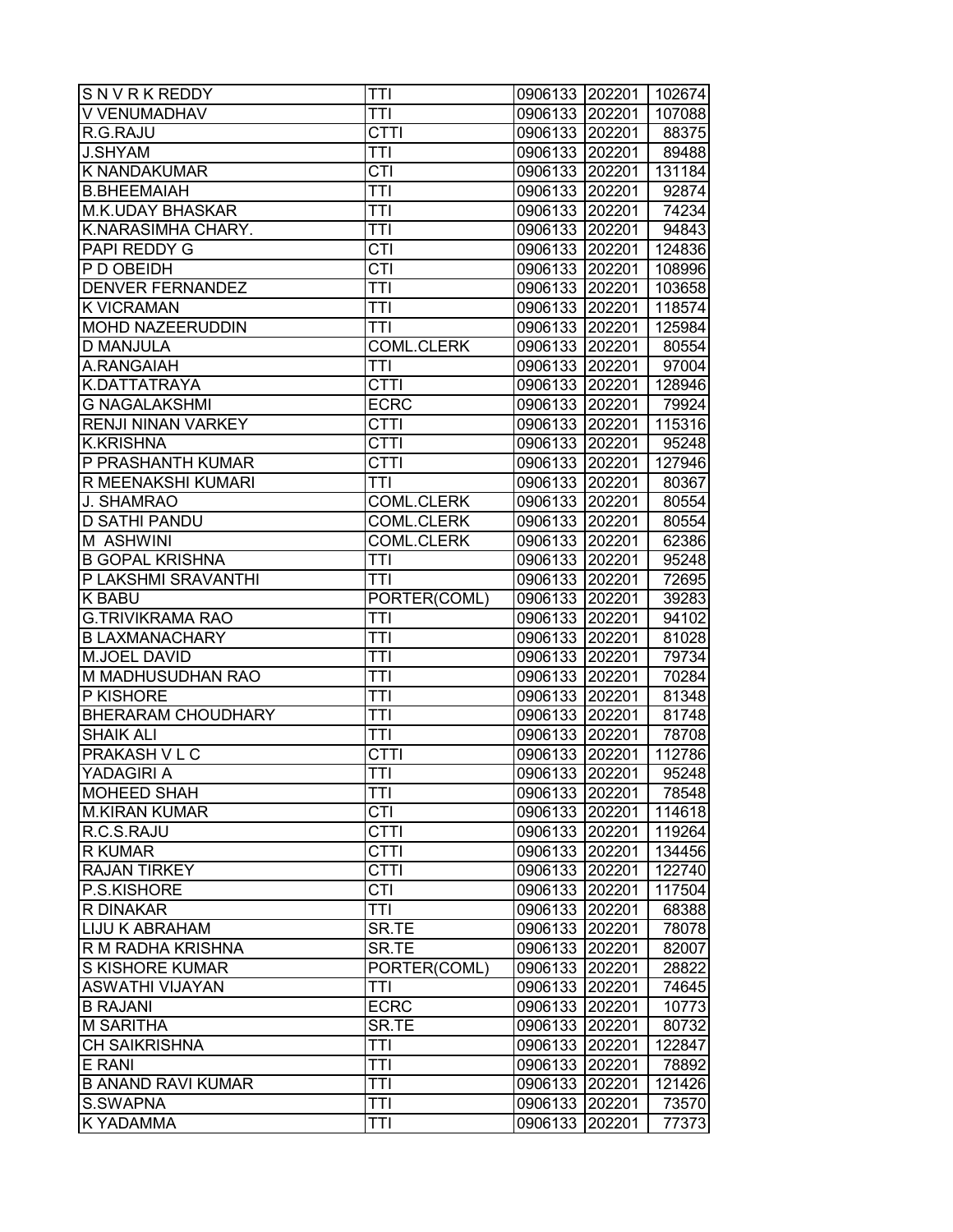| <b>K.KISHORE KUMAR</b><br>CTI<br>0906133 202201<br><b>CTTI</b><br>S.VENKATESWAR RAO<br>0906133 202201<br>CTI<br>A.P.SRINIVASAN<br>0906133 202201<br><b>N.PRABHAKAR SHINDE</b><br>CTI<br>0906133 202201<br>Y.VENKATARAMANA<br><b>CTI</b><br>0906133 202201<br><b>MISKINANNA</b><br><b>TTI</b><br>0906133 202201<br>73782<br>P PUSHPA<br><b>TTI</b><br>0906133 202201<br><b>CCRC</b><br>S.RAGHAVENDRAMMA<br>0906133 202201<br><b>K.SATYA SRIDHAR</b><br><b>TTI</b><br>0906133 202201<br>CCC<br>A K GAYATRI<br>0906133 202201<br><b>TTI</b><br>A.C. RAKESH MOULI<br>0906133 202201<br>76651<br>S.HANUMANTHRAO<br><b>TTI</b><br>0906133 202201<br>KUMBHA VENKATESWARLU<br>CH.CCRC<br>0906133<br>202201<br>78342<br><b>REHAN HUSSAIN</b><br><b>TTI</b><br>0906133<br>202201<br>P. NARYA NAIK<br>TTI<br>0906133<br>202201<br><b>TTI</b><br>M.MUNIRATHNAM<br>0906133 202201<br><b>K.SREERAM</b><br><b>TTI</b><br>0906133 202201<br><b>M.S.BHASKAR</b><br>CTI<br>0906133 202201<br>121424<br><b>C.NARESH KUMAR</b><br><b>TTI</b><br>0906133 202201<br><b>SHAJI JOHN</b><br><b>TTI</b><br>0906133 202201<br>102242<br><b>G.BHASKER RAMU</b><br><b>TTI</b><br>0906133 202201<br><b>CTTI</b><br><b>M AAMER NAHDI</b><br>0906133 202201<br><b>TTI</b><br>Y.V. PRAVEEN KUMAR<br>0906133 202201<br><b>K.RAGHUVEER</b><br><b>TTI</b><br>0906133 202201<br><b>TTI</b><br><b>RAMUD</b><br>0906133 202201<br>K VENKATA SWAMY<br>PORTER(COML)<br>0906133<br>202201<br><b>J.RAMESHWARI</b><br><b>TTI</b><br>0906133<br>202201<br>SR.TE<br>M BALA PULLANNA<br>0906133<br>202201<br>YELLAPPA G<br>PORTER(COML)<br>0906133 202201<br><b>B H RUDRAPPA</b><br><b>TTI</b><br>0906133 202201<br><b>V SARASWATHI</b><br><b>RS</b><br>0906133 202201<br>SR.TE<br><b>T.VENU GOPAL</b><br>0906133 202201<br>VIJAYSWETA V DANABOINA<br>Sr.COML.CLERK<br>0906133 202201<br>SR.TE<br>LAXMAN CHANDRAPPA KURANI<br>0906133 202201<br><b>BRIGHT K DEVASSYA</b><br><b>TE</b><br>202201<br>0906133<br>SHESHE GOWDA B M<br>SR.TE<br>0906133 202201<br>$\overline{T}T$<br>A.SREEDEVI<br>0906133 202201<br><b>TTI</b><br>UPPALAIAH CHINTAMALLA<br>0906133 202201<br><b>NARENDER MURADI</b><br><b>TTI</b><br>0906133<br>202201<br><b>CCRC</b><br><b>S.BHASKAR REDDY</b><br>0906133<br>202201<br><b>TE</b><br><b>RAMESH REDDI</b><br>202201<br>0906133<br>Y.RAMAKRISHNUDU<br><b>TTI</b><br>0906133 202201<br>R K SANTHOSH MANI<br>SR.TE<br>0906133 202201<br><b>RAPARTHI ANIL KUMAR</b><br>COML.CLERK<br>0906133 202201<br>41691<br>VELPURI ANJENEYA VENKATA RAJESCOML.CLERK<br>0906133 202201<br>41691<br>PITTAL RAJANI<br>COML.CLERK<br>0906133 202201<br>41691<br><b>COML.CLERK</b><br>R. ANBARASI<br>0906133<br>202201<br><b>PRAVEEN KUMAR SINGH</b><br>CCC<br>0906133 202201<br><b>TE</b><br>P.SUMITHRA<br>0906133<br>202201<br>43903<br><b>CHINTHA SUDHAKAR</b><br>SR.TE<br>0906133<br>202201<br><b>IMANDI KARTHIK RAMAN</b><br>SR.TE<br>0906133<br>202201<br>SUHKDEV.K.G.<br>SR.TE<br>0906133<br>202201<br><b>TE</b><br><b>DILIP KUMAR YADAV</b><br>0906133<br>202201 | <b>G.VINAY KUMAR</b> | TTI | 0906133 202201   95536 |        |
|----------------------------------------------------------------------------------------------------------------------------------------------------------------------------------------------------------------------------------------------------------------------------------------------------------------------------------------------------------------------------------------------------------------------------------------------------------------------------------------------------------------------------------------------------------------------------------------------------------------------------------------------------------------------------------------------------------------------------------------------------------------------------------------------------------------------------------------------------------------------------------------------------------------------------------------------------------------------------------------------------------------------------------------------------------------------------------------------------------------------------------------------------------------------------------------------------------------------------------------------------------------------------------------------------------------------------------------------------------------------------------------------------------------------------------------------------------------------------------------------------------------------------------------------------------------------------------------------------------------------------------------------------------------------------------------------------------------------------------------------------------------------------------------------------------------------------------------------------------------------------------------------------------------------------------------------------------------------------------------------------------------------------------------------------------------------------------------------------------------------------------------------------------------------------------------------------------------------------------------------------------------------------------------------------------------------------------------------------------------------------------------------------------------------------------------------------------------------------------------------------------------------------------------------------------------------------------------------------------------------------------------------------------------------------------------------------------------------------------------------------------------------------------------------------------------------------------------------------------------------------------------------------------------------------------------------------------------------------------------------------------------------------------|----------------------|-----|------------------------|--------|
| 115024<br>108847<br>123104<br>115184<br>62386<br>48619<br>105692<br>91932<br>78812<br>111506<br>80601<br>102786<br>74260<br>97936<br>97666<br>169099<br>109356<br>96496<br>80201<br>72977<br>69626<br>63484<br>70985<br>89222<br>73466<br>65520<br>58913<br>65739<br>55595<br>59495<br>75096<br>79003<br>75653<br>45264<br>65714<br>75530<br>71432<br>76436<br>69318<br>51329<br>39846<br>43445<br>77287                                                                                                                                                                                                                                                                                                                                                                                                                                                                                                                                                                                                                                                                                                                                                                                                                                                                                                                                                                                                                                                                                                                                                                                                                                                                                                                                                                                                                                                                                                                                                                                                                                                                                                                                                                                                                                                                                                                                                                                                                                                                                                                                                                                                                                                                                                                                                                                                                                                                                                                                                                                                                         |                      |     |                        | 115062 |
|                                                                                                                                                                                                                                                                                                                                                                                                                                                                                                                                                                                                                                                                                                                                                                                                                                                                                                                                                                                                                                                                                                                                                                                                                                                                                                                                                                                                                                                                                                                                                                                                                                                                                                                                                                                                                                                                                                                                                                                                                                                                                                                                                                                                                                                                                                                                                                                                                                                                                                                                                                                                                                                                                                                                                                                                                                                                                                                                                                                                                                  |                      |     |                        |        |
|                                                                                                                                                                                                                                                                                                                                                                                                                                                                                                                                                                                                                                                                                                                                                                                                                                                                                                                                                                                                                                                                                                                                                                                                                                                                                                                                                                                                                                                                                                                                                                                                                                                                                                                                                                                                                                                                                                                                                                                                                                                                                                                                                                                                                                                                                                                                                                                                                                                                                                                                                                                                                                                                                                                                                                                                                                                                                                                                                                                                                                  |                      |     |                        |        |
|                                                                                                                                                                                                                                                                                                                                                                                                                                                                                                                                                                                                                                                                                                                                                                                                                                                                                                                                                                                                                                                                                                                                                                                                                                                                                                                                                                                                                                                                                                                                                                                                                                                                                                                                                                                                                                                                                                                                                                                                                                                                                                                                                                                                                                                                                                                                                                                                                                                                                                                                                                                                                                                                                                                                                                                                                                                                                                                                                                                                                                  |                      |     |                        |        |
|                                                                                                                                                                                                                                                                                                                                                                                                                                                                                                                                                                                                                                                                                                                                                                                                                                                                                                                                                                                                                                                                                                                                                                                                                                                                                                                                                                                                                                                                                                                                                                                                                                                                                                                                                                                                                                                                                                                                                                                                                                                                                                                                                                                                                                                                                                                                                                                                                                                                                                                                                                                                                                                                                                                                                                                                                                                                                                                                                                                                                                  |                      |     |                        |        |
|                                                                                                                                                                                                                                                                                                                                                                                                                                                                                                                                                                                                                                                                                                                                                                                                                                                                                                                                                                                                                                                                                                                                                                                                                                                                                                                                                                                                                                                                                                                                                                                                                                                                                                                                                                                                                                                                                                                                                                                                                                                                                                                                                                                                                                                                                                                                                                                                                                                                                                                                                                                                                                                                                                                                                                                                                                                                                                                                                                                                                                  |                      |     |                        |        |
|                                                                                                                                                                                                                                                                                                                                                                                                                                                                                                                                                                                                                                                                                                                                                                                                                                                                                                                                                                                                                                                                                                                                                                                                                                                                                                                                                                                                                                                                                                                                                                                                                                                                                                                                                                                                                                                                                                                                                                                                                                                                                                                                                                                                                                                                                                                                                                                                                                                                                                                                                                                                                                                                                                                                                                                                                                                                                                                                                                                                                                  |                      |     |                        |        |
|                                                                                                                                                                                                                                                                                                                                                                                                                                                                                                                                                                                                                                                                                                                                                                                                                                                                                                                                                                                                                                                                                                                                                                                                                                                                                                                                                                                                                                                                                                                                                                                                                                                                                                                                                                                                                                                                                                                                                                                                                                                                                                                                                                                                                                                                                                                                                                                                                                                                                                                                                                                                                                                                                                                                                                                                                                                                                                                                                                                                                                  |                      |     |                        |        |
|                                                                                                                                                                                                                                                                                                                                                                                                                                                                                                                                                                                                                                                                                                                                                                                                                                                                                                                                                                                                                                                                                                                                                                                                                                                                                                                                                                                                                                                                                                                                                                                                                                                                                                                                                                                                                                                                                                                                                                                                                                                                                                                                                                                                                                                                                                                                                                                                                                                                                                                                                                                                                                                                                                                                                                                                                                                                                                                                                                                                                                  |                      |     |                        |        |
|                                                                                                                                                                                                                                                                                                                                                                                                                                                                                                                                                                                                                                                                                                                                                                                                                                                                                                                                                                                                                                                                                                                                                                                                                                                                                                                                                                                                                                                                                                                                                                                                                                                                                                                                                                                                                                                                                                                                                                                                                                                                                                                                                                                                                                                                                                                                                                                                                                                                                                                                                                                                                                                                                                                                                                                                                                                                                                                                                                                                                                  |                      |     |                        |        |
|                                                                                                                                                                                                                                                                                                                                                                                                                                                                                                                                                                                                                                                                                                                                                                                                                                                                                                                                                                                                                                                                                                                                                                                                                                                                                                                                                                                                                                                                                                                                                                                                                                                                                                                                                                                                                                                                                                                                                                                                                                                                                                                                                                                                                                                                                                                                                                                                                                                                                                                                                                                                                                                                                                                                                                                                                                                                                                                                                                                                                                  |                      |     |                        |        |
|                                                                                                                                                                                                                                                                                                                                                                                                                                                                                                                                                                                                                                                                                                                                                                                                                                                                                                                                                                                                                                                                                                                                                                                                                                                                                                                                                                                                                                                                                                                                                                                                                                                                                                                                                                                                                                                                                                                                                                                                                                                                                                                                                                                                                                                                                                                                                                                                                                                                                                                                                                                                                                                                                                                                                                                                                                                                                                                                                                                                                                  |                      |     |                        |        |
|                                                                                                                                                                                                                                                                                                                                                                                                                                                                                                                                                                                                                                                                                                                                                                                                                                                                                                                                                                                                                                                                                                                                                                                                                                                                                                                                                                                                                                                                                                                                                                                                                                                                                                                                                                                                                                                                                                                                                                                                                                                                                                                                                                                                                                                                                                                                                                                                                                                                                                                                                                                                                                                                                                                                                                                                                                                                                                                                                                                                                                  |                      |     |                        |        |
|                                                                                                                                                                                                                                                                                                                                                                                                                                                                                                                                                                                                                                                                                                                                                                                                                                                                                                                                                                                                                                                                                                                                                                                                                                                                                                                                                                                                                                                                                                                                                                                                                                                                                                                                                                                                                                                                                                                                                                                                                                                                                                                                                                                                                                                                                                                                                                                                                                                                                                                                                                                                                                                                                                                                                                                                                                                                                                                                                                                                                                  |                      |     |                        |        |
|                                                                                                                                                                                                                                                                                                                                                                                                                                                                                                                                                                                                                                                                                                                                                                                                                                                                                                                                                                                                                                                                                                                                                                                                                                                                                                                                                                                                                                                                                                                                                                                                                                                                                                                                                                                                                                                                                                                                                                                                                                                                                                                                                                                                                                                                                                                                                                                                                                                                                                                                                                                                                                                                                                                                                                                                                                                                                                                                                                                                                                  |                      |     |                        |        |
|                                                                                                                                                                                                                                                                                                                                                                                                                                                                                                                                                                                                                                                                                                                                                                                                                                                                                                                                                                                                                                                                                                                                                                                                                                                                                                                                                                                                                                                                                                                                                                                                                                                                                                                                                                                                                                                                                                                                                                                                                                                                                                                                                                                                                                                                                                                                                                                                                                                                                                                                                                                                                                                                                                                                                                                                                                                                                                                                                                                                                                  |                      |     |                        |        |
|                                                                                                                                                                                                                                                                                                                                                                                                                                                                                                                                                                                                                                                                                                                                                                                                                                                                                                                                                                                                                                                                                                                                                                                                                                                                                                                                                                                                                                                                                                                                                                                                                                                                                                                                                                                                                                                                                                                                                                                                                                                                                                                                                                                                                                                                                                                                                                                                                                                                                                                                                                                                                                                                                                                                                                                                                                                                                                                                                                                                                                  |                      |     |                        |        |
|                                                                                                                                                                                                                                                                                                                                                                                                                                                                                                                                                                                                                                                                                                                                                                                                                                                                                                                                                                                                                                                                                                                                                                                                                                                                                                                                                                                                                                                                                                                                                                                                                                                                                                                                                                                                                                                                                                                                                                                                                                                                                                                                                                                                                                                                                                                                                                                                                                                                                                                                                                                                                                                                                                                                                                                                                                                                                                                                                                                                                                  |                      |     |                        |        |
|                                                                                                                                                                                                                                                                                                                                                                                                                                                                                                                                                                                                                                                                                                                                                                                                                                                                                                                                                                                                                                                                                                                                                                                                                                                                                                                                                                                                                                                                                                                                                                                                                                                                                                                                                                                                                                                                                                                                                                                                                                                                                                                                                                                                                                                                                                                                                                                                                                                                                                                                                                                                                                                                                                                                                                                                                                                                                                                                                                                                                                  |                      |     |                        |        |
|                                                                                                                                                                                                                                                                                                                                                                                                                                                                                                                                                                                                                                                                                                                                                                                                                                                                                                                                                                                                                                                                                                                                                                                                                                                                                                                                                                                                                                                                                                                                                                                                                                                                                                                                                                                                                                                                                                                                                                                                                                                                                                                                                                                                                                                                                                                                                                                                                                                                                                                                                                                                                                                                                                                                                                                                                                                                                                                                                                                                                                  |                      |     |                        |        |
|                                                                                                                                                                                                                                                                                                                                                                                                                                                                                                                                                                                                                                                                                                                                                                                                                                                                                                                                                                                                                                                                                                                                                                                                                                                                                                                                                                                                                                                                                                                                                                                                                                                                                                                                                                                                                                                                                                                                                                                                                                                                                                                                                                                                                                                                                                                                                                                                                                                                                                                                                                                                                                                                                                                                                                                                                                                                                                                                                                                                                                  |                      |     |                        |        |
|                                                                                                                                                                                                                                                                                                                                                                                                                                                                                                                                                                                                                                                                                                                                                                                                                                                                                                                                                                                                                                                                                                                                                                                                                                                                                                                                                                                                                                                                                                                                                                                                                                                                                                                                                                                                                                                                                                                                                                                                                                                                                                                                                                                                                                                                                                                                                                                                                                                                                                                                                                                                                                                                                                                                                                                                                                                                                                                                                                                                                                  |                      |     |                        |        |
|                                                                                                                                                                                                                                                                                                                                                                                                                                                                                                                                                                                                                                                                                                                                                                                                                                                                                                                                                                                                                                                                                                                                                                                                                                                                                                                                                                                                                                                                                                                                                                                                                                                                                                                                                                                                                                                                                                                                                                                                                                                                                                                                                                                                                                                                                                                                                                                                                                                                                                                                                                                                                                                                                                                                                                                                                                                                                                                                                                                                                                  |                      |     |                        |        |
|                                                                                                                                                                                                                                                                                                                                                                                                                                                                                                                                                                                                                                                                                                                                                                                                                                                                                                                                                                                                                                                                                                                                                                                                                                                                                                                                                                                                                                                                                                                                                                                                                                                                                                                                                                                                                                                                                                                                                                                                                                                                                                                                                                                                                                                                                                                                                                                                                                                                                                                                                                                                                                                                                                                                                                                                                                                                                                                                                                                                                                  |                      |     |                        |        |
|                                                                                                                                                                                                                                                                                                                                                                                                                                                                                                                                                                                                                                                                                                                                                                                                                                                                                                                                                                                                                                                                                                                                                                                                                                                                                                                                                                                                                                                                                                                                                                                                                                                                                                                                                                                                                                                                                                                                                                                                                                                                                                                                                                                                                                                                                                                                                                                                                                                                                                                                                                                                                                                                                                                                                                                                                                                                                                                                                                                                                                  |                      |     |                        |        |
|                                                                                                                                                                                                                                                                                                                                                                                                                                                                                                                                                                                                                                                                                                                                                                                                                                                                                                                                                                                                                                                                                                                                                                                                                                                                                                                                                                                                                                                                                                                                                                                                                                                                                                                                                                                                                                                                                                                                                                                                                                                                                                                                                                                                                                                                                                                                                                                                                                                                                                                                                                                                                                                                                                                                                                                                                                                                                                                                                                                                                                  |                      |     |                        |        |
|                                                                                                                                                                                                                                                                                                                                                                                                                                                                                                                                                                                                                                                                                                                                                                                                                                                                                                                                                                                                                                                                                                                                                                                                                                                                                                                                                                                                                                                                                                                                                                                                                                                                                                                                                                                                                                                                                                                                                                                                                                                                                                                                                                                                                                                                                                                                                                                                                                                                                                                                                                                                                                                                                                                                                                                                                                                                                                                                                                                                                                  |                      |     |                        |        |
|                                                                                                                                                                                                                                                                                                                                                                                                                                                                                                                                                                                                                                                                                                                                                                                                                                                                                                                                                                                                                                                                                                                                                                                                                                                                                                                                                                                                                                                                                                                                                                                                                                                                                                                                                                                                                                                                                                                                                                                                                                                                                                                                                                                                                                                                                                                                                                                                                                                                                                                                                                                                                                                                                                                                                                                                                                                                                                                                                                                                                                  |                      |     |                        |        |
|                                                                                                                                                                                                                                                                                                                                                                                                                                                                                                                                                                                                                                                                                                                                                                                                                                                                                                                                                                                                                                                                                                                                                                                                                                                                                                                                                                                                                                                                                                                                                                                                                                                                                                                                                                                                                                                                                                                                                                                                                                                                                                                                                                                                                                                                                                                                                                                                                                                                                                                                                                                                                                                                                                                                                                                                                                                                                                                                                                                                                                  |                      |     |                        |        |
|                                                                                                                                                                                                                                                                                                                                                                                                                                                                                                                                                                                                                                                                                                                                                                                                                                                                                                                                                                                                                                                                                                                                                                                                                                                                                                                                                                                                                                                                                                                                                                                                                                                                                                                                                                                                                                                                                                                                                                                                                                                                                                                                                                                                                                                                                                                                                                                                                                                                                                                                                                                                                                                                                                                                                                                                                                                                                                                                                                                                                                  |                      |     |                        |        |
|                                                                                                                                                                                                                                                                                                                                                                                                                                                                                                                                                                                                                                                                                                                                                                                                                                                                                                                                                                                                                                                                                                                                                                                                                                                                                                                                                                                                                                                                                                                                                                                                                                                                                                                                                                                                                                                                                                                                                                                                                                                                                                                                                                                                                                                                                                                                                                                                                                                                                                                                                                                                                                                                                                                                                                                                                                                                                                                                                                                                                                  |                      |     |                        |        |
|                                                                                                                                                                                                                                                                                                                                                                                                                                                                                                                                                                                                                                                                                                                                                                                                                                                                                                                                                                                                                                                                                                                                                                                                                                                                                                                                                                                                                                                                                                                                                                                                                                                                                                                                                                                                                                                                                                                                                                                                                                                                                                                                                                                                                                                                                                                                                                                                                                                                                                                                                                                                                                                                                                                                                                                                                                                                                                                                                                                                                                  |                      |     |                        |        |
|                                                                                                                                                                                                                                                                                                                                                                                                                                                                                                                                                                                                                                                                                                                                                                                                                                                                                                                                                                                                                                                                                                                                                                                                                                                                                                                                                                                                                                                                                                                                                                                                                                                                                                                                                                                                                                                                                                                                                                                                                                                                                                                                                                                                                                                                                                                                                                                                                                                                                                                                                                                                                                                                                                                                                                                                                                                                                                                                                                                                                                  |                      |     |                        |        |
|                                                                                                                                                                                                                                                                                                                                                                                                                                                                                                                                                                                                                                                                                                                                                                                                                                                                                                                                                                                                                                                                                                                                                                                                                                                                                                                                                                                                                                                                                                                                                                                                                                                                                                                                                                                                                                                                                                                                                                                                                                                                                                                                                                                                                                                                                                                                                                                                                                                                                                                                                                                                                                                                                                                                                                                                                                                                                                                                                                                                                                  |                      |     |                        |        |
|                                                                                                                                                                                                                                                                                                                                                                                                                                                                                                                                                                                                                                                                                                                                                                                                                                                                                                                                                                                                                                                                                                                                                                                                                                                                                                                                                                                                                                                                                                                                                                                                                                                                                                                                                                                                                                                                                                                                                                                                                                                                                                                                                                                                                                                                                                                                                                                                                                                                                                                                                                                                                                                                                                                                                                                                                                                                                                                                                                                                                                  |                      |     |                        |        |
|                                                                                                                                                                                                                                                                                                                                                                                                                                                                                                                                                                                                                                                                                                                                                                                                                                                                                                                                                                                                                                                                                                                                                                                                                                                                                                                                                                                                                                                                                                                                                                                                                                                                                                                                                                                                                                                                                                                                                                                                                                                                                                                                                                                                                                                                                                                                                                                                                                                                                                                                                                                                                                                                                                                                                                                                                                                                                                                                                                                                                                  |                      |     |                        |        |
|                                                                                                                                                                                                                                                                                                                                                                                                                                                                                                                                                                                                                                                                                                                                                                                                                                                                                                                                                                                                                                                                                                                                                                                                                                                                                                                                                                                                                                                                                                                                                                                                                                                                                                                                                                                                                                                                                                                                                                                                                                                                                                                                                                                                                                                                                                                                                                                                                                                                                                                                                                                                                                                                                                                                                                                                                                                                                                                                                                                                                                  |                      |     |                        |        |
|                                                                                                                                                                                                                                                                                                                                                                                                                                                                                                                                                                                                                                                                                                                                                                                                                                                                                                                                                                                                                                                                                                                                                                                                                                                                                                                                                                                                                                                                                                                                                                                                                                                                                                                                                                                                                                                                                                                                                                                                                                                                                                                                                                                                                                                                                                                                                                                                                                                                                                                                                                                                                                                                                                                                                                                                                                                                                                                                                                                                                                  |                      |     |                        |        |
|                                                                                                                                                                                                                                                                                                                                                                                                                                                                                                                                                                                                                                                                                                                                                                                                                                                                                                                                                                                                                                                                                                                                                                                                                                                                                                                                                                                                                                                                                                                                                                                                                                                                                                                                                                                                                                                                                                                                                                                                                                                                                                                                                                                                                                                                                                                                                                                                                                                                                                                                                                                                                                                                                                                                                                                                                                                                                                                                                                                                                                  |                      |     |                        |        |
|                                                                                                                                                                                                                                                                                                                                                                                                                                                                                                                                                                                                                                                                                                                                                                                                                                                                                                                                                                                                                                                                                                                                                                                                                                                                                                                                                                                                                                                                                                                                                                                                                                                                                                                                                                                                                                                                                                                                                                                                                                                                                                                                                                                                                                                                                                                                                                                                                                                                                                                                                                                                                                                                                                                                                                                                                                                                                                                                                                                                                                  |                      |     |                        |        |
|                                                                                                                                                                                                                                                                                                                                                                                                                                                                                                                                                                                                                                                                                                                                                                                                                                                                                                                                                                                                                                                                                                                                                                                                                                                                                                                                                                                                                                                                                                                                                                                                                                                                                                                                                                                                                                                                                                                                                                                                                                                                                                                                                                                                                                                                                                                                                                                                                                                                                                                                                                                                                                                                                                                                                                                                                                                                                                                                                                                                                                  |                      |     |                        |        |
|                                                                                                                                                                                                                                                                                                                                                                                                                                                                                                                                                                                                                                                                                                                                                                                                                                                                                                                                                                                                                                                                                                                                                                                                                                                                                                                                                                                                                                                                                                                                                                                                                                                                                                                                                                                                                                                                                                                                                                                                                                                                                                                                                                                                                                                                                                                                                                                                                                                                                                                                                                                                                                                                                                                                                                                                                                                                                                                                                                                                                                  |                      |     |                        |        |
|                                                                                                                                                                                                                                                                                                                                                                                                                                                                                                                                                                                                                                                                                                                                                                                                                                                                                                                                                                                                                                                                                                                                                                                                                                                                                                                                                                                                                                                                                                                                                                                                                                                                                                                                                                                                                                                                                                                                                                                                                                                                                                                                                                                                                                                                                                                                                                                                                                                                                                                                                                                                                                                                                                                                                                                                                                                                                                                                                                                                                                  |                      |     |                        |        |
|                                                                                                                                                                                                                                                                                                                                                                                                                                                                                                                                                                                                                                                                                                                                                                                                                                                                                                                                                                                                                                                                                                                                                                                                                                                                                                                                                                                                                                                                                                                                                                                                                                                                                                                                                                                                                                                                                                                                                                                                                                                                                                                                                                                                                                                                                                                                                                                                                                                                                                                                                                                                                                                                                                                                                                                                                                                                                                                                                                                                                                  |                      |     |                        |        |
|                                                                                                                                                                                                                                                                                                                                                                                                                                                                                                                                                                                                                                                                                                                                                                                                                                                                                                                                                                                                                                                                                                                                                                                                                                                                                                                                                                                                                                                                                                                                                                                                                                                                                                                                                                                                                                                                                                                                                                                                                                                                                                                                                                                                                                                                                                                                                                                                                                                                                                                                                                                                                                                                                                                                                                                                                                                                                                                                                                                                                                  |                      |     |                        |        |
|                                                                                                                                                                                                                                                                                                                                                                                                                                                                                                                                                                                                                                                                                                                                                                                                                                                                                                                                                                                                                                                                                                                                                                                                                                                                                                                                                                                                                                                                                                                                                                                                                                                                                                                                                                                                                                                                                                                                                                                                                                                                                                                                                                                                                                                                                                                                                                                                                                                                                                                                                                                                                                                                                                                                                                                                                                                                                                                                                                                                                                  |                      |     |                        |        |
|                                                                                                                                                                                                                                                                                                                                                                                                                                                                                                                                                                                                                                                                                                                                                                                                                                                                                                                                                                                                                                                                                                                                                                                                                                                                                                                                                                                                                                                                                                                                                                                                                                                                                                                                                                                                                                                                                                                                                                                                                                                                                                                                                                                                                                                                                                                                                                                                                                                                                                                                                                                                                                                                                                                                                                                                                                                                                                                                                                                                                                  |                      |     |                        |        |
|                                                                                                                                                                                                                                                                                                                                                                                                                                                                                                                                                                                                                                                                                                                                                                                                                                                                                                                                                                                                                                                                                                                                                                                                                                                                                                                                                                                                                                                                                                                                                                                                                                                                                                                                                                                                                                                                                                                                                                                                                                                                                                                                                                                                                                                                                                                                                                                                                                                                                                                                                                                                                                                                                                                                                                                                                                                                                                                                                                                                                                  |                      |     |                        |        |
|                                                                                                                                                                                                                                                                                                                                                                                                                                                                                                                                                                                                                                                                                                                                                                                                                                                                                                                                                                                                                                                                                                                                                                                                                                                                                                                                                                                                                                                                                                                                                                                                                                                                                                                                                                                                                                                                                                                                                                                                                                                                                                                                                                                                                                                                                                                                                                                                                                                                                                                                                                                                                                                                                                                                                                                                                                                                                                                                                                                                                                  |                      |     |                        |        |
|                                                                                                                                                                                                                                                                                                                                                                                                                                                                                                                                                                                                                                                                                                                                                                                                                                                                                                                                                                                                                                                                                                                                                                                                                                                                                                                                                                                                                                                                                                                                                                                                                                                                                                                                                                                                                                                                                                                                                                                                                                                                                                                                                                                                                                                                                                                                                                                                                                                                                                                                                                                                                                                                                                                                                                                                                                                                                                                                                                                                                                  |                      |     |                        |        |
|                                                                                                                                                                                                                                                                                                                                                                                                                                                                                                                                                                                                                                                                                                                                                                                                                                                                                                                                                                                                                                                                                                                                                                                                                                                                                                                                                                                                                                                                                                                                                                                                                                                                                                                                                                                                                                                                                                                                                                                                                                                                                                                                                                                                                                                                                                                                                                                                                                                                                                                                                                                                                                                                                                                                                                                                                                                                                                                                                                                                                                  |                      |     |                        |        |
|                                                                                                                                                                                                                                                                                                                                                                                                                                                                                                                                                                                                                                                                                                                                                                                                                                                                                                                                                                                                                                                                                                                                                                                                                                                                                                                                                                                                                                                                                                                                                                                                                                                                                                                                                                                                                                                                                                                                                                                                                                                                                                                                                                                                                                                                                                                                                                                                                                                                                                                                                                                                                                                                                                                                                                                                                                                                                                                                                                                                                                  |                      |     |                        |        |
|                                                                                                                                                                                                                                                                                                                                                                                                                                                                                                                                                                                                                                                                                                                                                                                                                                                                                                                                                                                                                                                                                                                                                                                                                                                                                                                                                                                                                                                                                                                                                                                                                                                                                                                                                                                                                                                                                                                                                                                                                                                                                                                                                                                                                                                                                                                                                                                                                                                                                                                                                                                                                                                                                                                                                                                                                                                                                                                                                                                                                                  |                      |     |                        |        |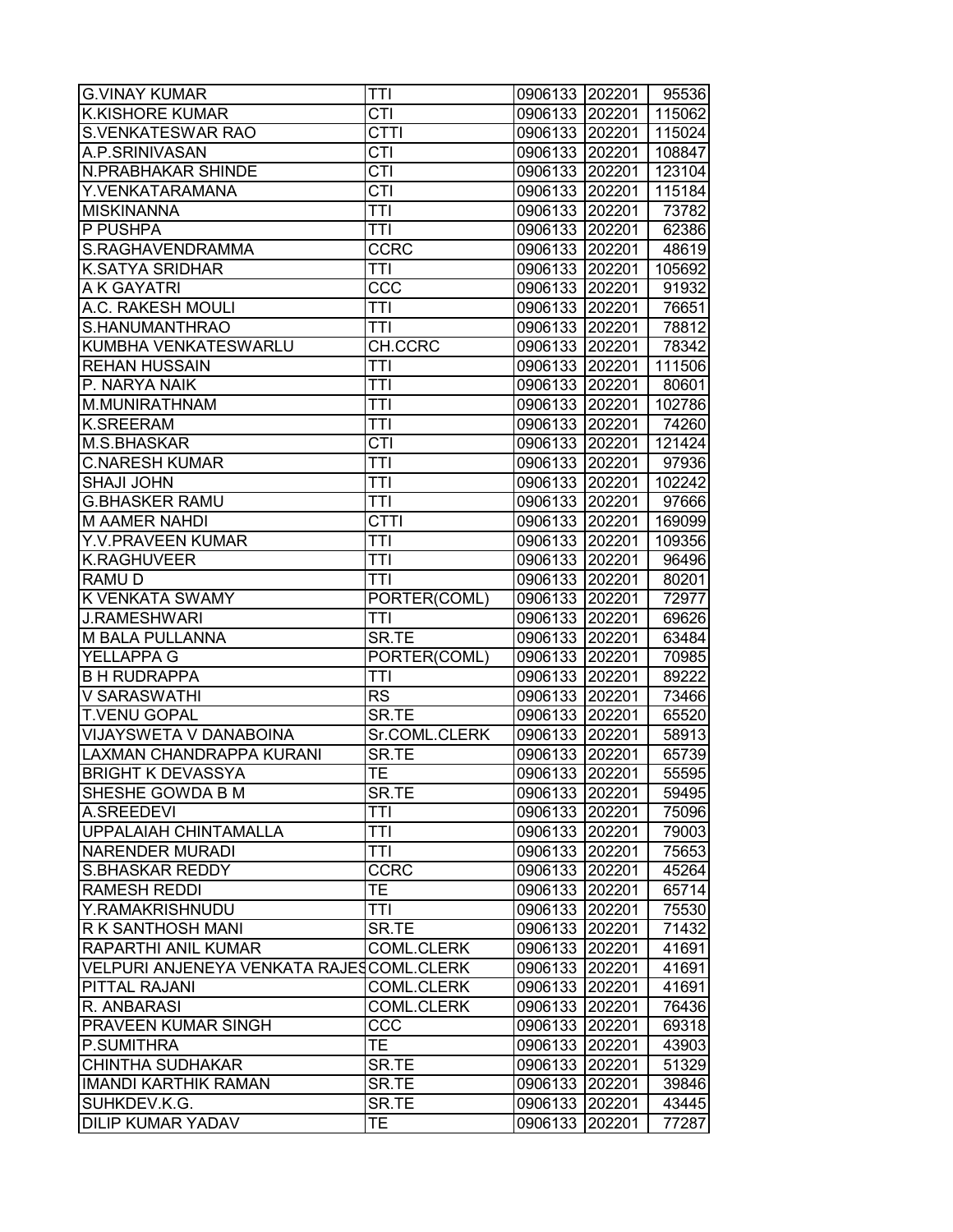| <b>NILESH KUMAR</b>           | TE                             | 0906133 202201 |        | 58348  |
|-------------------------------|--------------------------------|----------------|--------|--------|
| KESAVARAJUGARI ANJALI SARVANI | <b>CCRC</b>                    | 0906133 202201 |        | 40585  |
| <b>THUSHMITHA</b>             | ТE                             | 0906133 202201 |        | 40585  |
| <b>PAWAR MAYUR SHASHIKANT</b> | <b>CCRC</b>                    | 0906133 202201 |        | 59585  |
| R.HARI KRISHNA                | <b>ASST OP(ELEC)</b>           | 0906170 202201 |        | 39898  |
| L.RAJU                        | TECH.(POWER)-III               | 0906170 202201 |        | 40787  |
| JYOTI SHATRUGHAN TOLE         | <b>ASST OP(ELEC)</b>           | 0906170 202201 |        | 31637  |
| CHALLABOYINA KISHOREBABU      | ASST(TL/AC)                    | 0906170 202201 |        | 41491  |
| <b>VIVEK KUMAR</b>            | TECH.(POWER)-III               | 0906170 202201 |        | 45916  |
| W .CHANDRA SEKHAR             | ASST(TRD)                      | 0906170 202201 |        | 35739  |
| P.SAI BABA                    | Sr.TECH.(POWER) 0906170 202201 |                |        | 71524  |
| A RAMESH                      | Sr.TECH.(POWER)                | 0906170 202201 |        | 75296  |
| <b>FAHIM</b>                  | TECH.(POWER)-I                 | 0906170 202201 |        | 51745  |
| <b>M.ARUN KUMAR</b>           | <b>AC.MECHANIC-III</b>         | 0906170 202201 |        | 44532  |
| CH.BHOOMAIAH                  | TECH.(POWER)-II                | 0906170 202201 |        | 39928  |
| <b>GOUTHAM P N LOBHA</b>      | TECH.(POWER)-I                 | 0906170 202201 |        | 59966  |
| <b>AHMED HUSSAIN</b>          | TECH-I(ELECT)                  | 0906170 202201 |        | 62332  |
| A L VINOD KUMAR               | JE (ELEC)                      | 0906170 202201 |        | 94973  |
| <b>V BALARAM</b>              | Sr.TECH.(POWER) 0906170 202201 |                |        | 65862  |
| <b>SYED ZUBAIR</b>            | Sr.TECH(AC.MECH40906170 202201 |                |        | 70284  |
| <b>G.PAVANKUMAR</b>           | TECH-I(ELECT)                  | 0906170 202201 |        | 59858  |
| <b>C.SRINIVAS</b>             | <b>ASST OP(ELEC)</b>           | 0906170 202201 |        | 41229  |
| <b>JAYANTA KUMAR SINHA</b>    | TECH.(POWER)-II                | 0906170 202201 |        | 48050  |
| <b>NAGAPPA</b>                | Sr.TECH.(POWER)                | 0906170 202201 |        | 53813  |
| <b>E.SOMA VENKAT REDDY</b>    | TECH.(POWER)-II                | 0906170 202201 |        | 42988  |
| <b>K.BABU RAO</b>             | <b>ASST OP(ELEC)</b>           | 0906170 202201 |        | 44058  |
| <b>R.KUMARI</b>               | TECH.(POWER)-I                 | 0906170 202201 |        | 61438  |
| <b>LATHA</b>                  | TECH.(ELEC)-II                 | 0906170 202201 |        | 61915  |
| <b>B ANITHA</b>               | TECH.(POWER)-II                | 0906170 202201 |        | 55750  |
| K LAXMI NARAYANA              | TECH-I(ELECT)                  | 0906170 202201 |        | 64062  |
| <b>J SAMSON</b>               | FITTER-III                     | 0906170 202201 |        | 53854  |
| V.VINOD REDDY                 | <b>ASST OP(ELEC)</b>           | 0906170 202201 |        | 42833  |
| <b>R.SRINIVAS</b>             | <b>ASST OP(ELEC)</b>           | 0906170 202201 |        | 40965  |
| <b>M.KALEEM ULLAH BAIG</b>    | SR.TECH.(ELEC)                 | 0906170 202201 |        | 76288  |
| <b>SAM THOMAS</b>             | TECH.(POWER)-II                | 0906170 202201 |        | 46270  |
| A.MALLESHAM                   | Sr.TECH.(POWER) 0906170 202201 |                |        | 100778 |
| SK.MOHAMMAD                   | TECH.(POWER)-I                 | 0906170 202201 |        | 72549  |
| <b>MD.TAHER HUSSAIN</b>       | TECH.(POWER)-I                 | 0906170 202201 |        | 68138  |
| <b>G.SRIDHAR</b>              | SSE (MAINT.)                   | 0906170 202201 |        | 130774 |
| <b>D.VASANT KUMAR</b>         | TECH.(POWER)-I                 | 0906170        | 202201 | 63483  |
| <b>CH.YADAGIRI</b>            | TECH.(POWER)-I                 | 0906170 202201 |        | 65162  |
| P.VARALAXMI                   | TECH.(POWER)-I                 | 0906170 202201 |        | 61438  |
| <b>B.NARSIMLU</b>             | TECH.(POWER)-I                 | 0906170 202201 |        | 64573  |
| P PREM KUMAR                  | SSE (ELEC)                     | 0906170 202201 |        | 124453 |
| R LAKSHMI NARAYANA            | Sr.TECH.(POWER)                | 0906170 202201 |        | 59187  |
| <b>J SHIVAKUMAR</b>           | SR.TECH.(ELEC)                 | 0906170 202201 |        | 78461  |
| P VENKATESHAM                 | TECH.(POWER)-II                | 0906170 202201 |        | 60546  |
| <b>R PARAMESWAR REDDY</b>     | Sr.TECH.(POWER)                | 0906170 202201 |        | 93682  |
| C.N.HEMALATHA                 | TECH.(POWER)-I                 | 0906170 202201 |        | 52222  |
| <b>MOHAMMED SADIQ</b>         | FITTER-I                       | 0906170        | 202201 | 64288  |
| <b>M CHANDRA BHASKAR</b>      | TECH-I(ELECT)                  | 0906170        | 202201 | 54636  |
| <b>G HANUMANTHU</b>           | Sr.TECH.(POWER)                | 0906170        | 202201 | 74878  |
| <b>DINESH PAL</b>             | SR.TECH.(ELEC)                 | 0906170        | 202201 | 61382  |
| P.RAMESH                      | Sr.TECH.(POWER)                | 0906170        | 202201 | 68378  |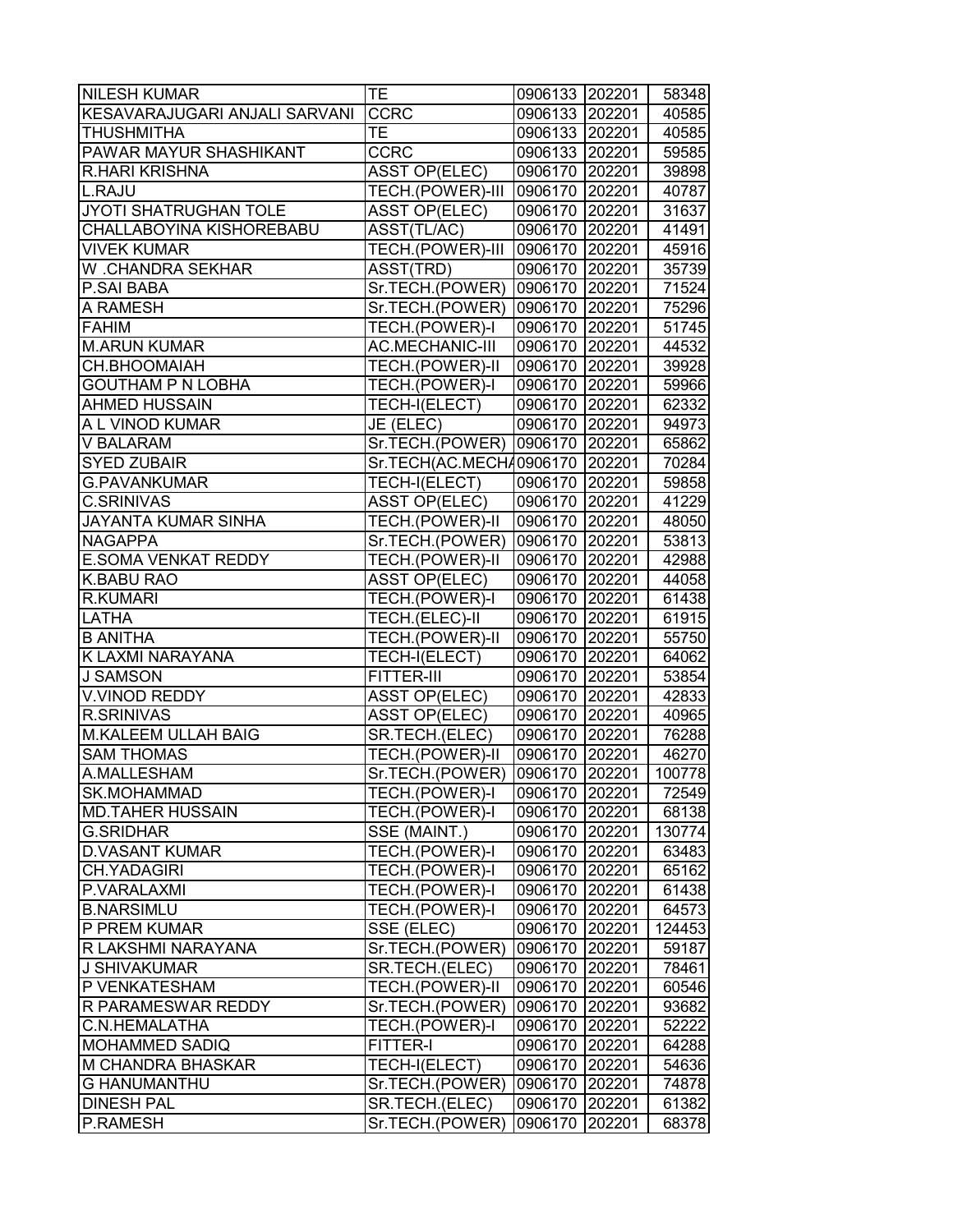| K V SATYANARAYANA<br>Sr.TECH(FITTER)<br>0906170 202201<br><b>CH KIRAN BABU</b><br>Sr.TECH(AC.MECH40906170   202201  <br>PAWAN SAMBRANI<br>0906170 202201<br>SR.TECH.(ELEC)<br>0906170 202201<br>FITTER-III<br>CH. BHAGAVANTHAM<br>TECH.(POWER)-II<br>0906170 202201<br>SRINIVAS K V<br>Sr.TECH.(POWER)<br>0906170 202201<br>75873<br>TECH.(POWER)-II<br>SIVANAGARAJU GOPALAM<br>0906170 202201<br>50531<br>TECH.(POWER)-II<br>N.LAVANYA<br>0906170 202201<br>50062<br><b>CHITYALA SRINIVAS</b><br>93148<br>FITTER-I<br>0906170 202201<br>TECH.(POWER)-I<br>0906170 202201<br><b>B MAHENDER</b><br>55058<br><b>B SRINIVAS</b><br>TECH.(POWER)-II<br>0906170 202201<br>54805<br>R NARSIMHULU<br><b>ASST OP(ELEC)</b><br>0906170 202201<br><b>MAMIDALA YADAGIRI</b><br>Sr.TECH.(POWER)<br>70131<br>0906170 202201<br><b>G.SRINIVASULU</b><br><b>ASST OP(ELEC)</b><br>0906170 202201<br>63859<br><b>SLAXMI</b><br><b>FITTER-II</b><br>0906170 202201<br>61438<br>A R VINAYKUMAR<br>TECH.(POWER)-I<br>0906170 202201<br>TECH.(POWER)-II<br>0906170 202201<br><b>K.V.SANTOSH KUMAR</b><br>TECH.(POWER)-I<br>0906170 202201<br>TECH.(ELEC)-II<br>0906170 202201<br><b>G.RAJA SEKHAR</b><br><b>ASST OP(ELEC)</b><br>0906170 202201<br>36942<br>Sr.TECH.(POWER)<br>0906170 202201<br><b>B.RAMESH</b><br>55302<br>TECH-III(ELECT)<br>35928<br><b>R.SANTOSH</b><br>0906170 202201<br>TECH-I(ELECT)<br>0906170 202201<br>64297<br>P BALARAM<br>JE (ELEC)<br>0906170 202201<br>96014<br>Sr.TECH.(POWER)<br>0906170 202201<br><b>K VENKAT REDDY</b><br>SSE (ELEC)<br>0906170 202201<br><b>E NARENDER</b><br>TECH-I(ELECT)<br>0906170 202201<br>TECH.(POWER)-I<br>P.BABU<br>0906170 202201<br><b>K PRATAP</b><br>Sr.TECH.(POWER)<br>0906170 202201<br>P. ADITYAN<br>TECH.(POWER)-II<br>0906170 202201<br><b>G.SIRISHA</b><br><b>TINSMITH-II</b><br>0906170 202201<br><b>MEDIKONDA SREEDHAR</b><br>Sr.TECH.(POWER)<br>0906170 202201<br><b>SYED KHALANDER</b><br>TECH.(POWER)-I<br>0906170 202201<br><b>B. P.GIRI BABU</b><br>TECH.(POWER)-II<br>0906170 202201<br>TECH.(POWER)-II<br>0906170 202201<br><b>ARAVIND KUMAR</b><br><b>D PAVAN KUMAR</b><br><b>TECH.(POWER)-II</b><br>52484<br>0906170 202201<br>TECH.(POWER)-II<br><b>S PADMA</b><br>0906170 202201<br><b>K.SOLOMON RAJU</b><br>Sr.TECH.(POWER)<br>0906170 202201<br>N.NARSIMHULU<br><b>ASST OP(ELEC)</b><br>0906170<br>202201<br>KATARI NAGESWARA RAO<br>SSE (ELEC)<br>0906170 202201<br>N YADAGIRI<br>Sr.TECH.(POWER)<br>0906170 202201<br><b>VANAM RAVI</b><br>SE (ELEC)<br>0906170 202201<br>SR.TECH.(ELEC)<br>0906170 202201<br><b>JAFFAR ALI</b><br>85441<br><b>B SRINIVAS</b><br>TECH.(POWER)-II<br>0906170 202201<br>P.JANARDHAN<br>TECH.(POWER)-II<br>0906170 202201<br>48782<br>TECH.(POWER)-II<br>R JANGAIAH<br>0906170 202201<br>58070<br>A PREETHAM<br>TECH-I(ELECT)<br>0906170 202201<br>53339<br>TECH-I(ELECT)<br>P VIJAYA<br>0906170 202201<br>59858<br><b>SRINIVAS A</b><br>Sr.TECH.(POWER)<br>0906170<br>202201<br><b>ASHOK VARDHAN M</b><br>JE (ELEC)<br>0906170<br>202201<br><b>SYED YASIN</b><br>Sr.TECH.(POWER)<br>0906170<br>202201<br><b>M ASHOK KUMAR</b><br>Sr.TECH(ELECT)<br>0906170<br>202201<br><b>BINDU SHAJI</b><br>SR.TECH.(ELEC)<br>0906170<br>202201 | <b>S.MELINI</b>      | TECH.(POWER)-I | 0906170 202201 | 56698 |
|-------------------------------------------------------------------------------------------------------------------------------------------------------------------------------------------------------------------------------------------------------------------------------------------------------------------------------------------------------------------------------------------------------------------------------------------------------------------------------------------------------------------------------------------------------------------------------------------------------------------------------------------------------------------------------------------------------------------------------------------------------------------------------------------------------------------------------------------------------------------------------------------------------------------------------------------------------------------------------------------------------------------------------------------------------------------------------------------------------------------------------------------------------------------------------------------------------------------------------------------------------------------------------------------------------------------------------------------------------------------------------------------------------------------------------------------------------------------------------------------------------------------------------------------------------------------------------------------------------------------------------------------------------------------------------------------------------------------------------------------------------------------------------------------------------------------------------------------------------------------------------------------------------------------------------------------------------------------------------------------------------------------------------------------------------------------------------------------------------------------------------------------------------------------------------------------------------------------------------------------------------------------------------------------------------------------------------------------------------------------------------------------------------------------------------------------------------------------------------------------------------------------------------------------------------------------------------------------------------------------------------------------------------------------------------------------------------------------------------------------------------------------------------------------------------------------------------------------------------------------------------------------------------------------------------------------------------------------------------------------------------------------------------------------------------------------------------------------------------------------------------------------------------------------------------------------------------------------------------------|----------------------|----------------|----------------|-------|
| 203989<br>76288<br>63366                                                                                                                                                                                                                                                                                                                                                                                                                                                                                                                                                                                                                                                                                                                                                                                                                                                                                                                                                                                                                                                                                                                                                                                                                                                                                                                                                                                                                                                                                                                                                                                                                                                                                                                                                                                                                                                                                                                                                                                                                                                                                                                                                                                                                                                                                                                                                                                                                                                                                                                                                                                                                                                                                                                                                                                                                                                                                                                                                                                                                                                                                                                                                                                                            |                      |                |                | 82136 |
|                                                                                                                                                                                                                                                                                                                                                                                                                                                                                                                                                                                                                                                                                                                                                                                                                                                                                                                                                                                                                                                                                                                                                                                                                                                                                                                                                                                                                                                                                                                                                                                                                                                                                                                                                                                                                                                                                                                                                                                                                                                                                                                                                                                                                                                                                                                                                                                                                                                                                                                                                                                                                                                                                                                                                                                                                                                                                                                                                                                                                                                                                                                                                                                                                                     |                      |                |                |       |
|                                                                                                                                                                                                                                                                                                                                                                                                                                                                                                                                                                                                                                                                                                                                                                                                                                                                                                                                                                                                                                                                                                                                                                                                                                                                                                                                                                                                                                                                                                                                                                                                                                                                                                                                                                                                                                                                                                                                                                                                                                                                                                                                                                                                                                                                                                                                                                                                                                                                                                                                                                                                                                                                                                                                                                                                                                                                                                                                                                                                                                                                                                                                                                                                                                     |                      |                |                |       |
| 55750<br>56139<br>59928<br>42545<br>66416<br>63796<br>71550<br>98658<br>67199<br>64260<br>98804<br>60134<br>61438<br>92296<br>59905<br>60252<br>46270<br>59300<br>65362<br>40416<br>109626<br>67464<br>108996<br>58826<br>95315<br>90034<br>73515<br>70654<br>70774                                                                                                                                                                                                                                                                                                                                                                                                                                                                                                                                                                                                                                                                                                                                                                                                                                                                                                                                                                                                                                                                                                                                                                                                                                                                                                                                                                                                                                                                                                                                                                                                                                                                                                                                                                                                                                                                                                                                                                                                                                                                                                                                                                                                                                                                                                                                                                                                                                                                                                                                                                                                                                                                                                                                                                                                                                                                                                                                                                 | A VASANTHA           |                |                |       |
|                                                                                                                                                                                                                                                                                                                                                                                                                                                                                                                                                                                                                                                                                                                                                                                                                                                                                                                                                                                                                                                                                                                                                                                                                                                                                                                                                                                                                                                                                                                                                                                                                                                                                                                                                                                                                                                                                                                                                                                                                                                                                                                                                                                                                                                                                                                                                                                                                                                                                                                                                                                                                                                                                                                                                                                                                                                                                                                                                                                                                                                                                                                                                                                                                                     |                      |                |                |       |
|                                                                                                                                                                                                                                                                                                                                                                                                                                                                                                                                                                                                                                                                                                                                                                                                                                                                                                                                                                                                                                                                                                                                                                                                                                                                                                                                                                                                                                                                                                                                                                                                                                                                                                                                                                                                                                                                                                                                                                                                                                                                                                                                                                                                                                                                                                                                                                                                                                                                                                                                                                                                                                                                                                                                                                                                                                                                                                                                                                                                                                                                                                                                                                                                                                     |                      |                |                |       |
|                                                                                                                                                                                                                                                                                                                                                                                                                                                                                                                                                                                                                                                                                                                                                                                                                                                                                                                                                                                                                                                                                                                                                                                                                                                                                                                                                                                                                                                                                                                                                                                                                                                                                                                                                                                                                                                                                                                                                                                                                                                                                                                                                                                                                                                                                                                                                                                                                                                                                                                                                                                                                                                                                                                                                                                                                                                                                                                                                                                                                                                                                                                                                                                                                                     |                      |                |                |       |
|                                                                                                                                                                                                                                                                                                                                                                                                                                                                                                                                                                                                                                                                                                                                                                                                                                                                                                                                                                                                                                                                                                                                                                                                                                                                                                                                                                                                                                                                                                                                                                                                                                                                                                                                                                                                                                                                                                                                                                                                                                                                                                                                                                                                                                                                                                                                                                                                                                                                                                                                                                                                                                                                                                                                                                                                                                                                                                                                                                                                                                                                                                                                                                                                                                     |                      |                |                |       |
|                                                                                                                                                                                                                                                                                                                                                                                                                                                                                                                                                                                                                                                                                                                                                                                                                                                                                                                                                                                                                                                                                                                                                                                                                                                                                                                                                                                                                                                                                                                                                                                                                                                                                                                                                                                                                                                                                                                                                                                                                                                                                                                                                                                                                                                                                                                                                                                                                                                                                                                                                                                                                                                                                                                                                                                                                                                                                                                                                                                                                                                                                                                                                                                                                                     |                      |                |                |       |
|                                                                                                                                                                                                                                                                                                                                                                                                                                                                                                                                                                                                                                                                                                                                                                                                                                                                                                                                                                                                                                                                                                                                                                                                                                                                                                                                                                                                                                                                                                                                                                                                                                                                                                                                                                                                                                                                                                                                                                                                                                                                                                                                                                                                                                                                                                                                                                                                                                                                                                                                                                                                                                                                                                                                                                                                                                                                                                                                                                                                                                                                                                                                                                                                                                     |                      |                |                |       |
|                                                                                                                                                                                                                                                                                                                                                                                                                                                                                                                                                                                                                                                                                                                                                                                                                                                                                                                                                                                                                                                                                                                                                                                                                                                                                                                                                                                                                                                                                                                                                                                                                                                                                                                                                                                                                                                                                                                                                                                                                                                                                                                                                                                                                                                                                                                                                                                                                                                                                                                                                                                                                                                                                                                                                                                                                                                                                                                                                                                                                                                                                                                                                                                                                                     |                      |                |                |       |
|                                                                                                                                                                                                                                                                                                                                                                                                                                                                                                                                                                                                                                                                                                                                                                                                                                                                                                                                                                                                                                                                                                                                                                                                                                                                                                                                                                                                                                                                                                                                                                                                                                                                                                                                                                                                                                                                                                                                                                                                                                                                                                                                                                                                                                                                                                                                                                                                                                                                                                                                                                                                                                                                                                                                                                                                                                                                                                                                                                                                                                                                                                                                                                                                                                     |                      |                |                |       |
|                                                                                                                                                                                                                                                                                                                                                                                                                                                                                                                                                                                                                                                                                                                                                                                                                                                                                                                                                                                                                                                                                                                                                                                                                                                                                                                                                                                                                                                                                                                                                                                                                                                                                                                                                                                                                                                                                                                                                                                                                                                                                                                                                                                                                                                                                                                                                                                                                                                                                                                                                                                                                                                                                                                                                                                                                                                                                                                                                                                                                                                                                                                                                                                                                                     |                      |                |                |       |
|                                                                                                                                                                                                                                                                                                                                                                                                                                                                                                                                                                                                                                                                                                                                                                                                                                                                                                                                                                                                                                                                                                                                                                                                                                                                                                                                                                                                                                                                                                                                                                                                                                                                                                                                                                                                                                                                                                                                                                                                                                                                                                                                                                                                                                                                                                                                                                                                                                                                                                                                                                                                                                                                                                                                                                                                                                                                                                                                                                                                                                                                                                                                                                                                                                     |                      |                |                |       |
|                                                                                                                                                                                                                                                                                                                                                                                                                                                                                                                                                                                                                                                                                                                                                                                                                                                                                                                                                                                                                                                                                                                                                                                                                                                                                                                                                                                                                                                                                                                                                                                                                                                                                                                                                                                                                                                                                                                                                                                                                                                                                                                                                                                                                                                                                                                                                                                                                                                                                                                                                                                                                                                                                                                                                                                                                                                                                                                                                                                                                                                                                                                                                                                                                                     |                      |                |                |       |
|                                                                                                                                                                                                                                                                                                                                                                                                                                                                                                                                                                                                                                                                                                                                                                                                                                                                                                                                                                                                                                                                                                                                                                                                                                                                                                                                                                                                                                                                                                                                                                                                                                                                                                                                                                                                                                                                                                                                                                                                                                                                                                                                                                                                                                                                                                                                                                                                                                                                                                                                                                                                                                                                                                                                                                                                                                                                                                                                                                                                                                                                                                                                                                                                                                     |                      |                |                |       |
|                                                                                                                                                                                                                                                                                                                                                                                                                                                                                                                                                                                                                                                                                                                                                                                                                                                                                                                                                                                                                                                                                                                                                                                                                                                                                                                                                                                                                                                                                                                                                                                                                                                                                                                                                                                                                                                                                                                                                                                                                                                                                                                                                                                                                                                                                                                                                                                                                                                                                                                                                                                                                                                                                                                                                                                                                                                                                                                                                                                                                                                                                                                                                                                                                                     | <b>MAZAR HUSSAIN</b> |                |                |       |
|                                                                                                                                                                                                                                                                                                                                                                                                                                                                                                                                                                                                                                                                                                                                                                                                                                                                                                                                                                                                                                                                                                                                                                                                                                                                                                                                                                                                                                                                                                                                                                                                                                                                                                                                                                                                                                                                                                                                                                                                                                                                                                                                                                                                                                                                                                                                                                                                                                                                                                                                                                                                                                                                                                                                                                                                                                                                                                                                                                                                                                                                                                                                                                                                                                     |                      |                |                |       |
|                                                                                                                                                                                                                                                                                                                                                                                                                                                                                                                                                                                                                                                                                                                                                                                                                                                                                                                                                                                                                                                                                                                                                                                                                                                                                                                                                                                                                                                                                                                                                                                                                                                                                                                                                                                                                                                                                                                                                                                                                                                                                                                                                                                                                                                                                                                                                                                                                                                                                                                                                                                                                                                                                                                                                                                                                                                                                                                                                                                                                                                                                                                                                                                                                                     | <b>K SRINIVAS</b>    |                |                |       |
|                                                                                                                                                                                                                                                                                                                                                                                                                                                                                                                                                                                                                                                                                                                                                                                                                                                                                                                                                                                                                                                                                                                                                                                                                                                                                                                                                                                                                                                                                                                                                                                                                                                                                                                                                                                                                                                                                                                                                                                                                                                                                                                                                                                                                                                                                                                                                                                                                                                                                                                                                                                                                                                                                                                                                                                                                                                                                                                                                                                                                                                                                                                                                                                                                                     |                      |                |                |       |
|                                                                                                                                                                                                                                                                                                                                                                                                                                                                                                                                                                                                                                                                                                                                                                                                                                                                                                                                                                                                                                                                                                                                                                                                                                                                                                                                                                                                                                                                                                                                                                                                                                                                                                                                                                                                                                                                                                                                                                                                                                                                                                                                                                                                                                                                                                                                                                                                                                                                                                                                                                                                                                                                                                                                                                                                                                                                                                                                                                                                                                                                                                                                                                                                                                     |                      |                |                |       |
|                                                                                                                                                                                                                                                                                                                                                                                                                                                                                                                                                                                                                                                                                                                                                                                                                                                                                                                                                                                                                                                                                                                                                                                                                                                                                                                                                                                                                                                                                                                                                                                                                                                                                                                                                                                                                                                                                                                                                                                                                                                                                                                                                                                                                                                                                                                                                                                                                                                                                                                                                                                                                                                                                                                                                                                                                                                                                                                                                                                                                                                                                                                                                                                                                                     |                      |                |                |       |
|                                                                                                                                                                                                                                                                                                                                                                                                                                                                                                                                                                                                                                                                                                                                                                                                                                                                                                                                                                                                                                                                                                                                                                                                                                                                                                                                                                                                                                                                                                                                                                                                                                                                                                                                                                                                                                                                                                                                                                                                                                                                                                                                                                                                                                                                                                                                                                                                                                                                                                                                                                                                                                                                                                                                                                                                                                                                                                                                                                                                                                                                                                                                                                                                                                     | <b>K ASHOK KUMAR</b> |                |                |       |
|                                                                                                                                                                                                                                                                                                                                                                                                                                                                                                                                                                                                                                                                                                                                                                                                                                                                                                                                                                                                                                                                                                                                                                                                                                                                                                                                                                                                                                                                                                                                                                                                                                                                                                                                                                                                                                                                                                                                                                                                                                                                                                                                                                                                                                                                                                                                                                                                                                                                                                                                                                                                                                                                                                                                                                                                                                                                                                                                                                                                                                                                                                                                                                                                                                     |                      |                |                |       |
|                                                                                                                                                                                                                                                                                                                                                                                                                                                                                                                                                                                                                                                                                                                                                                                                                                                                                                                                                                                                                                                                                                                                                                                                                                                                                                                                                                                                                                                                                                                                                                                                                                                                                                                                                                                                                                                                                                                                                                                                                                                                                                                                                                                                                                                                                                                                                                                                                                                                                                                                                                                                                                                                                                                                                                                                                                                                                                                                                                                                                                                                                                                                                                                                                                     | Y JAGAN              |                |                |       |
|                                                                                                                                                                                                                                                                                                                                                                                                                                                                                                                                                                                                                                                                                                                                                                                                                                                                                                                                                                                                                                                                                                                                                                                                                                                                                                                                                                                                                                                                                                                                                                                                                                                                                                                                                                                                                                                                                                                                                                                                                                                                                                                                                                                                                                                                                                                                                                                                                                                                                                                                                                                                                                                                                                                                                                                                                                                                                                                                                                                                                                                                                                                                                                                                                                     |                      |                |                |       |
|                                                                                                                                                                                                                                                                                                                                                                                                                                                                                                                                                                                                                                                                                                                                                                                                                                                                                                                                                                                                                                                                                                                                                                                                                                                                                                                                                                                                                                                                                                                                                                                                                                                                                                                                                                                                                                                                                                                                                                                                                                                                                                                                                                                                                                                                                                                                                                                                                                                                                                                                                                                                                                                                                                                                                                                                                                                                                                                                                                                                                                                                                                                                                                                                                                     |                      |                |                |       |
|                                                                                                                                                                                                                                                                                                                                                                                                                                                                                                                                                                                                                                                                                                                                                                                                                                                                                                                                                                                                                                                                                                                                                                                                                                                                                                                                                                                                                                                                                                                                                                                                                                                                                                                                                                                                                                                                                                                                                                                                                                                                                                                                                                                                                                                                                                                                                                                                                                                                                                                                                                                                                                                                                                                                                                                                                                                                                                                                                                                                                                                                                                                                                                                                                                     |                      |                |                |       |
|                                                                                                                                                                                                                                                                                                                                                                                                                                                                                                                                                                                                                                                                                                                                                                                                                                                                                                                                                                                                                                                                                                                                                                                                                                                                                                                                                                                                                                                                                                                                                                                                                                                                                                                                                                                                                                                                                                                                                                                                                                                                                                                                                                                                                                                                                                                                                                                                                                                                                                                                                                                                                                                                                                                                                                                                                                                                                                                                                                                                                                                                                                                                                                                                                                     |                      |                |                |       |
|                                                                                                                                                                                                                                                                                                                                                                                                                                                                                                                                                                                                                                                                                                                                                                                                                                                                                                                                                                                                                                                                                                                                                                                                                                                                                                                                                                                                                                                                                                                                                                                                                                                                                                                                                                                                                                                                                                                                                                                                                                                                                                                                                                                                                                                                                                                                                                                                                                                                                                                                                                                                                                                                                                                                                                                                                                                                                                                                                                                                                                                                                                                                                                                                                                     |                      |                |                |       |
|                                                                                                                                                                                                                                                                                                                                                                                                                                                                                                                                                                                                                                                                                                                                                                                                                                                                                                                                                                                                                                                                                                                                                                                                                                                                                                                                                                                                                                                                                                                                                                                                                                                                                                                                                                                                                                                                                                                                                                                                                                                                                                                                                                                                                                                                                                                                                                                                                                                                                                                                                                                                                                                                                                                                                                                                                                                                                                                                                                                                                                                                                                                                                                                                                                     |                      |                |                |       |
|                                                                                                                                                                                                                                                                                                                                                                                                                                                                                                                                                                                                                                                                                                                                                                                                                                                                                                                                                                                                                                                                                                                                                                                                                                                                                                                                                                                                                                                                                                                                                                                                                                                                                                                                                                                                                                                                                                                                                                                                                                                                                                                                                                                                                                                                                                                                                                                                                                                                                                                                                                                                                                                                                                                                                                                                                                                                                                                                                                                                                                                                                                                                                                                                                                     |                      |                |                |       |
|                                                                                                                                                                                                                                                                                                                                                                                                                                                                                                                                                                                                                                                                                                                                                                                                                                                                                                                                                                                                                                                                                                                                                                                                                                                                                                                                                                                                                                                                                                                                                                                                                                                                                                                                                                                                                                                                                                                                                                                                                                                                                                                                                                                                                                                                                                                                                                                                                                                                                                                                                                                                                                                                                                                                                                                                                                                                                                                                                                                                                                                                                                                                                                                                                                     |                      |                |                |       |
|                                                                                                                                                                                                                                                                                                                                                                                                                                                                                                                                                                                                                                                                                                                                                                                                                                                                                                                                                                                                                                                                                                                                                                                                                                                                                                                                                                                                                                                                                                                                                                                                                                                                                                                                                                                                                                                                                                                                                                                                                                                                                                                                                                                                                                                                                                                                                                                                                                                                                                                                                                                                                                                                                                                                                                                                                                                                                                                                                                                                                                                                                                                                                                                                                                     |                      |                |                |       |
|                                                                                                                                                                                                                                                                                                                                                                                                                                                                                                                                                                                                                                                                                                                                                                                                                                                                                                                                                                                                                                                                                                                                                                                                                                                                                                                                                                                                                                                                                                                                                                                                                                                                                                                                                                                                                                                                                                                                                                                                                                                                                                                                                                                                                                                                                                                                                                                                                                                                                                                                                                                                                                                                                                                                                                                                                                                                                                                                                                                                                                                                                                                                                                                                                                     |                      |                |                |       |
|                                                                                                                                                                                                                                                                                                                                                                                                                                                                                                                                                                                                                                                                                                                                                                                                                                                                                                                                                                                                                                                                                                                                                                                                                                                                                                                                                                                                                                                                                                                                                                                                                                                                                                                                                                                                                                                                                                                                                                                                                                                                                                                                                                                                                                                                                                                                                                                                                                                                                                                                                                                                                                                                                                                                                                                                                                                                                                                                                                                                                                                                                                                                                                                                                                     |                      |                |                |       |
|                                                                                                                                                                                                                                                                                                                                                                                                                                                                                                                                                                                                                                                                                                                                                                                                                                                                                                                                                                                                                                                                                                                                                                                                                                                                                                                                                                                                                                                                                                                                                                                                                                                                                                                                                                                                                                                                                                                                                                                                                                                                                                                                                                                                                                                                                                                                                                                                                                                                                                                                                                                                                                                                                                                                                                                                                                                                                                                                                                                                                                                                                                                                                                                                                                     |                      |                |                |       |
|                                                                                                                                                                                                                                                                                                                                                                                                                                                                                                                                                                                                                                                                                                                                                                                                                                                                                                                                                                                                                                                                                                                                                                                                                                                                                                                                                                                                                                                                                                                                                                                                                                                                                                                                                                                                                                                                                                                                                                                                                                                                                                                                                                                                                                                                                                                                                                                                                                                                                                                                                                                                                                                                                                                                                                                                                                                                                                                                                                                                                                                                                                                                                                                                                                     |                      |                |                |       |
|                                                                                                                                                                                                                                                                                                                                                                                                                                                                                                                                                                                                                                                                                                                                                                                                                                                                                                                                                                                                                                                                                                                                                                                                                                                                                                                                                                                                                                                                                                                                                                                                                                                                                                                                                                                                                                                                                                                                                                                                                                                                                                                                                                                                                                                                                                                                                                                                                                                                                                                                                                                                                                                                                                                                                                                                                                                                                                                                                                                                                                                                                                                                                                                                                                     |                      |                |                |       |
|                                                                                                                                                                                                                                                                                                                                                                                                                                                                                                                                                                                                                                                                                                                                                                                                                                                                                                                                                                                                                                                                                                                                                                                                                                                                                                                                                                                                                                                                                                                                                                                                                                                                                                                                                                                                                                                                                                                                                                                                                                                                                                                                                                                                                                                                                                                                                                                                                                                                                                                                                                                                                                                                                                                                                                                                                                                                                                                                                                                                                                                                                                                                                                                                                                     |                      |                |                |       |
|                                                                                                                                                                                                                                                                                                                                                                                                                                                                                                                                                                                                                                                                                                                                                                                                                                                                                                                                                                                                                                                                                                                                                                                                                                                                                                                                                                                                                                                                                                                                                                                                                                                                                                                                                                                                                                                                                                                                                                                                                                                                                                                                                                                                                                                                                                                                                                                                                                                                                                                                                                                                                                                                                                                                                                                                                                                                                                                                                                                                                                                                                                                                                                                                                                     |                      |                |                |       |
|                                                                                                                                                                                                                                                                                                                                                                                                                                                                                                                                                                                                                                                                                                                                                                                                                                                                                                                                                                                                                                                                                                                                                                                                                                                                                                                                                                                                                                                                                                                                                                                                                                                                                                                                                                                                                                                                                                                                                                                                                                                                                                                                                                                                                                                                                                                                                                                                                                                                                                                                                                                                                                                                                                                                                                                                                                                                                                                                                                                                                                                                                                                                                                                                                                     |                      |                |                |       |
|                                                                                                                                                                                                                                                                                                                                                                                                                                                                                                                                                                                                                                                                                                                                                                                                                                                                                                                                                                                                                                                                                                                                                                                                                                                                                                                                                                                                                                                                                                                                                                                                                                                                                                                                                                                                                                                                                                                                                                                                                                                                                                                                                                                                                                                                                                                                                                                                                                                                                                                                                                                                                                                                                                                                                                                                                                                                                                                                                                                                                                                                                                                                                                                                                                     |                      |                |                |       |
|                                                                                                                                                                                                                                                                                                                                                                                                                                                                                                                                                                                                                                                                                                                                                                                                                                                                                                                                                                                                                                                                                                                                                                                                                                                                                                                                                                                                                                                                                                                                                                                                                                                                                                                                                                                                                                                                                                                                                                                                                                                                                                                                                                                                                                                                                                                                                                                                                                                                                                                                                                                                                                                                                                                                                                                                                                                                                                                                                                                                                                                                                                                                                                                                                                     |                      |                |                |       |
|                                                                                                                                                                                                                                                                                                                                                                                                                                                                                                                                                                                                                                                                                                                                                                                                                                                                                                                                                                                                                                                                                                                                                                                                                                                                                                                                                                                                                                                                                                                                                                                                                                                                                                                                                                                                                                                                                                                                                                                                                                                                                                                                                                                                                                                                                                                                                                                                                                                                                                                                                                                                                                                                                                                                                                                                                                                                                                                                                                                                                                                                                                                                                                                                                                     |                      |                |                |       |
|                                                                                                                                                                                                                                                                                                                                                                                                                                                                                                                                                                                                                                                                                                                                                                                                                                                                                                                                                                                                                                                                                                                                                                                                                                                                                                                                                                                                                                                                                                                                                                                                                                                                                                                                                                                                                                                                                                                                                                                                                                                                                                                                                                                                                                                                                                                                                                                                                                                                                                                                                                                                                                                                                                                                                                                                                                                                                                                                                                                                                                                                                                                                                                                                                                     |                      |                |                |       |
|                                                                                                                                                                                                                                                                                                                                                                                                                                                                                                                                                                                                                                                                                                                                                                                                                                                                                                                                                                                                                                                                                                                                                                                                                                                                                                                                                                                                                                                                                                                                                                                                                                                                                                                                                                                                                                                                                                                                                                                                                                                                                                                                                                                                                                                                                                                                                                                                                                                                                                                                                                                                                                                                                                                                                                                                                                                                                                                                                                                                                                                                                                                                                                                                                                     |                      |                |                |       |
|                                                                                                                                                                                                                                                                                                                                                                                                                                                                                                                                                                                                                                                                                                                                                                                                                                                                                                                                                                                                                                                                                                                                                                                                                                                                                                                                                                                                                                                                                                                                                                                                                                                                                                                                                                                                                                                                                                                                                                                                                                                                                                                                                                                                                                                                                                                                                                                                                                                                                                                                                                                                                                                                                                                                                                                                                                                                                                                                                                                                                                                                                                                                                                                                                                     |                      |                |                |       |
|                                                                                                                                                                                                                                                                                                                                                                                                                                                                                                                                                                                                                                                                                                                                                                                                                                                                                                                                                                                                                                                                                                                                                                                                                                                                                                                                                                                                                                                                                                                                                                                                                                                                                                                                                                                                                                                                                                                                                                                                                                                                                                                                                                                                                                                                                                                                                                                                                                                                                                                                                                                                                                                                                                                                                                                                                                                                                                                                                                                                                                                                                                                                                                                                                                     |                      |                |                |       |
|                                                                                                                                                                                                                                                                                                                                                                                                                                                                                                                                                                                                                                                                                                                                                                                                                                                                                                                                                                                                                                                                                                                                                                                                                                                                                                                                                                                                                                                                                                                                                                                                                                                                                                                                                                                                                                                                                                                                                                                                                                                                                                                                                                                                                                                                                                                                                                                                                                                                                                                                                                                                                                                                                                                                                                                                                                                                                                                                                                                                                                                                                                                                                                                                                                     |                      |                |                |       |
|                                                                                                                                                                                                                                                                                                                                                                                                                                                                                                                                                                                                                                                                                                                                                                                                                                                                                                                                                                                                                                                                                                                                                                                                                                                                                                                                                                                                                                                                                                                                                                                                                                                                                                                                                                                                                                                                                                                                                                                                                                                                                                                                                                                                                                                                                                                                                                                                                                                                                                                                                                                                                                                                                                                                                                                                                                                                                                                                                                                                                                                                                                                                                                                                                                     |                      |                |                |       |
|                                                                                                                                                                                                                                                                                                                                                                                                                                                                                                                                                                                                                                                                                                                                                                                                                                                                                                                                                                                                                                                                                                                                                                                                                                                                                                                                                                                                                                                                                                                                                                                                                                                                                                                                                                                                                                                                                                                                                                                                                                                                                                                                                                                                                                                                                                                                                                                                                                                                                                                                                                                                                                                                                                                                                                                                                                                                                                                                                                                                                                                                                                                                                                                                                                     |                      |                |                |       |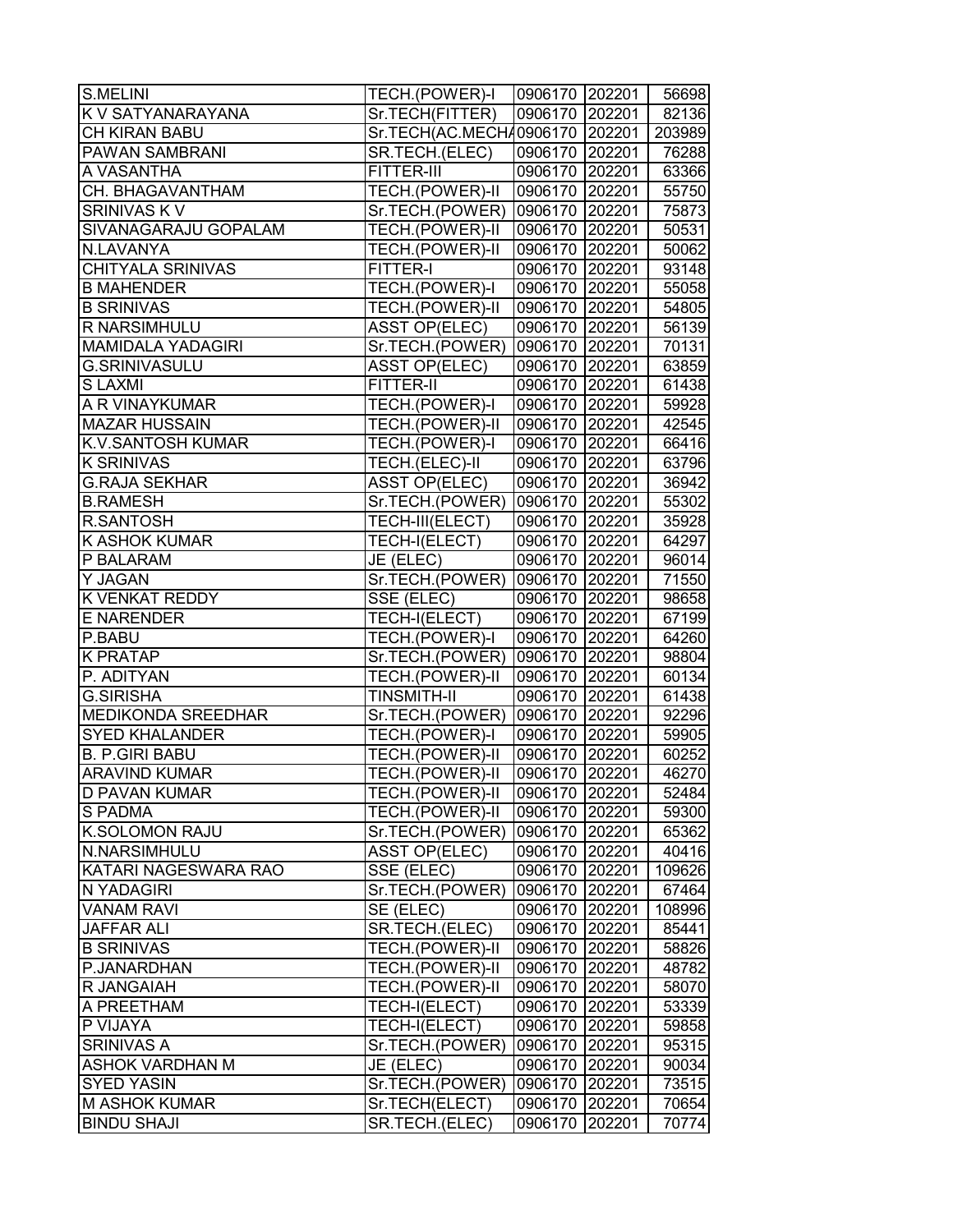| <b>RAGHU DUVVA</b>           | <b>ASST OP(ELEC)</b> | 0906170 202201 |        | 35739  |
|------------------------------|----------------------|----------------|--------|--------|
| KISHAN KUMAR RAI             | TECH.(POWER)-II      | 0906170 202201 |        | 61023  |
| <b>B.V.LAKSHMI NARASIMHA</b> | SSE (ELEC)           | 0906170 202201 |        | 109914 |
| <b>C MALLAIAH</b>            | TECH.(POWER)-I       | 0906170 202201 |        | 73423  |
| <b>P.ANJINI KUMAR</b>        | AC.MECHANIC-III      | 0906170 202201 |        | 36811  |
| <b>RATHOD RAMESH</b>         | AC.MECHANIC-III      | 0906170 202201 |        | 48465  |
| <b>A SHANTHI</b>             | TECH-I(ELECT)        | 0906170 202201 |        | 90176  |
| P.BALRAJU                    | FITTER-II            | 0906170 202201 |        | 66365  |
| P.SUDARSHAN                  | <b>ASST OP(ELEC)</b> | 0906170 202201 |        | 54126  |
| <b>SUSHIL KUMAR MISRA</b>    | <b>ASST OP(ELEC)</b> | 0906170 202201 |        | 38465  |
| <b>D ARVIND</b>              | Sr.TECH.(POWER)      | 0906170 202201 |        | 74322  |
| <b>S.NAVEEN KUMAR</b>        | KHALASI HELPER       | 0906170 202201 |        | 42912  |
| <b>D NARSING RAO</b>         | SE (ELEC)            | 0906170 202201 |        | 152106 |
| <b>SHAIK KAREEM</b>          | TECH.(POWER)-II      | 0906170 202201 |        | 58359  |
| <b>B SHIVAKUMAR</b>          | SR.TECH.(ELEC)       | 0906170 202201 |        | 81058  |
| <b>T SRINIVAS</b>            | TECH.(TL)-I          | 0906170 202201 |        | 57268  |
| <b>BYSA. RAMA KRISHNA</b>    | TECH.(POWER)-II      | 0906170 202201 |        | 48453  |
| A.ANIL KUMAR YADAV           | ASST(TL/AC)          | 0906170 202201 |        | 55276  |
| <b>R.RAGHAVENDER RAO</b>     | <b>ASST OP(ELEC)</b> | 0906170 202201 |        | 40498  |
| P.R.VANISHREE                | TECH-I(ELECT)        | 0906170 202201 |        | 61915  |
| <b>G.CHANDRASEKHARA RAO</b>  | SSE (ELEC)           | 0906170 202201 |        | 103534 |
| <b>J.A.PRATAP CHANDRA</b>    | TECH.(POWER)-II      | 0906170 202201 |        | 51063  |
| <b>E S PRAVEENKUMAR</b>      | FITTER (MCM)         | 0906170 202201 |        | 100778 |
| A YASHODA                    | TECH.(POWER)-I       | 0906170 202201 |        | 61438  |
| <b>T.SRINIVAS</b>            | TECH.(POWER)-I       | 0906170 202201 |        | 57175  |
| A NAVEEN KUMAR               | TECH.(POWER)-I       | 0906170 202201 |        | 52222  |
| P.RAMADEVI                   | TECH-I(ELECT)        | 0906170 202201 |        | 59858  |
| M NAGARAJU                   | Sr.TECH.(POWER)      | 0906170 202201 |        | 61832  |
| <b>K BHIKSHAPATHY</b>        | TECH.(POWER)-I       | 0906170 202201 |        | 61558  |
| P.PRAVEEN                    | Sr.TECH.(POWER)      | 0906170 202201 |        | 67758  |
| M.SANJEEV                    | <b>ASST OP(ELEC)</b> | 0906170 202201 |        | 33251  |
| U.RAJU                       | <b>ASST OP(ELEC)</b> | 0906170 202201 |        | 38000  |
| V.SUBRAMANYAM                | JE (ELEC)            | 0906170 202201 |        | 102992 |
| <b>M.SRINIVAS</b>            | TECH.(POWER)-II      | 0906170 202201 |        | 54049  |
| <b>T.NARESH</b>              | TECH.(POWER)-II      | 0906170 202201 |        | 48945  |
| <b>SMT.K.INDRAMMA</b>        | TECH.(POWER)-I       | 0906170 202201 |        | 61438  |
| SIDHESHWAR KUMAR             | TECH.(POWER)-III     | 0906170 202201 |        | 39842  |
| <b>SILVERU SHYAM SUNDER</b>  | <b>ASST OP(ELEC)</b> | 0906170 202201 |        | 31702  |
| <b>CHANDRABHAN SINGH</b>     | SR.TECH.(ELEC)       | 0906170 202201 |        | 56043  |
| R P PRAVEEN KUMAR            | Sr.TECH(FITTER)      | 0906170 202201 |        | 76288  |
| <b>C.SANDHYA</b>             | TECH-I(ELECT)        | 0906170 202201 |        | 52274  |
| <b>POTAJI CHANDER</b>        | TECH-I(ELECT)        | 0906170 202201 |        | 46272  |
| <b>N.PRAKASH</b>             | TECH.(POWER)-I       | 0906170 202201 |        | 48206  |
| RALLAPALLI SAINADH           | <b>SSE</b>           | 0906170 202201 |        | 85063  |
| <b>V.VIJAYA KUMAR</b>        | Sr.TECH.(POWER)      | 0906170 202201 |        | 65862  |
| <b>T.NARSIMHULU</b>          | Sr.TECH.(POWER)      | 0906170 202201 |        | 57985  |
| S SATHYANARAYANA             | Sr.TECH.(POWER)      | 0906170 202201 |        | 61246  |
| Y.MADHU                      | TECH.(POWER)-II      | 0906170 202201 |        | 47074  |
| <b>B.RAMESH</b>              | TECH.(POWER)-II      | 0906170 202201 |        | 51325  |
| <b>SUDHEER MOHANTY</b>       | TECH.(POWER)-II      | 0906170 202201 |        | 39281  |
| <b>M BHARATH KUMAR</b>       | <b>ASST OP(ELEC)</b> | 0906170 202201 |        | 31680  |
| M.A.ALEEM                    | <b>ASST OP(ELEC)</b> | 0906170        | 202201 | 35739  |
| P.BALAIAH                    | TECH.(POWER)-II      | 0906170 202201 |        | 46499  |
| P. MALLIKARJUN               | <b>ASST OP(ELEC)</b> | 0906170        | 202201 | 33970  |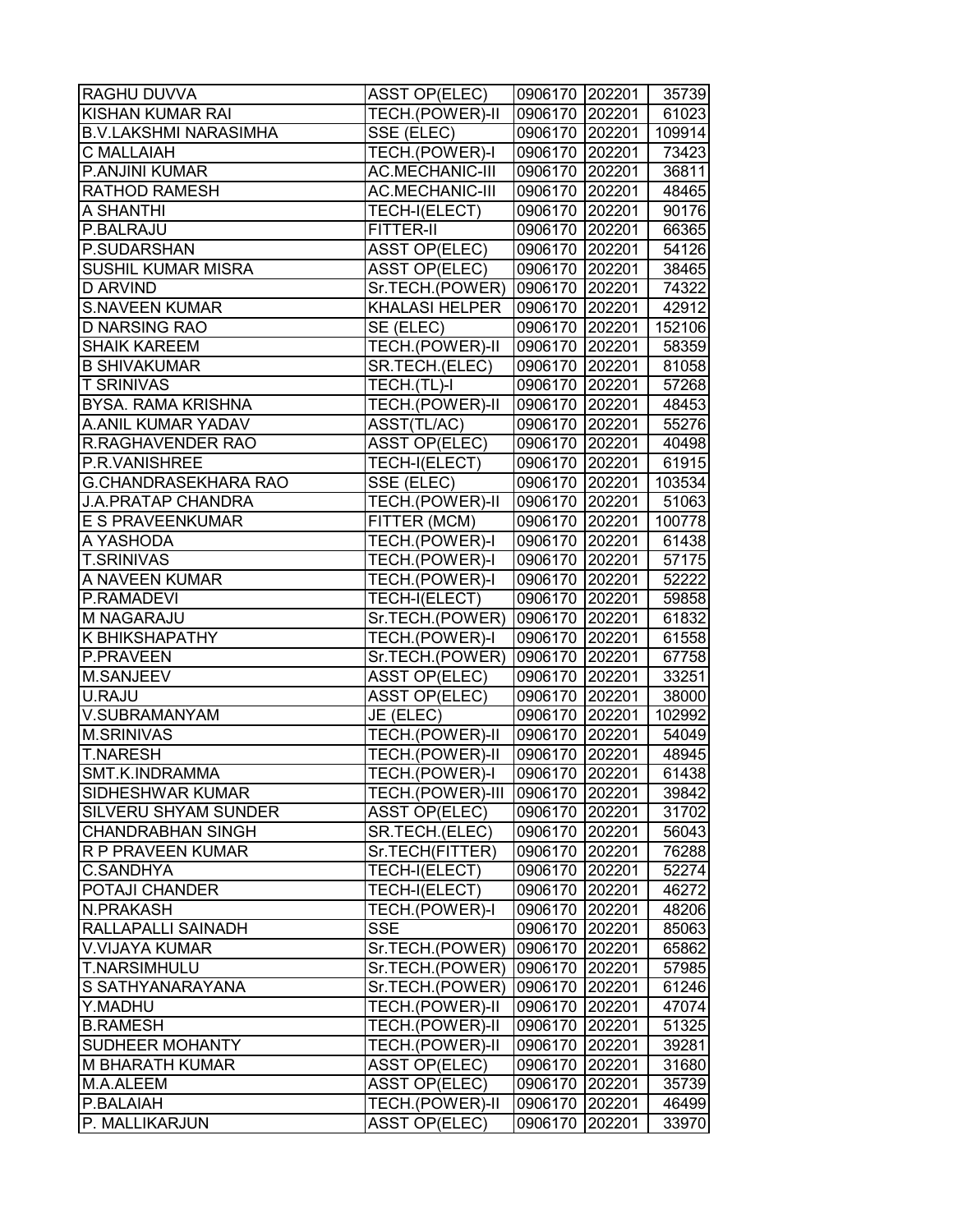| M.MACHENDER                 | TECH.(POWER)-I         | 0906170 202201 |        | 44975 |
|-----------------------------|------------------------|----------------|--------|-------|
| <b>PRAKASH KUMAR</b>        | <b>ASST OP(ELEC)</b>   | 0906170 202201 |        | 35558 |
| <b>MUKESH KUMAR</b>         | <b>ASST OP(ELEC)</b>   | 0906170 202201 |        | 34852 |
| <b>AKUNAMONI SURESH</b>     | <b>ASST OP(ELEC)</b>   | 0906170 202201 |        | 34800 |
| MITTTHU KUMAR MANDAL        | <b>ASST OP(ELEC)</b>   | 0906170 202201 |        | 32454 |
| <b>RAJU KUMAR</b>           | <b>ASST OP(ELEC)</b>   | 0906170 202201 |        | 34910 |
| <b>MITHILESH KUMAR</b>      | <b>ASST OP(ELEC)</b>   | 0906170 202201 |        | 33741 |
| <b>VIJAY KUMAR NIRALA</b>   | <b>ASST OP(ELEC)</b>   | 0906170 202201 |        | 29918 |
| SUJEET KUMAR YADAV          | <b>ASST OP(ELEC)</b>   | 0906170 202201 |        | 35458 |
| <b>AKASH KUMAR</b>          | <b>ASST OP(ELEC)</b>   | 0906170 202201 |        | 27950 |
| <b>MADAN MOHAN</b>          | <b>ASST OP(ELEC)</b>   | 0906170 202201 |        | 28284 |
| <b>SHIVASAGAR</b>           | TECH-III(ELECT)        | 0906170 202201 |        | 35412 |
| PANKAJ KUMAR                | <b>ASST OP(ELEC)</b>   | 0906170 202201 |        | 32190 |
| <b>ROHAN KUMAR</b>          | <b>ASST OP(ELEC)</b>   | 0906170        | 202201 | 32190 |
| <b>ESLAVATH SURESH NAIK</b> | <b>KHALASI HELPER</b>  | 0906170        | 202201 | 67734 |
| <b>ATUL KUMAR</b>           | <b>ASST OP(ELEC)</b>   | 0906170        | 202201 | 32574 |
| <b>HANUMANTH SRINIVAS</b>   | <b>ASST LSHED(DSL)</b> | 0906170 202201 |        | 34910 |
| POOJA KUMARI                | <b>ASST OP(ELEC)</b>   | 0906170 202201 |        | 33172 |
| <b>JURU PURAN</b>           | TECH.(POWER)-II        | 0906170 202201 |        | 49043 |
| <b>R NAVEEN KUMAR</b>       | TECH-III(ELECT)        | 0906170 202201 |        | 31168 |
| <b>NEELAM KIRAN</b>         | AC.MECHANIC-III        | 0906170 202201 |        | 38255 |
| <b>GINDHAM MAHAVEER</b>     | JE (ELEC)              | 0906170 202201 |        | 66976 |
| <b>BANKI VINAY</b>          | JE (ELEC)              | 0906170 202201 |        | 62166 |
| <b>PULLA HARISH</b>         | JE (ELEC)              | 0906170 202201 |        | 67495 |
| <b>DINESH SINGH</b>         | TECH-II(ELECT)         | 0906170 202201 |        | 48585 |
| <b>RASKATLA SATISH</b>      | TECH.(POWER)-III       | 0906170 202201 |        | 35659 |
| RAJA VIKRAM VERMA           | TECH.(POWER)-III       | 0906170        | 202201 | 34249 |
| ABHIMANYU KUMAR             | TECH(ELEC)-III         | 0906170        | 202201 | 36744 |
| <b>DILIP KUMAR</b>          | AC.MECHANIC-III        | 0906170 202201 |        | 37259 |
| <b>RAKESH KUMAR</b>         | TECH(ELEC)-III         | 0906170 202201 |        | 35031 |
| <b>SEVA KUMAR</b>           | TECH(ELEC)-III         | 0906170 202201 |        | 36516 |
| <b>SHAMBHU KUMAR</b>        | AC.MECHANIC-III        | 0906170 202201 |        | 31410 |
| <b>HEM RAJ MEENA</b>        | TECH(ELEC)-III         | 0906170 202201 |        | 36720 |
| <b>NARESH KUMAR MEENA</b>   | AC.MECHANIC-III        | 0906170 202201 |        | 35491 |
| SADDAM HUSSAIN              | TECH(ELEC)-III         | 0906170 202201 |        | 36491 |
| <b>PANKAJ KUMAR</b>         | TECH(ELEC)-III         | 0906170        | 202201 | 37102 |
| <b>MUNNA KUMAR</b>          | TECH(ELEC)-III         | 0906170 202201 |        | 36924 |
| <b>JITHENDRA KUMAR</b>      | TECH(ELEC)-III         | 0906170        | 202201 | 35491 |
| <b>ADITYA RANJAN</b>        | TECH(ELEC)-III         | 0906170        | 202201 | 36153 |
| <b>MAJID MOHAMMAD</b>       | TECH(ELEC)-III         | 0906170        | 202201 | 38835 |
| <b>DILIP KUMAR</b>          | <b>AC.MECHANIC-III</b> | 0906170        | 202201 | 35491 |
| <b>ARUN KUMAR</b>           | TECH(ELEC)-III         | 0906170        | 202201 | 35491 |
| <b>CHANDAN KUMAR</b>        | TECH(ELEC)-III         | 0906170 202201 |        | 35491 |
| <b>SHYAM KUMAR</b>          | TECH(ELEC)-III         | 0906170 202201 |        | 35325 |
| <b>RANJEET KUMAR</b>        | TECH(ELEC)-III         | 0906170 202201 |        | 36003 |
| <b>CHHOTU KUMAR</b>         | TECH(ELEC)-III         | 0906170 202201 |        | 37998 |
| <b>SUMAN SAURAV</b>         | TECH(ELEC)-III         | 0906170        | 202201 | 35491 |
| AMIT KUMAR SAH              | TECH(ELEC)-III         | 0906170        | 202201 | 35491 |
| <b>SAURABH KUMAR</b>        | TECH(ELEC)-III         | 0906170        | 202201 | 35491 |
| <b>RANVIR KUMAR</b>         | TECH(ELEC)-III         | 0906170        | 202201 | 38211 |
| <b>PRABHAKAR KUMAR</b>      | TECH(ELEC)-III         | 0906170        | 202201 | 36756 |
| <b>ABHISHEK KUMAR</b>       | TECH(ELEC)-III         | 0906170        | 202201 | 37386 |
| <b>CHANDNI PARWEEN</b>      | TECH(ELEC)-III         | 0906170        | 202201 | 29794 |
| <b>RAJESH SHRIVAS</b>       | AC.MECHANIC-III        | 0906170        | 202201 | 37491 |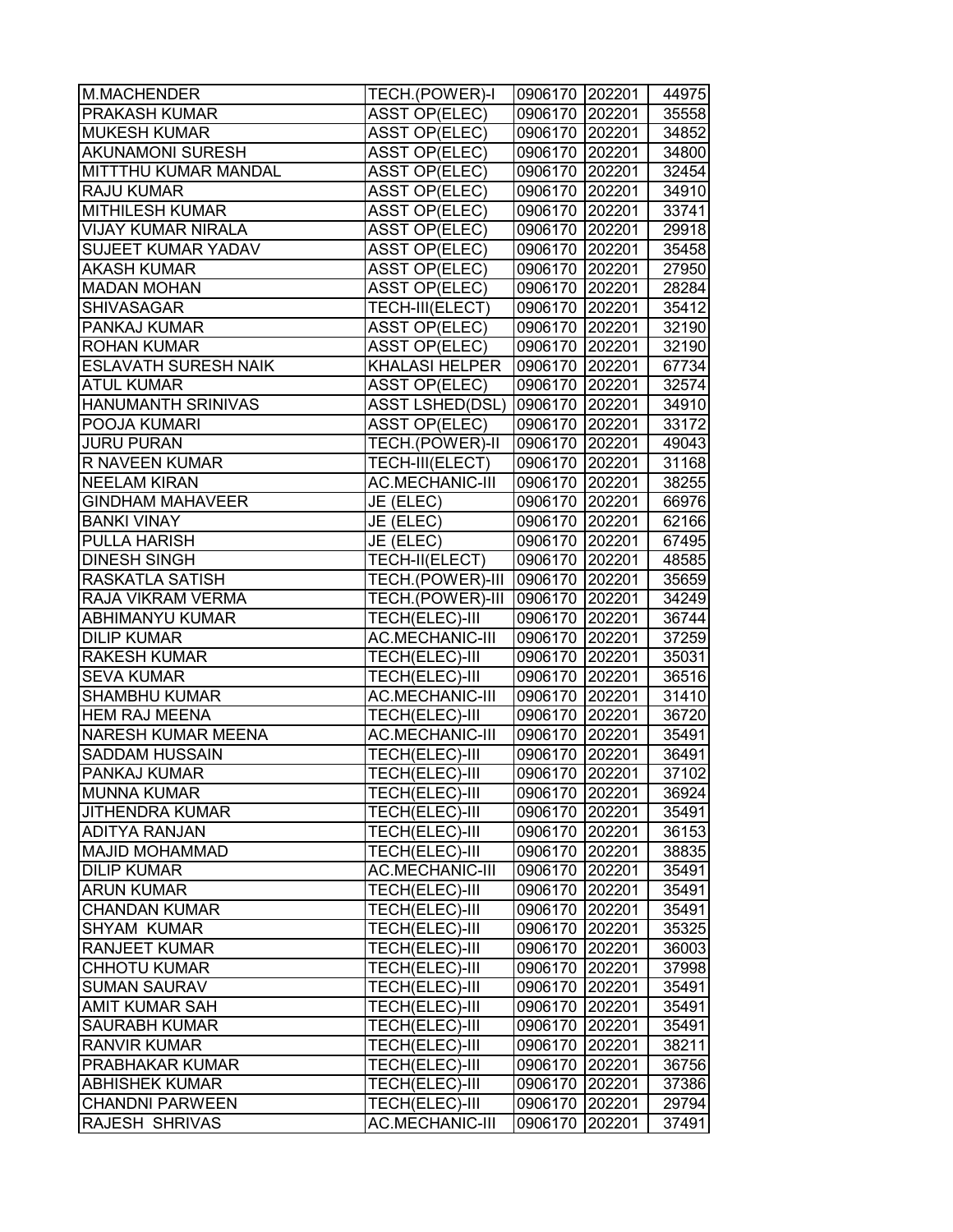| <b>RAVI KUMAR SINGH</b>       | GEN.ASST(ELEC)                 | 0906170 202201        |        | 29287  |
|-------------------------------|--------------------------------|-----------------------|--------|--------|
| <b>KIRAN KUMARI</b>           | GEN.ASST(ELEC)                 | 0906170 202201        |        | 33172  |
| <b>CHANDRA BHAWAN PRASAD</b>  | <b>GEN.ASST(ELEC)</b>          | 0906170 202201        |        | 33172  |
| <b>PAPPU KUMAR</b>            | SSE (ELEC)                     | 0906171 202201        |        | 81558  |
| RAJKIRAN N.                   | <b>KHALASI HELPER</b>          | 0906171 202201        |        | 32976  |
| <b>D.DEEPAK KUMAR</b>         | TECH-III(ELECT)                | 0906171 202201        |        | 134595 |
| <b>GOPAL</b>                  | <b>HELPER ELEC</b>             | 0906171 202201        |        | 35354  |
| M BHAGAVANTHU                 | FITTER-I                       | 0906171 202201        |        | 55418  |
| <b>GAADHAM NARSING RAO</b>    | ASST(TL/AC)                    | 0906171 202201        |        | 58688  |
| <b>RAJENDER</b>               | <b>AC.MECHANIC-III</b>         | 0906171 202201        |        | 168355 |
| <b>K RAMANJANEYULU</b>        | Sr.TECH(ELECT)                 | 0906171 202201        |        | 65178  |
| <b>G VASUDEV RAJU</b>         | Sr.TECH(ELECT)                 | 0906171 202201        |        | 69654  |
| <b>R.SIVA KUMAR</b>           | <b>AC.MECHANIC-III</b>         | 0906171 202201        |        | 172520 |
| <b>K POCHADRI</b>             | Sr.TECH(ELECT)                 | 0906171 202201        |        | 67758  |
| NARASIMHA SWAMY               | TECH-I(ELECT)                  | 0906171 202201        |        | 48667  |
| <b>SYED AFZAL</b>             | TECH-I(ELECT)                  | 0906171 202201        |        | 52618  |
| <b>YADAGIRI</b>               | TECH-I(ELECT)                  | 0906171 202201        |        | 47018  |
| <b>B CHIDANANDA RAO</b>       | <b>TECH-I</b>                  | 0906171 202201        |        | 59858  |
| C NARSIMLU                    | TL FITTER EHLF-II              | 0906171 202201        |        | 54194  |
| <b>K RANI</b>                 | TL FITTER EHLF-II              | 0906171 202201        |        | 58910  |
| A.S.SRIKANTH                  | FITTER-I                       | 0906171 202201        |        | 69654  |
| <b>M P CHAKRAVARTHY</b>       | <b>AC.MECHANIC-II</b>          | 0906171 202201        |        | 163098 |
| <b>M.PUSHPA RANI</b>          | TECH-II(ELECT)                 | 0906171 202201        |        | 46270  |
| <b>K.KANTHA RAO</b>           | TECH-II(ELECT)                 | 0906171 202201        |        | 40928  |
| A SUBRAHMANYESWARA RAO        | SSE (ELEC)                     | 0906171 202201        |        | 103098 |
| M.PRASHANTHI                  | ASST(TL/AC)                    | 0906171 202201        |        | 40218  |
| ETTA VENKATESWARLU            | JE (ELEC)                      | 0906171 202201        |        | 86876  |
| <b>G GURUSWAMY</b>            | TECH-I(ELECT)                  | 0906171 202201        |        | 54018  |
| V LINGANNA                    | TECH-I(ELECT)                  | 0906171 202201        |        | 53818  |
| P BRAHMA NAIDU                | TECH-III(ELECT)                | 0906171 202201        |        | 153414 |
| <b>CH.VENKATESHWARA REDDY</b> | ASST(TL/AC)                    | 0906171 202201        |        | 38899  |
| C.BALARAJU                    | ASST(TL/AC)                    | 0906171 202201        |        | 137419 |
| <b>M.GANGA PRASAD</b>         | AC.MECHANIC-III                | 0906171 202201        |        | 127351 |
| <b>G.PAVAN</b>                | <b>HELPER ELEC</b>             | 0906171 202201        |        | 67797  |
| SHASHIDHAR REDDY              | ASST(TL/AC)                    | 0906171 202201        |        | 86207  |
| <b>DASIREDDY RAVI</b>         | ASST(TL/AC)                    | 0906171 202201 122564 |        |        |
| <b>C.RAMESH</b>               | ASST(TL/AC)                    | 0906171 202201        |        | 36899  |
| <b>G MOHAN</b>                | Sr.TECH(ELECT)                 | 0906171               | 202201 | 63535  |
| <b>Y RAMULU</b>               | TL FITTER EHLF-II              | 0906171 202201        |        | 57330  |
| <b>CH.VAMSHI KRISHNA</b>      | TL FITTER EHLF-II              | 0906171 202201        |        | 55750  |
| <b>KESHRAM MEENA</b>          | ACRC MECHANIC-II0906171 202201 |                       |        | 202306 |
| <b>KAILASH CHAND MEENA</b>    | <b>AC.MECHANIC-III</b>         | 0906171 202201        |        | 141032 |
| P.VINOD KHANNA                | AC.MECHANIC-III                | 0906171 202201        |        | 40872  |
| <b>G.SRINIVAS</b>             | TECH-II(ELECT)                 | 0906171 202201        |        | 47517  |
| <b>K NARENDER</b>             | TECH.(TL)-I                    | 0906171 202201        |        | 66652  |
| <b>HUSSAIN</b>                | Sr.TECH(ELECT)                 | 0906171 202201        |        | 91932  |
| C VENUGOPAL                   | TECH.(AW)-II                   | 0906171 202201        |        | 180425 |
| S VENKATASWAMY                | Sr.TECH(ELECT)                 | 0906171 202201        |        | 62959  |
| JAYACHANDER G                 | TECH.(TL)-I                    | 0906171               | 202201 | 56560  |
| SRINIVASULU                   | Sr.TECH(ELECT)                 | 0906171               | 202201 | 73981  |
| <b>B ANJAIAH</b>              | Sr.TECH(ELECT)                 | 0906171               | 202201 | 86876  |
| <b>D.SAMPATH KUMAR</b>        | Sr.TECH(ELECT)                 | 0906171               | 202201 | 82136  |
| CHINNA THIMMANNA              | Sr.TECH(ELECT)                 | 0906171               | 202201 | 64378  |
| <b>VADDI MOHAN LAXMAJI</b>    | TECH-II(ELECT)                 | 0906171               | 202201 | 183970 |
|                               |                                |                       |        |        |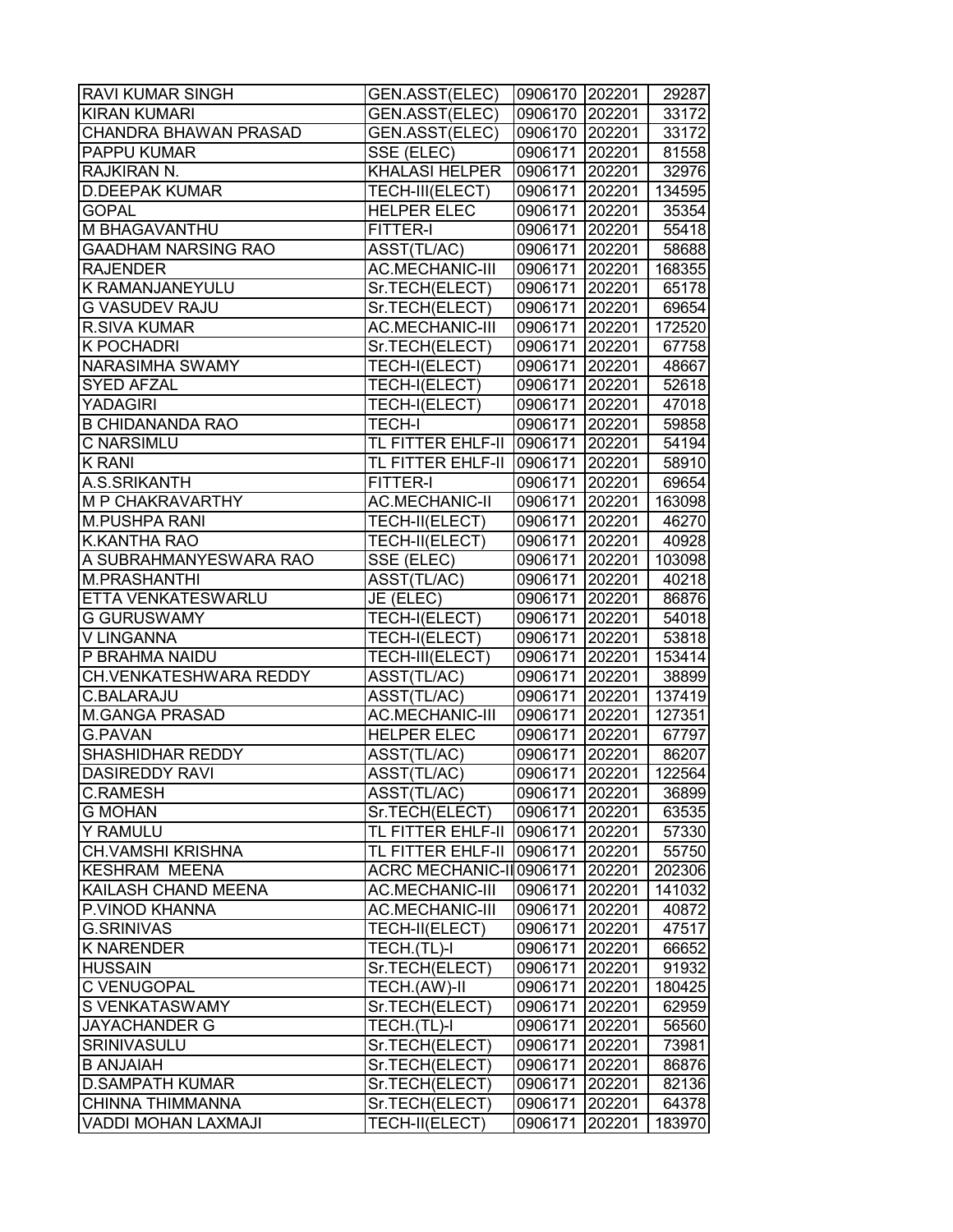| <b>B.BALAJI</b>           | Sr.TECH(ELECT)                 | 0906171 202201 200691 |        |        |
|---------------------------|--------------------------------|-----------------------|--------|--------|
| S SRINIVAS                | Sr.TECH(ELECT)                 | 0906171 202201        |        | 217614 |
| <b>MD ABDUL KHADER</b>    | TL FITTER EHLF-II              | 0906171 202201        |        | 57330  |
| S.SHALIMIYA               | Sr.TECH(ELECT)                 | 0906171 202201        |        | 82118  |
| A NAGARAJU                | <b>AC.MECHANIC-I</b>           | 0906171 202201        |        | 169749 |
| <b>G SAINATH</b>          | <b>AC.MECHANIC-I</b>           | 0906171 202201        |        | 90222  |
| E ANIL KUMAR PILLAI       | <b>AC.MECHANIC-I</b>           | 0906171 202201        |        | 145896 |
| <b>SK YOUSUFF</b>         | FITTER-I                       | 0906171 202201        |        | 54718  |
| <b>K RAJAMOULI</b>        | AC.MECHANIC-II                 | 0906171 202201        |        | 175720 |
| <b>M. SRINIVAS</b>        | Sr.TECH(AC.MECH40906171 202201 |                       |        | 207518 |
| <b>N MANEESH</b>          | TECH.(ELEC)-I                  | 0906171 202201        |        | 212749 |
| <b>RANJIT PANDIT</b>      | TECH-II(ELECT)                 | 0906171 202201        |        | 66738  |
| <b>ABDUL KAREEM</b>       | <b>AC.MECHANIC-II</b>          | 0906171 202201        |        | 55629  |
| <b>DEEPAK PATRO</b>       | TECH-III(ELECT)                | 0906171 202201        |        | 71228  |
| M YADAIAH                 | TECH-I(ELECT)                  | 0906171 202201        |        | 52268  |
| <b>SK ISMAIL</b>          | Sr.TECH.(POWER)                | 0906171 202201        |        | 187468 |
| A.YELLAPPA                | <b>AC.MECHANIC-I</b>           | 0906171 202201        |        | 226439 |
| <b>C B SHANKER</b>        | Sr.TECH(ELECT)                 | 0906171 202201        |        | 88476  |
| <b>VENKATESWARLU P</b>    | SR. TECH                       | 0906171 202201        |        | 67178  |
| P.NAGESWARA RAO           | TECH-I(ELECT)                  | 0906171 202201        |        | 68548  |
| Y.W.JAYA KUMAR            | Sr.TECH(ELECT)                 | 0906171 202201        |        | 77712  |
| A RAVINDER                | Sr.TECH(ELECT)                 | 0906171 202201        |        | 60011  |
| <b>G GOVINDAIAH</b>       | FITTER (MCM)                   | 0906171 202201        |        | 92098  |
| S.RAJKUMAR                | <b>TECH-I</b>                  | 0906171 202201        |        | 62487  |
| <b>PRASAD</b>             | TECH-I(ELECT)                  | 0906171 202201        |        | 48418  |
| <b>RAJU</b>               | TECH-I(ELECT)                  | 0906171 202201        |        | 58498  |
| <b>G.PRAVEEN DAVID</b>    | SSE (ELEC)                     | 0906171 202201        |        | 84936  |
| <b>K.LAKSHMANA RAO</b>    | FITTER-I                       | 0906171 202201        |        | 61438  |
| MD.HABEBUDDIN             | FITTER-I                       | 0906171 202201        |        | 57877  |
| <b>ABDUL RAHEEM</b>       | Sr.TECH(ELECT)                 | 0906171 202201        |        | 69654  |
| C PRABHAKAR               | Sr.TECH(ELECT)                 | 0906171 202201        |        | 69654  |
| <b>B MURALI MOHAN</b>     | Sr.TECH(ELECT)                 | 0906171 202201        |        | 71550  |
| M SATYANARAYANA           | <b>AC.MECHANIC-II</b>          | 0906171 202201        |        | 195448 |
| SHAHEEN BEGUM             | FITTER-I                       | 0906171 202201        |        | 64914  |
| T. AMIT KUMAR             | FITTER-I                       | 0906171 202201        |        | 60198  |
| <b>A.SRINIVAS</b>         | FITTER-I                       | 0906171 202201        |        | 57238  |
| M. MOSES                  | FITTER-I                       | 0906171 202201        |        | 64914  |
| N.ROHINI                  | Sr.TECH.(TL)                   | 0906171               | 202201 | 69654  |
| G.KRUPANANDAM             | AC.MECHANIC-III                | 0906171 202201        |        | 187474 |
| P.THIRUPATHIAH            | TECH-II(ELECT)                 | 0906171 202201        |        | 41278  |
| <b>CH PADMAJA</b>         | TECH.(TL)-II                   | 0906171 202201        |        | 54328  |
| <b>Y SRINIVAS</b>         | <b>AC.MECHANIC-II</b>          | 0906171 202201        |        | 166404 |
| <b>M DAIVA PRASAD</b>     | Sr.TECH(ELECT)                 | 0906171 202201        |        | 88059  |
| <b>MERAJ AHMED</b>        | <b>AC.MECHANIC-I</b>           | 0906171 202201        |        | 136087 |
| <b>B VENKATA LAXMI</b>    | ASST(TL/AC)                    | 0906171 202201        |        | 8397   |
| P A SAIKIRAN              | TECH-II(ELECT)                 | 0906171 202201        |        | 207467 |
| <b>DR MADHUSUDHAN RAO</b> | <b>AC.MECHANIC-I</b>           | 0906171 202201        |        | 173029 |
| <b>JAMAL PASHA</b>        | TECH.(TL)-I                    | 0906171 202201        |        | 66652  |
| <b>E KIRAN KUMAR</b>      | TL FITTER EHLF-II              | 0906171 202201        |        | 55750  |
| <b>JABEENA BEE</b>        | TECH-III(ELECT)                | 0906171               | 202201 | 35968  |
| <b>E GOPI</b>             | Sr.TECH(ELECT)                 | 0906171               | 202201 | 69654  |
| ANJANEYULU                | <b>HELPER ELEC</b>             | 0906171               | 202201 | 35279  |
| S ANJAIAH                 | Sr.TECH(ELECT)                 | 0906171               | 202201 | 71550  |
| <b>G SHANKRAIAH</b>       | TECH-II(ELECT)                 | 0906171               | 202201 | 54983  |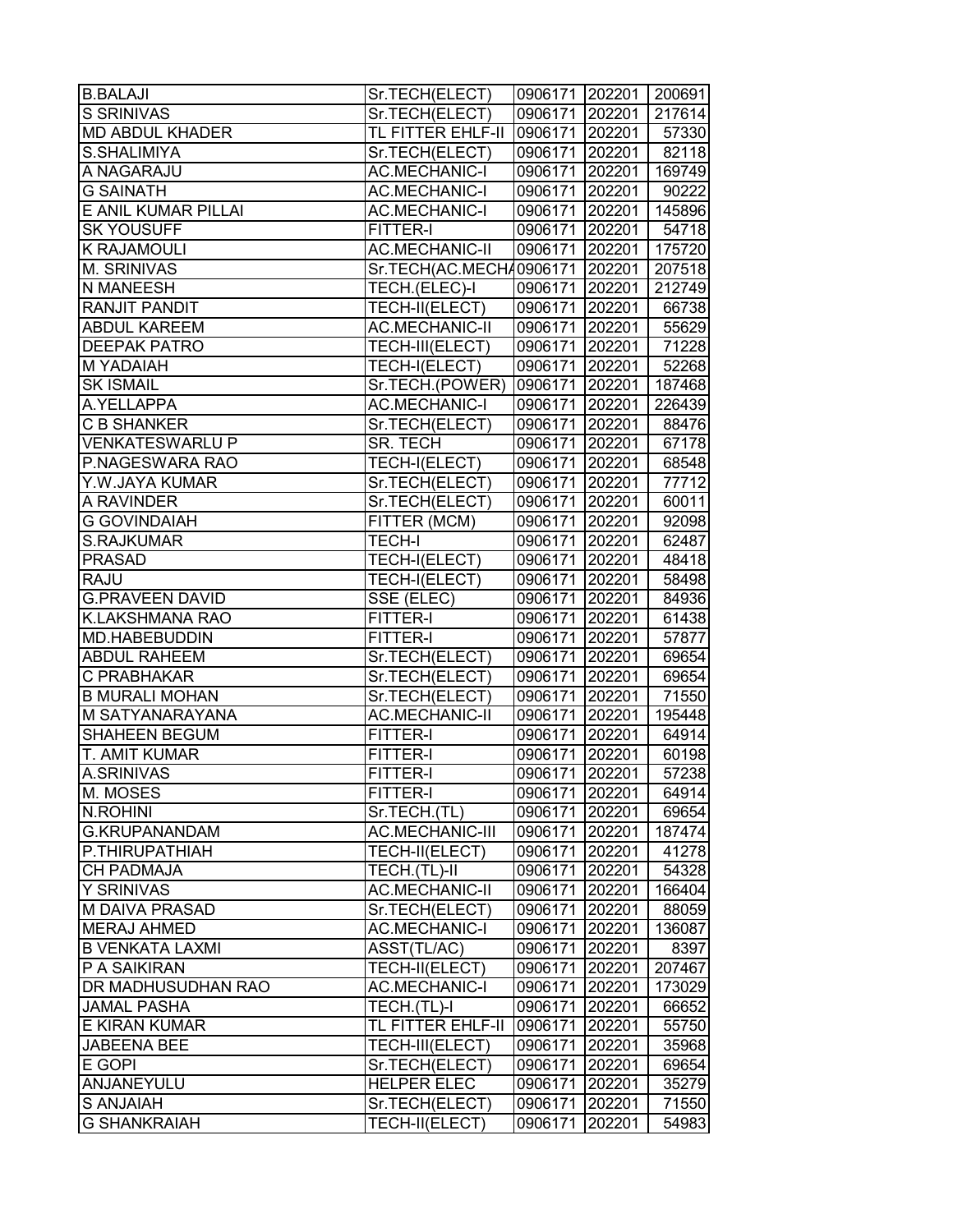| JYOTI RAM MOHAN          | Sr.TECH(ELECT)                 | 0906171 202201 |        | 61578  |
|--------------------------|--------------------------------|----------------|--------|--------|
| KONDA. VIJAY KUMAR       | TECH.(POWER)-III               | 0906171 202201 |        | 145096 |
| <b>KUWAR MAJHI</b>       | TECH-III(ELECT)                | 0906171 202201 |        | 41711  |
| <b>MOTA RAJESH</b>       | TECH.(TL)-I                    | 0906171 202201 |        | 52274  |
| <b>TALARI NAIDU</b>      | TECH-II(ELECT)                 | 0906171 202201 |        | 49678  |
| K NARSING RAO            | TECH-III(ELECT)                | 0906171 202201 |        | 45796  |
| RAJNIKANTH YADAV         | <b>AC.MECHANIC-II</b>          | 0906171 202201 |        | 170269 |
| D.HARIYA                 | SSE (ELEC)                     | 0906171 202201 |        | 106952 |
| <b>C VENKATASWAMY</b>    | Sr.TECH(ELECT)                 | 0906171 202201 |        | 79638  |
| <b>S.RAJ GOPAL</b>       | AC.MECHANIC-III                | 0906171 202201 |        | 175141 |
| K.ANJANEYULU             | TECH-I(ELECT)                  | 0906171 202201 |        | 171884 |
| <b>K.RAVI KUMAR</b>      | ASST(TL/AC)                    | 0906171 202201 |        | 38899  |
| <b>B.SAI KIRAN</b>       | TECH-II(ELECT)                 | 0906171 202201 |        | 125151 |
| <b>TOKURI GOPI</b>       | ASST(TL/AC)                    | 0906171 202201 |        | 97439  |
| <b>VENKATA SWAMY</b>     | Sr.TECH(FITTER)                | 0906171 202201 |        | 61018  |
| <b>G SRINIVASULU</b>     | FITTER-II                      | 0906171 202201 |        | 57216  |
| A RAMESH                 | <b>AC.MECHANIC-II</b>          | 0906171 202201 |        | 150383 |
| <b>T.VENKATAIAH</b>      | ASST(TL/AC)                    | 0906171 202201 |        | 38899  |
| <b>G VENKATSWAMY</b>     | TECH-I(ELECT)                  | 0906171 202201 |        | 50267  |
| <b>M SUNIL KUMAR</b>     | <b>AC.MECHANIC-III</b>         | 0906171 202201 |        | 72635  |
| <b>KOTA RAMESH</b>       | Sr.TECH(AC.MECH40906171 202201 |                |        | 185625 |
| R.SRINIVASULU            | TECH-I(ELECT)                  | 0906171 202201 |        | 68548  |
| <b>G. SATYAVATHI</b>     | ASST(TL/AC)                    | 0906171 202201 |        | 37793  |
| <b>T CHENNAMMA</b>       | TECH-I(ELECT)                  | 0906171 202201 |        | 52968  |
| A.SANKAR                 | SSE (ELEC)                     | 0906171 202201 |        | 95978  |
| <b>G.DHANA SHANKER</b>   | SR.TECH.(ELEC)                 | 0906171 202201 |        | 72360  |
| A MADANA MOHANREDDY      | ASST(TL/AC)                    | 0906171 202201 |        | 195308 |
| <b>D SRINIVASULU</b>     | TECH-III(ELECT)                | 0906171 202201 |        | 48558  |
| <b>SK.FARDUN VALI</b>    | TECH-III(ELECT)                | 0906171 202201 |        | 36418  |
| R.PURUSHOTHAM RAJU       | TECH-II(ELECT)                 | 0906171 202201 |        | 50728  |
| <b>P V NAGENDER RAO</b>  | Sr.TECH(AC.MECH40906171 202201 |                |        | 118057 |
| K RAGHAVA                | FITTER-I                       | 0906171 202201 |        | 58848  |
| <b>K.KRISHNA MURTHY</b>  | TECH.(TL)-II                   | 0906171 202201 |        | 48601  |
| S.D.VENUGOPAL            | SR.TECH.(ELEC)                 | 0906171 202201 |        | 217502 |
| P.SRINIVAS RAO           | <b>AC.MECHANIC-I</b>           | 0906171 202201 |        | 174960 |
| <b>B.RAMULU</b>          | Sr.TECH(AC.MECH40906171 202201 |                |        | 237564 |
| <b>P K SURESH KUMAR</b>  | Sr.TECH(ELECT)                 | 0906171 202201 |        | 66059  |
| N ELLAIAH                | <b>AC.MECHANIC-II</b>          | 0906171        | 202201 | 254200 |
| <b>MERAJ UNNISA</b>      | TL FITTER EHLF-II              | 0906171 202201 |        | 46270  |
| <b>ABDULQUDDUS</b>       | <b>FITTER-I</b>                | 0906171 202201 |        | 57640  |
| <b>P.NARENDER</b>        | <b>AC.MECHANIC-I</b>           | 0906171 202201 |        | 161992 |
| A ASHOKKUMAR             | TECH/3                         | 0906171 202201 |        | 64914  |
| P.RAGHAVENDER            | TL FITTER EHLF-II              | 0906171 202201 |        | 46270  |
| L KRISHNA                | Sr. CLERK                      | 0906171 202201 |        | 64914  |
| V.N. NAVEEN KUMAR        | Sr.TECH.(TL)                   | 0906171 202201 |        | 59898  |
| P.SANJEEVA               | ASST(TL/AC)                    | 0906171 202201 |        | 38899  |
| S.VENKATARAMUDU          | <b>AC.MECHANIC-III</b>         | 0906171 202201 |        | 135806 |
| M.NAGAMADDAIAH           | ASST(TL/AC)                    | 0906171 202201 |        | 49548  |
| D KANAKA THARA           | FITTER-I                       | 0906171 202201 |        | 63176  |
| JADHAV UTTAM HEERA SINGH | TECH.(POWER)-I                 | 0906171        | 202201 | 56985  |
| <b>G RAVI KUMAR</b>      | <b>AC.MECHANIC-I</b>           | 0906171        | 202201 | 198709 |
| D RAVINDRA KUMAR         | <b>AC.MECHANIC-II</b>          | 0906171        | 202201 | 173965 |
| P J KARUNAKAR            | Sr.TECH(ELECT)                 | 0906171        | 202201 | 109151 |
| <b>M. RAJ KUMAR</b>      | <b>HELPER ELEC</b>             | 0906171        | 202201 | 45427  |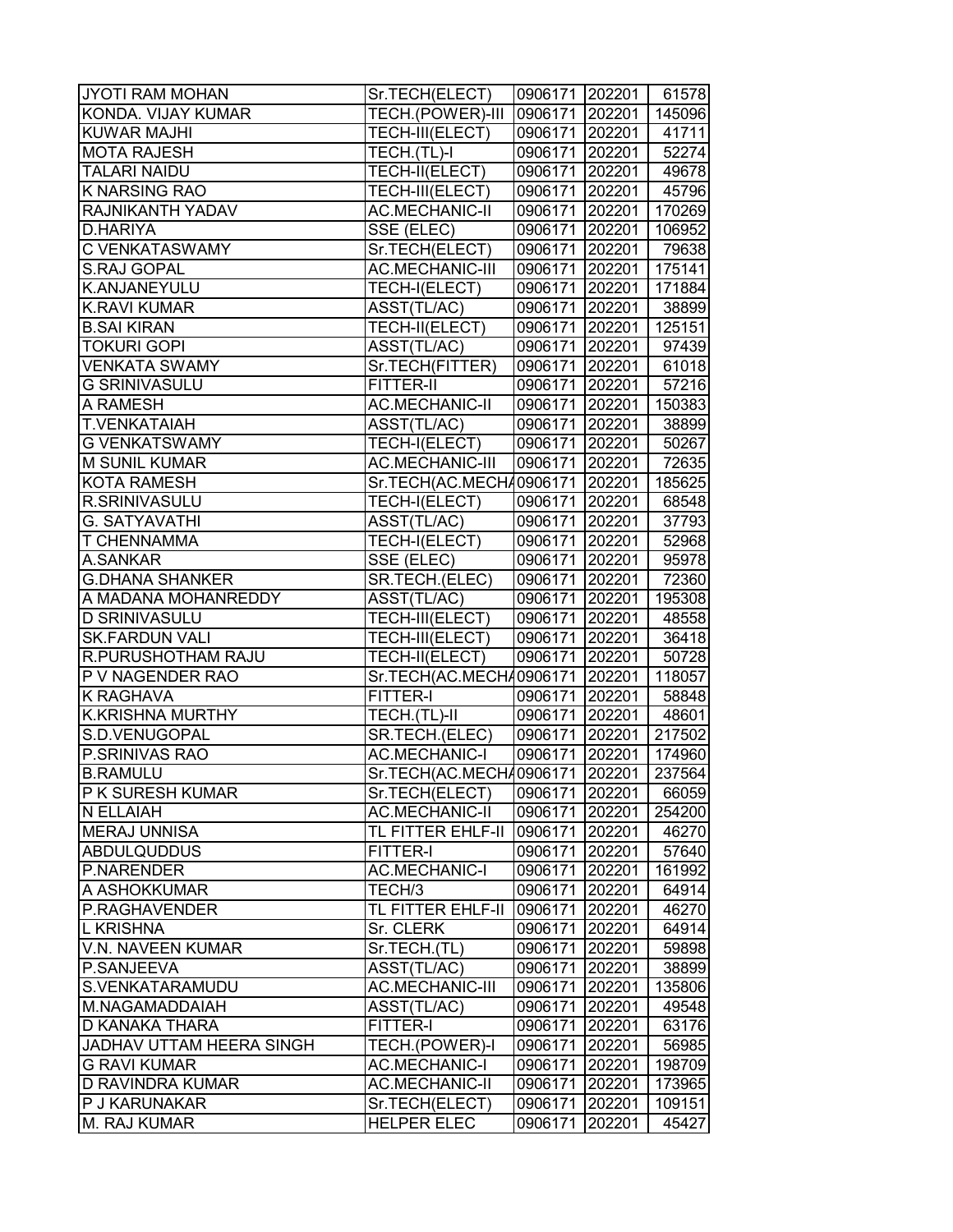| TECH-II(ELECT)<br>M.RAGHAVAIAH<br>0906171 202201<br>44216<br><b>MADANNATH</b><br>ASST(TL/AC)<br>0906171 202201<br><b>K.RAMESH</b><br>TECH.(TL)-I<br>0906171 202201<br><b>U.RAJESH</b><br>TECH.(TL)-I<br>0906171 202201<br><b>SHIV KUMAR</b><br>0906171 202201<br><b>HELPER ELEC</b><br><b>SONU ALAM</b><br><b>HELPER ELEC</b><br>0906171 202201<br>PUNAM KUMARI<br><b>HELPER ELEC</b><br>0906171 202201<br><b>SHYAM SUNDER SINGH</b><br><b>HELPER ELEC</b><br>0906171 202201<br><b>GAUTAM KUMAR</b><br><b>HELPER ELEC</b><br>0906171 202201<br><b>JAKEEY KUMAR</b><br><b>HELPER ELEC</b><br>0906171 202201<br><b>K RAMESH</b><br><b>HELPER ELEC</b><br>0906171 202201<br>P.ARUNA<br>JE (ELEC)<br>0906171 202201<br><b>NEELI ARUN KUMAR</b><br>JE (ELEC)<br>0906171 202201<br>YENUBERI CHIRANJEEVI KARTHIK<br>JE (ELEC)<br>0906171 202201<br><b>K.ARUN KUMAR</b><br>ASST(TL/AC)<br>0906171 202201<br><b>RAHUL</b><br>TECH.(TL)-III<br>0906171 202201<br><b>ANIL KUMAR</b><br>TECH.(TL)-III<br>0906171 202201<br><b>DHARMENDRA KUMAR</b><br>TECH.(TL)-III<br>0906171 202201<br><b>UDAY SINGH</b><br>TECH-III(ELECT)<br>0906171 202201<br><b>SUBHASH VERMA</b><br>TECH.(TL)-III<br>0906171 202201<br>TECH-III(ELECT)<br>RAVISHANKAR KUMAR SINHA<br>0906171 202201<br>TECH-III(ELECT)<br><b>ROHIT KUMAR</b><br>0906171 202201<br><b>VIJAY SINGH MALI</b><br>0906171 202201<br>TECH.(TL)-III<br><b>SHASHI KANT</b><br><b>HELPER ELEC</b><br>0906171 202201<br>KASHAPOGU NAVEEN<br>GEN.ASST(ELEC)<br>0906171 202201<br><b>RAUSHAN KUMAR</b><br>GEN.ASST(ELEC)<br>0906171 202201<br><b>FATIMA BEE</b><br><b>TECH-III</b><br>0906172 202201<br><b>SREERAM K.S</b><br>0906172 202201<br>JE-II(TRS)<br><b>MALLALA SWATHI</b><br>TECH-III(ELECT)<br>0906172 202201<br>KONGA BALA KRISHNA<br><b>KHALASI HELPER</b><br>0906172 202201<br>SSE(DRAWING-ELE0906172   202201<br>M.S.V.SUBBA RAO<br><b>OS</b><br>K PAPA RAO<br>0906172 202201<br><b>TRACK MNTR-IV</b><br><b>G ANJANEYULU</b><br>0906172 202201<br>RAYITI NAGARAJU<br><b>KHALASI HELPER</b><br>0906172 202201<br>0906172 202201<br><b>BOUROTHU VARAHALU NAIDU</b><br><b>HELPER ELEC</b><br><b>G VENKATESWARA RAO</b><br>Ch.OS<br>0906172 202201<br>K. VISHWANATHAM<br>SSE (ELEC)<br>0906172 202201<br>OS<br><b>SARA BANU</b><br>0906172 202201<br>SSE (ELEC)<br><b>SANDEEP JADAV</b><br>0906172 202201<br><b>K DAYANAND</b><br><b>TECH-I</b><br>0906172 202201<br><b>K PAVAN KUMAR</b><br><b>TECH-I</b><br>0906172 202201<br>J M PRAVEEN KUMAR<br>JE-I(TRS)<br>0906172 202201<br><b>BANDI KISHORE</b><br>TECH.(ELEC)-I<br>0906172 202201<br>Sr.TECH(ELECT)<br>0906172 202201<br><b>TL SAIBABA</b><br>PATI SRINIVASA RAO<br>TECH.(ELEC)-I<br>0906172 202201<br><b>B.SRINIVAS RAO</b><br>TECH-II(ELECT)<br>0906172 202201<br><b>SRINIVAS REDDY K</b><br>TECH-III(ELECT)<br>0906172 202201<br><b>V RAMESH</b><br>Sr.TECH(ELECT)<br>0906172 202201<br>N VENKATESH<br>SR.TECH.(ELEC)<br>0906172<br>202201<br><b>G.S.SRI RAMULU</b><br>Sr.TECH(ELECT)<br>0906172<br>202201<br>P.R.RAJU<br>SR.TECH.(ELEC)<br>0906172 202201<br><b>R SUNILKUMAR</b><br>0906172 202201<br>Sr.TECH(ELECT)<br><b>KUPENDER</b><br>SSE(TRS)<br>0906172 202201 | <b>MARPINA RAVI KISHOR</b> | SSE (ELEC) | 0906171 202201 | 112156 |
|-------------------------------------------------------------------------------------------------------------------------------------------------------------------------------------------------------------------------------------------------------------------------------------------------------------------------------------------------------------------------------------------------------------------------------------------------------------------------------------------------------------------------------------------------------------------------------------------------------------------------------------------------------------------------------------------------------------------------------------------------------------------------------------------------------------------------------------------------------------------------------------------------------------------------------------------------------------------------------------------------------------------------------------------------------------------------------------------------------------------------------------------------------------------------------------------------------------------------------------------------------------------------------------------------------------------------------------------------------------------------------------------------------------------------------------------------------------------------------------------------------------------------------------------------------------------------------------------------------------------------------------------------------------------------------------------------------------------------------------------------------------------------------------------------------------------------------------------------------------------------------------------------------------------------------------------------------------------------------------------------------------------------------------------------------------------------------------------------------------------------------------------------------------------------------------------------------------------------------------------------------------------------------------------------------------------------------------------------------------------------------------------------------------------------------------------------------------------------------------------------------------------------------------------------------------------------------------------------------------------------------------------------------------------------------------------------------------------------------------------------------------------------------------------------------------------------------------------------------------------------------------------------------------------------------------------------------------------------------------------------------------------------------------------------------------------------------------------------------------------------------------------------------------------------------|----------------------------|------------|----------------|--------|
|                                                                                                                                                                                                                                                                                                                                                                                                                                                                                                                                                                                                                                                                                                                                                                                                                                                                                                                                                                                                                                                                                                                                                                                                                                                                                                                                                                                                                                                                                                                                                                                                                                                                                                                                                                                                                                                                                                                                                                                                                                                                                                                                                                                                                                                                                                                                                                                                                                                                                                                                                                                                                                                                                                                                                                                                                                                                                                                                                                                                                                                                                                                                                                               |                            |            |                |        |
| 53696<br>48994<br>31850<br>26790<br>26790<br>26200<br>32690<br>29750<br>30450<br>81250<br>59298<br>67758<br>127304<br>35159<br>34159<br>34159<br>34159<br>35159<br>36612<br>29879<br>34159<br>33172<br>27609<br>28809<br>38267<br>71494<br>31540<br>36770<br>129220<br>77712<br>37161<br>41773<br>37793<br>118634<br>105994<br>72078<br>136804<br>59858<br>59858<br>63186<br>59858<br>91932<br>95566                                                                                                                                                                                                                                                                                                                                                                                                                                                                                                                                                                                                                                                                                                                                                                                                                                                                                                                                                                                                                                                                                                                                                                                                                                                                                                                                                                                                                                                                                                                                                                                                                                                                                                                                                                                                                                                                                                                                                                                                                                                                                                                                                                                                                                                                                                                                                                                                                                                                                                                                                                                                                                                                                                                                                                          |                            |            |                | 277513 |
|                                                                                                                                                                                                                                                                                                                                                                                                                                                                                                                                                                                                                                                                                                                                                                                                                                                                                                                                                                                                                                                                                                                                                                                                                                                                                                                                                                                                                                                                                                                                                                                                                                                                                                                                                                                                                                                                                                                                                                                                                                                                                                                                                                                                                                                                                                                                                                                                                                                                                                                                                                                                                                                                                                                                                                                                                                                                                                                                                                                                                                                                                                                                                                               |                            |            |                |        |
|                                                                                                                                                                                                                                                                                                                                                                                                                                                                                                                                                                                                                                                                                                                                                                                                                                                                                                                                                                                                                                                                                                                                                                                                                                                                                                                                                                                                                                                                                                                                                                                                                                                                                                                                                                                                                                                                                                                                                                                                                                                                                                                                                                                                                                                                                                                                                                                                                                                                                                                                                                                                                                                                                                                                                                                                                                                                                                                                                                                                                                                                                                                                                                               |                            |            |                |        |
|                                                                                                                                                                                                                                                                                                                                                                                                                                                                                                                                                                                                                                                                                                                                                                                                                                                                                                                                                                                                                                                                                                                                                                                                                                                                                                                                                                                                                                                                                                                                                                                                                                                                                                                                                                                                                                                                                                                                                                                                                                                                                                                                                                                                                                                                                                                                                                                                                                                                                                                                                                                                                                                                                                                                                                                                                                                                                                                                                                                                                                                                                                                                                                               |                            |            |                |        |
|                                                                                                                                                                                                                                                                                                                                                                                                                                                                                                                                                                                                                                                                                                                                                                                                                                                                                                                                                                                                                                                                                                                                                                                                                                                                                                                                                                                                                                                                                                                                                                                                                                                                                                                                                                                                                                                                                                                                                                                                                                                                                                                                                                                                                                                                                                                                                                                                                                                                                                                                                                                                                                                                                                                                                                                                                                                                                                                                                                                                                                                                                                                                                                               |                            |            |                |        |
|                                                                                                                                                                                                                                                                                                                                                                                                                                                                                                                                                                                                                                                                                                                                                                                                                                                                                                                                                                                                                                                                                                                                                                                                                                                                                                                                                                                                                                                                                                                                                                                                                                                                                                                                                                                                                                                                                                                                                                                                                                                                                                                                                                                                                                                                                                                                                                                                                                                                                                                                                                                                                                                                                                                                                                                                                                                                                                                                                                                                                                                                                                                                                                               |                            |            |                |        |
|                                                                                                                                                                                                                                                                                                                                                                                                                                                                                                                                                                                                                                                                                                                                                                                                                                                                                                                                                                                                                                                                                                                                                                                                                                                                                                                                                                                                                                                                                                                                                                                                                                                                                                                                                                                                                                                                                                                                                                                                                                                                                                                                                                                                                                                                                                                                                                                                                                                                                                                                                                                                                                                                                                                                                                                                                                                                                                                                                                                                                                                                                                                                                                               |                            |            |                |        |
|                                                                                                                                                                                                                                                                                                                                                                                                                                                                                                                                                                                                                                                                                                                                                                                                                                                                                                                                                                                                                                                                                                                                                                                                                                                                                                                                                                                                                                                                                                                                                                                                                                                                                                                                                                                                                                                                                                                                                                                                                                                                                                                                                                                                                                                                                                                                                                                                                                                                                                                                                                                                                                                                                                                                                                                                                                                                                                                                                                                                                                                                                                                                                                               |                            |            |                |        |
|                                                                                                                                                                                                                                                                                                                                                                                                                                                                                                                                                                                                                                                                                                                                                                                                                                                                                                                                                                                                                                                                                                                                                                                                                                                                                                                                                                                                                                                                                                                                                                                                                                                                                                                                                                                                                                                                                                                                                                                                                                                                                                                                                                                                                                                                                                                                                                                                                                                                                                                                                                                                                                                                                                                                                                                                                                                                                                                                                                                                                                                                                                                                                                               |                            |            |                |        |
|                                                                                                                                                                                                                                                                                                                                                                                                                                                                                                                                                                                                                                                                                                                                                                                                                                                                                                                                                                                                                                                                                                                                                                                                                                                                                                                                                                                                                                                                                                                                                                                                                                                                                                                                                                                                                                                                                                                                                                                                                                                                                                                                                                                                                                                                                                                                                                                                                                                                                                                                                                                                                                                                                                                                                                                                                                                                                                                                                                                                                                                                                                                                                                               |                            |            |                |        |
|                                                                                                                                                                                                                                                                                                                                                                                                                                                                                                                                                                                                                                                                                                                                                                                                                                                                                                                                                                                                                                                                                                                                                                                                                                                                                                                                                                                                                                                                                                                                                                                                                                                                                                                                                                                                                                                                                                                                                                                                                                                                                                                                                                                                                                                                                                                                                                                                                                                                                                                                                                                                                                                                                                                                                                                                                                                                                                                                                                                                                                                                                                                                                                               |                            |            |                |        |
|                                                                                                                                                                                                                                                                                                                                                                                                                                                                                                                                                                                                                                                                                                                                                                                                                                                                                                                                                                                                                                                                                                                                                                                                                                                                                                                                                                                                                                                                                                                                                                                                                                                                                                                                                                                                                                                                                                                                                                                                                                                                                                                                                                                                                                                                                                                                                                                                                                                                                                                                                                                                                                                                                                                                                                                                                                                                                                                                                                                                                                                                                                                                                                               |                            |            |                |        |
|                                                                                                                                                                                                                                                                                                                                                                                                                                                                                                                                                                                                                                                                                                                                                                                                                                                                                                                                                                                                                                                                                                                                                                                                                                                                                                                                                                                                                                                                                                                                                                                                                                                                                                                                                                                                                                                                                                                                                                                                                                                                                                                                                                                                                                                                                                                                                                                                                                                                                                                                                                                                                                                                                                                                                                                                                                                                                                                                                                                                                                                                                                                                                                               |                            |            |                |        |
|                                                                                                                                                                                                                                                                                                                                                                                                                                                                                                                                                                                                                                                                                                                                                                                                                                                                                                                                                                                                                                                                                                                                                                                                                                                                                                                                                                                                                                                                                                                                                                                                                                                                                                                                                                                                                                                                                                                                                                                                                                                                                                                                                                                                                                                                                                                                                                                                                                                                                                                                                                                                                                                                                                                                                                                                                                                                                                                                                                                                                                                                                                                                                                               |                            |            |                |        |
|                                                                                                                                                                                                                                                                                                                                                                                                                                                                                                                                                                                                                                                                                                                                                                                                                                                                                                                                                                                                                                                                                                                                                                                                                                                                                                                                                                                                                                                                                                                                                                                                                                                                                                                                                                                                                                                                                                                                                                                                                                                                                                                                                                                                                                                                                                                                                                                                                                                                                                                                                                                                                                                                                                                                                                                                                                                                                                                                                                                                                                                                                                                                                                               |                            |            |                |        |
|                                                                                                                                                                                                                                                                                                                                                                                                                                                                                                                                                                                                                                                                                                                                                                                                                                                                                                                                                                                                                                                                                                                                                                                                                                                                                                                                                                                                                                                                                                                                                                                                                                                                                                                                                                                                                                                                                                                                                                                                                                                                                                                                                                                                                                                                                                                                                                                                                                                                                                                                                                                                                                                                                                                                                                                                                                                                                                                                                                                                                                                                                                                                                                               |                            |            |                |        |
|                                                                                                                                                                                                                                                                                                                                                                                                                                                                                                                                                                                                                                                                                                                                                                                                                                                                                                                                                                                                                                                                                                                                                                                                                                                                                                                                                                                                                                                                                                                                                                                                                                                                                                                                                                                                                                                                                                                                                                                                                                                                                                                                                                                                                                                                                                                                                                                                                                                                                                                                                                                                                                                                                                                                                                                                                                                                                                                                                                                                                                                                                                                                                                               |                            |            |                |        |
|                                                                                                                                                                                                                                                                                                                                                                                                                                                                                                                                                                                                                                                                                                                                                                                                                                                                                                                                                                                                                                                                                                                                                                                                                                                                                                                                                                                                                                                                                                                                                                                                                                                                                                                                                                                                                                                                                                                                                                                                                                                                                                                                                                                                                                                                                                                                                                                                                                                                                                                                                                                                                                                                                                                                                                                                                                                                                                                                                                                                                                                                                                                                                                               |                            |            |                |        |
|                                                                                                                                                                                                                                                                                                                                                                                                                                                                                                                                                                                                                                                                                                                                                                                                                                                                                                                                                                                                                                                                                                                                                                                                                                                                                                                                                                                                                                                                                                                                                                                                                                                                                                                                                                                                                                                                                                                                                                                                                                                                                                                                                                                                                                                                                                                                                                                                                                                                                                                                                                                                                                                                                                                                                                                                                                                                                                                                                                                                                                                                                                                                                                               |                            |            |                |        |
|                                                                                                                                                                                                                                                                                                                                                                                                                                                                                                                                                                                                                                                                                                                                                                                                                                                                                                                                                                                                                                                                                                                                                                                                                                                                                                                                                                                                                                                                                                                                                                                                                                                                                                                                                                                                                                                                                                                                                                                                                                                                                                                                                                                                                                                                                                                                                                                                                                                                                                                                                                                                                                                                                                                                                                                                                                                                                                                                                                                                                                                                                                                                                                               |                            |            |                |        |
|                                                                                                                                                                                                                                                                                                                                                                                                                                                                                                                                                                                                                                                                                                                                                                                                                                                                                                                                                                                                                                                                                                                                                                                                                                                                                                                                                                                                                                                                                                                                                                                                                                                                                                                                                                                                                                                                                                                                                                                                                                                                                                                                                                                                                                                                                                                                                                                                                                                                                                                                                                                                                                                                                                                                                                                                                                                                                                                                                                                                                                                                                                                                                                               |                            |            |                |        |
|                                                                                                                                                                                                                                                                                                                                                                                                                                                                                                                                                                                                                                                                                                                                                                                                                                                                                                                                                                                                                                                                                                                                                                                                                                                                                                                                                                                                                                                                                                                                                                                                                                                                                                                                                                                                                                                                                                                                                                                                                                                                                                                                                                                                                                                                                                                                                                                                                                                                                                                                                                                                                                                                                                                                                                                                                                                                                                                                                                                                                                                                                                                                                                               |                            |            |                |        |
|                                                                                                                                                                                                                                                                                                                                                                                                                                                                                                                                                                                                                                                                                                                                                                                                                                                                                                                                                                                                                                                                                                                                                                                                                                                                                                                                                                                                                                                                                                                                                                                                                                                                                                                                                                                                                                                                                                                                                                                                                                                                                                                                                                                                                                                                                                                                                                                                                                                                                                                                                                                                                                                                                                                                                                                                                                                                                                                                                                                                                                                                                                                                                                               |                            |            |                |        |
|                                                                                                                                                                                                                                                                                                                                                                                                                                                                                                                                                                                                                                                                                                                                                                                                                                                                                                                                                                                                                                                                                                                                                                                                                                                                                                                                                                                                                                                                                                                                                                                                                                                                                                                                                                                                                                                                                                                                                                                                                                                                                                                                                                                                                                                                                                                                                                                                                                                                                                                                                                                                                                                                                                                                                                                                                                                                                                                                                                                                                                                                                                                                                                               |                            |            |                |        |
|                                                                                                                                                                                                                                                                                                                                                                                                                                                                                                                                                                                                                                                                                                                                                                                                                                                                                                                                                                                                                                                                                                                                                                                                                                                                                                                                                                                                                                                                                                                                                                                                                                                                                                                                                                                                                                                                                                                                                                                                                                                                                                                                                                                                                                                                                                                                                                                                                                                                                                                                                                                                                                                                                                                                                                                                                                                                                                                                                                                                                                                                                                                                                                               |                            |            |                |        |
|                                                                                                                                                                                                                                                                                                                                                                                                                                                                                                                                                                                                                                                                                                                                                                                                                                                                                                                                                                                                                                                                                                                                                                                                                                                                                                                                                                                                                                                                                                                                                                                                                                                                                                                                                                                                                                                                                                                                                                                                                                                                                                                                                                                                                                                                                                                                                                                                                                                                                                                                                                                                                                                                                                                                                                                                                                                                                                                                                                                                                                                                                                                                                                               |                            |            |                |        |
|                                                                                                                                                                                                                                                                                                                                                                                                                                                                                                                                                                                                                                                                                                                                                                                                                                                                                                                                                                                                                                                                                                                                                                                                                                                                                                                                                                                                                                                                                                                                                                                                                                                                                                                                                                                                                                                                                                                                                                                                                                                                                                                                                                                                                                                                                                                                                                                                                                                                                                                                                                                                                                                                                                                                                                                                                                                                                                                                                                                                                                                                                                                                                                               |                            |            |                |        |
|                                                                                                                                                                                                                                                                                                                                                                                                                                                                                                                                                                                                                                                                                                                                                                                                                                                                                                                                                                                                                                                                                                                                                                                                                                                                                                                                                                                                                                                                                                                                                                                                                                                                                                                                                                                                                                                                                                                                                                                                                                                                                                                                                                                                                                                                                                                                                                                                                                                                                                                                                                                                                                                                                                                                                                                                                                                                                                                                                                                                                                                                                                                                                                               |                            |            |                |        |
|                                                                                                                                                                                                                                                                                                                                                                                                                                                                                                                                                                                                                                                                                                                                                                                                                                                                                                                                                                                                                                                                                                                                                                                                                                                                                                                                                                                                                                                                                                                                                                                                                                                                                                                                                                                                                                                                                                                                                                                                                                                                                                                                                                                                                                                                                                                                                                                                                                                                                                                                                                                                                                                                                                                                                                                                                                                                                                                                                                                                                                                                                                                                                                               |                            |            |                |        |
|                                                                                                                                                                                                                                                                                                                                                                                                                                                                                                                                                                                                                                                                                                                                                                                                                                                                                                                                                                                                                                                                                                                                                                                                                                                                                                                                                                                                                                                                                                                                                                                                                                                                                                                                                                                                                                                                                                                                                                                                                                                                                                                                                                                                                                                                                                                                                                                                                                                                                                                                                                                                                                                                                                                                                                                                                                                                                                                                                                                                                                                                                                                                                                               |                            |            |                |        |
|                                                                                                                                                                                                                                                                                                                                                                                                                                                                                                                                                                                                                                                                                                                                                                                                                                                                                                                                                                                                                                                                                                                                                                                                                                                                                                                                                                                                                                                                                                                                                                                                                                                                                                                                                                                                                                                                                                                                                                                                                                                                                                                                                                                                                                                                                                                                                                                                                                                                                                                                                                                                                                                                                                                                                                                                                                                                                                                                                                                                                                                                                                                                                                               |                            |            |                |        |
|                                                                                                                                                                                                                                                                                                                                                                                                                                                                                                                                                                                                                                                                                                                                                                                                                                                                                                                                                                                                                                                                                                                                                                                                                                                                                                                                                                                                                                                                                                                                                                                                                                                                                                                                                                                                                                                                                                                                                                                                                                                                                                                                                                                                                                                                                                                                                                                                                                                                                                                                                                                                                                                                                                                                                                                                                                                                                                                                                                                                                                                                                                                                                                               |                            |            |                |        |
|                                                                                                                                                                                                                                                                                                                                                                                                                                                                                                                                                                                                                                                                                                                                                                                                                                                                                                                                                                                                                                                                                                                                                                                                                                                                                                                                                                                                                                                                                                                                                                                                                                                                                                                                                                                                                                                                                                                                                                                                                                                                                                                                                                                                                                                                                                                                                                                                                                                                                                                                                                                                                                                                                                                                                                                                                                                                                                                                                                                                                                                                                                                                                                               |                            |            |                |        |
|                                                                                                                                                                                                                                                                                                                                                                                                                                                                                                                                                                                                                                                                                                                                                                                                                                                                                                                                                                                                                                                                                                                                                                                                                                                                                                                                                                                                                                                                                                                                                                                                                                                                                                                                                                                                                                                                                                                                                                                                                                                                                                                                                                                                                                                                                                                                                                                                                                                                                                                                                                                                                                                                                                                                                                                                                                                                                                                                                                                                                                                                                                                                                                               |                            |            |                |        |
|                                                                                                                                                                                                                                                                                                                                                                                                                                                                                                                                                                                                                                                                                                                                                                                                                                                                                                                                                                                                                                                                                                                                                                                                                                                                                                                                                                                                                                                                                                                                                                                                                                                                                                                                                                                                                                                                                                                                                                                                                                                                                                                                                                                                                                                                                                                                                                                                                                                                                                                                                                                                                                                                                                                                                                                                                                                                                                                                                                                                                                                                                                                                                                               |                            |            |                |        |
|                                                                                                                                                                                                                                                                                                                                                                                                                                                                                                                                                                                                                                                                                                                                                                                                                                                                                                                                                                                                                                                                                                                                                                                                                                                                                                                                                                                                                                                                                                                                                                                                                                                                                                                                                                                                                                                                                                                                                                                                                                                                                                                                                                                                                                                                                                                                                                                                                                                                                                                                                                                                                                                                                                                                                                                                                                                                                                                                                                                                                                                                                                                                                                               |                            |            |                |        |
|                                                                                                                                                                                                                                                                                                                                                                                                                                                                                                                                                                                                                                                                                                                                                                                                                                                                                                                                                                                                                                                                                                                                                                                                                                                                                                                                                                                                                                                                                                                                                                                                                                                                                                                                                                                                                                                                                                                                                                                                                                                                                                                                                                                                                                                                                                                                                                                                                                                                                                                                                                                                                                                                                                                                                                                                                                                                                                                                                                                                                                                                                                                                                                               |                            |            |                |        |
|                                                                                                                                                                                                                                                                                                                                                                                                                                                                                                                                                                                                                                                                                                                                                                                                                                                                                                                                                                                                                                                                                                                                                                                                                                                                                                                                                                                                                                                                                                                                                                                                                                                                                                                                                                                                                                                                                                                                                                                                                                                                                                                                                                                                                                                                                                                                                                                                                                                                                                                                                                                                                                                                                                                                                                                                                                                                                                                                                                                                                                                                                                                                                                               |                            |            |                |        |
|                                                                                                                                                                                                                                                                                                                                                                                                                                                                                                                                                                                                                                                                                                                                                                                                                                                                                                                                                                                                                                                                                                                                                                                                                                                                                                                                                                                                                                                                                                                                                                                                                                                                                                                                                                                                                                                                                                                                                                                                                                                                                                                                                                                                                                                                                                                                                                                                                                                                                                                                                                                                                                                                                                                                                                                                                                                                                                                                                                                                                                                                                                                                                                               |                            |            |                |        |
|                                                                                                                                                                                                                                                                                                                                                                                                                                                                                                                                                                                                                                                                                                                                                                                                                                                                                                                                                                                                                                                                                                                                                                                                                                                                                                                                                                                                                                                                                                                                                                                                                                                                                                                                                                                                                                                                                                                                                                                                                                                                                                                                                                                                                                                                                                                                                                                                                                                                                                                                                                                                                                                                                                                                                                                                                                                                                                                                                                                                                                                                                                                                                                               |                            |            |                |        |
|                                                                                                                                                                                                                                                                                                                                                                                                                                                                                                                                                                                                                                                                                                                                                                                                                                                                                                                                                                                                                                                                                                                                                                                                                                                                                                                                                                                                                                                                                                                                                                                                                                                                                                                                                                                                                                                                                                                                                                                                                                                                                                                                                                                                                                                                                                                                                                                                                                                                                                                                                                                                                                                                                                                                                                                                                                                                                                                                                                                                                                                                                                                                                                               |                            |            |                |        |
|                                                                                                                                                                                                                                                                                                                                                                                                                                                                                                                                                                                                                                                                                                                                                                                                                                                                                                                                                                                                                                                                                                                                                                                                                                                                                                                                                                                                                                                                                                                                                                                                                                                                                                                                                                                                                                                                                                                                                                                                                                                                                                                                                                                                                                                                                                                                                                                                                                                                                                                                                                                                                                                                                                                                                                                                                                                                                                                                                                                                                                                                                                                                                                               |                            |            |                |        |
|                                                                                                                                                                                                                                                                                                                                                                                                                                                                                                                                                                                                                                                                                                                                                                                                                                                                                                                                                                                                                                                                                                                                                                                                                                                                                                                                                                                                                                                                                                                                                                                                                                                                                                                                                                                                                                                                                                                                                                                                                                                                                                                                                                                                                                                                                                                                                                                                                                                                                                                                                                                                                                                                                                                                                                                                                                                                                                                                                                                                                                                                                                                                                                               |                            |            |                |        |
| 55750<br>65230<br>79924<br>61832<br>73604<br>77712<br>68106<br>100148                                                                                                                                                                                                                                                                                                                                                                                                                                                                                                                                                                                                                                                                                                                                                                                                                                                                                                                                                                                                                                                                                                                                                                                                                                                                                                                                                                                                                                                                                                                                                                                                                                                                                                                                                                                                                                                                                                                                                                                                                                                                                                                                                                                                                                                                                                                                                                                                                                                                                                                                                                                                                                                                                                                                                                                                                                                                                                                                                                                                                                                                                                         |                            |            |                |        |
|                                                                                                                                                                                                                                                                                                                                                                                                                                                                                                                                                                                                                                                                                                                                                                                                                                                                                                                                                                                                                                                                                                                                                                                                                                                                                                                                                                                                                                                                                                                                                                                                                                                                                                                                                                                                                                                                                                                                                                                                                                                                                                                                                                                                                                                                                                                                                                                                                                                                                                                                                                                                                                                                                                                                                                                                                                                                                                                                                                                                                                                                                                                                                                               |                            |            |                |        |
|                                                                                                                                                                                                                                                                                                                                                                                                                                                                                                                                                                                                                                                                                                                                                                                                                                                                                                                                                                                                                                                                                                                                                                                                                                                                                                                                                                                                                                                                                                                                                                                                                                                                                                                                                                                                                                                                                                                                                                                                                                                                                                                                                                                                                                                                                                                                                                                                                                                                                                                                                                                                                                                                                                                                                                                                                                                                                                                                                                                                                                                                                                                                                                               |                            |            |                |        |
|                                                                                                                                                                                                                                                                                                                                                                                                                                                                                                                                                                                                                                                                                                                                                                                                                                                                                                                                                                                                                                                                                                                                                                                                                                                                                                                                                                                                                                                                                                                                                                                                                                                                                                                                                                                                                                                                                                                                                                                                                                                                                                                                                                                                                                                                                                                                                                                                                                                                                                                                                                                                                                                                                                                                                                                                                                                                                                                                                                                                                                                                                                                                                                               |                            |            |                |        |
|                                                                                                                                                                                                                                                                                                                                                                                                                                                                                                                                                                                                                                                                                                                                                                                                                                                                                                                                                                                                                                                                                                                                                                                                                                                                                                                                                                                                                                                                                                                                                                                                                                                                                                                                                                                                                                                                                                                                                                                                                                                                                                                                                                                                                                                                                                                                                                                                                                                                                                                                                                                                                                                                                                                                                                                                                                                                                                                                                                                                                                                                                                                                                                               |                            |            |                |        |
|                                                                                                                                                                                                                                                                                                                                                                                                                                                                                                                                                                                                                                                                                                                                                                                                                                                                                                                                                                                                                                                                                                                                                                                                                                                                                                                                                                                                                                                                                                                                                                                                                                                                                                                                                                                                                                                                                                                                                                                                                                                                                                                                                                                                                                                                                                                                                                                                                                                                                                                                                                                                                                                                                                                                                                                                                                                                                                                                                                                                                                                                                                                                                                               |                            |            |                |        |
|                                                                                                                                                                                                                                                                                                                                                                                                                                                                                                                                                                                                                                                                                                                                                                                                                                                                                                                                                                                                                                                                                                                                                                                                                                                                                                                                                                                                                                                                                                                                                                                                                                                                                                                                                                                                                                                                                                                                                                                                                                                                                                                                                                                                                                                                                                                                                                                                                                                                                                                                                                                                                                                                                                                                                                                                                                                                                                                                                                                                                                                                                                                                                                               |                            |            |                |        |
|                                                                                                                                                                                                                                                                                                                                                                                                                                                                                                                                                                                                                                                                                                                                                                                                                                                                                                                                                                                                                                                                                                                                                                                                                                                                                                                                                                                                                                                                                                                                                                                                                                                                                                                                                                                                                                                                                                                                                                                                                                                                                                                                                                                                                                                                                                                                                                                                                                                                                                                                                                                                                                                                                                                                                                                                                                                                                                                                                                                                                                                                                                                                                                               |                            |            |                |        |
|                                                                                                                                                                                                                                                                                                                                                                                                                                                                                                                                                                                                                                                                                                                                                                                                                                                                                                                                                                                                                                                                                                                                                                                                                                                                                                                                                                                                                                                                                                                                                                                                                                                                                                                                                                                                                                                                                                                                                                                                                                                                                                                                                                                                                                                                                                                                                                                                                                                                                                                                                                                                                                                                                                                                                                                                                                                                                                                                                                                                                                                                                                                                                                               |                            |            |                |        |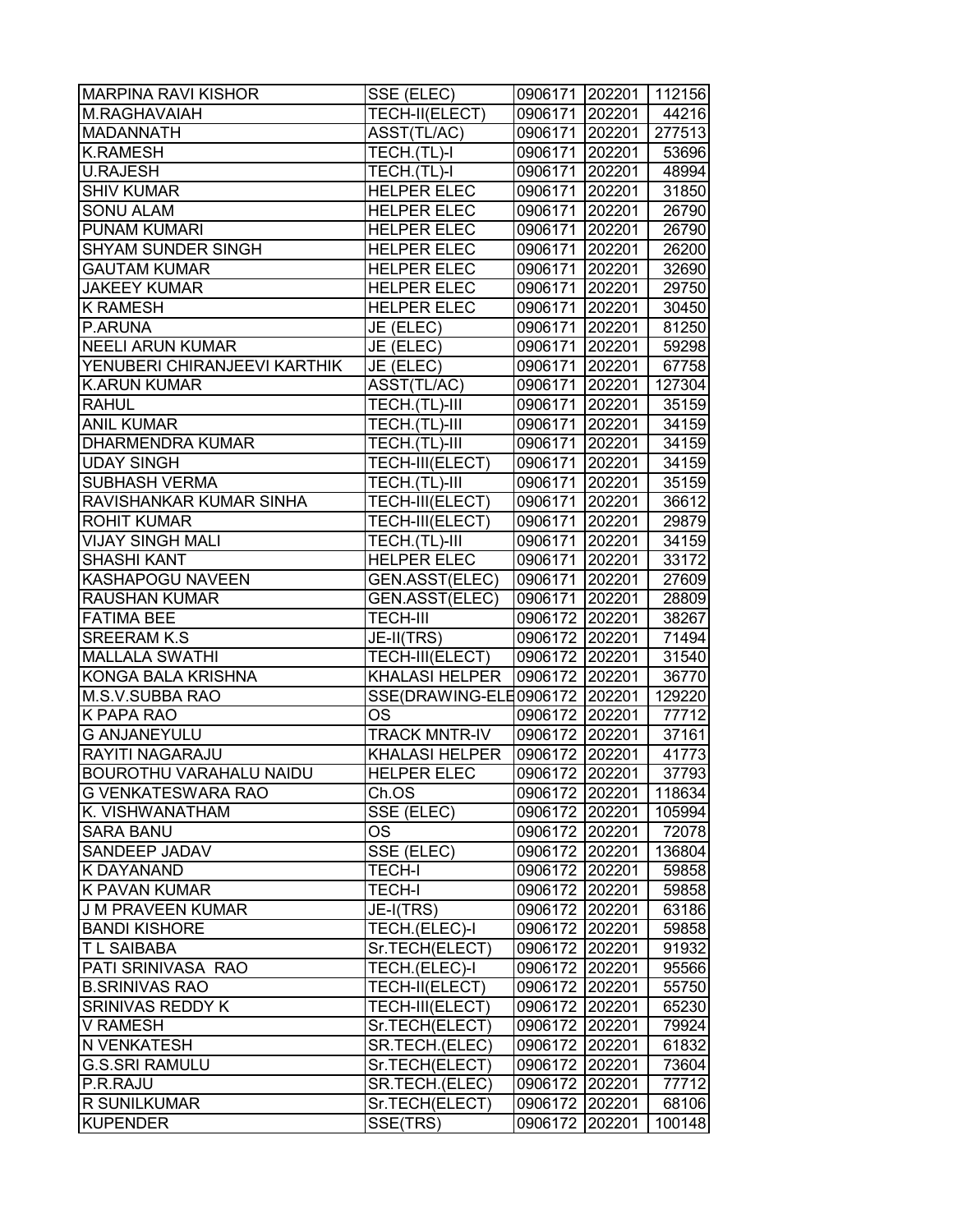| <b>G VENKATESH</b>            | TECH.(ELEC)-I          | 0906172 202201          |        | 59858  |
|-------------------------------|------------------------|-------------------------|--------|--------|
| <b>M MALLESH</b>              | <b>TECH-I</b>          | 0906172 202201          |        | 61438  |
| A JASWANTH RAO                | TECH.(ELEC)-I          | 0906172 202201          |        | 65548  |
| S SUDERSHAN                   | TECH-I(ELECT)          | 0906172 202201          |        | 63176  |
| <b>S RAMAKRISHNA</b>          | SSE (ELEC)             | 0906172 202201   105994 |        |        |
| <b>N SURESH CHAND</b>         | Sr.TECH(ELECT)         | 0906172 202201          |        | 94618  |
| <b>M VENKATESH</b>            | TECH-I(ELECT)          | 0906172 202201          |        | 66652  |
| <b>M BHADRIYA</b>             | Sr.TECH(ELECT)         | 0906172 202201          |        | 100128 |
| <b>G HANUMANTHA RAO</b>       | Sr.TECH(ELECT)         | 0906172 202201          |        | 383834 |
| <b>S.LAKSHMI</b>              | TECH-I(ELECT)          | 0906172 202201          |        | 59858  |
| <b>NARESH GOUD</b>            | TECH-III(ELECT)        | 0906172 202201          |        | 52432  |
| <b>M RAVI KUMAR</b>           | Sr.TECH(ELECT)         | 0906172 202201          |        | 86876  |
| <b>M.SRINIVAS</b>             | TECH-III(ELECT)        | 0906172 202201          |        | 44532  |
| CHP SRINIVASA RAO             | Sr.TECH(ELECT)         | 0906172 202201          |        | 79924  |
| <b>M.VIJAY KUMAR</b>          | TECH-III(ELECT)        | 0906172 202201          |        | 55804  |
| <b>K V NARSIMULU</b>          | SR.TECH.(ELEC)         | 0906172 202201          |        | 71550  |
| <b>K EMMANUEL</b>             | POINTSMAN-A            | 0906172 202201          |        | 37452  |
| <b>MD IBRAHIM</b>             | <b>TECH-III(ELECT)</b> | 0906172 202201          |        | 49248  |
| P.VANI                        | Sr.TECH(ELECT)         | 0906172 202201          |        | 67758  |
| <b>M YADAIAH</b>              | TECH-I(ELECT)          | 0906172 202201          |        | 61438  |
| I.ANANTHARAJU                 | TECH-I(ELECT)          | 0906172 202201          |        | 68073  |
| <b>G PRABHAKAR</b>            | FITTER-I               | 0906172 202201          |        | 59510  |
| <b>K NAGABUSHNAM</b>          | Sr.TECH(ELECT)         | 0906172 202201          |        | 74135  |
| <b>YADAGIRI</b>               | Sr.TECH(ELECT)         | 0906172 202201          |        | 60129  |
| <b>B.BHASKAR REDDY</b>        | TECH.(ELEC)-I          | 0906172 202201          |        | 59858  |
| <b>SK DASTAGIR</b>            | Sr.TECH(ELECT)         | 0906172 202201          |        | 105994 |
| <b>T RAJESH</b>               | TECH.(ELEC)-I          | 0906172 202201          |        | 49125  |
| <b>VENKATESH M</b>            | SSE(TRS)               | 0906172 202201          |        | 112156 |
| <b>T BHIXAPATY</b>            | SR.TECH.(ELEC)         | 0906172 202201          |        | 71550  |
| <b>SRI GOLLA SEKHAR</b>       | TECH-III(ELECT)        | 0906172 202201          |        | 48142  |
| <b>B KISHAN</b>               | TECH-III(ELECT)        | 0906172 202201          |        | 57232  |
| <b>VIJAYA KUMAR K</b>         | FITTER-I               | 0906172 202201          |        | 89404  |
| <b>T.HARI BABU</b>            | TECH-I(ELECT)          | 0906172 202201          |        | 61438  |
| M.A.ZAHEER                    | Sr.TECH(ELECT)         | 0906172 202201          |        | 73604  |
| <b>K.MURUGAN</b>              | Sr.TECH(ELECT)         | 0906172 202201          |        | 82136  |
| RAMESH CHANDRA VISHWAKARMA    | <b>TECH-III(ELECT)</b> | 0906172                 | 202201 | 41527  |
| <b>BEEMAGANI NAVEEN KUMAR</b> | TECH-III(ELECT)        | 0906172 202201          |        | 44496  |
| <b>KARNATI SHANKAR</b>        | TECH-III(ELECT)        | 0906172                 | 202201 | 39373  |
| <b>C.NAGESWARA REDDY</b>      | TECH-II(ELECT)         | 0906172                 | 202201 | 46270  |
| <b>RAM NARESH MEENA</b>       | TECH.(ELEC)-I          | 0906172                 | 202201 | 53966  |
| <b>ASHOK KUMAR MEENA</b>      | TECH.(ELEC)-I          | 0906172                 | 202201 | 49697  |
| <b>K RAVINDER</b>             | SSE(TRS)               | 0906172 202201          |        | 136804 |
| P RAMKUMAR                    | Sr.TECH(ELECT)         | 0906172 202201          |        | 83312  |
| <b>B.RAKESH</b>               | Sr.TECH(FURNACE        | 0906172 202201          |        | 67758  |
| P GANGARAJU                   | FITTER-I               | 0906172 202201          |        | 55309  |
| K NARASIMHAREDDY              | TECH-II(ELECT)         | 0906172                 | 202201 | 58550  |
| SRI VEERESH KINNELA           | TECH-II(ELECT)         | 0906172                 | 202201 | 43885  |
| <b>M MADHAVI</b>              | <b>OS</b>              | 0906172                 | 202201 | 108996 |
| <b>K RAVI SANTH</b>           | $\overline{\text{SS}}$ | 0906172                 | 202201 | 82018  |
| K DANIAL RAJ                  | Sr.TECH(ELECT)         | 0906172                 | 202201 | 77899  |
| <b>GANESH NARSIAH M</b>       | Sr.TECH(ELECT)         | 0906172                 | 202201 | 73604  |
| <b>K PRAVEEN</b>              | POINTSMAN-A            | 0906172                 | 202201 | 38329  |
| KOPPULA NARESHKUMAR           | TECH-III(ELECT)        | 0906172                 | 202201 | 48324  |
| D ANAND                       | SSE (ELEC)             | 0906172                 | 202201 | 94618  |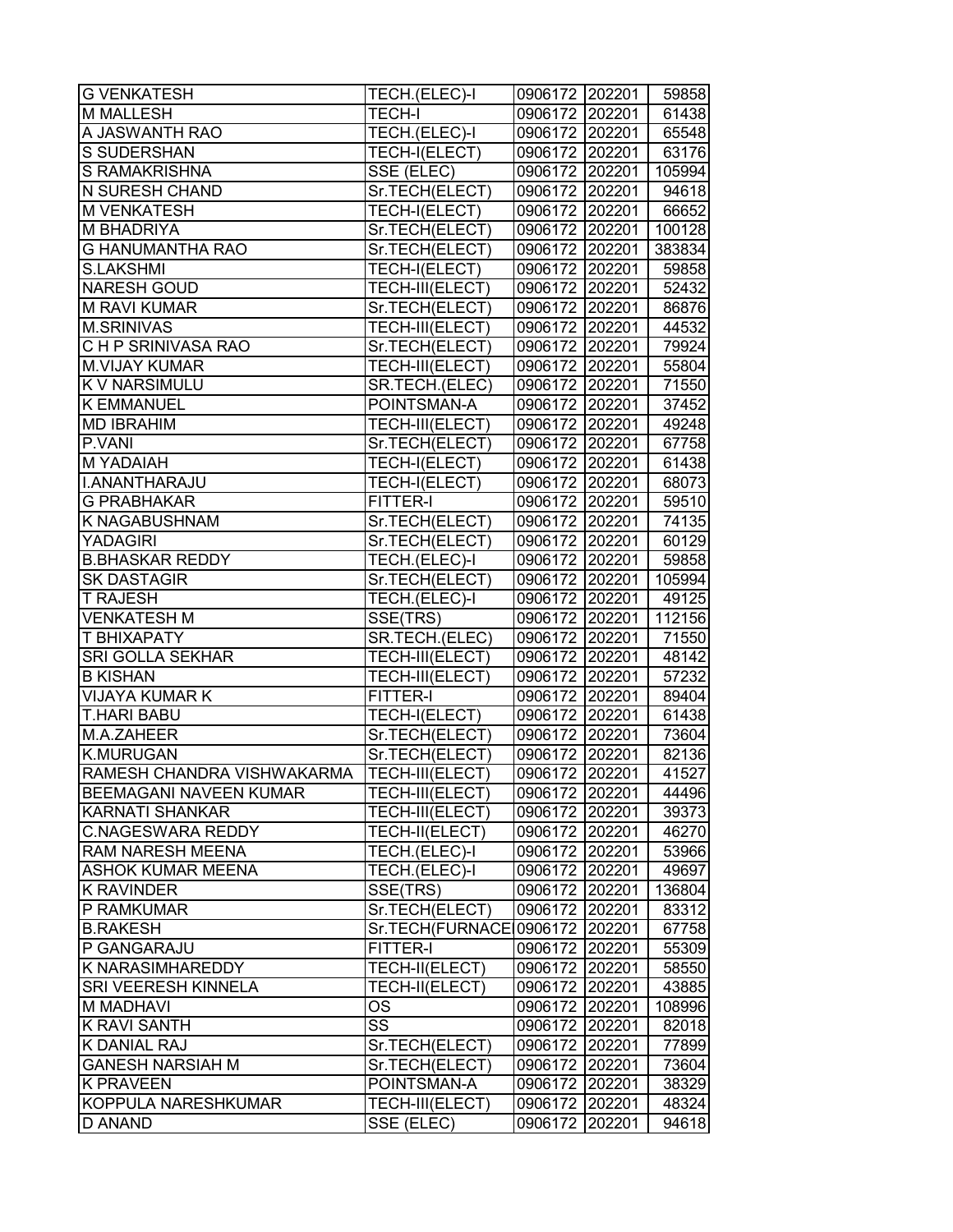| VENKATESHWARLU KONAGONDA  | TECH-III(ELECT)      | 0906172 202201 |        | 39373  |
|---------------------------|----------------------|----------------|--------|--------|
| SRI D SHYAM KUMAR         | TECH-II(ELECT)       | 0906172 202201 |        | 7101   |
| M DEVADANAM               | FITTER-I             | 0906172 202201 |        | 64914  |
| P.PRABHAKAR RAO           | SR.TECH.(ELEC)       | 0906172 202201 |        | 56985  |
| <b>V KUMARACHARY</b>      | <b>FITTER-II</b>     | 0906172 202201 |        | 67967  |
| P SRINIVAS                | FITTER-III           | 0906172 202201 |        | 64914  |
| <b>ABDUL SAMI</b>         | FITTER-III           | 0906172 202201 |        | 66114  |
| S VENKATESWAR             | Sr.TECH(ELECT)       | 0906172 202201 |        | 71550  |
| O SHIVA                   | TECH-III(ELECT)      | 0906172 202201 |        | 49084  |
| V.SANTHOSHCHARY           | <b>TINSMITH-II</b>   | 0906172 202201 |        | 59990  |
| M PRAVEEN KUMAR           | <b>TINSMITH-I</b>    | 0906172 202201 |        | 60358  |
| <b>M GOPAL NAIK</b>       | <b>FITTER-I</b>      | 0906172 202201 |        | 55455  |
| M SUDHAKAR RAO            | JE (ELEC)            | 0906172 202201 |        | 108996 |
| A SATYANARAYANA           | TECH-I(ELECT)        | 0906172 202201 |        | 59858  |
| S S V NARAYANA            | SSE(TRS)             | 0906172 202201 |        | 125586 |
| <b>MD JABER</b>           | <b>FITTER-III</b>    | 0906172 202201 |        | 59858  |
| <b>D.GOPIKRISHNA</b>      | <b>TINSMITH-II</b>   | 0906172 202201 |        | 59858  |
| <b>HEENA HYDER</b>        | <b>TECH-I(ELECT)</b> | 0906172 202201 |        | 50852  |
| <b>SYED ARIFUDDIN</b>     | TECH-I(ELECT)        | 0906172 202201 |        | 61438  |
| K VIJAYALAKSHMI           | <b>OS</b>            | 0906172 202201 |        | 105994 |
| R PRASANNA RAO            | ASST.TR.INST         | 0906172 202201 |        | 93116  |
| <b>JOGENDRANATH</b>       | Sr.TECH(ELECT)       | 0906172 202201 |        | 71550  |
| P RAJESHWARI              | TECH-I(ELECT)        | 0906172 202201 |        | 47558  |
| <b>SHARINATH</b>          | TECH-I(ELECT)        | 0906172 202201 |        | 51204  |
| <b>B YADAGIRI</b>         | Sr.TECH(ELECT)       | 0906172        | 202201 | 75658  |
| <b>M MAHESH KUMAR</b>     | <b>FITTER-I</b>      | 0906172 202201 |        | 64914  |
| P.KISHORE                 | <b>TECH-III</b>      | 0906172 202201 |        | 51142  |
| P.YADAGIRI                | TECH-I(ELECT)        | 0906172        | 202201 | 65246  |
| <b>G.PRADEEP KUMAR</b>    | TECH-III(ELECT)      | 0906172 202201 |        | 37728  |
| <b>B SAI MOHAN</b>        | SSE(TRS)             | 0906172 202201 |        | 105994 |
| P KURUMAIAH               | TECH-I(ELECT)        | 0906172 202201 |        | 63176  |
| R MURALIKRISHNA           | TECH-I(ELECT)        | 0906172 202201 |        | 65912  |
| <b>B CHANDRASEKHAR</b>    | TECH-I(ELECT)        | 0906172 202201 |        | 62439  |
| <b>M VENU</b>             | SSE(TRS)             | 0906172 202201 |        | 129220 |
| R.YADAGIRI                | Sr.TECH(ELECT)       | 0906172 202201 |        | 58728  |
| <b>S.SIRINTAJ</b>         | FITTER-III           | 0906172        | 202201 | 59858  |
| <b>S SRINIVAS</b>         | TECH.(ELEC)-I        | 0906172 202201 |        | 67147  |
| <b>B.SREENU</b>           | FITTER-I             | 0906172        | 202201 | 65764  |
| <b>G SUNITHA</b>          | TECH-I(ELECT)        | 0906172 202201 |        | 63176  |
| <b>B BALARAJU</b>         | SSE(TRS)             | 0906172        | 202201 | 118634 |
| K.SANDHYA                 | TECH-III(ELECT)      | 0906172        | 202201 | 37728  |
| <b>MOHD YOUNUS</b>        | TECH-I(ELECT)        | 0906172 202201 |        | 57640  |
| <b>SYED JAFFER</b>        | Sr.TECH(ELECT)       | 0906172 202201 |        | 75658  |
| RAMA KRISHNA GOGINENI     | TECH.(TRS)-II        | 0906172 202201 |        | 55198  |
| Y BHAVANI                 | TECH-II(ELECT)       | 0906172 202201 |        | 46270  |
| NAGARAJU PERUMALLA        | ASST.TR.INST         | 0906172 202201 |        | 76626  |
| <b>AKLESH KUMAR YADAV</b> | TECH-III(ELECT)      | 0906172        | 202201 | 29606  |
| J SWAPNA                  | TECH-III(ELECT)      | 0906172 202201 |        | 33238  |
| <b>NARESH SWAMI</b>       | TECH-III(ELECT)      | 0906172 202201 |        | 35006  |
| <b>DEEPAK KUMAR MEHRA</b> | TECH-III(ELECT)      | 0906172        | 202201 | 29606  |
| <b>DHIRAJ KUMAR GUPTA</b> | TECH-III(ELECT)      | 0906172        | 202201 | 35006  |
| <b>GANTA RAJA GOUD</b>    | TECH-III(ELECT)      | 0906172        | 202201 | 35006  |
| <b>G.PRIYA DARSHINI</b>   | TECH-III(ELECT)      | 0906172        | 202201 | 33238  |
| <b>G.KRISHNA KUMAR</b>    | TECH-II(ELECT)       | 0906172        | 202201 | 47877  |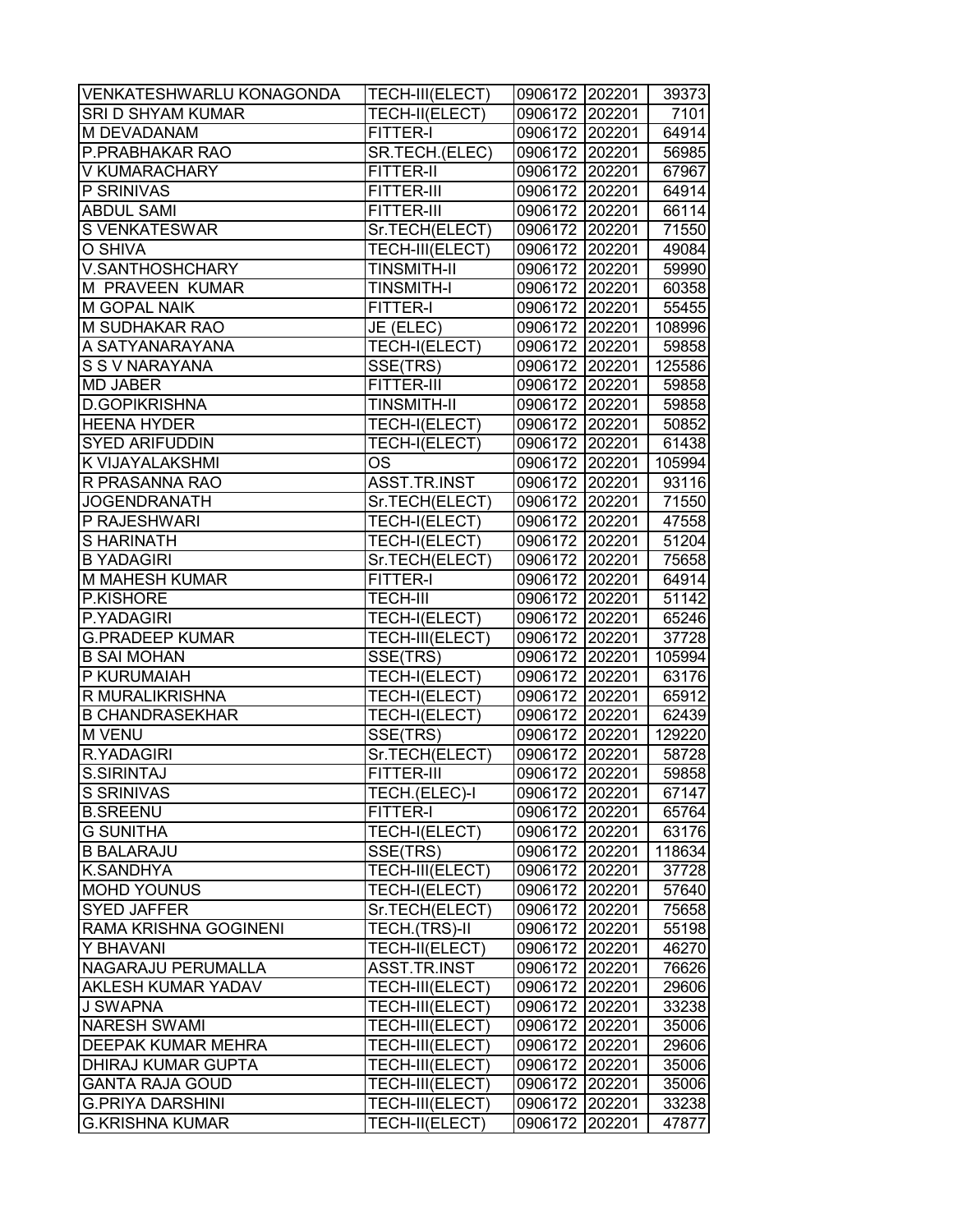| P SHIRISHA                       | TECH-III(ELECT)                  | 0906172 202201 |        | 27838  |
|----------------------------------|----------------------------------|----------------|--------|--------|
| <b>B.RAJESH</b>                  | TECH-III(ELECT)                  | 0906172 202201 |        | 34739  |
| <b>K.MAHESH</b>                  | TECH-III(ELECT)                  | 0906172 202201 |        | 33238  |
| RAMINENI VINAY KUMAR             | JE(DRAWING-ELE) 0906172 202201   |                |        | 62386  |
| <b>SUMANT KUMAR</b>              | TECH-III(ELECT)                  | 0906172 202201 |        | 34159  |
| <b>SAMOD KUMAR</b>               | TECH-III(ELECT)                  | 0906172 202201 |        | 34696  |
| <b>KANDRU SANDEEP</b>            | JE (ELEC)                        | 0906172 202201 |        | 62386  |
| <b>THYSEEN</b>                   | <b>HELPER</b>                    | 0906172 202201 |        | 31404  |
| POOSA VAMSHI                     | <b>HELPER ELEC</b>               | 0906172 202201 |        | 32504  |
| <b>MOHAMMED UBEID RUMAN</b>      | <b>HELPER ELEC</b>               | 0906172 202201 |        | 32976  |
| <b>GOGUMALLA SUDHAKAR</b>        | TECH-III(ELECT)                  | 0906172 202201 |        | 34159  |
| MUDAVATH PANDU                   | SSE(MECH)                        | 0906172 202201 |        | 115316 |
| KODAVATH SUDHAKAR                | <b>B.PEON</b>                    | 0906172 202201 |        | 33843  |
| <b>SANJAY KUMAR</b>              | TECH-III(ELECT)                  | 0906172 202201 |        | 34159  |
| NIZAMPURAM CHAITANYA PRASAD      | JE (TR)                          | 0906172 202201 |        | 65893  |
| <b>BIKASH KUMAR PANDAY</b>       | TECH-III(ELECT)                  | 0906172 202201 |        | 32554  |
| <b>ASHOK KUMAR ANURAGI</b>       | TECH-III(ELECT)                  | 0906172 202201 |        | 38089  |
| <b>SHEET KUMAR</b>               | TECH-III(ELECT)                  | 0906172 202201 |        | 38089  |
| <b>SANJAY KUMAR</b>              | TECH-III(ELECT)                  | 0906172 202201 |        | 39139  |
| <b>AMIT DEBNATH</b>              | TECH-III(ELECT)                  | 0906172 202201 |        | 38089  |
| <b>ANISH KUMAR SINGH</b>         | TECH-III(ELECT)                  | 0906172 202201 |        | 38089  |
| <b>RITU RAJ</b>                  | TECH-III(ELECT)                  | 0906172 202201 |        | 43811  |
| <b>UDAY KUMAR YADAV</b>          | TECH-III(ELECT)                  | 0906172 202201 |        | 39589  |
| <b>RAJU LAL MEENA</b>            | TECH-III(ELECT)                  | 0906172 202201 |        | 38089  |
| <b>RAUSHAN KUMAR</b>             | TECH-III(ELECT)                  | 0906172 202201 |        | 38268  |
| KUM RONI SHRAVYA                 | JE (ELEC)                        | 0906172 202201 |        | 67758  |
| <b>V.NITISH KUMAR</b>            | <b>KHALASI HELPER</b>            | 0906172 202201 |        | 32190  |
| MOHMMAD NAYEEMUDDIN              | ASST LSHED(ELEC 0906172   202201 |                |        | 31930  |
| <b>GATTU BALA MURALI KRISHNA</b> | <b>HELPER</b>                    | 0906172 202201 |        | 30749  |
| Y.PRADEEPA                       | <b>KH HELPER</b>                 | 0906172 202201 |        | 30749  |
| <b>SYED ARIFUDDIN</b>            | <b>KHALASI HELPER</b>            | 0906172 202201 |        | 30749  |
| P VENKATESH                      | TECH.(POWER)-I                   | 0906174 202201 |        | 74756  |
| <b>Y.SRINIVAS</b>                | FITTER-II                        | 0906174 202201 |        | 85731  |
| Y FATHIMA REDDY                  | <b>ASST OP(ELEC)</b>             | 0906174 202201 |        | 5643   |
| P.DASARATH                       | TECH.(POWER)-I                   | 0906174 202201 |        | 54817  |
| <b>NARSING RAO</b>               | TECH-I(ELECT)                    | 0906174 202201 |        | 101306 |
| <b>DAYARAM MEENA</b>             | FITTER-I                         | 0906174 202201 |        | 55254  |
| <b>WAGHMARE SAHEBRAO</b>         | TECH.(POWER)-II                  | 0906174 202201 |        | 41011  |
| Y MAHINDER                       | TECH.(POWER)-II                  | 0906174 202201 |        | 49612  |
| RAJESH KUMAR MEENA               | TECH-I(ELECT)                    | 0906174 202201 |        | 56995  |
| <b>MUKESH KUMAR</b>              | ASST OP(ELEC)                    | 0906174 202201 |        | 33750  |
| <b>PRATEEK</b>                   | <b>SSE</b>                       | 0906174 202201 |        | 111208 |
| M.UMAMAHESWARA SASTRY            | SSE DRAWING CIV 0906176 202201   |                |        | 129220 |
| <b>V ANIL KUMAR</b>              | <b>PEON</b>                      | 0906176 202201 |        | 56426  |
| <b>T SRINIVASA RAO</b>           | Ch.OS                            | 0906176 202201 |        | 136148 |
| <b>MANOJ KUMAR</b>               | OS                               | 0906176 202201 |        | 105994 |
| M. SHYAM KUMAR                   | <b>TADK</b>                      | 0906176 202201 |        | 32976  |
| <b>MUKKERA YATHIN KUMAR</b>      | JE (ELEC)                        | 0906176 202201 |        | 62386  |
| <b>S.MURALI KRISHNA</b>          | TECH-II(ELECT)                   | 0906177 202201 |        | 72912  |
| <b>SRI RAMAGONI RAGHU</b>        | ASST LSHED(ELEC 0906177          |                | 202201 | 40754  |
| <b>ABDULLAH SHAREEF</b>          | ASST LSHED(ELEC 0906177          |                | 202201 | 83666  |
| <b>K LACHU</b>                   | JE (ELEC)                        | 0906177        | 202201 | 70547  |
| K KRISHNA KISHORE                | SSE (TRD)                        | 0906177        | 202201 | 116429 |
| <b>ALEEMPASHA</b>                | TECH-III(ELECT)                  | 0906177        | 202201 | 69768  |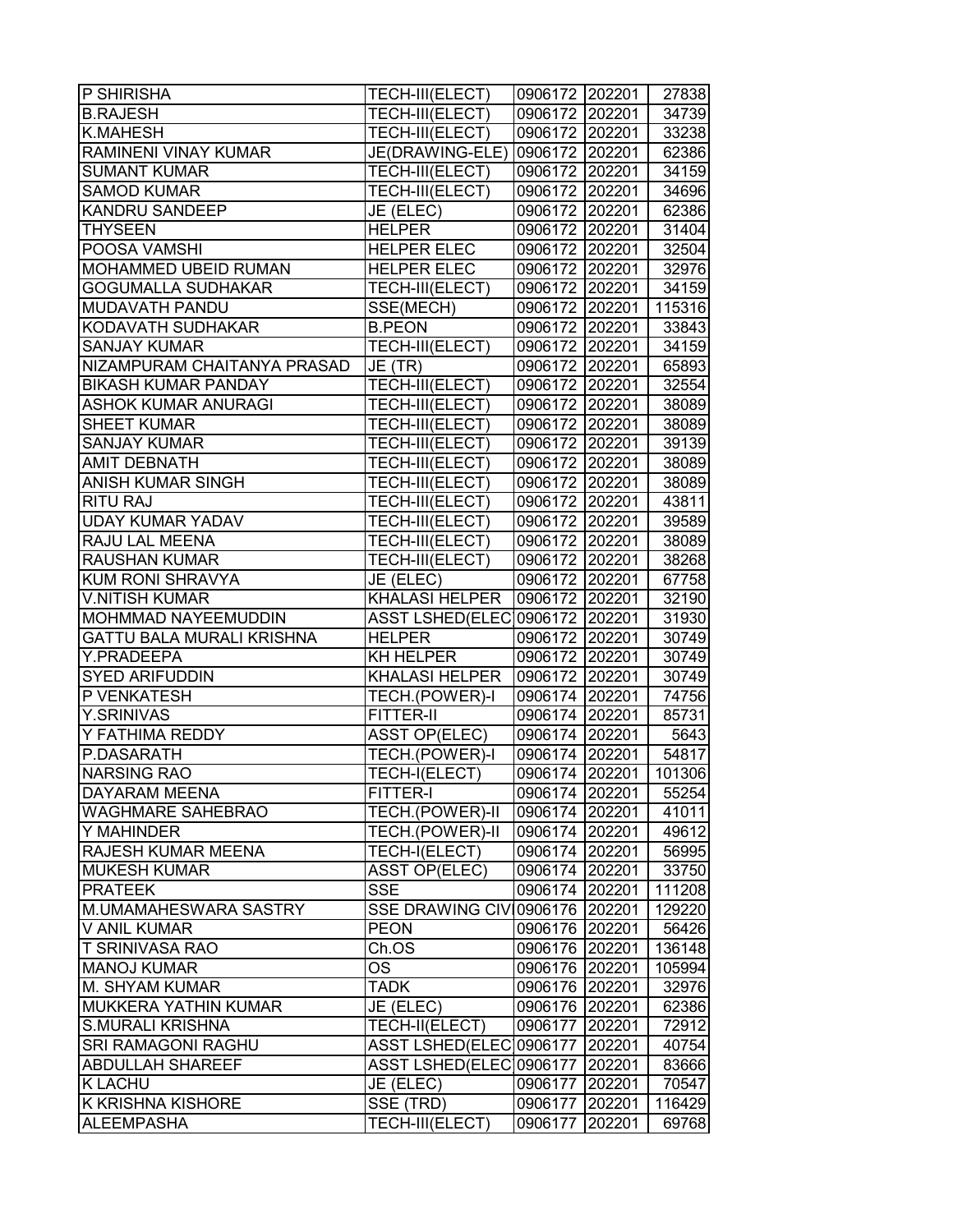| <b>VIJAYA PRATAP G</b>               | SSE (WORKS)                     | 0906177 202201 118171 |        |        |
|--------------------------------------|---------------------------------|-----------------------|--------|--------|
| <b>RAMESH MISE</b>                   | Sr.TECH(ELECT)                  | 0906177 202201        |        | 111907 |
| <b>MD IBRAHIM</b>                    | Sr.TECH(ELECT)                  | 0906177 202201        |        | 90079  |
| P V THIRUPATHI RAO                   | $T.W.DRIVER-II(R)$              | 0906177 202201        |        | 91265  |
| <b>U PRAVEEN KUMAR</b>               | TECH-II(ELECT)                  | 0906177 202201        |        | 74978  |
| P Y RAVIKANTH                        | ASST LSHED(ELEC 0906177 202201  |                       |        | 217964 |
| <b>B SURESH KUMAR</b>                | SSE (TRD)                       | 0906177 202201        |        | 124231 |
| <b>N.RAMESH</b>                      | ASST LSHED(ELEC 0906177 202201  |                       |        | 45240  |
| K.BIKSHAPATHI                        | ASST LSHED(ELEC 0906177 202201  |                       |        | 40196  |
| <b>CH.SAMUEL RAJ</b>                 | SSE (TRD)                       | 0906177 202201        |        | 125586 |
| <b>VENU GOPALA CHARY</b>             | SSE (TRD)                       | 0906177 202201        |        | 78512  |
| MOODU.SRAVAN                         | SSE(TR)                         | 0906177 202201        |        | 120461 |
| <b>M.MOHAN VAMSHI</b>                | <b>B.PEON</b>                   | 0906177 202201        |        | 32190  |
| R NIRANJAN                           | SSE (TRD)                       | 0906177 202201        |        | 77193  |
| THIGULLA NARENDER REDDY              | SSE (TRD)                       | 0906177 202201        |        | 85667  |
| V MUKESH                             | SE (TRD)                        | 0906177 202201        |        | 96831  |
| P.KRISHNAKANTH                       | <b>B.PEON</b>                   | 0906177 202201        |        | 36377  |
| <b>LAKHIRAM TUDU</b>                 | <b>KHALASI HELPER</b>           | 0906177 202201        |        | 38374  |
| <b>BOYA CHINNANELATOR MAHENDRA I</b> | JE (TRD)                        | 0906177 202201        |        | 80786  |
| RANGAPURAM SANTHOSH SAGAR            | JE (TRD)                        | 0906177 202201        |        | 98155  |
| <b>TAUFIK ANSARI</b>                 | TECH.(TRD)-III                  | 0906177 202201        |        | 44173  |
| <b>SAMPAT KUMAR VERMA</b>            | TECH.(TRD)-III                  | 0906177 202201        |        | 45144  |
| <b>MANOJ KUMAR</b>                   | TECH.(TRD)-III                  | 0906177 202201        |        | 46497  |
| ANIL KUMAR MEENA                     | TECH.(TRD)-III                  | 0906177 202201        |        | 40881  |
| <b>SANDEEP KUMAR</b>                 | TECH.(TRD)-III                  | 0906177 202201        |        | 46140  |
| PINTU KUMAR MEENA                    | TECH.(TRD)-III                  | 0906177 202201        |        | 43553  |
| MD SADDAM HUSSAIN                    | TECH.(TRD)-III                  | 0906177 202201        |        | 45151  |
| <b>NITISH KUMAR</b>                  | TECH.(TRD)-III                  | 0906177 202201        |        | 38254  |
| <b>LALIT KUMAR</b>                   | TECH.(TRD)-III                  | 0906177 202201        |        | 40081  |
| <b>CHANDAN KUMAR</b>                 | TECH.(TRD)-III                  | 0906177 202201        |        | 44251  |
| <b>KUSHAL PAL SINGH</b>              | TECH.(TRD)-III                  | 0906177 202201        |        | 44944  |
| <b>RAHUL KUMAR</b>                   | TECH.(TRD)-III                  | 0906177 202201        |        | 36719  |
| <b>SHAIK MEERABI</b>                 | JE(DRAWING-ELE)                 | 0906178 202201        |        | 100148 |
| K RAMA MOHANRAO                      | OS                              | 0906178 202201        |        | 153394 |
| <b>KISHAN KUMAR</b>                  | SSE(DRAWING-ELE0906178   202201 |                       |        | 86876  |
| <b>NAFEES BEGUM</b>                  | <b>PEON</b>                     | 0906178 202201        |        | 63492  |
| N RAJ PAL                            | OS                              | 0906178 202201        |        | 108996 |
| <b>B ARVIND KUMAR</b>                | <b>PEON</b>                     | 0906178 202201        |        | 61754  |
| P C SARAMMA                          | <b>FPO</b>                      | 0906178 202201        |        | 65704  |
| <b>UDESHWAR PRASAD</b>               | <b>JR CLERK</b>                 | 0906178 202201        |        | 39373  |
| <b>SHANTA KUMARI</b>                 | ОS                              | 0906178 202201        |        | 94618  |
| <b>M ARUNA SRIDEVI</b>               | Ch.OS                           | 0906178 202201        |        | 118634 |
| M VENKATARAMANAPPA                   | Ch.OS                           | 0906178 202201        |        | 118634 |
| K GOPALA KRISHNA                     | <b>JR CLERK</b>                 | 0906178 202201        |        | 65704  |
| <b>GEETHA VENUNATH</b>               | <b>STENO GR-I</b>               | 0906178 202201        |        | 100148 |
| D MADAN NAYAK                        | SSE DRAWING CIV 0906178 202201  |                       |        | 105994 |
| <b>KANNAYA SRINIVAS</b>              | SSE (ELEC)                      | 0906178 202201        |        | 80108  |
| KHOCHARE ASAVARI BABASO              | <b>JR CLERK</b>                 | 0906178 202201        |        | 35056  |
| C.N.S.PRASAD                         | <b>AEE</b>                      | 0906180               | 202201 | 174884 |
| A KOTESWAR RAO                       | Sr.DEE                          | 0906180               | 202201 | 325606 |
| <b>K.SRINIBASH</b>                   | AEE                             | 0906180               | 202201 | 169964 |
| YEMULA SRITEJA                       | Sr.DEE                          | 0906180               | 202201 | 111272 |
| P RAJADURAI                          | PROFESSOR (ACCT                 | 0906321               | 202201 | 200737 |
| <b>B SINGAIAH</b>                    | ADG                             | 0906321               | 202201 | 348455 |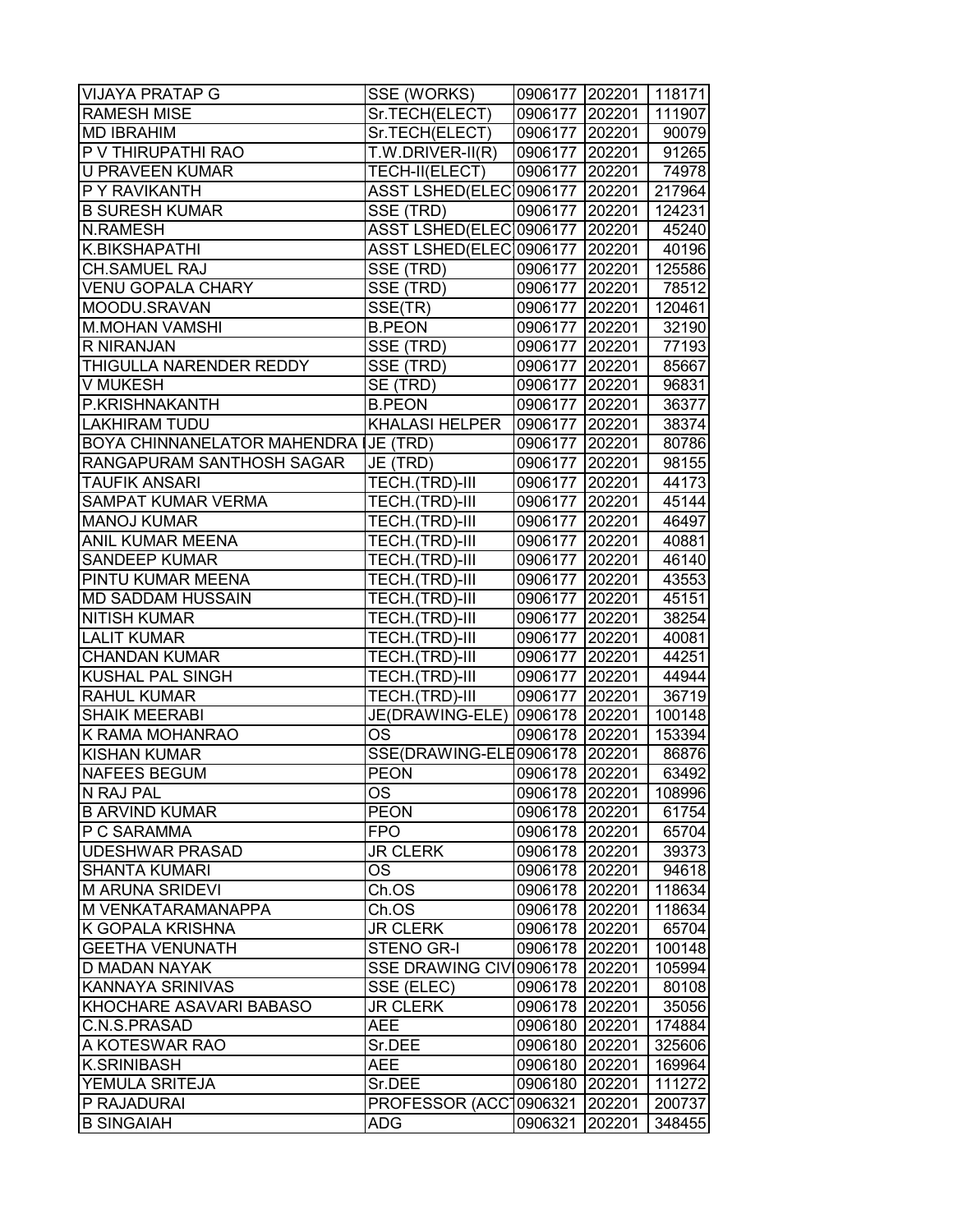| K.K.SUBRAMANI                          | AFA                            | 0906321 202201        |        | 185272 |
|----------------------------------------|--------------------------------|-----------------------|--------|--------|
| <b>NIRANJAN KUMAR</b>                  | OFF ASST(ACS)                  | 0906322 202201        |        | 32976  |
| Y.S.SUBRAHMANYAM                       | <b>STENO</b>                   | 0906322 202201        |        | 94618  |
| CH JAGADEESWARA RAO                    | AA                             | 0906322 202201        |        | 105994 |
| <b>L VENKATESH</b>                     | OFF ASST(ACS)                  | 0906322 202201        |        | 53854  |
| <b>SRINIVASA RAO K N</b>               | AA                             | 0906322 202201 125586 |        |        |
| <b>MASHARIF</b>                        | AA                             | 0906322 202201        |        | 112156 |
| <b>M ANJAN KUMAR</b>                   | OFF ASST(ACS)                  | 0906322 202201        |        | 49588  |
| <b>BENHUR J</b>                        | Sr. SO Acct                    | 0906322 202201        |        | 143870 |
| <b>VEERANNA A</b>                      | AA                             | 0906322 202201        |        | 112156 |
| <b>MOHAMMAD JAFFAR</b>                 | <b>MCM FCD</b>                 | 0906322 202201        |        | 68906  |
| P ESWARA RAO                           | AC                             | 0906322 202201        |        | 53854  |
| S GAYAZ AHAMED                         | Sr. SO Acct                    | 0906322 202201        |        | 136148 |
| <b>V VENKATESH</b>                     | Sr. SO Acct                    | 0906322 202201        |        | 103758 |
| <b>T.SUDHAKAR</b>                      | <b>MV DRIVER-II</b>            | 0906322 202201        |        | 50435  |
| SHARMIELA R A                          | Sr. SO Acct                    | 0906322 202201        |        | 139940 |
| <b>SURENDRA KUMAR YADAV</b>            | OFF ASST(ACS)                  | 0906322 202201        |        | 31637  |
| <b>MARAYYOLLA AMRUTHA</b>              | OFF ASST(ACS)                  | 0906322 202201        |        | 32976  |
| ANALA KAMALA PRIYA                     | <b>IRAS PROB.</b>              | 0906323 202201        |        | 136293 |
| <b>TARUN TOMAR</b>                     | <b>IRAS PROB.</b>              | 0906323 202201        |        | 113050 |
| <b>VISHAL BABURAO DEVKE</b>            | <b>IRAS PROB.</b>              | 0906323 202201        |        | 85150  |
| <b>LAKSHAY KUMAR CHOWDHURY</b>         | <b>IRAS PROB.</b>              | 0906323 202201        |        | 133480 |
| <b>MANKAR SUBODH RAMESH</b>            | <b>IRAS PROB.</b>              | 0906323 202201        |        | 85150  |
| K. BALAJI                              | <b>IRAS PROB.</b>              | 0906323 202201        |        | 111250 |
| <b>ARNAV SHIVENDU</b>                  | <b>IRAS PROB.</b>              |                       |        |        |
|                                        |                                | 0906323 202201        |        | 109450 |
| <b>BABAR ALI CHAGATTA</b>              | <b>IRAS PROB.</b>              | 0906323 202201        |        | 133750 |
| <b>VIJENDRA KUMAR MEENA</b>            | <b>IRAS PROB.</b>              | 0906323 202201        |        | 85150  |
| PAWAN KUMAR MEENA                      | <b>IRAS PROB.</b>              | 0906323 202201        |        | 89650  |
| <b>SHUBHAM NAGRALE</b>                 | <b>IRAS PROB.</b>              | 0906323 202201        |        | 75718  |
| <b>KRISHAN KUMAR POONIA</b>            | <b>IRAS PROB.</b>              | 0906323 202201        |        | 85150  |
| <b>ADITI SINGH</b>                     | <b>IRAS PROB.</b>              | 0906323 202201        |        | 125920 |
| <b>HIMMAT SINGH UJJAWAL</b>            | <b>IRAS PROB.</b>              | 0906323 202201        |        | 157420 |
| SIDDHANT SINGH DANGI                   | <b>IRAS PROB.</b>              | 0906323 202201        |        | 100450 |
| <b>VILAS WAHI</b>                      | <b>IRAS PROB.</b>              | 0906323 202201        |        | 112150 |
| UPADHYAY SATYAKUMAR RAMANJO IRAS PROB. |                                | 0906323 202201        |        | 85150  |
| <b>SUSAN BLESSY BAKKI</b>              | <b>IRAS PROB.</b>              | 0906323 202201        |        | 106750 |
| <b>ABHAY KUMAR SONKER</b>              | <b>IRAS PROB.</b>              | 0906323 202201        |        | 85150  |
| YADAV SATYAJEET MADAN                  | <b>IRAS PROB.</b>              | 0906323 202201        |        | 143182 |
| <b>NADIA BEIG</b>                      | <b>IRAS PROB.</b>              | 0906323 202201        |        | 125380 |
| <b>SUJATA AGRAWAL</b>                  | <b>IRAS PROB.</b>              | 0906323 202201        |        | 110350 |
| <b>BHARAT BHUSHAN</b>                  | <b>IRAS PROB.</b>              | 0906323 202201        |        | 150220 |
| <b>SHARMA SHRUTI JAGATRAM</b>          | IRAS PROBATIONE 0906323 202201 |                       |        | 113050 |
| <b>K SAI KIRAN</b>                     | ASST(C/W)                      | 0906420 202201        |        | 37663  |
| <b>G ARJUN</b>                         | JE (CnW)                       | 0906420 202201        |        | 70284  |
| <b>ND VAISHNAVI</b>                    | TECH.(C-W)-I                   | 0906420 202201        |        | 50852  |
| <b>G MADHAVI</b>                       | TECH.(C-W)-III                 | 0906420 202201        |        | 36055  |
| <b>S BHARATH RAJ</b>                   | ASST(C/W)                      | 0906420 202201        |        | 35175  |
| <b>TRITTYMOL JOSEPH</b>                | TECH.(C-W)-III                 | 0906420 202201        |        | 37545  |
| <b>B NIKHIL KUMAR</b>                  | TECH.(C-W)-III                 | 0906420 202201        |        | 36408  |
| <b>J.S.SAI KIRAN</b>                   | ASST(C/W)                      | 0906420 202201        |        | 35146  |
| <b>AKSHYAYA KUMAR BEHERA</b>           | <b>SSE MECH</b>                | 0906420 202201        |        | 86876  |
| <b>K PHANI TEJA</b>                    | TECH.(C-W)-II                  | 0906420 202201        |        | 60345  |
| <b>L VENKATESH</b>                     | TECH.(C-W)-I                   | 0906420               | 202201 | 50852  |
| <b>NAGANNA</b>                         | ASST(C/W)                      | 0906420 202201        |        | 31900  |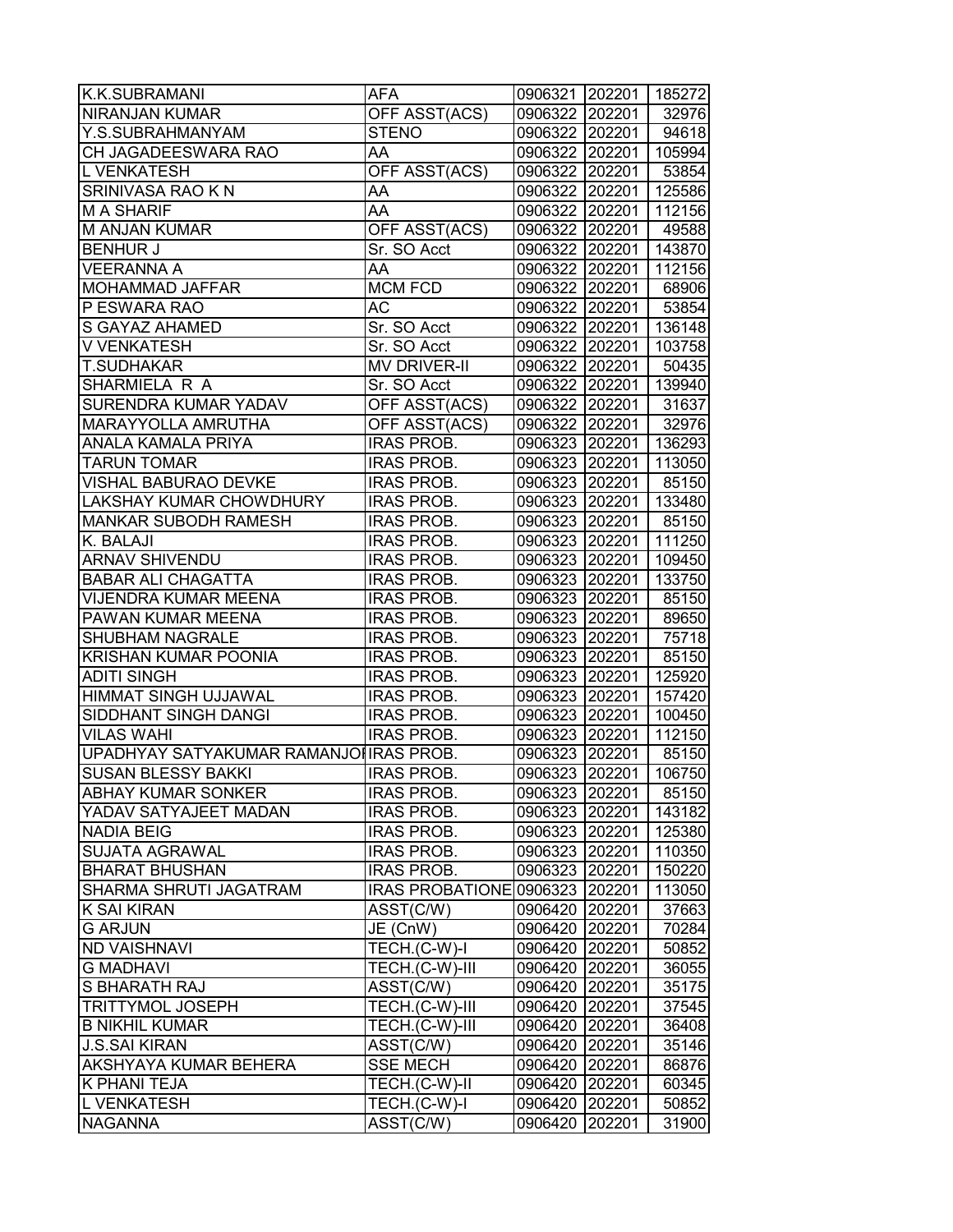| Y RAKESH BABU                         | ASST(C/W)                      | 0906420 202201     |                  | 37675           |
|---------------------------------------|--------------------------------|--------------------|------------------|-----------------|
| L HANUMANTH RAO                       | ASST(C/W)                      | 0906420 202201     |                  | 50809           |
| K AKBAR                               | <b>KHALASI HELPER</b>          | 0906420 202201     |                  | 37547           |
| <b>SAINATH</b>                        | ASST(C/W)                      | 0906420 202201     |                  | 30618           |
| <b>M VINOD KUMAR</b>                  | ASST(C/W)                      | 0906420 202201     |                  | 36439           |
| <b>SYED JAHANGIR</b>                  | ASST(C/W)                      | 0906420 202201     |                  | 38711           |
| <b>G SATISH KUMAR</b>                 | SSE (CnW)                      | 0906420 202201     |                  | 129816          |
| P.GIRIDHAR                            | TECH.(C-W)-II                  | 0906420 202201     |                  | 45173           |
| RAJ KUMAR KANOUJIYA                   | $\overline{\text{ASST}}$ (C/W) | 0906420 202201     |                  | 40439           |
| KHAJARAHEEMUDDIN                      | <b>TECH-I</b>                  | 0906420 202201     |                  | 63832           |
| <b>MOHD OMAR</b>                      | SR.TECH.(C-W)                  | 0906420 202201     |                  | 66306           |
| <b>BHARAT LAL MEENA</b>               | TECH.(C-W)-I                   | 0906420 202201     |                  | 48305           |
| <b>M UMENDER</b>                      | TECH.(C-W)-II                  | 0906420 202201     |                  | 45390           |
| I SRINIVASULU                         | Sr.TECH(FITTER)                | 0906420 202201     |                  | 82766           |
| <b>B R VINOD</b>                      | SSE (CnW)                      | 0906420 202201     |                  | 100148          |
| <b>SHIVAKUMAR</b>                     | ASST(C/W)                      | 0906420 202201     |                  | 53296           |
| <b>AMIT KUMAR</b>                     | TECH.(C-W)-I                   | 0906420 202201     |                  | 44624           |
| N.ANILKUMAR                           | SR.TECH.(C-W)                  | 0906420 202201     |                  | 67668           |
| <b>ELIA JACOB</b>                     | SR. TECH                       | 0906420 202201     |                  | 75658           |
| <b>SK JALALUDDIN</b>                  | Ch.OS                          | 0906420 202201     |                  | 23679           |
| <b>SUMESH SINGH</b>                   | TECH.(C-W)-II                  | 0906420 202201     |                  | 50171           |
| <b>G SESHAGIRI RAO</b>                | $SSE$ (CnW)                    | 0906420 202201     |                  | 141384          |
| <b>SYED HAMEEDALI</b>                 | Sr.TECH(FITTER)                | 0906420 202201     |                  | 23671           |
| SHAILAJA RAMANTHA                     | TECH.(C-W)-II                  | 0906420 202201     |                  | 45390           |
| <b>MALLIAH POCHIAH</b>                | <b>TECH-I</b>                  | 0906420 202201     |                  | 64840           |
| <b>SRIKANTH S P</b>                   | SR.TECH.(C-W)                  | 0906420 202201     |                  | 75658           |
| <b>MIROMARALI</b>                     | SR.TECH.(C-W)                  | 0906420 202201     |                  | 77712           |
| RAMARAO B                             | Sr.TECH.(TRIMMER0906420 202201 |                    |                  | 62487           |
| <b>SUDARSHAN KUMAR</b>                | TECH.(C-W)-I                   | 0906420 202201     |                  | 45098           |
| <b>BABITA KUMARI</b>                  | TECH.(C-W)-I                   | 0906420 202201     |                  | 51329           |
| SHIVA KUMAR J                         | <b>TECH-I</b>                  | 0906420 202201     |                  | 86799           |
| <b>ISSAQUE</b>                        | TECH.(C-W)-III                 | 0906420 202201     |                  | 57362           |
| <b>K.LUTHER</b>                       | TECH.(C-W)-III                 | 0906420 202201     |                  | 54084           |
| <b>BHASKAR B</b>                      | FITTER (MCM)                   | 0906420 202201     |                  | 105424          |
| KOUKUNTLA PRABHAKAR                   | TECH.(C-W)-II                  | 0906420 202201     |                  | 51297           |
| RAJESH KUMAR MEENA                    | Sr.TECH(FITTER)                | 0906420 202201     |                  | 62732           |
| P SAI BABU                            | <b>SSE</b>                     | 0906420 202201     |                  | 146292          |
| <b>KAMLESH BAIRWA</b>                 | TECH.(C-W)-II                  | 0906420 202201     |                  | 44718           |
| <b>MALYA SWAMY NAIK</b>               | TECH.(C-W)-I                   | 0906420 202201     |                  | 45679           |
| T PUSHPALATHA                         | Sr.TECH(FITTER)                | 0906420 202201     |                  | 71550           |
| <b>M MOHAN RAJU</b>                   | JE (CnW)                       | 0906420 202201     |                  | 63517           |
| <b>SK HUSSAN SAHAB</b>                | Sr.TECH(FITTER)                | 0906420 202201     |                  | 60142           |
| P JAGATHI                             | TECH.(C-W)-I                   | 0906420 202201     |                  | 51329           |
| <b>K SRIKANTH</b>                     | TECH.(C-W)-I                   | 0906420 202201     |                  | 44147           |
| V SREELATHA                           | TECH.(C-W)-II                  | 0906420 202201     |                  | 33405           |
| <b>ZAKEER HUSSAIN</b>                 | TECH.(C-W)-I                   | 0906420 202201     |                  | 46485           |
| M.SWAPNA                              | SR.TECH.(C-W)                  | 0906420 202201     |                  | 9855            |
| J NAVANITHA                           | SR.TECH.(C-W)                  | 0906420 202201     |                  | 62386           |
| <b>JAYARAM M</b><br>P DEVENDER PRASAD | FITTER (MCM)                   | 0906420 202201     |                  | 103622          |
| <b>SMT.S ANITHA</b>                   | JE (CnW)<br>Sr. CLERK          | 0906420<br>0906420 | 202201<br>202201 | 112786<br>85454 |
| <b>B.VIJAYA</b>                       | TECH.(C-W)-I                   | 0906420            | 202201           | 69025           |
| R SURENDER M                          | SR.TECH(MECH)                  | 0906420            | 202201           | 80356           |
| M SURYAPRAKASH RAO                    | SSE (CnW)                      | 0906420            | 202201           | 185724          |
|                                       |                                |                    |                  |                 |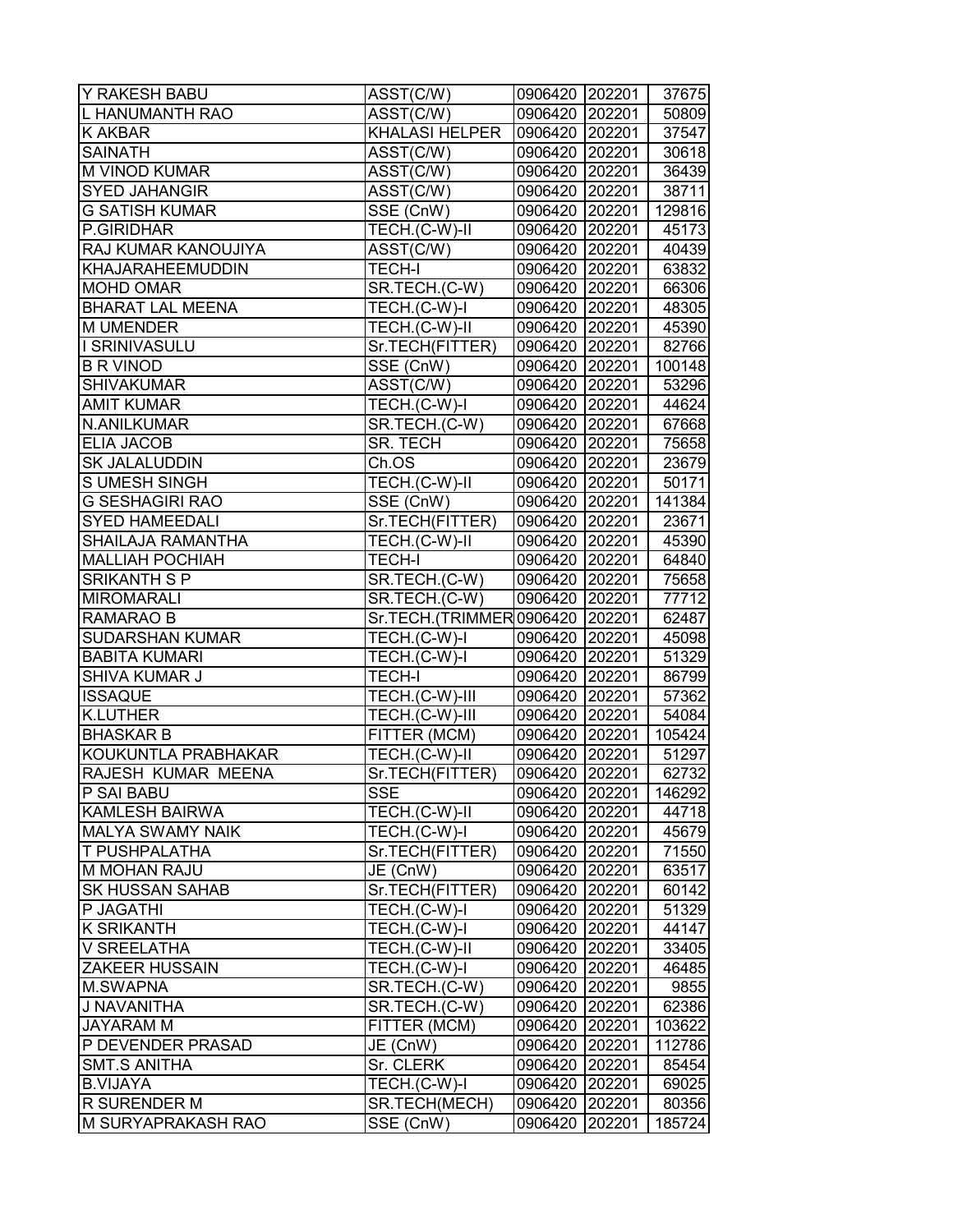| <b>ASHIS ANMOL MINZ</b> | <b>JR CLERK</b>                        | 0906420 202201 |        | 45326  |
|-------------------------|----------------------------------------|----------------|--------|--------|
| SADARAK BUDHENA         | SR.TECH.(C-W)                          | 0906420 202201 |        | 93279  |
| <b>V.RAVIKUMAR</b>      | SSE (CnW)                              | 0906420 202201 |        | 147998 |
| <b>B SREENIVAS</b>      | SR.TECH.(C-W)                          | 0906420 202201 |        | 109419 |
| <b>K VENKATESH</b>      | SR.TECH(M.V.DVR) 0906420 202201 122893 |                |        |        |
| M JANGAIAH              | Sr.TECH(FITTER)                        | 0906420 202201 |        | 76288  |
| S DAMODAR               | <b>OS</b>                              | 0906420 202201 |        | 109626 |
| SURENDER SINGH KUSHWAHA | TECH.(C-W)-II                          | 0906420 202201 |        | 39138  |
| R.LAKSHMANA RAO         | <b>OS</b>                              | 0906420 202201 |        | 105994 |
| <b>G CHANDRI NAIDU</b>  | ASST(C/W)                              | 0906420 202201 |        | 44760  |
| <b>BHASKER K</b>        | TECH.(C-W)-II                          | 0906420 202201 |        | 50265  |
| P.K.RAVIKUMAR           | SSE (CnW)                              | 0906420 202201 |        | 125586 |
| <b>M PRAMODH KUMAR</b>  | TECH.(C-W)-I                           | 0906420 202201 |        | 53459  |
| A ARUL ARIK SWAMY       | TECH.(C-W)-I                           | 0906420 202201 |        | 46995  |
| <b>GANESH</b>           | TECH.(C-W)-II                          | 0906420 202201 |        | 50106  |
| SHIMBU DAYAL MEENA      | JE (CnW)                               | 0906420 202201 |        | 64348  |
| <b>D SRINIVAS</b>       | TECH.(C-W)-I                           | 0906420 202201 |        | 74667  |
| N SRINU                 | Sr.TECH(FITTER)                        | 0906420 202201 |        | 79204  |
| <b>B PULLA REDDY</b>    | TECH.(C-W)-II                          | 0906420 202201 |        | 40056  |
| <b>KHAJA MOINUDDIN</b>  | TECH.(C-W)-II                          | 0906420 202201 |        | 40376  |
| <b>B BHEEM RAJ</b>      | TECH.(C-W)-II                          | 0906420 202201 |        | 48637  |
| P RAVI KUMAR            | TECH.(C-W)-I                           | 0906420 202201 |        | 42434  |
| VIJAY KANIYALAL         | <b>KHALASI</b>                         | 0906420 202201 |        | 68077  |
| <b>G.SRIDHAR</b>        | TECH.(C-W)-III                         | 0906420 202201 |        | 39313  |
| <b>GHOUSIA BEGUM</b>    | SR.TECH.(C-W)                          | 0906420 202201 |        | 64124  |
| <b>B RAMASWAMY</b>      | TECH.(C-W)-II                          | 0906420 202201 |        | 48171  |
| P SHYAM                 | Sr.TECH(FITTER)                        | 0906420 202201 |        | 71550  |
| P S MAHALAXMI           | FITTER-I                               | 0906420 202201 |        | 72180  |
| <b>MANOJ KUMAR</b>      | TECH.(C-W)-II                          | 0906420 202201 |        | 45147  |
| <b>VENKANNAI</b>        | TECH.(C-W)-II                          | 0906420 202201 |        | 50199  |
| <b>MITHLESH KUMAR</b>   | TECH.(C-W)-II                          | 0906420 202201 |        | 46002  |
| <b>NAGARAJU</b>         | Sr.TECH(FITTER)                        | 0906420 202201 |        | 61069  |
| P.RAJU                  | TECH.(C-W)-I                           | 0906420 202201 |        | 69025  |
| <b>SUSMIT SEN</b>       | TECH.(C-W)-I                           | 0906420 202201 |        | 45101  |
| <b>K MAHESHBABU</b>     | TECH/3                                 | 0906420 202201 |        | 39221  |
| <b>KUNDAN KUMAR</b>     | TECH.(C-W)-I                           | 0906420 202201 |        | 45135  |
| <b>HUSSAIN KHAN</b>     | SR.TECH.(C-W)                          | 0906420 202201 |        | 71550  |
| P VENKATESWAR RAO       | Sr.TECH(FITTER)                        | 0906420 202201 |        | 74234  |
| <b>B.GOPAL</b>          | TECH.(C-W)-I                           | 0906420 202201 |        | 66652  |
| <b>T RAJU</b>           | $\overline{\text{SSE}}$ (CnW)          | 0906420 202201 |        | 86526  |
| <b>JAHANGIR BABA</b>    | <b>SSE</b>                             | 0906420 202201 |        | 92562  |
| <b>B YELLA REDDY</b>    | Sr.TECH(FITTER)                        | 0906420 202201 |        | 12123  |
| <b>A SRIHARI</b>        | JE(MECH)                               | 0906420 202201 |        | 68857  |
| <b>G VARA LAKSHMI</b>   | ASST(C/W)                              | 0906420 202201 |        | 45500  |
| <b>K NAGARAJU</b>       | <b>SSE</b>                             | 0906420 202201 |        | 79924  |
| <b>B.SUNIL NAIK</b>     | SSE (CnW)                              | 0906420 202201 |        | 93407  |
| <b>B PARASHURAM</b>     | SR.TECH.(C-W)                          | 0906420 202201 |        | 68388  |
| <b>MD MAQBUL</b>        | SR.TECH.(C-W)                          | 0906420 202201 |        | 86541  |
| <b>VEMPATI RAMA RAO</b> | TECH.(C-W)-I                           | 0906420 202201 |        | 50852  |
| <b>KRUSHNA</b>          | TECH.(C-W)-I                           | 0906420 202201 |        | 55042  |
| D RAVI KANTHA CHARY     | TECH.(C-W)-II                          | 0906420 202201 |        | 50319  |
| <b>MALAVATH RAMESH</b>  | TECH.(C-W)-I                           | 0906420 202201 |        | 57143  |
| K.JAYAPRAKASH           | <b>TECH(PAINTER)-III</b>               | 0906420 202201 |        | 44496  |
| <b>PALLATI SURENDER</b> | JE (CnW)                               | 0906420        | 202201 | 108996 |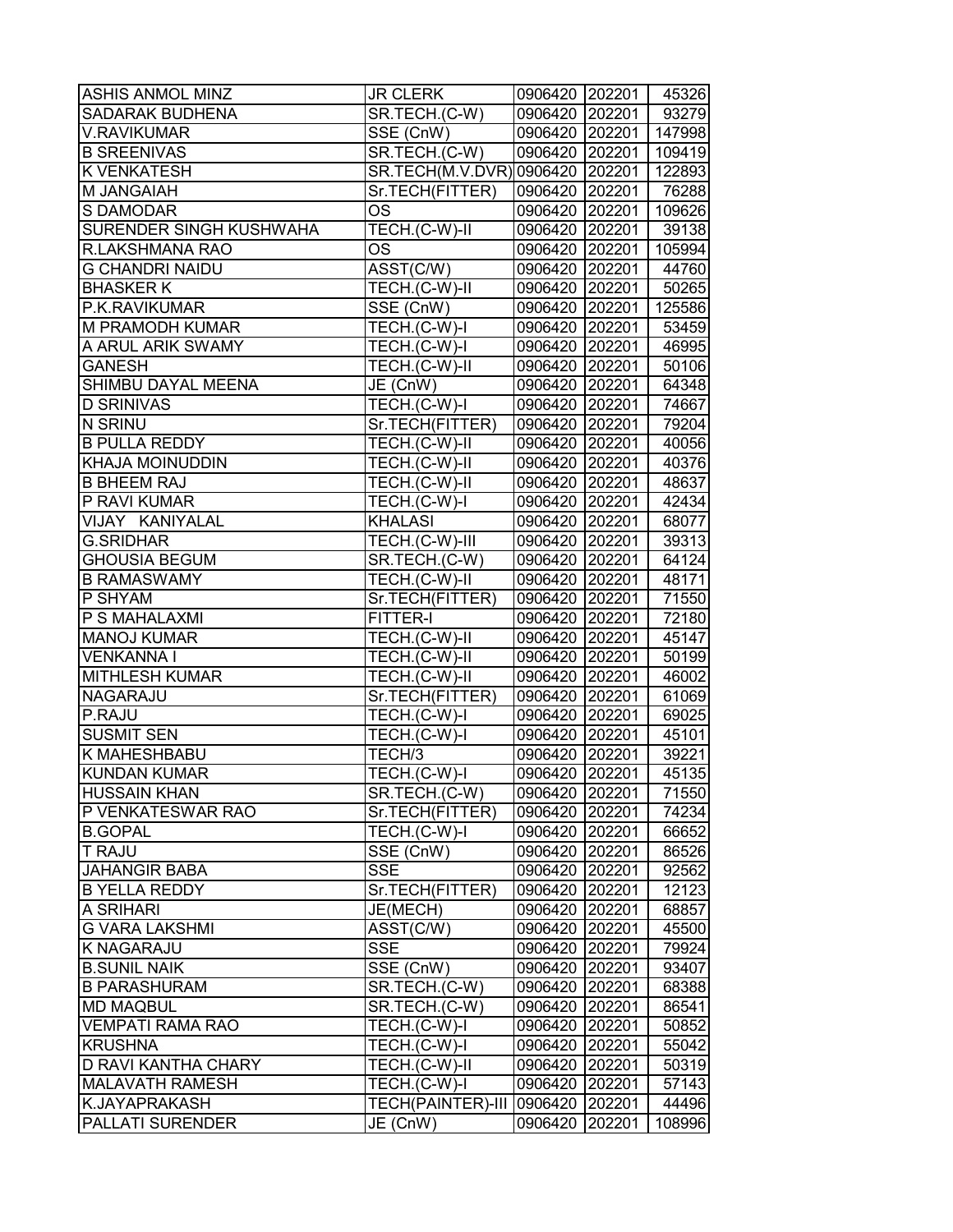| A S RAMNATH                   | FITTER-I                      | 0906420 202201 |        | 47792  |
|-------------------------------|-------------------------------|----------------|--------|--------|
| K ANAND KUMAR                 | TECH.(C-W)-III                | 0906420 202201 |        | 44662  |
| YOGESH KUMAR MEENA            | Sr.TECH(FITTER)               | 0906420 202201 |        | 56718  |
| <b>SANJAY BHIMA</b>           | TECH.(C-W)-II                 | 0906420 202201 |        | 87621  |
| <b>M BALRAM</b>               | TECH.(C-W)-II                 | 0906420 202201 |        | 45390  |
| <b>B.L CHENNA KESAVA RAO</b>  | TECH.(C-W)-II                 | 0906420 202201 |        | 45390  |
| <b>CHIRIVELLA MARIDASS</b>    | TECH.(C-W)-I                  | 0906420 202201 |        | 54405  |
| V RANAVEER                    | TECH.(C-W)-II                 | 0906420 202201 |        | 54270  |
| P SRIRAMULU                   | $TECH.(C-W)-II$               | 0906420 202201 |        | 40762  |
| P RAMACHANDRA RAO             | SAFETY COUNSELL0906420 202201 |                |        | 137434 |
| P SHYAMALA                    | Sr.TECH(FITTER)               | 0906420 202201 |        | 71550  |
| <b>R LAWERENCE</b>            | SR.TECH.(C-W)                 | 0906420 202201 |        | 75756  |
| S SUSHIL SURESH               | TECH.(C-W)-II                 | 0906420 202201 |        | 38821  |
| <b>K SURENDRA</b>             | TECH.(C-W)-II                 | 0906420 202201 |        | 40520  |
| SAMUEL KISHORE JAGADHANE      | ASST(C/W)                     | 0906420 202201 |        | 30918  |
| <b>MD SHAFI AHMED</b>         | TECH.(C-W)-I                  | 0906420 202201 |        | 51329  |
| P.SHANKAR                     | ASST(C/W)                     | 0906420 202201 |        | 36123  |
| CHALLA UMAMAHESWARA RAO       | OS                            | 0906420 202201 |        | 97304  |
| S.VIJAYA BHASKAR              | JE (CnW)                      | 0906420 202201 |        | 101593 |
| <b>B ROSHAN ZAHEER</b>        | TECH.(C-W)-I                  | 0906420 202201 |        | 72855  |
| A RAJU                        | ASST(C/W)                     | 0906420 202201 |        | 36252  |
| <b>SWEETY</b>                 | <b>JR CLERK</b>               | 0906420 202201 |        | 34286  |
| <b>D KUMARA SWAMY</b>         | ASST(C/W)                     | 0906420 202201 |        | 35675  |
| <b>AMBADI SURESH</b>          | TECH.(C-W)-II                 | 0906420 202201 |        | 45483  |
| <b>SAI KUMAR</b>              | TECH.(C-W)-III                | 0906420 202201 |        | 36439  |
| P.V.NIKHIL                    | TECH.(C-W)-II                 | 0906420 202201 |        | 45356  |
| <b>B KUMAR</b>                | ASST(C/W)                     | 0906420 202201 |        | 32574  |
| P UDAY CHANDRA                | ASST(C/W)                     | 0906420 202201 |        | 32574  |
| S KRISHNAM NAIDU              | ASST(C/W)                     | 0906420 202201 |        | 34576  |
| <b>B PARUSHARAMULU</b>        | ASST(C/W)                     | 0906420 202201 |        | 35076  |
| <b>K SARKAR</b>               | <b>KHALASI HELPER</b>         | 0906420 202201 |        | 27174  |
| <b>G.SRISHAILAM</b>           | ASST(C/W)                     | 0906420 202201 |        | 33024  |
| <b>K NAVEEN</b>               | ASST(C/W)                     | 0906420 202201 |        | 34409  |
| <b>D VENKATESH</b>            | <b>KHALASI HELPER</b>         | 0906420 202201 |        | 36742  |
| <b>G PRANAY KUMAR</b>         | <b>JE MECH</b>                | 0906420 202201 |        | 66841  |
| P B NIKHIL TEJA YADAV         | JE (CnW)                      | 0906420 202201 |        | 67052  |
| <b>SATYENDRA PRASAD</b>       | ASST(C/W)                     | 0906420 202201 |        | 34910  |
| <b>B ANJANEYULU</b>           | ASST(C/W)                     | 0906420 202201 |        | 35610  |
| V YOGISHWAR                   | ASST(C/W)                     | 0906420 202201 |        | 36741  |
| <b>K DEVENDRA</b>             | ASST(C/W)                     | 0906420 202201 |        | 35080  |
| <b>NAVNEET KUMAR R</b>        | ASST(C/W)                     | 0906420 202201 |        | 32844  |
| <b>SUMAN KUMAR</b>            | ASST(C/W)                     | 0906420 202201 |        | 32574  |
| <b>KALURAM MEENA</b>          | ASST(C/W)                     | 0906420 202201 |        | 34910  |
| <b>SVD PRITHVI RAJU</b>       | JE (CnW)                      | 0906420 202201 |        | 71177  |
| DEVARASETTY SRIKANTH          | JE(MECH)                      | 0906420 202201 |        | 65314  |
| <b>MOHD NAFEES ALAM</b>       | TECH.(C-W)-III                | 0906420 202201 |        | 30950  |
| <b>SALESH KUMAR</b>           | TECH.(C-W)-III                | 0906420 202201 |        | 36608  |
| <b>T.LALITHA</b>              | ASST(C/W)                     | 0906420 202201 |        | 32190  |
| POONAM                        | ASST(C/W)                     | 0906420 202201 |        | 32574  |
| <b>JITENDRA SINGH YADAV</b>   | TECH.(C-W)-III                | 0906420        | 202201 | 37281  |
| KALYANKAR PRUTHVI RAJ         | JE (CnW)                      | 0906420 202201 |        | 67719  |
| NARABOINA KAVITHA RANI        | JE (CnW)                      | 0906420        | 202201 | 63016  |
| <b>GOLI GOVARDHAN</b>         | JE (CnW)                      | 0906420 202201 |        | 67159  |
| <b>CHERIPALLY RAMAKRISHNA</b> | JE (CnW)                      | 0906420        | 202201 | 71154  |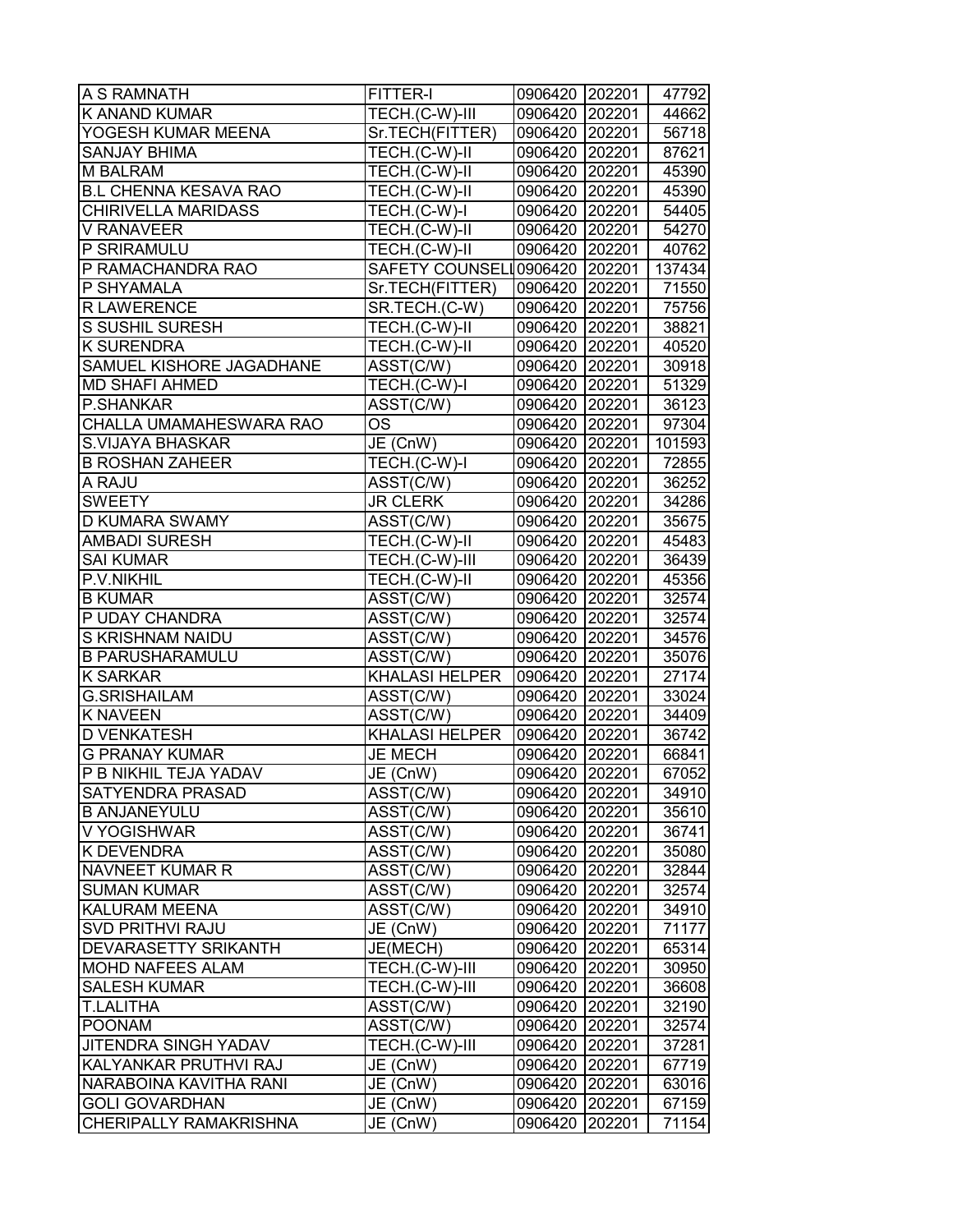| <b>MEDIGERI RAHUL</b>     | FITTER-II        | 0906420 202201 |        | 43330  |
|---------------------------|------------------|----------------|--------|--------|
| YASMEEN                   | JE(MECH)         | 0906420 202201 |        | 63016  |
| SUNDARA SRI HARSHA        | JE (CnW)         | 0906420 202201 |        | 70836  |
| <b>SIVAKOTI AKHIL</b>     | JE (CnW)         | 0906420 202201 |        | 65815  |
| <b>S.ABDUL RASHEED</b>    | JE (CnW)         | 0906420 202201 |        | 55424  |
| <b>V.KRISHNUDU</b>        | ASST(C/W)        | 0906420 202201 |        | 29749  |
| NIRANJAN KUMAR SINGH      | TECH.(C-W)-III   | 0906420 202201 |        | 29794  |
| <b>DINESH CHAND MEENA</b> | TECH.(C-W)-III   | 0906420 202201 |        | 35491  |
| RANJIT PRADHAN            | TECH.(C-W)-III   | 0906420 202201 |        | 35491  |
| PRADEEP KUMAR             | TECH.(C-W)-III   | 0906420 202201 |        | 36744  |
| <b>DUDARAM BAIRWA</b>     | TECH.(C-W)-III   | 0906420 202201 |        | 58047  |
| <b>SANKAR DHALI</b>       | TECH.(C-W)-III   | 0906420 202201 |        | 31047  |
| NIRANJAN KUMAR PAL        | TECH.(C-W)-III   | 0906420 202201 |        | 37998  |
| PRABHAT PANJIYAR          | TECH.(C-W)-III   | 0906420 202201 |        | 36970  |
| <b>MD.SHAH ALAM</b>       | TECH.(C-W)-III   | 0906420 202201 |        | 40633  |
| <b>BITTU KUMAR</b>        | TECH.(C-W)-III   | 0906420 202201 |        | 37415  |
| <b>VIKKY CHOUDHARY</b>    | TECH.(C-W)-III   | 0906420 202201 |        | 36873  |
| <b>CHANDAN KUMAR</b>      | TECH.(C-W)-III   | 0906420 202201 |        | 35841  |
| <b>RANGNATH KUMAR</b>     | TECH.(C-W)-III   | 0906420 202201 |        | 31047  |
| <b>AJAY KUMAR</b>         | TECH.(C-W)-III   | 0906420 202201 |        | 29794  |
| <b>RITESH KUMAR</b>       | TECH.(C-W)-III   | 0906420 202201 |        | 29794  |
| <b>DHARMENDRA KUMAR</b>   | TECH.(C-W)-III   | 0906420 202201 |        | 37281  |
| <b>JITENDRA KUMAR</b>     | TECH.(C-W)-III   | 0906420 202201 |        | 35491  |
| RANJEET KUMAR PATEL       | TECH.(C-W)-III   | 0906420 202201 |        | 35107  |
| RAVI RAJ                  | TECH.(C-W)-III   | 0906420 202201 |        | 39365  |
| NIRBHAY KUMAR             | TECH.(C-W)-III   | 0906420 202201 |        | 38714  |
| <b>USHA ROMI BASKEY</b>   | TECH.(C-W)-III   | 0906420 202201 |        | 35107  |
| PREM YADAV                | ASST(C/W)        | 0906420 202201 |        | 33172  |
| P.SAMPATH REDDY           | ASST(C/W)        | 0906420 202201 |        | 30749  |
| V BHARATH KUMAR           | TECH.(C-W)-III   | 0906421 202201 |        | 29698  |
| <b>SHAIK MOIZ</b>         | ASST(C/W)        | 0906421 202201 |        | 33101  |
| <b>KRISHNA PRASAD</b>     | TECH.(C-W)-I     | 0906421 202201 |        | 45698  |
| <b>MANGI LAL MEENA</b>    | TECH.(C-W)-I     | 0906421 202201 |        | 44910  |
| D RAJESH                  | <b>TECH-I</b>    | 0906421 202201 |        | 46028  |
| <b>MAHESH V</b>           | TECH.(C-W)-II    | 0906421 202201 |        | 37672  |
| <b>CH KUMARASWAMY</b>     | Ch.LOCO INSP.    | 0906421 202201 |        | 178495 |
| <b>G VENKATESHWARLU</b>   | Ch.LOCO INSP.    | 0906421 202201 |        | 194051 |
| KAMLESH PRASAD MEENA      | FITTER-I         | 0906421        | 202201 | 55942  |
| <b>TIMMADI MOHAN</b>      | TECH.(C-W)-I     | 0906421        | 202201 | 43778  |
| <b>ANKAM SURESH</b>       | TECH.(C-W)-II    | 0906421        | 202201 | 40380  |
| PAWANKUMARTHAKUR          | JE(MECH)         | 0906421        | 202201 | 59300  |
| <b>B KRISHNA PRASAD</b>   | Ch.LOCO INSP.    | 0906421        | 202201 | 116143 |
| <b>M SHANKER</b>          | <b>TECH-I</b>    | 0906421        | 202201 | 52746  |
| <b>VALLALA RAJU</b>       | Ch.LOCO INSP.    | 0906421        | 202201 | 146383 |
| <b>SANDAM SRNIVAS</b>     | <b>OS</b>        | 0906421        | 202201 | 70958  |
| <b>MOSIN KHAN</b>         | TECH.(C-W)-I     | 0906421        | 202201 | 44467  |
| K UDAY KUMAR              | SSE (CnW)        | 0906421        | 202201 | 67223  |
| <b>MAN MOHAN MEENA</b>    | JE(MECH)         | 0906421        | 202201 | 62032  |
| RAMBRIKSHA KUMAR          | JE D CnW         | 0906421        | 202201 | 55303  |
| <b>AMRIT LAL MEENA</b>    | JE(MECH)         | 0906421        | 202201 | 63574  |
| RAVULA KOTESH             | TECH.(C-W)-II    | 0906421        | 202201 | 39712  |
| <b>SK KHADER</b>          | <b>SAFAIWALA</b> | 0906421        | 202201 | 45862  |
| P PADMA RAO               | SSE (CnW)        | 0906421        | 202201 | 89438  |
| <b>SHADULLA BABA</b>      | TECH.(C-W)-II    | 0906421        | 202201 | 41060  |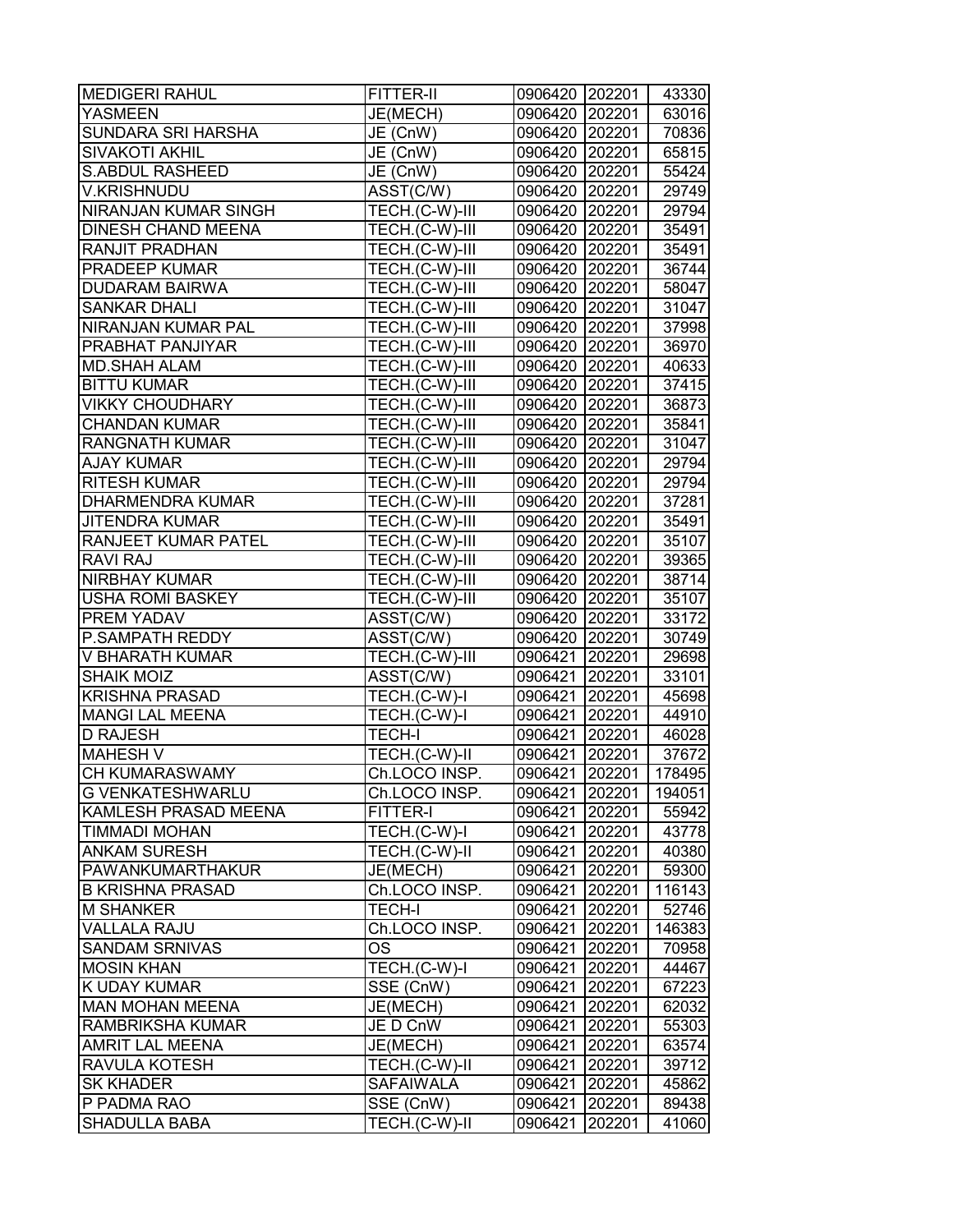| Y SAVITHA                | SR.TECH(MECH)                  | 0906421 202201 |        | 59790  |
|--------------------------|--------------------------------|----------------|--------|--------|
| R SRINIVAS               | TECH.(C-W)-I                   | 0906421        | 202201 | 61615  |
| <b>MD SHOAIB AKHTAR</b>  | OS                             | 0906421 202201 |        | 116038 |
| <b>L SRINIVAS</b>        | TECH.(C-W)-II                  | 0906421 202201 |        | 39007  |
| MOHANA RAO TURPATI       | TECH.(C-W)-III                 | 0906421 202201 |        | 33073  |
| K SIVA GANESH            | <b>KHALASI HELPER</b>          | 0906421 202201 |        | 28021  |
| K NAROTTAM               | ASST(C/W)                      | 0906421 202201 |        | 28189  |
| K ANJANEYULU             | ASST(C/W)                      | 0906421 202201 |        | 29771  |
| T LAKSHMANA RAO          | $\overline{\text{ASST}}$ (C/W) | 0906421 202201 |        | 27688  |
| DUBBA VYKUNTA RAO        | ASST(C/W)                      | 0906421 202201 |        | 28355  |
| <b>B JANAKI RAO</b>      | ASST(C/W)                      | 0906421 202201 |        | 27521  |
| <b>JITHENDRAN A</b>      | ASST(C/W)                      | 0906421 202201 |        | 28689  |
| <b>B RAVINDER</b>        | TECH.(C-W)-III                 | 0906421        | 202201 | 34243  |
| <b>R.PANDARI</b>         | ASST(C/W)                      | 0906421        | 202201 | 27662  |
| P GANGA KISHAN           | TECH.(C-W)-III                 | 0906421        | 202201 | 33460  |
| <b>K.RAGHURAM YADAV</b>  | JE (CnW)                       | 0906421 202201 |        | 65885  |
| P SHIVA KUMAR            | KHALASI HELPER                 | 0906421 202201 |        | 31317  |
| <b>M.SUNEETH KUMAR</b>   | JE (CnW)                       | 0906421 202201 |        | 53458  |
| <b>VISHANU KUMAR</b>     | ASST(C/W)                      | 0906421 202201 |        | 29027  |
| P.LATHA                  | ASST(C/W)                      | 0906421 202201 |        | 26943  |
| MANOJ KUMAR SRIVASTWA    | TECH.(ELEC)-II                 | 0906422 202201 |        | 46270  |
| <b>G.INDRASENA REDDY</b> | TECH(ELEC)-III                 | 0906422 202201 |        | 46747  |
| SHER MOHAMMED KHAN       | TECH(MECH).-III                | 0906422 202201 |        | 40419  |
| <b>RIKIBE MAHESH</b>     | TECH(ELEC)-III                 | 0906422 202201 |        | 38267  |
| K.NARASINGHAM            | SSE(MECH)                      | 0906422        | 202201 | 118634 |
| <b>VEERA LAXMI</b>       | ASST LSHED(ELEC 0906422        |                | 202201 | 32976  |
| PRATHIBA BHARATHI        | ASST LSHED(ELEC 0906422        |                | 202201 | 36285  |
| S.PEDDA BUGGANNA         | TECH.(MECH)-I                  | 0906422 202201 |        | 74461  |
| <b>ANAND KUNAL</b>       | TECH.(MECH)-II                 | 0906422 202201 |        | 52588  |
| A.SRINIVAS               | TECH(ELEC)-III                 | 0906422 202201 |        | 50395  |
| M JAGADEESWAR            | Ch.OS                          | 0906422 202201 |        | 125586 |
| M SRINIVASREDDY          | SSE (ELEC)                     | 0906422 202201 |        | 122740 |
| SAYYED AMJATH HUSSAIN    | SSE(MECH)                      | 0906422 202201 |        | 87551  |
| M.KAVITHA                | TECH.(LOCO)-III                | 0906422 202201 |        | 44532  |
| A VENUGOPAL              | <b>ASST LSHED(DSL)</b>         | 0906422 202201 |        | 28746  |
| V. SRINIVAS              | <b>OS</b>                      | 0906422 202201 |        | 71550  |
| SANKATI. MERLIN          | TECH(MECH).-III                | 0906422 202201 |        | 36811  |
| <b>M.CHANDER</b>         | SSE (CnW)                      | 0906422        | 202201 | 63134  |
| R.N.RENUKA               | Ch.OS                          | 0906422 202201 |        | 118634 |
| V.RAMU                   | TECH.(MECH)-I                  | 0906422        | 202201 | 65391  |
| SRINIVAS V R V           | OS                             | 0906422        | 202201 | 115316 |
| A.MALLESH                | <b>TECH(ELEC)-III</b>          | 0906422 202201 |        | 47444  |
| D SHIVA PRASAD           | TECH(MECH).-III                | 0906422 202201 |        | 65102  |
| MOHD SHUKOOR             | TECH(MECH).-III                | 0906422        | 202201 | 49518  |
| <b>B.R.SRINIVAS</b>      | JE(MECH)                       | 0906422        | 202201 | 73500  |
| P.SANDEEP KUMAR          | TECH(MECH).-III                | 0906422        | 202201 | 45523  |
| <b>D.SRINIVASULU</b>     | TECH(ELEC)-III                 | 0906422        | 202201 | 37195  |
| <b>D.SHIVA NAIK</b>      | TECH.(MECH)-II                 | 0906422 202201 |        | 57560  |
| <b>SUNIL KUMAR</b>       | TECH(ELEC)-III                 | 0906422        | 202201 | 45307  |
| <b>B H SRINIVAS</b>      | SSE(MECH)                      | 0906422        | 202201 | 184338 |
| <b>GB GIRIDHARA</b>      | TECH(MECH).-III                | 0906422        | 202201 | 42304  |
| <b>SMT.PRAGATI SINHA</b> | <b>ASST LSHED(ELEC</b>         | 0906422        | 202201 | 32938  |
| <b>K.SARIKA</b>          | TECH(MECH).-III                | 0906422        | 202201 | 50062  |
| <b>SK.ANWAR PASHA</b>    | <b>ASST LSHED(DSL)</b>         | 0906422        | 202201 | 44431  |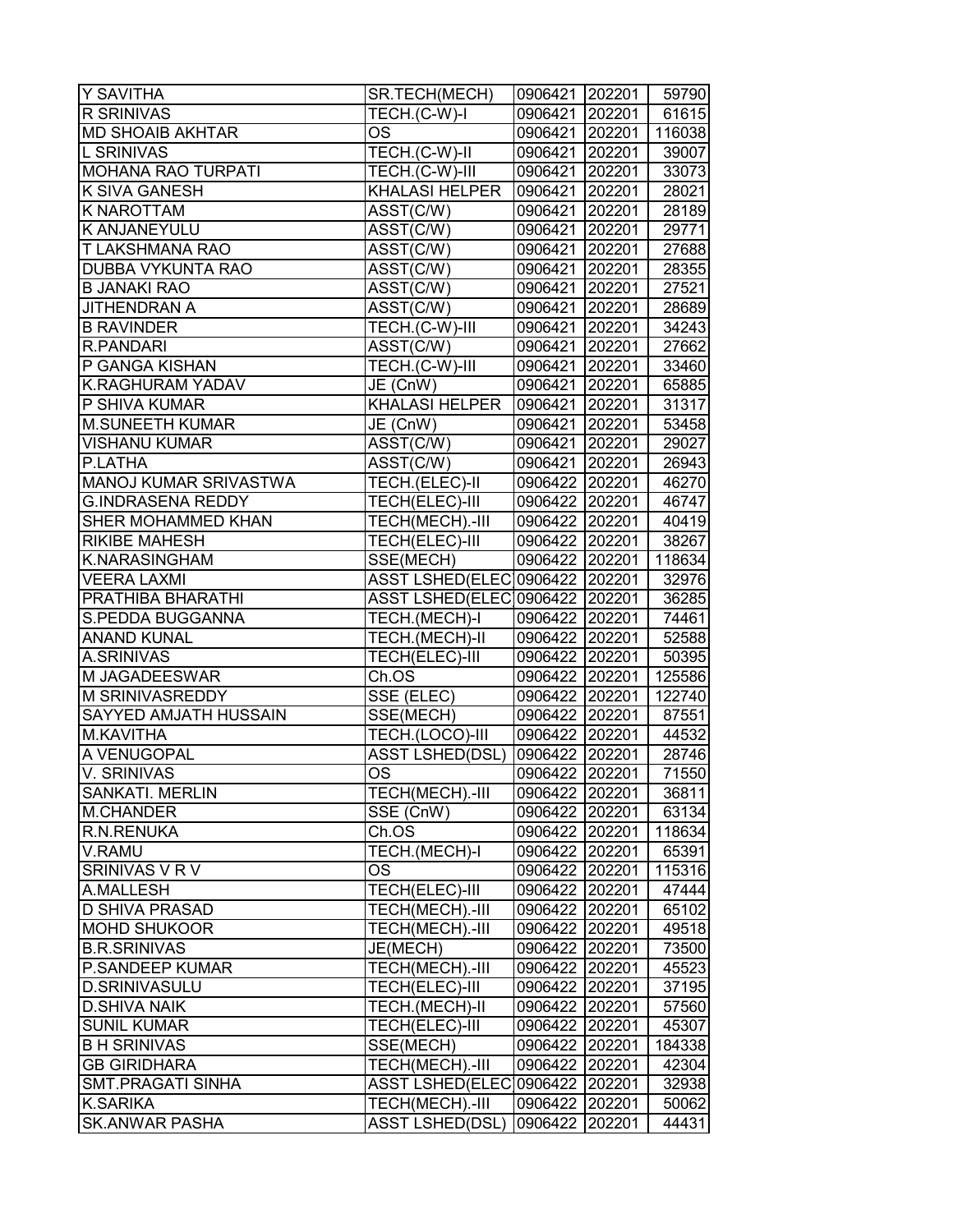| MD.RAOUFF                   | TECH.(MECH)-II         | 0906422 202201 | 45326  |
|-----------------------------|------------------------|----------------|--------|
| N.THABITHA                  | TECH.(MECH)-I          | 0906422 202201 | 53696  |
| <b>G NARENDRA BABU</b>      | SR.TECH.(ELEC)         | 0906422 202201 | 90102  |
| M LAKSHMINARAYANA           | TECH.(AW)-I            | 0906422 202201 | 66652  |
| <b>T VENKAT SUBBAIAH</b>    | TECH.(MECH)-I          | 0906422 202201 | 79973  |
| <b>VENKATESAM K</b>         | Sr. CLERK              | 0906422 202201 | 69068  |
| <b>SHAFI</b>                | TECH.(MECH)-II         | 0906422 202201 | 40930  |
| KUM.SWATHI NARABOYINA       | TECH(ELEC)-III         | 0906422 202201 | 38710  |
| <b>B HARSHINI</b>           | Sr.TECH(AW)            | 0906422 202201 | 48235  |
| P RAMBABU                   | Sr.TECH(AW)            | 0906422 202201 | 79924  |
| MD.RIYAZ                    | TECH.(ELEC)-I          | 0906422 202201 | 59858  |
| <b>D RAVI</b>               | TECH.(MECH)-II         | 0906422 202201 | 46876  |
| <b>G V HARI KRISHNA</b>     | SR.TECH(MECH)          | 0906422 202201 | 80562  |
| S. VIJAY KUMAR              | OS                     | 0906422 202201 | 108996 |
| M SATYANARAYANA             | TECH.(MECH)-I          | 0906422 202201 | 64914  |
| <b>C.CHANDRA SHEKAR</b>     | TECH.(MECH)-II         | 0906422 202201 | 63176  |
| P.N.RAMESH                  | TECH(MECH).-III        | 0906422 202201 | 57904  |
| K.M.RAVINDER                | TECH.(ELEC)-I          | 0906422 202201 | 63176  |
| <b>B V RANI</b>             | OS                     | 0906422 202201 | 94618  |
| S.THIRUMALESHA              | SSE(MECH)              | 0906422 202201 | 129220 |
| P SATHYANARAYANA            | TECH.(ELEC)-II         | 0906422 202201 | 47918  |
| R.NAGA RANI                 | TECH(MECH).-III        | 0906422 202201 | 38710  |
| <b>SUBHAKAR GOUD EEDIGA</b> | SSE(MECH)              | 0906422 202201 | 81984  |
| N T VIJAY KUMAR             | TECH.(ELEC)-I          | 0906422 202201 | 63176  |
| <b>M MITRA</b>              | SR.TECH(MECH)          | 0906422 202201 | 75474  |
| <b>B VENKATESWARARAO</b>    | SR.TECH(MECH)          | 0906422 202201 | 77791  |
| P.S.SANTOSH                 | SR.TECH(MECH)          | 0906422 202201 | 79956  |
| K.N.AJAY NARENDER           | TECH.(MECH)-II         | 0906422 202201 | 46270  |
| P JAYARAM                   | TECH.(MECH)-I          | 0906422 202201 | 64914  |
| <b>BHOSALE SUNIL G</b>      | TECH.(MECH)-I          | 0906422 202201 | 60148  |
| <b>B RAMACHANDARAIAH</b>    | TECH.(MECH)-I          | 0906422 202201 | 65391  |
| <b>N GABRIEL</b>            | <b>ASST LSHED(DSL)</b> | 0906422 202201 | 47946  |
| <b>S SUBHASH</b>            | SSE(MECH)              | 0906422 202201 | 152781 |
| P NAGESH                    | SR.TECH(MECH)          | 0906422 202201 | 72180  |
| <b>B KUMAR</b>              | SR.TECH(MECH)          | 0906422 202201 | 69654  |
| Y SANTOSH KUMAR             | TECH.(ELEC)-I          | 0906422 202201 | 60518  |
| N. RAJINI                   | TECH(MECH).-III        | 0906422 202201 | 43426  |
| <b>G.RAMULU</b>             | SSE (ELEC)             | 0906422 202201 | 154554 |
| <b>MD OMER KHAN</b>         | TECH(MECH).-III        | 0906422 202201 | 60798  |
| <b>G VIJAYA RAM</b>         | SSE(MECH)              | 0906422 202201 | 111936 |
| <b>CHAVAN EKNATH</b>        | SR.TECH(MECH)          | 0906422 202201 | 60759  |
| <b>K ANIL BABU</b>          | TECH.(MECH)-I          | 0906422 202201 | 62027  |
| R ANJANEYULU                | TECH.(MECH)-I          | 0906422 202201 | 78189  |
| ANJANEYULU                  | Sr.TECH(AW)            | 0906422 202201 | 80554  |
| <b>T SATYA PRAKASH</b>      | SSE(MECH)              | 0906422 202201 | 100778 |
| <b>T VENKATESHWAR RAO</b>   | SR.TECH(MECH)          | 0906422 202201 | 85136  |
| <b>KUSUMA PRASAD</b>        | SSE(MECH)              | 0906422 202201 | 123415 |
| A SRIDHAR                   | <b>CMS</b>             | 0906422 202201 | 97934  |
| <b>B MALLA REDDY</b>        | SSE(MECH)              | 0906422 202201 | 105994 |
| <b>R RAMESH</b>             | SR.TECH(MECH)          | 0906422 202201 | 91932  |
| <b>SUBASHDAS</b>            | OS                     | 0906422 202201 | 91932  |
| R RAVINDRA CHARI            | TECH.(MECH)-II         | 0906422 202201 | 69052  |
| P T SUDHAKAR                | TECH.(ELEC)-I          | 0906422 202201 | 63176  |
| YADAV SUNIL P               | TECH.(MECH)-I          | 0906422 202201 | 73695  |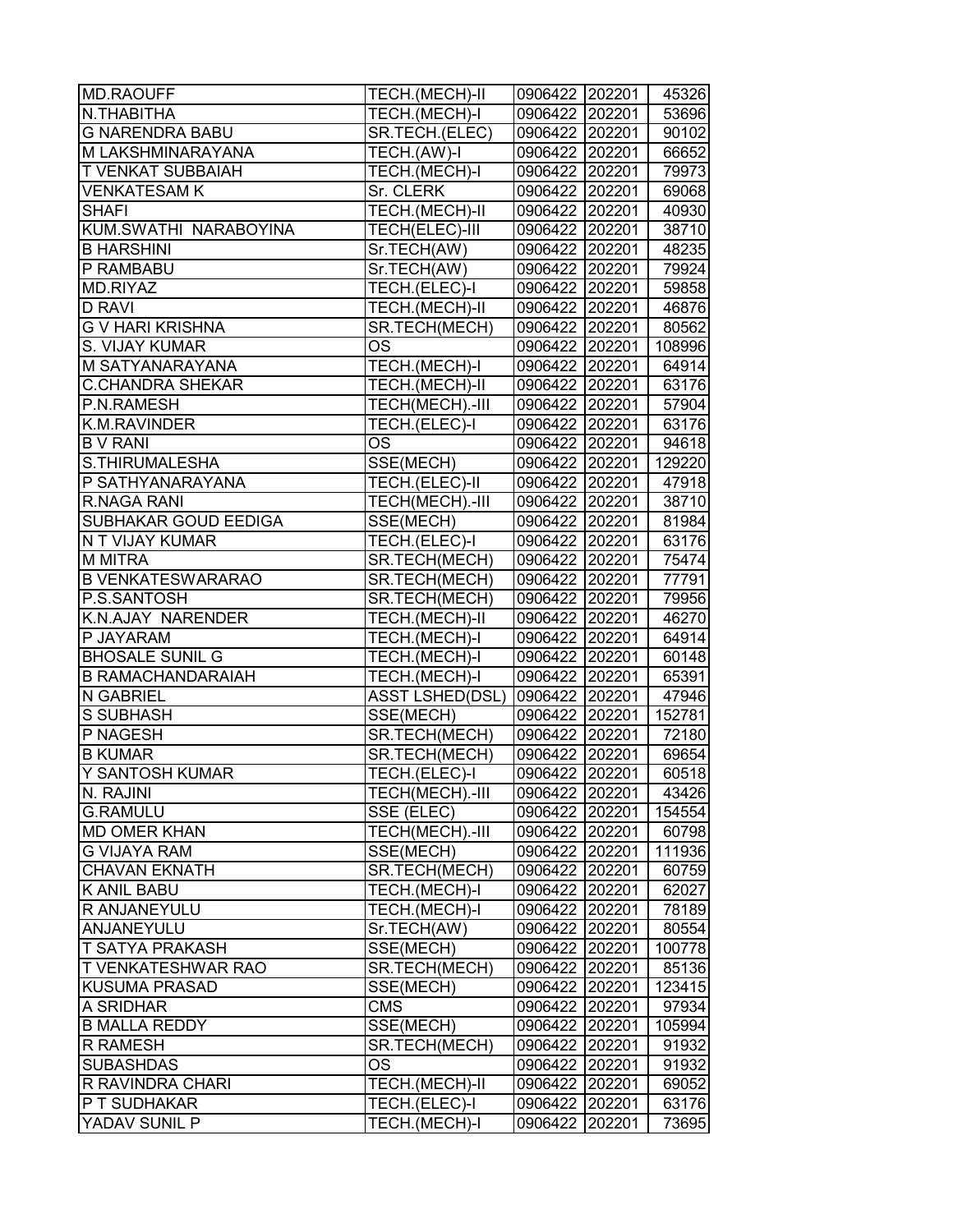| V MOULAALI                  | TECH.(ELEC)-I          | 0906422 202201 | 76534  |
|-----------------------------|------------------------|----------------|--------|
| P PRAVEEN KUMAR             | TECH.(MECH)-I          | 0906422 202201 | 64914  |
| P YADAIAH                   | TECH.(MECH)-I          | 0906422 202201 | 72340  |
| R NARSING RAO               | TECH.(ELEC)-I          | 0906422 202201 | 69025  |
| <b>S.V.SOMLA NAIK</b>       | SR.TECH(MECH)          | 0906422 202201 | 91932  |
| <b>EMMANUELJUDE XAVIER</b>  | JE (ELEC)              | 0906422 202201 | 100148 |
| P SRIHARI RAMULU            | TECH.(ELEC)-I          | 0906422 202201 | 50059  |
| SRINIVASULU                 | SR.TECH.(ELEC)         | 0906422 202201 | 71550  |
| <b>BAGANNA</b>              | TECH.(MECH)-I          | 0906422 202201 | 71550  |
| <b>M S NARAYANA</b>         | SR.TECH(MECH)          | 0906422 202201 | 71550  |
| <b>RAMDAS CHINNAIAH</b>     | SR.TECH.(ELEC)         | 0906422 202201 | 58557  |
| R HEERA SINGH               | Sr.TECH(AW)            | 0906422 202201 | 68388  |
| <b>K P SAIKUMAR</b>         | TECH.(MECH)-II         | 0906422 202201 | 63176  |
| Y SRINIVASA RAO             | TECH.(AW)-I            | 0906422 202201 | 66721  |
| <b>SK MOINUDDIN</b>         | TECH.(MECH)-II         | 0906422 202201 | 63653  |
| <b>SINGAM PRAKASH</b>       | TECH(ELEC)-III         | 0906422 202201 | 52274  |
| <b>HANUMAN PRASAD MEENA</b> | TECH.(ELEC)-I          | 0906422 202201 | 52274  |
| <b>D SUSHEEL KUMAR</b>      | SSE(MECH)              | 0906422 202201 | 157066 |
| <b>G MUKTESWARA RAO</b>     | JE(MECH)               | 0906422 202201 | 100148 |
| A NARAYANA BHAVANI          | TECH.(MECH)-I          | 0906422 202201 | 69732  |
| <b>REKHA</b>                | <b>PEON</b>            | 0906422 202201 | 61754  |
| <b>GOLLA MASANNA</b>        | TECH(ELEC)-III         | 0906422 202201 | 45522  |
| <b>SUMER SINGH MEENA</b>    | TECH(MECH).-III        | 0906422 202201 | 42163  |
| <b>D.MAHENDER REDDY</b>     | TECH.(ELEC)-II         | 0906422 202201 | 38505  |
| KOLA.SRIKANTH               | TECH.(MECH)-II         | 0906422 202201 | 54287  |
| <b>MD OMER</b>              | TECH.(MECH)-I          | 0906422 202201 | 58117  |
| <b>L.K.PANDU NAIK</b>       | TECH.(AW)-I            | 0906422 202201 | 45803  |
| <b>K VEERA BABU</b>         | <b>ASST LSHED(DSL)</b> | 0906422 202201 | 41335  |
| J PANDARINATH               | SSE(MECH)              | 0906422 202201 | 106849 |
| <b>K SRINIVAS</b>           | SR.TECH(MECH)          | 0906422 202201 | 83745  |
| <b>T NARAYANA</b>           | SR.TECH.(ELEC)         | 0906422 202201 | 74229  |
| D.SATYANARAYANA             | SR.TECH.(ELEC)         | 0906422 202201 | 67530  |
| <b>MD MEHBOOB KHAN</b>      | SR.TECH(MECH)          | 0906422 202201 | 60759  |
| C.H.VENKATESHWARLU          | SR.TECH(MECH)          | 0906422 202201 | 71919  |
| <b>M SUNITHA</b>            | <b>JR CLERK</b>        | 0906422 202201 | 61754  |
| A CHANDRA SEKHAR            | TECH.(MECH)-I          | 0906422 202201 | 71550  |
| <b>T KRISHNAIAH</b>         | SR.TECH.(ELEC)         | 0906422 202201 | 75136  |
| T NARAYANA                  | JE (ELEC)              | 0906422 202201 | 72180  |
| ILAXMANJI                   | SR.TECH(MECH)          | 0906422 202201 | 60759  |
| <b>B ANJANI CHANDER</b>     | SR.TECH(MECH)          | 0906422 202201 | 71550  |
| ANJANEYULU                  | SR.TECH(MECH)          | 0906422 202201 | 71550  |
| P V P KIRAN KUMAR           | Sr.LOCO INSP.          | 0906422 202201 | 193041 |
| A.SUDHAKAR                  | TECH.(MECH)-I          | 0906422 202201 | 55627  |
| <b>M KONDA REDDY</b>        | Sr.TECH(AW)            | 0906422 202201 | 81114  |
| Y NARASIMHA RAO             | SR.TECH.(ELEC)         | 0906422 202201 | 72180  |
| <b>BHASKAR</b>              | TECH.(MECH)-I          | 0906422 202201 | 57640  |
| <b>S MANNEMU</b>            | SR.TECH(MECH)          | 0906422 202201 | 60869  |
| <b>MOHAN PHILOMAN</b>       | TECH.(MECH)-I          | 0906422 202201 | 68548  |
| S RAMAKRISHNA               | TECH.(MECH)-I          | 0906422 202201 | 67129  |
| A. SURYANARAYANA            | Ch.OS                  | 0906422 202201 | 129220 |
| A.GANGARAJU                 | <b>TECH(ELEC)-III</b>  | 0906422 202201 | 37195  |
| <b>SMT.HUSSAIN BANU</b>     | TECH.(ELEC)-II         | 0906422 202201 | 58278  |
| G.DAMODAR                   | TECH.(MECH)-I          | 0906422 202201 | 67730  |
| A SRINIVAS                  | TECH.(ELEC)-I          | 0906422 202201 | 64417  |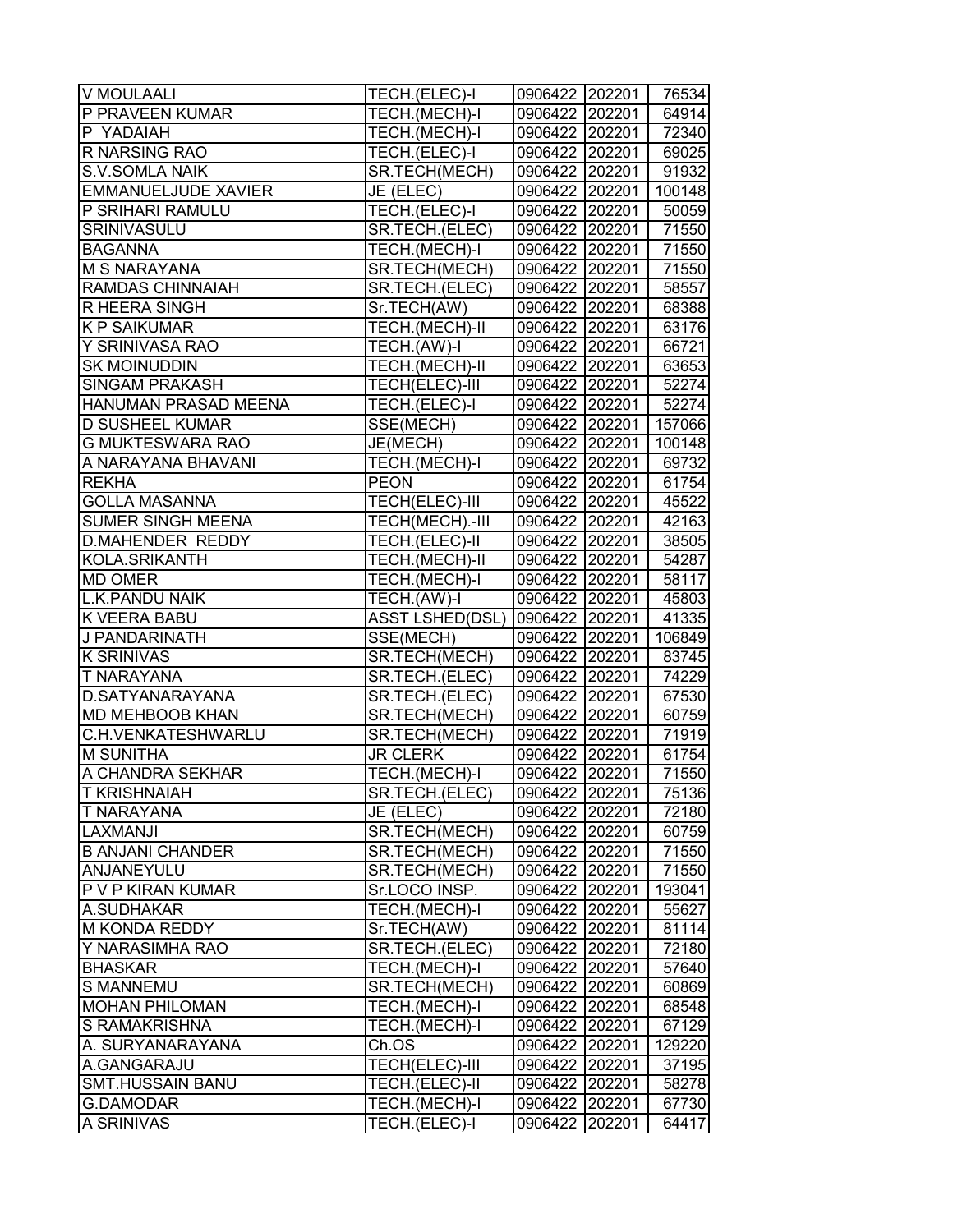| <b>C RAJESH</b>           | SR.TECH(MECH)                  | 0906422 202201 |        | 73604  |
|---------------------------|--------------------------------|----------------|--------|--------|
| <b>MAHMOOD PASHA</b>      | TECH.(MECH)-I                  | 0906422 202201 |        | 65246  |
| <b>D.VENKAT RAO</b>       | TECH.(MECH)-I                  | 0906422 202201 |        | 67669  |
| <b>MD ZAKIR KHAN</b>      | TECH.(MECH)-I                  | 0906422 202201 |        | 64914  |
| <b>S ARUN KUMAR</b>       | TECH.(MECH)-I                  | 0906422 202201 |        | 63176  |
| <b>S PRASAD</b>           | SR.TECH.(ELEC)                 | 0906422 202201 |        | 65862  |
| A JUDE                    | TECH.(ELEC)-I                  | 0906422 202201 |        | 63818  |
| L SHASIDHAR REDDY         | TECH.(ELEC)-I                  | 0906422 202201 |        | 59858  |
| <b>M P SARAVANAN</b>      | TECH.(ELEC)-I                  | 0906422 202201 |        | 59858  |
| <b>SYED MASOOD</b>        | TECH.(MECH)-I                  | 0906422 202201 |        | 66652  |
| <b>TILKESHWAR KUMAR</b>   | ASST LSHED(ELEC 0906422 202201 |                |        | 43426  |
| <b>SRINIVASULU M</b>      | SSE(MECH)                      | 0906422 202201 |        | 112786 |
| SHAEEN BEGUM              | OS                             | 0906422 202201 |        | 102992 |
| <b>D.NARSINGH RAO</b>     | TECH(MECH).-III                | 0906422 202201 |        | 45136  |
| <b>SUMEET SINGH</b>       | <b>ASST LSHED(DSL)</b>         | 0906422 202201 |        | 46164  |
| <b>SK AKBAR AHMED</b>     | SR.TECH(MECH)                  | 0906422 202201 |        | 72180  |
| <b>D.ANIL KUMAR</b>       | TECH(MECH).-III                | 0906422 202201 |        | 32947  |
| P.VIJAYA                  | <b>ASST LSHED(DSL)</b>         | 0906422 202201 |        | 32715  |
| J P SRINATH               | TECH(ELEC)-III                 | 0906422 202201 |        | 43810  |
| <b>A.SAI KISHORE</b>      | <b>ASST LSHED(DSL)</b>         | 0906422 202201 |        | 38177  |
| Y.SOWMYA                  | SSE (ELEC)                     | 0906422 202201 |        | 75208  |
| <b>K.RAVINDER</b>         | TECH(MECH).-III                | 0906422 202201 |        | 39373  |
| <b>P.SHIVA KUMAR</b>      | <b>ASST LSHED(DSL)</b>         | 0906422 202201 |        | 40415  |
| <b>V.KAMALAKAR</b>        | SSE(MECH)                      | 0906422 202201 |        | 96634  |
| <b>M NARSING RAO</b>      | TECH.(MECH)-I                  | 0906422 202201 |        | 68548  |
| <b>D.KISHORE BABU</b>     | TECH.(MECH)-I                  | 0906422 202201 |        | 48292  |
| HANAMANTARAY BIRADAR      | <b>ASST LSHED(DSL)</b>         | 0906422 202201 |        | 38177  |
| K.ANJAIAH                 | TECH(MECH).-III                | 0906422 202201 |        | 39373  |
| A.PRABHAKAR               | TECH(MECH).-III                | 0906422 202201 |        | 38579  |
| <b>SANOJ KUMAR BHARTI</b> | TECH(MECH).-III                | 0906422 202201 |        | 63134  |
| <b>B RAVI KUMAR</b>       | TECH.(MECH)-II                 | 0906422 202201 |        | 57330  |
| AMIT KUMAR ARUN PRASAD    | TECH(MECH).-III                | 0906422 202201 |        | 43426  |
| RAM PRATAP MEENA          | TECH(MECH).-III                | 0906422 202201 |        | 41706  |
| RAJESH KUMAR MEENA        | TECH.(MECH)-II                 | 0906422 202201 |        | 44624  |
| <b>HARIKESH MEENA</b>     | TECH.(ELEC)-I                  | 0906422 202201 |        | 59763  |
| <b>K.SRIKANTH</b>         | <b>TECH(ELEC)-III</b>          | 0906422 202201 |        | 34543  |
| <b>G.RAJA KUMARI</b>      | TECH.(ELEC)-I                  | 0906422 202201 |        | 47506  |
| <b>D.NARASINGR AO</b>     | JE (CnW)                       | 0906422 202201 |        | 69536  |
| <b>G DHANUNJAYUDU</b>     | SR.TECH.(ELEC)                 | 0906422 202201 |        | 73604  |
| <b>K RAJESH</b>           | TECH.(MECH)-I                  | 0906422 202201 |        | 91029  |
| MOHAMMED AZEEM            | TECH.(MECH)-II                 | 0906422 202201 |        | 57330  |
| <b>M SRINIVAS RAO</b>     | SR.TECH(MECH)                  | 0906422 202201 |        | 71557  |
| G.MD.SHAVALI              | SSE (ELEC)                     | 0906422 202201 |        | 152106 |
| PULI RAVICHANDER          | <b>ASST LSHED(ELEC)</b>        | 0906422 202201 |        | 38899  |
| N.BALRAJ                  | SSE(MECH)                      | 0906422 202201 |        | 84506  |
| <b>B.RAJU</b>             | TECH(MECH).-III                | 0906422 202201 |        | 39373  |
| SARDAR. K                 | TECH.(MECH)-II                 | 0906422 202201 |        | 44624  |
| <b>M.SATISH KUMAR</b>     | TECH(MECH).-III                | 0906422 202201 |        | 55850  |
| <b>K ASP.SUNDAR RAJ</b>   | TECH.(ELEC)-I                  | 0906422 202201 |        | 69224  |
| <b>K.SURESH</b>           | TECH(ELEC)-III                 | 0906422 202201 |        | 39757  |
| A.K.BHARATH               | <b>ASST LSHED(DSL)</b>         | 0906422 202201 |        | 35739  |
| D.SRINIVASA KUMAR         | SSE(MECH)                      | 0906422        | 202201 | 117566 |
| <b>VINOD KUMAR SHARMA</b> | TECH(MECH).-III                | 0906422 202201 |        | 48982  |
| <b>SUNDHAR MEKALA</b>     | TECH(MECH).-III                | 0906422        | 202201 | 43426  |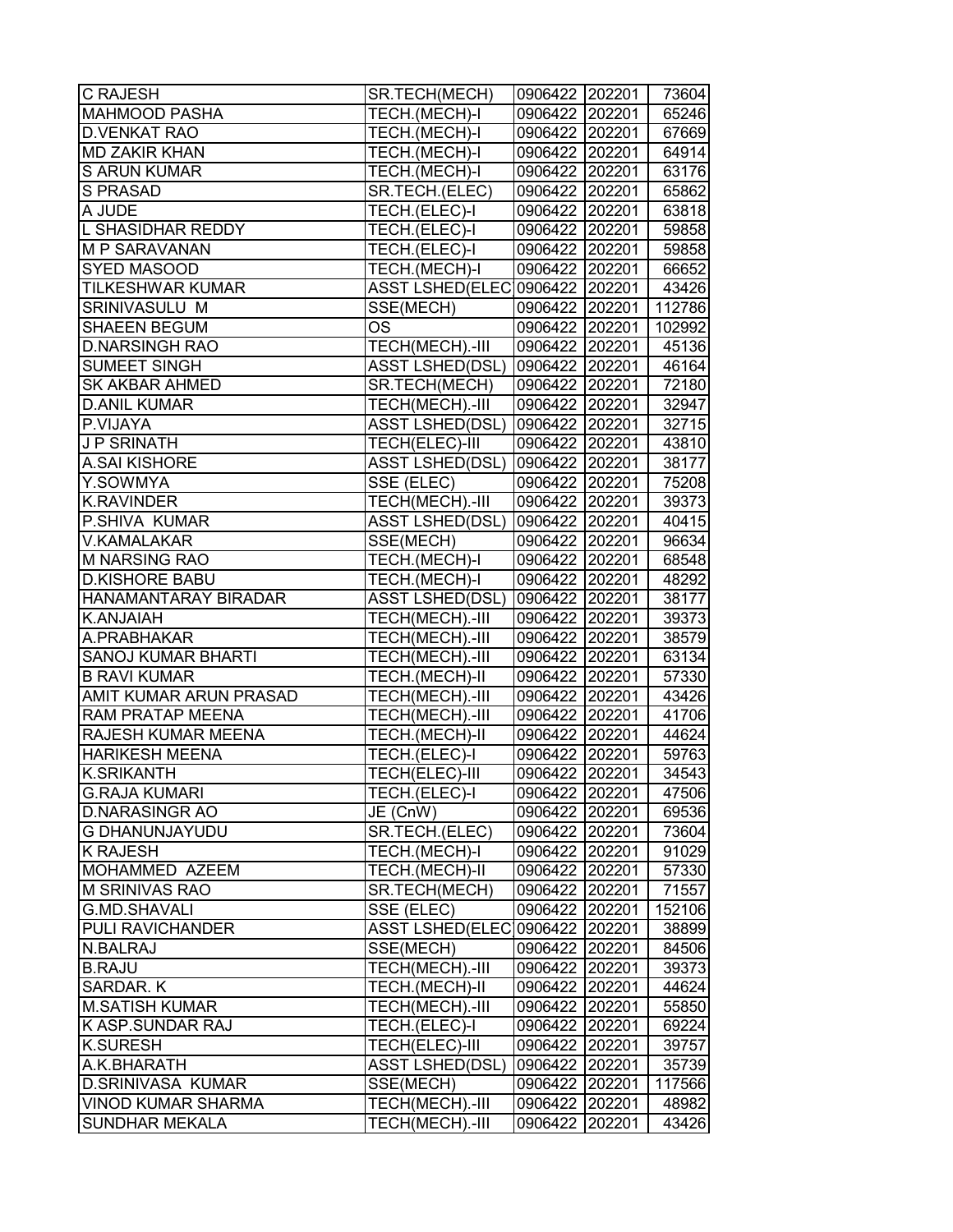| K.VISHNU VARDHAN GOUD      | ASST LSHED(DSL)  0906422  202201 |                |        | 43810  |
|----------------------------|----------------------------------|----------------|--------|--------|
| P THYAGARAJAN              | TECH.(MECH)-I                    | 0906422 202201 |        | 63176  |
| <b>K.SRIHARI</b>           | TECH(MECH).-III                  | 0906422 202201 |        | 46747  |
| <b>M SREEDHAR RAO</b>      | OS                               | 0906422 202201 |        | 157818 |
| DASHWANTSING.D.            | Sr.TECH(AW)                      | 0906422 202201 |        | 60759  |
| <b>R B NARSING RAO</b>     | JE(MECH)                         | 0906422 202201 |        | 74234  |
| <b>M.SAILU</b>             | SR.TECH(MECH)                    | 0906422 202201 |        | 91912  |
| MUTHAIAH KATAMALLA         | TECH.(AW)-II                     | 0906422 202201 |        | 50986  |
| <b>B.VENKATESH</b>         | TECH.(MECH)-II                   | 0906422 202201 |        | 52274  |
| <b>G.BALAKRISHNA</b>       | POINTSMAN-A                      | 0906422 202201 |        | 39873  |
| <b>SHAIK GAFFAR</b>        | SSE(MECH)                        | 0906422 202201 |        | 120094 |
| <b>SAI KARTIK ANAND</b>    | JE(MECH)                         | 0906422 202201 |        | 74234  |
| <b>SANTOSH KUMAR MEENA</b> | SR.TECH.(ELEC)                   | 0906422 202201 |        | 68419  |
| <b>M NARSING RAO</b>       | TECH.(MECH)-II                   | 0906422 202201 |        | 62228  |
| P MURALIDHAR               | TECH.(MECH)-I                    | 0906422 202201 |        | 65391  |
| <b>J.SRINIVASU</b>         | SSE (WORKS)                      | 0906422 202201 |        | 92562  |
| K S DEVENDER               | TECH.(MECH)-II                   | 0906422 202201 |        | 60967  |
| <b>TVENAKATSRINIVASRAO</b> | SSE (ELEC)                       | 0906422 202201 |        | 119693 |
| <b>SMT D.MOUNIKA BAI</b>   | TECH(ELEC)-III                   | 0906422 202201 |        | 37728  |
| <b>B APPANNA</b>           | TECH.(MECH)-I                    | 0906422 202201 |        | 57640  |
| D.YADAIAH                  | TECH.(ELEC)-I                    | 0906422 202201 |        | 58278  |
| J RAMULU                   | SR.TECH(MECH)                    | 0906422 202201 |        | 71550  |
| <b>S SHAMEEM</b>           | SR.TECH.(ELEC)                   | 0906422 202201 |        | 91344  |
| V.RAMANA KOILADA           | TECH.(ELEC)-I                    | 0906422 202201 |        | 56639  |
| <b>GOPAL MEENA</b>         | TECH.(ELEC)-I                    | 0906422 202201 |        | 57169  |
| <b>E.N KRISHNA KUMAR</b>   | SSE(MECH)                        | 0906422 202201 |        | 156372 |
| <b>K.VIKRAM SINGH</b>      | TECH(MECH).-III                  | 0906422 202201 |        | 51484  |
| <b>G.NARENDER</b>          | <b>ASST LSHED(DSL)</b>           | 0906422 202201 |        | 35739  |
| M.RAJU                     | TECH.(ELEC)-I                    | 0906422 202201 |        | 57175  |
| <b>MD QUTUBUDDIN</b>       | SR.TECH(MECH)                    | 0906422 202201 |        | 74234  |
| <b>V GANESH</b>            | TECH.(ELEC)-I                    | 0906422 202201 |        | 70444  |
| R PENTAIAH                 | TECH.(MECH)-I                    | 0906422 202201 |        | 64914  |
| K.SHANMUKHAM               | <b>ASST LSHED(DSL)</b>           | 0906422 202201 |        | 47749  |
| M.V.RAJESH KUMAR           | SSE(MECH)                        | 0906422 202201 |        | 80554  |
| <b>T.SUMAN</b>             | <b>ASST LSHED(DSL)</b>           | 0906422 202201 |        | 36123  |
| K.LINGAMAIAH               | TECH(MECH).-III                  | 0906422 202201 |        | 43426  |
| <b>G.LAXMI</b>             | TECH.(ELEC)-II                   | 0906422 202201 |        | 44147  |
| A.MALLESHAM                | <b>CMS</b>                       | 0906422 202201 |        | 115316 |
| CH.VENKANNA                | TECH.(AW)-II                     | 0906422 202201 |        | 54119  |
| N. THAPAN KUMAR            | SSE (ELEC)                       | 0906422 202201 |        | 95923  |
| M.P.SATHYANARAYANA         | TECH.(AW)-I                      | 0906422 202201 |        | 62386  |
| <b>S.SUJITH KUMAR</b>      | TECH(MECH).-III                  | 0906422 202201 |        | 40297  |
| <b>B RAMESH</b>            | TECH.(ELEC)-I                    | 0906422 202201 |        | 63176  |
| <b>M INDRASENA</b>         | SSE (ELEC)                       | 0906422 202201 |        | 156372 |
| A SRI RAMKUMAR             | SR.TECH.(ELEC)                   | 0906422 202201 |        | 97886  |
| <b>K DHEERENDER</b>        | SR.TECH(MECH)                    | 0906422 202201 |        | 80554  |
| <b>B SALEEMUDDIN</b>       | TECH.(MECH)-II                   | 0906422 202201 |        | 61567  |
| Y SADANAND                 | SR.TECH(MECH)                    | 0906422 202201 |        | 75658  |
| G.S.MANIKANDAN             | <b>ASST LSHED(DSL)</b>           | 0906422 202201 |        | 41451  |
| <b>KONDURI RAVI</b>        | <b>CMS</b>                       | 0906422 202201 |        | 97934  |
| <b>GUDELLI . RAMESH</b>    | SSE (ELEC)                       | 0906422 202201 |        | 116946 |
| M MADHUSUDHAN RAJ          | SSE (ELEC)                       | 0906422 202201 |        | 118634 |
| V PREM KUMAR               | SR.TECH.(ELEC)                   | 0906422 202201 |        | 83071  |
| <b>G S N MURTHY</b>        | SSE(MECH)                        | 0906422        | 202201 | 118634 |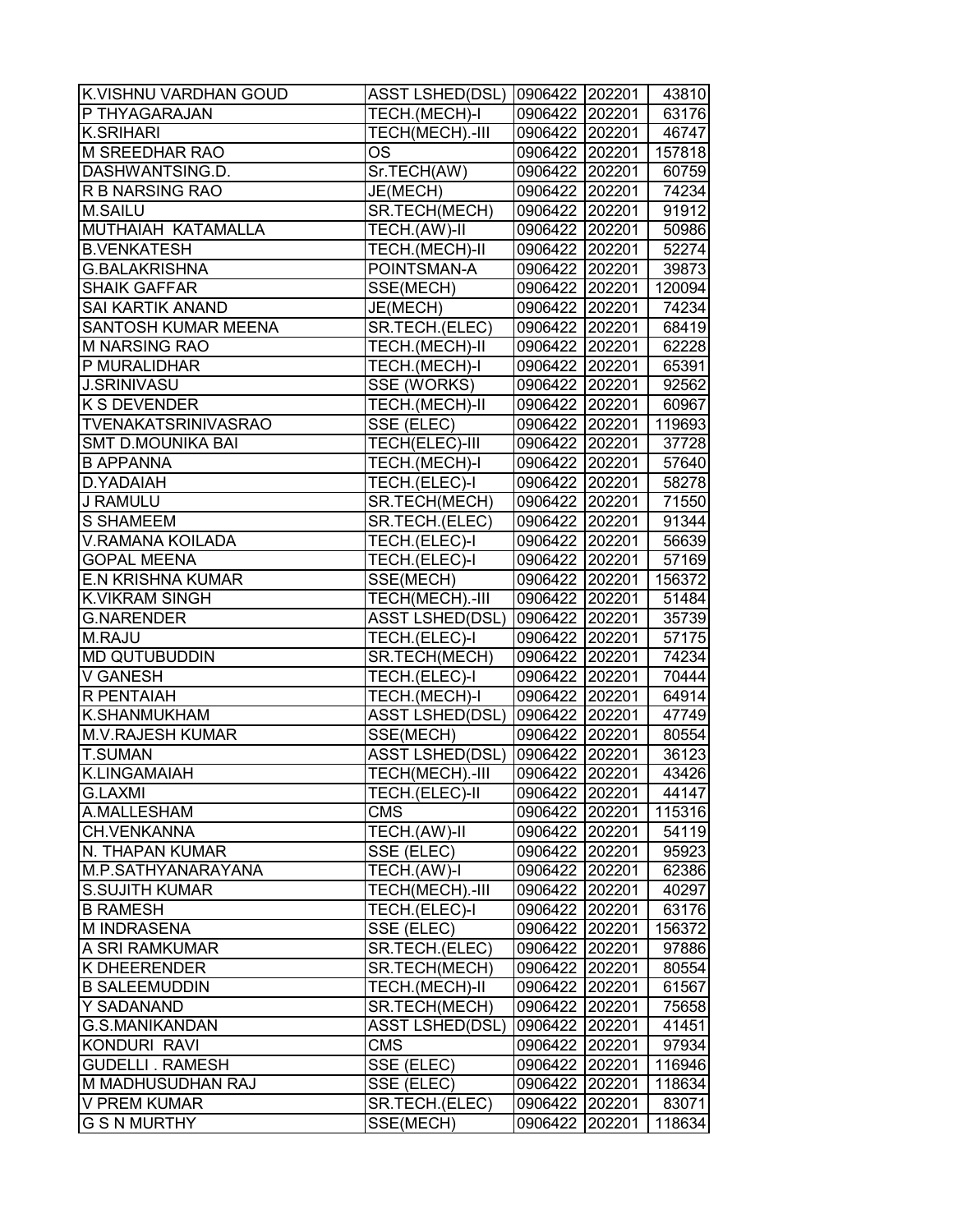| <b>M.SRINIVASA RAO</b>                  | SR.TECH.(ELEC)                   | 0906422 202201 |        | 73998  |
|-----------------------------------------|----------------------------------|----------------|--------|--------|
| <b>MALOTH LALSINGH</b>                  | Ch.OS                            | 0906422 202201 |        | 105994 |
| <b>V.MOHAN RAO</b>                      | TECH.(ELEC)-I                    | 0906422 202201 |        | 54173  |
| <b>CH.VENKATESH</b>                     | TECH.(MECH)-II                   | 0906422 202201 |        | 56673  |
| <b>JANIPASHA MD</b>                     | SSE(MECH)                        | 0906422 202201 |        | 80724  |
| <b>G SANTOSHA LAKSHMI</b>               | TECH(MECH).-III                  | 0906422 202201 |        | 50062  |
| <b>G.SREEDHAR</b>                       | SSE (ELEC)                       | 0906422 202201 |        | 93237  |
| <b>B RAMACHANDRAM</b>                   | SSE(MECH)                        | 0906422 202201 |        | 92562  |
| <b>B A B KAMALAKAR</b>                  | SSE(MECH)                        | 0906422 202201 |        | 124504 |
| <b>EDLA SRINIVAS</b>                    | TECH.(AW)-II                     | 0906422 202201 |        | 46747  |
| CHINTHALA DAYAKAR                       | TECH.(MECH)-II                   | 0906422 202201 |        | 46270  |
| <b>BADRIGARI RAJ KUMAR</b>              | <b>CMA</b>                       | 0906422 202201 |        | 75658  |
| <b>NAGARAJU PAKANTI</b>                 | JE (DIESEL)                      | 0906422 202201 |        | 95248  |
| <b>M.SAI LAXMAN</b>                     | TECH.(MECH)-II                   | 0906422 202201 |        | 46270  |
| <b>SYED AKRAM</b>                       | TECH.(ELEC)-II                   | 0906422 202201 |        | 52124  |
| G. VEERA VENKATA SURESH KUMAR SSE(MECH) |                                  | 0906422 202201 |        | 85811  |
| C SREENIVASULU                          | TECH(MECH).-III                  | 0906422 202201 |        | 41882  |
| <b>V.N.RAKESH KUMAR</b>                 | TECH(MECH).-III                  | 0906422 202201 |        | 37545  |
| R.V.NEHA                                | JE (ELEC)                        | 0906422 202201 |        | 64938  |
| S.M.MOHIUDDIN AHMED                     | JE(MECH)                         | 0906422 202201 |        | 71550  |
| <b>D.YASHWANTH KUMAR</b>                | TECH(ELEC)-III                   | 0906422 202201 |        | 36439  |
| SODE KOTESWARA RAO                      | JE(MECH)                         | 0906422 202201 |        | 72180  |
| <b>N.RAJESH</b>                         | JE (ELEC)                        | 0906422 202201 |        | 71550  |
| SRINIVASULU                             |                                  |                |        |        |
|                                         | TECH.(MECH)-I                    | 0906422 202201 |        | 64914  |
| P.DEVENDER                              | TECH.(MECH)-II                   | 0906422 202201 |        | 50758  |
| <b>MANDUGULA RAJASHEKAR</b>             | TECH.(MECH)-II                   | 0906422 202201 |        | 45390  |
| M.SRINIVASULU                           | TECH.(ELEC)-I                    | 0906422 202201 |        | 74998  |
| <b>DANAIAH</b>                          | SR.TECH(MECH)                    | 0906422 202201 |        | 71550  |
| <b>K KISHAN</b>                         | TECH.(MECH)-I                    | 0906422 202201 |        | 68548  |
| V.GOVIND                                | SR.TECH.(ELEC)                   | 0906422 202201 |        | 72180  |
| YADATI JAGADEESH KUMAR                  | ASST LSHED(ELEC 0906422 202201   |                |        | 37697  |
| <b>KANNARAPU RAJITHA</b>                | ASST LSHED(ELEC 0906422 202201   |                |        | 37508  |
| <b>K SWETHA</b>                         | JE(MECH)                         | 0906422 202201 |        | 71550  |
| MUDDASANI NAGESH                        | JE(MECH)                         | 0906422 202201 |        | 84506  |
| <b>B VISHNU</b>                         | <b>ASST LSHED(DSL)</b>           | 0906422 202201 |        | 32574  |
| VANGARA VENKATESWARLU                   | <b>TRACK MNTR-IV</b>             | 0906422 202201 |        | 32190  |
| MUDAVATH VINOD KUMAR                    | <b>ASST LSHED(DSL)</b>           | 0906422 202201 |        | 33190  |
| <b>CHEKKA OMPRAKASH</b>                 | <b>ASST LSHED(DSL)</b>           | 0906422 202201 |        | 32574  |
| <b>K YASHWANTH</b>                      | TECH(MECH).-III                  | 0906422 202201 |        | 35107  |
| SHIVASHANKAR KUMAR                      | <b>ASST LSHED(DSL)</b>           | 0906422 202201 |        | 32190  |
| <b>JANIGE RAMESH YADAV</b>              | <b>ASST LSHED(DSL)</b>           | 0906422 202201 |        | 32190  |
| <b>BHEEM SAGAR</b>                      | ASST LSHED(DSL) 0906422 202201   |                |        | 35574  |
| <b>BIKAS KUMAR</b>                      | ASST LSHED(ELEC 0906422 202201   |                |        | 32574  |
| PABITRA BEHERA                          | ASST LSHED(ELEC 0906422 202201   |                |        | 32574  |
| <b>MD AZIZ ANSARI</b>                   | ASST LSHED(ELEC 0906422 202201   |                |        | 32190  |
| ADITYA KUMAR SINGH                      | <b>ASST LSHED(DSL)</b>           | 0906422 202201 |        | 32190  |
| <b>RAM SEVAK</b>                        | <b>ASST LSHED(DSL)</b>           | 0906422 202201 |        | 32574  |
| PERAKA MAHESH                           | <b>ASST LSHED(DSL)</b>           | 0906422 202201 |        | 32574  |
| PATRO JOGOBONDHU                        | ASST LSHED(DSL)  0906422  202201 |                |        | 32790  |
| <b>DEEPAK PRASAD</b>                    | ASST LSHED(ELEC 0906422          |                | 202201 | 32190  |
| <b>TULSHI DASS</b>                      | ASST LSHED(ELEC 0906422          |                | 202201 | 34804  |
| <b>M CHANDRA SHEKAR GOUD</b>            | <b>ASST LSHED(DSL)</b>           | 0906422        | 202201 | 32960  |
| <b>RAJESH KUMAR</b>                     | <b>ASST LSHED(DSL)</b>           | 0906422        | 202201 | 32574  |
| <b>PATCHARLA VISHNU</b>                 | ASST LSHED(ELEC 0906422          |                | 202201 | 32574  |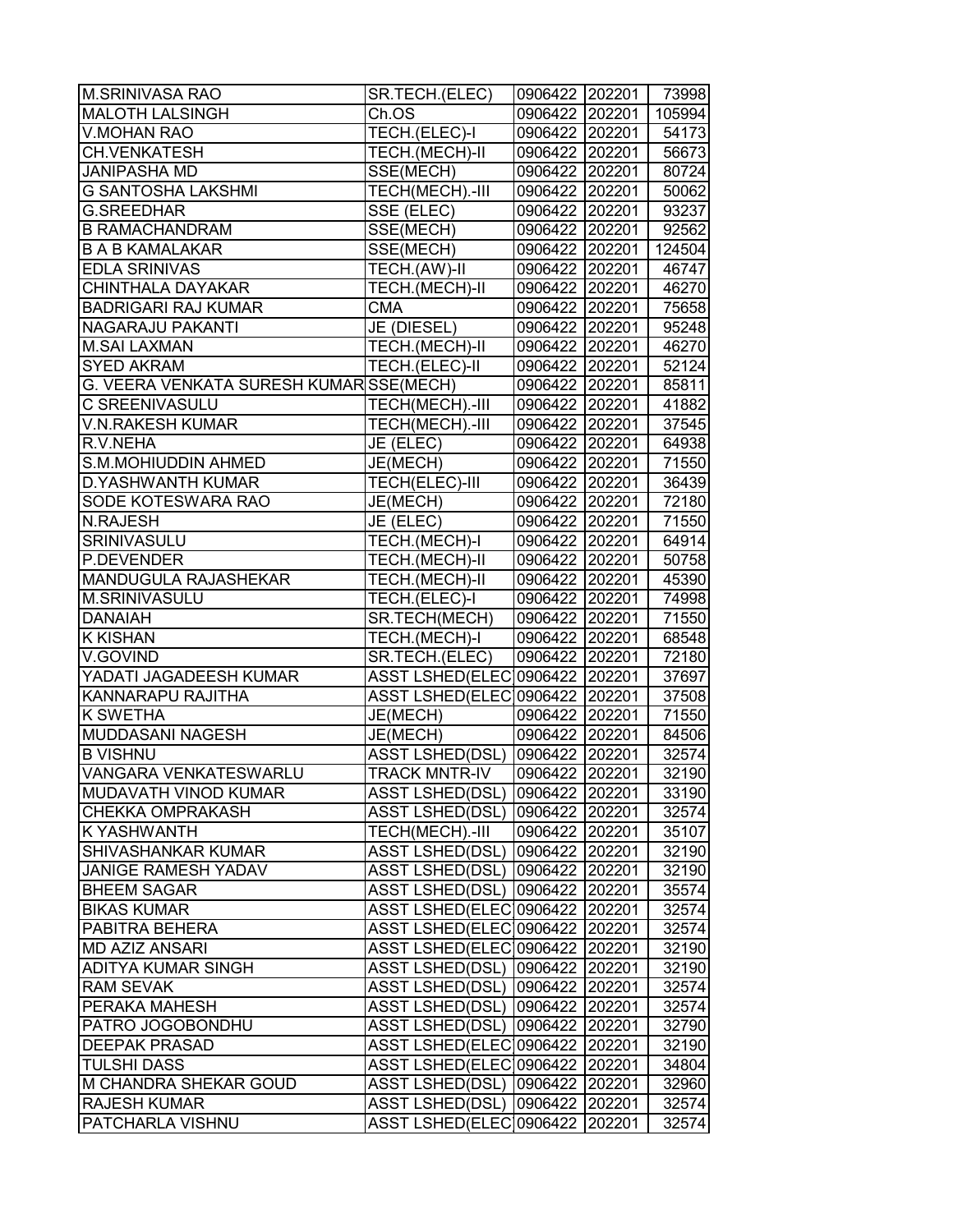| <b>ROHIT GAUTAM</b>           | <b>ASST LSHED(DSL)</b>         | 0906422 202201 |        | 32574  |
|-------------------------------|--------------------------------|----------------|--------|--------|
| PANKAJ KUMAR                  | POINTSMAN-B                    | 0906422 202201 |        | 34075  |
| PANKAJ SINGH                  | POINTSMAN-B                    | 0906422 202201 |        | 34576  |
| <b>VISHWANATH KUMAR</b>       | TECH(MECH).-III                | 0906422 202201 |        | 40062  |
| <b>M RAM REDDY</b>            | <b>CMA</b>                     | 0906422 202201 |        | 64754  |
| <b>KUMAR RAJNEESH</b>         | TECH(MECH).-III                | 0906422 202201 |        | 35491  |
| <b>NITISH KUMAR</b>           | ASST LSHED(ELEC 0906422 202201 |                |        | 33843  |
| CH NARASIMHULU                | TECH(MECH).-III                | 0906422 202201 |        | 37545  |
| <b>B C RAGHAVA RAO</b>        | JE(MECH)                       | 0906422 202201 |        | 66539  |
| M SANDEEP SINGH               | TECH(MECH).-III                | 0906422 202201 |        | 37545  |
| MULLAPUDI HARI HARA SAIRAM    | <b>B.PEON</b>                  | 0906422 202201 |        | 33360  |
| P JANARDHAN                   | <b>ASST LSHED(DSL)</b>         | 0906422 202201 |        | 32976  |
| SANJAY KUMAR SAHU             | TECH(MECH).-III                | 0906422 202201 |        | 35159  |
| <b>ANAND RAM</b>              | TECH.(ELEC)-II                 | 0906422 202201 |        | 45006  |
| ASHISH KUMAR                  | TECH(MECH).-III                | 0906422 202201 |        | 29910  |
| YASHPAL SINGH                 | TECH(MECH).-III                | 0906422 202201 |        | 33338  |
| <b>RAJESH KUMAR</b>           | TECH(MECH).-III                | 0906422 202201 |        | 42409  |
| <b>JEETENDRA KUMAR</b>        | TECH(MECH).-III                | 0906422 202201 |        | 35107  |
| <b>RANJEET RAM</b>            | TECH(MECH).-III                | 0906422 202201 |        | 35491  |
| <b>BIPIN KUMAR</b>            | TECH(ELEC)-III                 | 0906422 202201 |        | 35491  |
| <b>SANGAM KUMAR</b>           | TECH(ELEC)-III                 | 0906422 202201 |        | 36799  |
| <b>RANJIT KUMAR</b>           | TECH(MECH).-III                | 0906422 202201 |        | 35491  |
| <b>SHYAM SUNDAR</b>           | TECH(MECH).-III                | 0906422 202201 |        | 40569  |
| <b>BANSOD BHUSHAN</b>         | TECH(MECH).-III                | 0906422 202201 |        | 35491  |
| <b>SHIVPAL VERMA</b>          | TECH(ELEC)-III                 | 0906422 202201 |        | 35491  |
| SHAILENDRA KUMAR MEENA        | TECH(ELEC)-III                 | 0906422 202201 |        | 37634  |
| <b>MRITYUNJAYJHA</b>          | TECH(MECH).-III                | 0906422 202201 |        | 35491  |
| <b>HEMANT RAJPOOT</b>         | TECH(MECH).-III                | 0906422 202201 |        | 39992  |
| <b>GAJRAJ SINGH SHEKHAWAT</b> | TECH(MECH).-III                | 0906422 202201 |        | 35491  |
| RAUSHAN KUMAR                 | TECH(MECH).-III                | 0906422 202201 |        | 35491  |
| <b>AJAY KUMAR</b>             | TECH(ELEC)-III                 | 0906422 202201 |        | 35491  |
| <b>DINESH KUMAR</b>           | TECH(ELEC)-III                 | 0906422 202201 |        | 40896  |
| <b>MUKESH KUMAR</b>           | TECH(MECH).-III                | 0906422 202201 |        | 38267  |
| <b>RAJU KUMAR</b>             | TECH(MECH).-III                | 0906422 202201 |        | 38267  |
| <b>MANOJ KUMAR MAHTO</b>      | TECH(ELEC)-III                 | 0906422 202201 |        | 38651  |
| <b>RAMKESH MEENA</b>          | TECH(MECH).-III                | 0906422 202201 |        | 34543  |
| PRITAM MITTHUJI RAMTEKE       | <b>TRAINEE SKILLED</b>         | 0906422 202201 |        | 33622  |
| <b>JALINDRA SINGH</b>         | <b>TRAINEE SKILLED</b>         | 0906422        | 202201 | 45004  |
| <b>RAM PUKAR GUPTA</b>        | TECH(MECH).-III                | 0906422        | 202201 | 34851  |
| SIRIKUNTLA SRIKANTH           | <b>KH HELPER</b>               | 0906422        | 202201 | 35334  |
| VYAS JI                       | KH HELPER                      | 0906422        | 202201 | 33172  |
| PANKAJ KUMAR                  | <b>TRAINEE SKILLED</b>         | 0906422 202201 |        | 37883  |
| PRAMOD SAH                    | TECH(MECH).-III                | 0906422 202201 |        | 37697  |
| PRADIP KUMAR YADAV            | TECH(MECH).-III                | 0906422 202201 |        | 34543  |
| JITENDRA PASWAN               | TECH(MECH).-III                | 0906422        | 202201 | 34159  |
| <b>BHOLA PRASAD BIND</b>      | <b>TRAINEE</b>                 | 0906422        | 202201 | 26453  |
| <b>KISHOR KUNAL</b>           | TECH(MECH).-III                | 0906422        | 202201 | 42235  |
| <b>MANISH MEENA</b>           | TECH(MECH).-III                | 0906422 202201 |        | 39159  |
| <b>SHIVAM GUPTA</b>           | SSE(MECH)                      | 0906423 202201 |        | 90783  |
| AJINKYA SATISH BORKAR         | SSE(MECH)                      | 0906423        | 202201 | 86876  |
| M SHAZIA CARIAPPA             | ОS                             | 0906423        | 202201 | 102992 |
| K V R PRASAD                  | Sr.LOCO INSP.                  | 0906423        | 202201 | 167140 |
| <b>B RAJENDER</b>             | Sr.LOCO INSP.                  | 0906423        | 202201 | 179218 |
| V VENKAT GANESH BABU          | ОS                             | 0906423        | 202201 | 115316 |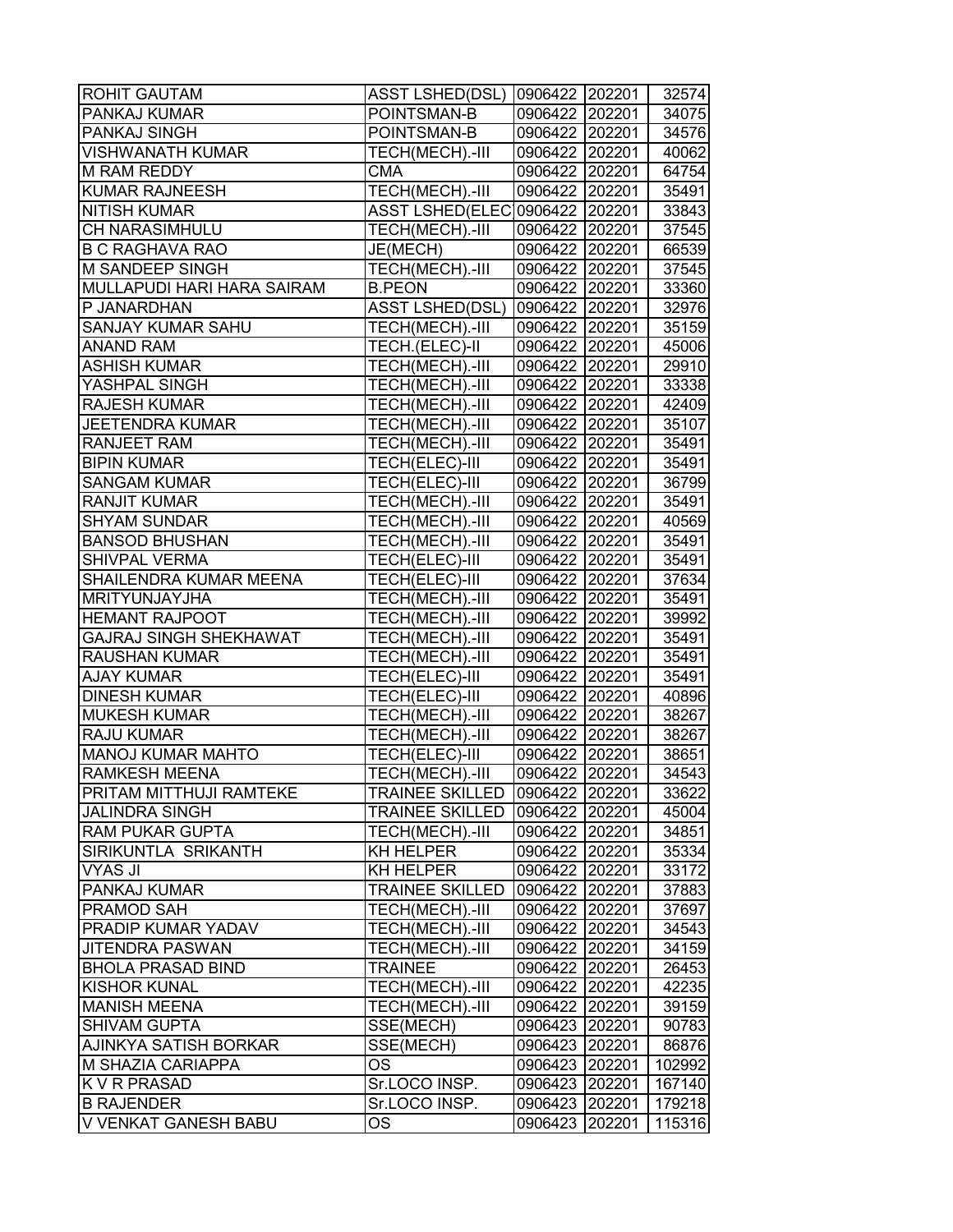| <b>D SRINIVASA RAO</b>     | Ch.OS                          | 0906423 202201 147998 |        |                  |
|----------------------------|--------------------------------|-----------------------|--------|------------------|
| P STALIN                   | ОS                             | 0906423 202201        |        | 118634           |
| S SRI DEVI                 | ОS                             | 0906423 202201        |        | 120870           |
| <b>T CHINNA ANJANEYULU</b> | Sr.LOCO INSP.                  | 0906423 202201        |        | 121543           |
| <b>CHANDRA RAO K</b>       | Sr.LOCO INSP.                  | 0906423 202201        |        | 159834           |
| CHITTIRAJU ARIGELA         | Ch.LOCO INSP.                  | 0906423 202201        |        | 235748           |
| <b>D SRINIVASA RAO</b>     | Sr.LOCO INSP.                  | 0906423 202201        |        | 151456           |
| Y LAXMIPATHI               | Ch.OS                          | 0906423 202201        |        | 112156           |
| K S G RAJA RAO             | Sr. CLERK                      | 0906423 202201        |        | 97304            |
| <b>M R DEEPA RANI</b>      | Ch.OS                          | 0906423 202201        |        | 110572           |
| A LAXMI NARSIMLOO          | OS                             | 0906423 202201        |        | 105994           |
| <b>MV SUBBARAO</b>         | Ch.LOCO INSP.                  | 0906423 202201        |        | 158448           |
| K ANANDA KUMAR             | Sr.LOCO INSP.                  | 0906423 202201        |        | 189813           |
| <b>JOHN DANDU</b>          | OS                             | 0906423 202201        |        | 115316           |
| <b>T KRISHNA PRIYA</b>     | Ch.OS                          | 0906423 202201        |        | 115316           |
| <b>RAJANIS</b>             | OS                             | 0906423 202201        |        | 153394           |
| K.TIRUPATI ROY CHOUDARY    | Sr.LOCO INSP.                  | 0906423 202201        |        | 147173           |
| <b>P.RAVI SHANKER</b>      | <b>FITTER-III</b>              | 0906423 202201        |        | 54238            |
| <b>ELIZABETH</b>           | Sr. CLERK                      | 0906423 202201        |        | 68548            |
| <b>CH SRIDHAR</b>          | <b>PEON</b>                    | 0906423 202201        |        | 6237             |
| A N GIRIDHAR               | Ch.LOCO INSP.                  | 0906423 202201        |        | 196460           |
| CH PREMA LATHA             | OS                             | 0906423 202201        |        | 112156           |
| <b>T SAMPATH KUMAR</b>     | OS                             | 0906423 202201        |        | 100148           |
| P DAMODAR RAO              | Ch.OS                          | 0906423 202201        |        | 167140           |
| S VENKATARAMANA            | Sr. CLERK                      | 0906423 202201        |        | 64574            |
| <b>SHAIK MASTHAN</b>       | Ch.LOCO INSP.                  | 0906423 202201        |        | 157643           |
| SHANTY BINOJ .M            | OS                             | 0906423 202201        |        | 105994           |
| <b>T MARY RATNA</b>        | <b>PEON</b>                    | 0906423 202201        |        | 61754            |
| <b>RAMESH KUMAR</b>        | SSE (CnW)                      |                       |        | 91932            |
| <b>NEETU SINGH</b>         |                                | 0906423 202201        |        |                  |
| <b>M.NAGENDER REDDY</b>    | ОS<br>FITTER-III               | 0906423 202201        |        | 112156           |
| <b>RAM NARAIN</b>          | Ch.LOCO INSP.                  | 0906423 202201        |        | 56071            |
| PALAKURTHI SRINIVAS        |                                | 0906423 202201        |        | 262730           |
| <b>K VENUGOPAL</b>         | Sr.LOCO INSP.                  | 0906423 202201        |        | 149128           |
|                            | Ch.LOCO INSP.<br>Sr.LOCO INSP. | 0906423 202201        |        | 171868<br>172819 |
| <b>KIRAN KUMAR.S</b>       |                                | 0906423 202201        |        |                  |
| <b>E.RAMA KRISHNA</b>      | Ch.LOCO INSP.                  | 0906423 202201        |        | 207807           |
| <b>AHMED KHAN</b>          | <b>HELPER</b>                  | 0906423 202201        |        | 52007            |
| <b>T SUNEETA</b>           | <b>STENO</b>                   | 0906423 202201        |        | 103112           |
| S VIJAY KUMAR              | Sr. CLERK                      | 0906423 202201        |        | 73264            |
| SUBBA RAO O V              | OS                             | 0906423 202201        |        | 97304            |
| <b>G SRINIVAS</b>          | SSE (CnW)                      | 0906423 202201        |        | 143890           |
| MVVSATYANARAYANA           | OS                             | 0906423 202201        |        | 129220           |
| <b>RAJU B</b>              | SSE (CnW)                      | 0906423 202201        |        | 108996           |
| <b>M.VINOD KUMAR</b>       | <b>FITTER-III</b>              | 0906423 202201        |        | 51274            |
| SK MOHD SIDDIQ             | Sr. CLERK                      | 0906423 202201        |        | 80872            |
| <b>CH RAMBABU</b>          | Sr.LOCO INSP.                  | 0906423 202201        |        | 149017           |
| <b>SK KARIMULLA</b>        | Sr. CLERK                      | 0906423               | 202201 | 72340            |
| M JANARDHAN                | OS                             | 0906423 202201        |        | 108146           |
| <b>D.RAMI REDDY</b>        | Ch.LOCO INSP.                  | 0906423 202201        |        | 139662           |
| PRAMOD KUMAR KUNTALA       | JE (CnW)                       | 0906423               | 202201 | 65026            |
| <b>ZEESHAN AHMAD</b>       | Sr. DME                        | 0906430 202201        |        | 113556           |
| P.MADHUSUDHAN RAO          | Sr. DME                        | 0906430               | 202201 | 163549           |
| <b>T.PRABHU CHARAN</b>     | <b>AEME</b>                    | 0906430               | 202201 | 150410           |
| <b>S MURALI</b>            | <b>ADME</b>                    | 0906430               | 202201 | 176054           |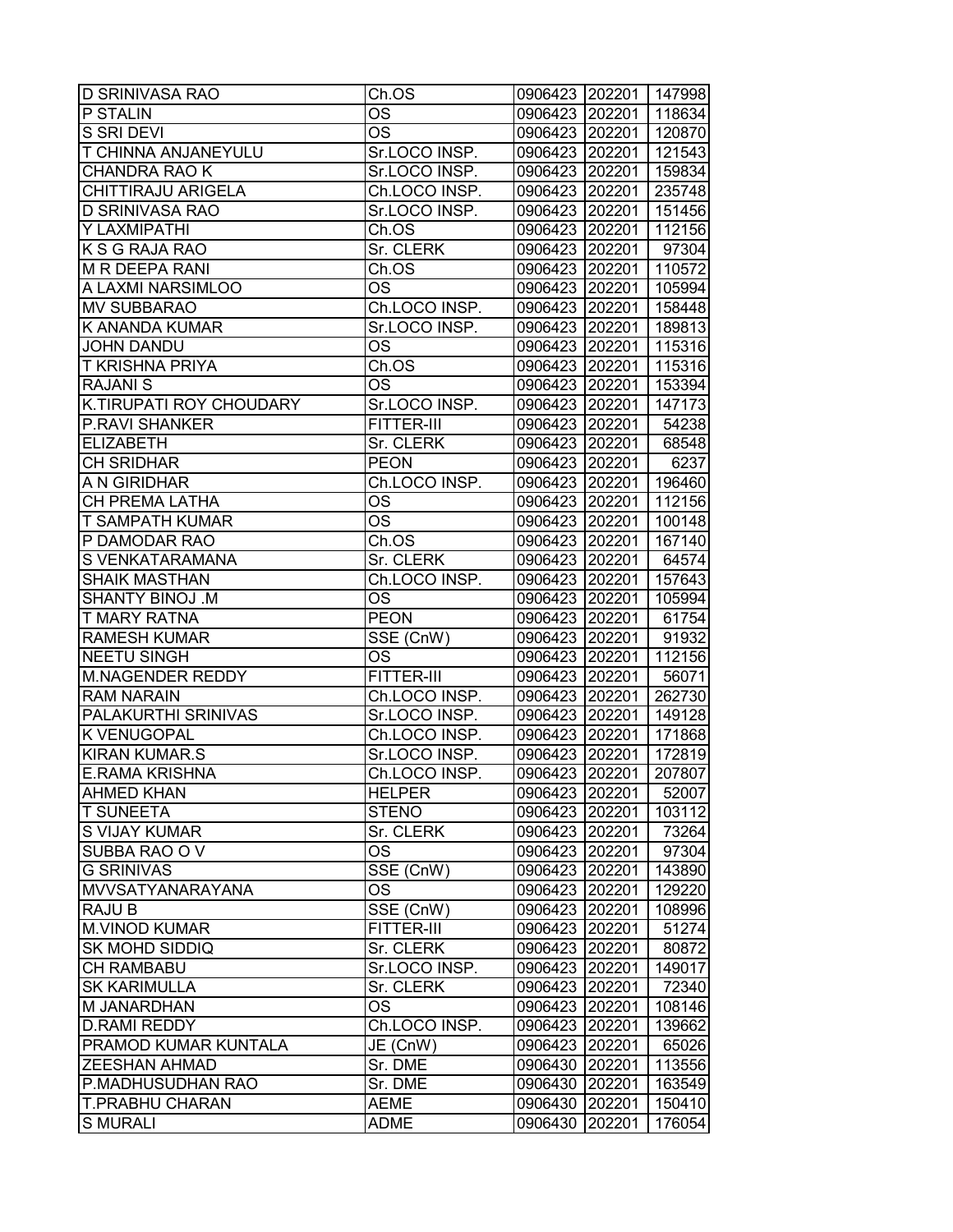| CH.BAPAIAH                     | <b>ADME</b>   | 0906430 202201 |        | 191962 |
|--------------------------------|---------------|----------------|--------|--------|
| V R RAJU                       | ADME          | 0906430        | 202201 | 157818 |
| G.SRINIVASA RAO                | CDO           | 0906430 202201 |        | 174884 |
| <b>C.R.KRISHNA REDDY</b>       | <b>ADME</b>   | 0906430 202201 |        | 144074 |
| RAJKUMAR BHOOKYA               | Sr.ALP        | 0906550 202201 |        | 56750  |
| YARRAM.BAJI BABU               | Sr.ALP        | 0906550 202201 |        | 53233  |
| <b>MIDIDODDI KIRAN</b>         | Sr.ALP        | 0906550 202201 |        | 55761  |
| S.YADAGIRI                     | Sr.ALP        | 0906550 202201 |        | 76445  |
| RAMA MOHAN RAO MEKALA          | Sr.ALP        | 0906550 202201 |        | 60174  |
| N.NAVANEETH KUMAR              | Sr.ALP        | 0906550 202201 |        | 55791  |
| RAMBABU MEGAVATH               | Sr.ALP        | 0906550 202201 |        | 85378  |
| BHUKYA.PRIYANKA                | Sr.ALP        | 0906550 202201 |        | 63919  |
| KAIRI.AJAY KUMAR               | Sr.ALP        | 0906550        | 202201 | 78344  |
| <b>MADIGANI RAVI VARMA</b>     | Sr.ALP        | 0906550        | 202201 | 80551  |
| GODUGU.PAVAN KUMAR             | Sr.ALP        | 0906550        | 202201 | 66194  |
| RAGHUVEER NAIK B               | Sr.ALP        | 0906550 202201 |        | 78390  |
| JELLA.RAMU                     | Sr.ALP        | 0906550 202201 |        | 81013  |
| RENUKUNTLA LEELADHAR           | Sr.ALP        | 0906550 202201 |        | 67171  |
| HARIVARAM CHAITANYA SEKHAR     | Sr.ALP        | 0906550 202201 |        | 83536  |
| <b>BHUKYA.RAMAKRISHNA NAIK</b> | Sr.ALP        | 0906550        | 202201 | 84857  |
| <b>BALA KRISHNA PRASAD G</b>   | Sr.ALP        | 0906550        | 202201 | 71470  |
| <b>V.GANESH NAIK</b>           | Sr.ALP        | 0906550        | 202201 | 84871  |
| CHAKALI.VITTAL                 | Sr.ALP        | 0906550 202201 |        | 80116  |
| MOHAMMAD AZEEM                 | Sr.ALP        | 0906550 202201 |        | 68552  |
| RAJEEV PANDIT                  | Sr.ALP        | 0906550        | 202201 | 79981  |
| LAXMAN.GOODA                   | Sr.ALP        | 0906550        | 202201 | 56855  |
| KASUKURTHI.SURESH              | Sr.ALP        | 0906550        | 202201 | 61836  |
| CHAMALA.SANDEEP KUMAR          | Sr.ALP        | 0906550        | 202201 | 77619  |
| SAPHAVATH ANJANEYULU NAIK      | Sr.ALP        | 0906550        | 202201 | 80384  |
| <b>MOHAMMAD SHAHID</b>         | Sr.ALP        | 0906550 202201 |        | 72161  |
| PADHI RANJAN KUMAR             | Sr.ALP        | 0906550 202201 |        | 79784  |
| <b>SYED SALIM IBRAHIM</b>      | LP(PASS)      | 0906550        | 202201 | 160959 |
| SATYNARAYANA MEENA             | <b>ALP</b>    | 0906550        | 202201 | 46508  |
| RAFEEQ MD KHAN                 | Sr.ALP        | 0906550 202201 |        | 60553  |
| <b>VALKI BHASKAR</b>           | Sr.ALP        | 0906550 202201 |        | 76387  |
| <b>NAGASIVA CHILLA</b>         | Sr.ALP        | 0906550        | 202201 | 68593  |
| <b>SHAIK MOULALI</b>           | Sr.ALP        | 0906550 202201 |        | 75399  |
| <b>K.RANJITH KUMAR</b>         | Sr.ALP        | 0906550 202201 |        | 22241  |
| P.SHASHIVARDHAN                | Sr.ALP        | 0906550 202201 |        | 74243  |
| G.GOUTHAM                      | Sr.ALP        | 0906550        | 202201 | 52838  |
| <b>M.MAHIPAL REDDY</b>         | Sr.ALP        | 0906550 202201 |        | 79060  |
| <b>CHANDAWAR VIKRAM</b>        | Sr.ALP        | 0906550 202201 |        | 55504  |
| <b>B.SRINIVASULU</b>           | Sr.ALP        | 0906550 202201 |        | 71659  |
| SHANKAR REDDY P                | Sr.ALP        | 0906550 202201 |        | 81703  |
| NUNAVATH KUMAR                 | Sr.ALP        | 0906550 202201 |        | 78556  |
| <b>VENKATESH CHINTALA</b>      | Sr.ALP        | 0906550        | 202201 | 74017  |
| YEPURI VENKATESH               | Sr.ALP        | 0906550        | 202201 | 77962  |
| <b>C.ABHILASH GOUD</b>         | Sr.ALP        | 0906550 202201 |        | 52184  |
| RAFEEQ AHMED                   | LP (GOODS)    | 0906550 202201 |        | 137523 |
| KORUPOLU SREEDHAR              | LP (GOODS)    | 0906550        | 202201 | 134869 |
| GOSULA RAMAKRISHNA             | <b>ALP</b>    | 0906550        | 202201 | 105646 |
| NIMMAL HANUMANTH RAO           | <b>ALP</b>    | 0906550        | 202201 | 114992 |
| PALEPU SATYANARAYANA           | (MedDeCatg)LP | 0906550        | 202201 | 67600  |
| PRATAP KUMAR BEHERA            | LP (GOODS)    | 0906550        | 202201 | 79412  |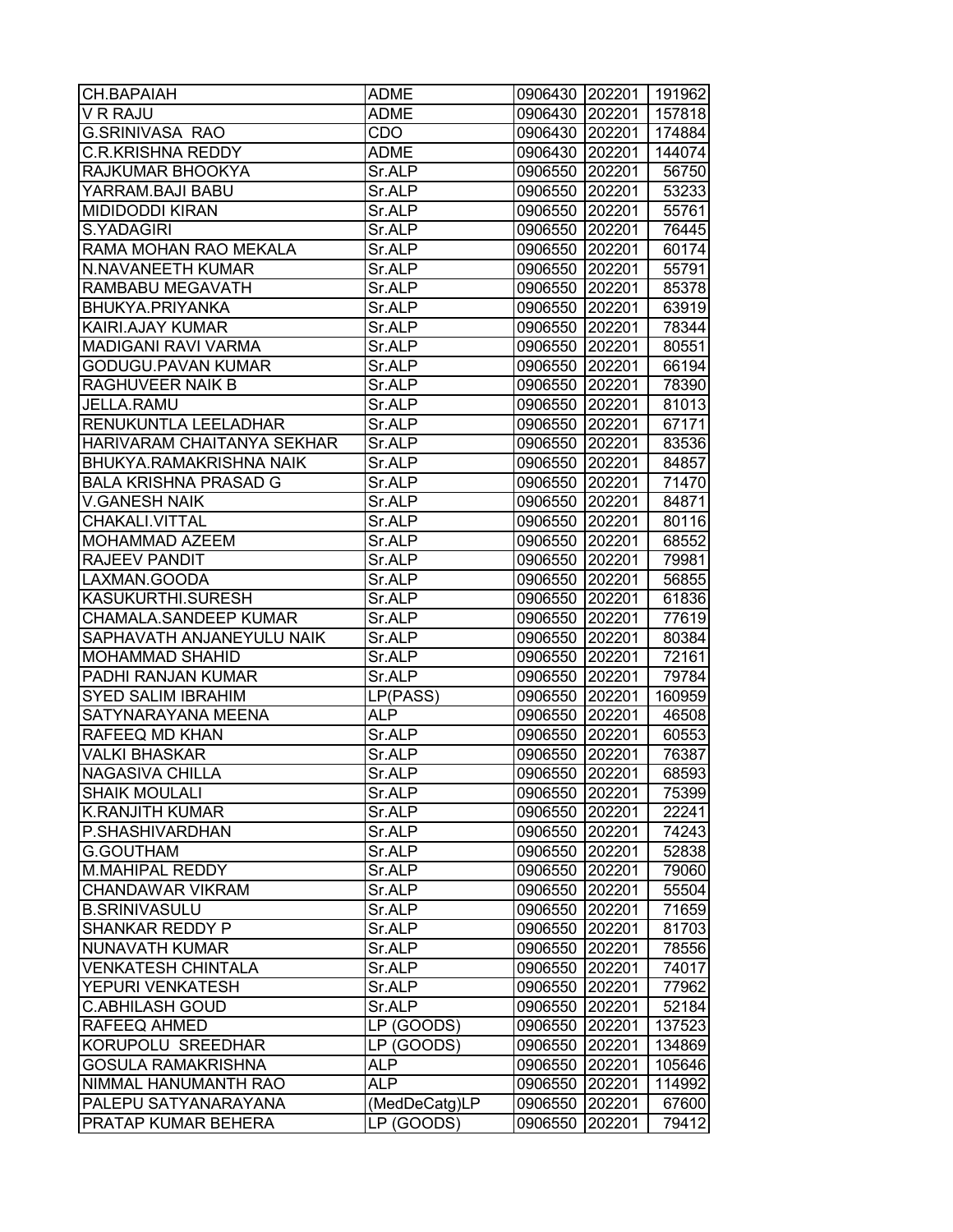| M.A.MOIZ                     | LP (GOODS)                       | 0906550 202201 |        | 103900 |
|------------------------------|----------------------------------|----------------|--------|--------|
| Y.KOTESWARA RAO              | Sr.ALP                           | 0906550 202201 |        | 73952  |
| P SRINIVASA RAO              | LP (GOODS)                       | 0906550 202201 |        | 122200 |
| P.CHANDU                     | LP (GOODS)                       | 0906550 202201 |        | 105279 |
| P MURALI MOHAN RAO           | LP(PASS)                         | 0906550 202201 |        | 138227 |
| <b>I.SWATANTRA KUMAR</b>     | LP (GOODS)                       | 0906550 202201 |        | 94263  |
| DAYARAM MEENA                | <b>ALP</b>                       | 0906550 202201 |        | 53800  |
| <b>G RAMBABU</b>             | LP (GOODS)                       | 0906550 202201 |        | 93904  |
| A SREENIVASA RAO             | LP(MAIL/EXP)                     | 0906550 202201 |        | 158717 |
| K BALAKRISHNAIAH             | LP(MAIL/EXP)                     | 0906550 202201 |        | 174777 |
| <b>DEEPAK KUMAR KESHRI</b>   | LP (GOODS)                       | 0906550 202201 |        | 199307 |
| KISTAIAH DAYALA              | Sr.ALP                           | 0906550 202201 |        | 81582  |
| <b>P.SHANKER</b>             | LP (GOODS)                       | 0906550 202201 |        | 88544  |
| <b>RAJEEV KATURI</b>         | LP (GOODS)                       | 0906550 202201 |        | 98792  |
| <b>ANILKUMAR GATLA</b>       | LP (GOODS)                       | 0906550        | 202201 | 83245  |
| KARTEEK DARABOYINA           | LP (GOODS)                       | 0906550 202201 |        | 84569  |
| <b>BANDARI RAMAKRISHNA</b>   | LP (GOODS)                       | 0906550 202201 |        | 95421  |
| VAJA NAGARAJU                | LP (GOODS)                       | 0906550 202201 |        | 82482  |
| <b>GOUDA MAHESH</b>          | LP (GOODS)                       | 0906550 202201 |        | 99734  |
| SOMESWARARAO GUNTUKU         | LP (GOODS)                       | 0906550 202201 |        | 86204  |
| <b>NIGGA RAMESH</b>          | LP (GOODS)                       | 0906550 202201 |        | 145642 |
| <b>B.SUNIL NAIK</b>          | (MedDeCatg)LP                    | 0906550 202201 |        | 82136  |
| <b>T.NARSIMULU</b>           | (MedDeCatg)LP                    | 0906550 202201 |        | 91932  |
| <b>KATTA SRINIVAS</b>        | LP (GOODS)                       | 0906550 202201 |        | 91265  |
| A.CHIRANJEEVI                | LP (GOODS)                       | 0906550 202201 |        | 99695  |
| <b>KRANTHI KUMAR.S</b>       | LP (GOODS)                       | 0906550 202201 |        | 143464 |
| <b>KORIPELLI RAM KUMAR</b>   |                                  |                |        |        |
| K.BALA KRISHNAMA CHARY       | LP (GOODS)                       | 0906550 202201 |        | 98598  |
| <b>SURENDRA BOYA</b>         | LP (GOODS)                       | 0906550        | 202201 | 99052  |
| SATHEESH KUMAR KADARU        | LP (GOODS)                       | 0906550 202201 |        | 87093  |
| <b>S.SAHEB KUMAR VARMA</b>   | LP (GOODS)                       | 0906550 202201 |        | 145187 |
|                              | LP (GOODS)                       | 0906550 202201 |        | 97833  |
| <b>ENJAMURI MAHESH KUMAR</b> | LP (GOODS)                       | 0906550 202201 |        | 82995  |
| K.MAHESH                     | LP (GOODS)                       | 0906550 202201 |        | 500381 |
| EDDULA RAVI CHANDRAN         | LP (GOODS)                       | 0906550 202201 |        | 98343  |
| A.S.V.KOTESWARA RAO          | (RUN)LP-SHUNTER 0906550 202201   |                |        | 64710  |
| <b>K.NARESH</b>              | LP (GOODS)                       | 0906550 202201 |        | 84671  |
| <b>RAJESH KUMAR</b>          | LP (GOODS)                       | 0906550 202201 |        | 125700 |
| <b>G SRINIVASULU</b>         | LP(MAIL/EXP)                     | 0906550 202201 |        | 164434 |
| K MANOJ SATWAJI              | (RUN)LP-SHUNTER 0906550   202201 |                |        | 88907  |
| <b>VIJAYA KUMAR THATI</b>    | LP(PASS)                         | 0906550        | 202201 | 109667 |
| PAWAN PASWAN                 | ALP                              | 0906550 202201 |        | 65162  |
| <b>DHARMESH KUMAR</b>        | LP (GOODS)                       | 0906550 202201 |        | 129752 |
| <b>SURAJ TAMSOY</b>          | LP (GOODS)                       | 0906550 202201 |        | 116257 |
| RAJ KUMAR MEENA              | LP (GOODS)                       | 0906550 202201 |        | 103607 |
| RADHESHYAM PAL               | LP (GOODS)                       | 0906550        | 202201 | 123881 |
| <b>MADAN KUMAR</b>           | (RUN)LP-SHUNTER 0906550          |                | 202201 | 87250  |
| PANKAJ KUMAR                 | LP (GOODS)                       | 0906550        | 202201 | 101441 |
| <b>B. GOURI PRASAD</b>       | LP(PASS)                         | 0906550 202201 |        | 109864 |
| <b>K.PAVAN</b>               | LP (GOODS)                       | 0906550 202201 |        | 95533  |
| <b>GOLLA LINGAPPA</b>        | LP (GOODS)                       | 0906550        | 202201 | 88735  |
| P. VIJAYA SHEKAR BABU        | (RUN)LP-SHUNTER 0906550          |                | 202201 | 109757 |
| P VENKATA PRASAD             | LP(PASS)                         | 0906550        | 202201 | 109796 |
| PUNDAREEKAM.M                | Sr.ALP                           | 0906550        | 202201 | 120444 |
| <b>MOHD SIRAJUDDIN</b>       | LP(MAIL/EXP)                     | 0906550        | 202201 | 178457 |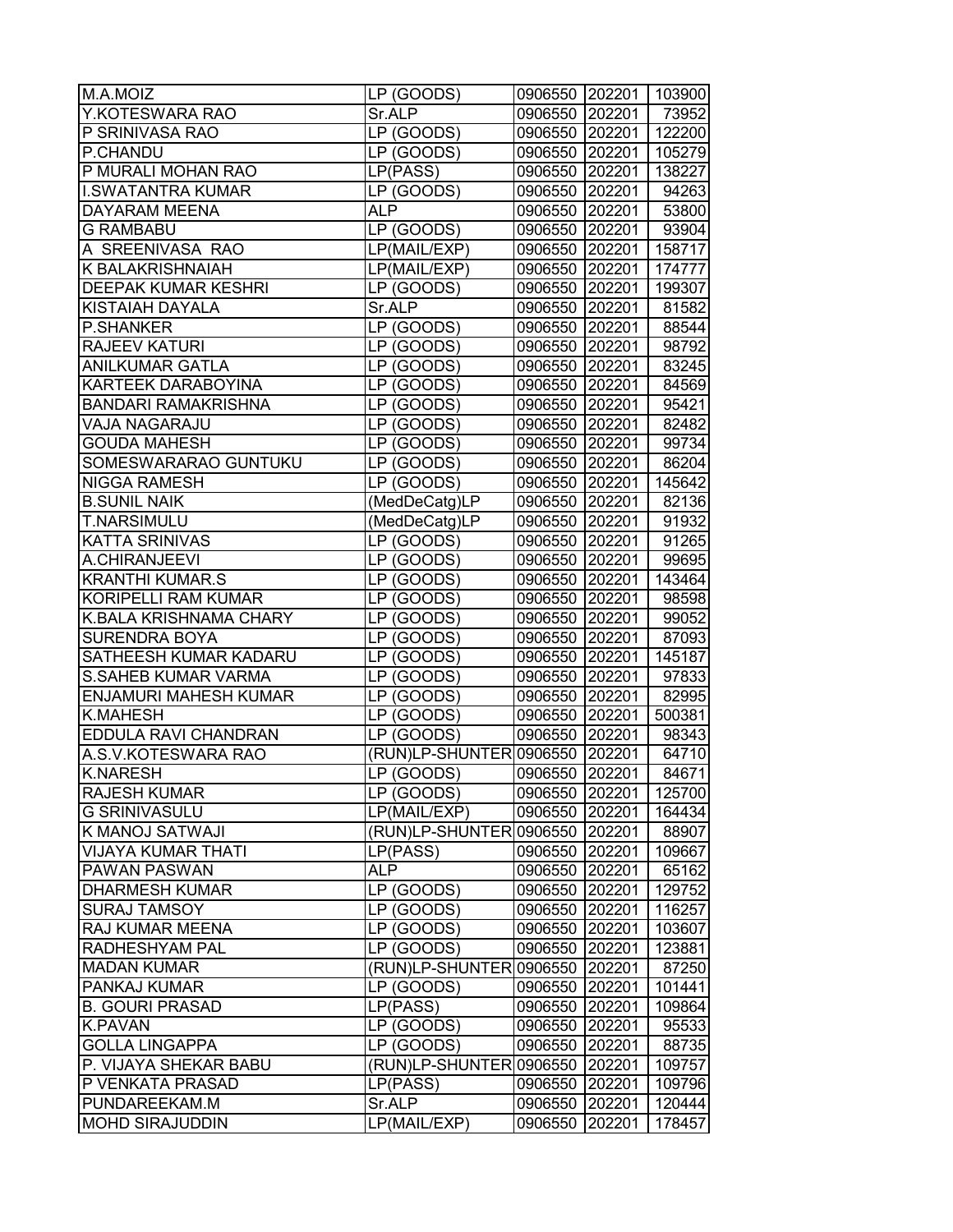| K.SASI KALYAN CHAKRA          | LP (GOODS)                     | 0906550 202201 |        | 97444  |
|-------------------------------|--------------------------------|----------------|--------|--------|
| P ESWARACHARY                 | LP(PASS)                       | 0906550 202201 |        | 140420 |
| <b>K.RAJASEKHAR</b>           | (RUN)LP-SHUNTER 0906550 202201 |                |        | 115373 |
| <b>VEGI KASI VISWANADH</b>    | LP(MAIL/EXP)                   | 0906550 202201 |        | 174437 |
| <b>CHILLALE SURESH</b>        | LP(PASS)                       | 0906550 202201 |        | 129796 |
| V.NARSIMLU                    | LP (GOODS)                     | 0906550 202201 |        | 81294  |
| <b>D PRABHAKAR</b>            | LP(PASS)                       | 0906550 202201 |        | 122184 |
| <b>M.RAKESH</b>               | LP (GOODS)                     | 0906550 202201 |        | 81819  |
| P SURYANARAYANA               | LP(MAIL/EXP)                   | 0906550 202201 |        | 175119 |
| R RAMESH                      | LP(MAIL/EXP)                   | 0906550 202201 |        | 173738 |
| <b>N SREERAMAN</b>            | LP(MAIL/EXP)                   | 0906550 202201 |        | 182278 |
| <b>MANOJ T K</b>              | LP(MAIL/EXP)                   | 0906550 202201 |        | 172556 |
| <b>D NAVEEN KUMAR</b>         | LP(MAIL/EXP)                   | 0906550 202201 |        | 174846 |
| <b>B SRINIVASA RAO</b>        | LP(MAIL/EXP)                   | 0906550 202201 |        | 177348 |
| ROOPSINGH PALIYA              | LP(MAIL/EXP)                   | 0906550 202201 |        | 166710 |
| DASARI VIJAYA SARADHI         | LP(PASS)                       | 0906550 202201 |        | 138311 |
| POTLURI APPA RAO              | LP(PASS)                       | 0906550 202201 |        | 138283 |
| <b>K.PRAVEEN KUMAR</b>        | LP(PASS)                       | 0906550 202201 |        | 109752 |
| <b>BINOD KUMAR</b>            | (RUN)LP-SHUNTER 0906550 202201 |                |        | 87999  |
| <b>RAJESH KUMAR NR</b>        | LP (GOODS)                     | 0906550 202201 |        | 120792 |
| PAWANKISHORE PANDEY           | LP(MAIL/EXP)                   | 0906550 202201 |        | 136442 |
| RAMESH PAPULLA                | LP(MAIL/EXP)                   | 0906550 202201 |        | 167147 |
| <b>VIKAS KUMAR</b>            | LP (GOODS)                     | 0906550 202201 |        | 120782 |
| <b>RAJVEER MEENA</b>          | LP(PASS)                       | 0906550 202201 |        | 110371 |
| PRADEEP KUMAR CHAUHAN         | LP(PASS)                       | 0906550 202201 |        | 138327 |
| <b>RAKESH KUMAR PODDAR</b>    | LP (GOODS)                     | 0906550 202201 |        | 129512 |
| <b>JEETENDRA KUMAR</b>        | LP(PASS)                       | 0906550 202201 |        | 133687 |
| LAKPATHI.S                    | LP (GOODS)                     | 0906550 202201 |        | 85872  |
| <b>VINOD KUMAR</b>            | LP (GOODS)                     | 0906550 202201 |        | 118618 |
| <b>B VIJAY BHASKER</b>        | LP(MAIL/EXP)                   | 0906550 202201 |        | 151922 |
| <b>TEDDU VENKATESHWAR RAO</b> | LP(PASS)                       | 0906550 202201 |        | 133396 |
| <b>BIRENDRA KUMAR</b>         | <b>ALP</b>                     | 0906550 202201 |        | 55657  |
| CH TRINADH KUMAR              | LP(PASS)                       | 0906550 202201 |        | 149120 |
| <b>APPANNA TANNI</b>          | LP(PASS)                       | 0906550 202201 |        | 147696 |
| RAJESH KUMAR MEENA            | LP (GOODS)                     | 0906550 202201 |        | 111563 |
| <b>RISHIKESH KUMAR</b>        | ALP.                           | 0906550 202201 |        | 63819  |
| <b>RAJANIKANTH PEDDI</b>      | LP(PASS)                       | 0906550 202201 |        | 114094 |
| <b>M SURENDER</b>             | (RUN)LP-SHUNTER 0906550 202201 |                |        | 111729 |
| V RAJU                        | LP(MAIL/EXP)                   | 0906550 202201 |        | 151971 |
| S.V.MANOJ KUMAR               | (RUN)LP-SHUNTER 0906550 202201 |                |        | 76097  |
| RAM DULAREY SONKAR            | LP(MAIL/EXP)                   | 0906550 202201 |        | 151000 |
| <b>MODEM SRINIVASU</b>        | LP (GOODS)                     | 0906550 202201 |        | 118302 |
| KASIPOYENA SREENIVASU         | LP(MAIL/EXP)                   | 0906550 202201 |        | 166132 |
| <b>RAVI RANJAN KUMAR</b>      | LP (GOODS)                     | 0906550 202201 |        | 47417  |
| <b>BINOD KUMAR VARMA</b>      | LP(PASS)                       | 0906550 202201 |        | 126298 |
| <b>DINESH CHAND MEENA</b>     | LP(PASS)                       | 0906550 202201 |        | 227653 |
| <b>DASS ELURU</b>             | (MedDeCatg)LP                  | 0906550 202201 |        | 67038  |
| N.RAMAKRISHNANAIK             | LP (GOODS)                     | 0906550 202201 |        | 89861  |
| <b>VISLAVATH SRINIVAS</b>     | LP (GOODS)                     | 0906550 202201 |        | 85459  |
| PESANGI SEENU                 | LP(MAIL/EXP)                   | 0906550 202201 |        | 139902 |
| <b>ARVIND KUMAR</b>           | <b>ALP</b>                     | 0906550 202201 |        | 67566  |
| <b>VISHAL KUMAR</b>           | LP(PASS)                       | 0906550        | 202201 | 132710 |
| K VENKATA RAMANA              | LP(PASS)                       | 0906550        | 202201 | 125166 |
| P PRASAD                      | LP(PASS)                       | 0906550        | 202201 | 112471 |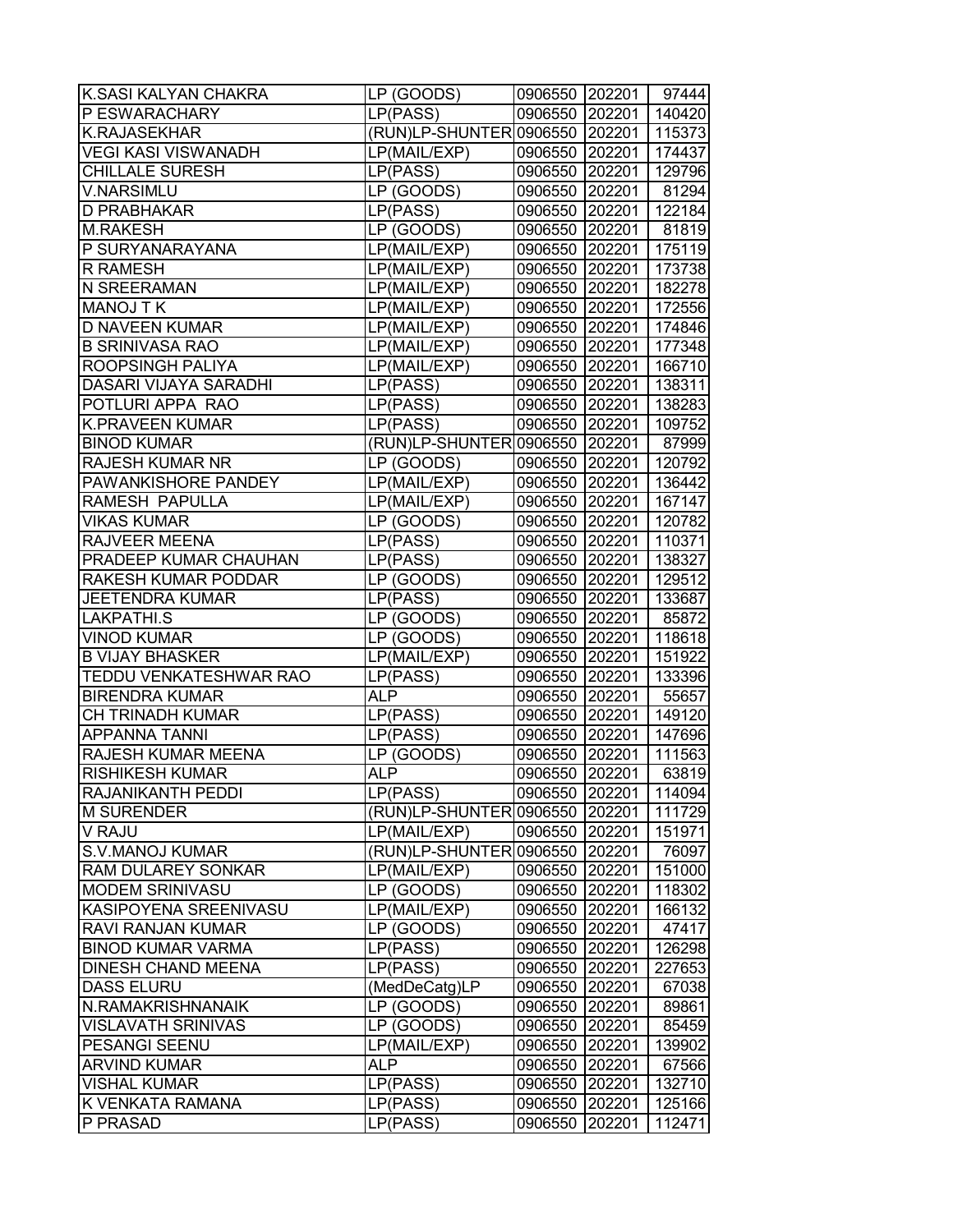| <b>MD JILANI</b>         | LP(PASS)                       | 0906550 202201 127755 |        |        |
|--------------------------|--------------------------------|-----------------------|--------|--------|
| CH V S K RAMARAJU        | LP(PASS)                       | 0906550               | 202201 | 121427 |
| <b>M VISHNU MURTHY</b>   | LP(PASS)                       | 0906550 202201        |        | 138199 |
| <b>KALLEM YADAGIRI</b>   | LP(MAIL/EXP)                   | 0906550 202201        |        | 196028 |
| A.R.DEEPAK               | LP (GOODS)                     | 0906550 202201        |        | 78255  |
| THIRUMAL PILLI           | LP (GOODS)                     | 0906550 202201        |        | 82316  |
| <b>MYADARI BHASKAR</b>   | LP (GOODS)                     | 0906550 202201        |        | 103785 |
| <b>SUBHASH PATRO</b>     | LP (GOODS)                     | 0906550 202201        |        | 89012  |
| E.ANJANEYULU             | LP (GOODS)                     | 0906550 202201        |        | 97804  |
| SUDINI SIVAPRASAD REDDY  | LP (GOODS)                     | 0906550 202201        |        | 87873  |
| SANKU SANTHOSH KUMAR     | LP (GOODS)                     | 0906550 202201        |        | 102533 |
| <b>SANTOSH KUMAR</b>     | LP (GOODS)                     | 0906550 202201        |        | 83219  |
| M SUDHAKARA REDDY        | LP(MAIL/EXP)                   | 0906550 202201        |        | 207662 |
| A JOHN                   | LP(MAIL/EXP)                   | 0906550               | 202201 | 201504 |
| S.MUTHUKRISHNAN          | LP(MAIL/EXP)                   | 0906550               | 202201 | 205967 |
| G V SEKHARBABU           | LP(MAIL/EXP)                   | 0906550               | 202201 | 204429 |
| SRI.NIRBHAY KUMAR SINGH  | ALP.                           | 0906550 202201        |        | 61419  |
| PALINA ANANDA RAO        | LP (GOODS)                     | 0906550 202201        |        | 106342 |
| <b>ANUPAM KUMAR</b>      | LP (GOODS)                     | 0906550 202201        |        | 116144 |
| SANTOSH KUMAR TIWARY     | LP (GOODS)                     | 0906550 202201        |        | 126808 |
| AMAR SINGH MEENA         | <b>ALP</b>                     | 0906550 202201        |        | 62581  |
| <b>B LEELA KRISHNA</b>   | LP(PASS)                       | 0906550 202201        |        | 119676 |
| P VENKATA RAMA RAO       | LP(PASS)                       | 0906550 202201        |        | 122121 |
| <b>KUNDAN KUMAR</b>      | LP (GOODS)                     | 0906550 202201        |        | 113438 |
| PRAKASH KUMAR SINGH      | LP (GOODS)                     | 0906550 202201        |        | 79006  |
| SATISH.P                 | LP (GOODS)                     | 0906550 202201        |        | 98325  |
| R S SATYA PRAKASH        | (MedDeCatg)LP                  | 0906550               | 202201 | 124095 |
| <b>N.PRAVEEN KUMAR</b>   | LP (GOODS)                     | 0906550               | 202201 | 97811  |
| RATHAN POCHAMPALLY       | LP (GOODS)                     | 0906550               | 202201 | 101564 |
| <b>G.MADHUSUDHAN</b>     | (RUN)LP-SHUNTER 0906550 202201 |                       |        | 115370 |
| N KISTAIAH               | (MedDeCatg)LP                  | 0906550 202201        |        | 136804 |
| T EMANUEL RAJU           | LP(MAIL/EXP)                   | 0906550 202201        |        | 173260 |
| KAKI RAMAKRISHNA         | LP(MAIL/EXP)                   | 0906550               | 202201 | 246586 |
| RAJU MANNURU             | LP (GOODS)                     | 0906550               | 202201 | 99191  |
| <b>SHAIK IRSHAD ALI</b>  | (MedDeCatg)LP                  | 0906550 202201        |        | 85876  |
| <b>MOHANA RAO PADALA</b> | LP (GOODS)                     | 0906550               | 202201 | 107399 |
| YOGENDRAKUMARGUPTA       | LP(MAIL/EXP)                   | 0906550 202201        |        | 151922 |
| KIRANKUMAR BUNGA         | LP(MAIL/EXP)                   | 0906550               | 202201 | 154279 |
| <b>D SIVAREDDY</b>       | LP(MAIL/EXP)                   | 0906550               | 202201 | 140108 |
| <b>NITESH KUMAR</b>      | ALP                            | 0906550               | 202201 | 65084  |
| <b>SURESH MANEPALLI</b>  | LP (GOODS)                     | 0906550               | 202201 | 31557  |
| CHEVVA SURESH            | LP (GOODS)                     | 0906550               | 202201 | 97952  |
| T.SHIVALINGAM            | LP (GOODS)                     | 0906550 202201        |        | 86297  |
| <b>SUNIL KUMAR</b>       | LP (GOODS)                     | 0906550 202201        |        | 73068  |
| <b>ANISH KUMAR</b>       | LP (GOODS)                     | 0906550               | 202201 | 58898  |
| LAKSHMAN DAS             | LP (GOODS)                     | 0906550               | 202201 | 62148  |
| CHITTALA VENKATARAMANA   | LP(MAIL/EXP)                   | 0906550               | 202201 | 169654 |
| <b>S.PRAVEEN KUMAR</b>   | LP (GOODS)                     | 0906550               | 202201 | 89402  |
| <b>B.RAGHAVENDAR</b>     | LP (GOODS)                     | 0906550 202201        |        | 99488  |
| AMIT KUMAR NAGENDRA      | <b>ALP</b>                     | 0906550               | 202201 | 66115  |
| RAMBISHNU KUSHWAHA       | LP(PASS)                       | 0906550               | 202201 | 123983 |
| SAIKRISHNA UPPULURI      | (RUN)LP-SHUNTER 0906550        |                       | 202201 | 110055 |
| DHANANJAY KUMAR          | LP (GOODS)                     | 0906550               | 202201 | 115461 |
| R APPA RAO               | LP(PASS)                       | 0906550               | 202201 | 128316 |
|                          |                                |                       |        |        |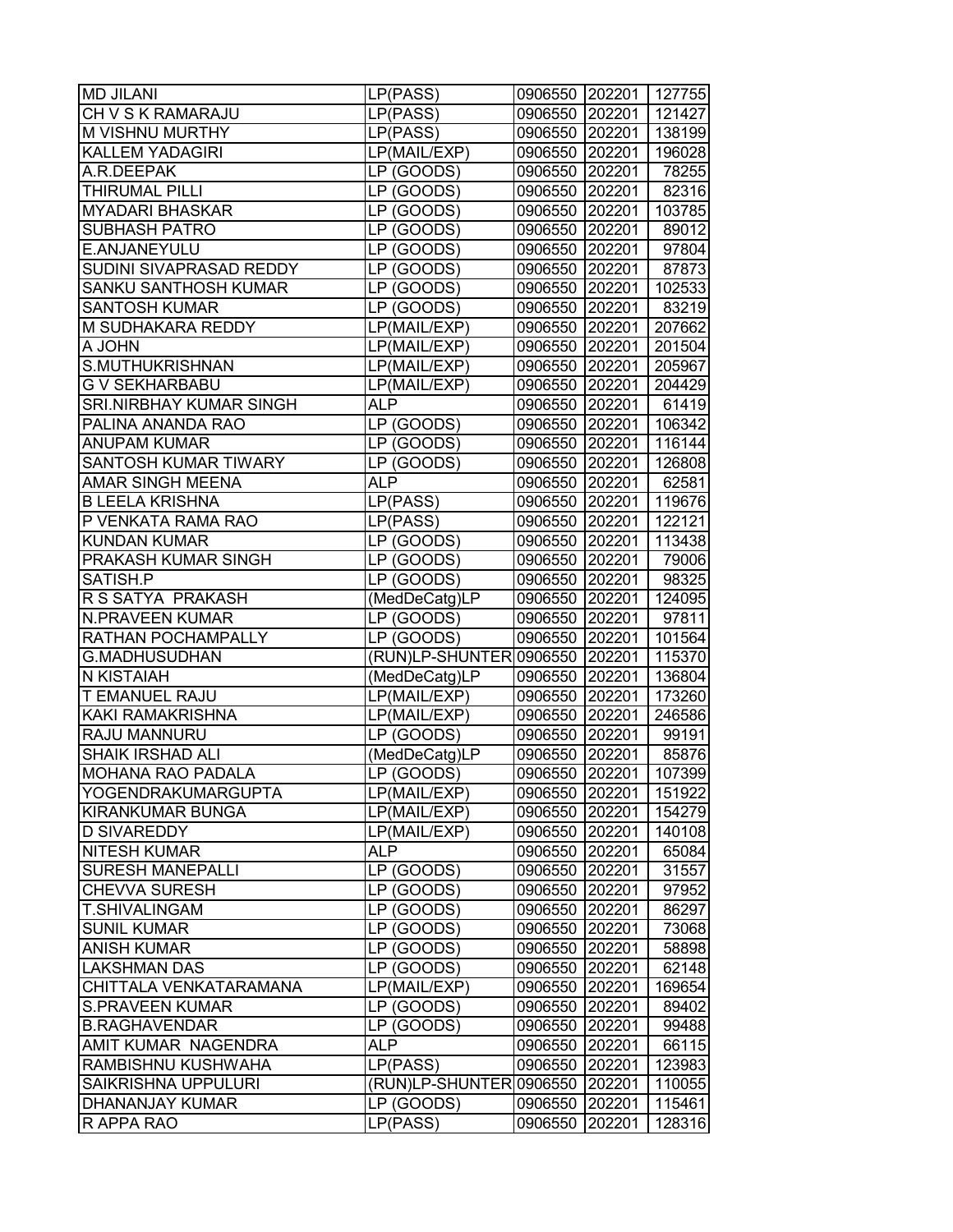| <b>JUVED ALAM</b>          | LP(PASS)                       | 0906550 202201 105239 |        |        |
|----------------------------|--------------------------------|-----------------------|--------|--------|
| <b>MUZAFFAR AHMED</b>      | LP(MAIL/EXP)                   | 0906550 202201        |        | 174059 |
| M.YOGESH                   | Sr.ALP                         | 0906550 202201        |        | 82803  |
| K V BRAHMAIAH              | LP(MAIL/EXP)                   | 0906550 202201        |        | 181974 |
| SUSHIL KUMAR MEENA         | LP(MAIL/EXP)                   | 0906550 202201        |        | 151585 |
| P NARASIMHAMURTHY          | LP(MAIL/EXP)                   | 0906550 202201        |        | 165923 |
| <b>K RAMESH KUMAR</b>      | LP(MAIL/EXP)                   | 0906550 202201        |        | 200484 |
| SUNIL PRASAD MOURYA        | LP(PASS)                       | 0906550 202201        |        | 125718 |
| <b>MANISH KUMAR</b>        | LP (GOODS)                     | 0906550 202201        |        | 77558  |
| MUKESH KUMAR MANDAL        | LP (GOODS)                     | 0906550 202201        |        | 82487  |
| MOTURU LAXMAN RAO          | LP (GOODS)                     | 0906550 202201        |        | 88784  |
| P RAVI KUMAR               | LP(PASS)                       | 0906550 202201        |        | 121971 |
| RAKESH KUMAR MEENA         | LP(MAIL/EXP)                   | 0906550 202201        |        | 123620 |
| <b>RAKESH KUMAR</b>        | LP (GOODS)                     | 0906550 202201        |        | 118494 |
| <b>SRI.VIVEK KUMAR</b>     | <b>ALP</b>                     | 0906550 202201        |        | 43769  |
| <b>B.SRINIVAS RAO</b>      | LP (GOODS)                     | 0906550 202201        |        | 87759  |
| G.SATYANARAYANA            | LP (GOODS)                     | 0906550 202201        |        | 81910  |
| <b>M.PAVAN KUMAR</b>       | LP (GOODS)                     | 0906550 202201        |        | 82860  |
| <b>SYED OSMAN</b>          | LP (GOODS)                     | 0906550 202201        |        | 71459  |
| <b>B.MADHU</b>             | LP (GOODS)                     | 0906550 202201        |        | 117002 |
| KOTAPATI NARASIMHA RAO     | LP (GOODS)                     | 0906550 202201        |        | 96751  |
| KONDETI SRINIVAS           | LP(MAIL/EXP)                   | 0906550 202201        |        | 166424 |
| <b>T JEEVAN A MURTHY</b>   | LP(PASS)                       | 0906550 202201        |        | 132677 |
| <b>J LAKSHMAN</b>          | LP(MAIL/EXP)                   | 0906550 202201        |        | 113835 |
| <b>B NARENDER</b>          | LP(PASS)                       | 0906550 202201        |        | 108859 |
| <b>T.SURENDER</b>          | LP (GOODS)                     | 0906550 202201        |        | 98113  |
| <b>ROHIT KUMAR</b>         | LP (GOODS)                     | 0906550 202201        |        | 122487 |
| T RAVIMANIKYALA RAO        | LP(MAIL/EXP)                   | 0906550 202201        |        | 169915 |
| <b>G.BHOOPATHI REDDY</b>   | LP (GOODS)                     | 0906550 202201        |        | 100293 |
| <b>RAMESH LAVOORI</b>      | LP (GOODS)                     | 0906550 202201        |        | 84484  |
| <b>J.SRINIVAS</b>          | LP (GOODS)                     | 0906550 202201        |        | 86641  |
| Y.PRANAV                   | <b>ALP</b>                     | 0906550 202201        |        | 60466  |
| <b>B.SURESH KUMAR</b>      | LP(PASS)                       | 0906550 202201        |        | 136740 |
| SIVA VENKATA RAO.E         | (RUN)LP-SHUNTER 0906550 202201 |                       |        | 91992  |
| <b>ABHAY KUMAR SINGH</b>   | LP (GOODS)                     | 0906550 202201        |        | 127680 |
| <b>K OM SHIVA SHANKER</b>  | LP(PASS)                       | 0906550 202201        |        | 137702 |
| G.M.A.AHAMAD BAIG          | LP(MAIL/EXP)                   | 0906550 202201        |        | 201813 |
| <b>CHINTALAPUDI SURESH</b> | LP(PASS)                       | 0906550 202201        |        | 148371 |
| <b>SANTOSH RAVIDAS</b>     | LP(PASS)                       | 0906550 202201        |        | 100150 |
| <b>KOTA ASHOK KUMAR</b>    | LP(PASS)                       | 0906550 202201        |        | 111593 |
| <b>ARVIND KUMAR SINGH</b>  | LP (GOODS)                     | 0906550 202201        |        | 122424 |
| <b>MUNNA KUMAR SINGH</b>   | LP (GOODS)                     | 0906550 202201        |        | 108851 |
| <b>MUDAM SHANKAR</b>       | LP(PASS)                       | 0906550 202201        |        | 110697 |
| M.SRINIVASULU              | LP(PASS)                       | 0906550 202201        |        | 124239 |
| <b>B NARESH</b>            | LP(PASS)                       | 0906550 202201        |        | 120487 |
| <b>K NAGA SHANKER</b>      | LP(PASS)                       | 0906550 202201        |        | 113839 |
| M CHANDRA MOULI            | LP(MAIL/EXP)                   | 0906550 202201        |        | 133807 |
| K M V SATYANARAYANA        | LP(PASS)                       | 0906550 202201        |        | 135883 |
| <b>EERLA RAJESH</b>        | (MedDeCatg)LP                  | 0906550 202201        |        | 113836 |
| SUNKARA SRINIVASA RAO      | LP(PASS)                       | 0906550 202201        |        | 141133 |
| P.SATYANARAYANA            | LP(PASS)                       | 0906550 202201        |        | 125481 |
| <b>MD MOHSIN ALI</b>       | LP(PASS)                       | 0906550               | 202201 | 121219 |
| <b>GANGADHAR V</b>         | LP(MAIL/EXP)                   | 0906550               | 202201 | 173566 |
| SHEKHAR SUMAN              | LP (GOODS)                     | 0906550               | 202201 | 115930 |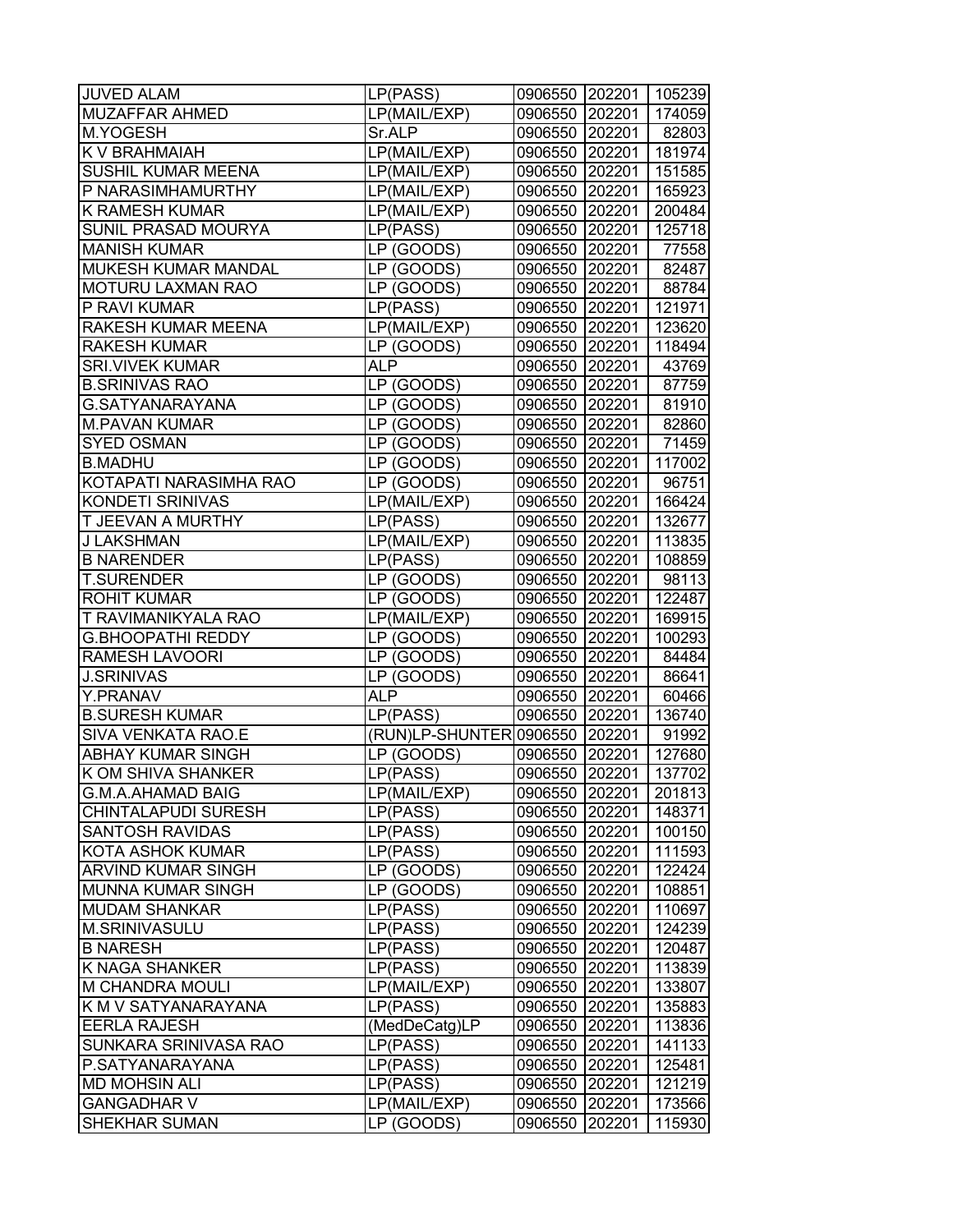| <b>V VENKAT SURESH</b>        | LP(PASS)                       | 0906550 202201 117414 |        |        |
|-------------------------------|--------------------------------|-----------------------|--------|--------|
| <b>RANVIR KUMAR</b>           | <b>ALP</b>                     | 0906550 202201        |        | 54803  |
| <b>BABLU KUMAR</b>            | LP (GOODS)                     | 0906550 202201        |        | 18182  |
| <b>VIKAS KUMAR</b>            | <b>ALP</b>                     | 0906550 202201        |        | 64571  |
| <b>LAKKOJU KRISHNA RAO</b>    | LP (GOODS)                     | 0906550 202201        |        | 94698  |
| <b>SANTOSH KUMAR</b>          | <b>ALP</b>                     | 0906550 202201        |        | 136580 |
| P.LAKSHMINARAYAN              | LP (GOODS)                     | 0906550 202201        |        | 91774  |
| <b>BADE VICTOR RAJU</b>       | LP (GOODS)                     | 0906550 202201        |        | 78458  |
| RAMARAM LAXMINARAYANA         | LP (GOODS)                     | 0906550 202201        |        | 79022  |
| AMIT KUMAR                    | LP(PASS)                       | 0906550 202201        |        | 138045 |
| K.VENKATASREENU               | LP(PASS)                       | 0906550 202201        |        | 135891 |
| M.NAGESWAR                    | LP (GOODS)                     | 0906550 202201        |        | 122133 |
| <b>KADAVA ASHOK</b>           | LP (GOODS)                     | 0906550 202201        |        | 83492  |
| <b>BASANT KUMAR ANAND</b>     | <b>ALP</b>                     | 0906550 202201        |        | 63042  |
| <b>DEVISINGH KHATROTH</b>     | LP (GOODS)                     | 0906550 202201        |        | 79776  |
| K.PURANJAYKRISHNA             | LP (GOODS)                     | 0906550 202201        |        | 84093  |
| <b>KELOTH RAMBABU</b>         | Sr.ALP                         | 0906550 202201        |        | 68289  |
| KONDAPURAM MAHESH             | ALP                            | 0906550 202201        |        | 47675  |
| Y.SAI KRISHNA                 | (MedDeCatg)LP                  | 0906550 202201        |        | 70278  |
| <b>C.KOTESHKUMAR</b>          | LP (GOODS)                     | 0906550 202201        |        | 90293  |
| <b>B.SANDEEP</b>              | LP (GOODS)                     | 0906550 202201        |        | 99004  |
| <b>SATISH KUMAR TIPOJI</b>    | LP (GOODS)                     | 0906550 202201        |        | 97379  |
| K.BALAKISHAN                  | LP (GOODS)                     | 0906550 202201        |        | 97644  |
| V.VIJAYAKUMAR                 |                                | 0906550 202201        |        |        |
|                               | LP (GOODS)                     |                       |        | 100171 |
| <b>J.RAGHAVENDAR</b>          | LP (GOODS)                     | 0906550 202201        |        | 85762  |
| AVINASH KUMAR MISHRA          | LP (GOODS)                     | 0906550 202201        |        | 122254 |
| <b>NARESH KUMAR MEENA</b>     | LP(PASS)                       | 0906550 202201        |        | 114694 |
| <b>NARESH KUMAR CHAUDHARY</b> | Sr.ALP                         | 0906550 202201        |        | 73168  |
| RANJEET KEWAT                 | LP (GOODS)                     | 0906550 202201        |        | 114982 |
| NUNAVATH VEERANNA             | LP (GOODS)                     | 0906550 202201        |        | 100769 |
| M. SUNIL BABU                 | LP (GOODS)                     | 0906550 202201        |        | 94879  |
| <b>R.SURESH</b>               | (RUN)LP-SHUNTER 0906550 202201 |                       |        | 70700  |
| <b>JAGDISH PRASAD MEENA</b>   | LP (GOODS)                     | 0906550 202201        |        | 106202 |
| <b>SANJIT KUMAR</b>           | LP (GOODS)                     | 0906550 202201        |        | 114632 |
| CH SRINIVASARAO               | LP(MAIL/EXP)                   | 0906550 202201        |        | 152573 |
| RACHAMANTI ANJANEYULU         | LP (GOODS)                     | 0906550 202201        |        | 79111  |
| K.SATISH KUMAR                | LP(PASS)                       | 0906550 202201        |        | 115498 |
| <b>S.NARENDER</b>             | LP(PASS)                       | 0906550 202201        |        | 143983 |
| <b>J.SRINIVASU</b>            | LP(PASS)                       | 0906550 202201        |        | 160960 |
| N.SHIVASHANKAR                | LP(PASS)                       | 0906550 202201        |        | 158335 |
| PREM SHIVA KUMAR              | LP(MAIL/EXP)                   | 0906550               | 202201 | 177126 |
| O SRINIVAS                    | LP(PASS)                       | 0906550 202201        |        | 117635 |
| <b>ANAND KUMAR</b>            | LP(MAIL/EXP)                   | 0906550 202201        |        | 152743 |
| A SATEESH KUMAR               | LP(PASS)                       | 0906550 202201        |        | 143702 |
| S RAMPRASAD                   | LP(PASS)                       | 0906550 202201        |        | 118703 |
| V VENKATA NARESH              | LP(PASS)                       | 0906550 202201        |        | 118169 |
| <b>SURENDRA KUMAR</b>         | LP(PASS)                       | 0906550               | 202201 | 144891 |
| P KRUPA RAO                   | LP(MAIL/EXP)                   | 0906550               | 202201 | 143936 |
| <b>JITENDRA KUMAR YADAV</b>   | LP (GOODS)                     | 0906550 202201        |        | 76212  |
| <b>RANDHIR KUMAR</b>          | LP (GOODS)                     | 0906550 202201        |        | 58537  |
| <b>AJAJ ANSARI</b>            | LP (GOODS)                     | 0906550 202201        |        | 71057  |
| RAVI KUMAR.G                  | LP (GOODS)                     | 0906550               | 202201 | 69037  |
| ANIL KUMAR PANDRANKI          | LP (GOODS)                     | 0906550               | 202201 | 102812 |
| <b>RANJEEV KUMAR</b>          | <b>ALP</b>                     | 0906550               | 202201 | 47750  |
|                               |                                |                       |        |        |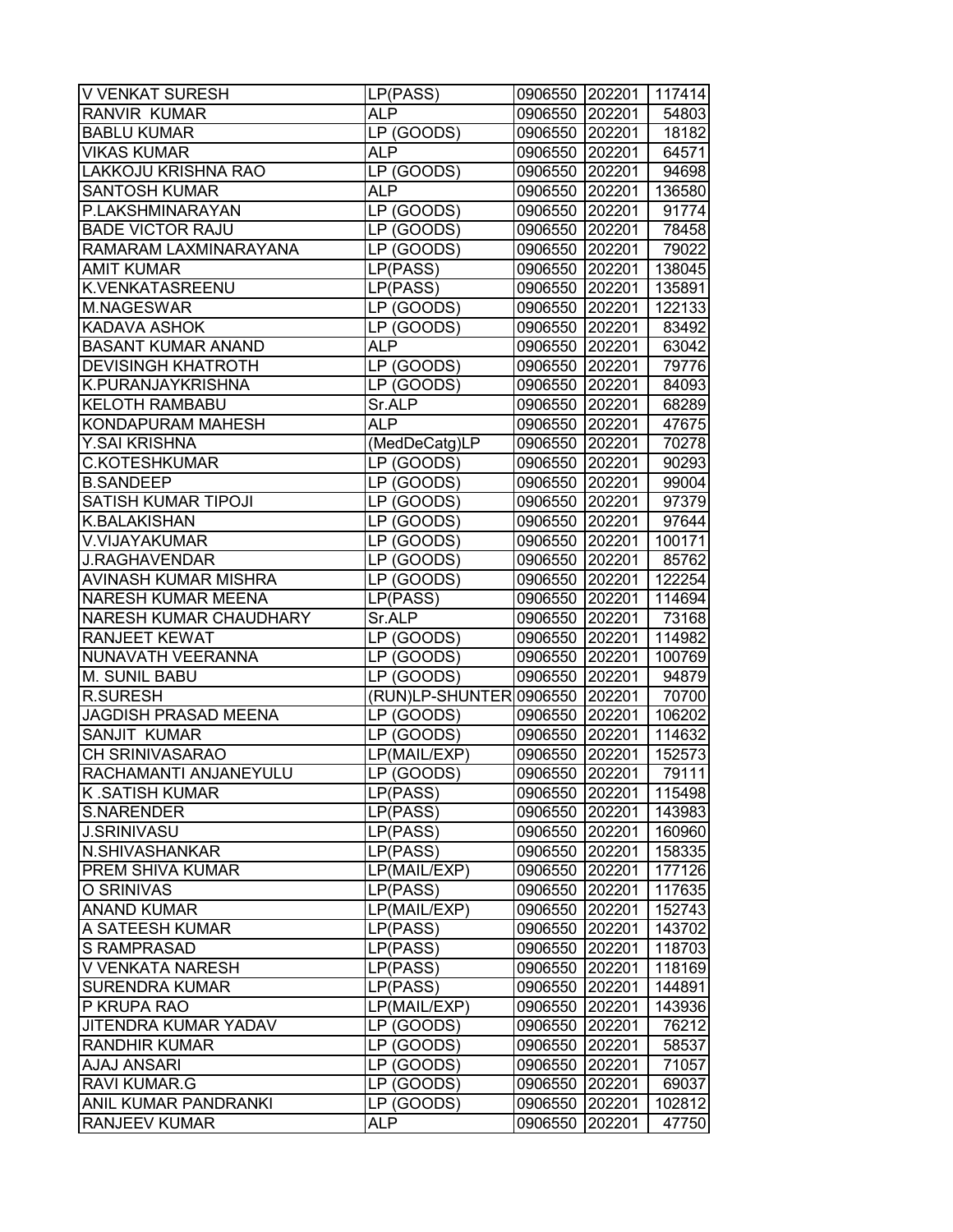| <b>SHARVAN KUMAR</b>          | <b>ALP</b>                                   | 0906550 202201 |        | 63417  |
|-------------------------------|----------------------------------------------|----------------|--------|--------|
| <b>ABHAY KUMAR</b>            | ALP.                                         | 0906550 202201 |        | 61256  |
| <b>K SATISH KUMAR</b>         | LP(PASS)                                     | 0906550 202201 |        | 114798 |
| H.M.T. ARULRAJ                | LP (GOODS)                                   | 0906550 202201 |        | 26633  |
| <b>SURESH BABU VUTA</b>       | (RUN)LP-SHUNTER 0906550 202201               |                |        | 106140 |
| RAMOJIRAO MANGAM              | (RUN)LP-SHUNTER 0906550 202201               |                |        | 105716 |
| <b>G.CHAKRAVARTHI</b>         | (RUN)LP-SHUNTER 0906550 202201               |                |        | 95650  |
| <b>JAI HANUMAN</b>            | ALP                                          | 0906550 202201 |        | 50696  |
| <b>M ANIL KUMAR</b>           | LP(MAIL/EXP)                                 | 0906550 202201 |        | 147517 |
| PARAMJEET KUMAR ROY           | LP (GOODS)                                   | 0906550 202201 |        | 81102  |
| <b>MOHAN KUMAR</b>            | LP (GOODS)                                   | 0906550 202201 |        | 82743  |
| <b>GINKA RAMAKRISHNA</b>      | LP (GOODS)                                   | 0906550 202201 |        | 69361  |
| <b>B DORABABU</b>             | LP(PASS)                                     | 0906550 202201 |        | 104651 |
| <b>ANIKET KUMAR</b>           | Sr.ALP                                       | 0906550 202201 |        | 69182  |
| D.PURUSHOTHAM                 | LP (GOODS)                                   | 0906550 202201 |        | 24275  |
| <b>K.RAMESH BABU</b>          | LP (GOODS)                                   | 0906550 202201 |        | 90978  |
| <b>MD.ISHAQ</b>               | LP (GOODS)                                   | 0906550 202201 |        | 97902  |
| <b>TARUN KUMAR SINGH</b>      | LP (GOODS)                                   | 0906550 202201 |        | 80104  |
| <b>DINESH JHA</b>             | LP (GOODS)                                   | 0906550 202201 |        | 72373  |
| <b>CHUNMUN KUMAR PATEL</b>    | LP (GOODS)                                   | 0906550 202201 |        | 85549  |
| M.RAGHAVENDRA                 | LP (GOODS)                                   | 0906550 202201 |        | 114771 |
| <b>D.VENKATESWARLU</b>        | LP(PASS)                                     | 0906550 202201 |        | 96821  |
| <b>SHASHI KUMAR</b>           | LP (GOODS)                                   | 0906550 202201 |        | 82985  |
| <b>NARENDRA KUMAR</b>         | LP (GOODS)                                   | 0906550 202201 |        | 5314   |
| <b>J.SANTHOSH KUMAR</b>       | LP (GOODS)                                   | 0906550 202201 |        | 84660  |
| A. SRINIVAS                   | LP(PASS)                                     | 0906550 202201 |        | 128316 |
| RAJENDRABABU DHARAVATH        | LP (GOODS)                                   | 0906550 202201 |        | 95107  |
| <b>M RAVI BABU</b>            | LP(MAIL/EXP)                                 | 0906550 202201 |        | 169105 |
|                               |                                              |                |        |        |
| V.MANIKUMAR                   | LP(MAIL/EXP)                                 | 0906550 202201 |        | 180897 |
| <b>SRAVAN KUMAR MAKHAM</b>    | LP (GOODS)<br>(RUN)LP-SHUNTER 0906550 202201 | 0906550 202201 |        | 94009  |
| <b>MADDULA KUMAR</b>          |                                              |                |        | 107096 |
| MD.SHAMSHAD                   | LP (GOODS)                                   | 0906550 202201 |        | 77662  |
| <b>AJAY KUMAR.T</b>           | LP (GOODS)                                   | 0906550 202201 |        | 116189 |
| <b>BIJAY KUMAR YADAV</b>      | LP (GOODS)                                   | 0906550 202201 |        | 73661  |
| P SURYANARAYANA               | LP(PASS)                                     | 0906550 202201 |        | 135124 |
| S. VENKATESWAR RAO            | (RUN)LP-SHUNTER 0906550 202201               |                |        | 156966 |
| <b>RANDHIR PANDIT</b>         | LP (GOODS)                                   | 0906550 202201 |        | 78662  |
| <b>JILANI BHASHA</b>          | LP(MAIL/EXP)                                 | 0906550 202201 |        | 168542 |
| <b>CHHOTAN KUMAR</b>          | LP (GOODS)                                   | 0906550 202201 |        | 109549 |
| <b>ERRA SREENU</b>            | LP (GOODS)                                   | 0906550 202201 |        | 117161 |
| <b>RAVI KUMAR.H</b>           | LP (GOODS)                                   | 0906550 202201 |        | 78572  |
| <b>RAJ KISHOR KUMAR RAMAN</b> | LP (GOODS)                                   | 0906550 202201 |        | 87375  |
| <b>RAVI PRAKASH</b>           | LP (GOODS)                                   | 0906550 202201 |        | 80963  |
| <b>JAVIR HUSSAIN ANSARI</b>   | LP (GOODS)                                   | 0906550 202201 |        | 78294  |
| <b>DILEEP KUMAR</b>           | LP (GOODS)                                   | 0906550 202201 |        | 75140  |
| AMRENDRA KUMAR                | LP (GOODS)                                   | 0906550 202201 |        | 82373  |
| S RAMAKRISHNA                 | LP(MAIL/EXP)                                 | 0906550 202201 |        | 142679 |
| <b>SUSHIL KUMAR</b>           | Sr.ALP                                       | 0906550 202201 |        | 84910  |
| <b>ARAVIND KUMAR</b>          | Sr.ALP                                       | 0906550 202201 |        | 80291  |
| <b>JANARDAN KUMAR RAM</b>     | Sr.ALP                                       | 0906550 202201 |        | 70660  |
| <b>MULPUR SASIKIRAN</b>       | Sr.ALP                                       | 0906550 202201 |        | 81051  |
| <b>HARENDRA KUMAR</b>         | Sr.ALP                                       | 0906550 202201 |        | 66593  |
| <b>MADDA RAMESH BABU</b>      | Sr.ALP                                       | 0906550        | 202201 | 91784  |
| <b>BATHULA RAMAKRISHNA</b>    | Sr.ALP                                       | 0906550        | 202201 | 74412  |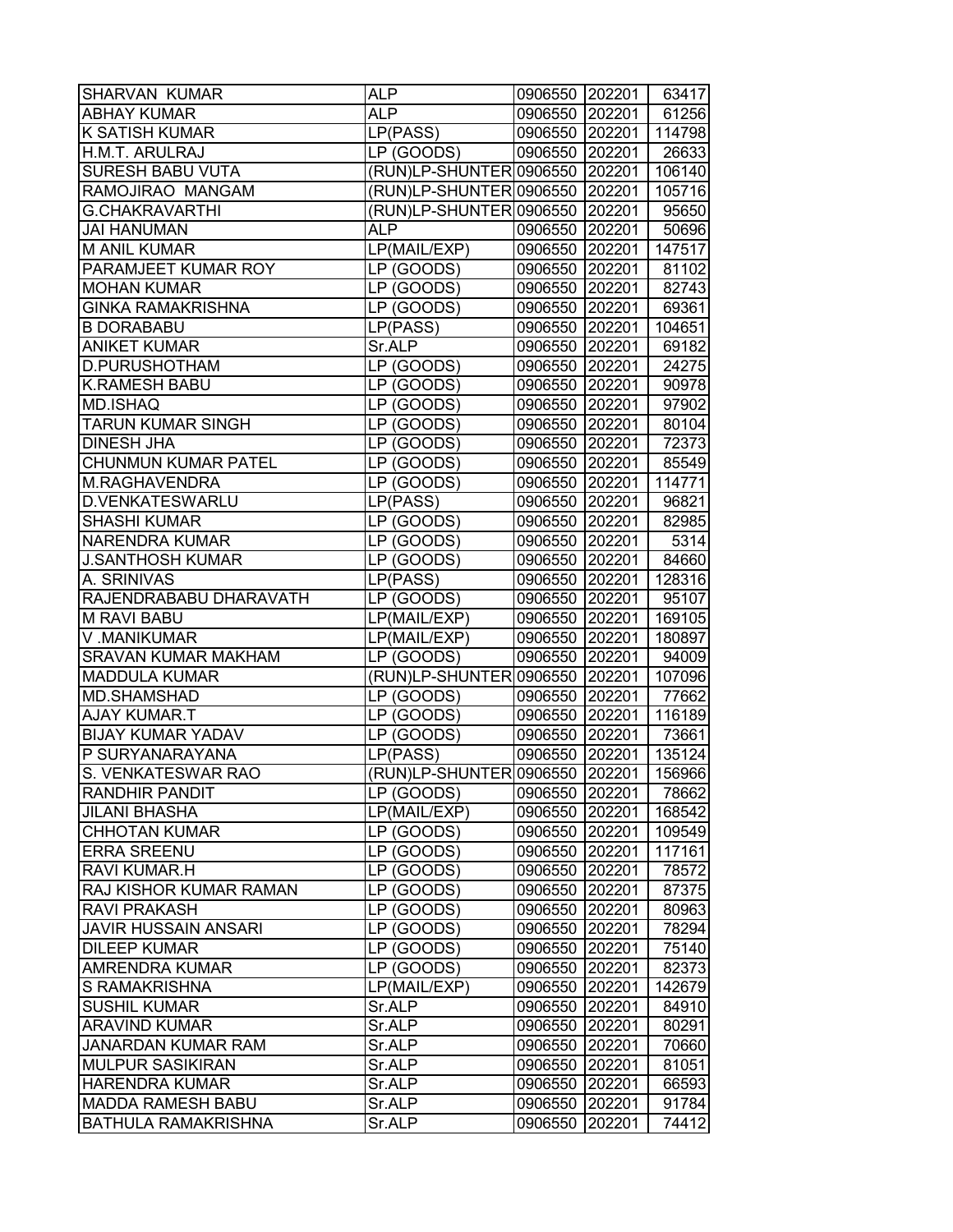| <b>CHEBROLU RAMAKRISHNA</b>   | Sr.ALP     | 0906550 202201 |        | 69393  |
|-------------------------------|------------|----------------|--------|--------|
| <b>GAJENDRA KUMAR</b>         | Sr.ALP     | 0906550        | 202201 | 76025  |
| <b>MAHENDRA SINGH</b>         | Sr.ALP     | 0906550 202201 |        | 88316  |
| ROHIT KOSTA                   | Sr.ALP     | 0906550        | 202201 | 78750  |
| SANTOSH KUMAR SAH             | Sr.ALP     | 0906550 202201 |        | 90126  |
| <b>SANTOSH PANDIT</b>         | Sr.ALP     | 0906550 202201 |        | 69483  |
| YENDUVA CHINNAMNAIDU          | Sr.ALP     | 0906550 202201 |        | 75166  |
| UTTAM KUMAR YADAV             | Sr.ALP     | 0906550 202201 |        | 80597  |
| KRISHNARJUNA RAO.V            | Sr.ALP     | 0906550 202201 |        | 88297  |
| S RAGHUVEER                   | <b>ALP</b> | 0906550 202201 |        | 133171 |
| <b>MANISH KUMAR</b>           | ALP        | 0906550 202201 |        | 66402  |
| <b>NAVAL KISHORE YADAV</b>    | <b>ALP</b> | 0906550 202201 |        | 54602  |
| <b>BICKY KUMAR</b>            | <b>ALP</b> | 0906550        | 202201 | 48913  |
| <b>SUNNY KANT KUMAR</b>       | LP (GOODS) | 0906550        | 202201 | 89211  |
| DHARMENDRA KUMAR              | <b>ALP</b> | 0906550        | 202201 | 51186  |
| ROOPSING.MEENA                | ALP        | 0906550        | 202201 | 49447  |
| <b>SUNIL KUMAR SINGH</b>      | <b>ALP</b> | 0906550        | 202201 | 51307  |
| <b>SUNIL KUMAR</b>            | Sr.ALP     | 0906550 202201 |        | 73213  |
| <b>CHANDAN KUMAR</b>          | Sr.ALP     | 0906550 202201 |        | 57979  |
| <b>DEEPU KUMAR</b>            | Sr.ALP     | 0906550 202201 |        | 70918  |
| YOGESH KUMAR SAINI            | Sr.ALP     | 0906550 202201 |        | 88861  |
| <b>RAJIV KUMAR SINGH</b>      | Sr.ALP     | 0906550 202201 |        | 67818  |
| <b>G RAJESH</b>               | ALP.       | 0906550 202201 |        | 49518  |
| SANTOSH KUMAR INTI            | Sr.ALP     | 0906550 202201 |        | 68061  |
| V.GANESH BABU                 | Sr.ALP     | 0906550        | 202201 | 80338  |
| P.SRIKANTH                    | Sr.ALP     | 0906550        | 202201 | 59859  |
| <b>MADANMOHAN R</b>           | Sr.ALP     | 0906550        | 202201 | 64843  |
| <b>TETAKALI RAVI</b>          | Sr.ALP     | 0906550        | 202201 | 80130  |
| K.VENKATA RAMANA NAIK         | Sr.ALP     | 0906550        | 202201 | 78864  |
| S.SRIHARI                     | Sr.ALP     | 0906550 202201 |        | 57973  |
| <b>JAKKAM ARUN</b>            | Sr.ALP     | 0906550 202201 |        | 72355  |
| P.NAVEEN REDDY                | Sr.ALP     | 0906550 202201 |        | 81096  |
| RANJAN KUMAR NUT              | Sr.ALP     | 0906550        | 202201 | 73583  |
| <b>MALYALA MAHESH BABU</b>    | Sr.ALP     | 0906550        | 202201 | 60708  |
| <b>K.BALAKRISHNA</b>          | Sr.ALP     | 0906550        | 202201 | 61194  |
| <b>G.GANESH</b>               | Sr.ALP     | 0906550        | 202201 | 52873  |
| <b>Y.SRINIVAS</b>             | Sr.ALP     | 0906550 202201 |        | 51810  |
| <b>D.SAI KRISHNA</b>          | Sr.ALP     | 0906550        | 202201 | 53059  |
| <b>MIRIYALA RERAJU</b>        | Sr.ALP     | 0906550        | 202201 | 83632  |
| DHARAVATH NAGESWARA RAO       | Sr.ALP     | 0906550        | 202201 | 81463  |
| PAPPULA GIRISH KUMAR          | Sr.ALP     | 0906550        | 202201 | 95778  |
| KUNDURU PRAVEEN KUMAR         | Sr.ALP     | 0906550        | 202201 | 61355  |
| <b>B.DEVENDRA NAIK</b>        | Sr.ALP     | 0906550 202201 |        | 75038  |
| <b>RAJU RAMAVATH</b>          | Sr.ALP     | 0906550 202201 |        | 80936  |
| <b>BOLLEDDU ANAND</b>         | Sr.ALP     | 0906550        | 202201 | 57509  |
| <b>BANAVATH NAGENDRA NAIK</b> | Sr.ALP     | 0906550        | 202201 | 69085  |
| <b>P.NARESH KUMAR</b>         | Sr.ALP     | 0906550        | 202201 | 79360  |
| <b>T.RAJESHWAR</b>            | Sr.ALP     | 0906550        | 202201 | 56826  |
| <b>SRI.DARBAR SUBHASH</b>     | LP(PASS)   | 0906550        | 202201 | 153244 |
| VADIGI TARAKA RAMA RAO        | LP (GOODS) | 0906550        | 202201 | 137181 |
| JINUGU SRINIVASA RAO          | LP (GOODS) | 0906550        | 202201 | 86472  |
| <b>SAURABH KUMAR</b>          | Sr.ALP     | 0906550        | 202201 | 74076  |
| C HARIBABU                    | <b>ALP</b> | 0906550        | 202201 | 49721  |
| <b>ARUNA RAJU PETETI</b>      | Sr.ALP     | 0906550        | 202201 | 57331  |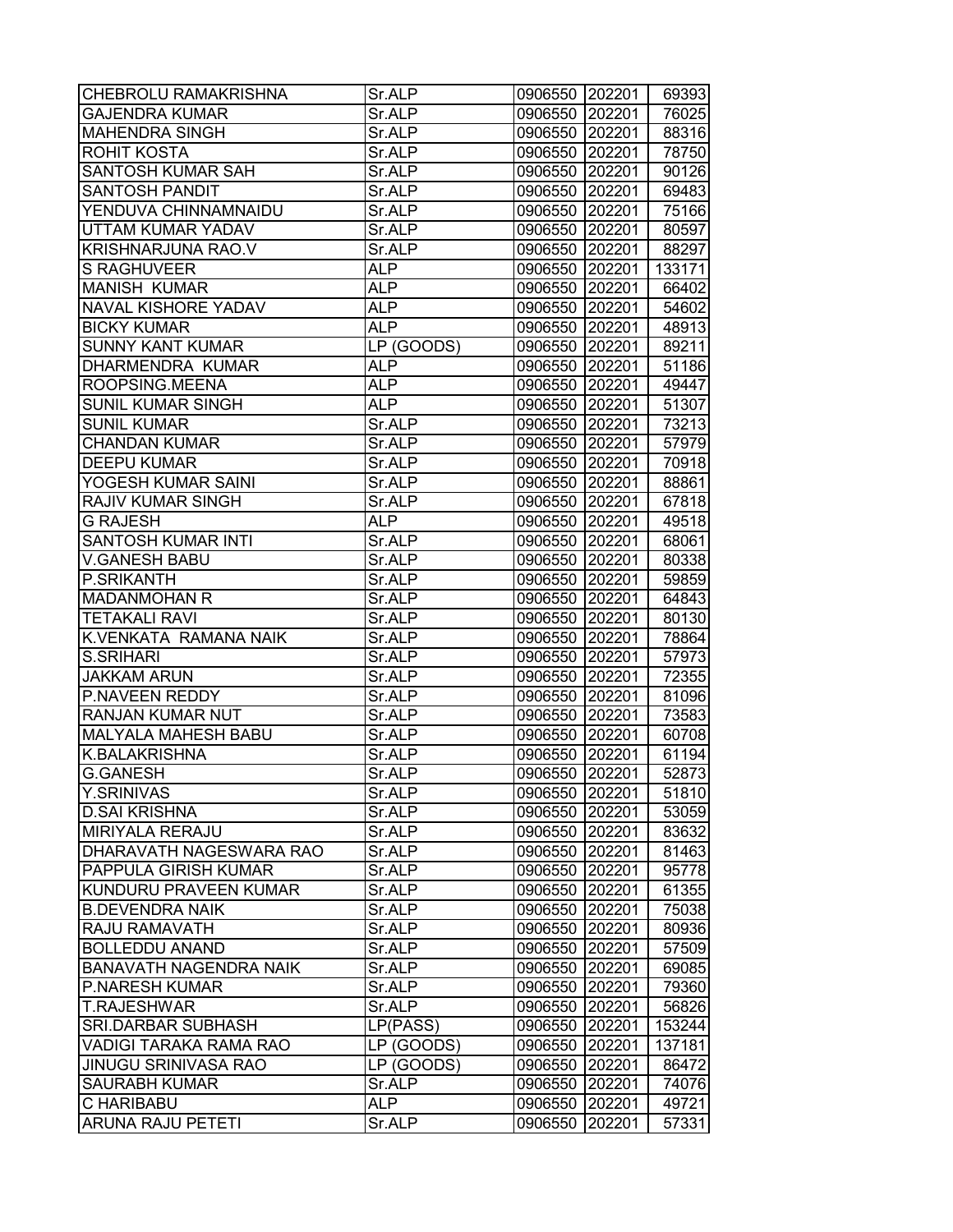| <b>SRINIVASULU</b>               | LP (GOODS) | 0906550 202201 |        | 95027  |
|----------------------------------|------------|----------------|--------|--------|
| <b>G.KOMURAIAH</b>               | LP (GOODS) | 0906550 202201 |        | 173218 |
| <b>NIRDOSH KUMAR</b>             | Sr.ALP     | 0906550 202201 |        | 79388  |
| ROHIT KUMAR SHARMA               | Sr.ALP     | 0906550 202201 |        | 81654  |
| <b>G ANJANEYULU</b>              | <b>ALP</b> | 0906550 202201 |        | 28481  |
| KATIKA VENKATESH                 | Sr.ALP     | 0906550 202201 |        | 85104  |
| RAMU VEMU                        | Sr.ALP     | 0906550 202201 |        | 69659  |
| <b>SHATRUGHN KUMAR</b>           | Sr.ALP     | 0906550 202201 |        | 78005  |
| S SUBBANNA                       | <b>ALP</b> | 0906550 202201 |        | 57871  |
| <b>ANANDH</b>                    | <b>ALP</b> | 0906550 202201 |        | 57352  |
| <b>MARUTHI KANDI</b>             | <b>ALP</b> | 0906550 202201 |        | 59191  |
| <b>MD.AASIM HUSSAIN</b>          | Sr.ALP     | 0906550 202201 |        | 76763  |
| SHUBHAM KUMAR SINGH              | Sr.ALP     | 0906550 202201 |        | 74473  |
| <b>SERU RAHUL</b>                | Sr.ALP     | 0906550 202201 |        | 72270  |
| <b>M.RAMESH</b>                  | LP (GOODS) | 0906550 202201 |        | 81973  |
| KORLA VINOD CHANDRA              | Sr.ALP     | 0906550 202201 |        | 81268  |
| PARSHURAM KUMAR                  | Sr.ALP     | 0906550 202201 |        | 85600  |
| <b>CHANDAN KUMAR</b>             | Sr.ALP     | 0906550 202201 |        | 73885  |
| <b>VEMIREDDY.V.SEKHAR REDDY</b>  | Sr.ALP     | 0906550 202201 |        | 71733  |
| <b>RAM AMOTH RAY</b>             | Sr.ALP     | 0906550 202201 |        | 80636  |
| PINDRA.LAKSHMI NARAYANA          | LP(PASS)   | 0906550 202201 |        | 134893 |
| V.V.S.L.JANARDHAN                | LP (GOODS) | 0906550 202201 |        | 135963 |
| P.SRIKANTH                       | <b>ALP</b> | 0906550 202201 |        | 47592  |
| <b>SRI.JYOTI RANJAN CHAND</b>    | Sr.ALP     | 0906550 202201 |        | 64727  |
| HARIHARA SUBRAMANIAN A           | <b>ALP</b> | 0906550 202201 |        | 42963  |
| SRI.KAMLESH KUMAR MEENA          | LP (GOODS) | 0906550 202201 |        | 81098  |
| <b>SRI.RANJEET KUMAR</b>         | Sr.ALP     | 0906550 202201 |        | 82246  |
| SATHEESH C.B                     | Sr.ALP     | 0906550 202201 |        | 72143  |
| SRI.D.MADHUKRISHNA               | LP (GOODS) | 0906550 202201 |        | 65949  |
| <b>SHYAMALA MARY</b>             | Sr.ALP     | 0906550 202201 |        | 71189  |
| <b>BAPI SARKAR</b>               | Sr.ALP     | 0906550 202201 |        | 80947  |
| PINTU KUMAR                      | Sr.ALP     | 0906550 202201 |        | 77213  |
| RAJIB KUMAR MOHANTY              | Sr.ALP     | 0906550 202201 |        | 65094  |
| MUKKOLLU MADHU VENKATA NAGA IALP |            | 0906550 202201 |        | 44971  |
| <b>C.SRIKANTH REDDY</b>          | ALP        | 0906550 202201 |        | 61065  |
| POTARLANKA PREM KUMAR            | <b>ALP</b> | 0906550 202201 |        | 55015  |
| RACHABATTULA SIVA RAMA KRISHNALP |            | 0906550 202201 |        | 43180  |
| <b>MOTURU YAGNANTH</b>           | <b>ALP</b> | 0906550 202201 |        | 45912  |
| <b>GADHAPATI NARESH</b>          | <b>ALP</b> | 0906550 202201 |        | 40956  |
| KARRA GOWTHAM                    | <b>ALP</b> | 0906550 202201 |        | 51923  |
| MARRAPU.DURGA                    | ALP        | 0906550 202201 |        | 43283  |
| <b>THAMMINENI RAMAMOHAN</b>      | <b>ALP</b> | 0906550 202201 |        | 47890  |
| <b>MAMIDALA SAINATH</b>          | <b>ALP</b> | 0906550 202201 |        | 51156  |
| <b>RAJESH CHEEPURAPALLI</b>      | <b>ALP</b> | 0906550 202201 |        | 46565  |
| <b>DIVYA MURTHY ASIPU</b>        | <b>ALP</b> | 0906550 202201 |        | 55134  |
| KUTURU SRI RAGHAVENDRA REDDY     | <b>ALP</b> | 0906550 202201 |        | 53781  |
| PATHAKOTI.KARTHIK                | <b>ALP</b> | 0906550 202201 |        | 48961  |
| Y.NIKHILA                        | <b>ALP</b> | 0906550 202201 |        | 52252  |
| <b>YERRA ASWIN KUMAR</b>         | <b>ALP</b> | 0906550 202201 |        | 46599  |
| P.VIKASH KUMAR REDDY             | <b>ALP</b> | 0906550 202201 |        | 57121  |
| PARASA NAGASAI HEMCHANDU         | <b>ALP</b> | 0906550 202201 |        | 47682  |
| POSINA.MAHESH                    | <b>ALP</b> | 0906550        | 202201 | 45767  |
| <b>SILUMULA STANLEY</b>          | <b>ALP</b> | 0906550        | 202201 | 40587  |
| <b>ANANTHA GOPAL</b>             | <b>ALP</b> | 0906550        | 202201 | 41542  |
|                                  |            |                |        |        |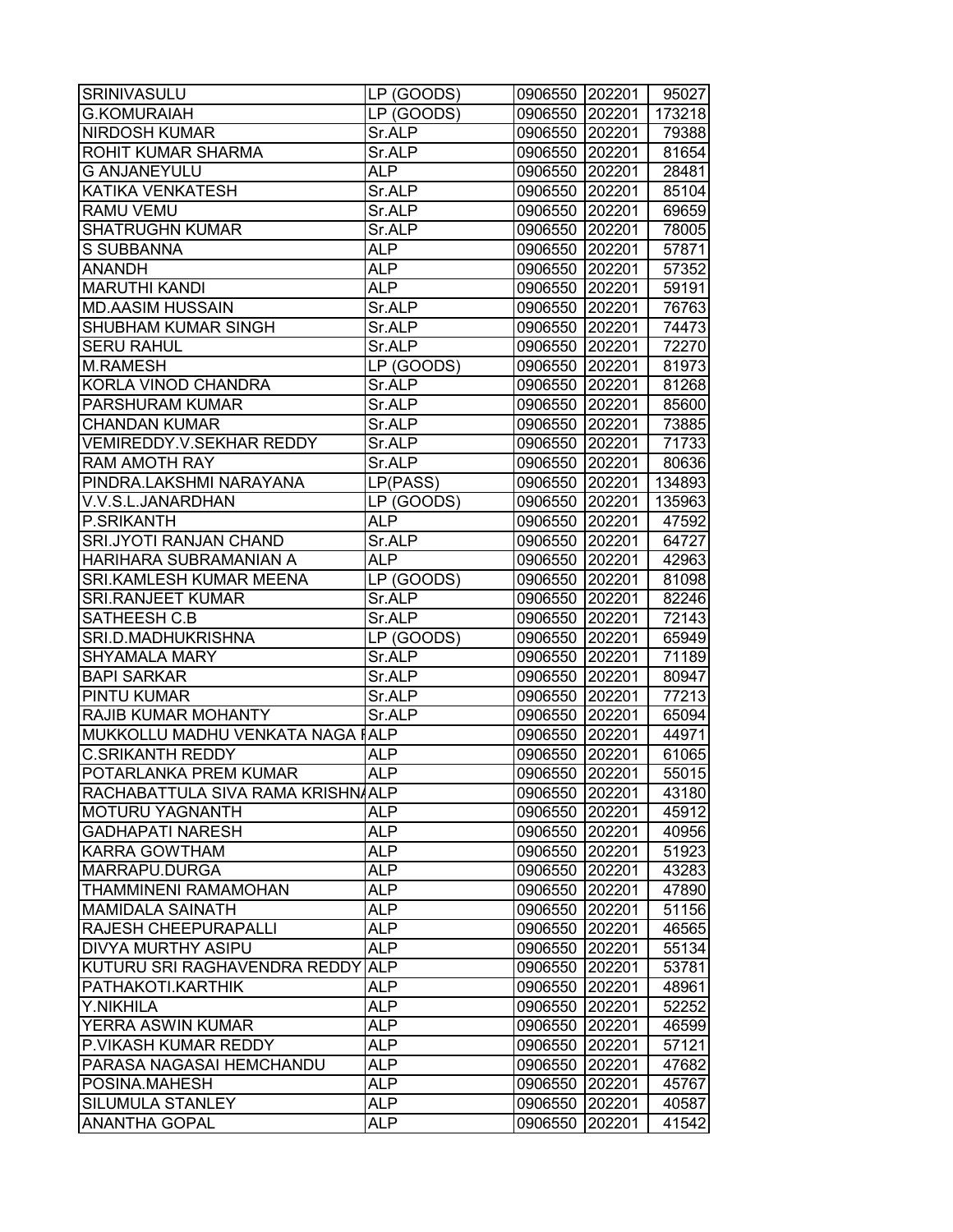| <b>GANDRA SAI KIRAN</b>         | <b>ALP</b>        | 0906550        | 202201           | 45380 |
|---------------------------------|-------------------|----------------|------------------|-------|
| BEERAKA JUTHENDRA SUBRAHMANYALP |                   | 0906550        | 202201           | 39579 |
| MARIGAY ADITYA                  | ALP               | 0906550        | 202201           | 55400 |
| POTHU LAXMAN                    | ALP               | 0906550 202201 |                  | 48180 |
| NALLAVALI MADHU SUDHAN REDDY    | <b>ALP</b>        | 0906550 202201 |                  | 51861 |
| <b>VIPIN KUMAR</b>              | <b>ALP</b>        | 0906550 202201 |                  | 39653 |
| <b>NALLA MADHU</b>              | <b>ALP</b>        | 0906550 202201 |                  | 49491 |
| SURISETTI SATYA SIVA GANESH     | <b>ALP</b>        | 0906550 202201 |                  | 57383 |
| A.RAJU                          | <b>ALP</b>        | 0906550        | 202201           | 55068 |
| PALLATI RAMESH                  | Sr.ALP            | 0906550 202201 |                  | 63039 |
| KOTHA PALLY SANDEEP GOUD        | <b>ALP</b>        | 0906550 202201 |                  | 46942 |
| KOLUSU.SRAVANI                  | <b>ALP</b>        | 0906550        | 202201           | 53058 |
| NADAKUDUTI SAI KRISHNA          | <b>ALP</b>        | 0906550        | 202201           | 47773 |
| CHOKKAPU VINOD KUMAR            | <b>ALP</b>        | 0906550        | 202201           | 46089 |
| <b>P.NARESH BABU</b>            | ALP               | 0906550        | 202201           | 46011 |
| KAGAZU VIJAYA BASKAR REDDY      | ALP               | 0906550        | 202201           | 41996 |
| RANJAN KR GIRI                  | ALP               | 0906550 202201 |                  | 58075 |
| GANTYADA.NARESH                 | <b>ALP</b>        | 0906550 202201 |                  | 51228 |
| PATTIPAKA RAMESH                | <b>ALP</b>        | 0906550 202201 |                  | 43824 |
| <b>VUPPARI SHRAVANI</b>         | <b>ALP</b>        | 0906550        | 202201           | 34905 |
| GUTHULA DURGA SRAVANYA          | <b>ALP</b>        | 0906550        | 202201           | 34905 |
| <b>MANOJ DUDI</b>               | <b>ALP</b>        | 0906550        | 202201           | 47507 |
| <b>ERLA SAIKRUSHNA</b>          | <b>ALP</b>        | 0906550 202201 |                  | 42384 |
| VADAPALLY NAGA DEEPAK           | ALP               | 0906550 202201 |                  | 43340 |
| <b>NEELI RAJU</b>               | <b>ALP</b>        | 0906550        | 202201           | 46431 |
| HARINARTHINI SUSHMA             | <b>ALP</b>        | 0906550        | 202201           | 45896 |
| DHONDI VINAY KUMAR              | ALP               | 0906550        | 202201           | 42975 |
| NAGARAJU                        | ALP               | 0906550        | 202201           | 48316 |
| SHAMARTHI RAVI KUMAR            | ALP               | 0906550        | 202201           | 42955 |
| MOHD SHAHID UL ISLAM            | ALP               | 0906550 202201 |                  | 47970 |
| VELPULA VEERAPRATHAP            | <b>ALP</b>        | 0906550 202201 |                  | 44497 |
| <b>NENAVATH LOKESH NAIK</b>     | <b>ALP</b>        |                |                  | 42213 |
| <b>MADAM ANIL KUMAR</b>         | <b>ALP</b>        | 0906550        | 202201<br>202201 | 42251 |
| MOHAMMED MUSTAQH AHMED          | <b>ALP</b>        | 0906550        | 202201           | 33980 |
| CHINTHALA VINAY GOUD            | ALP               | 0906550        | 202201           | 42616 |
| S SRIKAR GOUD                   |                   | 0906550        | 202201           | 42772 |
|                                 | ALP               | 0906550        |                  |       |
| <b>CHANDRA BHUSHAN KUMAR</b>    | <b>ALP</b><br>ALP | 0906550 202201 |                  | 46227 |
| <b>EEPURI SANDEEP</b>           |                   | 0906550 202201 |                  | 48154 |
| <b>BHOGADI RANGA SUBHASHINI</b> | <b>ALP</b>        | 0906550        | 202201           | 11426 |
| KALURAM                         | <b>ALP</b>        | 0906550        | 202201           | 45769 |
| <b>BATTU BHARGAVA</b>           | ALP               | 0906550        | 202201           | 43225 |
| PEDDI BALNATH RAM               | <b>ALP</b>        | 0906550 202201 |                  | 45240 |
| KUNIGIRI SREEKANTH              | <b>ALP</b>        | 0906550 202201 |                  | 47822 |
| N SAI RAM ABHISHEK              | ALP               | 0906550 202201 |                  | 37599 |
| <b>VARAKALA SAHUL PRAMOD</b>    | <b>ALP</b>        | 0906550        | 202201           | 43444 |
| <b>G BALAJI</b>                 | AL <sub>P</sub>   | 0906550        | 202201           | 47226 |
| V VINAY KUMAR CHARY             | ALP               | 0906550        | 202201           | 47200 |
| <b>MARATI KALADHAR</b>          | <b>ALP</b>        | 0906550        | 202201           | 40954 |
| <b>B BHARGAVA</b>               | <b>ALP</b>        | 0906550        | 202201           | 45588 |
| MUDDANUR JAYANTH                | <b>ALP</b>        | 0906550        | 202201           | 49713 |
| <b>BAGARE SRINIVAS</b>          | <b>ALP</b>        | 0906550        | 202201           | 43209 |
| SAINI SAI PREM KUMAR            | <b>ALP</b>        | 0906550        | 202201           | 40522 |
| <b>SUMAN GOMASA</b>             | AL <sub>P</sub>   | 0906550        | 202201           | 43351 |
| <b>DUTA SHIVA KUMAR</b>         | ALP               | 0906550        | 202201           | 45232 |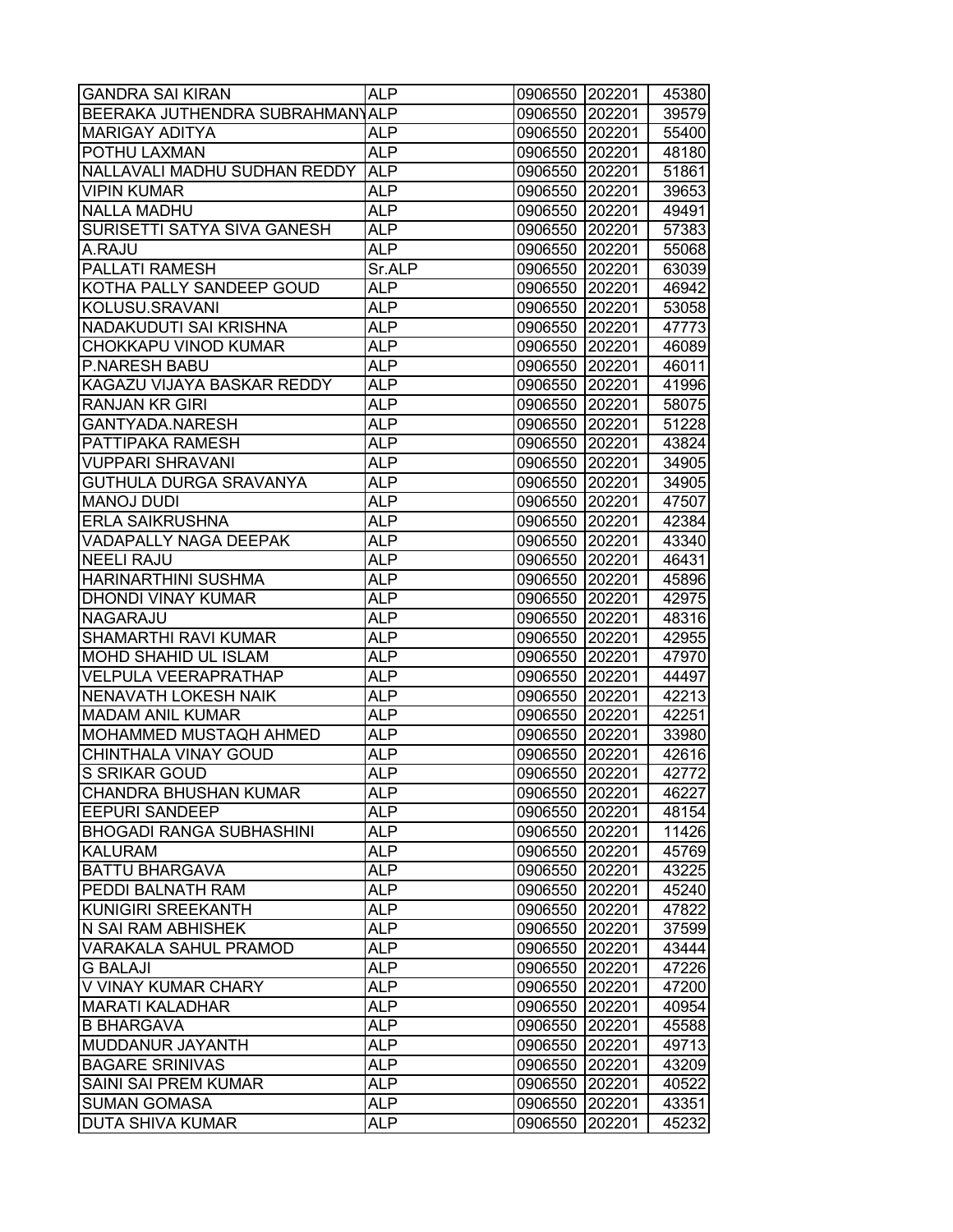| NADMINTI SIRIGIRI NAVANEETH SAI | <b>ALP</b>                     | 0906550 202201 |        | 48182  |
|---------------------------------|--------------------------------|----------------|--------|--------|
| PERMANDLA STEVEN                | <b>ALP</b>                     | 0906550 202201 |        | 44710  |
| <b>RAMESH BABU G</b>            | Sr.ALP                         | 0906550 202201 |        | 57776  |
| <b>KOTMIRKAR RAJU</b>           | ALP                            | 0906550 202201 |        | 55505  |
| CHETTUKINDHI. NAMRATHA          | Sr.ALP                         | 0906550 202201 |        | 49907  |
| <b>D VAMSHEEDHER REDDY</b>      | <b>ALP</b>                     | 0906550 202201 |        | 60186  |
| <b>K.PRAVEEN KUMAR</b>          | Sr.ALP                         | 0906550 202201 |        | 53572  |
| KADUMURI PRADEEP KUMAR          | <b>ALP</b>                     | 0906550        | 202201 | 50498  |
| ROHIT KUMAR SHARMA              | <b>ALP</b>                     | 0906550        | 202201 | 54064  |
| A BHARATH KUMAR                 | ALP                            | 0906550 202201 |        | 46343  |
| <b>MD SALMAN KHAN</b>           | <b>ALP</b>                     | 0906550 202201 |        | 48898  |
| <b>VIDEM SAI KUMAR</b>          | <b>ALP</b>                     | 0906550 202201 |        | 78119  |
| SUNCHANAKOTA DHARMA TEJA        | ALP                            | 0906550 202201 |        | 50027  |
| <b>DEVENDRA GAUTAM</b>          | <b>ALP</b>                     | 0906550        | 202201 | 54957  |
| NAGARAM PREM CHAND              | ALP                            | 0906550        | 202201 | 49624  |
| <b>KOLI MAHESH KUMAR</b>        | <b>ALP</b>                     | 0906550 202201 |        | 50518  |
| <b>S SENTHIL KUMAR</b>          | ALP                            | 0906550 202201 |        | 51346  |
| POGULA SHIVA SHANKAR            | <b>ALP</b>                     | 0906550 202201 |        | 46835  |
| <b>MAHESH B</b>                 | <b>ALP</b>                     | 0906550        | 202201 | 43097  |
| <b>GOLLA RAJESH</b>             | <b>ALP</b>                     | 0906550        | 202201 | 49716  |
| <b>DANDOTIKAR RAKESH</b>        | <b>ALP</b>                     | 0906550        | 202201 | 52818  |
| <b>MANGALI NARESH</b>           | ALP                            | 0906550        | 202201 | 54919  |
| <b>GOPI NARASIMHA RAO</b>       | ALP                            | 0906550 202201 |        | 51446  |
| YEDIRI HARI KRISHNA REDDY       | ALP                            | 0906550 202201 |        | 45651  |
| <b>SINGU SAI SHARAN</b>         | <b>ALP</b>                     | 0906550 202201 |        | 57263  |
| <b>MADDUR SHIVA SHANKAR</b>     | ALP                            | 0906550        | 202201 | 51132  |
| SIRIGADDE BUDDA RAMU            | ALP                            | 0906550        | 202201 | 43144  |
| <b>KURRI PRAVEEN KUMAR</b>      | ALP                            | 0906550        | 202201 | 50229  |
| P RAMESH CHANDRA KANTH          | ALP                            | 0906550 202201 |        | 45431  |
| <b>SURYAWANSHI ROHIT SURESH</b> | <b>ALP</b>                     | 0906550 202201 |        | 42599  |
| <b>VUTUKOORI SRIDHAR</b>        | <b>ALP</b>                     | 0906550 202201 |        | 34091  |
| MEGAVATH VIJAY KRISHNA NAIK     | <b>ALP</b>                     | 0906550        | 202201 | 37891  |
| ORUGANTI ANIL KUMAR             | <b>ALP</b>                     | 0906550        | 202201 | 39815  |
| <b>BANDARI PRAYOG</b>           | <b>ALP</b>                     | 0906550        | 202201 | 44370  |
| SMT.P.KARUNA                    | Sr.PHARMACIST                  | 0906570        | 202201 | 58358  |
| <b>SRI. CH.ASWINI KUMAR</b>     | H. - M. INSP.-I                | 0906570 202201 |        | 88506  |
| K VIJAYA KUMAR                  | H.KEEPING.ASST(M0906570        |                | 202201 | 49403  |
| A SHYAM KUMAR                   | H.KEEPING.ASST(M0906570        |                | 202201 | 43815  |
| <b>B PADMAVATHAMMA</b>          | H.KEEPING.ASST(M0906570        |                | 202201 | 53874  |
| <b>SAROJANA</b>                 | H.KEEPING.ASST(M0906570        |                | 202201 | 51499  |
| <b>VENKATAIAH</b>               | H.KEEPING.ASST(M0906570        |                | 202201 | 48758  |
| <b>LAXMI</b>                    | H.KEEPING.ASST(M0906570 202201 |                |        | 51063  |
| <b>T DHANA LAXMI</b>            | H.KEEPING.ASST(M0906570        |                | 202201 | 60513  |
| <b>G PADMA</b>                  | H.KEEPING.ASST(M0906570        |                | 202201 | 48443  |
| Y GOPALRAO                      | <b>KHALASI</b>                 | 0906570        | 202201 | 54944  |
| <b>SHANKARAMMA</b>              | H.KEEPING.ASST(M0906570        |                | 202201 | 62251  |
| <b>LALITHA BAI</b>              | SR.H.KEEPING.ASS0906570        |                | 202201 | 61754  |
| <b>MANIMALA B</b>               | <b>MATRON</b>                  | 0906570 202201 |        | 123496 |
| P NEELAMMA                      | H.KEEPING.ASST(M0906570 202201 |                |        | 45866  |
| <b>SMT RAYEESA ANJUM</b>        | H.KEEPING.ASST(M0906570        |                | 202201 | 59992  |
| K PADMAVATHI                    | H.KEEPING.ASST(M0906570        |                | 202201 | 55296  |
| <b>G PADMA</b>                  | H.KEEPING.ASST(M0906570        |                | 202201 | 47040  |
| V LAXMI                         | SR.H.KEEPING.ASS0906570        |                | 202201 | 57260  |
| C YADAMMA                       | H.KEEPING.ASST(M0906570        |                | 202201 | 54258  |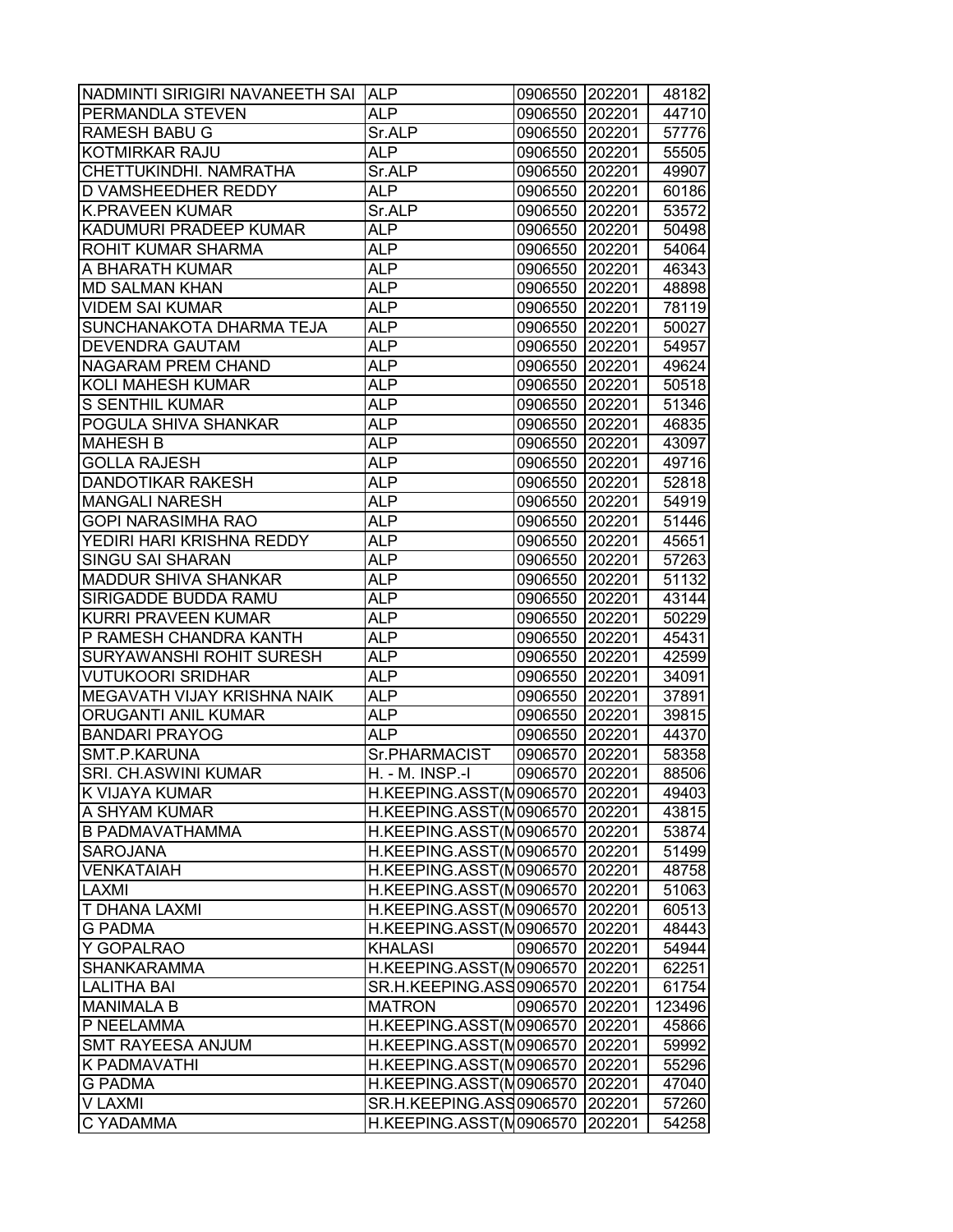| <b>B YADALAXMI</b>       | H.KEEPING.ASST(M0906570 202201 |                |        | 54258  |
|--------------------------|--------------------------------|----------------|--------|--------|
| <b>G YADAMMA</b>         | H.KEEPING.ASST(M0906570        |                | 202201 | 44462  |
| CHANDRAKALA              | SR.H.KEEPING.ASS0906570        |                | 202201 | 57351  |
| <b>FARZANA BEGUM</b>     | H.KEEPING.ASST(M0906570 202201 |                |        | 50586  |
| J AMRUTHA                | SR.H.KEEPING.ASS0906570 202201 |                |        | 52452  |
| V SARAIAH                | H.KEEPING.ASST(M0906570 202201 |                |        | 65707  |
| KALAVATHY T              | SR.H.KEEPING.ASS0906570 202201 |                |        | 68097  |
| <b>G.ANJANA DEVI</b>     | H.KEEPING.ASST(N0906570 202201 |                |        | 52027  |
| <b>MAHIJABEEN</b>        | H.KEEPING.ASST(M0906570 202201 |                |        | 45861  |
| CH VIJAYA LAXMI          | H.KEEPING.ASST(N0906570 202201 |                |        | 61774  |
| S.NIYAAMATH HIDAYATULLA  | PHARMACIST                     | 0906570 202201 |        | 209856 |
| <b>KP INDIRA</b>         | CH NURSING SUPD 0906570        |                | 202201 | 134988 |
| <b>SYED BASHA</b>        | H.KEEPING.ASST(M0906570        |                | 202201 | 61856  |
| K HANUMANTHA             | H.KEEPING.ASST(M0906570        |                | 202201 | 59402  |
| T PADMA RANI             | Ch.PHARMACIST 0906570          |                | 202201 | 137112 |
| V RAMESH                 | H.KEEPING.ASST(M0906570        |                | 202201 | 40687  |
| <b>G NARASIMHAM</b>      | H. - M. INSP.-I                | 0906570 202201 |        | 153306 |
| <b>NARASIMHA P</b>       | SR.H.KEEPING.ASS0906570 202201 |                |        | 68097  |
| <b>SUDARSHAN B</b>       | SR.H.KEEPING.ASS0906570 202201 |                |        | 67600  |
| P RAJYA LAXMI            | H.KEEPING.ASST(M0906570 202201 |                |        | 30318  |
| <b>SANTOSHAMMA</b>       | H.KEEPING.ASST(M0906570 202201 |                |        | 48398  |
| T N SHYAM RAO            | H.KEEPING.ASST(N0906570        |                | 202201 | 37323  |
| <b>B LAXMI BAI</b>       | H.KEEPING.ASST(M0906570 202201 |                |        | 53874  |
| <b>RAMULAMMA</b>         | H.KEEPING.ASST(M0906570 202201 |                |        | 42878  |
| <b>SLAXMI</b>            | H.KEEPING.ASST(M0906570        |                | 202201 | 45861  |
| M MURALI KRISHNA         | H.KEEPING.ASST(M0906570        |                | 202201 | 37156  |
| A TIRUPALU               | HOSPITAL ATTD.                 | 0906570        | 202201 | 49878  |
| <b>SMT YADAMMA</b>       | H.KEEPING.ASST(M0906570        |                | 202201 | 60493  |
| <b>KRISHNA VENI</b>      | H.KEEPING.ASST(M0906570        |                | 202201 | 36274  |
| M A RASHEED JAMEEL       | H. - M. INSP.-II               | 0906570 202201 |        | 139802 |
| K CHAKRADHAR             | HOSPITAL ATTD.                 | 0906570 202201 |        | 48267  |
| G GOPAL                  | <b>KHALASI</b>                 | 0906570 202201 |        | 46479  |
| <b>K LAXMI</b>           | SR.H.KEEPING.ASS0906570 202201 |                |        | 80686  |
| DANIEL VINAY SAGAR U     | <b>NURSING SUPDT</b>           | 0906570 202201 |        | 89678  |
| <b>T.SHIVA PRASAD</b>    | H.KEEPING.ASST(M0906570 202201 |                |        | 36123  |
| <b>VIJAY KUMAR GUDEM</b> | <b>HEALTH INSP.</b>            | 0906570        | 202201 | 59668  |
| SANDRA KISHORE KUMAR     | <b>KHALASI HELPER</b>          | 0906571        | 202201 | 32190  |
| <b>B ARUN PRASAD</b>     | <b>PHARMACIST</b>              | 0906571        | 202201 | 61899  |
| <b>BALAMANI</b>          | H.KEEPING.ASST(M0906571        |                | 202201 | 58436  |
| <b>N.RAVI KUMAR</b>      | <b>PHARMACIST</b>              | 0906571        | 202201 | 104248 |
| <b>K.C.KISHOR</b>        | Sr.RADIOGRAPHER0906571         |                | 202201 | 59513  |
| <b>RUDAL KUMAR</b>       | HOSPITAL ATTD.                 | 0906571        | 202201 | 36564  |
| T HANUMANTHU             | H.KEEPING.ASST(M0906571        |                | 202201 | 39300  |
| <b>G LAXMI DEVI</b>      | H.KEEPING.ASST(M0906571        |                | 202201 | 62251  |
| D PADMAVATHI             | SR.H.KEEPING.ASS0906571        |                | 202201 | 63989  |
| LAXMIBAI                 | SR.H.KEEPING.ASS0906571        |                | 202201 | 57518  |
| M.VACHASPATHI            | OS                             | 0906571        | 202201 | 108996 |
| <b>LAXMI BAI</b>         | H.KEEPING.ASST(M0906571        |                | 202201 | 60513  |
| <b>B PRAMEELA</b>        | H.KEEPING.ASST(E0906571        |                | 202201 | 54258  |
| K MALLAMMA               | H.KEEPING.ASST(M0906571        |                | 202201 | 59087  |
| <b>DASARATH</b>          | H.KEEPING.ASST(M0906571        |                | 202201 | 64463  |
| <b>G SURENDRA</b>        | <b>PHARMACIST</b>              | 0906571        | 202201 | 117092 |
| MANDA JAGAN MOHAN REDDY  | H. - M. INSP.-I                | 0906571        | 202201 | 96014  |
| <b>B.SUSHEELA</b>        | H.KEEPING.ASST(M0906571        |                | 202201 | 52836  |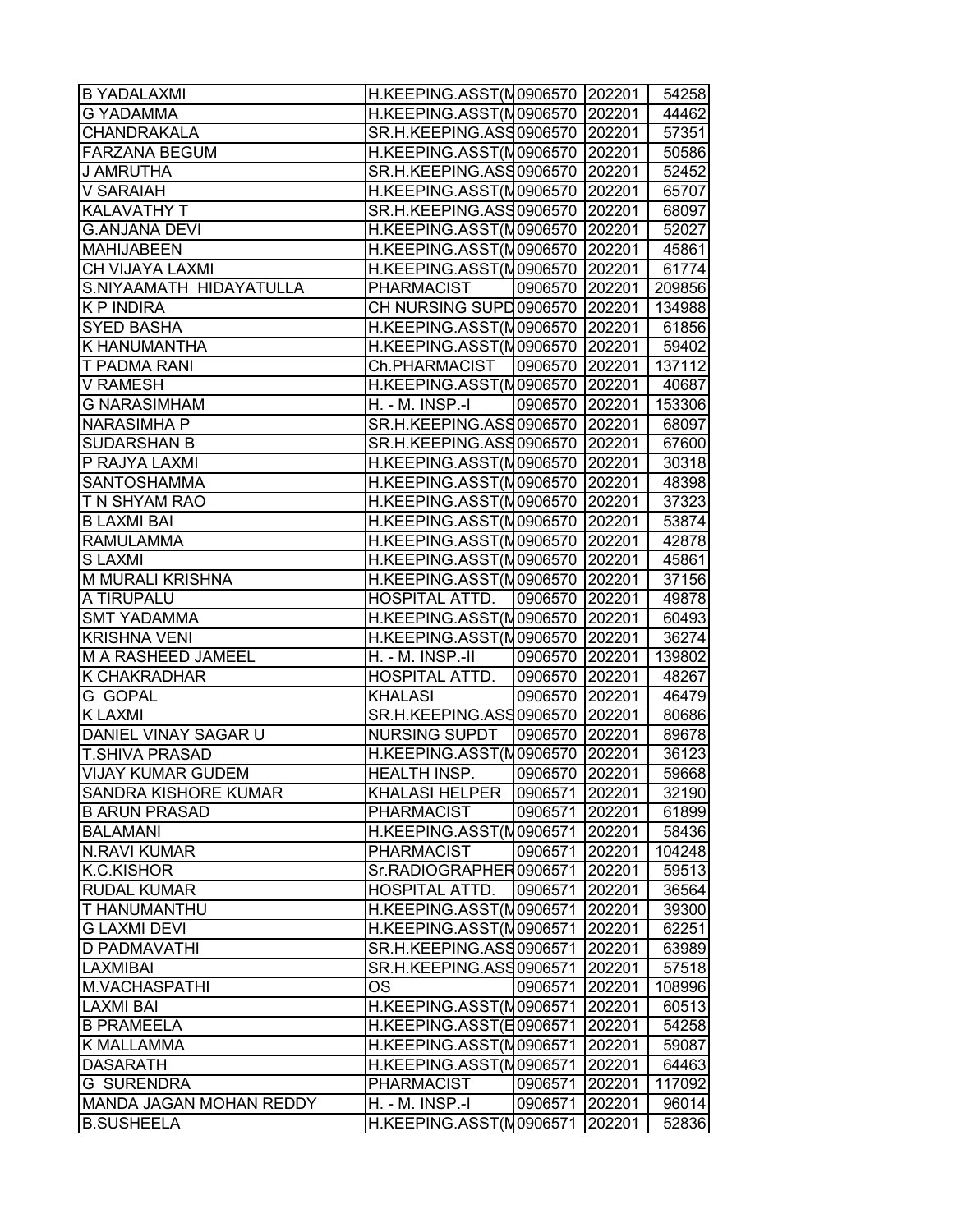| R ANANTHA SARADHI           | Ch.OS                                  | 0906571 202201 167140 |        |        |
|-----------------------------|----------------------------------------|-----------------------|--------|--------|
| <b>SMT SIVA LAXMI</b>       | H.KEEPING.ASST(N0906571 202201         |                       |        | 58933  |
| <b>LAXMAMMA</b>             | H.KEEPING.ASST(M0906571 202201         |                       |        | 55680  |
| <b>D YADAGIRI</b>           | H.KEEPING.ASST(M0906571 202201   49840 |                       |        |        |
| K ARUNA RANI                | H.KEEPING.ASST(M0906571 202201         |                       |        | 51414  |
| S RADHA BAI                 | <b>PHARMACIST</b>                      | 0906571 202201        |        | 119800 |
| <b>M MARIA PETERS</b>       | H.KEEPING.ASST(N0906571 202201         |                       |        | 72657  |
| <b>G NAGAMANI</b>           | H.KEEPING.ASST(N0906571 202201         |                       |        | 45861  |
| <b>K ANASURYA</b>           | SR.H.KEEPING.ASS0906571 202201         |                       |        | 56621  |
| <b>K SIVARAJ</b>            | H. - M. INSP.-I                        | 0906571 202201        |        | 112088 |
| <b>T SARALA</b>             | SR.H.KEEPING.ASS0906571 202201         |                       |        | 68097  |
| A SRINIVASA RAO             | DRESSER-I                              | 0906571 202201        |        | 61740  |
| <b>D BHARATHI</b>           | H.KEEPING.ASST(N0906571 202201         |                       |        | 62158  |
| <b>ZAREENA BEGUM</b>        | H.KEEPING.ASST(N0906571 202201         |                       |        | 52328  |
| <b>G.SHALINI</b>            | PHARMACIST                             | 0906571 202201        |        | 110094 |
| <b>PRADEEP KUMAR PANDEY</b> | H.KEEPING.ASST(M0906571 202201         |                       |        | 38919  |
| N VARALAXMI                 | H.KEEPING.ASST(M0906571 202201         |                       |        | 50756  |
| <b>U SRINIVAS</b>           | H.KEEPING.ASST(N0906571 202201         |                       |        | 55296  |
| <b>SYED SALAUDDIN</b>       | <b>STENO</b>                           | 0906571 202201        |        | 96648  |
| <b>B PRABHAVATHI</b>        | Ch.OS                                  | 0906571 202201        |        | 115316 |
| K ANASUYA                   | H.KEEPING.ASST(N0906571 202201         |                       |        | 52452  |
| <b>BHUJANGARAO JANGIAH</b>  | SR.H.KEEPING.ASS0906571 202201         |                       |        | 68797  |
| <b>KALIM TIRKEY</b>         | HOSPITAL ATTD.                         | 0906571 202201        |        | 47062  |
| <b>ABEEDA BEGUM</b>         | H.KEEPING.ASST(N0906571 202201         |                       |        | 73255  |
| <b>S MARY JOCHEBED</b>      | CH NURSING SUPD 0906571 202201         |                       |        | 138088 |
| A MAMATHA                   | SR NURSING SUPD 0906571 202201         |                       |        | 81482  |
| <b>ABDUL AZAM KHAN</b>      | H.KEEPING.ASST(M0906571 202201         |                       |        | 56380  |
| J MADHAVI                   | H.KEEPING.ASST(N0906571 202201         |                       |        | 53874  |
| <b>SUDERSHAN D</b>          | SR.H.KEEPING.ASS0906571 202201         |                       |        | 70780  |
| <b>D.SURYA</b>              | H.KEEPING.ASST(N0906571 202201         |                       |        | 48728  |
| <b>M A RAMESH BABU</b>      | LAB. ATTD.                             | 0906571 202201        |        | 57954  |
| <b>GAURAV KUMAR</b>         | HOSPITAL ATTD.                         | 0906571 202201        |        | 38064  |
| <b>SK AHMED</b>             | SR.H.KEEPING.ASS0906571 202201         |                       |        | 64778  |
| <b>T UMESH KUMAR</b>        | Ch. LAB. SUPDT.                        | 0906571 202201        |        | 137112 |
| P SARADA                    | H.KEEPING.ASST(N0906571 202201         |                       |        | 51414  |
| <b>M SOMARAJU</b>           | Ch.HEALTH INSP.                        | 0906571 202201        |        | 187682 |
| <b>MD IMRAN</b>             | H.KEEPING.ASST(M0906571 202201         |                       |        | 36148  |
| YERROLLA PREMSAGAR          | <b>HEALTH INSP.</b>                    | 0906571               | 202201 | 58238  |
| K. SREEKANTH                | HEALTH INSP.                           | 0906571               | 202201 | 65754  |
| <b>SUNIL KUMAR</b>          | <b>HOSP ASST</b>                       | 0906571 202201        |        | 39910  |
| <b>SINGARAPU RAJU</b>       | <b>HOSP ASST</b>                       | 0906571               | 202201 | 35686  |
| S.MEGHANA                   | CLERK-CUM-TYPIS 0906571 202201         |                       |        | 70661  |
| <b>PAKA SAIKUMAR</b>        | <b>B.PEON</b>                          | 0906571               | 202201 | 31404  |
| DR K ANURADHA               | <b>CMS</b>                             | 0906582 202201        |        | 335547 |
| <b>MUDIGONDA KAVITHA</b>    | <b>DMO</b>                             | 0906590 202201        |        | 122833 |
| DR.NALLA SRIKANTH           | <b>ADMO</b>                            | 0906590 202201        |        | 109020 |
| <b>DR.RAMINDER KAUR</b>     | Sr.DMO                                 | 0906590 202201        |        | 386500 |
| DR. PRANAYA VANI            | <b>DMO</b>                             | 0906590 202201        |        | 162266 |
| DR. BEEMDAS MOODAVATH       | <b>DMO</b>                             | 0906596 202201        |        | 149128 |
| DR.VINAY KUMAR.G.           | <b>DMO</b>                             | 0906596 202201        |        | 138917 |
| T. R. SYAMALA               | POINTSMAN-B                            | 0906620               | 202201 | 36023  |
| <b>ANWAR PASHA</b>          | POINTSMAN-A                            | 0906620               | 202201 | 34644  |
| <b>K.B. VENU GOPAL</b>      | POINTSMAN-A                            | 0906620               | 202201 | 34455  |
| <b>MANOJ KUMAR YADAV</b>    | POINTSMAN-A                            | 0906620               | 202201 | 37191  |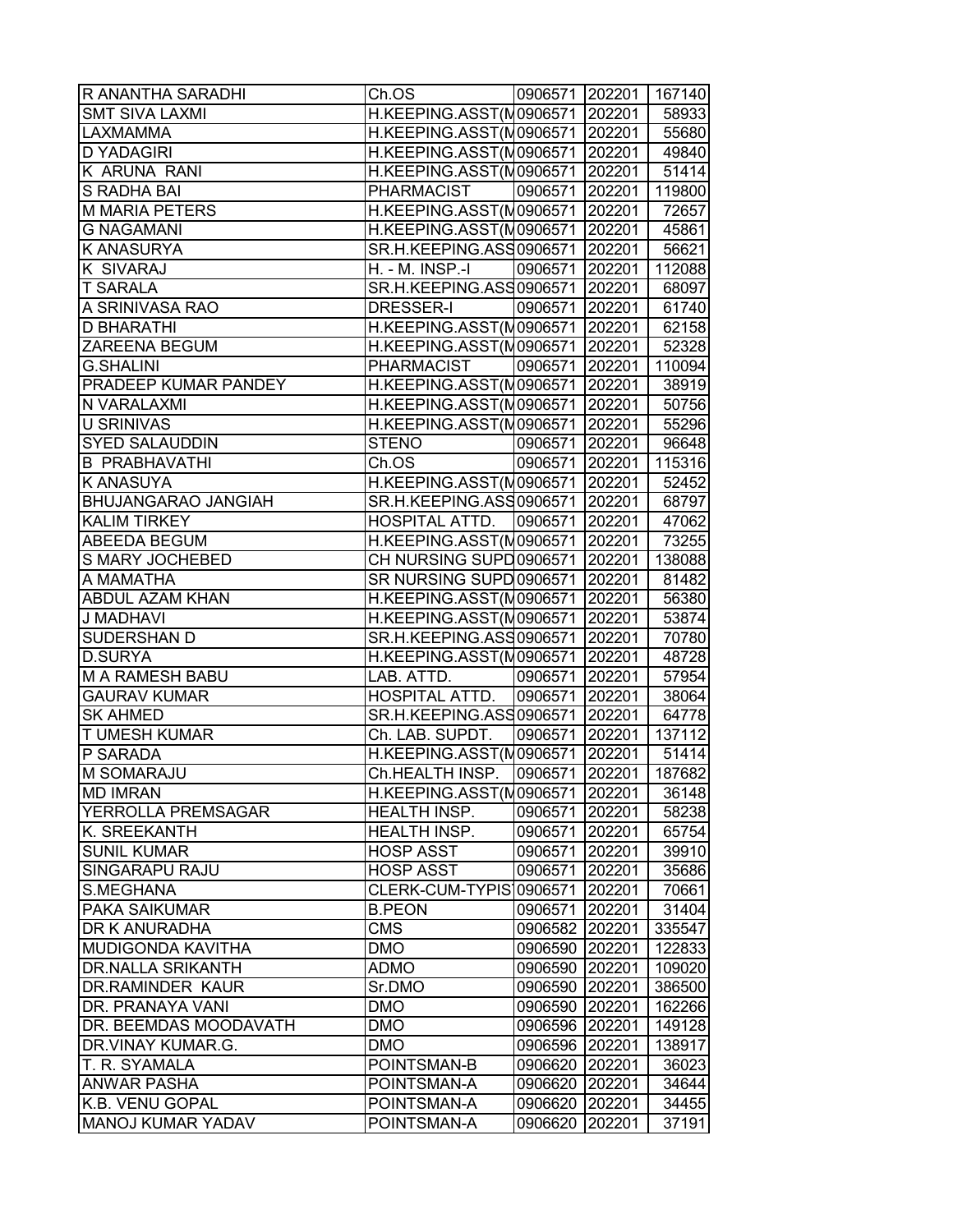| KAVALI SRINIVAS                | <b>SM</b>                     | 0906620 202201 |        | 67749  |
|--------------------------------|-------------------------------|----------------|--------|--------|
| <b>S.REKHA</b>                 | GEN.ASST(OPT)                 | 0906620        | 202201 | 35739  |
| <b>CHAKKA GANESH</b>           | <b>B.PEON</b>                 | 0906620 202201 |        | 34791  |
| SAROJARAM PRASAD B             | <b>STENO GR-I</b>             | 0906620 202201 |        | 73604  |
| <b>RAMA RAM</b>                | POINTSMAN-A                   | 0906620 202201 |        | 39511  |
| <b>S.ROOP SINGH</b>            | POINTSMAN-A                   | 0906620        | 202201 | 40919  |
| MUNNAM VENKATA RAMAKRISHNA ROS |                               | 0906620        | 202201 | 105994 |
| Y SURESH                       | POINTSMAN-A                   | 0906620        | 202201 | 50877  |
| <b>M SRINIVAS</b>              | $\overline{\text{SM}}$        | 0906620        | 202201 | 125586 |
| <b>U RAMKUMAR</b>              | $\overline{\text{SM}}$        | 0906620 202201 |        | 106624 |
| <b>T. KISHORE</b>              | $\overline{\text{SM}}$        | 0906620 202201 |        | 73346  |
| <b>ANAND KUMAR SAW</b>         | SS                            | 0906620        | 202201 | 92562  |
| D.CHANDRA KANTHA CHARY         | POINTSMAN-B                   | 0906620        | 202201 | 38042  |
| ABDHESH KUMAR YADAV            | <b>SM</b>                     | 0906620        | 202201 | 61184  |
| A SRINIVAS                     | POINTSMAN-A                   | 0906620        | 202201 | 44323  |
| K.AYYANNA                      | POINTSMAN-A                   | 0906620 202201 |        | 42118  |
| H.BABU                         | POINTSMAN-A                   | 0906620 202201 |        | 44920  |
| <b>K RAVINDER</b>              | POINTSMAN-A                   | 0906620        | 202201 | 45618  |
| <b>M.SUDHAKAR</b>              | POINTSMAN-B                   | 0906620        | 202201 | 36567  |
| SATYANARAYANA M                | POINTSMAN-A                   | 0906620        | 202201 | 69534  |
| <b>MUMTAZ BEGUM</b>            | GEN.ASST(OPT)                 | 0906620        | 202201 | 52007  |
| <b>C.MAHENDER</b>              | SS                            | 0906620 202201 |        | 70258  |
| A RAVINDERNATH                 | $\overline{\text{SSE}}$ (CnW) | 0906620 202201 |        | 102388 |
| M RAMULU                       | POINTSMAN-A                   | 0906620 202201 |        | 56729  |
| S.RAMUDU                       | SS                            | 0906620        | 202201 | 94758  |
| <b>SYED SIDDIQUI</b>           | POINTSMAN-A                   | 0906620        | 202201 | 62745  |
| P C KHADER KHAN                | SS                            | 0906620        | 202201 | 75788  |
| GUNJAN KUMAR                   | SS                            | 0906620 202201 |        | 67668  |
| A. MADHU SUDAN REDDY           | <b>INST.TRANS.</b>            | 0906620 202201 |        | 76626  |
| <b>B.K. RAJASEKHAR</b>         | SS-II                         | 0906620 202201 |        | 70373  |
| V RAMUDU                       | POINTSMAN-A                   | 0906620        | 202201 | 65585  |
| R SHOBAN                       | SS                            | 0906620        | 202201 | 106664 |
| M NAGESWARA RAO                | $\overline{\text{SS}}$        | 0906620        | 202201 | 100358 |
| K GOVINDA RAJULU               | $\overline{\text{SS}}$        | 0906620        | 202201 | 69628  |
| M RAMAKRISHNA                  | $\overline{\text{SS}}$        | 0906620 202201 |        | 64140  |
| <b>G.SUJATHA</b>               | POINTSMAN-A                   | 0906620 202201 |        | 39396  |
| <b>LALAN KUMAR</b>             | <b>SM</b>                     | 0906620 202201 |        | 64524  |
| AEDDULA RAJU                   | POINTSMAN-A                   | 0906620        | 202201 | 34384  |
| C BALA PRASAD                  | SHUNTING MASTER0906620        |                | 202201 | 48246  |
| LAXMINARAYANA M                | SS                            | 0906620        | 202201 | 110428 |
| K.SHIVAJI MALHARI              | POINTSMAN-A                   | 0906620        | 202201 | 39220  |
| S SAIBABA                      | POINTSMAN-A                   | 0906620        | 202201 | 46897  |
| <b>G VENKATRAMULU</b>          | POINTSMAN-A                   | 0906620        | 202201 | 64664  |
| N.VEERASWAMY                   | <b>SSE DRAWING SnT</b>        | 0906620        | 202201 | 111476 |
| K PEDDI RAJU                   | SS                            | 0906620        | 202201 | 136148 |
| R LAXMI KANTHA RAO             | $\overline{\text{SS}}$        | 0906620        | 202201 | 120356 |
| N R S PRASAD                   | SS                            | 0906620        | 202201 | 143890 |
| <b>S.NAGA SAI KUMAR</b>        | SS                            | 0906620        | 202201 | 85336  |
| C CHANDRA KUMAR                | POINTSMAN-A                   | 0906620        | 202201 | 56763  |
| <b>B NARASIMHULU</b>           | SS                            | 0906620        | 202201 | 97558  |
| K VENKATAIAH                   | POINTSMAN-A                   | 0906620        | 202201 | 56116  |
| M ANJANEYULU                   | POINTSMAN-A                   | 0906620        | 202201 | 56455  |
| T VENKATESWARLU                | POINTSMAN-A                   | 0906620        | 202201 | 59557  |
| <b>M SURESH BABU</b>           | POINTSMAN-A                   | 0906620        | 202201 | 58713  |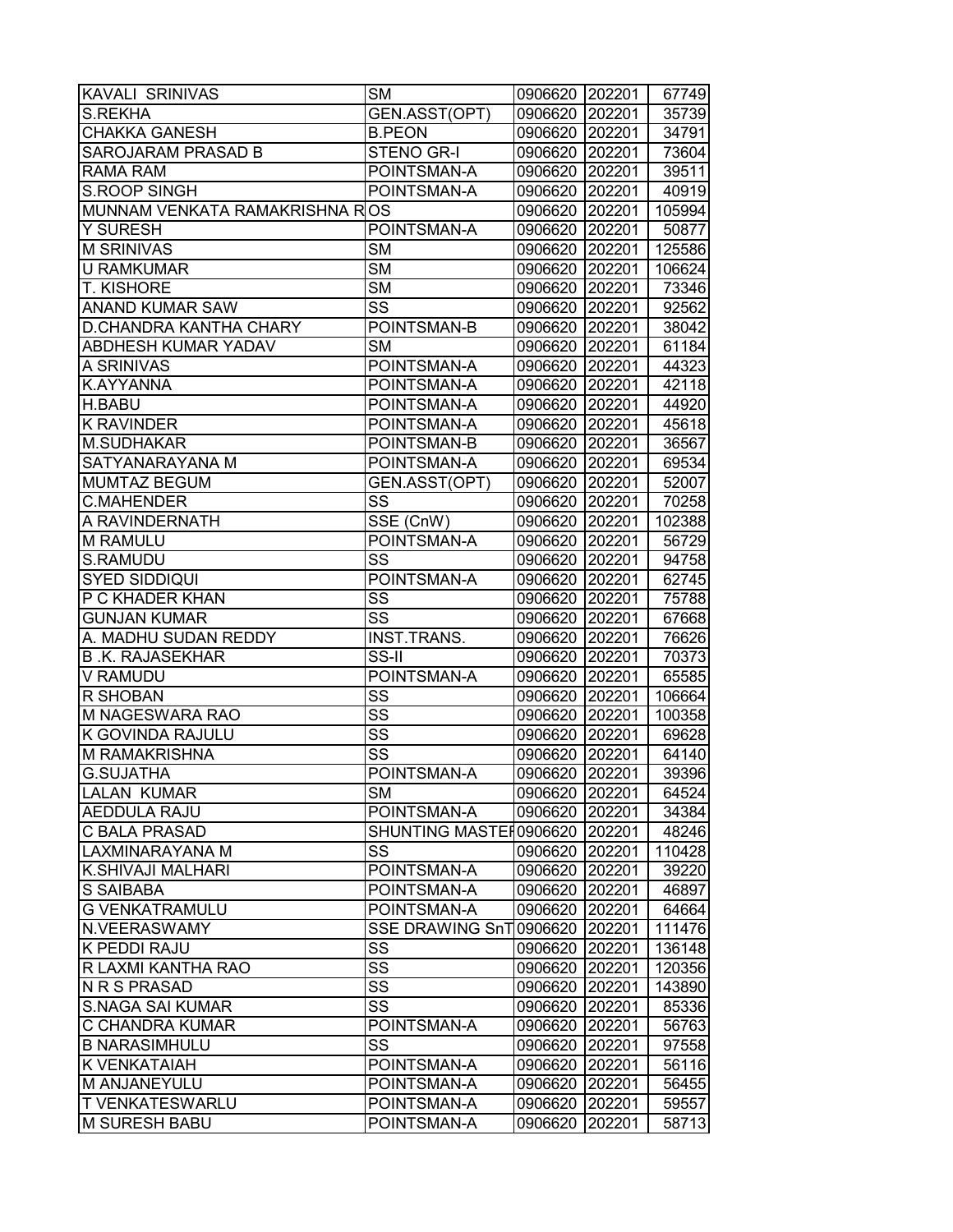| $\overline{\text{SS}}$<br><b>MUKESH ANAND</b><br>0906620 202201<br>71588<br>SS<br>RAMBHAROSI-MEENA<br>0906620 202201<br>95248<br><b>S RAJ KUMAR</b><br>SHUNTING MASTER0906620 202201<br>A DASARATH<br>POINTSMAN-A<br>0906620 202201<br><b>MANIKYA VERMA</b><br><b>SM</b><br>0906620 202201<br>P. ANTHONI<br>POINTSMAN-A<br>0906620 202201<br><b>DASTAGIR PASHA</b><br>POINTSMAN-A<br>0906620 202201<br>$\overline{\text{SS}}$<br><b>M SIVARAM PRASAD</b><br>0906620 202201<br>SS<br><b>K.GIRISH TURUP</b><br>0906620 202201<br><b>G SHIVA SHANKAR</b><br>0906620 202201<br>POINTSMAN-A<br>N.S.K.KOUNDINYA<br>POINTSMAN-A<br>0906620 202201<br>P.SWAROOPA<br>GEN.ASST(OPT)<br>202201<br>0906620<br><b>B STALIN</b><br>POINTSMAN-A<br>0906620<br>202201<br><b>SM</b><br><b>B.VENUGOPAL</b><br>0906620 202201<br><b>BHAGIRATH MEENA</b><br>SS<br>0906620 202201<br><b>D SHEETAL</b><br>POINTSMAN-A<br>0906620 202201<br><b>G.RAHUL</b><br>POINTSMAN-A<br>0906620 202201<br><b>G.VENKATESWARLU</b><br>POINTSMAN-A<br>0906620 202201<br><b>CH POSHADRI</b><br><b>INST.TRANS.</b><br>0906620 202201<br><b>KURUMURTHY</b><br>POINTSMAN-A<br>0906620 202201<br><b>DEVARABETTA NAGARAJU</b><br>POINTSMAN-A<br>0906620 202201<br>SRINIVASULU<br>POINTSMAN-B<br>0906620 202201<br><b>G RAMULU</b><br>SHUNTING MASTER0906620 202201<br>SS<br><b>G.DASHARATH</b><br>0906620<br>202201<br>$\overline{\text{SS}}$<br>VENKATESWARLU<br>0906620 202201<br>$\overline{\text{SS-I}}$<br><b>D.ARUN KUMAR</b><br>0906620<br>202201<br><b>B.SHANTHANNA</b><br>POINTSMAN-A<br>0906620 202201<br>SS<br>V SREENIVASU<br>0906620 202201<br>PALAWAI VANISREE<br>ОS<br>0906620 202201<br>SS<br>A PRASAD<br>0906620 202201<br><b>JR CLERK</b><br>N.M.SABEER<br>0906620 202201<br>A ARUN KUMAR<br>POINTSMAN-A<br>0906620 202201<br>P HARISH<br>POINTSMAN-A<br>0906620 202201<br><b>MD.AZEEMUDDIN</b><br>POINTSMAN-A<br>0906620 202201<br>SS<br>0906620 202201<br><b>NAGENDRA</b><br>R P SURESH<br>POINTSMAN-A<br>0906620 202201<br>S AHMED HUSSAIN<br>POINTSMAN-A<br>0906620<br>202201<br><b>G YUGANDHAR</b><br>POINTSMAN-A<br>0906620 202201<br>P BUCHANNA<br>SS<br>0906620 202201 |
|-------------------------------------------------------------------------------------------------------------------------------------------------------------------------------------------------------------------------------------------------------------------------------------------------------------------------------------------------------------------------------------------------------------------------------------------------------------------------------------------------------------------------------------------------------------------------------------------------------------------------------------------------------------------------------------------------------------------------------------------------------------------------------------------------------------------------------------------------------------------------------------------------------------------------------------------------------------------------------------------------------------------------------------------------------------------------------------------------------------------------------------------------------------------------------------------------------------------------------------------------------------------------------------------------------------------------------------------------------------------------------------------------------------------------------------------------------------------------------------------------------------------------------------------------------------------------------------------------------------------------------------------------------------------------------------------------------------------------------------------------------------------------------------------------------------------------------------------------------------------------------------------------------------------------------------------------------------------------------------------------------------------------------------------------------------------------------------------------------------------------------------------------------|
|                                                                                                                                                                                                                                                                                                                                                                                                                                                                                                                                                                                                                                                                                                                                                                                                                                                                                                                                                                                                                                                                                                                                                                                                                                                                                                                                                                                                                                                                                                                                                                                                                                                                                                                                                                                                                                                                                                                                                                                                                                                                                                                                                       |
| 68857<br>62726<br>60159<br>44121<br>41257<br>103928<br>119264<br>49067<br>39948<br>63492<br>57076<br>98238<br>78028<br>38960<br>36055<br>44576<br>127286<br>42393<br>40902<br>61608<br>46764<br>126216<br>98188<br>116592<br>39783<br>208998<br>108996<br>85028<br>62228<br>37273<br>49726<br>56412<br>110718<br>50435<br>71466<br>48456<br>110088                                                                                                                                                                                                                                                                                                                                                                                                                                                                                                                                                                                                                                                                                                                                                                                                                                                                                                                                                                                                                                                                                                                                                                                                                                                                                                                                                                                                                                                                                                                                                                                                                                                                                                                                                                                                    |
|                                                                                                                                                                                                                                                                                                                                                                                                                                                                                                                                                                                                                                                                                                                                                                                                                                                                                                                                                                                                                                                                                                                                                                                                                                                                                                                                                                                                                                                                                                                                                                                                                                                                                                                                                                                                                                                                                                                                                                                                                                                                                                                                                       |
|                                                                                                                                                                                                                                                                                                                                                                                                                                                                                                                                                                                                                                                                                                                                                                                                                                                                                                                                                                                                                                                                                                                                                                                                                                                                                                                                                                                                                                                                                                                                                                                                                                                                                                                                                                                                                                                                                                                                                                                                                                                                                                                                                       |
|                                                                                                                                                                                                                                                                                                                                                                                                                                                                                                                                                                                                                                                                                                                                                                                                                                                                                                                                                                                                                                                                                                                                                                                                                                                                                                                                                                                                                                                                                                                                                                                                                                                                                                                                                                                                                                                                                                                                                                                                                                                                                                                                                       |
|                                                                                                                                                                                                                                                                                                                                                                                                                                                                                                                                                                                                                                                                                                                                                                                                                                                                                                                                                                                                                                                                                                                                                                                                                                                                                                                                                                                                                                                                                                                                                                                                                                                                                                                                                                                                                                                                                                                                                                                                                                                                                                                                                       |
|                                                                                                                                                                                                                                                                                                                                                                                                                                                                                                                                                                                                                                                                                                                                                                                                                                                                                                                                                                                                                                                                                                                                                                                                                                                                                                                                                                                                                                                                                                                                                                                                                                                                                                                                                                                                                                                                                                                                                                                                                                                                                                                                                       |
|                                                                                                                                                                                                                                                                                                                                                                                                                                                                                                                                                                                                                                                                                                                                                                                                                                                                                                                                                                                                                                                                                                                                                                                                                                                                                                                                                                                                                                                                                                                                                                                                                                                                                                                                                                                                                                                                                                                                                                                                                                                                                                                                                       |
|                                                                                                                                                                                                                                                                                                                                                                                                                                                                                                                                                                                                                                                                                                                                                                                                                                                                                                                                                                                                                                                                                                                                                                                                                                                                                                                                                                                                                                                                                                                                                                                                                                                                                                                                                                                                                                                                                                                                                                                                                                                                                                                                                       |
|                                                                                                                                                                                                                                                                                                                                                                                                                                                                                                                                                                                                                                                                                                                                                                                                                                                                                                                                                                                                                                                                                                                                                                                                                                                                                                                                                                                                                                                                                                                                                                                                                                                                                                                                                                                                                                                                                                                                                                                                                                                                                                                                                       |
|                                                                                                                                                                                                                                                                                                                                                                                                                                                                                                                                                                                                                                                                                                                                                                                                                                                                                                                                                                                                                                                                                                                                                                                                                                                                                                                                                                                                                                                                                                                                                                                                                                                                                                                                                                                                                                                                                                                                                                                                                                                                                                                                                       |
|                                                                                                                                                                                                                                                                                                                                                                                                                                                                                                                                                                                                                                                                                                                                                                                                                                                                                                                                                                                                                                                                                                                                                                                                                                                                                                                                                                                                                                                                                                                                                                                                                                                                                                                                                                                                                                                                                                                                                                                                                                                                                                                                                       |
|                                                                                                                                                                                                                                                                                                                                                                                                                                                                                                                                                                                                                                                                                                                                                                                                                                                                                                                                                                                                                                                                                                                                                                                                                                                                                                                                                                                                                                                                                                                                                                                                                                                                                                                                                                                                                                                                                                                                                                                                                                                                                                                                                       |
|                                                                                                                                                                                                                                                                                                                                                                                                                                                                                                                                                                                                                                                                                                                                                                                                                                                                                                                                                                                                                                                                                                                                                                                                                                                                                                                                                                                                                                                                                                                                                                                                                                                                                                                                                                                                                                                                                                                                                                                                                                                                                                                                                       |
|                                                                                                                                                                                                                                                                                                                                                                                                                                                                                                                                                                                                                                                                                                                                                                                                                                                                                                                                                                                                                                                                                                                                                                                                                                                                                                                                                                                                                                                                                                                                                                                                                                                                                                                                                                                                                                                                                                                                                                                                                                                                                                                                                       |
|                                                                                                                                                                                                                                                                                                                                                                                                                                                                                                                                                                                                                                                                                                                                                                                                                                                                                                                                                                                                                                                                                                                                                                                                                                                                                                                                                                                                                                                                                                                                                                                                                                                                                                                                                                                                                                                                                                                                                                                                                                                                                                                                                       |
|                                                                                                                                                                                                                                                                                                                                                                                                                                                                                                                                                                                                                                                                                                                                                                                                                                                                                                                                                                                                                                                                                                                                                                                                                                                                                                                                                                                                                                                                                                                                                                                                                                                                                                                                                                                                                                                                                                                                                                                                                                                                                                                                                       |
|                                                                                                                                                                                                                                                                                                                                                                                                                                                                                                                                                                                                                                                                                                                                                                                                                                                                                                                                                                                                                                                                                                                                                                                                                                                                                                                                                                                                                                                                                                                                                                                                                                                                                                                                                                                                                                                                                                                                                                                                                                                                                                                                                       |
|                                                                                                                                                                                                                                                                                                                                                                                                                                                                                                                                                                                                                                                                                                                                                                                                                                                                                                                                                                                                                                                                                                                                                                                                                                                                                                                                                                                                                                                                                                                                                                                                                                                                                                                                                                                                                                                                                                                                                                                                                                                                                                                                                       |
|                                                                                                                                                                                                                                                                                                                                                                                                                                                                                                                                                                                                                                                                                                                                                                                                                                                                                                                                                                                                                                                                                                                                                                                                                                                                                                                                                                                                                                                                                                                                                                                                                                                                                                                                                                                                                                                                                                                                                                                                                                                                                                                                                       |
|                                                                                                                                                                                                                                                                                                                                                                                                                                                                                                                                                                                                                                                                                                                                                                                                                                                                                                                                                                                                                                                                                                                                                                                                                                                                                                                                                                                                                                                                                                                                                                                                                                                                                                                                                                                                                                                                                                                                                                                                                                                                                                                                                       |
|                                                                                                                                                                                                                                                                                                                                                                                                                                                                                                                                                                                                                                                                                                                                                                                                                                                                                                                                                                                                                                                                                                                                                                                                                                                                                                                                                                                                                                                                                                                                                                                                                                                                                                                                                                                                                                                                                                                                                                                                                                                                                                                                                       |
|                                                                                                                                                                                                                                                                                                                                                                                                                                                                                                                                                                                                                                                                                                                                                                                                                                                                                                                                                                                                                                                                                                                                                                                                                                                                                                                                                                                                                                                                                                                                                                                                                                                                                                                                                                                                                                                                                                                                                                                                                                                                                                                                                       |
|                                                                                                                                                                                                                                                                                                                                                                                                                                                                                                                                                                                                                                                                                                                                                                                                                                                                                                                                                                                                                                                                                                                                                                                                                                                                                                                                                                                                                                                                                                                                                                                                                                                                                                                                                                                                                                                                                                                                                                                                                                                                                                                                                       |
|                                                                                                                                                                                                                                                                                                                                                                                                                                                                                                                                                                                                                                                                                                                                                                                                                                                                                                                                                                                                                                                                                                                                                                                                                                                                                                                                                                                                                                                                                                                                                                                                                                                                                                                                                                                                                                                                                                                                                                                                                                                                                                                                                       |
|                                                                                                                                                                                                                                                                                                                                                                                                                                                                                                                                                                                                                                                                                                                                                                                                                                                                                                                                                                                                                                                                                                                                                                                                                                                                                                                                                                                                                                                                                                                                                                                                                                                                                                                                                                                                                                                                                                                                                                                                                                                                                                                                                       |
|                                                                                                                                                                                                                                                                                                                                                                                                                                                                                                                                                                                                                                                                                                                                                                                                                                                                                                                                                                                                                                                                                                                                                                                                                                                                                                                                                                                                                                                                                                                                                                                                                                                                                                                                                                                                                                                                                                                                                                                                                                                                                                                                                       |
|                                                                                                                                                                                                                                                                                                                                                                                                                                                                                                                                                                                                                                                                                                                                                                                                                                                                                                                                                                                                                                                                                                                                                                                                                                                                                                                                                                                                                                                                                                                                                                                                                                                                                                                                                                                                                                                                                                                                                                                                                                                                                                                                                       |
|                                                                                                                                                                                                                                                                                                                                                                                                                                                                                                                                                                                                                                                                                                                                                                                                                                                                                                                                                                                                                                                                                                                                                                                                                                                                                                                                                                                                                                                                                                                                                                                                                                                                                                                                                                                                                                                                                                                                                                                                                                                                                                                                                       |
|                                                                                                                                                                                                                                                                                                                                                                                                                                                                                                                                                                                                                                                                                                                                                                                                                                                                                                                                                                                                                                                                                                                                                                                                                                                                                                                                                                                                                                                                                                                                                                                                                                                                                                                                                                                                                                                                                                                                                                                                                                                                                                                                                       |
|                                                                                                                                                                                                                                                                                                                                                                                                                                                                                                                                                                                                                                                                                                                                                                                                                                                                                                                                                                                                                                                                                                                                                                                                                                                                                                                                                                                                                                                                                                                                                                                                                                                                                                                                                                                                                                                                                                                                                                                                                                                                                                                                                       |
|                                                                                                                                                                                                                                                                                                                                                                                                                                                                                                                                                                                                                                                                                                                                                                                                                                                                                                                                                                                                                                                                                                                                                                                                                                                                                                                                                                                                                                                                                                                                                                                                                                                                                                                                                                                                                                                                                                                                                                                                                                                                                                                                                       |
|                                                                                                                                                                                                                                                                                                                                                                                                                                                                                                                                                                                                                                                                                                                                                                                                                                                                                                                                                                                                                                                                                                                                                                                                                                                                                                                                                                                                                                                                                                                                                                                                                                                                                                                                                                                                                                                                                                                                                                                                                                                                                                                                                       |
|                                                                                                                                                                                                                                                                                                                                                                                                                                                                                                                                                                                                                                                                                                                                                                                                                                                                                                                                                                                                                                                                                                                                                                                                                                                                                                                                                                                                                                                                                                                                                                                                                                                                                                                                                                                                                                                                                                                                                                                                                                                                                                                                                       |
|                                                                                                                                                                                                                                                                                                                                                                                                                                                                                                                                                                                                                                                                                                                                                                                                                                                                                                                                                                                                                                                                                                                                                                                                                                                                                                                                                                                                                                                                                                                                                                                                                                                                                                                                                                                                                                                                                                                                                                                                                                                                                                                                                       |
|                                                                                                                                                                                                                                                                                                                                                                                                                                                                                                                                                                                                                                                                                                                                                                                                                                                                                                                                                                                                                                                                                                                                                                                                                                                                                                                                                                                                                                                                                                                                                                                                                                                                                                                                                                                                                                                                                                                                                                                                                                                                                                                                                       |
|                                                                                                                                                                                                                                                                                                                                                                                                                                                                                                                                                                                                                                                                                                                                                                                                                                                                                                                                                                                                                                                                                                                                                                                                                                                                                                                                                                                                                                                                                                                                                                                                                                                                                                                                                                                                                                                                                                                                                                                                                                                                                                                                                       |
|                                                                                                                                                                                                                                                                                                                                                                                                                                                                                                                                                                                                                                                                                                                                                                                                                                                                                                                                                                                                                                                                                                                                                                                                                                                                                                                                                                                                                                                                                                                                                                                                                                                                                                                                                                                                                                                                                                                                                                                                                                                                                                                                                       |
|                                                                                                                                                                                                                                                                                                                                                                                                                                                                                                                                                                                                                                                                                                                                                                                                                                                                                                                                                                                                                                                                                                                                                                                                                                                                                                                                                                                                                                                                                                                                                                                                                                                                                                                                                                                                                                                                                                                                                                                                                                                                                                                                                       |
| <b>S KHADER BASHA</b><br>POINTSMAN-A<br>0906620 202201<br>59465                                                                                                                                                                                                                                                                                                                                                                                                                                                                                                                                                                                                                                                                                                                                                                                                                                                                                                                                                                                                                                                                                                                                                                                                                                                                                                                                                                                                                                                                                                                                                                                                                                                                                                                                                                                                                                                                                                                                                                                                                                                                                       |
| <b>K VENKATA RAMUDU</b><br>SS<br>0906620 202201<br>97558                                                                                                                                                                                                                                                                                                                                                                                                                                                                                                                                                                                                                                                                                                                                                                                                                                                                                                                                                                                                                                                                                                                                                                                                                                                                                                                                                                                                                                                                                                                                                                                                                                                                                                                                                                                                                                                                                                                                                                                                                                                                                              |
| <b>D RAGHUNATH</b><br>0906620 202201<br>33625<br>POINTSMAN-A                                                                                                                                                                                                                                                                                                                                                                                                                                                                                                                                                                                                                                                                                                                                                                                                                                                                                                                                                                                                                                                                                                                                                                                                                                                                                                                                                                                                                                                                                                                                                                                                                                                                                                                                                                                                                                                                                                                                                                                                                                                                                          |
| P.BALARAM<br>POINTSMAN-A<br>0906620<br>202201<br>67906                                                                                                                                                                                                                                                                                                                                                                                                                                                                                                                                                                                                                                                                                                                                                                                                                                                                                                                                                                                                                                                                                                                                                                                                                                                                                                                                                                                                                                                                                                                                                                                                                                                                                                                                                                                                                                                                                                                                                                                                                                                                                                |
| SS<br>202201<br><b>T RAJU</b><br>0906620<br>98188                                                                                                                                                                                                                                                                                                                                                                                                                                                                                                                                                                                                                                                                                                                                                                                                                                                                                                                                                                                                                                                                                                                                                                                                                                                                                                                                                                                                                                                                                                                                                                                                                                                                                                                                                                                                                                                                                                                                                                                                                                                                                                     |
| SS<br>N S V D PRASAD<br>0906620 202201<br>119603                                                                                                                                                                                                                                                                                                                                                                                                                                                                                                                                                                                                                                                                                                                                                                                                                                                                                                                                                                                                                                                                                                                                                                                                                                                                                                                                                                                                                                                                                                                                                                                                                                                                                                                                                                                                                                                                                                                                                                                                                                                                                                      |
| <b>M.SREENAIAH</b><br>POINTSMAN-A<br>0906620 202201<br>37542                                                                                                                                                                                                                                                                                                                                                                                                                                                                                                                                                                                                                                                                                                                                                                                                                                                                                                                                                                                                                                                                                                                                                                                                                                                                                                                                                                                                                                                                                                                                                                                                                                                                                                                                                                                                                                                                                                                                                                                                                                                                                          |
| M. JAGADEESWARA REDDY<br><b>SM</b><br>0906620 202201<br>64477                                                                                                                                                                                                                                                                                                                                                                                                                                                                                                                                                                                                                                                                                                                                                                                                                                                                                                                                                                                                                                                                                                                                                                                                                                                                                                                                                                                                                                                                                                                                                                                                                                                                                                                                                                                                                                                                                                                                                                                                                                                                                         |
| <b>KRISHNIAH D</b><br>POINTSMAN-A<br>0906620 202201<br>63855                                                                                                                                                                                                                                                                                                                                                                                                                                                                                                                                                                                                                                                                                                                                                                                                                                                                                                                                                                                                                                                                                                                                                                                                                                                                                                                                                                                                                                                                                                                                                                                                                                                                                                                                                                                                                                                                                                                                                                                                                                                                                          |
| SS<br>G.RAVINDRANATHREDDY<br>0906620<br>202201<br>147998                                                                                                                                                                                                                                                                                                                                                                                                                                                                                                                                                                                                                                                                                                                                                                                                                                                                                                                                                                                                                                                                                                                                                                                                                                                                                                                                                                                                                                                                                                                                                                                                                                                                                                                                                                                                                                                                                                                                                                                                                                                                                              |
| SS<br><b>RAVINDER A</b><br>0906620<br>202201<br>133012                                                                                                                                                                                                                                                                                                                                                                                                                                                                                                                                                                                                                                                                                                                                                                                                                                                                                                                                                                                                                                                                                                                                                                                                                                                                                                                                                                                                                                                                                                                                                                                                                                                                                                                                                                                                                                                                                                                                                                                                                                                                                                |
| D.SATYANARAYANA MURTHY<br>POINTSMAN-A<br>0906620<br>202201<br>64856                                                                                                                                                                                                                                                                                                                                                                                                                                                                                                                                                                                                                                                                                                                                                                                                                                                                                                                                                                                                                                                                                                                                                                                                                                                                                                                                                                                                                                                                                                                                                                                                                                                                                                                                                                                                                                                                                                                                                                                                                                                                                   |
| M.M.BASHA<br>Ch.OS<br>0906620<br>172038<br>202201                                                                                                                                                                                                                                                                                                                                                                                                                                                                                                                                                                                                                                                                                                                                                                                                                                                                                                                                                                                                                                                                                                                                                                                                                                                                                                                                                                                                                                                                                                                                                                                                                                                                                                                                                                                                                                                                                                                                                                                                                                                                                                     |
| <b>AJAY KACHHAP</b><br>POINTSMAN-A<br>52714<br>0906620<br>202201                                                                                                                                                                                                                                                                                                                                                                                                                                                                                                                                                                                                                                                                                                                                                                                                                                                                                                                                                                                                                                                                                                                                                                                                                                                                                                                                                                                                                                                                                                                                                                                                                                                                                                                                                                                                                                                                                                                                                                                                                                                                                      |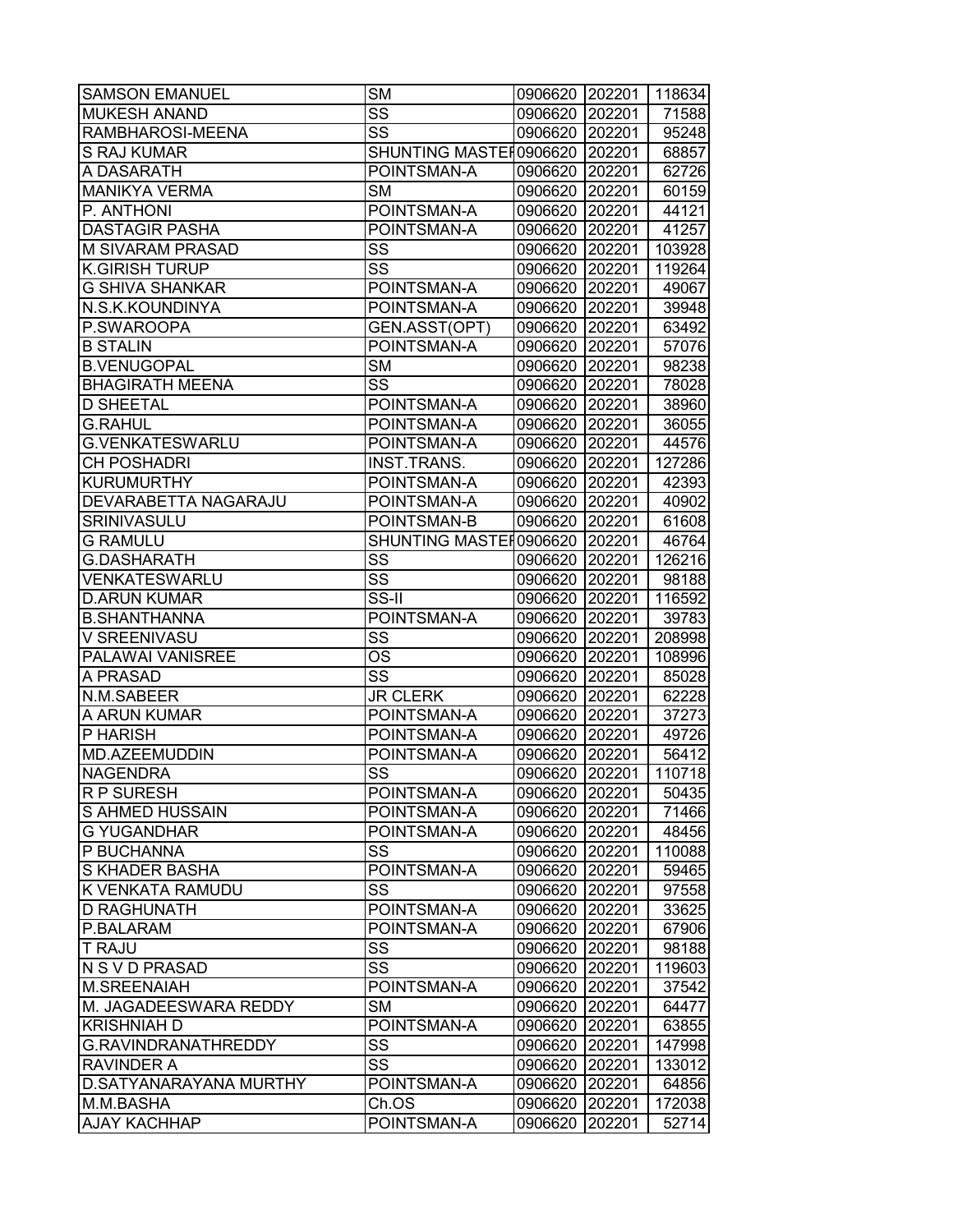| V NARSIMULU                | <b>OS</b>                       | 0906620 202201 |        | 71550  |
|----------------------------|---------------------------------|----------------|--------|--------|
| RAJIV KUMAR JHA            | SS                              | 0906620        | 202201 | 87506  |
| K. VEERANNA                | POINTSMAN-A                     | 0906620 202201 |        | 41902  |
| <b>K.NARSINGH</b>          | <b>SM</b>                       | 0906620 202201 |        | 66631  |
| K VENUGOPAL                | POINTSMAN-A                     | 0906620 202201 |        | 44800  |
| <b>CH.SRINIVAS</b>         | SS                              | 0906620 202201 |        | 77712  |
| MD.MISBAHUDDIN             | POINTSMAN-A                     | 0906620 202201 |        | 46378  |
| <b>K BALAIAH</b>           | POINTSMAN-A                     | 0906620 202201 |        | 71552  |
| KAREEMUDDIN                | POINTSMAN-A                     | 0906620 202201 |        | 53669  |
| <b>B. VENKATESHWARLU</b>   | <b>SM</b>                       | 0906620 202201 |        | 60571  |
| GANDALA LAKSHMANNA         | POINTSMAN-A                     | 0906620 202201 |        | 38208  |
| <b>THOFEK KHAN</b>         | POINTSMAN-A                     | 0906620 202201 |        | 45522  |
| <b>CHINTALA SATHI BABU</b> | SHUNTING MASTER0906620          |                | 202201 | 47208  |
| <b>KARNEKOTA ASHOK</b>     | <b>TNC</b>                      | 0906620        | 202201 | 58436  |
| <b>G.CH PULLAIAH</b>       | POINTSMAN-B                     | 0906620        | 202201 | 38107  |
| KOPPUNURI RAMULU           | <b>SM</b>                       | 0906620 202201 |        | 52548  |
| PERSHANT KUMAR             | SS-II                           | 0906620 202201 |        | 65218  |
| K NARESH KUMAR             | POINTSMAN-A                     | 0906620 202201 |        | 37024  |
| K. VIJAY KUMAR             | POINTSMAN-A                     | 0906620 202201 |        | 34539  |
| <b>B SIDDI RAMULU</b>      | SS                              | 0906620        | 202201 | 113956 |
| YELLASANJANNA K            | $\overline{\text{SS}}$          | 0906620        | 202201 | 67178  |
| P R SRINIVASA RAO          | $\overline{\text{SS}}$          | 0906620 202201 |        | 129220 |
| E SAMPAT KUMAR             | $\overline{\text{SS}}$          | 0906620 202201 |        | 107008 |
| S V V NAGESWARA RAO        | OS                              | 0906620 202201 |        | 118634 |
| <b>S S CHAKRAVARTHY</b>    | Ch.LOCO INSP.                   | 0906620        | 202201 | 153917 |
| P ANIL                     | SS                              | 0906620        | 202201 | 106624 |
| <b>ASHOK KUMAR</b>         | POINTSMAN-A                     | 0906620        | 202201 | 39084  |
| KODATI ANIL                | <b>SM</b>                       | 0906620        | 202201 | 77353  |
| <b>C.MANOHAR</b>           | POINTSMAN-A                     | 0906620        | 202201 | 40207  |
| G. VISHNU VARDHAN          | <b>SM</b>                       | 0906620 202201 |        | 70612  |
| <b>BALRAJK</b>             | SR.TECH(M.V.DVR) 0906620 202201 |                |        | 77712  |
| <b>K NARESH KUMAR</b>      | POINTSMAN-B                     | 0906620        | 202201 | 35899  |
| P RAZEENA                  | Sr. CLERK                       | 0906620        | 202201 | 72836  |
| <b>VENKATESHAM R</b>       | POINTSMAN-A                     | 0906620 202201 |        | 69813  |
| <b>SYED FAREED</b>         | $\overline{\text{SS}}$          | 0906620 202201 |        | 94688  |
| <b>GONABAVI NARASANNA</b>  | POINTSMAN-A                     | 0906620 202201 |        | 39157  |
| <b>B CHAKRI CHETAN</b>     | POINTSMAN-A                     | 0906620 202201 |        | 44710  |
| <b>SK JAWEED</b>           | POINTSMAN-A                     | 0906620 202201 |        | 47939  |
| PURUSHOTHAM RAO CHANDA     | POINTSMAN-B                     | 0906620 202201 |        | 46790  |
| NARALA SWETHA              | SM                              | 0906620        | 202201 | 66834  |
| <b>K VENKATESH</b>         | POINTSMAN-A                     | 0906620 202201 |        | 34499  |
| C. MAHENDRANATHA REDDY     | <b>SM</b>                       | 0906620 202201 |        | 56645  |
| <b>J.SRINIVASULU</b>       | POINTSMAN-A                     | 0906620 202201 |        | 46951  |
| <b>K SRIKANTH</b>          | <b>SM</b>                       | 0906620 202201 |        | 83409  |
| D VENKATARAMULU            | POINTSMAN-A                     | 0906620        | 202201 | 66152  |
| KADIRI HAROON              | SS                              | 0906620        | 202201 | 65848  |
| M. SESHA PANI              | <b>SM</b>                       | 0906620        | 202201 | 67133  |
| <b>MD. GOUSUDDIN</b>       | POINTSMAN-A                     | 0906620 202201 |        | 42459  |
| <b>GOLLA DEVENDRA</b>      | POINTSMAN-A                     | 0906620        | 202201 | 38643  |
| KAKI RAVI KUMAR            | POINTSMAN-A                     | 0906620        | 202201 | 36337  |
| K RAMANJANEYULU            | <b>SM</b>                       | 0906620        | 202201 | 55718  |
| M.NAGARAJU                 | POINTSMAN-A                     | 0906620        | 202201 | 39946  |
| <b>MOHD RAHMATH</b>        | $SS-II$                         | 0906620        | 202201 | 103588 |
| ANAND KUMAR A              | <b>SM</b>                       | 0906620        | 202201 | 66364  |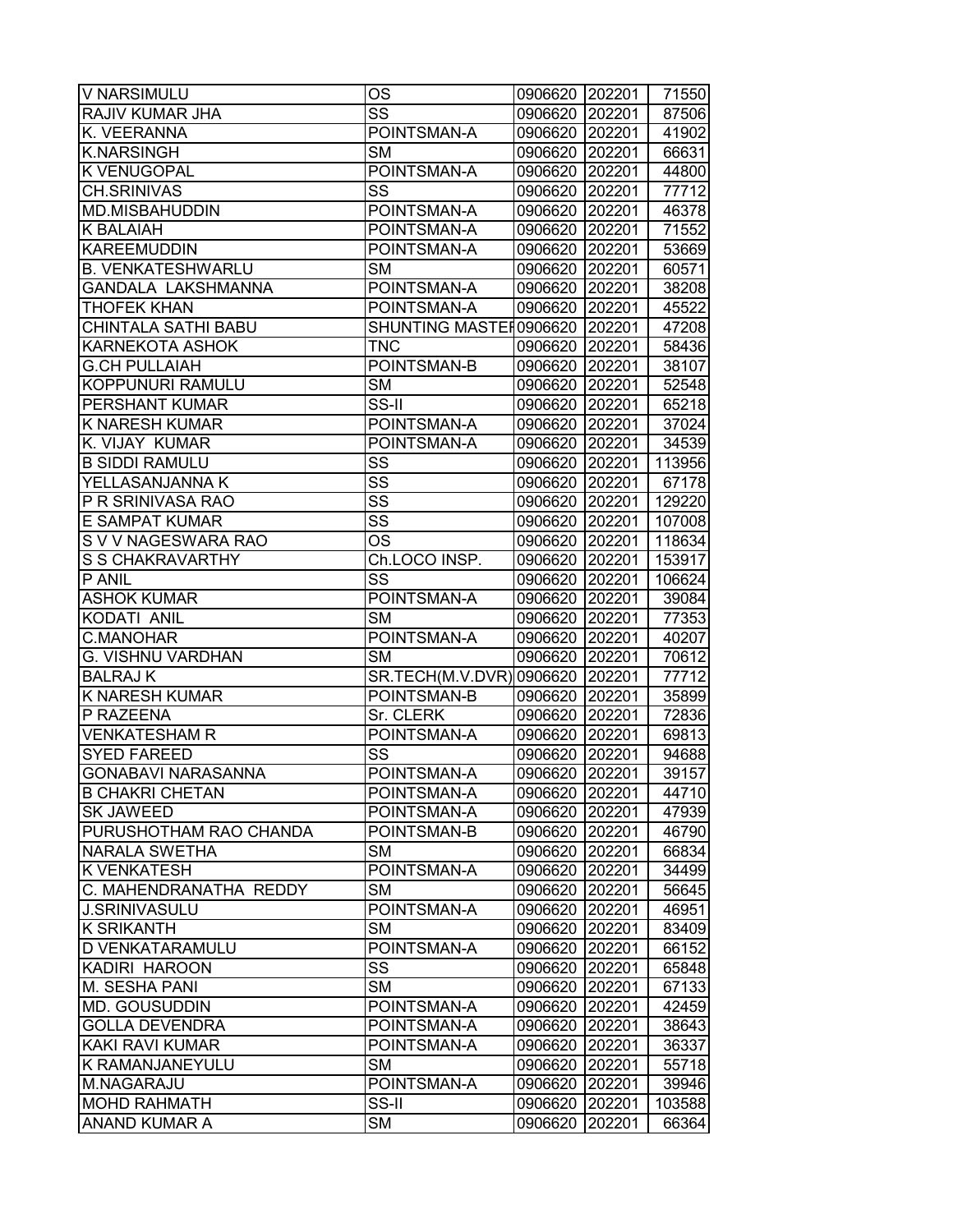| <b>D.SRIKANTH</b>            | POINTSMAN-B            | 0906620 202201                   |        | 51523  |
|------------------------------|------------------------|----------------------------------|--------|--------|
| P NARYA                      | POINTSMAN-A            | 0906620 202201                   |        | 38879  |
| <b>BATTU RAVI KUMAR</b>      | POINTSMAN-A            | 0906620 202201                   |        | 39226  |
| <b>M.VENKATAIAH</b>          | SS                     | 0906620 202201                   |        | 115316 |
| <b>SUMIT KUMAR</b>           | SS-II                  | 0906620 202201                   |        | 65848  |
| K CHANDRAMOHAN               | <b>INSTR.</b> (MECH)   | 0906620 202201                   |        | 113686 |
| KHATRAVATH MANOHAR           | <b>SM</b>              | 0906620 202201                   |        | 55365  |
| <b>M.VIJAYA KUMAR</b>        | SS                     | 0906620 202201                   |        | 109274 |
| <b>NAKKA SHIVAKOTI</b>       | POINTSMAN-B            | 0906620 202201                   |        | 49677  |
| <b>G. MUNEENDER</b>          | <b>SM</b>              | 0906620 202201                   |        | 67749  |
| <b>DAMODARU</b>              | POINTSMAN-B            | 0906620 202201                   |        | 51274  |
| <b>KURUVA KISTAPPA</b>       | <b>SM</b>              | 0906620 202201                   |        | 66778  |
| <b>B PRANITHA</b>            | <b>CTNC</b>            | 0906620 202201                   |        | 76898  |
| PRAVEEN KUMAR THAKUR         | SS                     | 0906620 202201                   |        | 69628  |
| SEELA SANKARA RAO            | POINTSMAN-A            | 0906620 202201                   |        | 44656  |
| <b>BODA CHANDRA SHEKHAR</b>  | <b>ASM</b>             | 0906620 202201                   |        | 64482  |
| <b>M NIRMALA</b>             | Ch.OS                  | 0906620 202201                   |        | 147524 |
| SIDDESI BUCHI BABU           | $\overline{\text{SM}}$ | 0906620 202201                   |        | 65528  |
| K. MURALI                    | POINTSMAN-A            | 0906620 202201                   |        | 36286  |
| RAMACHANDRA PURTY            | <b>JR CLERK</b>        | 0906620 202201                   |        | 40872  |
| ABHISHEK KUMAR SINGH         | <b>SM</b>              | 0906620 202201                   |        | 61625  |
| <b>SHAIK ABDUL RASHEED</b>   | POINTSMAN-A            |                                  |        |        |
|                              |                        | 0906620 202201<br>0906620 202201 |        | 42706  |
| M.KESHAVULU                  | POINTSMAN-B            |                                  |        | 45027  |
| P. SURESH                    | <b>SM</b>              | 0906620 202201                   |        | 67381  |
| P.VISHNUVARDHAN              | POINTSMAN-A            | 0906620 202201                   |        | 36754  |
| T. LAXMAN PRAKASH            | <b>SM</b>              | 0906620 202201                   |        | 94618  |
| M VIJAYA RAJU                | SSE (P.WAY)            | 0906620 202201                   |        | 136512 |
| RAJA BATHA                   | POINTSMAN-B            | 0906620 202201                   |        | 29844  |
| <b>AMBIKA KUMAR</b>          | <b>SM</b>              | 0906620 202201                   |        | 67935  |
| KURAKULA RAVINDRA BABU       | POINTSMAN-A            | 0906620 202201                   |        | 39334  |
| K. ANJANEYULU GOUD           | POINTSMAN-A            | 0906620 202201                   |        | 34635  |
| <b>TELUGU NAGESH</b>         | POINTSMAN-A            | 0906620 202201                   |        | 37981  |
| V RAGHAVENDRA                | POINTSMAN-A            | 0906620 202201                   |        | 31779  |
| <b>C VISHNU</b>              | $\overline{\text{SM}}$ | 0906620 202201                   |        | 58994  |
| E.RAVI                       | $\overline{\text{SM}}$ | 0906620 202201                   |        | 80801  |
| <b>G.VISHNUVARDHAN REDDY</b> | $\overline{\text{SM}}$ | 0906620 202201                   |        | 56798  |
| SUJEET KUMAR SUMAN           | SS                     | 0906620 202201                   |        | 90034  |
| <b>D.SREEKANTH</b>           | POINTSMAN-B            | 0906620 202201                   |        | 51079  |
| ERUKU SHIVADESH              | POINTSMAN-A            | 0906620 202201                   |        | 37860  |
| K.CHANDRA REDDY              | POINTSMAN-A            | 0906620 202201                   |        | 38909  |
| <b>ABDUL BASID S</b>         | <b>SM</b>              | 0906620 202201                   |        | 64793  |
| N.S. NAIK                    | <b>SM</b>              | 0906620 202201                   |        | 75286  |
| <b>AMIT KUMAR</b>            | <b>SM</b>              | 0906620 202201                   |        | 66273  |
| L.THIRUPATHAIAH              | POINTSMAN-A            | 0906620 202201                   |        | 39803  |
| <b>EDIGA BHEEMUDU</b>        | POINTSMAN-A            | 0906620 202201                   |        | 35417  |
| M.S. NAIK                    | <b>SM</b>              | 0906620 202201                   |        | 64292  |
| J. RAMESH                    | <b>SM</b>              | 0906620                          | 202201 | 53691  |
| J. RAVI KUMAR                | <b>SM</b>              | 0906620 202201                   |        | 57971  |
| K. VENKATAIH                 | <b>SM</b>              | 0906620 202201                   |        | 66903  |
| K. NAGA RAJU                 | POINTSMAN-A            | 0906620 202201                   |        | 38977  |
| P. P.REDDY                   | <b>SM</b>              | 0906620                          | 202201 | 57573  |
| P.G. KRISHNA                 | POINTSMAN-A            | 0906620                          | 202201 | 38068  |
| A.KISHORE KUMAR              | <b>JR CLERK</b>        | 0906620                          | 202201 | 36055  |
| <b>MALOTHU CHANDU</b>        | <b>B.PEON</b>          | 0906620                          | 202201 | 31102  |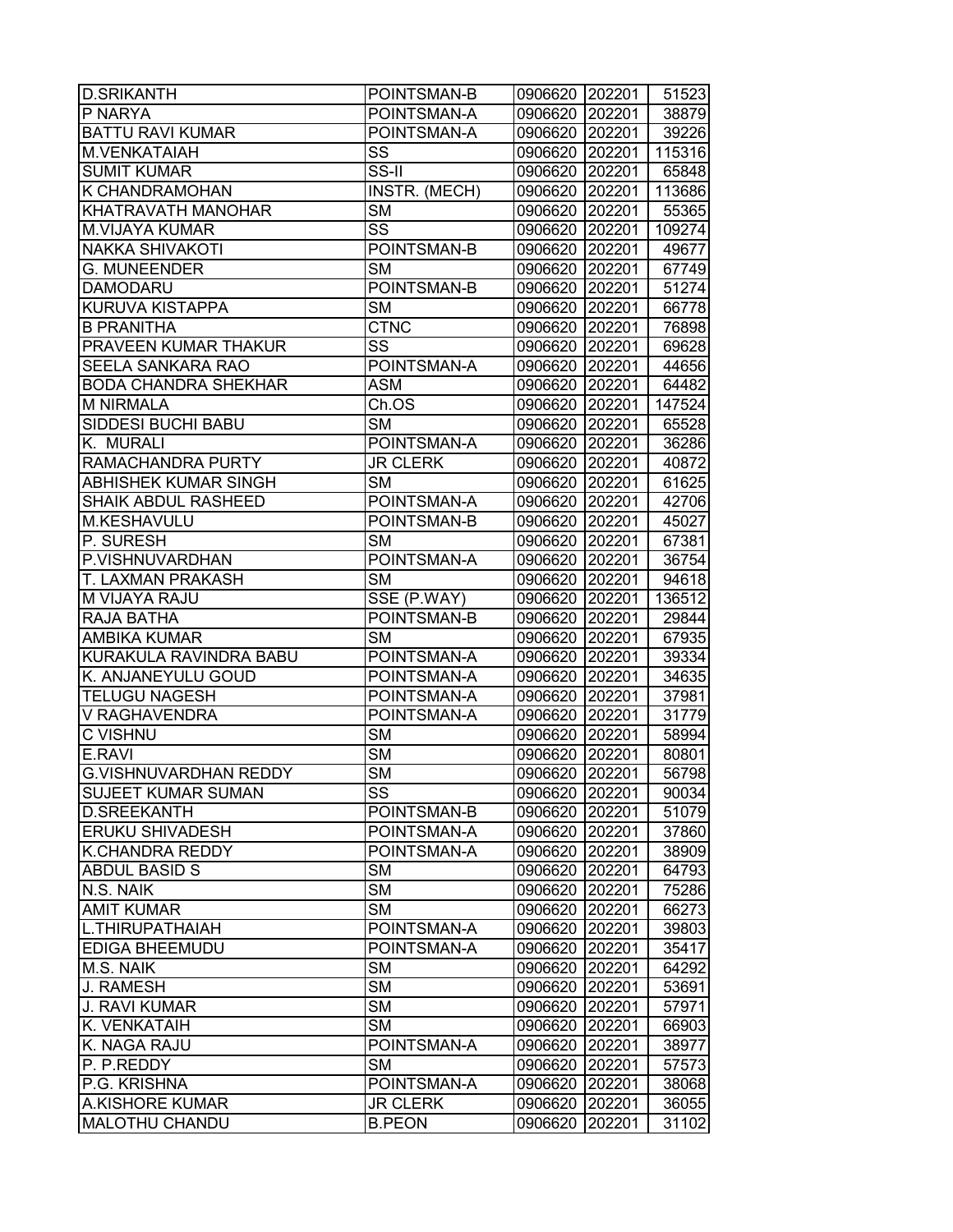| <b>SANDE NAGARAJU</b>         | <b>SM</b>              | 0906620 202201 |        | 60887 |
|-------------------------------|------------------------|----------------|--------|-------|
| P.RAMESH                      | POINTSMAN-A            | 0906620        | 202201 | 32053 |
| SHIVALIKA SINGH               | POINTSMAN-A            | 0906620 202201 |        | 27966 |
| <b>SALIGAMA KALYANKUMAR</b>   | POINTSMAN-A            | 0906620 202201 |        | 35708 |
| KUMMARI SHIVA KUMAR           | POINTSMAN-A            | 0906620        | 202201 | 33118 |
| <b>B BHASKAR</b>              | POINTSMAN-A            | 0906620        | 202201 | 31691 |
| YADAGIRI M                    | POINTSMAN-A            | 0906620        | 202201 | 40168 |
| <b>DEEPAK KUMAR</b>           | POINTSMAN-A            | 0906620        | 202201 | 30475 |
| <b>KETHAVATH GANESH</b>       | POINTSMAN-A            | 0906620 202201 |        | 33189 |
| <b>MURALI KRISHNA SILVERI</b> | POINTSMAN-A            | 0906620        | 202201 | 29327 |
| <b>G RAMAKRISHNA</b>          | POINTSMAN-A            | 0906620        | 202201 | 33587 |
| <b>SURENDRA SINGH</b>         | POINTSMAN-B            | 0906620        | 202201 | 33408 |
| <b>G UGENDHAR</b>             | POINTSMAN-A            | 0906620        | 202201 | 31554 |
| <b>RATHOD VISHAL</b>          | POINTSMAN-A            | 0906620        | 202201 | 33238 |
| JADHAV JALAJA                 | POINTSMAN-A            | 0906620 202201 |        | 32648 |
| <b>B SIVARAMIREDDY</b>        | POINTSMAN-A            | 0906620 202201 |        | 30692 |
| PADALA SHIVA SHANKAR          | POINTSMAN-A            | 0906620        | 202201 | 31518 |
| <b>DUDEKULA BASHA</b>         | <b>SM</b>              | 0906620        | 202201 | 64001 |
| SATYAJEET KUMAR YADAV         | $\overline{\text{SM}}$ | 0906620        | 202201 | 61937 |
| L. VENKATA BALAGI             | $\overline{\text{SM}}$ | 0906620        | 202201 | 58218 |
| <b>JOHN ASHISH</b>            | <b>SM</b>              | 0906620 202201 |        | 63787 |
| Y NAVEEN KUMAR                | $\overline{\text{SM}}$ | 0906620 202201 |        | 67385 |
| <b>MALLURU SHRAVAN KUMAR</b>  | $\overline{\text{SM}}$ | 0906620        | 202201 | 66873 |
| <b>ABHISHEK KUMAR</b>         | $\overline{\text{SM}}$ | 0906620        | 202201 | 77916 |
| P. RAVI TEJA                  | <b>SM</b>              | 0906620        | 202201 | 71016 |
| <b>JITENDRA KUMAR</b>         | <b>SM</b>              | 0906620        | 202201 | 95532 |
| SAI KRISHNA KUNDALA           | <b>SM</b>              | 0906620        | 202201 | 64255 |
| TANAYASHREE BIDYABHUSANA      | <b>SM</b>              | 0906620 202201 |        | 73121 |
| VALASINGAM HIMA BINDU         | <b>SM</b>              | 0906620 202201 |        | 61636 |
| <b>D. SRIDHAR REDDY</b>       | <b>SM</b>              | 0906620        | 202201 | 63834 |
| D. JITHENDER                  | $\overline{\text{SM}}$ | 0906620        | 202201 | 63288 |
| <b>SUGAM KUMAR</b>            | <b>SM</b>              | 0906620        | 202201 | 69824 |
| <b>NEERAJ KUMAR MISHRA</b>    | $\overline{\text{SM}}$ | 0906620        | 202201 | 66283 |
| <b>SANJEEV KUMAR</b>          | <b>SM</b>              | 0906620 202201 |        | 68015 |
| <b>BANTROTHU SRINIVASULU</b>  | <b>SM</b>              | 0906620        | 202201 | 84427 |
| <b>MOGILI RAJESH</b>          | ASST.POINTSMAN 0906620 |                | 202201 | 34075 |
| PARIGELA RAJU                 | POINTSMAN-A            | 0906620        | 202201 | 32544 |
| <b>BHUPALI VENKATESH</b>      | POINTSMAN-A            | 0906620        | 202201 | 35949 |
| <b>VALE SHYAM KUMAR</b>       | <b>SM</b>              | 0906620        | 202201 | 71346 |
| <b>M. VINOD</b>               | <b>SM</b>              | 0906620        | 202201 | 68538 |
| ANJAN KUMAR YADAV.A.          | <b>SM</b>              | 0906620 202201 |        | 73458 |
| P. VIJAYA SHOBHA RANI         | <b>SM</b>              | 0906620 202201 |        | 65055 |
| P.J. SREENATH NAIDU           | <b>SM</b>              | 0906620        | 202201 | 58218 |
| <b>ABDUL QAYYUM FAROOQ</b>    | POINTSMAN-A            | 0906620        | 202201 | 38334 |
| <b>SYED ABDUL RAFI</b>        | POINTSMAN-A            | 0906620        | 202201 | 38145 |
| <b>G SRIKANTH</b>             | POINTSMAN-A            | 0906620        | 202201 | 36435 |
| <b>SHAIK VIKHAR</b>           | POINTSMAN-B            | 0906620 202201 |        | 28076 |
| <b>KAMALA KOTAIAH</b>         | <b>B.PEON</b>          | 0906620        | 202201 | 31404 |
| SINGARATHI GOWRI SANKARA RAO  | <b>SM</b>              | 0906620        | 202201 | 63662 |
| VAVILAPALLI JAGADEESWARA RAO  | <b>SM</b>              | 0906620        | 202201 | 70548 |
| K. VENKAT RAO                 | <b>SM</b>              | 0906620        | 202201 | 67748 |
| S. SRIVANI                    | <b>JR CLERK</b>        | 0906620        | 202201 | 37161 |
| <b>G.VISHAKA</b>              | POINTSMAN-B            | 0906620        | 202201 | 27056 |
| P.TULASIRAM                   | POINTSMAN-B            | 0906620        | 202201 | 30192 |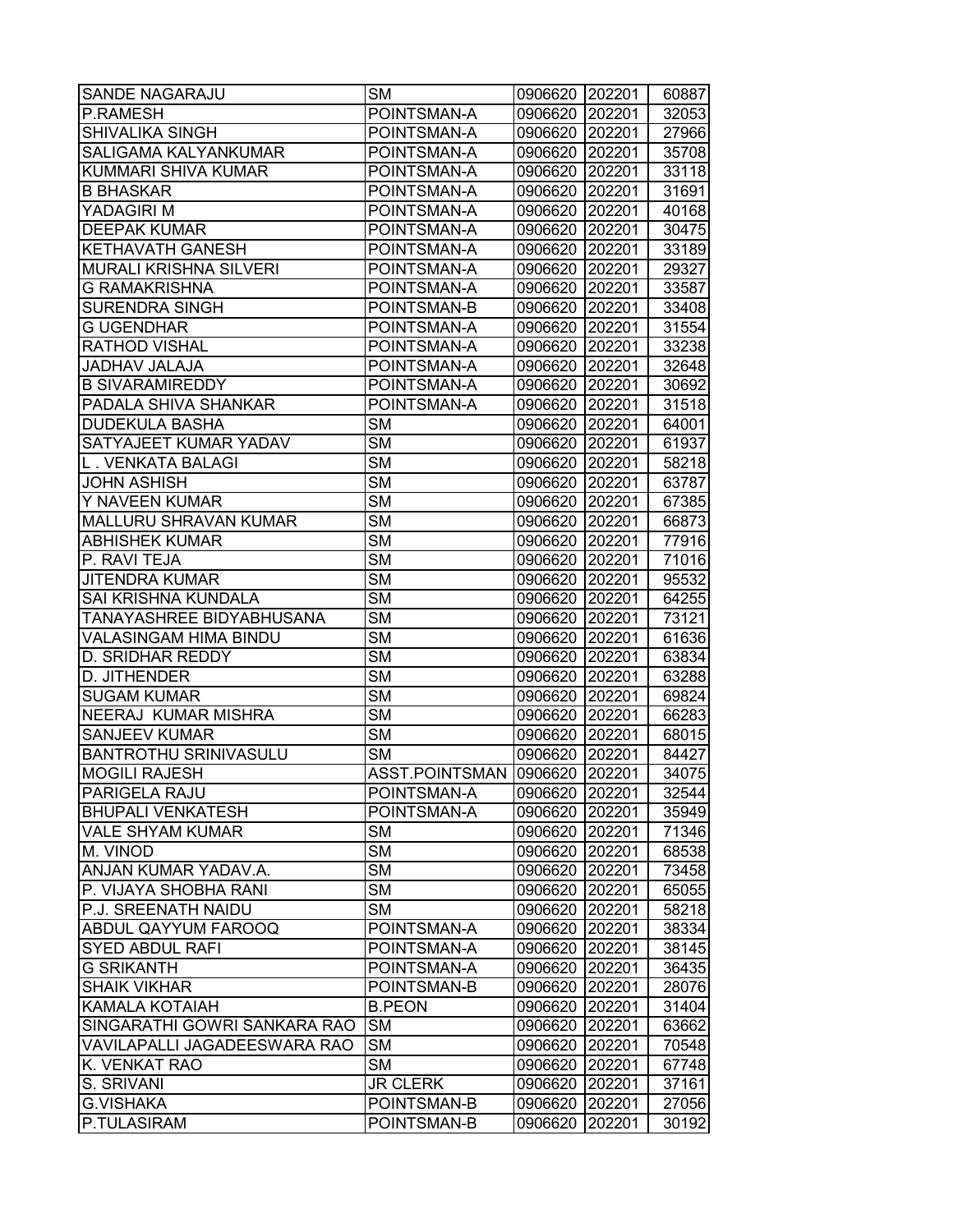| <b>SHAIK RAHMANYOUSUF</b>                    | POINTSMAN-A            | 0906620 202201 |        | 36513  |
|----------------------------------------------|------------------------|----------------|--------|--------|
| M. SRIDHAR                                   | POINTSMAN-A            | 0906620        | 202201 | 37011  |
| SOHAIL ASLAM KHAN                            | POINTSMAN-B            | 0906620        | 202201 | 31273  |
| S.RAJU                                       | ASST.POINTSMAN         | 0906620        | 202201 | 31273  |
| K.HEMALATHA                                  | POINTSMAN-B            | 0906620 202201 |        | 29013  |
| <b>B.VENKATESHWARI</b>                       | POINTSMAN-B            | 0906620 202201 |        | 28659  |
| <b>J.MANJULA</b>                             | POINTSMAN-B            | 0906620        | 202201 | 29523  |
| C. ARUN CHAND                                | POINTSMAN-B            | 0906620 202201 |        | 35468  |
| <b>BOMMA KALYAN</b>                          | POINTSMAN-A            | 0906620        | 202201 | 35844  |
| M. PRASANTH                                  | POINTSMAN-B            | 0906620 202201 |        | 30261  |
| <b>R SREEDHAR</b>                            | POINTSMAN-A            | 0906620 202201 |        | 37483  |
| <b>MUNEESH</b>                               | POINTSMAN-B            | 0906620        | 202201 | 33282  |
| <b>NAVID AHMED KHAN</b>                      | POINTSMAN-B            | 0906620        | 202201 | 32919  |
| <b>MARGAM SARITHA</b>                        | <b>STENO</b>           | 0906620        | 202201 | 46270  |
| <b>VADLAKONDA MAHESH</b>                     | POINTSMAN-B            | 0906620        | 202201 | 30271  |
| V RAJESH                                     | ASST.POINTSMAN         | 0906620        | 202201 | 32982  |
| <b>S.V.SUDHAKAR NAIK</b>                     | POINTSMAN-B            | 0906620 202201 |        | 35490  |
| <b>SHIVAKUMAR KAMERA</b>                     | POINTSMAN-B            | 0906620 202201 |        | 33202  |
| <b>TARKESHWER PANDIT</b>                     | POINTSMAN-B            | 0906620 202201 |        | 33141  |
| P KRISHNAIAH                                 | POINTSMAN-B            | 0906620        | 202201 | 30284  |
| <b>LOKESH MEENA</b>                          | POINTSMAN-B            | 0906620        | 202201 | 28515  |
| PANKAJ KUMAR                                 | POINTSMAN-B            | 0906620        | 202201 | 28594  |
| <b>G UDAY KIRAN</b>                          | POINTSMAN-B            | 0906620 202201 |        | 33635  |
| <b>SYED SHAHID</b>                           | POINTSMAN-B            | 0906620 202201 |        | 28358  |
| <b>G.VIJAYALAXMI</b>                         | POINTSMAN-B            | 0906620        | 202201 | 28541  |
| <b>ASHOK KUMAR SAINI</b>                     | POINTSMAN-B            | 0906620        | 202201 | 40276  |
| <b>MD SALEEM</b>                             | POINTSMAN-B            | 0906620        | 202201 | 28673  |
| <b>SYED ZEESHAN</b>                          | POINTSMAN-B            | 0906620        | 202201 | 26519  |
| SAGADAM ABHINAYA                             | POINTSMAN-B            | 0906620        | 202201 | 32862  |
| <b>MARUPAKULA NAGESH KUMAR</b>               | POINTSMAN-B            | 0906620 202201 |        | 28790  |
| SINGARAM RAJESHWAR MOHAN MUI ASST. POINTSMAN |                        | 0906620        | 202201 | 30497  |
| <b>MANOJ SEWDA</b>                           | POINTSMAN-B            | 0906620        | 202201 | 28043  |
| RAVISH KUMAR YADAV                           | POINTSMAN-B            | 0906620        | 202201 | 26361  |
| <b>DHARA SINGH</b>                           | POINTSMAN-B            | 0906620        | 202201 | 28585  |
| <b>B GOPI CHAND</b>                          | POINTSMAN-B            | 0906620        | 202201 | 33553  |
| <b>MURALI</b>                                | POINTSMAN-B            | 0906620        | 202201 | 27925  |
| <b>B.NIKHIL KUMAR</b>                        | POINTSMAN-B            | 0906620 202201 |        | 28698  |
| <b>SHAIK EJAS</b>                            | POINTSMAN-A            | 0906621        | 202201 | 32264  |
| <b>ALTAF KHAN</b>                            | POINTSMAN-A            | 0906621        | 202201 | 38265  |
| <b>B. PAVAN SUNIL</b>                        | ASST.POINTSMAN         | 0906621        | 202201 | 29576  |
| ILLENANI VENKAT SAI NITHIN KUMARASM          |                        | 0906621        | 202201 | 63133  |
| P V SIVAPRASAD REDDY                         | SSE (CnW)              | 0906621        | 202201 | 120234 |
| P VENKAT RAM REDDY                           | POINTSMAN-A            | 0906621        | 202201 | 33791  |
| <b>VADLA NARSIMHA CHARY</b>                  | POINTSMAN-A            | 0906621        | 202201 | 32930  |
| NAWNIT KUMAR                                 | SS                     | 0906621        | 202201 | 80268  |
| S.PARTHASARATHI                              | $\overline{\text{SM}}$ | 0906621        | 202201 | 67690  |
| <b>MALLIKARJUN PATIL</b>                     | POINTSMAN-B            | 0906621        | 202201 | 46150  |
| <b>M SATYAMMA</b>                            | POINTSMAN-A            | 0906621        | 202201 | 45676  |
| <b>SK KHADER PASHA</b>                       | POINTSMAN-A            | 0906621        | 202201 | 66973  |
| <b>M LAXMAN RAJ</b>                          | POINTSMAN-A            | 0906621        | 202201 | 68717  |
| <b>G. ASHOK KUMAR</b>                        | POINTSMAN-A            | 0906621        | 202201 | 74270  |
| R VENKATARAMAIAH                             | SS                     | 0906621        | 202201 | 125586 |
| <b>D GATTAIAH</b>                            | POINTSMAN-A            | 0906621        | 202201 | 55222  |
| <b>NITESH KUMAR</b>                          | SS                     | 0906621        | 202201 | 70958  |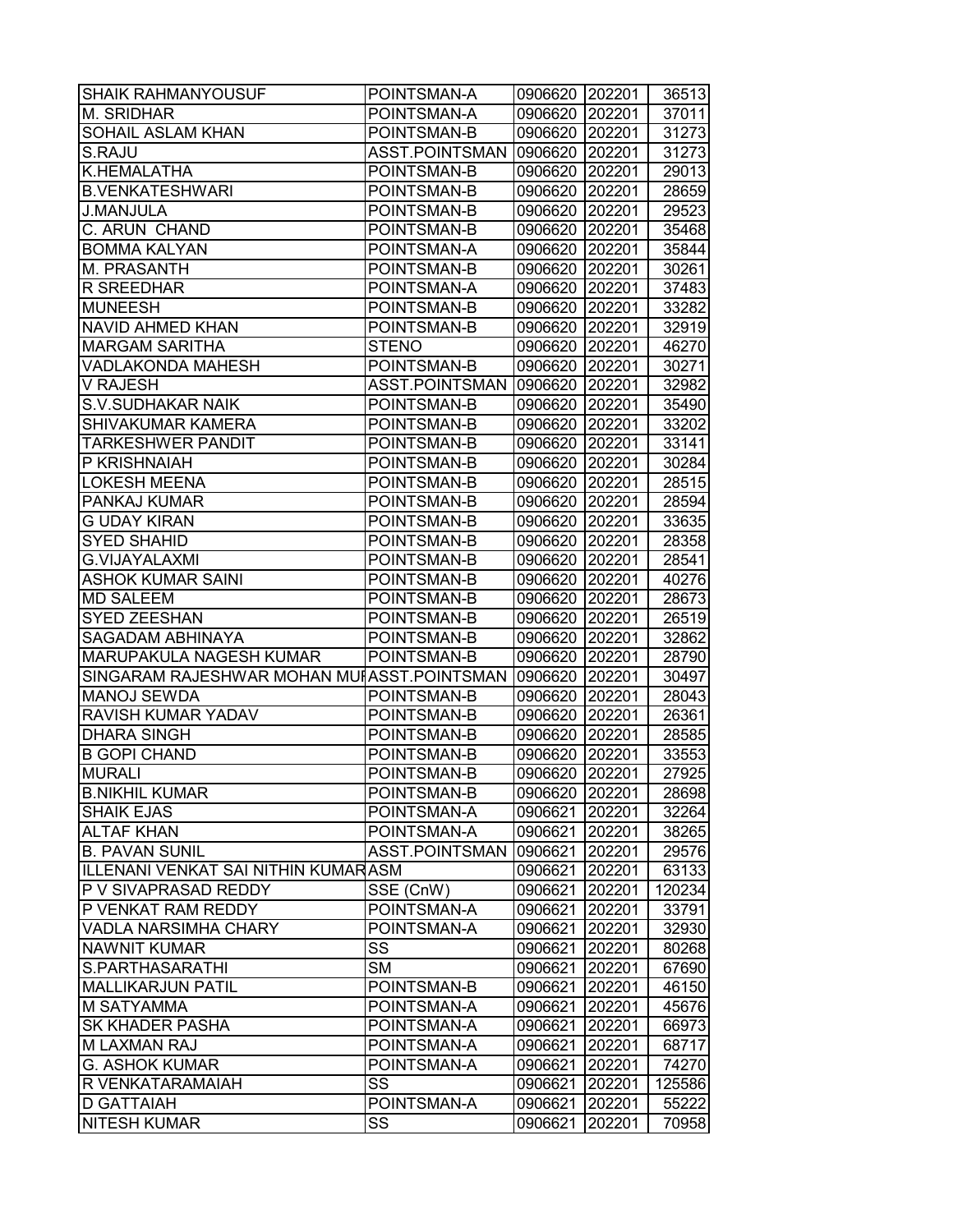| <b>P E PRASANNA KUMAR</b>     | SS                     | 0906621 202201 |        | 84398  |
|-------------------------------|------------------------|----------------|--------|--------|
| V SATYAM                      | SS                     | 0906621 202201 |        | 75788  |
| <b>ASHWIN KUMAR S N</b>       | <b>CTNC</b>            | 0906621 202201 |        | 106624 |
| M.A.KHAYYUM                   | POINTSMAN-A            | 0906621 202201 |        | 54354  |
| PODI SHETTI SATISH            | <b>TNL</b>             | 0906621 202201 |        | 79397  |
| <b>RAVI RANJAN</b>            | <b>CTNL</b>            | 0906621 202201 |        | 90136  |
| <b>RAJEEV KUMAR</b>           | <b>SM</b>              | 0906621 202201 |        | 67038  |
| KISHORE KUMAR BANDI           | <b>TNL</b>             | 0906621 202201 |        | 79674  |
| <b>JAIWANTH TUKARAM</b>       | POINTSMAN-A            | 0906621 202201 |        | 69055  |
| <b>G VENKATESHWARLU</b>       | $\overline{\text{SS}}$ | 0906621 202201 |        | 82766  |
| A.SATYA NARAYANA              | POINTSMAN-A            | 0906621 202201 |        | 48112  |
| <b>SUDARSHAN B</b>            | SS                     | 0906621 202201 |        | 126216 |
| S MUTHYALU                    | GEN.ASST(OPT)          | 0906621 202201 |        | 58555  |
| <b>GOVINDRAJULU D</b>         | POINTSMAN-A            | 0906621 202201 |        | 67518  |
| <b>SHANKAR P</b>              | <b>CTNC</b>            | 0906621 202201 |        | 122740 |
| <b>M N MURTHY</b>             | SS                     | 0906621 202201 |        | 147998 |
| <b>B RANJITH SINGH</b>        | GEN.ASST(OPT)          | 0906621 202201 |        | 77674  |
| C R SATYANARAYANA             | POINTSMAN-A            | 0906621 202201 |        | 43967  |
| <b>M.SUBASH GOUD</b>          | POINTSMAN-B            | 0906621 202201 |        | 46431  |
| <b>K RAVI</b>                 | SS                     | 0906621 202201 |        | 123856 |
| <b>T PANDU</b>                | POINTSMAN-A            | 0906621 202201 |        | 78861  |
| P PRATAP KUMAR                | $\overline{\text{ss}}$ | 0906621 202201 |        | 143890 |
| <b>RENUKABAI</b>              | POINTSMAN-A            | 0906621 202201 |        | 56939  |
| <b>B ANJAIAH</b>              | SS                     | 0906621 202201 |        | 143890 |
| <b>H RAMI REDDY</b>           | POINTSMAN-A            | 0906621 202201 |        | 59884  |
| S NELSON                      | <b>SM</b>              | 0906621 202201 |        | 59002  |
| <b>B SHEKER</b>               | <b>SM</b>              | 0906621 202201 |        | 65285  |
| <b>E.RAMESH</b>               | POINTSMAN-A            | 0906621 202201 |        | 40889  |
| <b>D ANANTH KUMAR</b>         | <b>CTNL</b>            | 0906621 202201 |        | 110994 |
| <b>R KRISHNA KUMAR</b>        | SS                     | 0906621 202201 |        | 152106 |
| <b>VENKATESH S</b>            | POINTSMAN-A            | 0906621 202201 |        | 66077  |
| N VENKATESWAR REDDY           | <b>CTNC</b>            | 0906621 202201 |        | 119264 |
| P V RAMANA                    | $\overline{\text{SS}}$ | 0906621 202201 |        | 100634 |
| V MADHUSUDAN RAO              | <b>SM</b>              | 0906621 202201 |        | 125586 |
| A RAM BABU                    | $\overline{\text{SS}}$ | 0906621        | 202201 | 100358 |
| <b>S K ABDUL RAUF</b>         | POINTSMAN-A            | 0906621 202201 |        | 60641  |
| N RAVI                        | POINTSMAN-A            | 0906621 202201 |        | 51455  |
| <b>G.SUDHAKAR</b>             | POINTSMAN-A            | 0906621 202201 |        | 49726  |
| V D VENKAT RAO                | SS                     | 0906621 202201 |        | 115946 |
| <b>M SATISH RAO</b>           | POINTSMAN-A            | 0906621        | 202201 | 48536  |
| <b>BHARATLAL MEENA</b>        | SS                     | 0906621 202201 |        | 73204  |
| <b>T.KAVITHA</b>              | JE (CnW)               | 0906621 202201 |        | 64124  |
| <b>RAVI KUMAR</b>             | SS                     | 0906621        | 202201 | 69628  |
| P M ARVIN                     | <b>SM</b>              | 0906621        | 202201 | 87506  |
| A SAMPATH KUMAR               | SS                     | 0906621        | 202201 | 68998  |
| <b>SADIQ SHARFEE</b>          | <b>SM</b>              | 0906621        | 202201 | 64336  |
| <b>P RAJU</b>                 | POINTSMAN-A            | 0906621        | 202201 | 41899  |
| <b>T SRIDHAR RAO</b>          | SS                     | 0906621        | 202201 | 71588  |
| Y.YELLIAH                     | POINTSMAN-A            | 0906621        | 202201 | 61423  |
| A ANAND KUMAR                 | <b>CTNL</b>            | 0906621        | 202201 | 134220 |
| <b>AJIT KUMAR</b>             | <b>SM</b>              | 0906621        | 202201 | 96898  |
| <b>G SAI KISHORE KUMAR</b>    | SS                     | 0906621        | 202201 | 67668  |
| <b>ICHCHHARAM SINGH TOMAR</b> | $\overline{\text{SS}}$ | 0906621        | 202201 | 68998  |
| <b>ASHWINI GERALDINE</b>      | SM                     | 0906621        | 202201 | 66548  |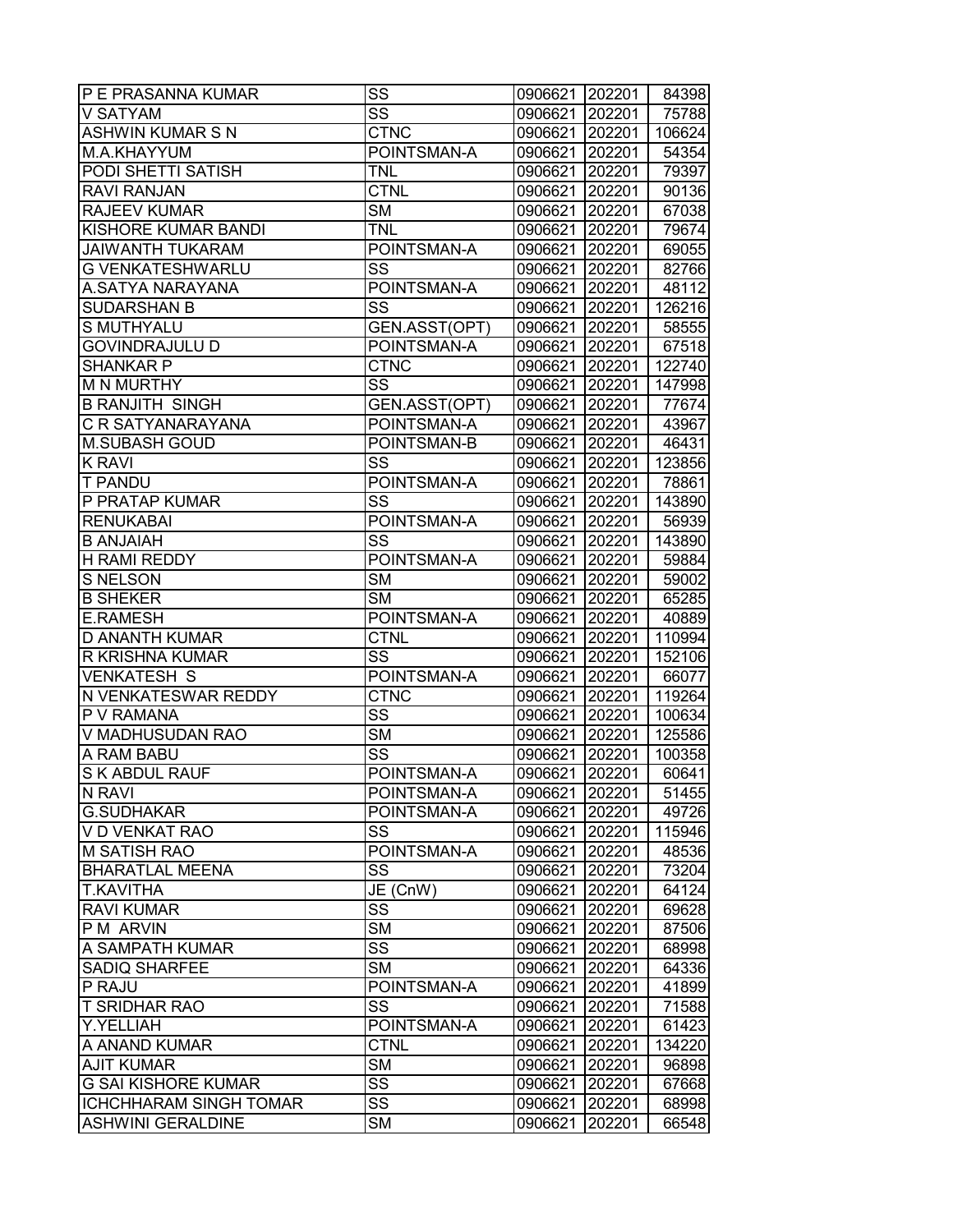| J KUMARASWAMY             | <b>SM</b>              | 0906621        | 202201 | 66178  |
|---------------------------|------------------------|----------------|--------|--------|
| AZMEERA RANGA RAO         | <b>SM</b>              | 0906621        | 202201 | 65164  |
| <b>DEVIDAS SACCARAM</b>   | $\overline{\text{ss}}$ | 0906621        | 202201 | 73688  |
| M SRINIVASA RAO           | SS                     | 0906621        | 202201 | 115316 |
| N LIMBA                   | POINTSMAN-A            | 0906621 202201 |        | 46065  |
| CH VENKATESHAM            | POINTSMAN-A            | 0906621 202201 |        | 41634  |
| <b>K GANGARAJU</b>        | SS                     | 0906621        | 202201 | 100988 |
| K RAM REDDY               | <b>CTNC</b>            | 0906621        | 202201 | 119264 |
| MD ABDUL JALEEL           | $\overline{\text{SS}}$ | 0906621        | 202201 | 85028  |
| RANJITH KUMAR M           | <b>TNL</b>             | 0906621        | 202201 | 79951  |
| <b>L SRINIVAS</b>         | POINTSMAN-A            | 0906621        | 202201 | 54273  |
| <b>RAM BAKHSH</b>         | POINTSMAN-A            | 0906621        | 202201 | 42151  |
| <b>SUDARSHAN KUMAR</b>    | <b>SM</b>              | 0906621        | 202201 | 68066  |
| <b>SATYENDRA RAM</b>      | ASST.POINTSMAN 0906621 |                | 202201 | 32348  |
| <b>BINAY KUMAR</b>        | SS                     | 0906621        | 202201 | 65344  |
| S.RAVINDRA NAIK           | SHUNTING MASTER0906621 |                | 202201 | 61213  |
| KALU RAM MEENA            | <b>SM</b>              | 0906621 202201 |        | 57573  |
| SADASIVUDU KURMA          | $\overline{\text{SM}}$ | 0906621        | 202201 | 63685  |
| P YADAGIRI                | POINTSMAN-A            | 0906621        | 202201 | 65383  |
| <b>K R UDAY KUMAR</b>     | <b>SM</b>              | 0906621        | 202201 | 62591  |
| <b>B SRIKANTH</b>         | POINTSMAN-B            | 0906621        | 202201 | 37845  |
| MD NIZAMUDDIN             | POINTSMAN-A            | 0906621        | 202201 | 54294  |
| RAVI SHANKAR KUMAR        | SS                     | 0906621        | 202201 | 98338  |
| <b>M SRINIVAS</b>         | POINTSMAN-A            | 0906621        | 202201 | 38968  |
| A NARSING RAO             | POINTSMAN-B            | 0906621        | 202201 | 41596  |
| P LAXMAN KUMAR            | POINTSMAN-A            | 0906621        | 202201 | 39823  |
| RAMESH GOVIND             | Sr.TECH(FITTER)        | 0906621        | 202201 | 75658  |
| MD SHAMSHUL HAQUE         | SS                     | 0906621        | 202201 | 66548  |
| <b>MAHESH KUMAR GUPTA</b> | SS                     | 0906621        | 202201 | 106624 |
| <b>MANOJ MAHTO</b>        | POINTSMAN-A            | 0906621 202201 |        | 31676  |
| PANKAJ SHARMA             | <b>CTNL</b>            | 0906621 202201 |        | 97562  |
| <b>VIJAY SHEKHAR JHA</b>  | SS                     | 0906621        | 202201 | 65848  |
| <b>UPENDRA KUMAR</b>      | $\overline{\text{SS}}$ | 0906621        | 202201 | 65218  |
| RAMKHALYARI MEENA         | ASST.POINTSMAN 0906621 |                | 202201 | 33784  |
| <b>AMULA RAVINDAR</b>     | <b>SM</b>              | 0906621        | 202201 | 65624  |
| E. GURUPRASAD             | <b>TNL</b>             | 0906621        | 202201 | 90136  |
| <b>MD ABDUL RAHEEM</b>    | SS                     | 0906621 202201 |        | 159276 |
| PAMBALA SAIBABU           | POINTSMAN-B            | 0906621        | 202201 | 36546  |
| <b>SURARAM SHRAVAN</b>    | <b>SM</b>              | 0906621        | 202201 | 57573  |
| RAJESH KUMAR MEENA        | SS                     | 0906621        | 202201 | 68998  |
| <b>D NAGESH</b>           | <b>CTNC</b>            | 0906621        | 202201 | 115946 |
| A RAGHUSRINIVAS           | SS                     | 0906621        | 202201 | 129850 |
| <b>ANAND KUMAR</b>        | <b>SM</b>              | 0906621        | 202201 | 72589  |
| <b>NAVEEN KUMAR V</b>     | <b>SM</b>              | 0906621        | 202201 | 66641  |
| YOGESHWAR MEENA           | POINTSMAN-B            | 0906621        | 202201 | 33337  |
| <b>SHANKAR VADEVAR</b>    | <b>SM</b>              | 0906621        | 202201 | 70701  |
| <b>B RAVI</b>             | POINTSMAN-A            | 0906621        | 202201 | 39021  |
| <b>GAINI ANVESH</b>       | <b>SM</b>              | 0906621        | 202201 | 63480  |
| <b>SHASHIKALA</b>         | <b>SM</b>              | 0906621        | 202201 | 69536  |
| P SRIHARI                 | <b>CTNC</b>            | 0906621        | 202201 | 115946 |
| <b>FAROOQ PASHA</b>       | JE(MECH)               | 0906621        | 202201 | 71808  |
| <b>M SANTOSH</b>          | POINTSMAN-B            | 0906621        | 202201 | 32473  |
| <b>SURENDRA KUMAR</b>     | POINTSMAN-B            | 0906621        | 202201 | 39342  |
| JITENDRA CHAUDHARY        | POINTSMAN-A            | 0906621        | 202201 | 36121  |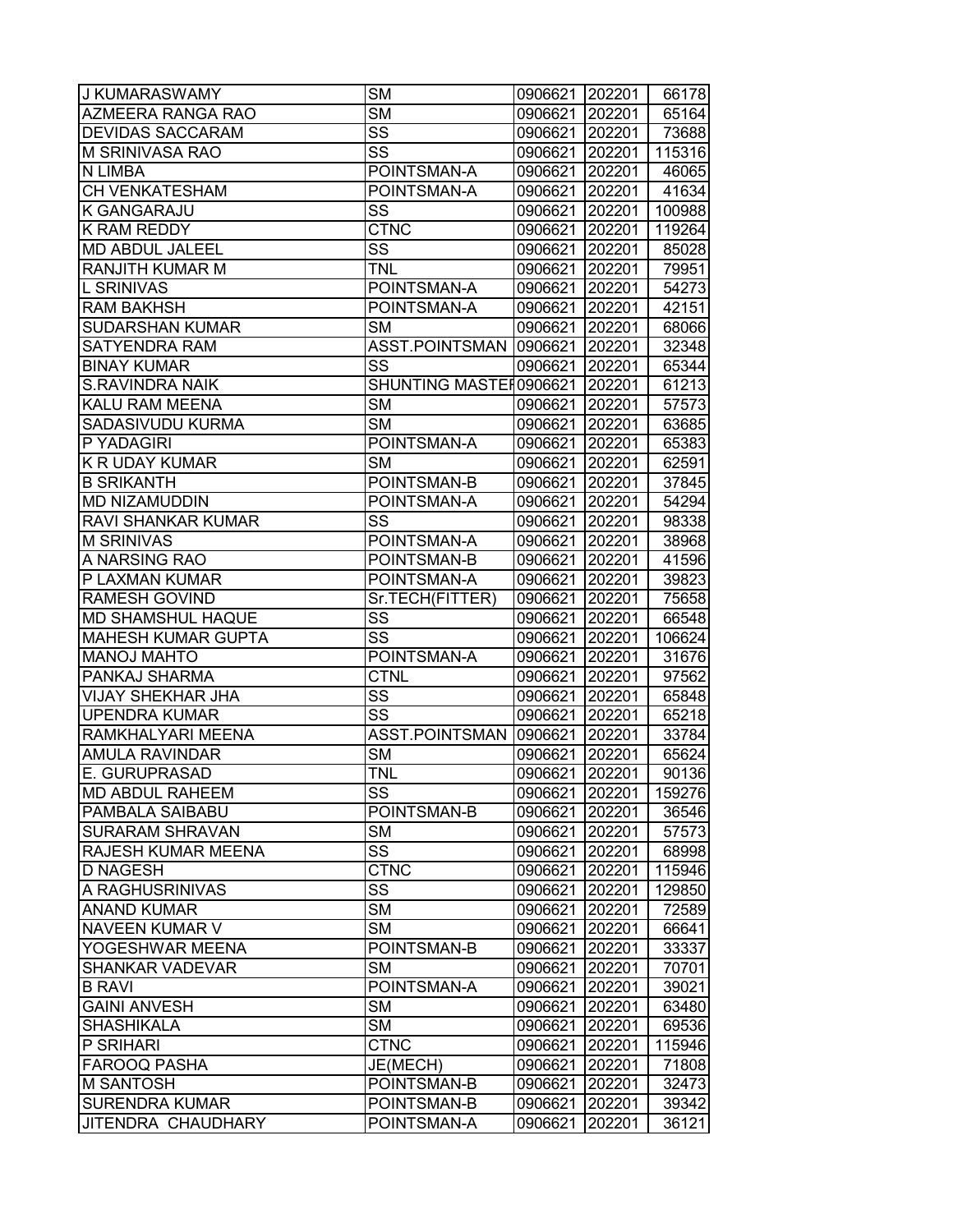| <b>NUTHANGI SWATHI</b>         | <b>SM</b>                | 0906621 202201 |        | 63326  |
|--------------------------------|--------------------------|----------------|--------|--------|
| <b>DEEPAK</b>                  | SHUNTING MASTER0906621   |                | 202201 | 39126  |
| <b>SANTOSH PARASHURAM</b>      | POINTSMAN-A              | 0906621 202201 |        | 45119  |
| <b>SHAIK SUHAIL</b>            | POINTSMAN-B              | 0906621        | 202201 | 34489  |
| N SRAVAN KUMAR                 | POINTSMAN-B              | 0906621        | 202201 | 35425  |
| <b>K.SANDEEP CHARI</b>         | <b>ASM</b>               | 0906621        | 202201 | 65078  |
| N MUKUNDARAO                   | SS                       | 0906621        | 202201 | 147998 |
| <b>ANIL KUMAR SINGH</b>        | <b>CTNL</b>              | 0906621        | 202201 | 105778 |
| <b>K RAMESH</b>                | <b>SM</b>                | 0906621        | 202201 | 65732  |
| SYAMALA KODIDASO               | POINTSMAN-A              | 0906621        | 202201 | 39236  |
| SUJITH SRIKANTH GUNTI          | <b>CTNL</b>              | 0906621        | 202201 | 83342  |
| P BHANU SHAKER                 | <b>SM</b>                | 0906621        | 202201 | 65603  |
| OM PRAKASH MEENA               | <b>SM</b>                | 0906621        | 202201 | 64119  |
| D BALACHANDAR                  | POINTSMAN-B              | 0906621        | 202201 | 38754  |
| <b>G UDAY KUMAR</b>            | POINTSMAN-B              | 0906621        | 202201 | 9095   |
| POTHARAPU SRIHARI              | <b>SM</b>                | 0906621 202201 |        | 69717  |
| YERROLLA BALRAM                | POINTSMAN-A              | 0906621        | 202201 | 36546  |
| <b>VENGURI VENKTESWARLU</b>    | POINTSMAN-A              | 0906621        | 202201 | 46547  |
| S. PRAVEEN KUMAR               | <b>CTNL</b>              | 0906621        | 202201 | 83342  |
| <b>ASMA SULTANA</b>            | SS                       | 0906621        | 202201 | 65218  |
| M A MOBIN SALEEM               | $\overline{\text{CTNC}}$ | 0906621        | 202201 | 55799  |
| <b>D NAGESH</b>                | $\overline{\text{ss}}$   | 0906621        | 202201 | 115946 |
| <b>G.ANAND</b>                 | POINTSMAN-A              | 0906621        | 202201 | 38391  |
| NIKHATE UMESH SADASHIV         | POINTSMAN-A              | 0906621        | 202201 | 36389  |
| <b>AAKASH KUMAR</b>            | POINTSMAN-A              | 0906621        | 202201 | 36549  |
| <b>SK MOULA MUSKIL</b>         | POINTSMAN-A              | 0906621        | 202201 | 49530  |
| DINESH A M                     | SS                       | 0906621        | 202201 | 100988 |
| M. PADMA RAO                   | ASM                      | 0906621        | 202201 | 67237  |
| <b>KETI.MOHAN RAO</b>          | POINTSMAN-A              | 0906621        | 202201 | 39610  |
| <b>SURENDRA KUMAR</b>          | SS                       | 0906621        | 202201 | 68998  |
| P.RAJESH KUMAR                 | <b>SM</b>                | 0906621        | 202201 | 84218  |
| K VIJAYA LAKSHMI               | JE (CnW)                 | 0906621        | 202201 | 64124  |
| <b>LAMBA RAJU</b>              | POINTSMAN-A              | 0906621        | 202201 | 41300  |
| <b>INDRAJ MEENA</b>            | POINTSMAN-A              | 0906621        | 202201 | 36379  |
| <b>NUTI VISWANADHAM</b>        | POINTSMAN-A              | 0906621        | 202201 | 36763  |
| <b>K.SAI KUMAR</b>             | POINTSMAN-A              | 0906621        | 202201 | 32276  |
| <b>S.NIRMALA</b>               | <b>SM</b>                | 0906621        | 202201 | 61478  |
| INDRADEV YADAV                 | <b>ASM</b>               | 0906621        | 202201 | 86080  |
| M.GOVINDAN                     | POINTSMAN-A              | 0906621        | 202201 | 45833  |
| D.V.RAMU                       | <b>SM</b>                | 0906621        | 202201 | 64425  |
| <b>MESHRAM NISHANT SHANKAR</b> | <b>SM</b>                | 0906621        | 202201 | 74995  |
| <b>CHINNA SAYANNA</b>          | POINTSMAN-A              | 0906621        | 202201 | 31507  |
| D K DIVYA                      | <b>CTNC</b>              | 0906621        | 202201 | 67783  |
| <b>SRIDHAR ADLA</b>            | <b>SM</b>                | 0906621        | 202201 | 56258  |
| G SIVACHANDRA MOHAN KUMAR      | <b>SM</b>                | 0906621        | 202201 | 57888  |
| <b>BONALA RAVINDER</b>         | POINTSMAN-B              | 0906621        | 202201 | 33803  |
| <b>V RAVINDER REDDY</b>        | POINTSMAN-A              | 0906621        | 202201 | 40668  |
| <b>BOOSA NARESH</b>            | POINTSMAN-B              | 0906621        | 202201 | 34153  |
| <b>SLAXMAN</b>                 | <b>SM</b>                | 0906621        | 202201 | 57352  |
| M MAHIPAL                      | POINTSMAN-A              | 0906621        | 202201 | 35245  |
| KURUVA LAKSHMANNA              | <b>SM</b>                | 0906621        | 202201 | 55704  |
| RAJU NALESHWAR                 | POINTSMAN-B              | 0906621        | 202201 | 34145  |
| AMGOTH DHARMA NAIK             | POINTSMAN-A              | 0906621        | 202201 | 40333  |
| S. CHANDRA SHEKHAR             | POINTSMAN-A              | 0906621        | 202201 | 34624  |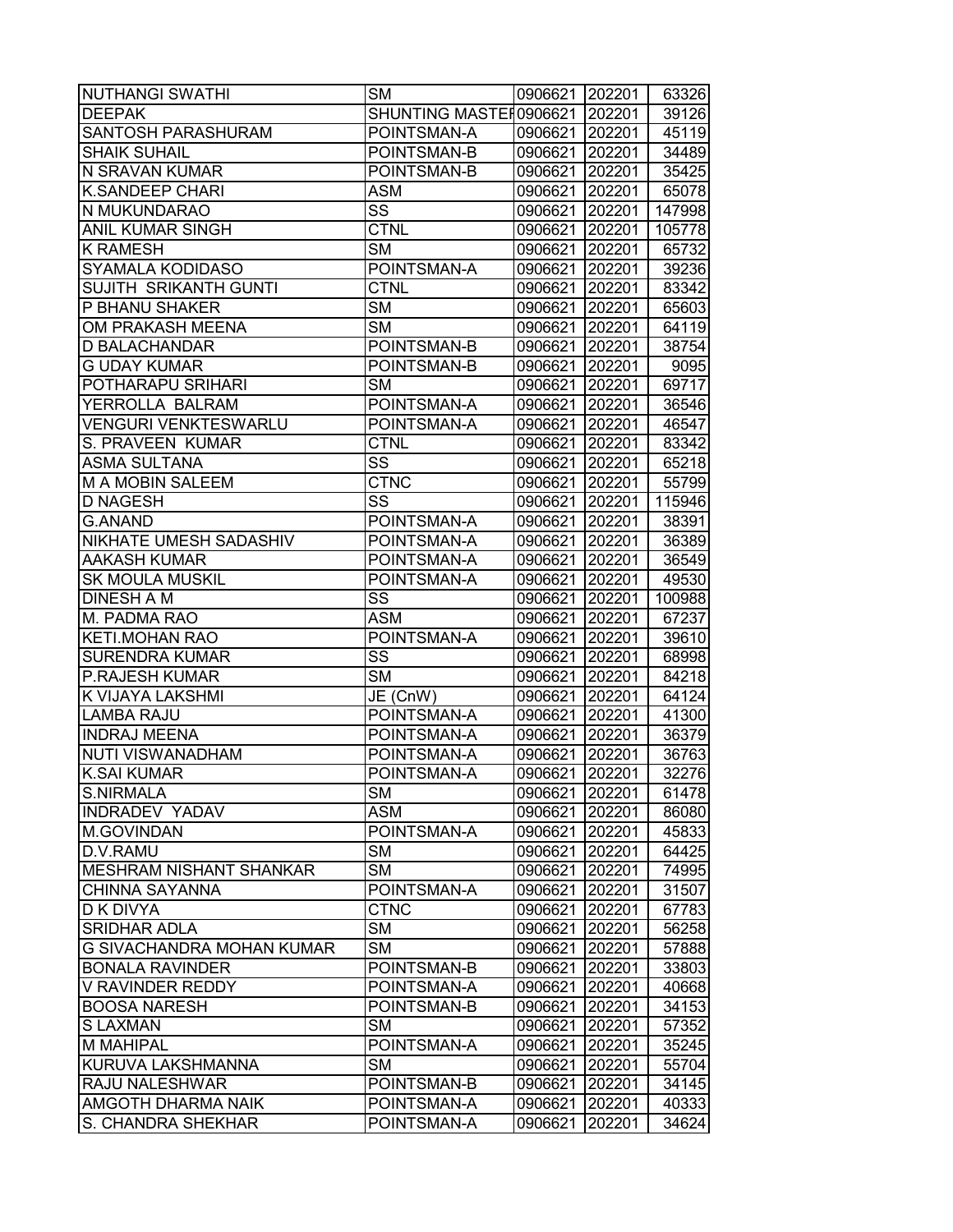| N.T. CHAKRAVARTHY            | <b>SM</b>              | 0906621        | 202201 | 55936 |
|------------------------------|------------------------|----------------|--------|-------|
| M. RAMESH                    | <b>SM</b>              | 0906621        | 202201 | 67305 |
| KURUVA BHASKAR               | <b>SM</b>              | 0906621        | 202201 | 57804 |
| M. MAHENDRA KUMAR            | <b>SM</b>              | 0906621 202201 |        | 66918 |
| JANGAMMUJJANNA               | POINTSMAN-A            | 0906621 202201 |        | 32196 |
| PULLAI SRAVANTHI             | POINTSMAN-A            | 0906621        | 202201 | 37175 |
| P JOYCE SWAROOPA RANI        | <b>ASM</b>             | 0906621        | 202201 | 64547 |
| <b>GUNDAM ANIL KUMAR</b>     | POINTSMAN-A            | 0906621        | 202201 | 39282 |
| SANTOSH SAKHARAM GADEKAR     | POINTSMAN-A            | 0906621        | 202201 | 29851 |
| CHERUKUPALLY KARTHIK         | POINTSMAN-A            | 0906621 202201 |        | 34486 |
| D ANIL KUMAR YADAV           | ASST.POINTSMAN 0906621 |                | 202201 | 29635 |
| <b>MYADARI GYAN DEEP</b>     | ASST.POINTSMAN 0906621 |                | 202201 | 34096 |
| RAHUL SINGH                  | ASST.POINTSMAN         | 0906621        | 202201 | 29800 |
| RAMASISH KUMAR               | ASST.POINTSMAN         | 0906621        | 202201 | 28374 |
| RAJNISH KUMAR                | ASST.POINTSMAN         | 0906621        | 202201 | 29340 |
| KONDHAPURAM SURESH           | ASST.POINTSMAN         | 0906621        | 202201 | 30933 |
| YOGENDRA KUMAR YADAV         | ASST.POINTSMAN         | 0906621        | 202201 | 28958 |
| <b>DABLOO KUMAR</b>          | ASST.POINTSMAN         | 0906621        | 202201 | 30308 |
| <b>SURENDRA KUMAR</b>        | <b>ASST.POINTSMAN</b>  | 0906621        | 202201 | 31600 |
| RAMESH RANJAN                | $\overline{\text{SM}}$ | 0906621        | 202201 | 64088 |
| <b>AVIJEET PANDEY</b>        | $\overline{\text{SM}}$ | 0906621        | 202201 | 62143 |
| YESHALA PRAKASH              | <b>SM</b>              | 0906621        | 202201 | 63581 |
| <b>KUNTRAJI SUDHEER</b>      | $\overline{\text{SM}}$ | 0906621        | 202201 | 66357 |
| QUAZI SYED GHEYASUDDIN       | $\overline{\text{SM}}$ | 0906621        | 202201 | 63157 |
| ROHIT KUMAR ACHAL            | <b>SM</b>              | 0906621        | 202201 | 70549 |
| GOLLA PRAVEEN KUMAR          | POINTSMAN-A            | 0906621        | 202201 | 33971 |
| LIPIKA DEY                   | <b>SM</b>              | 0906621        | 202201 | 72107 |
| <b>PRIYANKA</b>              | <b>SM</b>              | 0906621        | 202201 | 72697 |
| SUDHANSHU RAJ                | <b>SM</b>              | 0906621 202201 |        | 71815 |
| NANDALA HARI KRISHNA         | <b>SM</b>              | 0906621 202201 |        | 60442 |
| SOURABH KUMAR CHOUBEY        | POINTSMAN-A            | 0906621        | 202201 | 31132 |
| <b>BUSA RAJESH</b>           | <b>SM</b>              | 0906621        | 202201 | 71796 |
| <b>KUNTENA SRAVEEN</b>       | $\overline{\text{SM}}$ | 0906621        | 202201 | 62567 |
| <b>VIVEK MISHRA</b>          | <b>SM</b>              | 0906621        | 202201 | 4221  |
| POCHAMMALA SURESH            | <b>SM</b>              | 0906621        | 202201 | 61890 |
| <b>ABHISHEK KUMAR MISHRA</b> | ASST.POINTSMAN 0906621 |                | 202201 | 29634 |
| <b>NAVNIT KUMAR</b>          | ASST.POINTSMAN 0906621 |                | 202201 | 28708 |
| ANKIT KUMAR MISHRA           | ASST.POINTSMAN         | 0906621        | 202201 | 30886 |
| <b>L.SATISH GIRI</b>         | JE(MECH)               | 0906621        | 202201 | 74563 |
| GOPALAPURAM SANTOSH KUMAR    | ASST.POINTSMAN         | 0906621        | 202201 | 32433 |
| RAJESH KUMAR SHARMA          | ASST.POINTSMAN         | 0906621        | 202201 | 30253 |
| <b>ARVIND KUMAR</b>          | ASST.POINTSMAN         | 0906621        | 202201 | 31050 |
| <b>VISHLAVATH SATISH</b>     | <b>ASST.POINTSMAN</b>  | 0906621        | 202201 | 30599 |
| <b>KATROTH BABU</b>          | <b>ASST.POINTSMAN</b>  | 0906621        | 202201 | 32935 |
| KONDURI DEVENDER             | ASST.POINTSMAN         | 0906621        | 202201 | 28384 |
| <b>MAHIPAL MAMMAI</b>        | POINTSMAN-A            | 0906621        | 202201 | 30892 |
| <b>MANJEET</b>               | ASST.POINTSMAN         | 0906621        | 202201 | 30559 |
| RANJAN KUMAR SINGH           | ASST.POINTSMAN         | 0906621        | 202201 | 30052 |
| YENNAM HARI BABU             | <b>CTNL</b>            | 0906621        | 202201 | 82712 |
| POPLE PANDHARI               | <b>SM</b>              | 0906621        | 202201 | 58299 |
| R. YUKTHESWAR REDDY          | <b>SM</b>              | 0906621        | 202201 | 68388 |
| <b>DIWAKAR KUMAR</b>         | <b>SM</b>              | 0906621        | 202201 | 64381 |
| <b>RAJNISH KUMAR</b>         | SM                     | 0906621        | 202201 | 67799 |
| <b>G GOVARDHAN</b>           | POINTSMAN-A            | 0906621        | 202201 | 31337 |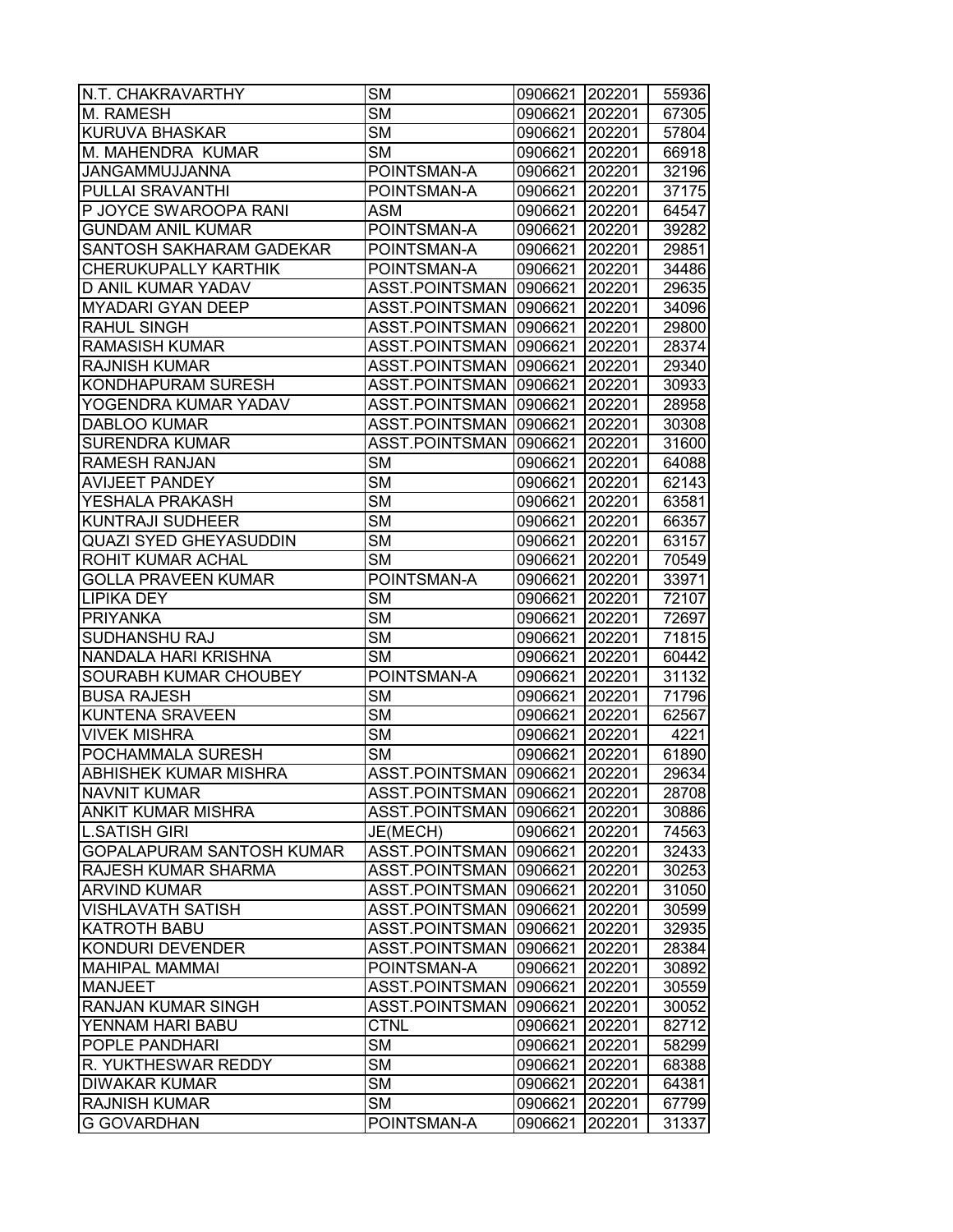| <b>CHEPVALA BAHUGUNA</b>    | POINTSMAN-A                   | 0906621 202201 |        | 31238  |
|-----------------------------|-------------------------------|----------------|--------|--------|
| D HARITHA                   | ASST.POINTSMAN 0906621        |                | 202201 | 31404  |
| <b>VIKAS KUMAR</b>          | ASST.POINTSMAN   0906621      |                | 202201 | 27213  |
| <b>B UDAY KUMAR</b>         | ASST.POINTSMAN                | 0906621 202201 |        | 26741  |
| <b>K.BHAVANI</b>            | POINTSMAN-B                   | 0906621 202201 |        | 31788  |
| PULPA URVASHI NAIDU         | <b>SM</b>                     | 0906621 202201 |        | 72570  |
| <b>BINGI SHIVA KUMAR</b>    | POINTSMAN-A                   | 0906621        | 202201 | 31232  |
| <b>B.VAMSHI KIRAN</b>       | ASST.POINTSMAN 0906621        |                | 202201 | 29799  |
| <b>C.K.SUSHEEL SARVANAN</b> | ASST.POINTSMAN                | 0906621 202201 |        | 29484  |
| <b>G SUJATHA</b>            | POINTSMAN-A                   | 0906621 202201 |        | 33729  |
| S SHIRISHA                  | POINTSMAN-A                   | 0906621 202201 |        | 37821  |
| <b>TUPARLA PRAKASH</b>      | POINTSMAN-B                   | 0906621        | 202201 | 29739  |
| <b>KAPURABOINA RADHA</b>    | ASST.POINTSMAN   0906621      |                | 202201 | 28085  |
| S VARUN CHANDER             | ASST.POINTSMAN                | 0906621        | 202201 | 33643  |
| <b>G SRAVAN KUMAR</b>       | POINTSMAN-B                   | 0906621        | 202201 | 31788  |
| JAGGAM SATYANARAYANA        | POINTSMAN-B                   | 0906621        | 202201 | 28182  |
| <b>SIRISHA</b>              | ASST.POINTSMAN 0906621 202201 |                |        | 29328  |
| <b>RAM RATAN NITHARWAL</b>  | ASST.POINTSMAN                | 0906621 202201 |        | 32312  |
| <b>MANISH BHAMU</b>         | ASST.POINTSMAN                | 0906621        | 202201 | 29633  |
| <b>KOPPULA SAINATH</b>      | ASST.POINTSMAN                | 0906621        | 202201 | 29249  |
| <b>LAVADIA SHANKAR</b>      | ASST.POINTSMAN                | 0906621        | 202201 | 29170  |
| <b>K.SAI BHARADWAJ</b>      | POINTSMAN-A                   | 0906621        | 202201 | 29340  |
| <b>KULDEEP</b>              | ASST.POINTSMAN 0906621        |                | 202201 | 28712  |
| P KALPANA                   | ASST.POINTSMAN 0906621        |                | 202201 | 27729  |
| <b>MEKALA VENKATESH</b>     | ASST.POINTSMAN 0906621        |                | 202201 | 29301  |
| <b>BEEMARI ANIL</b>         | ASST.POINTSMAN 0906621        |                | 202201 | 29104  |
| <b>KARTHIK GOUD</b>         | ASST.POINTSMAN                | 0906621        | 202201 | 28358  |
| <b>K.SAI BHABU</b>          | ASST.POINTSMAN                | 0906621        | 202201 | 28476  |
| A.NARESH                    | ASST.POINTSMAN                | 0906621        | 202201 | 29104  |
| KOMMU.ABHISHEK              | ASST.POINTSMAN 0906621 202201 |                |        | 28279  |
| K. ADARSH KUMAR             | ASST.POINTSMAN                | 0906621 202201 |        | 28515  |
| <b>MAHESH KUMAR MADUKA</b>  | GUARD (GOODS)                 | 0906627        | 202201 | 82010  |
| <b>BELLI VENKATARAMANA</b>  | Sr.GUARD(GOODS)0906627        |                | 202201 | 72791  |
| AROJU.SATISH KUMAR          | Sr.GUARD(GOODS)0906627        |                | 202201 | 75743  |
| <b>JABBA SUDHARSAN</b>      | GUARD (GOODS)                 | 0906627        | 202201 | 79442  |
| <b>V.SUJEETH KUMAR</b>      | Sr.GUARD(GOODS)0906627        |                | 202201 | 87522  |
| <b>G.PRAVEEN</b>            | Sr.GUARD(GOODS) 0906627       |                | 202201 | 78906  |
| <b>ZIAUDDIN SIDDIQUI</b>    | Sr.GUARD(PASS)                | 0906627        | 202201 | 158311 |
| CH.RAMACHANDRA RAO          | Sr.GUARD(PASS)                | 0906627        | 202201 | 153382 |
| P HARIKRISHNA               | Sr.GUARD(GOODS)               | 0906627        | 202201 | 76391  |
| <b>KETHAVATH LALU</b>       | Sr.GUARD(GOODS)               | 0906627        | 202201 | 101558 |
| <b>PRAVEEN KUMAR</b>        | GUARD (GOODS)                 | 0906627        | 202201 | 62571  |
| <b>DEEPAK KUMAR</b>         | GUARD (GOODS)                 | 0906627        | 202201 | 64451  |
| <b>CH.BALAMALLU</b>         | Sr.GUARD(PASS)                | 0906627        | 202201 | 88717  |
| <b>G VIJAY KUMAR</b>        | Sr.GUARD(PASS)                | 0906627        | 202201 | 108144 |
| <b>KVS PRASAD</b>           | Sr.GUARD(PASS)                | 0906627        | 202201 | 103678 |
| <b>K VENKATESWRALU</b>      | Sr.GUARD(GOODS)0906627        |                | 202201 | 110409 |
| <b>G VENKATESHWARLU</b>     | GUARD (GOODS)                 | 0906627        | 202201 | 86586  |
| <b>G VENKATESHWARA RAO</b>  | GUARD(MAIL/EXP.) 0906627      |                | 202201 | 170343 |
| <b>K RAJU</b>               | GUARD(MAIL/EXP.) 0906627      |                | 202201 | 175844 |
| <b>KEVIN M LESTORGEN</b>    | GUARD(MAIL/EXP.)              | 0906627        | 202201 | 170425 |
| <b>VIVEKANAND SWAMY M</b>   | GUARD(MAIL/EXP.)              | 0906627        | 202201 | 207827 |
| V R SURESH KUMAR            | GUARD(MAIL/EXP.)              | 0906627        | 202201 | 163623 |
| J GANGADHAR                 | GUARD(MAIL/EXP.) 0906627      |                | 202201 | 191290 |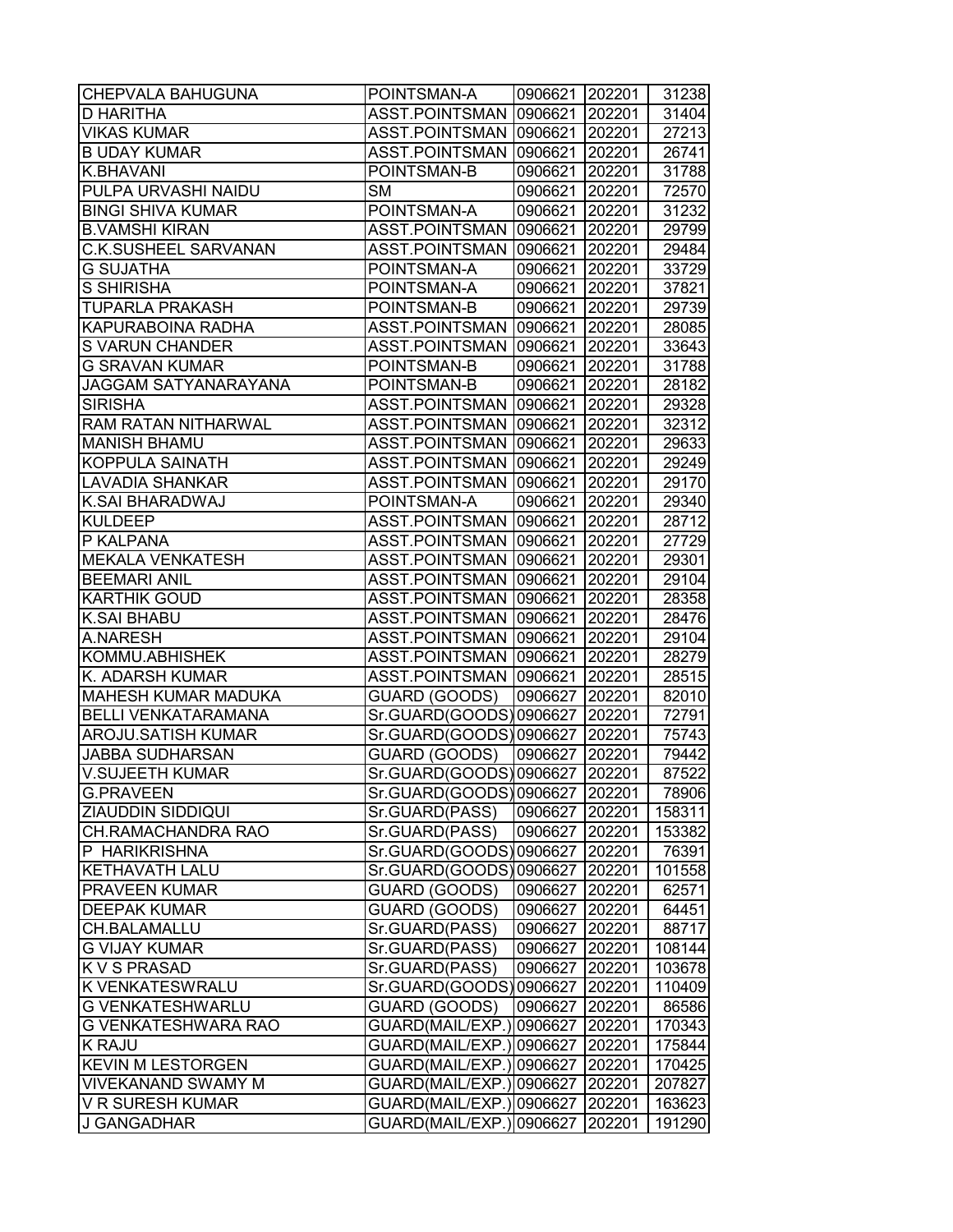| <b>SYED ALTAF HUSSAIN</b> | Sr.GUARD(PASS)                   | 0906627 202201 164946 |        |        |
|---------------------------|----------------------------------|-----------------------|--------|--------|
| <b>D INDRASEN</b>         | GUARD(MAIL/EXP.)                 | 0906627 202201        |        | 164774 |
| R NAGARAJU                | Sr.GUARD(PASS)                   | 0906627 202201        |        | 116539 |
| P V PHANI KUMAR           | Sr.GUARD(PASS)                   | 0906627 202201        |        | 123294 |
| <b>B JOHNSON K</b>        | Sr.GUARD(PASS)                   | 0906627 202201        |        | 110117 |
| <b>B.G.SWAMY NAIK</b>     | Sr.GUARD(PASS)                   | 0906627 202201        |        | 103310 |
| P.V.VIJAY KUMAR           | Sr.GUARD(PASS)                   | 0906627 202201        |        | 110384 |
| P.SOMINATH                | Sr.GUARD(PASS)                   | 0906627 202201        |        | 90535  |
| <b>M.PRAVEEN KUMAR</b>    | Sr.GUARD(PASS)                   | 0906627 202201        |        | 110540 |
| V BUCHANNA                | GUARD(MAIL/EXP.) 0906627 202201  |                       |        | 181275 |
| <b>M GYANESWAR RAO</b>    | Sr.GUARD(PASS)                   | 0906627 202201        |        | 103891 |
| <b>T MAHIPAL</b>          | Sr.GUARD(PASS)                   | 0906627 202201        |        | 107933 |
| V MANGU NAIK              | Sr.GUARD(PASS)                   | 0906627 202201        |        | 121199 |
| <b>K ASHOK</b>            | Sr.GUARD(GOODS) 0906627   202201 |                       |        | 102117 |
| C RANGANNA                | Sr.GUARD(PASS)                   | 0906627 202201        |        | 115791 |
| <b>LALYA DULYANAIK</b>    | Sr.GUARD(PASS)                   | 0906627 202201        |        | 114310 |
| E.SRISHAILAM              | GUARD (GOODS)                    | 0906627 202201        |        | 82657  |
| <b>B.RAMESH</b>           | GUARD (GOODS)                    | 0906627 202201        |        | 78529  |
| <b>C.ANJANEYULU</b>       | GUARD (GOODS)                    | 0906627 202201        |        | 90233  |
| <b>MEGYA NAYAK</b>        | GUARD (GOODS)                    | 0906627 202201        |        | 63031  |
| <b>CH BIKSHAPATI</b>      | GUARD(MAIL/EXP.) 0906627 202201  |                       |        | 168435 |
| <b>K KRISHNA</b>          | Sr.GUARD(PASS)                   | 0906627 202201        |        | 121571 |
| <b>G GANGADHARAM</b>      | GUARD(MAIL/EXP.)0906627 202201   |                       |        | 222457 |
| D. VENKATESH              | GUARD (GOODS)                    | 0906627 202201        |        | 77259  |
| <b>RAJAIAH S</b>          | Sr.GUARD(PASS)                   | 0906627 202201        |        | 103800 |
| P SRINIVAS KUMAR          | GUARD(MAIL/EXP.) 0906627 202201  |                       |        | 194145 |
| <b>T RAMAKRISHNA</b>      | Sr.GUARD(PASS)                   | 0906627 202201        |        | 193509 |
| J V M RAMARAO             | GUARD(MAIL/EXP.) 0906627 202201  |                       |        | 210544 |
| <b>T SURESH YADAV</b>     | GUARD(MAIL/EXP.) 0906627  202201 |                       |        | 176488 |
| BHAGAVANTHU               | Sr.GUARD(GOODS)0906627 202201    |                       |        | 87978  |
| M RAVINDRA NAIK           | GUARD(MAIL/EXP.)0906627 202201   |                       |        | 148989 |
| N V R PRASAD              | GUARD(MAIL/EXP.) 0906627 202201  |                       |        | 187455 |
| <b>ADEPU RAMU</b>         | Sr.GUARD(PASS)                   | 0906627 202201        |        | 90137  |
| K ANANDARAO               | Sr.GUARD(PASS)                   | 0906627 202201        |        | 112960 |
| <b>MD.SIRAJUDDIN</b>      | Sr.GUARD(PASS)                   | 0906627 202201        |        | 117735 |
| J SRINIVAS REDDY          | Sr.GUARD(GOODS)0906627 202201    |                       |        | 89456  |
| <b>S B VIJAYAKUMAR</b>    | Sr.GUARD(PASS)                   | 0906627 202201        |        | 129989 |
| <b>K RAMULU</b>           | Sr.GUARD(GOODS) 0906627          |                       | 202201 | 98949  |
| <b>RANG BAHADUR SINGH</b> | GUARD(MAIL/EXP.) 0906627 202201  |                       |        | 151738 |
| <b>NAVIN KUMAR</b>        | GUARD(MAIL/EXP.)                 | 0906627               | 202201 | 149586 |
| <b>VIDYA KUMAR</b>        | GUARD (GOODS)                    | 0906627 202201        |        | 69102  |
| M.SHYAM                   | GUARD (GOODS)                    | 0906627 202201        |        | 72458  |
| M.RAVICHANDRA             | Sr.GUARD(PASS)                   | 0906627 202201        |        | 118467 |
| S.A.JEELAN                | Sr.GUARD(PASS)                   | 0906627               | 202201 | 110363 |
| SHAIK VAHIDA BASHA        | Sr.GUARD(PASS)                   | 0906627 202201        |        | 111335 |
| <b>K.JYOTHI KUMAR</b>     | GUARD(MAIL/EXP.)                 | 0906627 202201        |        | 198841 |
| SRINIVAS C                | Sr.GUARD(PASS)                   | 0906627               | 202201 | 128098 |
| S.SAIBABA                 | GUARD(MAIL/EXP.) 0906627 202201  |                       |        | 179875 |
| <b>V.RAGHURAM</b>         | GUARD(MAIL/EXP.) 0906627 202201  |                       |        | 176925 |
| <b>SUNIL KUMAR</b>        | Sr.GUARD(PASS)                   | 0906627               | 202201 | 139445 |
| P SATHYASREENU            | GUARD(MAIL/EXP.) 0906627         |                       | 202201 | 212683 |
| <b>JOHN RATNAKUMAR</b>    | GUARD(MAIL/EXP.) 0906627         |                       | 202201 | 204145 |
| <b>M.ACHYUTA RAM</b>      | GUARD(MAIL/EXP.) 0906627         |                       | 202201 | 194387 |
| <b>MD RAFIULLAH BAIG</b>  | GUARD(MAIL/EXP.) 0906627         |                       | 202201 | 210864 |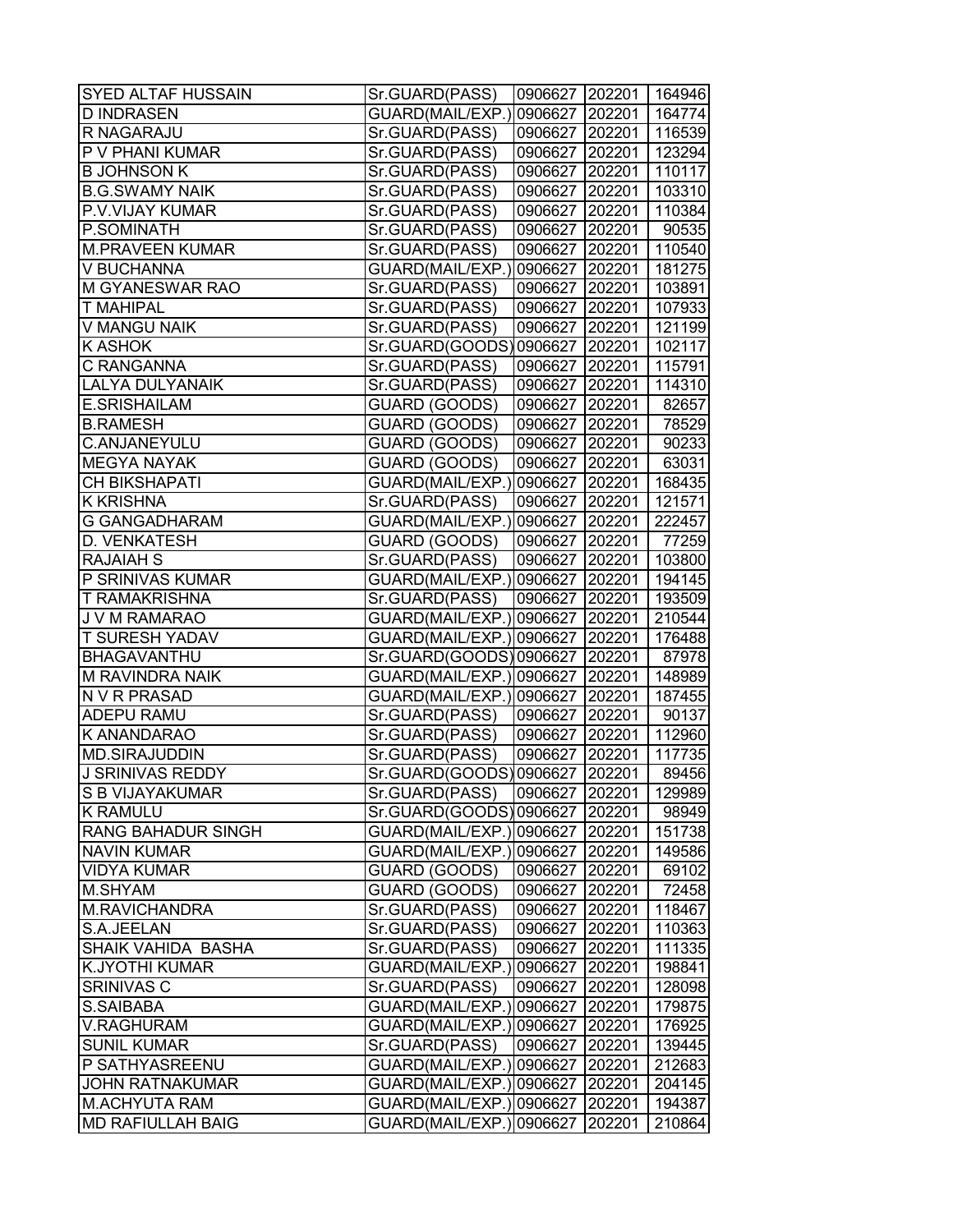| <b>BALAJI D</b>            | Sr.GUARD(PASS)                | 0906627 202201 102569 |        |        |
|----------------------------|-------------------------------|-----------------------|--------|--------|
| Y YERRI SWAMY              | Sr.GUARD(PASS)                | 0906627               | 202201 | 132131 |
| SAPAVATHSEVU               | GUARD(MAIL/EXP.)              | 0906627               | 202201 | 156933 |
| <b>B SRINU</b>             | GUARD (GOODS)                 | 0906627 202201        |        | 67897  |
| K.BOJJANNA SAYANNA         | Sr.GUARD(PASS)                | 0906627 202201 133596 |        |        |
| <b>SANJAY RAJAIAH</b>      | Sr.GUARD(PASS)                | 0906627 202201        |        | 114363 |
| <b>RAFEEQUIDDIN</b>        | Sr.GUARD(PASS)                | 0906627               | 202201 | 104214 |
| <b>F EUGINE</b>            | Sr.GUARD(PASS)                | 0906627               | 202201 | 100127 |
| CH.GOUTHAM                 | GUARD (GOODS)                 | 0906627 202201        |        | 75531  |
| A NAGANNA                  | Sr.GUARD(PASS)                | 0906627 202201        |        | 127904 |
| P N PRAVEEN KUMAR          | Sr.GUARD(PASS)                | 0906627 202201        |        | 109950 |
| T.SRINIVASULU              | Sr.GUARD(GOODS)0906627 202201 |                       |        | 97852  |
| Y SUDHAKARA                | Sr.GUARD(PASS)                | 0906627               | 202201 | 114115 |
| P MABU HUSSAINSAB          | Sr.GUARD(PASS)                | 0906627               | 202201 | 125348 |
| KAJAL SINGH MANAKEE        | Sr.GUARD(GOODS)0906627        |                       | 202201 | 80054  |
| <b>Y SHANKER</b>           | Sr.GUARD(GOODS)0906627        |                       | 202201 | 77139  |
| <b>T VEERA REDDY</b>       | Sr.GUARD(GOODS)0906627 202201 |                       |        | 88919  |
| <b>D PRADEEP KUMAR</b>     | GUARD (GOODS)                 | 0906627               | 202201 | 89023  |
| DHARMENDRA CHOUDHARY       | GUARD(MAIL/EXP.) 0906627      |                       | 202201 | 154212 |
| <b>D NARSIMHULU</b>        | Sr.GUARD(GOODS)0906627        |                       | 202201 | 82479  |
| <b>B M GERALD SANTIAGO</b> | Sr.GUARD(PASS)                | 0906627               | 202201 | 116840 |
| <b>PAKALA SRINIVAS</b>     | Sr.GUARD(PASS)                | 0906627               | 202201 | 91800  |
| W SAINATH                  | GUARD (GOODS)                 | 0906627 202201        |        | 68555  |
| <b>M ANIL KUMAR</b>        | GUARD (GOODS)                 | 0906627               | 202201 | 67202  |
| A.HARISH KUMAR             | Sr.GUARD(GOODS)0906627        |                       | 202201 | 114815 |
| <b>DHARMBIR KUMAR</b>      | Sr.GUARD(PASS)                | 0906627               | 202201 | 115402 |
| P SATAIAH                  | GUARD (GOODS)                 | 0906627               | 202201 | 128489 |
| <b>J.SAMSON RAJ</b>        | Sr.GUARD(PASS)                | 0906627               | 202201 | 111211 |
| P S NAVEENKUMAR            | Sr.GUARD(GOODS)0906627        |                       | 202201 | 72959  |
| K NARASIMHA                | Sr.GUARD(GOODS)0906627 202201 |                       |        | 87051  |
| <b>BIPLOB GHOSH</b>        | Sr.GUARD(PASS)                | 0906627               | 202201 | 114867 |
| A MICHAEL JOSEPH           | Sr.GUARD(PASS)                | 0906627               | 202201 | 104657 |
| <b>BADRINATHLAL J</b>      | GUARD(MAIL/EXP.)              | 0906627               | 202201 | 173828 |
| K JAISHANKER               | GUARD (GOODS)                 | 0906627               | 202201 | 82064  |
| V PRAVEEN KUMAR            | GUARD (GOODS)                 | 0906627               | 202201 | 78831  |
| <b>ABDUL WASEEM</b>        | GUARD (GOODS)                 | 0906627 202201        |        | 85007  |
| <b>B.RANGANADH</b>         | GUARD (GOODS)                 | 0906627 202201        |        | 72552  |
| DEVARAKONDA VISHWANATH     | GUARD (GOODS)                 | 0906627               | 202201 | 88061  |
| <b>VIPIN KUMAR</b>         | GUARD (GOODS)                 | 0906627               | 202201 | 64686  |
| <b>B AMARNATH RAO</b>      | GUARD(MAIL/EXP.)              | 0906627               | 202201 | 221305 |
| <b>G.SANDEEP</b>           | Sr.GUARD(PASS)                | 0906627               | 202201 | 111140 |
| S.PRASAD                   | Sr.GUARD(PASS)                | 0906627               | 202201 | 92648  |
| <b>MD RAHIMUDDIN</b>       | Sr.GUARD(GOODS)0906627        |                       | 202201 | 83420  |
| A MALLESHAM                | Sr.GUARD(PASS)                | 0906627               | 202201 | 128370 |
| <b>SAMSON B</b>            | GUARD(MAIL/EXP.)              | 0906627               | 202201 | 211590 |
| P ANANDA RAO               | GUARD(MAIL/EXP.)              | 0906627               | 202201 | 154760 |
| AMOL BALAKDAS KHOBRAGADE   | GUARD(MAIL/EXP.) 0906627      |                       | 202201 | 145398 |
| <b>MOHD RAHISUDDIN</b>     | GUARD(MAIL/EXP.)              | 0906627               | 202201 | 137893 |
| <b>GIRISH RAO SALUNKE</b>  | GUARD(MAIL/EXP.)              | 0906627               | 202201 | 174978 |
| S LAXMI NARAYANA           | Sr.GUARD(PASS)                | 0906627               | 202201 | 107353 |
| <b>C.JANARDANA REDDY</b>   | GUARD (GOODS)                 | 0906627               | 202201 | 83165  |
| <b>ARUN KUMAR SINGH</b>    | GUARD (GOODS)                 | 0906627               | 202201 | 67493  |
| <b>MADHU SUDHAKAR</b>      | GUARD (GOODS)                 | 0906627               | 202201 | 81807  |
| <b>SHAIK ASIF</b>          | Sr.GUARD(GOODS)0906627        |                       | 202201 | 73869  |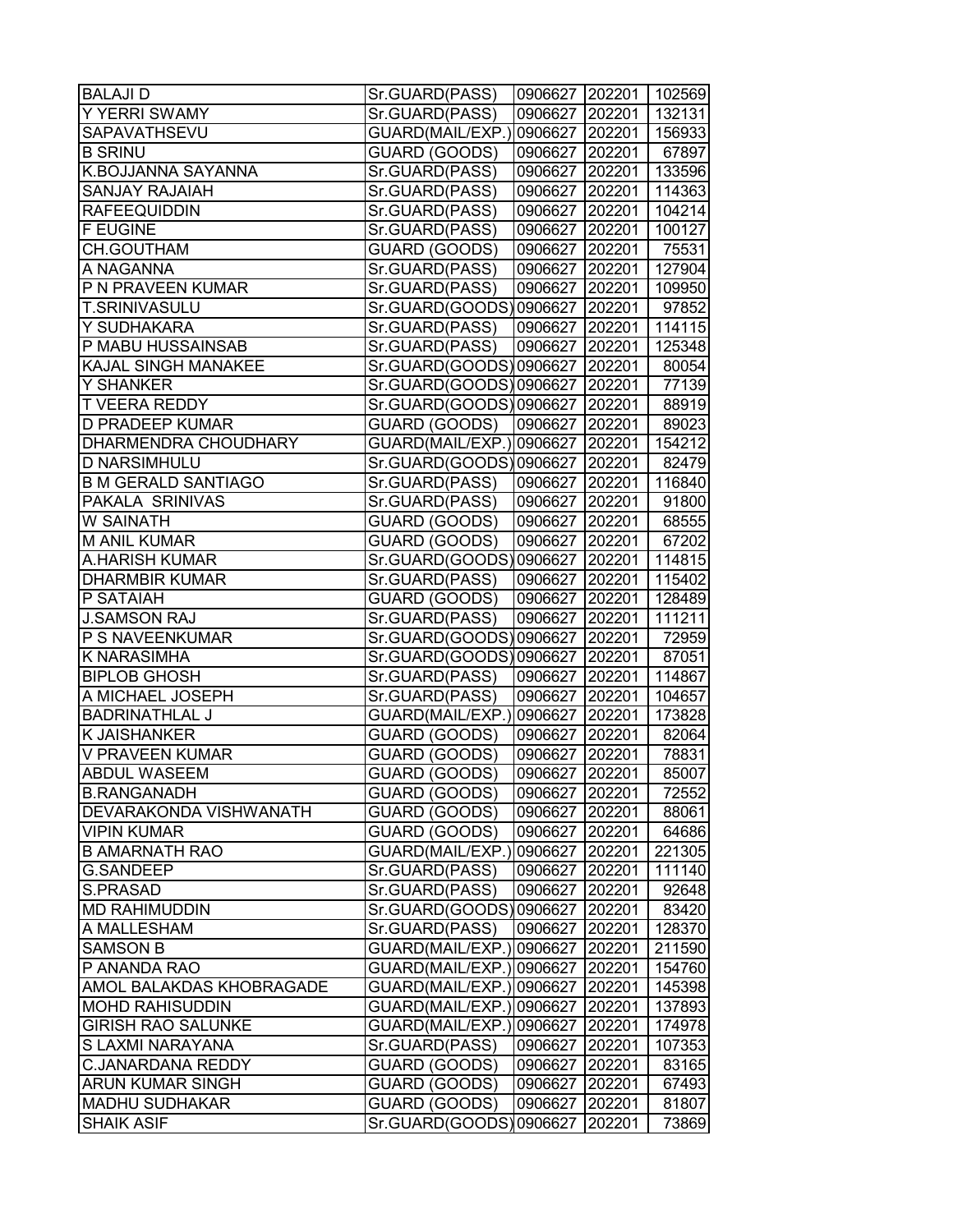| <b>CHANDER SINGH</b>                      | Sr.GUARD(PASS)                   | 0906627 202201 102466 |        |                |
|-------------------------------------------|----------------------------------|-----------------------|--------|----------------|
| SANJEEVKUMAR                              | Sr.GUARD(PASS)                   | 0906627               | 202201 | 131726         |
| <b>N NAGENDER</b>                         | GUARD(MAIL/EXP.)                 | 0906627 202201        |        | 159555         |
| <b>G.NANDAKISHORE</b>                     | GUARD (GOODS)                    | 0906627 202201        |        | 62901          |
| <b>G SRINIVAS</b>                         | Sr.GUARD(PASS)                   | 0906627 202201        |        | 104906         |
| S BALAPRASANNA CHARY                      | GUARD (GOODS)                    | 0906627 202201        |        | 73793          |
| <b>K SURESH BABU</b>                      | Sr.GUARD(PASS)                   | 0906627 202201        |        | 128310         |
| <b>K E SRINIVASLU</b>                     | GUARD(MAIL/EXP.)                 | 0906627 202201        |        | 194690         |
| AKHILESH CHANDRA BALENDU                  | GUARD(MAIL/EXP.) 0906627  202201 |                       |        | 154483         |
| SEERA MALLIKARJUN                         | Sr.GUARD(PASS)                   | 0906627 202201        |        | 91851          |
| SUBODH KUMAR PAL                          | Sr.GUARD(GOODS)0906627 202201    |                       |        | 89119          |
| G. VIJAYA KUMAR                           | GUARD(MAIL/EXP.) 0906627  202201 |                       |        | 143482         |
| <b>KAMLESH</b>                            | Sr.GUARD(GOODS)0906627 202201    |                       |        | 98968          |
| <b>SHIV SHANKAR CHATTERJEE</b>            | Sr.GUARD(PASS)                   | 0906627               | 202201 | 118033         |
| <b>MANISH RANJAN KUMAR</b>                | Sr.GUARD(PASS)                   | 0906627               | 202201 | 135964         |
| <b>AKHILESHWAR PANDEY</b>                 | Sr.GUARD(PASS)                   | 0906627               | 202201 | 137496         |
| <b>MALLESH</b>                            | GUARD(MAIL/EXP.) 0906627 202201  |                       |        | 134630         |
| <b>D.SANKARA RAO</b>                      | GUARD(MAIL/EXP.) 0906627 202201  |                       |        | 175219         |
| SRINIVASULU                               | Sr.GUARD(PASS)                   | 0906627 202201        |        | 133685         |
| <b>T KRISHNA</b>                          | Sr.GUARD(PASS)                   | 0906627               | 202201 | 109167         |
| <b>K VENKANNA</b>                         | Sr.GUARD(PASS)                   | 0906627 202201        |        | 118949         |
| <b>G KRISHNA R</b>                        | Sr.GUARD(PASS)                   | 0906627 202201        |        | 133375         |
| <b>M SRIDHAR</b>                          | Sr.GUARD(PASS)                   | 0906627 202201        |        | 122264         |
| <b>BIRENDRA KUMAR JHA</b>                 | GUARD(MAIL/EXP.) 0906627 202201  |                       |        | 147012         |
| P S V A KRISHNA                           | GUARD(MAIL/EXP.) 0906627         |                       | 202201 | 179440         |
| <b>BAGADI SREEDHAR</b>                    | GUARD (GOODS)                    | 0906627               | 202201 | 88296          |
| <b>G NARSIMULU</b>                        | Sr.GUARD(PASS)                   | 0906627               | 202201 | 125661         |
| D.SREENIVASULU                            | Sr.GUARD(PASS)                   | 0906627               | 202201 | 108054         |
| A.PRABHU KUMAR                            | Sr.GUARD(PASS)                   | 0906627               | 202201 | 104339         |
| M.SRIKANTHMURTHY                          | GUARD(MAIL/EXP.) 0906627 202201  |                       |        | 184295         |
| <b>K GURUNATH</b>                         | GUARD(MAIL/EXP.) 0906627 202201  |                       |        | 160895         |
| <b>M.RAJESH</b>                           | GUARD (GOODS)                    | 0906627               | 202201 | 83944          |
| <b>SANJAY KUMAR</b>                       | Sr.GUARD(PASS)                   | 0906627 202201        |        | 133486         |
| N SUDHAKAR                                | GUARD (GOODS)                    | 0906627 202201        |        | 76246          |
| <b>T.SREENIVAS</b>                        | Sr.GUARD(GOODS)0906627           |                       | 202201 | 94723          |
| <b>K PRABHAKARAN</b>                      | GUARD (GOODS)                    | 0906627 202201        |        | 57571          |
| <b>K.KRISHNA</b>                          | Sr.GUARD(PASS)                   | 0906627 202201        |        | 143925         |
| <b>RAKESH KUMAR SINGH</b>                 | Sr.GUARD(PASS)                   | 0906627               | 202201 | 138231         |
| <b>P.GANESH KUMAR</b>                     | Sr.GUARD(PASS)                   | 0906627               | 202201 | 105618         |
| <b>T.NARSIMHA</b>                         | GUARD(MAIL/EXP.)                 | 0906627               | 202201 | 145104         |
| N.VENKATRAMULU                            | GUARD(MAIL/EXP.)                 | 0906627               | 202201 | 144120         |
| <b>G.SAIBABA</b>                          | Sr.GUARD(PASS)                   | 0906627               | 202201 | 105861         |
| <b>NARAYANA MAMIDI</b>                    | Sr.GUARD(PASS)                   | 0906627               | 202201 | 103937         |
| <b>J.RAGHAVENDER</b>                      | Sr.GUARD(PASS)                   | 0906627               | 202201 | 110611         |
| <b>K.PRATHAP</b>                          | Sr.GUARD(PASS)                   | 0906627               | 202201 | 114150         |
| ASHUTOSH KUMAR CHANDRADUTTA GUARD (GOODS) |                                  | 0906627 202201        |        | 57352          |
| <b>SANJEEV KUMAR</b>                      | GUARD (GOODS)                    | 0906627               | 202201 | 72277          |
| G.SURESH                                  | GUARD (GOODS)                    | 0906627               | 202201 | 70711          |
| S AJAY SINGH                              | Sr.GUARD(GOODS)                  | 0906627 202201        |        | 87581          |
| <b>P.RAMESH BABU</b>                      | Sr.GUARD(PASS)                   |                       | 202201 |                |
| <b>K.PRAVEEN KUMAR</b>                    | Sr.GUARD(PASS)                   | 0906627<br>0906627    | 202201 | 98360<br>92704 |
| <b>K.SRINATH</b>                          | GUARD (GOODS)                    | 0906627               | 202201 | 65583          |
| <b>D.RAJU BABU</b>                        | Sr.GUARD(PASS)                   | 0906627               | 202201 | 97803          |
| <b>R.NARESH</b>                           |                                  |                       |        |                |
|                                           | Sr.GUARD(PASS)                   | 0906627               | 202201 | 96719          |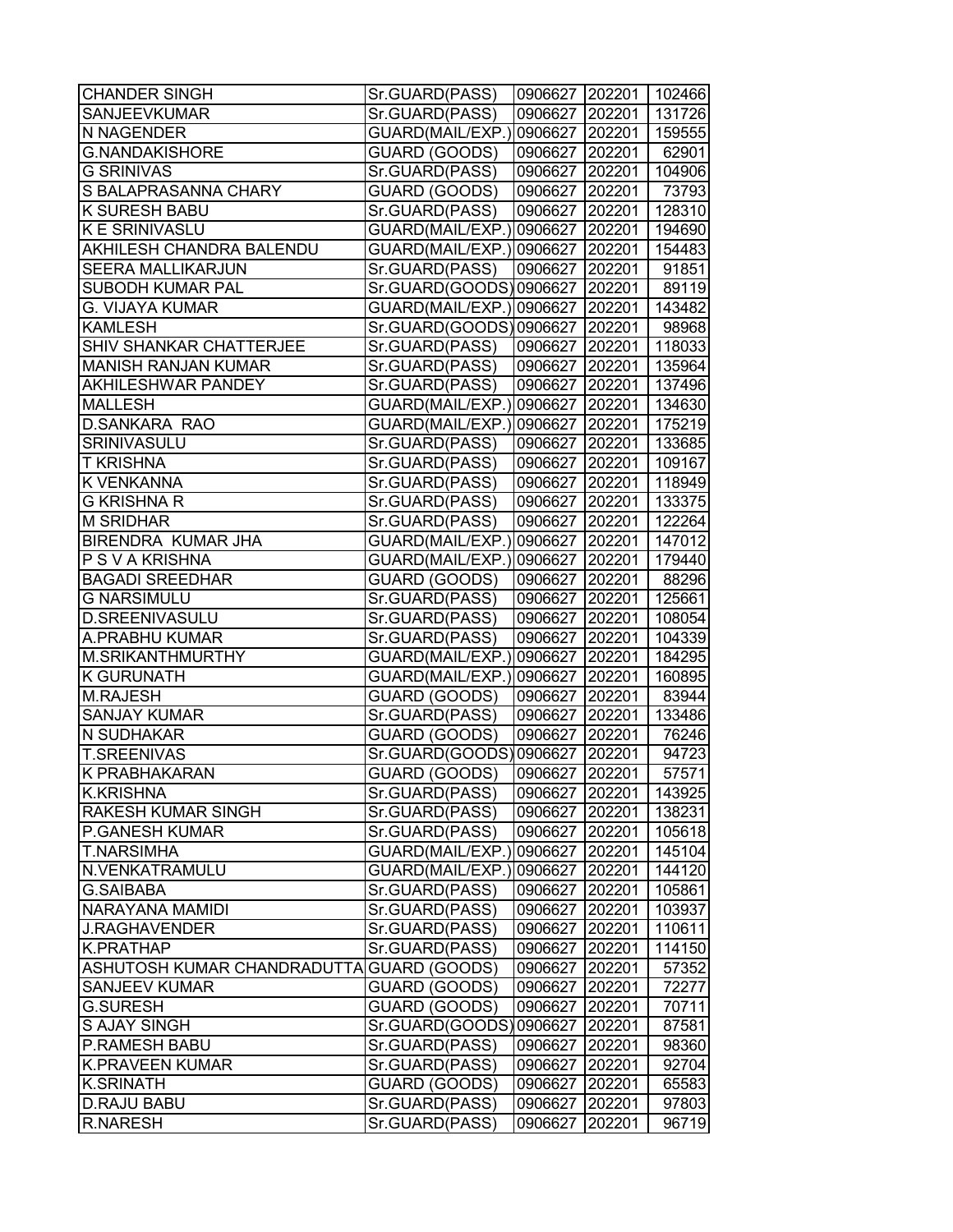| P.NARESH                      | Sr.GUARD(PASS)                | 0906627 202201 |        | 98831  |
|-------------------------------|-------------------------------|----------------|--------|--------|
| <b>MARAM PRADHEEP</b>         | Sr.GUARD(PASS)                | 0906627        | 202201 | 96793  |
| <b>MAHESH GOLETI</b>          | Sr.GUARD(PASS)                | 0906627 202201 |        | 97067  |
| <b>D.RADHA KRISHNA</b>        | Sr.GUARD(PASS)                | 0906627        | 202201 | 97410  |
| <b>B. CHANDRAKANTH</b>        | Sr.GUARD(PASS)                | 0906627 202201 |        | 100574 |
| <b>A.SRIPAL RAO</b>           | Sr.GUARD(PASS)                | 0906627 202201 |        | 99940  |
| KALYANA CHAKRAVARTHI I        | Sr.GUARD(PASS)                | 0906627 202201 |        | 93813  |
| H.KRANTHI KUMAR               | Sr.GUARD(PASS)                | 0906627 202201 |        | 91036  |
| P.SURESH                      | Sr.GUARD(PASS)                | 0906627 202201 |        | 98011  |
| <b>KHIZER HUSSAIN</b>         | Sr.GUARD(PASS)                | 0906627 202201 |        | 99620  |
| <b>K.SRINIVASA RAO</b>        | Sr.GUARD(PASS)                | 0906627 202201 |        | 97316  |
| <b>S.NAGENDRA KUMAR</b>       | Sr.GUARD(GOODS)0906627 202201 |                |        | 87979  |
| A THULHSI KRISHNA             | Sr.GUARD(GOODS)0906627        |                | 202201 | 24535  |
| <b>RAMDHAN MEENA</b>          | GUARD (GOODS)                 | 0906627        | 202201 | 65437  |
| <b>ANTHONY RAJ</b>            | Sr.GUARD(GOODS) 0906627       |                | 202201 | 68175  |
| <b>GANGADARI SANDHYA RANI</b> | GUARD (GOODS)                 | 0906627        | 202201 | 62616  |
| PRABHAW KUMAR                 | Sr.GUARD(GOODS)0906627        |                | 202201 | 76311  |
| <b>M DAVID EMMANUEL</b>       | Sr.GUARD(GOODS)0906627        |                | 202201 | 76178  |
| S NIKLESH REDDY               | Sr.GUARD(GOODS)0906627 202201 |                |        | 83753  |
| <b>MOHAMMAD ISMAIL</b>        | Sr.GUARD(GOODS)0906627 202201 |                |        | 84515  |
| <b>NARESH NAIK N</b>          | Sr.GUARD(GOODS)0906627 202201 |                |        | 68103  |
| <b>L.RAVINDRA KUMAR</b>       | Sr.GUARD(GOODS) 0906627       |                | 202201 | 100556 |
| <b>N.SRINIVAS</b>             | Sr.GUARD(GOODS)0906627        |                | 202201 | 72513  |
| L. NARESH KUMAR               | Sr.GUARD(GOODS)0906627        |                | 202201 | 78477  |
| PERIKALA MADHUSUDHNA RAO      | GUARD (GOODS)                 | 0906627        | 202201 | 67486  |
| <b>SHYAMAL NATH</b>           | Sr. DSO                       | 0906631        | 202201 | 244412 |
| K. MALAKONDA RAYUDU           | <b>AOM</b>                    | 0906631        | 202201 | 121370 |
| <b>VENKANNA BADAVATH</b>      | Sr. DOM                       | 0906631        | 202201 | 114716 |
| <b>MOHAN RAJENDRA M S</b>     | <b>AOM</b>                    | 0906631        | 202201 | 135037 |
| YEDLA SATHEESH                | Sr. DOM                       | 0906631 202201 |        | 103728 |
| <b>B. SUJEEVA RAO</b>         | <b>LECTURER</b>               | 0906770 202201 |        | 151632 |
| <b>DAISY SUDHARANI</b>        | <b>TGT</b>                    | 0906770 202201 |        | 118634 |
| <b>M PRASADA RAO</b>          | OS                            | 0906770 202201 |        | 108996 |
| GHOGRE.D.T                    | <b>LECTURER</b>               | 0906770 202201 |        | 143574 |
| SUNITA B PARSHALLU            | <b>LECTURER</b>               | 0906770 202201 |        | 153370 |
| A SARAIAH                     | <b>LECTURER</b>               | 0906770        | 202201 | 118634 |
| <b>D.SHANKAR</b>              | TGT                           | 0906770 202201 |        | 122110 |
| K. VENKATESWARA REDDY         | <b>LECTURER</b>               | 0906770 202201 |        | 129220 |
| G.VENKATARAMANA               | <b>LECTURER</b>               | 0906770        | 202201 | 152106 |
| <b>M YADAGIRI</b>             | GT MAN(ENGG)                  | 0906770        | 202201 | 65230  |
| SMT.P.SIRISHA                 | LAB. ASSTT                    | 0906770        | 202201 | 97304  |
| S.SRINIVAS                    | TGT                           | 0906770        | 202201 | 115316 |
| N HEMALATHA                   | <b>AYAH</b>                   | 0906770 202201 |        | 63492  |
| <b>C SARADA</b>               | <b>TGT</b>                    | 0906770 202201 |        | 115316 |
| <b>M RAMULU</b>               | <b>CHOWKIDAR</b>              | 0906770 202201 |        | 28980  |
| S KUBENDRAN                   | <b>LIBRARIAN</b>              | 0906770 202201 |        | 132198 |
| <b>HEMALATHA M</b>            | <b>TGT</b>                    | 0906770 202201 |        | 122110 |
| P NARSAIAH                    | <b>PEON</b>                   | 0906770 202201 |        | 63492  |
| K.RAJU                        | <b>PEON</b>                   | 0906770 202201 |        | 35024  |
| <b>SHANKAR RAO</b>            | <b>TEACHER</b>                | 0906770        | 202201 | 115316 |
| <b>G ANNAPURNAVANI</b>        | <b>TEACHER</b>                | 0906770        | 202201 | 105994 |
| <b>B SOMLA NAIK</b>           | <b>LECTURER</b>               | 0906770        | 202201 | 122110 |
| <b>SURESH K</b>               | LAB. ASSTT                    | 0906770        | 202201 | 84506  |
| A SRINIVASA RAO               | LAB. ASSTT                    | 0906770        | 202201 | 66652  |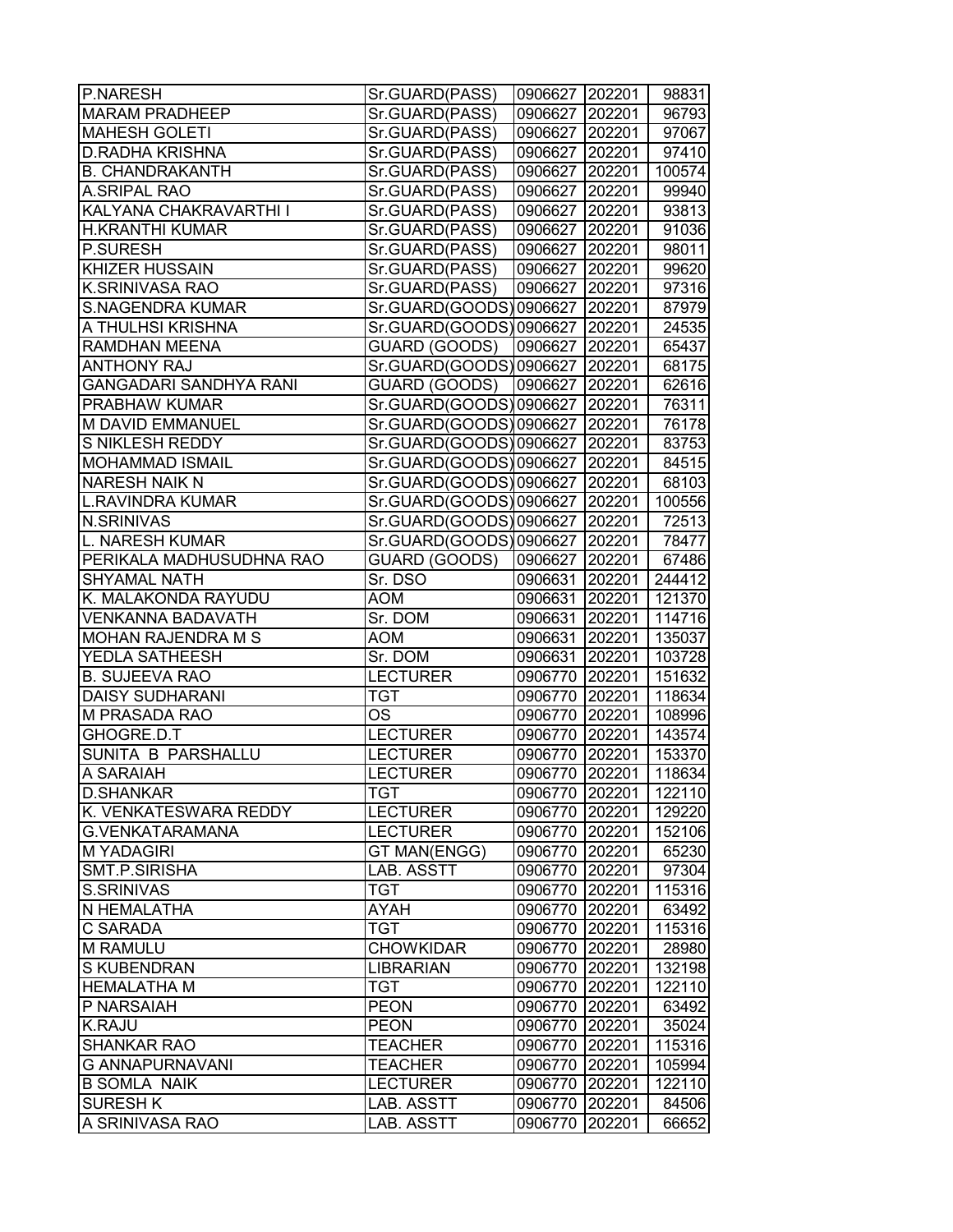| M SUBBA RAYUDU<br><b>TGT</b><br>0906770<br>202201<br>118634<br><b>TGT</b><br><b>MEHER SHABEEN</b><br>0906770 202201<br>125586<br>P JYOTHI<br><b>TGT</b><br>0906770<br>202201<br>118634<br>P NAGESWARA RAO<br>0906770<br>202201<br>122110<br><b>TGT</b><br>L RAMA MOHAN<br><b>TGT</b><br>0906770 202201<br>118634<br>K SEKHAR REDDY<br><b>TGT</b><br>0906770 202201<br>118634<br><b>ES SAVITRI KUMARI</b><br><b>TGT</b><br>0906770<br>202201<br>125586<br><b>TGT</b><br>V.V.PRABHAKAR<br>0906770<br>202201<br>122110<br><b>PGT</b><br>T V LALITHA KUMARI<br>0906770 202201<br>125586<br><b>TGT</b><br>PSVN.VIJAYALAKSHMI<br>0906770 202201<br>132514<br>P AJAY BABU<br><b>TGT</b><br>0906770 202201<br>118634<br><b>K ROMILA</b><br><b>TEACHER</b><br>0906770 202201<br>102992<br><b>S VIJAYA</b><br><b>TGT</b><br>202201<br>105994<br>0906770<br>A SIKANDAR BABU<br><b>TEACHER</b><br>0906770<br>202201<br>118634<br>PADMESWARA BISAI<br>TGT<br>0906770<br>202201<br>118634<br>D VENUGOPAL<br><b>TEACHER</b><br>0906770<br>202201<br>118634<br>A V RAMAYYA<br><b>TGT</b><br>0906770 202201<br>118634<br>S NARASIMHA CHARI<br>0906770 202201<br>LAB. ASSTT<br>79924<br>K VIJAYA PRABHA<br><b>PEON</b><br>0906770 202201<br>61754<br>PHY. EDU. TRAINE 10906770   202201<br>132514<br>M RAMGOPAL<br>0906770 202201<br>P SUBHADRA<br><b>SAFAIWALA</b><br>65704<br>P HEMA LATHA<br><b>TEACHER</b><br>0906770 202201<br>105994<br>V JOYCE SHOBHA RANI<br><b>TEACHER</b><br>0906770 202201<br>102992<br>P ANANDA BABU<br>0906770 202201<br>122110<br><b>TGT</b><br><b>LECTURER</b><br>K.VIJAYA KUMARI<br>202201<br>139624<br>0906770<br><b>BHOKYA RAVINDER</b><br>Ch.OS<br>202201<br>0906770<br>108996<br><b>TGT</b><br>0906770<br>115316<br>G JATAA DHARUDU<br>202201<br>E SHOBHANBABU<br>LAB. ASSTT<br>0906770<br>202201<br>77056<br>202201<br>118634<br><b>BHAVANIC</b><br>TGT<br>0906770<br><b>KD SUNITHA</b><br>0906770 202201<br>125586<br>TGT<br>Y ANDALOO<br><b>SAFAIWALA</b><br>0906770 202201<br>53854<br><b>LECTURER</b><br>P SOMENDER REDDY<br>0906770<br>202201<br>153370<br><b>K RAVI</b><br><b>PGT</b><br>0906770 202201<br>139940<br><b>G.SHIVARANI</b><br><b>TGT</b><br>0906770 202201<br>132514<br>Sr. GP TEACHER<br>202201<br>RAMMURTHY TULA<br>97304<br>0906770<br>D VENKATESWAR RAO<br>OS.<br>0906770 202201<br>110996<br>RICHARD MARIA<br><b>PEON</b><br>0906770 202201<br>27576<br>S.PRASANNA KUMARI<br><b>LECTURER</b><br>0906770 202201<br>104280<br>Sr. CLERK<br>MANDA.BABY<br>0906776 202201<br>E. SUSHMA<br><b>OS</b><br>0906776 202201<br><b>CSWI</b><br>D. PREM KUMAR<br>0906776 202201<br>DR RANI GEETESH KATE<br><b>STO</b><br>0906776 202201<br><b>ABDUL RAHMAN</b><br><b>CSWI</b><br>0906776 202201<br><b>G.RAMA DEVI</b><br>Ch.OS<br>0906776 202201<br><b>CLA</b><br><b>S NAGENDER</b><br>0906776 202201<br>OS<br>0906776 202201<br>K VANDANA<br>OS<br><b>T.NAVEEN KUMAR</b><br>0906776 202201 | K LEELA LAKSHMI | <b>TEACHER</b> | 0906770 202201 105994 |       |
|----------------------------------------------------------------------------------------------------------------------------------------------------------------------------------------------------------------------------------------------------------------------------------------------------------------------------------------------------------------------------------------------------------------------------------------------------------------------------------------------------------------------------------------------------------------------------------------------------------------------------------------------------------------------------------------------------------------------------------------------------------------------------------------------------------------------------------------------------------------------------------------------------------------------------------------------------------------------------------------------------------------------------------------------------------------------------------------------------------------------------------------------------------------------------------------------------------------------------------------------------------------------------------------------------------------------------------------------------------------------------------------------------------------------------------------------------------------------------------------------------------------------------------------------------------------------------------------------------------------------------------------------------------------------------------------------------------------------------------------------------------------------------------------------------------------------------------------------------------------------------------------------------------------------------------------------------------------------------------------------------------------------------------------------------------------------------------------------------------------------------------------------------------------------------------------------------------------------------------------------------------------------------------------------------------------------------------------------------------------------------------------------------------------------------------------------------------------------------------------------------------------------------------------------------------------------------------------------------------------------------------------------------------------------------------------------------------------------------------------------------------------------------------------------------------------------------------------------------------------------------------------------------------------------------|-----------------|----------------|-----------------------|-------|
|                                                                                                                                                                                                                                                                                                                                                                                                                                                                                                                                                                                                                                                                                                                                                                                                                                                                                                                                                                                                                                                                                                                                                                                                                                                                                                                                                                                                                                                                                                                                                                                                                                                                                                                                                                                                                                                                                                                                                                                                                                                                                                                                                                                                                                                                                                                                                                                                                                                                                                                                                                                                                                                                                                                                                                                                                                                                                                                            |                 |                |                       |       |
|                                                                                                                                                                                                                                                                                                                                                                                                                                                                                                                                                                                                                                                                                                                                                                                                                                                                                                                                                                                                                                                                                                                                                                                                                                                                                                                                                                                                                                                                                                                                                                                                                                                                                                                                                                                                                                                                                                                                                                                                                                                                                                                                                                                                                                                                                                                                                                                                                                                                                                                                                                                                                                                                                                                                                                                                                                                                                                                            |                 |                |                       |       |
|                                                                                                                                                                                                                                                                                                                                                                                                                                                                                                                                                                                                                                                                                                                                                                                                                                                                                                                                                                                                                                                                                                                                                                                                                                                                                                                                                                                                                                                                                                                                                                                                                                                                                                                                                                                                                                                                                                                                                                                                                                                                                                                                                                                                                                                                                                                                                                                                                                                                                                                                                                                                                                                                                                                                                                                                                                                                                                                            |                 |                |                       |       |
|                                                                                                                                                                                                                                                                                                                                                                                                                                                                                                                                                                                                                                                                                                                                                                                                                                                                                                                                                                                                                                                                                                                                                                                                                                                                                                                                                                                                                                                                                                                                                                                                                                                                                                                                                                                                                                                                                                                                                                                                                                                                                                                                                                                                                                                                                                                                                                                                                                                                                                                                                                                                                                                                                                                                                                                                                                                                                                                            |                 |                |                       |       |
|                                                                                                                                                                                                                                                                                                                                                                                                                                                                                                                                                                                                                                                                                                                                                                                                                                                                                                                                                                                                                                                                                                                                                                                                                                                                                                                                                                                                                                                                                                                                                                                                                                                                                                                                                                                                                                                                                                                                                                                                                                                                                                                                                                                                                                                                                                                                                                                                                                                                                                                                                                                                                                                                                                                                                                                                                                                                                                                            |                 |                |                       |       |
|                                                                                                                                                                                                                                                                                                                                                                                                                                                                                                                                                                                                                                                                                                                                                                                                                                                                                                                                                                                                                                                                                                                                                                                                                                                                                                                                                                                                                                                                                                                                                                                                                                                                                                                                                                                                                                                                                                                                                                                                                                                                                                                                                                                                                                                                                                                                                                                                                                                                                                                                                                                                                                                                                                                                                                                                                                                                                                                            |                 |                |                       |       |
|                                                                                                                                                                                                                                                                                                                                                                                                                                                                                                                                                                                                                                                                                                                                                                                                                                                                                                                                                                                                                                                                                                                                                                                                                                                                                                                                                                                                                                                                                                                                                                                                                                                                                                                                                                                                                                                                                                                                                                                                                                                                                                                                                                                                                                                                                                                                                                                                                                                                                                                                                                                                                                                                                                                                                                                                                                                                                                                            |                 |                |                       |       |
|                                                                                                                                                                                                                                                                                                                                                                                                                                                                                                                                                                                                                                                                                                                                                                                                                                                                                                                                                                                                                                                                                                                                                                                                                                                                                                                                                                                                                                                                                                                                                                                                                                                                                                                                                                                                                                                                                                                                                                                                                                                                                                                                                                                                                                                                                                                                                                                                                                                                                                                                                                                                                                                                                                                                                                                                                                                                                                                            |                 |                |                       |       |
|                                                                                                                                                                                                                                                                                                                                                                                                                                                                                                                                                                                                                                                                                                                                                                                                                                                                                                                                                                                                                                                                                                                                                                                                                                                                                                                                                                                                                                                                                                                                                                                                                                                                                                                                                                                                                                                                                                                                                                                                                                                                                                                                                                                                                                                                                                                                                                                                                                                                                                                                                                                                                                                                                                                                                                                                                                                                                                                            |                 |                |                       |       |
|                                                                                                                                                                                                                                                                                                                                                                                                                                                                                                                                                                                                                                                                                                                                                                                                                                                                                                                                                                                                                                                                                                                                                                                                                                                                                                                                                                                                                                                                                                                                                                                                                                                                                                                                                                                                                                                                                                                                                                                                                                                                                                                                                                                                                                                                                                                                                                                                                                                                                                                                                                                                                                                                                                                                                                                                                                                                                                                            |                 |                |                       |       |
|                                                                                                                                                                                                                                                                                                                                                                                                                                                                                                                                                                                                                                                                                                                                                                                                                                                                                                                                                                                                                                                                                                                                                                                                                                                                                                                                                                                                                                                                                                                                                                                                                                                                                                                                                                                                                                                                                                                                                                                                                                                                                                                                                                                                                                                                                                                                                                                                                                                                                                                                                                                                                                                                                                                                                                                                                                                                                                                            |                 |                |                       |       |
|                                                                                                                                                                                                                                                                                                                                                                                                                                                                                                                                                                                                                                                                                                                                                                                                                                                                                                                                                                                                                                                                                                                                                                                                                                                                                                                                                                                                                                                                                                                                                                                                                                                                                                                                                                                                                                                                                                                                                                                                                                                                                                                                                                                                                                                                                                                                                                                                                                                                                                                                                                                                                                                                                                                                                                                                                                                                                                                            |                 |                |                       |       |
|                                                                                                                                                                                                                                                                                                                                                                                                                                                                                                                                                                                                                                                                                                                                                                                                                                                                                                                                                                                                                                                                                                                                                                                                                                                                                                                                                                                                                                                                                                                                                                                                                                                                                                                                                                                                                                                                                                                                                                                                                                                                                                                                                                                                                                                                                                                                                                                                                                                                                                                                                                                                                                                                                                                                                                                                                                                                                                                            |                 |                |                       |       |
|                                                                                                                                                                                                                                                                                                                                                                                                                                                                                                                                                                                                                                                                                                                                                                                                                                                                                                                                                                                                                                                                                                                                                                                                                                                                                                                                                                                                                                                                                                                                                                                                                                                                                                                                                                                                                                                                                                                                                                                                                                                                                                                                                                                                                                                                                                                                                                                                                                                                                                                                                                                                                                                                                                                                                                                                                                                                                                                            |                 |                |                       |       |
|                                                                                                                                                                                                                                                                                                                                                                                                                                                                                                                                                                                                                                                                                                                                                                                                                                                                                                                                                                                                                                                                                                                                                                                                                                                                                                                                                                                                                                                                                                                                                                                                                                                                                                                                                                                                                                                                                                                                                                                                                                                                                                                                                                                                                                                                                                                                                                                                                                                                                                                                                                                                                                                                                                                                                                                                                                                                                                                            |                 |                |                       |       |
|                                                                                                                                                                                                                                                                                                                                                                                                                                                                                                                                                                                                                                                                                                                                                                                                                                                                                                                                                                                                                                                                                                                                                                                                                                                                                                                                                                                                                                                                                                                                                                                                                                                                                                                                                                                                                                                                                                                                                                                                                                                                                                                                                                                                                                                                                                                                                                                                                                                                                                                                                                                                                                                                                                                                                                                                                                                                                                                            |                 |                |                       |       |
|                                                                                                                                                                                                                                                                                                                                                                                                                                                                                                                                                                                                                                                                                                                                                                                                                                                                                                                                                                                                                                                                                                                                                                                                                                                                                                                                                                                                                                                                                                                                                                                                                                                                                                                                                                                                                                                                                                                                                                                                                                                                                                                                                                                                                                                                                                                                                                                                                                                                                                                                                                                                                                                                                                                                                                                                                                                                                                                            |                 |                |                       |       |
|                                                                                                                                                                                                                                                                                                                                                                                                                                                                                                                                                                                                                                                                                                                                                                                                                                                                                                                                                                                                                                                                                                                                                                                                                                                                                                                                                                                                                                                                                                                                                                                                                                                                                                                                                                                                                                                                                                                                                                                                                                                                                                                                                                                                                                                                                                                                                                                                                                                                                                                                                                                                                                                                                                                                                                                                                                                                                                                            |                 |                |                       |       |
|                                                                                                                                                                                                                                                                                                                                                                                                                                                                                                                                                                                                                                                                                                                                                                                                                                                                                                                                                                                                                                                                                                                                                                                                                                                                                                                                                                                                                                                                                                                                                                                                                                                                                                                                                                                                                                                                                                                                                                                                                                                                                                                                                                                                                                                                                                                                                                                                                                                                                                                                                                                                                                                                                                                                                                                                                                                                                                                            |                 |                |                       |       |
|                                                                                                                                                                                                                                                                                                                                                                                                                                                                                                                                                                                                                                                                                                                                                                                                                                                                                                                                                                                                                                                                                                                                                                                                                                                                                                                                                                                                                                                                                                                                                                                                                                                                                                                                                                                                                                                                                                                                                                                                                                                                                                                                                                                                                                                                                                                                                                                                                                                                                                                                                                                                                                                                                                                                                                                                                                                                                                                            |                 |                |                       |       |
|                                                                                                                                                                                                                                                                                                                                                                                                                                                                                                                                                                                                                                                                                                                                                                                                                                                                                                                                                                                                                                                                                                                                                                                                                                                                                                                                                                                                                                                                                                                                                                                                                                                                                                                                                                                                                                                                                                                                                                                                                                                                                                                                                                                                                                                                                                                                                                                                                                                                                                                                                                                                                                                                                                                                                                                                                                                                                                                            |                 |                |                       |       |
|                                                                                                                                                                                                                                                                                                                                                                                                                                                                                                                                                                                                                                                                                                                                                                                                                                                                                                                                                                                                                                                                                                                                                                                                                                                                                                                                                                                                                                                                                                                                                                                                                                                                                                                                                                                                                                                                                                                                                                                                                                                                                                                                                                                                                                                                                                                                                                                                                                                                                                                                                                                                                                                                                                                                                                                                                                                                                                                            |                 |                |                       |       |
|                                                                                                                                                                                                                                                                                                                                                                                                                                                                                                                                                                                                                                                                                                                                                                                                                                                                                                                                                                                                                                                                                                                                                                                                                                                                                                                                                                                                                                                                                                                                                                                                                                                                                                                                                                                                                                                                                                                                                                                                                                                                                                                                                                                                                                                                                                                                                                                                                                                                                                                                                                                                                                                                                                                                                                                                                                                                                                                            |                 |                |                       |       |
|                                                                                                                                                                                                                                                                                                                                                                                                                                                                                                                                                                                                                                                                                                                                                                                                                                                                                                                                                                                                                                                                                                                                                                                                                                                                                                                                                                                                                                                                                                                                                                                                                                                                                                                                                                                                                                                                                                                                                                                                                                                                                                                                                                                                                                                                                                                                                                                                                                                                                                                                                                                                                                                                                                                                                                                                                                                                                                                            |                 |                |                       |       |
|                                                                                                                                                                                                                                                                                                                                                                                                                                                                                                                                                                                                                                                                                                                                                                                                                                                                                                                                                                                                                                                                                                                                                                                                                                                                                                                                                                                                                                                                                                                                                                                                                                                                                                                                                                                                                                                                                                                                                                                                                                                                                                                                                                                                                                                                                                                                                                                                                                                                                                                                                                                                                                                                                                                                                                                                                                                                                                                            |                 |                |                       |       |
|                                                                                                                                                                                                                                                                                                                                                                                                                                                                                                                                                                                                                                                                                                                                                                                                                                                                                                                                                                                                                                                                                                                                                                                                                                                                                                                                                                                                                                                                                                                                                                                                                                                                                                                                                                                                                                                                                                                                                                                                                                                                                                                                                                                                                                                                                                                                                                                                                                                                                                                                                                                                                                                                                                                                                                                                                                                                                                                            |                 |                |                       |       |
|                                                                                                                                                                                                                                                                                                                                                                                                                                                                                                                                                                                                                                                                                                                                                                                                                                                                                                                                                                                                                                                                                                                                                                                                                                                                                                                                                                                                                                                                                                                                                                                                                                                                                                                                                                                                                                                                                                                                                                                                                                                                                                                                                                                                                                                                                                                                                                                                                                                                                                                                                                                                                                                                                                                                                                                                                                                                                                                            |                 |                |                       |       |
|                                                                                                                                                                                                                                                                                                                                                                                                                                                                                                                                                                                                                                                                                                                                                                                                                                                                                                                                                                                                                                                                                                                                                                                                                                                                                                                                                                                                                                                                                                                                                                                                                                                                                                                                                                                                                                                                                                                                                                                                                                                                                                                                                                                                                                                                                                                                                                                                                                                                                                                                                                                                                                                                                                                                                                                                                                                                                                                            |                 |                |                       |       |
|                                                                                                                                                                                                                                                                                                                                                                                                                                                                                                                                                                                                                                                                                                                                                                                                                                                                                                                                                                                                                                                                                                                                                                                                                                                                                                                                                                                                                                                                                                                                                                                                                                                                                                                                                                                                                                                                                                                                                                                                                                                                                                                                                                                                                                                                                                                                                                                                                                                                                                                                                                                                                                                                                                                                                                                                                                                                                                                            |                 |                |                       |       |
|                                                                                                                                                                                                                                                                                                                                                                                                                                                                                                                                                                                                                                                                                                                                                                                                                                                                                                                                                                                                                                                                                                                                                                                                                                                                                                                                                                                                                                                                                                                                                                                                                                                                                                                                                                                                                                                                                                                                                                                                                                                                                                                                                                                                                                                                                                                                                                                                                                                                                                                                                                                                                                                                                                                                                                                                                                                                                                                            |                 |                |                       |       |
|                                                                                                                                                                                                                                                                                                                                                                                                                                                                                                                                                                                                                                                                                                                                                                                                                                                                                                                                                                                                                                                                                                                                                                                                                                                                                                                                                                                                                                                                                                                                                                                                                                                                                                                                                                                                                                                                                                                                                                                                                                                                                                                                                                                                                                                                                                                                                                                                                                                                                                                                                                                                                                                                                                                                                                                                                                                                                                                            |                 |                |                       |       |
|                                                                                                                                                                                                                                                                                                                                                                                                                                                                                                                                                                                                                                                                                                                                                                                                                                                                                                                                                                                                                                                                                                                                                                                                                                                                                                                                                                                                                                                                                                                                                                                                                                                                                                                                                                                                                                                                                                                                                                                                                                                                                                                                                                                                                                                                                                                                                                                                                                                                                                                                                                                                                                                                                                                                                                                                                                                                                                                            |                 |                |                       |       |
|                                                                                                                                                                                                                                                                                                                                                                                                                                                                                                                                                                                                                                                                                                                                                                                                                                                                                                                                                                                                                                                                                                                                                                                                                                                                                                                                                                                                                                                                                                                                                                                                                                                                                                                                                                                                                                                                                                                                                                                                                                                                                                                                                                                                                                                                                                                                                                                                                                                                                                                                                                                                                                                                                                                                                                                                                                                                                                                            |                 |                |                       |       |
|                                                                                                                                                                                                                                                                                                                                                                                                                                                                                                                                                                                                                                                                                                                                                                                                                                                                                                                                                                                                                                                                                                                                                                                                                                                                                                                                                                                                                                                                                                                                                                                                                                                                                                                                                                                                                                                                                                                                                                                                                                                                                                                                                                                                                                                                                                                                                                                                                                                                                                                                                                                                                                                                                                                                                                                                                                                                                                                            |                 |                |                       |       |
|                                                                                                                                                                                                                                                                                                                                                                                                                                                                                                                                                                                                                                                                                                                                                                                                                                                                                                                                                                                                                                                                                                                                                                                                                                                                                                                                                                                                                                                                                                                                                                                                                                                                                                                                                                                                                                                                                                                                                                                                                                                                                                                                                                                                                                                                                                                                                                                                                                                                                                                                                                                                                                                                                                                                                                                                                                                                                                                            |                 |                |                       |       |
|                                                                                                                                                                                                                                                                                                                                                                                                                                                                                                                                                                                                                                                                                                                                                                                                                                                                                                                                                                                                                                                                                                                                                                                                                                                                                                                                                                                                                                                                                                                                                                                                                                                                                                                                                                                                                                                                                                                                                                                                                                                                                                                                                                                                                                                                                                                                                                                                                                                                                                                                                                                                                                                                                                                                                                                                                                                                                                                            |                 |                |                       |       |
|                                                                                                                                                                                                                                                                                                                                                                                                                                                                                                                                                                                                                                                                                                                                                                                                                                                                                                                                                                                                                                                                                                                                                                                                                                                                                                                                                                                                                                                                                                                                                                                                                                                                                                                                                                                                                                                                                                                                                                                                                                                                                                                                                                                                                                                                                                                                                                                                                                                                                                                                                                                                                                                                                                                                                                                                                                                                                                                            |                 |                |                       |       |
| 56698<br>64124<br>86876<br>105994<br>91932<br>129220                                                                                                                                                                                                                                                                                                                                                                                                                                                                                                                                                                                                                                                                                                                                                                                                                                                                                                                                                                                                                                                                                                                                                                                                                                                                                                                                                                                                                                                                                                                                                                                                                                                                                                                                                                                                                                                                                                                                                                                                                                                                                                                                                                                                                                                                                                                                                                                                                                                                                                                                                                                                                                                                                                                                                                                                                                                                       |                 |                |                       |       |
|                                                                                                                                                                                                                                                                                                                                                                                                                                                                                                                                                                                                                                                                                                                                                                                                                                                                                                                                                                                                                                                                                                                                                                                                                                                                                                                                                                                                                                                                                                                                                                                                                                                                                                                                                                                                                                                                                                                                                                                                                                                                                                                                                                                                                                                                                                                                                                                                                                                                                                                                                                                                                                                                                                                                                                                                                                                                                                                            |                 |                |                       |       |
|                                                                                                                                                                                                                                                                                                                                                                                                                                                                                                                                                                                                                                                                                                                                                                                                                                                                                                                                                                                                                                                                                                                                                                                                                                                                                                                                                                                                                                                                                                                                                                                                                                                                                                                                                                                                                                                                                                                                                                                                                                                                                                                                                                                                                                                                                                                                                                                                                                                                                                                                                                                                                                                                                                                                                                                                                                                                                                                            |                 |                |                       |       |
|                                                                                                                                                                                                                                                                                                                                                                                                                                                                                                                                                                                                                                                                                                                                                                                                                                                                                                                                                                                                                                                                                                                                                                                                                                                                                                                                                                                                                                                                                                                                                                                                                                                                                                                                                                                                                                                                                                                                                                                                                                                                                                                                                                                                                                                                                                                                                                                                                                                                                                                                                                                                                                                                                                                                                                                                                                                                                                                            |                 |                |                       |       |
|                                                                                                                                                                                                                                                                                                                                                                                                                                                                                                                                                                                                                                                                                                                                                                                                                                                                                                                                                                                                                                                                                                                                                                                                                                                                                                                                                                                                                                                                                                                                                                                                                                                                                                                                                                                                                                                                                                                                                                                                                                                                                                                                                                                                                                                                                                                                                                                                                                                                                                                                                                                                                                                                                                                                                                                                                                                                                                                            |                 |                |                       |       |
|                                                                                                                                                                                                                                                                                                                                                                                                                                                                                                                                                                                                                                                                                                                                                                                                                                                                                                                                                                                                                                                                                                                                                                                                                                                                                                                                                                                                                                                                                                                                                                                                                                                                                                                                                                                                                                                                                                                                                                                                                                                                                                                                                                                                                                                                                                                                                                                                                                                                                                                                                                                                                                                                                                                                                                                                                                                                                                                            |                 |                |                       |       |
| 133117<br>102992                                                                                                                                                                                                                                                                                                                                                                                                                                                                                                                                                                                                                                                                                                                                                                                                                                                                                                                                                                                                                                                                                                                                                                                                                                                                                                                                                                                                                                                                                                                                                                                                                                                                                                                                                                                                                                                                                                                                                                                                                                                                                                                                                                                                                                                                                                                                                                                                                                                                                                                                                                                                                                                                                                                                                                                                                                                                                                           |                 |                |                       |       |
|                                                                                                                                                                                                                                                                                                                                                                                                                                                                                                                                                                                                                                                                                                                                                                                                                                                                                                                                                                                                                                                                                                                                                                                                                                                                                                                                                                                                                                                                                                                                                                                                                                                                                                                                                                                                                                                                                                                                                                                                                                                                                                                                                                                                                                                                                                                                                                                                                                                                                                                                                                                                                                                                                                                                                                                                                                                                                                                            |                 |                |                       |       |
|                                                                                                                                                                                                                                                                                                                                                                                                                                                                                                                                                                                                                                                                                                                                                                                                                                                                                                                                                                                                                                                                                                                                                                                                                                                                                                                                                                                                                                                                                                                                                                                                                                                                                                                                                                                                                                                                                                                                                                                                                                                                                                                                                                                                                                                                                                                                                                                                                                                                                                                                                                                                                                                                                                                                                                                                                                                                                                                            |                 |                |                       |       |
|                                                                                                                                                                                                                                                                                                                                                                                                                                                                                                                                                                                                                                                                                                                                                                                                                                                                                                                                                                                                                                                                                                                                                                                                                                                                                                                                                                                                                                                                                                                                                                                                                                                                                                                                                                                                                                                                                                                                                                                                                                                                                                                                                                                                                                                                                                                                                                                                                                                                                                                                                                                                                                                                                                                                                                                                                                                                                                                            |                 |                |                       | 88687 |
| <b>V.SHARAN DANIEL</b><br>Ch.OS<br>0906776 202201<br>136148                                                                                                                                                                                                                                                                                                                                                                                                                                                                                                                                                                                                                                                                                                                                                                                                                                                                                                                                                                                                                                                                                                                                                                                                                                                                                                                                                                                                                                                                                                                                                                                                                                                                                                                                                                                                                                                                                                                                                                                                                                                                                                                                                                                                                                                                                                                                                                                                                                                                                                                                                                                                                                                                                                                                                                                                                                                                |                 |                |                       |       |
| <b>J MESHAK BABU</b><br>132514<br>Ch.OS<br>0906776 202201                                                                                                                                                                                                                                                                                                                                                                                                                                                                                                                                                                                                                                                                                                                                                                                                                                                                                                                                                                                                                                                                                                                                                                                                                                                                                                                                                                                                                                                                                                                                                                                                                                                                                                                                                                                                                                                                                                                                                                                                                                                                                                                                                                                                                                                                                                                                                                                                                                                                                                                                                                                                                                                                                                                                                                                                                                                                  |                 |                |                       |       |
| <b>B HARISH KUMAR</b><br><b>JR CLERK</b><br>0906776 202201<br>63152                                                                                                                                                                                                                                                                                                                                                                                                                                                                                                                                                                                                                                                                                                                                                                                                                                                                                                                                                                                                                                                                                                                                                                                                                                                                                                                                                                                                                                                                                                                                                                                                                                                                                                                                                                                                                                                                                                                                                                                                                                                                                                                                                                                                                                                                                                                                                                                                                                                                                                                                                                                                                                                                                                                                                                                                                                                        |                 |                |                       |       |
| MD HAFEEZKHAN<br><b>SM</b><br>123240<br>0906776<br>202201                                                                                                                                                                                                                                                                                                                                                                                                                                                                                                                                                                                                                                                                                                                                                                                                                                                                                                                                                                                                                                                                                                                                                                                                                                                                                                                                                                                                                                                                                                                                                                                                                                                                                                                                                                                                                                                                                                                                                                                                                                                                                                                                                                                                                                                                                                                                                                                                                                                                                                                                                                                                                                                                                                                                                                                                                                                                  |                 |                |                       |       |
| <b>VIMALA SIVARAMAN</b><br>Ch.OS<br>0906776<br>202201<br>130220                                                                                                                                                                                                                                                                                                                                                                                                                                                                                                                                                                                                                                                                                                                                                                                                                                                                                                                                                                                                                                                                                                                                                                                                                                                                                                                                                                                                                                                                                                                                                                                                                                                                                                                                                                                                                                                                                                                                                                                                                                                                                                                                                                                                                                                                                                                                                                                                                                                                                                                                                                                                                                                                                                                                                                                                                                                            |                 |                |                       |       |
| <b>CASSANDRA XAVIER</b><br>Ch.OS<br>0906776<br>202201<br>115316                                                                                                                                                                                                                                                                                                                                                                                                                                                                                                                                                                                                                                                                                                                                                                                                                                                                                                                                                                                                                                                                                                                                                                                                                                                                                                                                                                                                                                                                                                                                                                                                                                                                                                                                                                                                                                                                                                                                                                                                                                                                                                                                                                                                                                                                                                                                                                                                                                                                                                                                                                                                                                                                                                                                                                                                                                                            |                 |                |                       |       |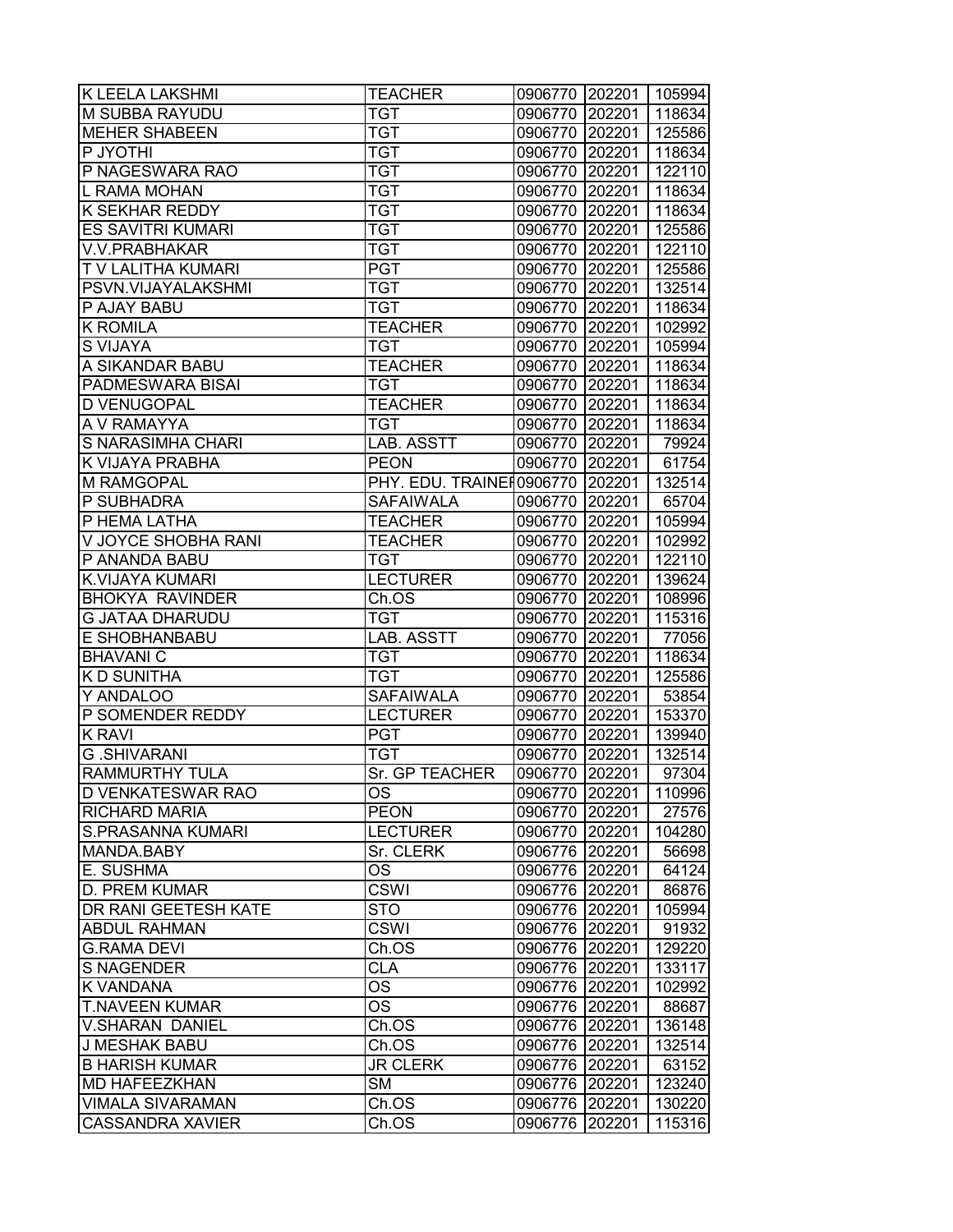| P SARITHA                 | OS                     | 0906776 202201 |        | 94618  |
|---------------------------|------------------------|----------------|--------|--------|
| <b>B.KRISHNAIAH</b>       | OS                     | 0906776        | 202201 | 108996 |
| <b>J SHANTI</b>           | <b>OS</b>              | 0906776 202201 |        | 78320  |
| V ANURADHA                | Ch.OS                  | 0906776 202201 |        | 122110 |
| <b>M.ASHOK KUMAR</b>      | OS                     | 0906776 202201 |        | 108996 |
| <b>B PADMA LATHA</b>      | <b>OS</b>              | 0906776 202201 |        | 108996 |
| T.CHANDRA SHEKAR RAO      | <b>OS</b>              | 0906776 202201 |        | 108996 |
| M KANAKAIAH               | Ch.OS                  | 0906776 202201 |        | 160818 |
| M.V.GURUDUTT              | Ch.OS                  | 0906776 202201 |        | 129220 |
| <b>MATTA BHIMA RAO</b>    | <b>OS</b>              | 0906776 202201 |        | 118634 |
| J UDAYA BHANU             | Ch.OS                  | 0906776 202201 |        | 125586 |
| <b>MARGARET MRUNALINI</b> | <b>OS</b>              | 0906776 202201 |        | 112156 |
| M BALASUBRAMANYAM         | <b>OS</b>              | 0906776        | 202201 | 176268 |
| V SHANKARAN               | GEN.ASST(GA)           | 0906776        | 202201 | 61754  |
| D. BHARANI CHANDRIKA      | Ch.OS                  | 0906776        | 202201 | 115316 |
| GOPAL NAIK M              | Ch.OS                  | 0906776 202201 |        | 136804 |
| E. BHAGYALAXMI            | <b>PEON</b>            | 0906776 202201 |        | 65704  |
| <b>B VINOD BABU</b>       | Ch.OS                  | 0906776 202201 |        | 122110 |
| <b>K PADMINI</b>          | <b>OS</b>              | 0906776 202201 |        | 104280 |
| <b>K SAVITRI</b>          | Ch.OS                  | 0906776 202201 |        | 132514 |
| <b>SHAHEEN BEGUM</b>      | Sr. CLERK              | 0906776 202201 |        | 68548  |
| <b>G VIJAYA LAXMI</b>     | $\overline{\text{OS}}$ | 0906776 202201 |        | 79924  |
| <b>ASIA BEGUM</b>         | <b>OS</b>              | 0906776 202201 |        | 120032 |
| <b>JANCY ALISTER</b>      | $\overline{\text{OS}}$ | 0906776 202201 |        | 119470 |
| JANET D FERNENDEZ         | $\overline{\text{OS}}$ | 0906776        | 202201 | 108996 |
| <b>J.SUGUNA</b>           | <b>OS</b>              | 0906776        | 202201 | 108996 |
| K N RENUKA DEVI           | <b>OS</b>              | 0906776        | 202201 | 65238  |
| <b>SUJATHA</b>            | GEN.ASST(GA)           | 0906776        | 202201 | 52007  |
| L JOHNSON                 | Ch.OS                  | 0906776 202201 |        | 136148 |
| <b>D.MAHENDER</b>         | GEN.ASST(GA)           | 0906776 202201 |        | 29404  |
| <b>JAYASUBHSH.A</b>       | <b>OS</b>              | 0906776 202201 |        | 70078  |
| C M SATISH KUMAR          | Ch.OS                  | 0906776 202201 |        | 100148 |
| <b>B SHANKER</b>          | <b>OS</b>              | 0906776 202201 |        | 112156 |
| R NAGARAJU                | <b>OS</b>              | 0906776 202201 |        | 102992 |
| <b>SAI ABHISHEK RAO.W</b> | <b>STENO</b>           | 0906776 202201 |        | 71392  |
| <b>C.ANAND BABU</b>       | Sr. CLERK              | 0906776 202201 |        | 82136  |
| A.V.RAMANI                | OS.                    | 0906776 202201 |        | 105994 |
| A.PURUSHOTHAM             | Sr. CLERK              | 0906776 202201 |        | 64914  |
| R MOILA NAIK              | <b>TEACHER</b>         | 0906776 202201 |        | 108996 |
| A.PRASAD GOUD             | GEN.ASST(GA)           | 0906776 202201 |        | 38899  |
| <b>C.MEENAKSHI</b>        | Ch.OS                  | 0906776 202201 |        | 115316 |
| KADARI CHANDRA SHEKHAR    | Sr. CLERK              | 0906776 202201 |        | 64914  |
| <b>CH.VENKAIAH</b>        | Sr. CLERK              | 0906776 202201 |        | 58412  |
| <b>MEESALA ODELU</b>      | <b>OS</b>              | 0906776 202201 |        | 153394 |
| <b>I.NANAJEE RAO</b>      | <b>PP</b>              | 0906776 202201 |        | 125586 |
| <b>T KRISHNA</b>          | <b>OS</b>              | 0906776 202201 |        | 67072  |
| <b>MK SRINU</b>           | <b>WATCHER</b>         | 0906776 202201 |        | 56551  |
| <b>SK VIKHARAHMED</b>     | Sr. CLERK              | 0906776 202201 |        | 68548  |
| T RAMANA KUMARI           | <b>JR CLERK</b>        | 0906776 202201 |        | 60016  |
| P BHAGYALAXMI             | Sr. CLERK              | 0906776        | 202201 | 64914  |
| P NARASIMHA MURTHY        | OS                     | 0906776        | 202201 | 108996 |
| K.RADHA BAI               | <b>JR CLERK</b>        | 0906776        | 202201 | 60016  |
| S M RAKESH RAO            | Ch.OS                  | 0906776        | 202201 | 115316 |
| K ASHOK KUMAR             | Ch.OS                  | 0906776        | 202201 | 112156 |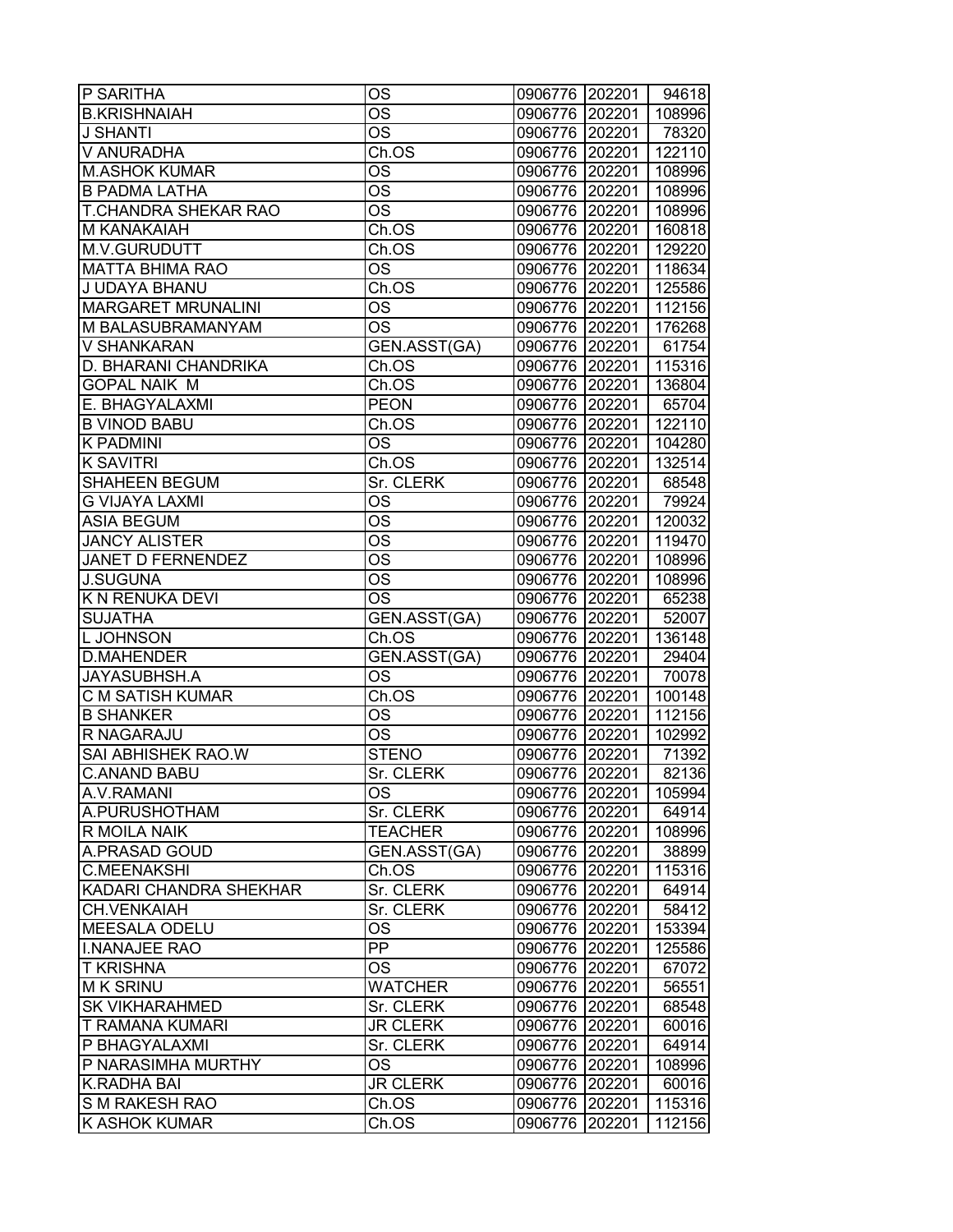| <b>CH.LAKSHMI NARSIAH</b>   | <b>CSWI</b>                    | 0906776 202201 |        | 144644 |
|-----------------------------|--------------------------------|----------------|--------|--------|
| N. LAVANYA                  | <b>JR CLERK</b>                | 0906776        | 202201 | 48980  |
| <b>S.ARSHAD HUSSAIN</b>     | <b>OS</b>                      | 0906776 202201 |        | 67072  |
| <b>SABIHA ASIF</b>          | <b>JR CLERK</b>                | 0906776 202201 |        | 42118  |
| M.BUELA VIJAYA LEELA        | CLERK-CUM-TYPIS 0906776 202201 |                |        | 37161  |
| V SUJATHA                   | CLERK-CUM-TYPIS 0906776 202201 |                |        | 31559  |
| <b>JONNADA NIRANJAN</b>     | CLERK-CUM-TYPIS 0906776 202201 |                |        | 36055  |
| O VEERA VENKATESWARLU       | <b>B.PEON</b>                  | 0906776 202201 |        | 32976  |
| KUM.SAVITA                  | CLERK-CUM-TYPIS 0906776        |                | 202201 | 37161  |
| KUM.PAVITHRA.I              | CLERK-CUM-TYPIS 0906776 202201 |                |        | 38361  |
| <b>K.RAVIKUMAR</b>          | <b>DPO</b>                     | 0906777 202201 |        | 137754 |
| <b>SK.PEER BABU</b>         | <b>APO</b>                     | 0906777        | 202201 | 136332 |
| <b>HEMANT WADEKAR</b>       | <b>RBA</b>                     | 0906777        | 202201 | 124384 |
| <b>G.LAKSHMISUREKHA</b>     | <b>APO</b>                     | 0906777        | 202201 | 87376  |
| <b>M.SREE RAMULU</b>        | Sr.DPO                         | 0906777        | 202201 | 200844 |
| P.SANKAR KUTTY              | Sr. DSC                        | 0906820 202201 |        | 169408 |
| M.CHENCHAIAH                | ASC                            | 0906820 202201 |        | 148218 |
| <b>SHAIK KARIMULLA</b>      | <b>ASC</b>                     | 0906820 202201 |        | 147732 |
| V.SRINIVASA RAO             | ASST.SUB INSPEC10906823 202201 |                |        | 74105  |
| N.BALARAJU                  | <b>CONSTABLE</b>               | 0906823 202201 |        | 56068  |
| K UPENDRA BABU              | Hd.CONSTABLE                   | 0906823 202201 |        | 88145  |
| A RANGA REDDY               | Hd.CONSTABLE                   | 0906823 202201 |        | 83585  |
| M.SEVYA                     | <b>CONSTABLE</b>               | 0906823 202201 |        | 64151  |
| <b>MOHIT KUMAR</b>          | <b>CONSTABLE</b>               | 0906823 202201 |        | 56317  |
| <b>G.MADHAVI LATHA</b>      | Hd.CONSTABLE                   | 0906823        | 202201 | 79181  |
| RAGHWENDRA SINGH            | <b>CONSTABLE</b>               |                |        | 76569  |
| <b>VIKASH</b>               | <b>CONSTABLE</b>               | 0906823        | 202201 |        |
| <b>BOMMEPALLI SAISILPA</b>  | <b>CONSTABLE</b>               | 0906823        | 202201 | 54489  |
|                             |                                | 0906823        | 202201 | 47617  |
| KANCHANA ADHILAKSHMI        | <b>CONSTABLE</b>               | 0906823 202201 |        | 47379  |
| N V D PRASAD                | Hd.CONSTABLE                   | 0906824 202201 |        | 77580  |
| K.V.RAMANA REDDY            | Hd.CONSTABLE                   | 0906824 202201 |        | 75976  |
| <b>ABHISHEK KUMAR</b>       | INSPECTOR(RPF)                 | 0906824 202201 |        | 96025  |
| N.RAVINDRAN                 | <b>OS</b>                      | 0906824 202201 |        | 84506  |
| <b>S.SURESH BABU</b>        | SUB INSPECTOR-R0906824         |                | 202201 | 94197  |
| <b>K KHADAR BASHA</b>       | <b>ASST.SUB INSPECT</b>        | 0906824        | 202201 | 69123  |
| A.BAYYALU                   | <b>CONSTABLE</b>               | 0906824        | 202201 | 76265  |
| <b>LAKSHMI KANT</b>         | ASI(M.V.DRIVER)I               | 0906824 202201 |        | 69269  |
| <b>B VIJAYA REDDY</b>       | <b>ASST.SUB INSPECT</b>        | 0906824        | 202201 | 78305  |
| <b>TIRUPATHI R.RATHOD</b>   | <b>CONSTABLE</b>               | 0906824        | 202201 | 69365  |
| <b>MUKESH KUMAR MEENA</b>   | ASI(M.V.DRIVER)I               | 0906824        | 202201 | 61896  |
| <b>K.LAKSHMAIAH</b>         | SUB INSPECTOR-R0906824         |                | 202201 | 65493  |
| <b>G PRAKASH</b>            | SUB INSPECTOR-R0906824         |                | 202201 | 99225  |
| <b>T S NARENDER</b>         | ASST.SUB INSPEC10906824        |                | 202201 | 85797  |
| <b>D JANARDHAN REDDY</b>    | ASST.SUB INSPEC10906824 202201 |                |        | 80201  |
| <b>KOLLU SURI BABU</b>      | <b>OS</b>                      | 0906824        | 202201 | 84506  |
| <b>R.RAJENDER</b>           | Hd.CONSTABLE                   | 0906824 202201 |        | 74105  |
| <b>S.N.GHOUSE MOHINDDIN</b> | <b>ASST.SUB INSPECT</b>        | 0906824        | 202201 | 90837  |
| <b>M PRATAP REDDY</b>       | Hd.CONSTABLE                   | 0906824 202201 |        | 83585  |
| S NAVEENKUMAR YADAV         | <b>PEON</b>                    | 0906824        | 202201 | 64732  |
| P.RAGHAVA CHARY             | Hd.CONSTABLE                   | 0906824        | 202201 | 90537  |
| J SURYANARYANA              | Hd.CONSTABLE                   | 0906824        | 202201 | 83585  |
| <b>R.SURESH</b>             | <b>CONSTABLE</b>               | 0906824        | 202201 | 64193  |
| <b>KRISHNAIAH</b>           | <b>CONSTABLE</b>               | 0906824        | 202201 | 72765  |
| <b>A.RAVI KUMAR</b>         | Ch.OS                          | 0906824        | 202201 | 118634 |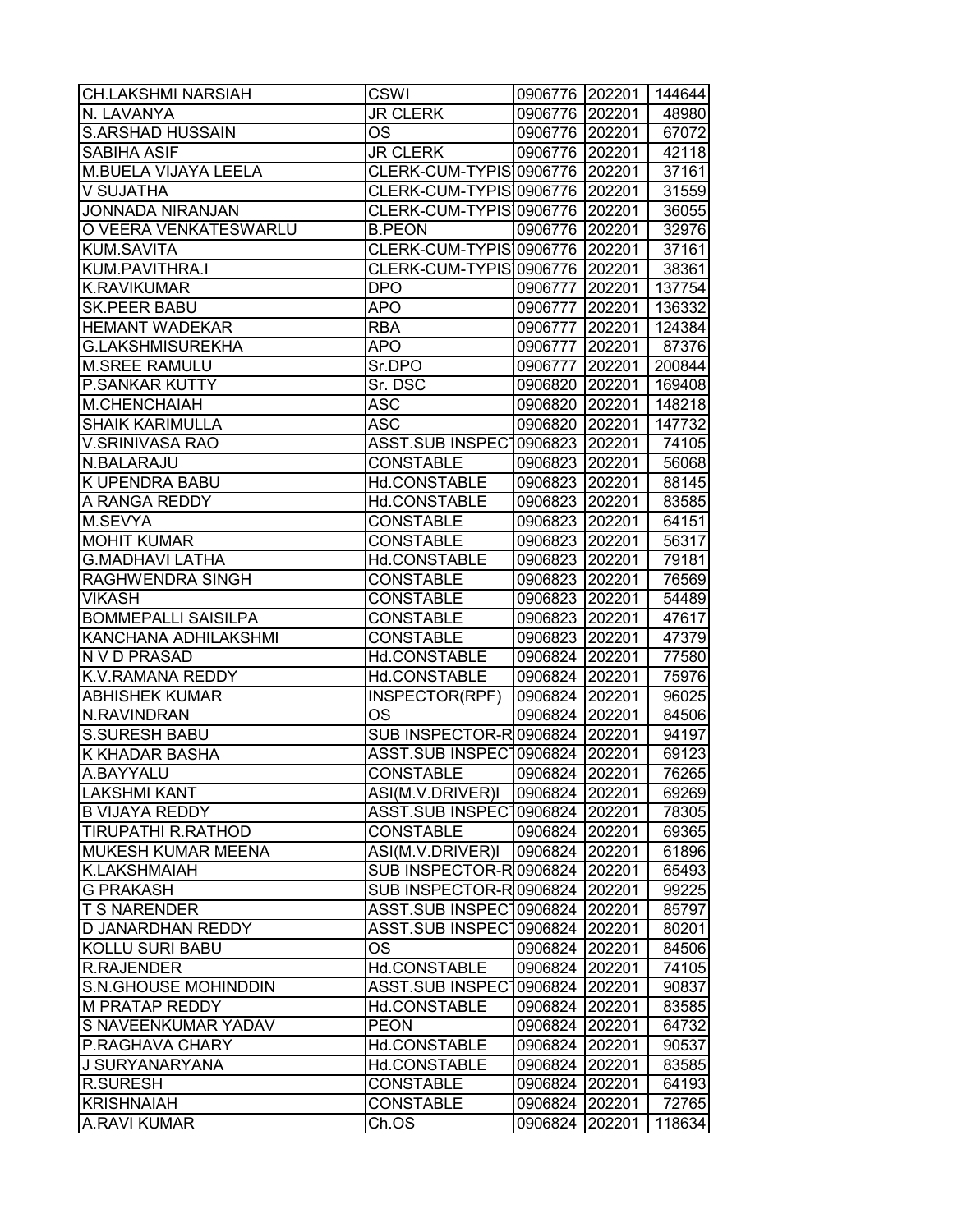| P.VENKATAIAH                                 | <b>CONSTABLE</b>                 | 0906824 202201            |        | 66837          |
|----------------------------------------------|----------------------------------|---------------------------|--------|----------------|
| <b>SAI CHAREN BABA</b>                       | ОS                               | 0906824                   | 202201 | 71550          |
| N.VENKATESWARA RAO                           | <b>CONSTABLE</b>                 | 0906824                   | 202201 | 65415          |
| K. KISHORE                                   | <b>CONSTABLE</b>                 | 0906824                   | 202201 | 58918          |
| S.SANJEEV                                    | <b>CONSTABLE</b>                 | 0906824 202201            |        | 65889          |
| <b>MOHD ABDULLA BAIG</b>                     | <b>CONSTABLE</b>                 | 0906824 202201            |        | 74080          |
| A.RAMESH                                     | Hd.CONSTABLE                     | 0906824 202201            |        | 81201          |
| <b>D ANIL KUMAR</b>                          | Hd.CONSTABLE                     | 0906824                   | 202201 | 67073          |
| N.VANPAL                                     | Hd.CONSTABLE                     | 0906824 202201            |        | 73365          |
| P.SURESH                                     | Hd.CONSTABLE                     | 0906824 202201            |        | 84439          |
| <b>PSATISH</b>                               | Hd.CONSTABLE                     | 0906824 202201            |        | 76065          |
| <b>D.VUSENAIAH</b>                           | <b>CONSTABLE</b>                 | 0906824 202201            |        | 75915          |
| <b>G.RAJASEKHAR</b>                          | <b>CONSTABLE</b>                 | 0906824                   | 202201 | 69365          |
| <b>K.RAJESH</b>                              | <b>CONSTABLE</b>                 | 0906824                   | 202201 | 66343          |
| <b>R.D.TITUS SAMUEL</b>                      | <b>ASST.SUB INSPECT</b>          | 0906824                   | 202201 | 93065          |
| <b>S ANIL KUMAR</b>                          | <b>CONSTABLE</b>                 | 0906824                   | 202201 | 77805          |
| <b>M MADHAV</b>                              | <b>CONSTABLE</b>                 | 0906824                   | 202201 | 115425         |
| <b>B.VENKATREDDY</b>                         | Hd.CONSTABLE                     | 0906824 202201            |        | 85797          |
| <b>G V LN MURTHY</b>                         | <b>STENO</b>                     | 0906824 202201            |        | 112716         |
| T.RAVINDRANATH TAGORE                        | <b>CONSTABLE</b>                 | 0906824 202201            |        | 67627          |
| V.SRINU                                      | <b>CONSTABLE</b>                 | 0906824 202201            |        | 63143          |
| <b>G. RAMESH</b>                             | INSPECTOR(RPF)                   | 0906824 202201            |        | 135407         |
| <b>SAHEERAM</b>                              | <b>CONSTABLE</b>                 | 0906824                   | 202201 | 47525          |
| <b>MEENU</b>                                 | <b>CONSTABLE</b>                 | 0906824 202201            |        | 44875          |
| <b>URMILA</b>                                | <b>CONSTABLE</b>                 | 0906824                   | 202201 | 44875          |
| <b>DEWDATT KUMAR</b>                         | <b>CONSTABLE</b>                 | 0906824                   | 202201 | 46375          |
| <b>RAJWATI</b>                               | <b>CONSTABLE</b>                 | 0906824                   | 202201 | 47875          |
| <b>GANDI JAGATHI</b>                         | <b>CONSTABLE</b>                 | 0906824                   | 202201 | 47375          |
| <b>BOLLEBOINA SRUTHI</b>                     | <b>CONSTABLE</b>                 | 0906824                   | 202201 | 46875          |
| <b>DURGAM ARUNA</b>                          | <b>CONSTABLE</b>                 | 0906824                   | 202201 | 36498          |
| <b>BANDI YAMUNA VANI</b>                     | <b>CONSTABLE</b>                 | 0906824 202201            |        | 48575          |
| <b>BANOTH SUJATHA</b>                        | <b>CONSTABLE</b>                 | 0906824 202201            |        | 36498          |
| ANUSHA PASULA                                | <b>CONSTABLE</b>                 | 0906824                   | 202201 | 48075          |
| <b>MALOTHU SRILATHA</b>                      | <b>CONSTABLE</b>                 | 0906824 202201            |        | 44875          |
| <b>GANESH DADHICH</b>                        | <b>CONSTABLE</b>                 | 0906824                   | 202201 | 44875          |
| <b>KATTHULA GOUTHAMI</b>                     | <b>CONSTABLE</b>                 | 0906824                   | 202201 | 44875          |
| PALURU SUBHADRA                              | <b>CONSTABLE</b>                 | 0906824 202201            |        | 48575          |
| K.VENKATESWARA KUMAR                         | <b>ASST.SUB INSPECT</b>          | 0906826                   | 202201 | 74379          |
| <b>AMBATA RAMJEE</b>                         | <b>CONSTABLE</b>                 | 0906826                   | 202201 | 63812          |
| <b>G.SIVA KUMAR</b>                          | <b>CONSTABLE</b>                 | 0906826                   | 202201 | 66019          |
| M. JANARDHAN CHOWDHARY                       | INSPECTOR(RPF)                   | 0906826                   | 202201 | 122179         |
| <b>SYEDA TAHSEEN</b><br><b>G EDANNA</b>      | SUB INSPECTOR-R0906826           |                           | 202201 | 73958          |
|                                              | Hd.CONSTABLE                     | 0906826 202201            |        | 69909          |
| A RAJA RATNAM<br><b>B.MADHU SUDHAN REDDY</b> | Hd.CONSTABLE                     | 0906826 202201            |        | 72659          |
|                                              | <b>CONSTABLE</b>                 | 0906826 202201            |        | 60899          |
| T. VIJAYA RAJU                               | <b>CONSTABLE</b>                 | 0906826 202201            |        | 61279          |
| <b>M PADMAIAH</b><br>MOHD.HABEEB             | Hd.CONSTABLE<br>Hd.CONSTABLE     | 0906826                   | 202201 | 97265          |
| A SESHAGIRI RAO                              |                                  | 0906826                   | 202201 | 85779          |
| <b>E.SUNKANNA</b>                            | Hd.CONSTABLE<br><b>CONSTABLE</b> | 0906826 202201<br>0906826 | 202201 | 72659<br>58994 |
| <b>T.MAHESWARA REDDY</b>                     | <b>CONSTABLE</b>                 | 0906826                   | 202201 | 63869          |
| Y KIRAN KUMAR                                | Hd.CONSTABLE                     | 0906826                   | 202201 | 64259          |
| <b>MD NIRANJAN SHAREEF</b>                   | Hd.CONSTABLE                     | 0906826                   | 202201 | 65939          |
| N VENKATESWARLU                              | Hd.CONSTABLE                     | 0906826                   | 202201 | 65939          |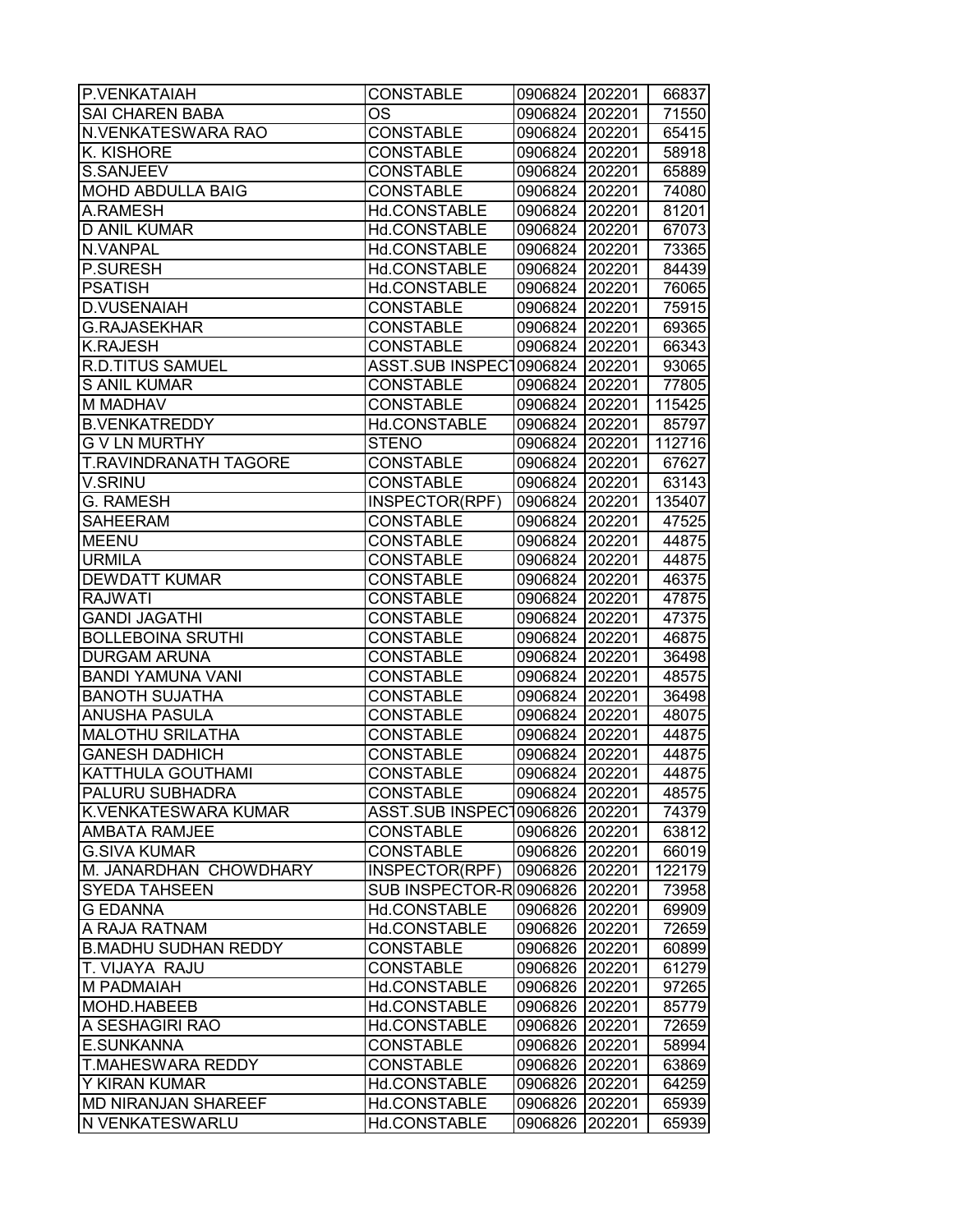| <b>M.SURESH</b>                         | <b>CONSTABLE</b>               | 0906826 202201 |        | 60899 |
|-----------------------------------------|--------------------------------|----------------|--------|-------|
| <b>J.RAVI</b>                           | <b>CONSTABLE</b>               | 0906826 202201 |        | 63979 |
| <b>R.NARENDER</b>                       | <b>CONSTABLE</b>               | 0906826 202201 |        | 64829 |
| A.RAMUDU                                | <b>CONSTABLE</b>               | 0906826 202201 |        | 62359 |
| <b>B SWAMY</b>                          | ASST.SUB INSPEC10906826 202201 |                |        | 79939 |
| <b>S RAMESH REDDY</b>                   | ASST.SUB INSPEC10906826 202201 |                |        | 67639 |
| <b>B.MOHAN REDDY</b>                    | <b>CONSTABLE</b>               | 0906826 202201 |        | 64501 |
| S.KALPANA                               | SUB INSPECTOR-R 0906826 202201 |                |        | 86455 |
| <b>M.MURTHY NAIK</b>                    | <b>CONSTABLE</b>               | 0906826 202201 |        | 60259 |
| Y.NAGARAJU                              | <b>CONSTABLE</b>               | 0906826 202201 |        | 60899 |
| M.RAJU                                  | <b>CONSTABLE</b>               | 0906826 202201 |        | 62462 |
| <b>SHRAVAN KUMAR</b>                    | <b>CONSTABLE</b>               | 0906826 202201 |        | 48325 |
| <b>M.SURENDER GOUD</b>                  | INSPECTOR(RPF)                 | 0906826 202201 |        | 85355 |
| J SRINIVASULU                           | Hd.CONSTABLE                   | 0906826 202201 |        | 74619 |
| <b>M ANIL KUMAR</b>                     | <b>CONSTABLE</b>               | 0906826        | 202201 | 68734 |
| A.CHANDRA SEKHAR                        | Hd.CONSTABLE                   | 0906826 202201 |        | 61935 |
| RAIBHOLE SWARTIMA UTTAM                 | <b>CONSTABLE</b>               | 0906826 202201 |        | 39916 |
| <b>POONAM</b>                           | <b>CONSTABLE</b>               | 0906826 202201 |        | 43830 |
| PREMLATA KUMARI                         | <b>CONSTABLE</b>               | 0906826 202201 |        | 40859 |
| KENDRE BHAGYASHRI VITTHAL               | <b>CONSTABLE</b>               | 0906826 202201 |        | 37430 |
| MUKTA JANARDAN BHISE                    | <b>CONSTABLE</b>               | 0906826 202201 |        | 46534 |
| <b>RAGHVENDRA</b>                       | <b>CONSTABLE</b>               | 0906826 202201 |        | 36280 |
| <b>DURGESH</b>                          | <b>CONSTABLE</b>               | 0906826 202201 |        | 37630 |
| <b>LAKAVATH JYOTHI</b>                  | <b>CONSTABLE</b>               | 0906826 202201 |        | 37379 |
| <b>ATUL PANDEY</b>                      | <b>CONSTABLE</b>               | 0906826 202201 |        | 47372 |
| <b>SUNIL KUMAR BHARATI</b>              | <b>CONSTABLE</b>               | 0906826 202201 |        | 42859 |
| <b>SUNIL KUMAR</b>                      | <b>CONSTABLE</b>               | 0906826 202201 |        | 45160 |
| CHINTHAMALA LAXMI TIRUPATHAMM CONSTABLE |                                | 0906826        | 202201 | 43709 |
| <b>SWETA KUMARI</b>                     | <b>CONSTABLE</b>               | 0906826 202201 |        | 40709 |
| CHALLA DIVYA                            | <b>CONSTABLE</b>               | 0906826 202201 |        | 36980 |
| <b>BHAGWAN DEI</b>                      | <b>CONSTABLE</b>               | 0906826 202201 |        | 40630 |
| <b>G.SRINIVAS</b>                       | ASST.SUB INSPEC10906827        |                | 202201 | 75065 |
| <b>E M WAGHMARE</b>                     | <b>CONSTABLE</b>               | 0906827 202201 |        | 65669 |
| MD.AHTESHAMUDDIN                        | <b>CONSTABLE</b>               | 0906827        | 202201 | 56585 |
| <b>K JHANSI</b>                         | Hd.CONSTABLE                   | 0906827        | 202201 | 70739 |
| N.SRINIVAS GOUD                         | <b>CONSTABLE</b>               | 0906827        | 202201 | 56729 |
| E.G.PAWAR                               | INSPECTOR(RPF)                 | 0906827 202201 |        | 88491 |
| K NAGESH                                | Hd.CONSTABLE                   | 0906827        | 202201 | 76874 |
| <b>G ANJAIAH</b>                        | Hd.CONSTABLE                   | 0906827        | 202201 | 69264 |
| <b>ABDUL NAYEEM</b>                     | <b>ASST.SUB INSPECT</b>        | 0906827        | 202201 | 79699 |
| <b>B.SAMPATH</b>                        | <b>CONSTABLE</b>               | 0906827        | 202201 | 78711 |
| K.P.SRINIVASAN                          | <b>CONSTABLE</b>               | 0906827        | 202201 | 62579 |
| <b>G SIMHACHALAM</b>                    | ASST.SUB INSPECT0906827        |                | 202201 | 68879 |
| PORONKI SUSEELA                         | Hd.CONSTABLE                   | 0906827        | 202201 | 75419 |
| POTTI MAHENDER                          | <b>CONSTABLE</b>               | 0906827        | 202201 | 61579 |
| PRATAP SAHEBRAO KADAM                   | <b>CONSTABLE</b>               | 0906827        | 202201 | 55439 |
| <b>SURENDER SINGH</b>                   | <b>ASST.SUB INSPECT</b>        | 0906827        | 202201 | 78259 |
| <b>SUMIT SHARMA</b>                     | <b>CONSTABLE</b>               | 0906827        | 202201 | 49959 |
| <b>VIKAS KUMAR</b>                      | <b>CONSTABLE</b>               | 0906827        | 202201 | 63219 |
| KAKASH KUMAR                            | <b>CONSTABLE</b>               | 0906827        | 202201 | 49948 |
| PRAKASH SAINI                           | <b>CONSTABLE</b>               | 0906827        | 202201 | 49009 |
| DHARIMIREDDY PRAVEEN KUMAR              | SUB INSPECTOR-R0906827         |                | 202201 | 60795 |
| TARALA PRATHYUSHA                       | SUB INSPECTOR-R0906827         |                | 202201 | 59355 |
| K.M.GUNJAN                              | CONSTABLE                      | 0906827        | 202201 | 40580 |
|                                         |                                |                |        |       |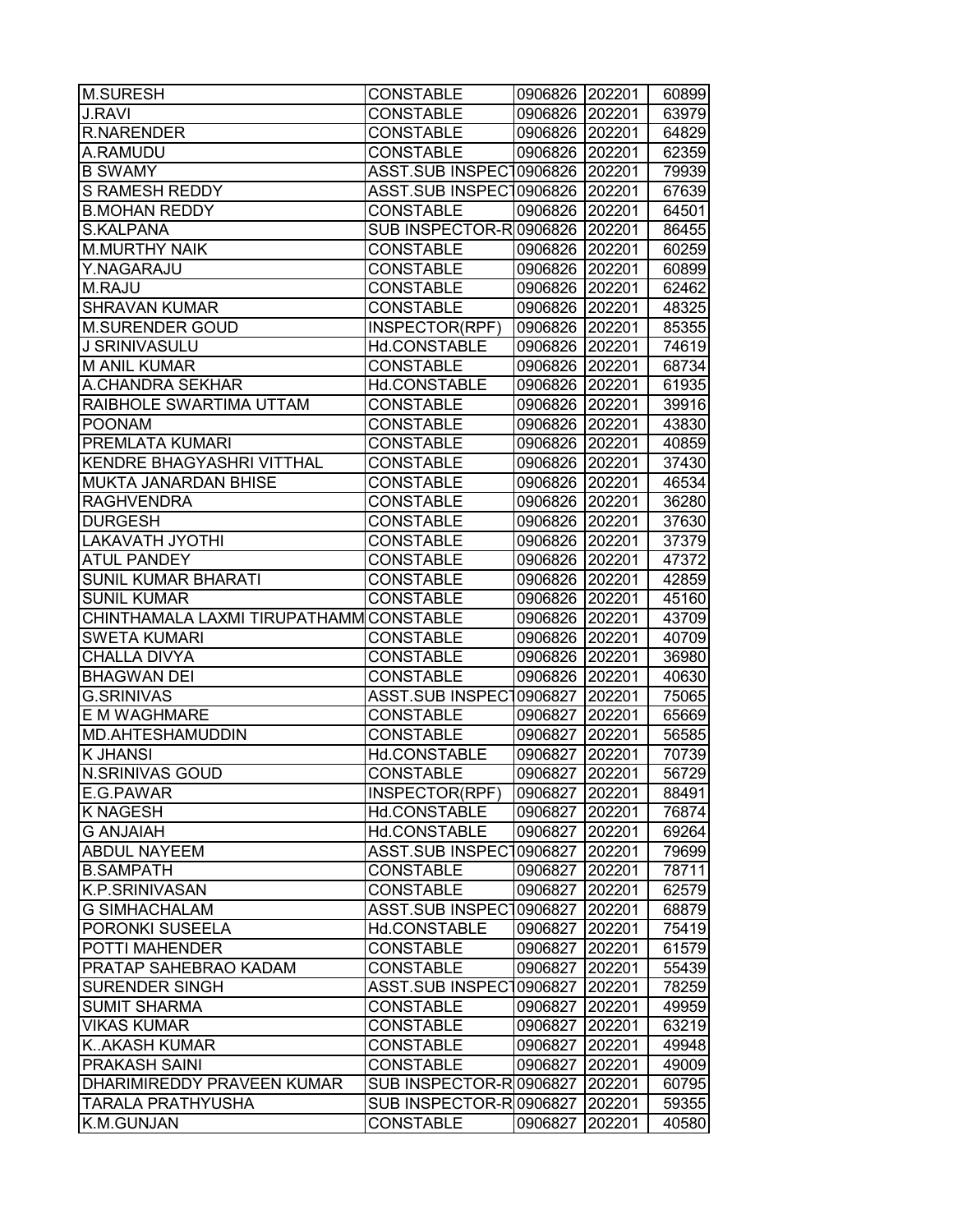| <b>ARTI</b>               | <b>CONSTABLE</b>                 | 0906827 202201 |        | 40430  |
|---------------------------|----------------------------------|----------------|--------|--------|
| <b>SARLA</b>              | <b>CONSTABLE</b>                 | 0906827        | 202201 | 42159  |
| SUDHEER SINGH             | <b>CONSTABLE</b>                 | 0906827 202201 |        | 36280  |
| <b>RANDHIR KUMAR</b>      | <b>CONSTABLE</b>                 | 0906827        | 202201 | 42230  |
| <b>RAHUL KUMAR</b>        | <b>CONSTABLE</b>                 | 0906827        | 202201 | 40709  |
| JONIBOIENA NAGA LAKSHMI   | <b>CONSTABLE</b>                 | 0906827        | 202201 | 38430  |
| CHATTUMALA PRIYANKA       | <b>CONSTABLE</b>                 | 0906827        | 202201 | 40359  |
| <b>BADAGALA MANEESHA</b>  | <b>CONSTABLE</b>                 | 0906827        | 202201 | 40080  |
| <b>V.APPA RAO</b>         | ASST.SUB INSPEC10906832   202201 |                |        | 74105  |
| S DHARMA RAO              | <b>CONSTABLE</b>                 | 0906832 202201 |        | 70313  |
| <b>SYED IQBAL AHMED</b>   | INSPECTOR(RPF)                   | 0906832        | 202201 | 144513 |
| <b>B ANIL KUMAR</b>       | <b>CONSTABLE</b>                 | 0906832        | 202201 | 72377  |
| <b>B PARIJATHA</b>        | Hd.CONSTABLE                     | 0906832        | 202201 | 78501  |
| <b>ABDUL MUNAF</b>        | Hd.CONSTABLE                     | 0906832        | 202201 | 74105  |
| R DASU                    | Hd.CONSTABLE                     | 0906832 202201 |        | 90757  |
| <b>G.SRINIVAS</b>         | <b>CONSTABLE</b>                 | 0906832 202201 |        | 69340  |
| CH.RAVINDRA REDDY         | ASST.SUB INSPEC10906832 202201   |                |        | 88945  |
| <b>B MAQBUL HUSSAIN</b>   | Hd.CONSTABLE                     | 0906832        | 202201 | 97688  |
| <b>M.SRINAIAH</b>         | <b>CONSTABLE</b>                 | 0906832        | 202201 | 78715  |
| P.BALASAHEB               | <b>CONSTABLE</b>                 | 0906832        | 202201 | 73689  |
| <b>V.SRINIVAS</b>         | <b>CONSTABLE</b>                 | 0906832 202201 |        | 79865  |
| <b>RENU</b>               | <b>CONSTABLE</b>                 | 0906832 202201 |        | 55485  |
| P.RAVIPRAKASH             | Hd.CONSTABLE                     | 0906832 202201 |        | 74105  |
| T.R.SANTHOSH KUMAR        | Hd.CONSTABLE                     | 0906832        | 202201 | 83585  |
| <b>DIWAKAR KUMAR</b>      | <b>CONSTABLE</b>                 | 0906832        | 202201 | 59099  |
| <b>T.RAMESH</b>           | <b>CONSTABLE</b>                 | 0906832        | 202201 | 74739  |
| K.NAGARAJU                | <b>CONSTABLE</b>                 | 0906832 202201 |        | 64943  |
| <b>B. KRISHNA</b>         | <b>CONSTABLE</b>                 | 0906832 202201 |        | 56885  |
| <b>BHADAR MAL SAINI</b>   | <b>CONSTABLE</b>                 | 0906832 202201 |        | 57485  |
| <b>NISHA</b>              | <b>CONSTABLE</b>                 | 0906832        | 202201 | 44875  |
| <b>DEEPTHI BAI</b>        | SUB INSPECTOR-R0906832           |                | 202201 | 67785  |
| VINITHA VIJAYAN           | <b>CONSTABLE</b>                 | 0906832        | 202201 | 47125  |
| SHAIKH HAIDARBEE UMED     | <b>CONSTABLE</b>                 | 0906832        | 202201 | 52319  |
| <b>RAJAN PANDEY</b>       | <b>CONSTABLE</b>                 | 0906832 202201 |        | 54525  |
| <b>MOHINI KUSHWAHA</b>    | <b>CONSTABLE</b>                 | 0906832        | 202201 | 50375  |
| <b>AMRIT KUMAR</b>        | <b>CONSTABLE</b>                 | 0906832 202201 |        | 38638  |
| <b>DINESH KUMAR</b>       | CONST. (WATER CA0906832 202201   |                |        | 43769  |
| KOLA PAVITHRA             | <b>CONSTABLE</b>                 | 0906832        | 202201 | 44875  |
| <b>BANOTHU SUNITHA</b>    | <b>CONSTABLE</b>                 | 0906832 202201 |        | 50725  |
| <b>BANDI KRISHNAVENI</b>  | <b>CONSTABLE</b>                 | 0906832 202201 |        | 54575  |
| SHIVLING DESHMUKH         | <b>CONSTABLE</b>                 | 0906833 202201 |        | 64641  |
| <b>ABDUL QAMAR</b>        | ASST.SUB INSPEC10906833  202201  |                |        | 79451  |
| <b>MANOJ KUMAR TIWARI</b> | <b>CONSTABLE</b>                 | 0906833 202201 |        | 72690  |
| V.VENKATA RAMUDU          | <b>CONSTABLE</b>                 | 0906833 202201 |        | 74632  |
| P.J.M.REDDY               | ASST.SUB INSPEC10906833 202201   |                |        | 82973  |
| DHARMENDRA KUMAR          | INSPECTOR(RPF)                   | 0906833 202201 |        | 91317  |
| E.RAMU                    | <b>CONSTABLE</b>                 | 0906833 202201 |        | 76605  |
| M.RAJASEKAR               | <b>CONSTABLE</b>                 | 0906833 202201 |        | 72365  |
| <b>G.RAVICHANDRAN</b>     | Hd.CONSTABLE                     | 0906833 202201 |        | 83549  |
| <b>GORLE.GOVINDA</b>      | <b>CONSTABLE</b>                 | 0906833        | 202201 | 60426  |
| A KOTESWARA RAO           | ASST.SUB INSPEC10906833          |                | 202201 | 73780  |
| M A AZEEZ                 | Hd.CONSTABLE                     | 0906833 202201 |        | 88997  |
| R.L.MARAIAH               | Hd.CONSTABLE                     | 0906833 202201 |        | 75755  |
| V.SATYANARAYANA           | SUB INSPECTOR-R0906833           |                | 202201 | 92247  |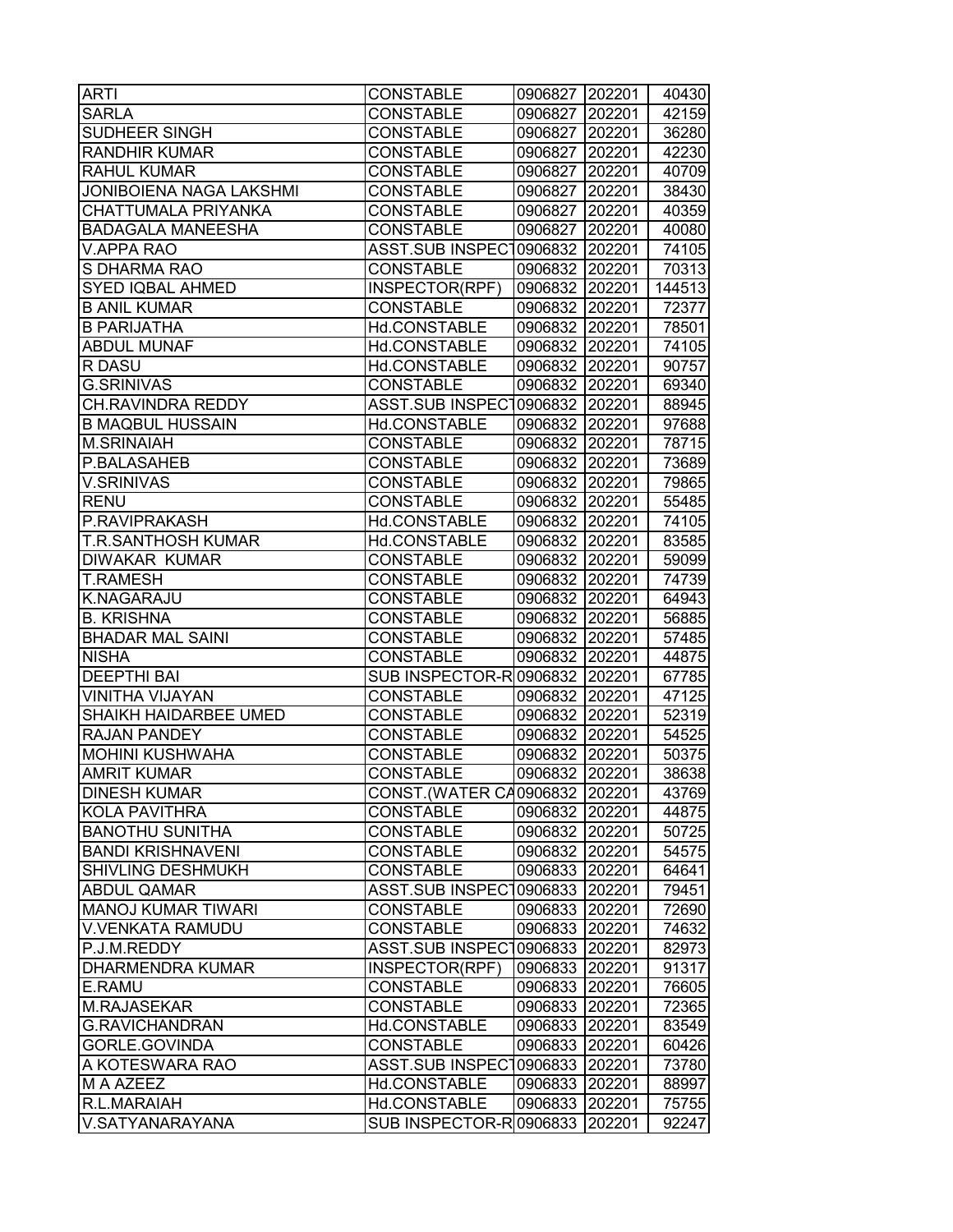| <b>J.SUDHAKAR</b>                             | ASST.SUB INSPEC10906833 202201       |                           |        | 86935          |
|-----------------------------------------------|--------------------------------------|---------------------------|--------|----------------|
| <b>B NAGENDER</b>                             | ASST.SUB INSPEC10906833              |                           | 202201 | 93065          |
| <b>DINESH KUMAR</b>                           | <b>CONSTABLE</b>                     | 0906833 202201            |        | 49181          |
| <b>MD ZAMEERUDDIN</b>                         | Hd.CONSTABLE                         | 0906833 202201            |        | 74105          |
| <b>MD. FASSIUDDIN</b>                         | Hd.CONSTABLE                         | 0906833 202201            |        | 76001          |
| S.MD.RAFFI                                    | Hd.CONSTABLE                         | 0906833 202201            |        | 74805          |
| M.R.CHANDRA.REDDY                             | Hd.CONSTABLE                         | 0906833 202201            |        | 77105          |
| P SATHYANARAYAN                               | Hd.CONSTABLE                         | 0906833 202201            |        | 136937         |
| C NARSIMHA REDDY                              | Hd.CONSTABLE                         | 0906833 202201            |        | 76001          |
| R.SARYA                                       | <b>CONSTABLE</b>                     | 0906833 202201            |        | 74715          |
| <b>BALAKISTAIAH</b>                           | <b>CONSTABLE</b>                     | 0906833 202201            |        | 74127          |
| R PADMA RAO                                   | Hd.CONSTABLE                         | 0906833 202201            |        | 74105          |
| <b>C.THRIVIKRAMA RAO</b>                      | <b>CONSTABLE</b>                     | 0906833 202201            |        | 58943          |
| <b>MD.TOUFEEQ AHMED</b>                       | <b>CONSTABLE</b>                     | 0906833 202201            |        | 73127          |
| <b>G.SRIKANT YADAV</b>                        | <b>CONSTABLE</b>                     | 0906833 202201            |        | 67039          |
| SK.MD.RAFI                                    | <b>CONSTABLE</b>                     | 0906833 202201            |        | 70715          |
| <b>B.MALLESHAM</b>                            | <b>CONSTABLE</b>                     | 0906833 202201            |        | 77605          |
| <b>N.NAGA MOHAN</b>                           | <b>CONSTABLE</b>                     | 0906833 202201            |        | 61868          |
| <b>GIRIJESH KUMAR</b>                         | <b>CONSTABLE</b>                     | 0906833 202201            |        | 51985          |
| P. BALARAJU                                   | <b>CONSTABLE</b>                     | 0906833 202201            |        | 68915          |
| K NAGESWARA RAO                               | Hd.CONSTABLE                         | 0906833 202201            |        | 89185          |
| <b>B.KARUNAKAR</b>                            | <b>CONSTABLE</b>                     | 0906833 202201            |        | 65889          |
| P.JITHENDER                                   | <b>CONSTABLE</b>                     | 0906833 202201            |        | 105327         |
| <b>KIRODI LAL MEENA</b>                       | <b>CONSTABLE</b>                     | 0906833 202201            |        | 47983          |
| MD.ZUBER                                      | <b>CONSTABLE</b>                     | 0906833 202201            |        | 68065          |
| K.BABU                                        | ASST.SUB INSPEC10906833 202201       |                           |        | 93065          |
| <b>G.SUDARSHANA CHARY</b>                     | <b>CONSTABLE</b>                     | 0906833 202201            |        | 57502          |
| PAWAN KUMAR                                   | <b>CONSTABLE</b>                     | 0906833 202201            |        | 47033          |
| <b>D.RAVI CHANDER</b>                         | <b>CONSTABLE</b>                     | 0906833 202201            |        | 62502          |
| <b>RAHUL KUMAR</b>                            | <b>CONSTABLE</b>                     | 0906833 202201            |        | 47383          |
| <b>MAHENDRA KUMAR</b>                         | <b>CONSTABLE</b>                     | 0906833 202201            |        | 57785          |
| <b>K.ANIL KUMAR</b>                           | <b>CONSTABLE</b>                     | 0906833 202201            |        | 57120          |
| <b>MOHD GULFAM</b>                            | <b>CONSTABLE</b>                     | 0906833 202201            |        | 56435          |
| K.B.N.REDDY                                   | Hd.CONSTABLE                         | 0906833 202201            |        | 91317          |
| MUDDADA MAHENDRA NATH                         | <b>CONSTABLE</b>                     | 0906833 202201            |        | 67959          |
| NENAVATH RAMUDU NAIK                          | <b>CONSTABLE</b>                     | 0906833 202201            |        | 44926          |
| <b>DHANNA RAM MEENA</b>                       | <b>CONSTABLE</b>                     | 0906833 202201            |        | 51985          |
| <b>NARESH SINGH</b>                           | ASST.SUB INSPEC10906833   202201     |                           |        | 66245          |
| <b>SHYAM MOHAN</b>                            | <b>CONSTABLE</b>                     | 0906833 202201            |        | 55935          |
| RAYAPURI RAJITHA                              | SUB INSPECTOR-R 0906833 202201       |                           |        | 67785          |
| SIDDAMURTHY MANOJ KUMAR REDD                  | SUB INSPECTOR-R0906833 202201        |                           |        | 101465         |
| OM PAL SINGH                                  | <b>CONSTABLE</b>                     | 0906833 202201            |        | 52775          |
| <b>PINKI</b>                                  | <b>CONSTABLE</b>                     | 0906833 202201            |        | 46525          |
| ROSHANA VISHWANATH THOKE                      | <b>CONSTABLE</b>                     | 0906833 202201            |        | 41288          |
| <b>POONAM</b>                                 | <b>CONSTABLE</b>                     | 0906833 202201            |        | 41938          |
| <b>AMBIKA DWIVEDI</b>                         | <b>CONSTABLE</b>                     | 0906833 202201            |        | 44875          |
| PANKAJ KUMAR SHARMA                           | <b>CONSTABLE</b>                     | 0906833 202201            |        | 44875          |
| <b>SHIVANEE</b>                               | <b>CONSTABLE</b>                     | 0906833 202201            |        | 44850          |
| <b>GULSHAN</b>                                | <b>CONSTABLE</b>                     | 0906833 202201            |        | 41368          |
| <b>DIVYA KOCHALE</b><br><b>RAMPUJAN SINGH</b> | <b>CONSTABLE</b><br><b>CONSTABLE</b> | 0906833 202201            |        | 44850          |
| <b>HARIBALAJI S</b>                           | CONST.(SAFAIWAL                      | 0906833 202201<br>0906833 | 202201 | 44875<br>43769 |
| KAKUNUTI HAREESHA                             | <b>CONSTABLE</b>                     | 0906833                   | 202201 | 51075          |
| <b>BITTU KUMAR</b>                            | <b>CONSTABLE</b>                     | 0906833                   | 202201 | 44850          |
|                                               |                                      |                           |        |                |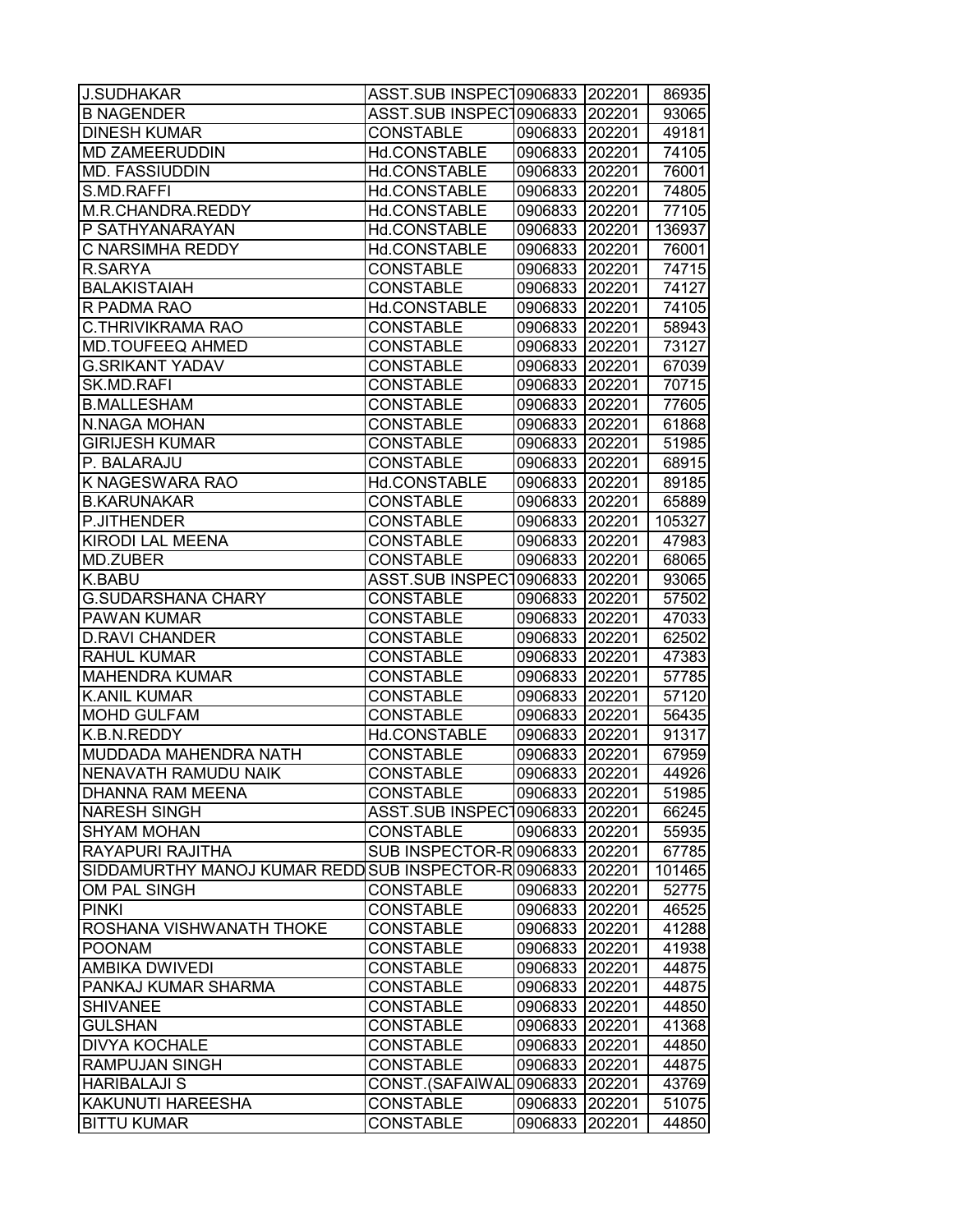| <b>KUNCHALA SIRIPUDAMMA</b>  | <b>CONSTABLE</b>               | 0906833 202201 |        | 49375  |
|------------------------------|--------------------------------|----------------|--------|--------|
| <b>AVULA SUSMITHA</b>        | <b>CONSTABLE</b>               | 0906833        | 202201 | 47375  |
| RAVULA SANKEERTHANA          | <b>CONSTABLE</b>               | 0906833 202201 |        | 47375  |
| <b>BALEBOINA HINDU</b>       | <b>CONSTABLE</b>               | 0906833 202201 |        | 48175  |
| <b>GUGULOTHU RADHIKA</b>     | <b>CONSTABLE</b>               | 0906833 202201 |        | 36498  |
| <b>THIRUMALA NAGALAKSHMI</b> | <b>CONSTABLE</b>               | 0906833 202201 |        | 38638  |
| <b>JINUKALA ARUNA</b>        | <b>CONSTABLE</b>               | 0906833 202201 |        | 47875  |
| Y.NAGANNA                    | Hd.CONSTABLE                   | 0906835        | 202201 | 90537  |
| <b>MD GANI PASHA</b>         | Hd.CONSTABLE                   | 0906835        | 202201 | 76001  |
| S PRABHAKAR                  | Hd.CONSTABLE                   | 0906835 202201 |        | 74080  |
| N.MURALI MOHAN RAO           | <b>CONSTABLE</b>               | 0906835        | 202201 | 56061  |
| <b>B.RAJU</b>                | INSPECTOR(RPF)                 | 0906835        | 202201 | 133921 |
| S.HANUMANTHU                 | Hd.CONSTABLE                   | 0906835        | 202201 | 70313  |
| P.MOULALI                    | <b>CONSTABLE</b>               | 0906835        | 202201 | 65593  |
| P.PRASAD                     | <b>CONSTABLE</b>               | 0906835        | 202201 | 64151  |
| DODDA KOTESWARA RAO          | <b>CONSTABLE</b>               | 0906835        | 202201 | 63252  |
| <b>N.SHEKAR</b>              | <b>CONSTABLE</b>               | 0906835 202201 |        | 87479  |
| <b>M.AMARENDER</b>           | <b>CONSTABLE</b>               | 0906835 202201 |        | 75692  |
| <b>B CHANDRA NAIK</b>        | <b>ASST.SUB INSPECT</b>        | 0906835        | 202201 | 66148  |
| <b>LALTA BAI MEENA</b>       | <b>CONSTABLE</b>               | 0906835        | 202201 | 72658  |
| <b>WAKEEL AHMED</b>          | <b>CONSTABLE</b>               | 0906835        | 202201 | 50833  |
| <b>DILBAG</b>                | <b>CONSTABLE</b>               | 0906835 202201 |        | 51985  |
| D.ANJANEYULU                 | <b>CONSTABLE</b>               | 0906835        | 202201 | 65415  |
| K.NARAYANA                   | Hd.CONSTABLE                   | 0906835        | 202201 | 85797  |
| <b>RAMASHISH KUMAR</b>       | <b>CONSTABLE</b>               | 0906835        | 202201 | 59704  |
| ROSHAN LAL BAIRWA            | <b>CONSTABLE</b>               | 0906835        | 202201 | 54375  |
| LALITA BAI MEENA             | <b>CONSTABLE</b>               | 0906835        | 202201 | 38638  |
| <b>KUNUTHURU SWATHI</b>      | <b>CONSTABLE</b>               | 0906835        | 202201 | 47027  |
| AREPURI NARMADA              | <b>CONSTABLE</b>               | 0906835 202201 |        | 48731  |
| <b>BANOTH MINAKSHI</b>       | <b>CONSTABLE</b>               | 0906835 202201 |        | 48331  |
| AREPALLI RAMBABU             | <b>CONSTABLE</b>               | 0906835        | 202201 | 45551  |
| <b>KAASI PADMAVATHI</b>      | <b>CONSTABLE</b>               | 0906835        | 202201 | 51009  |
| <b>B.RANGA RAO</b>           | <b>CONSTABLE</b>               | 0906839        | 202201 | 68575  |
| N AFZALUDDIN                 | <b>CONSTABLE</b>               | 0906839        | 202201 | 74105  |
| <b>R.SREE KUMAR</b>          | <b>ASST.SUB INSPECT</b>        | 0906839        | 202201 | 82259  |
| <b>CH.ASHOK KUMAR</b>        | Hd.CONSTABLE                   | 0906839        | 202201 | 79704  |
| D.V.R.S.N.RAJU               | ASST.SUB INSPEC10906839 202201 |                |        | 78505  |
| <b>MOHD ABDUL KHALIQ</b>     | Hd.CONSTABLE                   | 0906844        | 202201 | 72059  |
| A RAMESH SAGAR               | <b>CONSTABLE</b>               | 0906844        | 202201 | 80761  |
| <b>M.SREENIVAS</b>           | ASST.SUB INSPEC10906844        |                | 202201 | 73495  |
| <b>MD SHARIFFKHAN</b>        | Hd.CONSTABLE                   | 0906844 202201 |        | 79539  |
| <b>B SADANANDAM</b>          | SUB INSPECTOR-R0906844 202201  |                |        | 76494  |
| <b>ROHATASH</b>              | <b>CONSTABLE</b>               | 0906844 202201 |        | 50309  |
| <b>SANJAY KUMAR YADAV</b>    | <b>CONSTABLE</b>               | 0906844 202201 |        | 56019  |
| <b>REENA KUMARI GURJAR</b>   | <b>CONSTABLE</b>               | 0906844 202201 |        | 36289  |
| <b>BHUKYA JYOTHI</b>         | <b>CONSTABLE</b>               | 0906844 202201 |        | 42280  |
| <b>DATLA LAXMI</b>           | <b>CONSTABLE</b>               | 0906844 202201 |        | 46009  |
| <b>M.TARUN</b>               | ASST(S/T))                     | 0906870 202201 |        | 45159  |
| <b>BANDI SWATHI</b>          | ESM-III                        | 0906870        | 202201 | 37519  |
| P.SANJAY KUMAR               | ASST(S/T))                     | 0906870        | 202201 | 39736  |
| D. VIJAY KUMAR               | JE (TELE)                      | 0906870        | 202201 | 72440  |
| K.VIKRAMADITYA               | JE (SIG)                       | 0906870        | 202201 | 83766  |
| C.MOUNIKA                    | SSE (TELE)                     | 0906870        | 202201 | 81552  |
| <b>MERVYN MICHAEL</b>        | SSE (SIG)                      | 0906870        | 202201 | 83219  |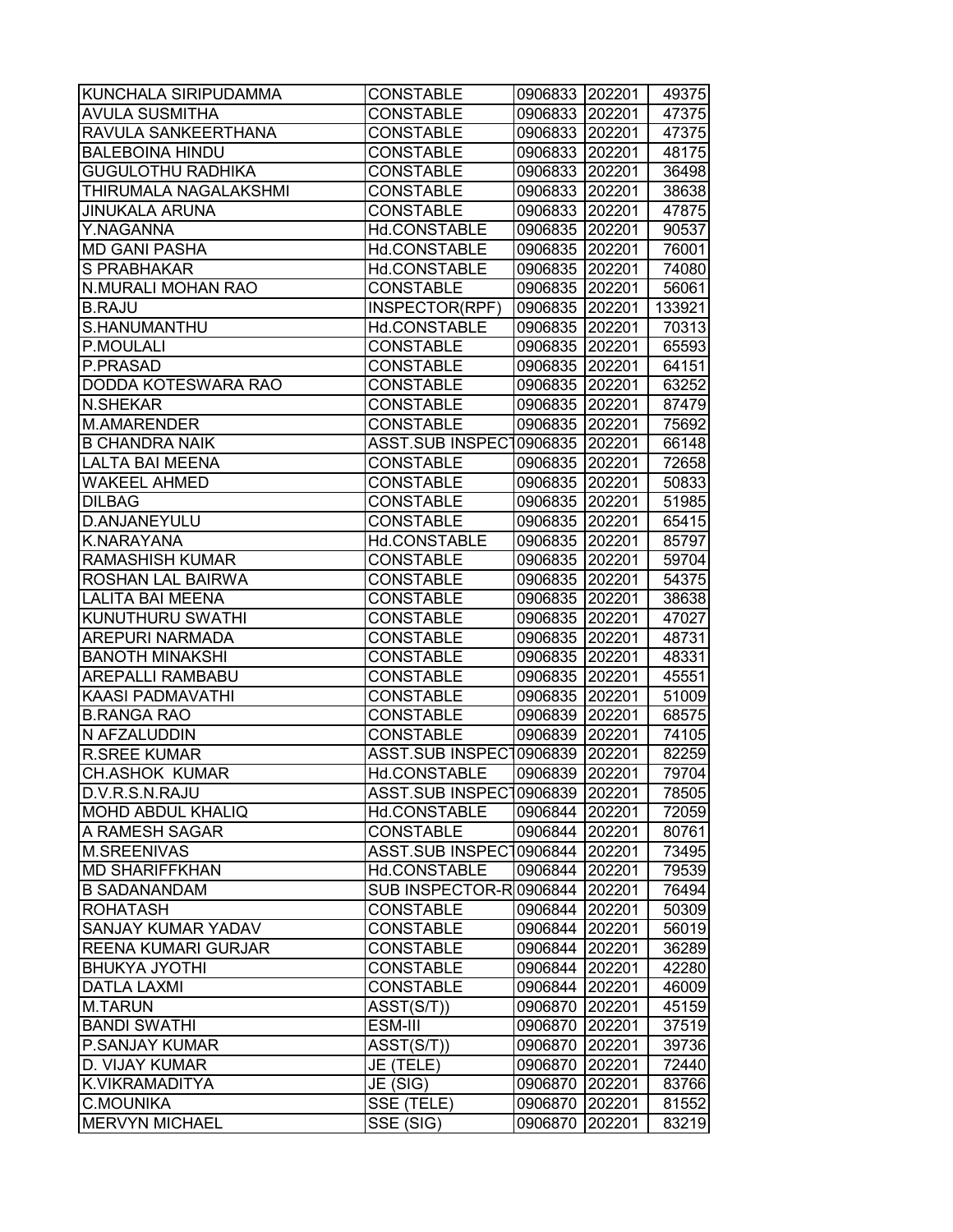| <b>G.RAMAKANTH</b>        | $\overline{\text{ASST}}(\text{S/T})$ | 0906870 202201 |        | 35476  |
|---------------------------|--------------------------------------|----------------|--------|--------|
| ML.VENKATESH              | $\overline{A}SST(S/T))$              | 0906870 202201 |        | 39641  |
| SRI. T.SESHADRI           | ESM-II                               | 0906870 202201 |        | 34870  |
| P NALINI PADMAJA          | JE (SIG)                             | 0906870 202201 |        | 95432  |
| <b>T.RAMANA BABU</b>      | $\overline{A}SST(S/T)$               | 0906870 202201 |        | 42511  |
| <b>K VANDANA</b>          | SSE (TELE)                           | 0906870 202201 |        | 122740 |
| <b>V.PRASAD RAO</b>       | SSE (TELE)                           | 0906870 202201 |        | 128296 |
| J.LAXMINARAYANA           | ESM-III                              | 0906870 202201 |        | 49934  |
| <b>LAVKUSH KUMAR</b>      | SIG.MAINTAINER-III0906870 202201     |                |        | 48225  |
| P.KIRAN                   | ASST(S/T))                           | 0906870 202201 |        | 45796  |
| <b>MD AKHTAR</b>          | SSE DRAWING SnT 0906870 202201       |                |        | 133012 |
| <b>ANILKUMAR SHARMA</b>   | SSE (TELE)                           | 0906870 202201 |        | 79885  |
| <b>N.KISHAN</b>           | SIG. MAINTAINER-I 0906870 202201     |                |        | 60623  |
| <b>K UMAMAHESWARI</b>     | <b>TCM-III</b>                       | 0906870 202201 |        | 53854  |
| <b>D STALY</b>            | <b>TCM-III</b>                       | 0906870 202201 |        | 52432  |
| <b>G NAVABHARATHI</b>     | Ch.OS                                | 0906870 202201 |        | 122110 |
| <b>BHUPENDRA KUMAR</b>    | Sr.SIG.MAINTAINER0906870 202201      |                |        | 77786  |
| S.SREENU                  | Sr.TCM                               | 0906870 202201 |        | 58921  |
| <b>K LAXMI</b>            | ASST(S/T))                           | 0906870 202201 |        | 56654  |
| O GIRI BABU               | SR. TECH                             | 0906870 202201 |        | 92562  |
| P.MOHAN GOUD              | ASST(S/T))                           | 0906870 202201 |        | 49653  |
| <b>RV NAGESH</b>          | ASST(S/T))                           | 0906870 202201 |        | 42952  |
| A.SRINIVASU               | ESM-I                                | 0906870 202201 |        | 54629  |
| <b>GYA RA KALYANI</b>     | ASST(S/T))                           | 0906870 202201 |        | 35739  |
| E.RAJITHA                 | ASST(S/T))                           | 0906870 202201 |        | 36024  |
| A.NARSING                 | SIG.MAINTAINER-II 0906870 202201     |                |        | 55044  |
| <b>C.YELLAIAH</b>         | ASST(S/T))                           | 0906870 202201 |        | 43398  |
| NAGAMURALI KRISHNA        | TELEPHONE SUPD10906870  202201       |                |        | 105994 |
| S VIJAYA BHASKAR          | SSE DRAWING SnT 0906870 202201       |                |        | 156372 |
| <b>D.MANGAMMA</b>         | <b>PEON</b>                          | 0906870 202201 |        | 61754  |
| <b>M SAMPAT KUMAR</b>     | TECH.CARPENTER 0906870 202201        |                |        | 68548  |
| <b>T MAHESHWAR</b>        | Sr.TCM                               | 0906870 202201 |        | 79484  |
| <b>K.SHYAMALA</b>         | ASST(S/T))                           | 0906870 202201 |        | 43336  |
| <b>M BITCHAYYA</b>        | Sr.TCM                               | 0906870 202201 |        | 73604  |
| <b>T SRINIVAS</b>         | <b>TCM-I</b>                         | 0906870 202201 |        | 60654  |
| <b>K SHEKAR BABU</b>      | SIG. MAINTAINER-I 0906870 202201     |                |        | 62308  |
| <b>TVRSPRASAD</b>         | Sr.SIG.MAINTAINER0906870 202201      |                |        | 101362 |
| <b>B.KISHORE BHAI</b>     | <b>WATCHER</b>                       | 0906870 202201 |        | 47321  |
| <b>L.T.PREM KUMAR</b>     | ASST(S/T))                           | 0906870 202201 |        | 40970  |
| <b>A.V.KRISHNA MURTHY</b> | ОS                                   | 0906870 202201 |        | 91932  |
| <b>B KUMAR CHARY</b>      | ASST(S/T))                           | 0906870 202201 |        | 71869  |
| <b>ZAHEER ABBAS</b>       | SSE DRAWING SnT0906870 202201        |                |        | 108058 |
| <b>SHANTHA BAI</b>        | ASST(S/T))                           | 0906870 202201 |        | 56856  |
| <b>SALANNA</b>            | <b>TCM-III</b>                       | 0906870 202201 |        | 42304  |
| SHAIK ABDUL GAFFAR        | OS                                   | 0906870 202201 |        | 81482  |
| <b>B RAMESH</b>           | ASST(S/T))                           | 0906870 202201 |        | 48564  |
| C VIJAYA PRASAD           | ASST(S/T))                           | 0906870 202201 |        | 41633  |
| P MURALI KRISHNA          | $\overline{A}SST(S/T))$              | 0906870 202201 |        | 29158  |
| MOHD.AZHARUDDIN           | ASST(S/T))                           | 0906870 202201 |        | 38804  |
| <b>S RAMESH</b>           | <b>BLACK SMITH-II</b>                | 0906870 202201 |        | 64273  |
| <b>GURAJU</b>             | TELE. OPTR.                          | 0906870 202201 |        | 85136  |
| K SATYANARAYANA           | SIG.MAINTAINER-III0906870            |                | 202201 | 50540  |
| M N KESHAV RAO            | Sr.TCM                               | 0906870        | 202201 | 74234  |
| <b>SYED ISHAQ HUSSAIN</b> | Sr.TCM                               | 0906870        | 202201 | 78803  |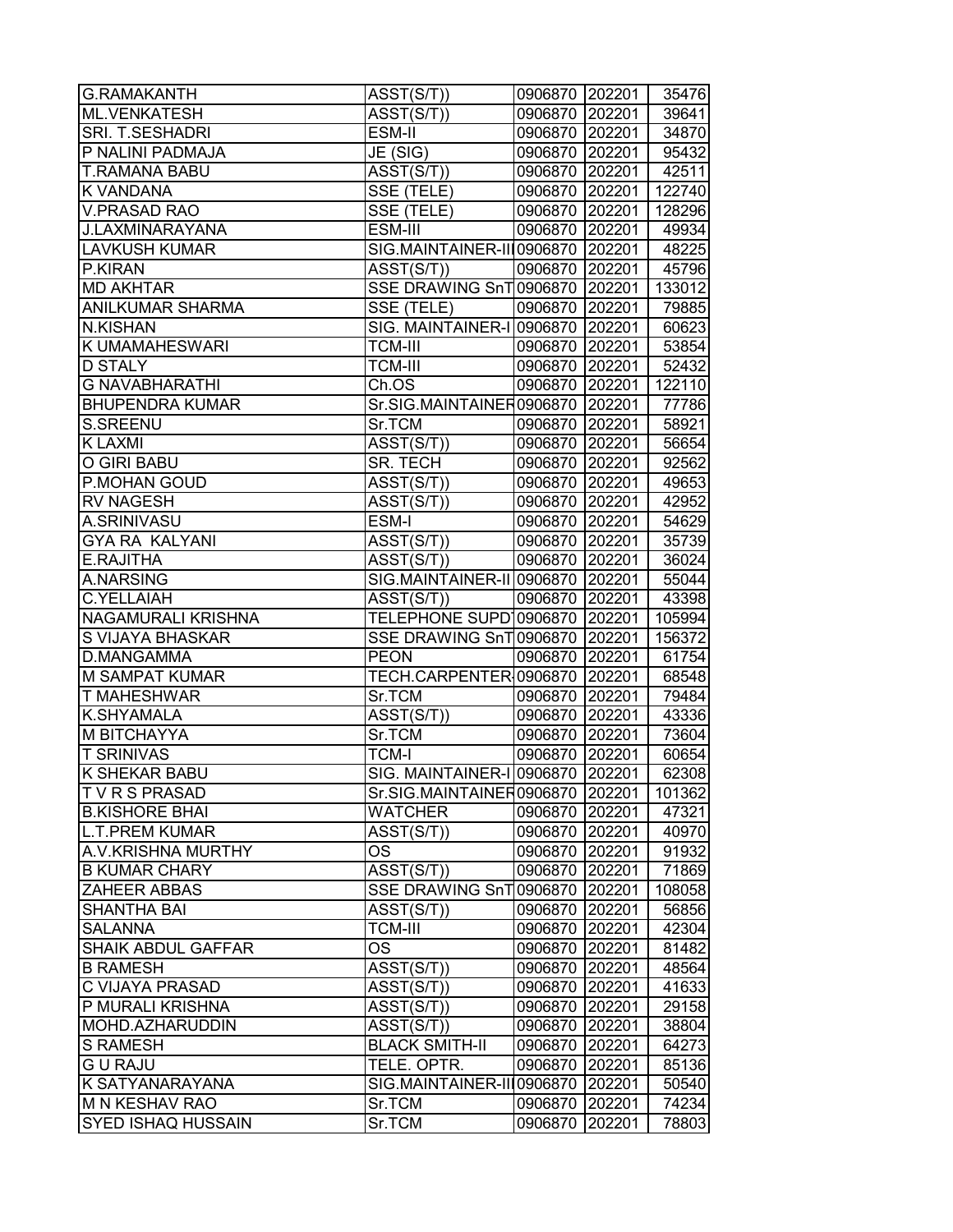| <b>CH JOSHUVA</b>             | SSE (TELE)                           | 0906870 202201 |        | 133642 |
|-------------------------------|--------------------------------------|----------------|--------|--------|
| <b>S.MARTINLUTHER</b>         | ASST(S/T))                           | 0906870 202201 |        | 65230  |
| <b>MD HASAN</b>               | Sr.TCM                               | 0906870 202201 |        | 72180  |
| D VIJAYALAXMI                 | TELE. OPTR.                          | 0906870 202201 |        | 85136  |
| <b>BASHEER KHAN</b>           | Sr. CLERK                            | 0906870 202201 |        | 74394  |
| <b>S.SANDHYA RANI</b>         | Ch.OS                                | 0906870 202201 |        | 118634 |
| P.SREELATHA                   | ASST(S/T))                           | 0906870 202201 |        | 41080  |
| <b>CLEONA SAHOTA</b>          | JE (TELE)                            | 0906870 202201 |        | 79924  |
| K NAGA BHASKER                | SSE (TELE)                           | 0906870 202201 |        | 122110 |
| <b>SK ANWAR BASHA</b>         | $\overline{\text{SSE}}$ (SIG)        | 0906870 202201 |        | 84682  |
| P TULSI RAJ                   | Sr.SIG.MAINTAINER0906870 202201      |                |        | 102034 |
| <b>J SUMANA</b>               | ASST(S/T))                           | 0906870 202201 |        | 57896  |
| <b>SLAXMI</b>                 | ASST(S/T))                           | 0906870 202201 |        | 56856  |
| <b>B ARUNA</b>                | ASST(S/T))                           | 0906870 202201 |        | 47946  |
| <b>L.NARAYANA RAO</b>         | ASST(S/T))                           | 0906870 202201 |        | 58788  |
| PHANIBHUSHAN                  | Sr.SIG.MAINTAINER0906870 202201      |                |        | 66611  |
| E N UMAKANTH                  | <b>TCM-I</b>                         | 0906870 202201 |        | 65365  |
| MOHD.KAZIM ALI                | $\overline{A}SST(S/T)$               | 0906870 202201 |        | 33752  |
| <b>FAYYAZ ALI</b>             | ASST(S/T))                           | 0906870 202201 |        | 42157  |
| <b>MARIO MATHEW JOSEPH</b>    | $\overline{\text{ASST}}(\text{S/T})$ | 0906870 202201 |        | 41593  |
| <b>VENKATA SWAMY</b>          | ASST(S/T))                           | 0906870 202201 |        | 60843  |
| <b>J SRINIVAS</b>             | ASST(S/T))                           | 0906870 202201 |        | 64815  |
| <b>B SEENAIAH</b>             | $\overline{\text{ASST}(\text{S/T})}$ | 0906870 202201 |        | 69959  |
| <b>M PUSHPAVATHI</b>          | $\overline{\text{ASST}}(\text{S/T})$ | 0906870 202201 |        | 56899  |
| <b>K PREMA KUMARI</b>         | Sr.SIG.MAINTAINER0906870 202201      |                |        | 60129  |
| ROBERT A MICHAEL              | Sr.TCM                               | 0906870 202201 |        | 91932  |
| R S MURUGAN                   | TELE. OPTR.                          | 0906870 202201 |        | 73604  |
| <b>G.SRIDHAR</b>              | JE (SIG)                             | 0906870 202201 |        | 111258 |
| <b>S AMARENDRA</b>            | SSE (SIG)                            | 0906870 202201 |        | 109626 |
| <b>B SRINIVAS KUMAR</b>       | SSE (TELE)                           | 0906870 202201 |        | 111338 |
| <b>SANDANI BASHA</b>          | Sr.TCM                               | 0906870 202201 |        | 59359  |
| T.JAYA                        | <b>TCM-III</b>                       | 0906870 202201 |        | 45796  |
| <b>A.SRINIVAS</b>             | <b>TCM-I</b>                         | 0906870 202201 |        | 56698  |
| <b>E.SUDHAKAR GOUD</b>        | SIG.MAINTAINER-III0906870 202201     |                |        | 49442  |
| P VINOD KUMAR                 | ASST(S/T))                           | 0906870 202201 |        | 63856  |
| <b>M GANESHAN</b>             | <b>TCM-III</b>                       | 0906870 202201 |        | 55276  |
| P ASHOK                       | ESM-II                               | 0906870 202201 |        | 56552  |
| PURUSHOTTAM PASWAN            | Sr.TCM                               | 0906870 202201 |        | 68484  |
| <b>B.ASHOK KUMAR</b>          | Sr.TCM                               | 0906870 202201 |        | 65238  |
| PAMPANA VENKATARAMANA         | ASST(S/T))                           | 0906870 202201 |        | 48251  |
| <b>B.MALLESH</b>              | Sr.TCM                               | 0906870 202201 |        | 62386  |
| <b>K.VINAY RAJ</b>            | Sr.SIG.MAINTAINER0906870 202201      |                |        | 65082  |
| <b>THOTA SATYA TULASIDHAR</b> | <b>TCM-I</b>                         | 0906870 202201 |        | 54173  |
| <b>G V NAGARAJU</b>           | TELE. OPTR.                          | 0906870 202201 |        | 71550  |
| <b>AMIT KUMAR</b>             | <b>TCM-I</b>                         | 0906870 202201 |        | 50852  |
| <b>D.SRINIVAS GOUD</b>        | ASST(S/T))                           | 0906870 202201 |        | 36123  |
| T RAVINDRA BABU               | SIG. MAINTAINER-I 0906870 202201     |                |        | 54849  |
| M RAMCHANDER RA0              | Sr.TECH(FITTER)                      | 0906870 202201 |        | 90034  |
| PUNNA SHANKER                 | SSE (SIG)                            | 0906870 202201 |        | 110500 |
| RAJYALAXHMI K                 | TELE. OPTR.                          | 0906870 202201 |        | 102992 |
| <b>GANPET SRIKANTH</b>        | $\overline{A}SST(S/T))$              | 0906870        | 202201 | 36123  |
| <b>MAN MOHAN MEENA</b>        | <b>TCM-I</b>                         | 0906870        | 202201 | 51068  |
| <b>GIRISH PILLI</b>           | SSE (TELE)                           | 0906870        | 202201 | 95248  |
| Y.RAJ KUMAR                   | ASST(S/T))                           | 0906870        | 202201 | 48356  |
|                               |                                      |                |        |        |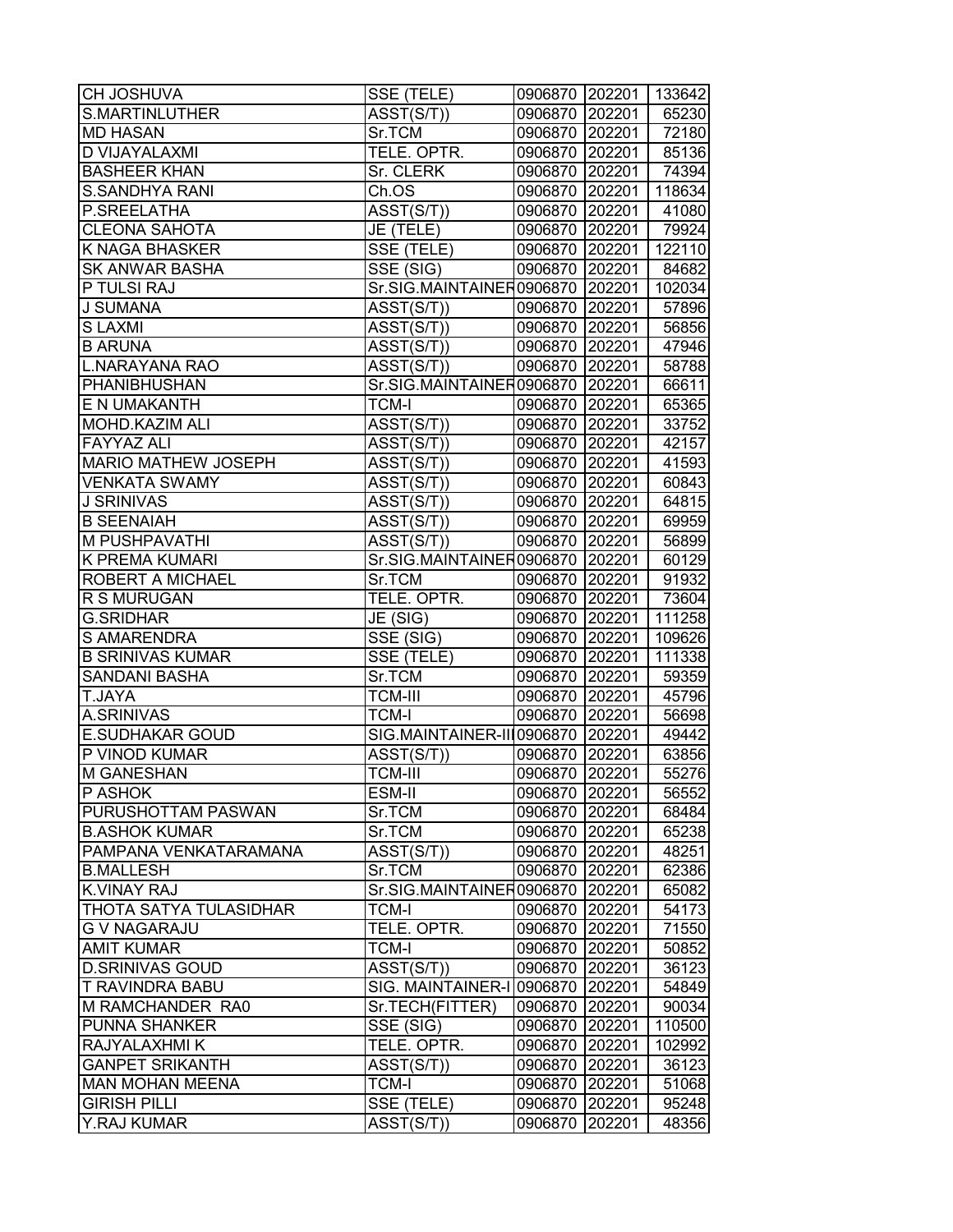| HIMANSHU GUPTA                | JE (SIG)                             | 0906870 202201            |        | 74728          |
|-------------------------------|--------------------------------------|---------------------------|--------|----------------|
| S SRIVIDYA                    | Sr.TCM                               | 0906870 202201            |        | 72438          |
| P.ESHWARI BAI                 | TELEPHONE SUPD 0906870 202201        |                           |        | 97304          |
| AMVL NARASIMHA RAO            | SSE (TELE)                           | 0906870 202201            |        | 112538         |
| <b>CHANDRA SHEKHER</b>        | SIG.MAINTAINER-II 0906870 202201     |                           |        | 47080          |
| <b>B.NAVEEN KUMAR</b>         | ASST(S/T))                           | 0906870 202201            |        | 44702          |
| C SWAMY                       | Sr.GUARD(PASS)                       | 0906870 202201            |        | 128121         |
| <b>R S PRABHAVATHI</b>        | <b>TCM-I</b>                         | 0906870 202201            |        | 61754          |
| <b>B.VENUGOPAL NAIK</b>       | <b>TCM-I</b>                         | 0906870 202201            |        | 55118          |
| DEVENDRA KUMAR                | SIG. MAINTAINER-I 0906870 202201     |                           |        | 47419          |
| <b>V.BHASKAR RAO</b>          | <b>TCM-I</b>                         | 0906870 202201            |        | 46661          |
| <b>SK CHISTIBASHA</b>         | <b>OS</b>                            | 0906870 202201            |        | 94618          |
| SHAIK.MAHABOOB BASHA          | ASST(S/T))                           | 0906870 202201            |        | 34904          |
| <b>G.NALINI</b>               | <b>TCM-I</b>                         | 0906870 202201            |        | 50326          |
| S.DHANANJAYA                  | <b>TCM-I</b>                         | 0906870 202201            |        | 49798          |
| A.ARVIND KUMAR                | <b>TECH-III</b>                      | 0906870 202201            |        | 39373          |
| <b>K.YADAGIRI</b>             | ASST(S/T))                           | 0906870 202201            |        | 45243          |
| K.SHANTHAMMA                  | $\overline{A}SST(S/T))$              | 0906870 202201            |        | 45796          |
| A MALLIKARJUN                 | ESM-III                              | 0906870 202201            |        | 48324          |
| <b>B KIRAN KUMAR</b>          | ASST(S/T))                           | 0906870 202201            |        | 52862          |
| <b>G KISHORE</b>              | ASST(S/T))                           | 0906870 202201            |        | 53071          |
| <b>SL SURESH BABU</b>         | <b>TCM-I</b>                         | 0906870 202201            |        | 70095          |
| P.PRAKASH                     | ASST(S/T))                           | 0906870 202201            |        | 47311          |
| V.VENKATESH                   | SIG.MAINTAINER-II 0906870 202201     |                           |        | 330977         |
| <b>HARRY SANTAS</b>           | SIG. MAINTAINER-I 0906870 202201     |                           |        | 58944          |
| <b>G SWAMY</b>                | ASST(S/T))                           | 0906870 202201            |        | 48708          |
| <b>G.VENU</b>                 | ASST(S/T))                           | 0906870 202201            |        | 47086          |
| V. JITENDER REDDY             | ASST(S/T))                           | 0906870 202201            |        | 48324          |
| <b>BIRESH PRASAD</b>          | ASST(S/T))                           | 0906870 202201            |        | 47302          |
| SHAIK.NAGOOR SHARIEF          | ASST(S/T))                           | 0906870 202201            |        | 49302          |
| <b>A.SHIVA KUMAR</b>          | ASST(S/T))                           | 0906870 202201            |        | 46133          |
| <b>B PRABHAKAR</b>            | ASST(S/T))                           | 0906870 202201            |        | 94572          |
| N.GIRIBABU                    | ASST(S/T))                           | 0906870 202201            |        | 39678          |
| <b>D SRINIVAS</b>             | Sr.TCM                               | 0906870 202201            |        | 85136          |
| ATUL BABU RAO RANGARI         | Sr.SIG.MAINTAINER0906870 202201      |                           |        | 67359          |
| P.RAJU                        | ASST(S/T))                           | 0906870 202201            |        | 46293          |
| A K DURGAMBA                  | <b>TCM-III</b>                       | 0906870 202201            |        | 53854          |
| <b>M.SRINIVAS</b>             | ASST(S/T))                           | 0906870 202201            |        | 38899          |
| <b>B.SRINIVAS</b>             | ASST(S/T))                           | 0906870 202201            |        | 41387          |
| <b>CH.ANJI REDDY</b>          | SSE (TELE)                           | 0906870 202201            |        | 100148         |
| <b>K.LAVANYA</b>              | <b>TCM-I</b>                         | 0906870 202201            |        | 55118          |
| <b>J SURESH</b>               | <b>TCM-III</b>                       | 0906870 202201            |        | 45420          |
| MD.GHOUSE                     | $\overline{\text{ASST}}(\text{S/T})$ | 0906870 202201            |        | 59115          |
| <b>B.BRAHMACHARY</b>          | ASST(S/T))                           | 0906870 202201            |        | 39668          |
| N.JAGADISH                    | TCM-I                                | 0906870 202201            |        | 52745          |
| <b>S JAGADESH</b>             | ASST(S/T))                           | 0906870 202201            |        | 51010          |
| <b>SURYA KUMARI K</b>         | <b>TCM-III</b>                       | 0906870 202201            |        | 51714          |
| A RAJU                        | <b>TCM-I</b>                         | 0906870 202201            |        | 46982          |
| <b>G-ANILKUMAR</b>            | <b>WATCHER</b>                       | 0906870 202201            |        | 29728          |
| MOHD.KAREEMULLA<br>P SRINIVAS | ASST(S/T))                           | 0906870 202201            |        | 57354          |
| P BIKSHAPATHY                 | ASST(S/T))<br><b>TCM-I</b>           | 0906870 202201<br>0906870 | 202201 | 67868<br>60566 |
| N.B.SIRISHA                   | ASST(S/T))                           | 0906870                   | 202201 | 38899          |
| M SRINIVASULU                 | Sr.SIG.MAINTAINER0906870             |                           | 202201 | 85148          |
|                               |                                      |                           |        |                |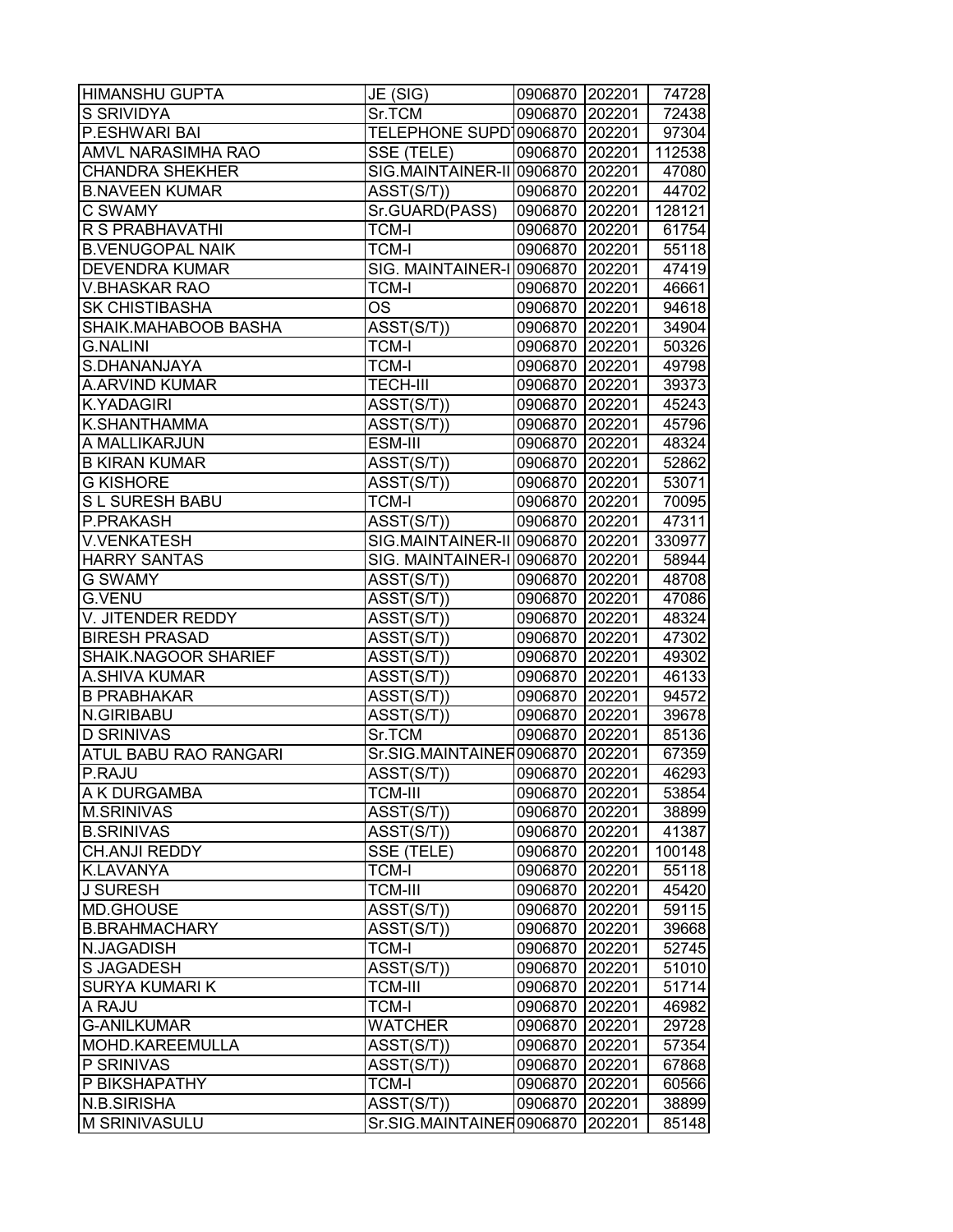| <b>KISHORI LAL</b>        | Sr.SIG.MAINTAINER0906870 202201      |                |        | 90696  |
|---------------------------|--------------------------------------|----------------|--------|--------|
| <b>D CHIRANJEEVI</b>      | ASST(S/T))                           | 0906870 202201 |        | 41598  |
| <b>MOHD IMRAN</b>         | ASST(S/T))                           | 0906870 202201 |        | 52300  |
| P RAJAGOPAL RAO           | ASST(S/T))                           | 0906870 202201 |        | 64732  |
| <b>ABDUL BARI</b>         | <b>TCM-III</b>                       | 0906870 202201 |        | 51010  |
| SIMHACHALA N KUMAR JAMI   | Sr.SIG.MAINTAINER0906870 202201      |                |        | 63858  |
| RAJANI B PUNJAL           | SSE (TELE)                           | 0906870 202201 |        | 79255  |
| <b>K.VENUGOPAL</b>        | SSE (TELE)                           | 0906870 202201 |        | 103636 |
| <b>M BHARATHI</b>         | Sr.TCM                               | 0906870 202201 |        | 62386  |
| <b>S.SRINIVAS REDDY</b>   | ASST(S/T))                           | 0906870 202201 |        | 48013  |
| V V SUBBA LAKSHMI         | ASST(S/T))                           | 0906870 202201 |        | 57900  |
| SYED.PARVEZ               | <b>OS</b>                            | 0906870 202201 |        | 64124  |
| <b>G SUNIL KUMAR</b>      | SAFETY COUNSELI 0906870 202201       |                |        | 133012 |
| <b>V KRISHNA</b>          | <b>TCM-I</b>                         | 0906870 202201 |        | 54686  |
| C A G KRISHNA BABU        | Sr. CLERK                            | 0906870 202201 |        | 64914  |
| <b>K.SAI KUMAR</b>        | ASST(S/T))                           | 0906870 202201 |        | 49972  |
| <b>SRIKANTH NALAMOTHU</b> | SSE (SIG)                            | 0906870 202201 |        | 127266 |
| <b>B.MALLIKARJUN</b>      | OS                                   | 0906870 202201 |        | 70578  |
| U.P.LAIJI                 | Ch.OS                                | 0906870 202201 |        | 115316 |
| <b>G PRANAY</b>           | ASST(S/T))                           | 0906870 202201 |        | 53374  |
| <b>G YADAGIRI</b>         | SIG.MAINTAINER-II 0906870 202201     |                |        | 56588  |
| SANTOSH KUMAR PONDALA     | SIG. MAINTAINER-I 0906870 202201     |                |        | 53365  |
| <b>N.RAM MOHAN</b>        | Sr.SIG.MAINTAINER0906870 202201      |                |        | 97934  |
| <b>K.NAGALAKSHMI</b>      | ASST(S/T))                           | 0906870 202201 |        | 44181  |
| R.SHYAM                   | ASST(S/T))                           | 0906870 202201 |        | 40769  |
| CH.AROGYA SWAMY           | SSE (TELE)                           | 0906870 202201 |        | 104068 |
| <b>BOYA PRASAD</b>        | JE DRAWING SnT                       | 0906870 202201 |        | 86876  |
| A.RAJU                    | ASST(S/T))                           | 0906870 202201 |        | 42085  |
| M.RAJESHWARI              | ASST(S/T))                           | 0906870 202201 |        | 37365  |
| SURARAPU SATHYANARAYANA   | ASST(S/T))                           | 0906870 202201 |        | 38058  |
| <b>C.RAMESH</b>           | ASST(S/T))                           | 0906870 202201 |        | 32770  |
| N.BAPAIAH                 | JE (TELE)                            | 0906870 202201 |        | 70284  |
| <b>J.OM PRAKASH</b>       | SIG. MAINTAINER-I 0906870 202201     |                |        | 62302  |
| <b>RAMESH BABU</b>        | ASST(S/T))                           | 0906870 202201 |        | 41499  |
| <b>AMIT KUMAR YADAV</b>   | $\overline{\text{ASST}}(\text{S/T})$ | 0906870 202201 |        | 34320  |
| <b>S MAHESH</b>           | $\overline{\text{ASST}}(\text{S/T})$ | 0906870 202201 |        | 37385  |
| <b>M.NITHIN KUMAR</b>     | ASST(S/T))                           | 0906870 202201 |        | 30796  |
| <b>G.MAHESH</b>           | ASST(S/T))                           | 0906870 202201 |        | 37443  |
| <b>M.MAHENDER NAYAK</b>   | CABLE-JOINTER-II                     | 0906870 202201 |        | 52535  |
| SHAHEBAZ KHAN             | CABLE-JOINTER-II                     | 0906870 202201 |        | 48656  |
| <b>K.VENKATA RAO</b>      | JE (TELE)                            | 0906870 202201 |        | 76641  |
| <b>NAGA RISHITHA</b>      | JE (SIG)                             | 0906870 202201 |        | 71550  |
| <b>TEJVEER KUMAR</b>      | ASST(S/T))                           | 0906870 202201 |        | 40354  |
| <b>B.PRASHANTH</b>        | <b>TCM-III</b>                       | 0906870 202201 |        | 41055  |
| <b>GOLLA MOHAN RAO</b>    | OS                                   | 0906870 202201 |        | 100148 |
| <b>RANJAN PRASAD</b>      | ASST(S/T))                           | 0906870 202201 |        | 36420  |
| <b>ROHIT</b>              | ASST(S/T))                           | 0906870 202201 |        | 35984  |
| <b>HANSRAJ LOMOD</b>      | ASST(S/T))                           | 0906870 202201 |        | 37124  |
| <b>PRADEEP KUMAR</b>      | ASST(S/T))                           | 0906870 202201 |        | 28541  |
| <b>RAJ</b>                | ASST(S/T))                           | 0906870 202201 |        | 29734  |
| SARFARAJ                  | ASST(S/T))                           | 0906870        | 202201 | 39493  |
| <b>HARISH VIMAL K</b>     | ASST(S/T))                           | 0906870        | 202201 | 55988  |
| <b>GIRRAJ RAWAT</b>       | ASST(S/T))                           | 0906870 202201 |        | 26790  |
| SATYENDRA KUMAR RAJAK     | ASST(S/T))                           | 0906870 202201 |        | 35134  |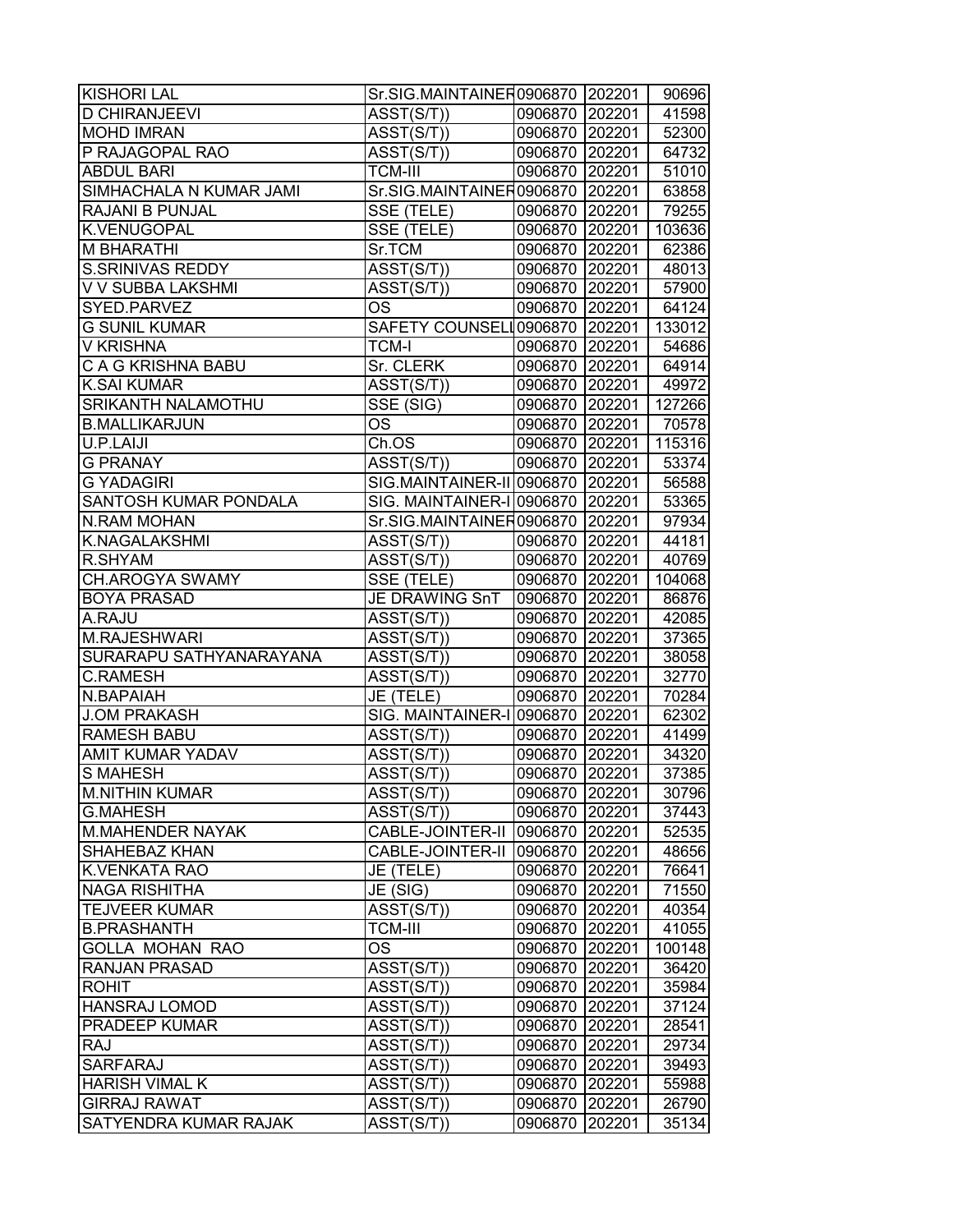| <b>AJAY KUMHAR</b>         | ASST(S/T))                           | 0906870 202201 |        | 45177  |
|----------------------------|--------------------------------------|----------------|--------|--------|
| PRASHANT KUMAR             | ASST(S/T))                           | 0906870 202201 |        | 38494  |
| <b>RANJAN KUMAR</b>        | ASST(S/T))                           | 0906870 202201 |        | 31884  |
| WASEEM AKRAM               | ASST(S/T))                           | 0906870 202201 |        | 31200  |
| <b>SANJAY KUMAR</b>        | ASST(S/T))                           | 0906870 202201 |        | 28558  |
| <b>D LAXMAN</b>            | ASST(S/T))                           | 0906870 202201 |        | 38470  |
| C AKHIL BABU               | SIG.MAINTAINER-II 0906870 202201     |                |        | 42235  |
| R. PRABHAKARAN             | ASST(S/T))                           | 0906870 202201 |        | 43972  |
| V ARCHANA                  | ASST(S/T))                           | 0906870 202201 |        | 31207  |
| <b>B NARSING</b>           | <b>TCM-III</b>                       | 0906870 202201 |        | 44305  |
| N. JAYA                    | ASST(S/T))                           | 0906870 202201 |        | 36343  |
| <b>BHAVIKA RAMTEKE</b>     | CLERK-CUM-TYPIS 0906870 202201       |                |        | 34286  |
| <b>BRAJESH KUMAR JHA</b>   | ASST(S/T))                           | 0906870 202201 |        | 36372  |
| <b>V.RAKESH</b>            | ASST(S/T))                           | 0906870 202201 |        | 33158  |
| G SANTOSH KUMAR            | $\overline{A}SST(S/T)$               | 0906870 202201 |        | 37343  |
| <b>B.SAIBABU</b>           | JE (SIG)                             | 0906870 202201 |        | 84270  |
| J DINESH                   | ASST(S/T))                           | 0906870 202201 |        | 36474  |
| <b>S.MAHOMMAD THOUSIF</b>  | ASST(S/T))                           | 0906870 202201 |        | 35886  |
| K.ADITYA                   | SIG.MAINTAINER-III0906870 202201     |                |        | 38497  |
| <b>GANGADHARA SURAJ</b>    | SIG.MAINTAINER-III0906870 202201     |                |        | 36153  |
| THOKALA SATISH KUMAR       | SIG.MAINTAINER-II 0906870 202201     |                |        | 38801  |
| <b>ALLUR ESHWAR</b>        | ASST(S/T))                           | 0906870 202201 |        | 38363  |
| <b>SANTOSH BALE</b>        | <b>STENO</b>                         | 0906870 202201 |        | 46270  |
| A.SRIKANTH                 | ASST(S/T))                           | 0906870 202201 |        | 31937  |
| <b>SUJITKUMAR RUDRADAS</b> | ASST(S/T))                           | 0906871        | 202201 | 50249  |
| <b>J SWAPNA</b>            | $\overline{\text{ASST}}(\text{S/T})$ | 0906871        | 202201 | 26986  |
| <b>MD.SARFARAZ YOUSUF</b>  | SIG.MAINTAINER-III0906871            |                | 202201 | 45493  |
| S.ANILKUMAR                | ASST(S/T))                           | 0906871        | 202201 | 37823  |
| M. VENKATESHWARLU          | ASST(S/T))                           | 0906871 202201 |        | 30130  |
| <b>NAVIN KUMAR</b>         | <b>TCM-III</b>                       | 0906871 202201 |        | 48287  |
| K RAMULOO MOGULAIAH        | ASST(S/T))                           | 0906871 202201 |        | 64355  |
| PAWAR SUDHAKAR KERBA       | <b>TCM-I</b>                         | 0906871 202201 |        | 50306  |
| <b>K JITENDER</b>          | <b>TCM-II</b>                        | 0906871 202201 |        | 40495  |
| <b>B VISHNU KUMAR</b>      | SIG. MAINTAINER-I 0906871 202201     |                |        | 58145  |
| N SRINIVAS                 | ASST(S/T))                           | 0906871 202201 |        | 51567  |
| P SATYANARAYANA            | Sr.TCM                               | 0906871        | 202201 | 74253  |
| P HARI BABU                | CABLE-JOINTER-I                      | 0906871 202201 |        | 62135  |
| CH VENKATESWARA RAO        | JE (TELE)                            | 0906871        | 202201 | 90135  |
| <b>M.NARENDHAR KUMAR</b>   | ASST(S/T))                           | 0906871        | 202201 | 49713  |
| <b>SYED YOUSUF</b>         | ASST(S/T))                           | 0906871        | 202201 | 60465  |
| D MANNEMMA                 | ASST(S/T))                           | 0906871        | 202201 | 48558  |
| N NARESH BABU              | <b>TCM-I</b>                         | 0906871        | 202201 | 54518  |
| <b>G.KANAKAIAH</b>         | Sr.TECH(PAINTER)                     | 0906871        | 202201 | 85948  |
| <b>VIPIN SADASHIV</b>      | JE (SIG)                             | 0906871        | 202201 | 101783 |
| KAVINDRA KUMAR SUSHIL      | Sr.SIG.MAINTAINER0906871             |                | 202201 | 76497  |
| SYED.PASHA                 | ASST(S/T))                           | 0906871        | 202201 | 43083  |
| <b>B.RAVI KUMAR</b>        | SIG.MAINTAINER-II 0906871            |                | 202201 | 52816  |
| N.KRANTHI KUMAR            | ESM-III                              | 0906871        | 202201 | 34453  |
| R DASHARATH                | SSE (SIG)                            | 0906871        | 202201 | 95708  |
| SANJEEV JADALA             | ESM-I                                | 0906871        | 202201 | 54835  |
| <b>K.SRINIVAS</b>          | Sr.SIG.MAINTAINER0906871             |                | 202201 | 67728  |
| <b>MD.ASIF</b>             | ASST(S/T))                           | 0906871        | 202201 | 50463  |
| <b>BRAHMA RAO DAKKA</b>    | SE (TELE)                            | 0906871        | 202201 | 106103 |
| <b>B.SATISH</b>            | ASST(S/T))                           | 0906871        | 202201 | 35628  |
|                            |                                      |                |        |        |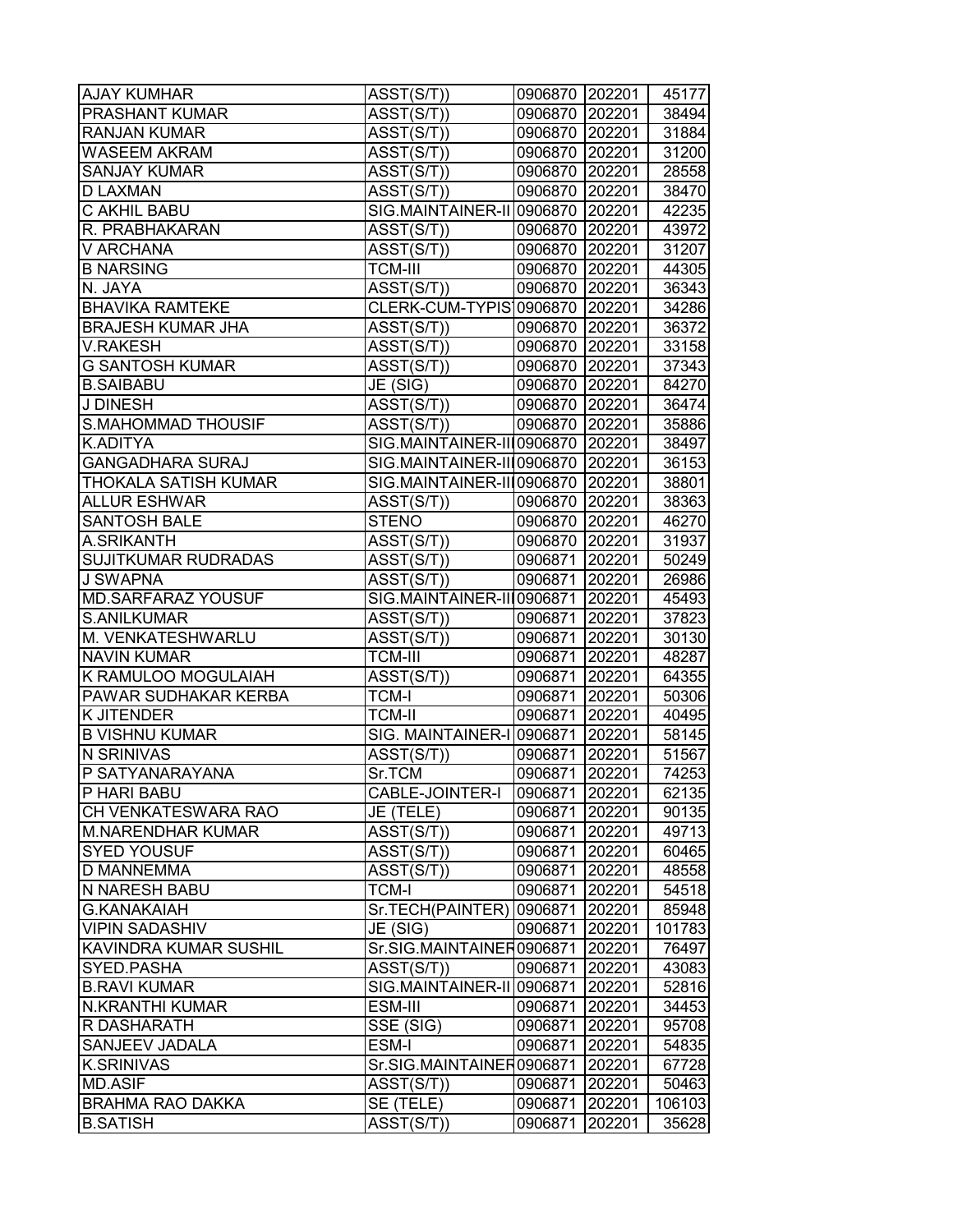| SONTAKKE VIJAY MALIKARJUN   | ASST(S/T))                           | 0906871 202201 |        | 34084  |
|-----------------------------|--------------------------------------|----------------|--------|--------|
| <b>DHARMENDA SINGH</b>      | $\overline{A}SST(S/T))$              | 0906871 202201 |        | 7428   |
| <b>PRASHANT KUMAR</b>       | ASST(S/T))                           | 0906871 202201 |        | 33100  |
| WAKDE ABHIJEET VIJAY        | ASST(S/T))                           | 0906871 202201 |        | 34084  |
| <b>SAKHARE PARMESHWAR</b>   | $\overline{A}SST(S/T))$              | 0906871 202201 |        | 33784  |
| <b>SAGAR MAL KHICHAR</b>    | $\overline{\text{ASST}}(\text{S/T})$ | 0906871 202201 |        | 46784  |
| <b>BHAGWAN RAM</b>          | ASST(S/T))                           | 0906871 202201 |        | 26584  |
| PAVAN MEENA                 | ASST(S/T))                           | 0906871 202201 |        | 32284  |
| R SATISH                    | $\overline{\text{ASST}}(\text{S/T})$ | 0906871 202201 |        | 36500  |
| CH. SHIVA KUMAR             | JE (SIG)                             | 0906871 202201 |        | 72668  |
| ALEX C.L.                   | SIG.MAINTAINER-II 0906871 202201     |                |        | 42211  |
| <b>DODLA ARJUN</b>          | <b>TCM-III</b>                       | 0906871 202201 |        | 37769  |
| <b>BANOTH PRAVEEN KUMAR</b> | ESM-III                              | 0906871 202201 |        | 37819  |
| A.RAJ KUMAR                 | ASST(S/T))                           | 0906872 202201 |        | 39289  |
| K. VENU KUMAR               | ESM-III                              | 0906872 202201 |        | 38559  |
| <b>G PRAVEEN KUMAR</b>      | <b>TCM-III</b>                       | 0906872 202201 |        | 38603  |
| <b>TADI SANTHARAO</b>       | <b>TRACK MNTR-IV</b>                 | 0906872 202201 |        | 37984  |
| <b>GODDU LAXMANA RAO</b>    | ASST(S/T))                           | 0906872 202201 |        | 37600  |
| <b>ABHISHEK KUMAR SINGH</b> | ASST(S/T))                           | 0906872 202201 |        | 36100  |
| <b>B.KRANTHI KUMAR</b>      | FITTER-III                           | 0906872 202201 |        | 54718  |
| P ARIF KHAN                 | Sr.TCM                               | 0906872 202201 |        | 74196  |
| N. JAYABHASKAR              | $SSE$ (TELE)                         | 0906872 202201 |        | 97388  |
| <b>SK.MAHABOOB NAWAZ</b>    | SIG. MAINTAINER-I 0906872 202201     |                |        | 51215  |
| J CHINNA RAMUDU             | ASST(S/T))                           | 0906872 202201 |        | 37881  |
| <b>B TIRUPATAIAH</b>        | SIG. MAINTAINER-I 0906872 202201     |                |        | 66928  |
| P NARASIMLOO                | Sr.TECH(PAINTER) 0906872 202201      |                |        | 65879  |
| <b>KURMANNA</b>             | ASST(S/T))                           | 0906872 202201 |        | 62415  |
| <b>M.SATISH</b>             | $\overline{\text{SSE}}$ (SIG)        | 0906872 202201 |        | 100470 |
| CHENNAIAH                   | JE (SIG)                             | 0906872 202201 |        | 97848  |
| A AMJAD                     | ASST(S/T))                           | 0906872 202201 |        | 53942  |
| <b>B.HARI KUMAR</b>         | Sr.SIG.MAINTAINER0906872 202201      |                |        | 82788  |
| <b>BABLU KUMAR</b>          | ASST(S/T))                           | 0906872 202201 |        | 67113  |
| J NAGARAJU                  | <b>TCM-III</b>                       | 0906872 202201 |        | 53448  |
| <b>MULLA BASHU</b>          | SIG.MAINTAINER-II 0906872 202201     |                |        | 51641  |
| <b>NAGE NAIK</b>            | Sr.SIG.MAINTAINER0906872 202201      |                |        | 79943  |
| <b>M SRINIVAS</b>           | ASST(S/T))                           | 0906872        | 202201 | 57540  |
| E NARAYANA KONDAIAH         | Sr.SIG.MAINTAINER0906872 202201      |                |        | 73397  |
| Y KRISHNA MURTHY            | SE (SIG)                             | 0906872        | 202201 | 108898 |
| K S VENKATARAMANA           | SSE (TELE)                           | 0906872        | 202201 | 90642  |
| V. VENUGOPAL                | SSE (SIG)                            | 0906872        | 202201 | 101999 |
| C CHANDRASEKHAR             | SIG. MAINTAINER-I 0906872            |                | 202201 | 62615  |
| <b>K.SANTHOSH KUMAR</b>     | SIG. MAINTAINER-I 0906872 202201     |                |        | 55895  |
| <b>K RAMESH</b>             | <b>TCM-I</b>                         | 0906872 202201 |        | 55577  |
| P NAGARAJU                  | <b>TCM-III</b>                       | 0906872        | 202201 | 54682  |
| <b>GOPALAKRISHNA</b>        | <b>TCM-I</b>                         | 0906872        | 202201 | 54895  |
| <b>K SESHANNA</b>           | ASST(S/T))                           | 0906872        | 202201 | 55290  |
| <b>VIJAY</b>                | SIG. MAINTAINER-I 0906872            |                | 202201 | 50598  |
| <b>ARUN KUMAR JHA</b>       | <b>TCM-III</b>                       | 0906872        | 202201 | 42588  |
| <b>D.RAVI KUMAR</b>         | SIG.MAINTAINER-III0906872            |                | 202201 | 47883  |
| <b>SANTOSH KUMAR</b>        | ASST(S/T))                           | 0906872        | 202201 | 37979  |
| <b>GANGA RAM MEENA</b>      | <b>ESM</b>                           | 0906872        | 202201 | 83828  |
| W.ARVIND                    | Sr.SIG.MAINTAINER0906872             |                | 202201 | 57041  |
| K BALARAJU                  | SIG.MAINTAINER-III0906872            |                | 202201 | 45500  |
| <b>MAHENDRA KUMAR YADAV</b> | ASST(S/T))                           | 0906872        | 202201 | 42676  |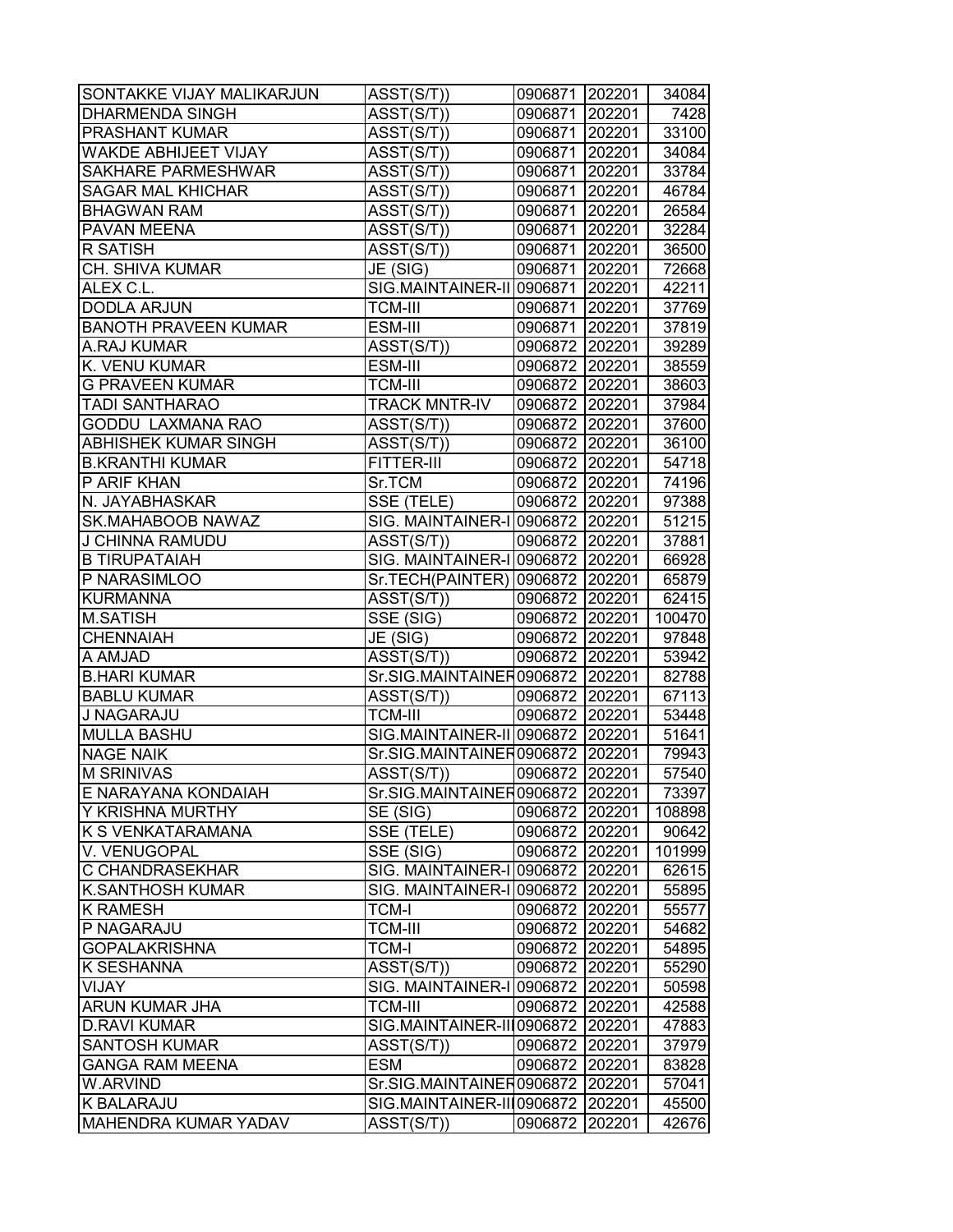| <b>B.BHARATH KUMAR</b>                                        | ESM-I                                | 0906872 202201 |        | 54668  |
|---------------------------------------------------------------|--------------------------------------|----------------|--------|--------|
| SK.MOHD.ZAKIR HUSSAIN                                         | Sr.SIG.MAINTAINER0906872 202201      |                |        | 63044  |
| M.KANNAIAH                                                    | ASST(S/T))                           | 0906872 202201 |        | 42783  |
| <b>HARIBABU</b>                                               | SIG.MAINTAINER-II 0906872 202201     |                |        | 47558  |
| <b>E.HARI PRASAD</b>                                          | SSE (TELE)                           | 0906872 202201 |        | 99068  |
| C VENKATSWARLU                                                | ASST(S/T))                           | 0906872 202201 |        | 52551  |
| <b>B KALPANA</b>                                              | ASST(S/T))                           | 0906872 202201 |        | 47062  |
| RAMANJANEYULU .K                                              | $\overline{\text{ASST}}(\text{S/T})$ | 0906872 202201 |        | 39145  |
| P. NARASIMULU                                                 | ASST(S/T))                           | 0906872 202201 |        | 55998  |
| P.VENKATAIAH                                                  | ASST(S/T))                           | 0906872 202201 |        | 37337  |
| M.RAVICHANDRA                                                 | Sr.SIG.MAINTAINER0906872 202201      |                |        | 71234  |
| PEDDI SATYANARAYANA                                           | Sr.SIG.MAINTAINER0906872 202201      |                |        | 64311  |
| <b>CHANDRAIAH</b>                                             | <b>WATCHER</b>                       | 0906872 202201 |        | 51215  |
| MD.MAHAMOODMIYA                                               | <b>WATCHER</b>                       | 0906872 202201 |        | 54798  |
| <b>DHIRAJ KUMAR</b>                                           | ASST(S/T))                           | 0906872 202201 |        | 38848  |
| P.RAGHAVENDRA                                                 | ASST(S/T))                           | 0906872 202201 |        | 38931  |
| <b>JITENDRA KUMAR</b>                                         | ASST(S/T))                           | 0906872 202201 |        | 37600  |
| K.VENKATESHWARLU                                              | $\overline{\text{ASST}}(\text{S/T})$ | 0906872 202201 |        | 30439  |
| <b>MD.HUSSAIN</b>                                             | ASST(S/T))                           | 0906872 202201 |        | 39726  |
| <b>G.VISHNU VARDHANUDU</b>                                    | ASST(S/T))                           | 0906872 202201 |        | 34694  |
| <b>VENKATA SIVAIAH.V</b>                                      | SIG. MAINTAINER-I 0906872 202201     |                |        | 51571  |
| <b>B.KRISHNA</b>                                              | ASST(S/T))                           | 0906872 202201 |        | 36706  |
| <b>SUNIL KUMAR S</b>                                          | ASST(S/T))                           | 0906872 202201 |        | 38384  |
| <b>SUBHASH SINGH</b>                                          | ASST(S/T))                           | 0906872 202201 |        | 35884  |
| ANUJ KUMAR OJHA                                               | ASST(S/T))                           | 0906872 202201 |        | 35884  |
| <b>ANIL KUMAR</b>                                             | ASST(S/T))                           | 0906872 202201 |        | 28200  |
| <b>KUNDAN KUMAR</b>                                           | ASST(S/T))                           | 0906872 202201 |        | 33647  |
| <b>PARVEZ</b>                                                 | ASST(S/T))                           | 0906872 202201 |        | 44170  |
| <b>SHRINATH CHIMMALAGI</b>                                    | ASST(S/T))                           | 0906872 202201 |        | 37119  |
| H. SAIKUMAR                                                   | SIG.MAINTAINER-III0906872 202201     |                |        | 35990  |
| <b>M AMARNATH</b>                                             | ASST(S/T))                           | 0906872 202201 |        | 36011  |
| N ARUN RAJ                                                    | ASST(S/T))                           | 0906872 202201 |        | 34772  |
| <b>SYED MOHAMMED AAKHIL</b>                                   | ASST(S/T))                           | 0906872 202201 |        | 36443  |
| RAMESH.K                                                      | SIG.MAINTAINER-III0906872 202201     |                |        | 42303  |
| OBULAPU VENKATA SANDEEP KUMA SIG.MAINTAINER-II 0906872 202201 |                                      |                |        | 43298  |
| <b>MAROJU ANIL KUMAR</b>                                      | TCM-III                              | 0906872        | 202201 | 36616  |
| <b>VOLADRI ASHISH</b>                                         | <b>TCM-III</b>                       | 0906872 202201 |        | 34870  |
| NAKKA SHIVA KUMAR                                             | ESM-III                              | 0906872        | 202201 | 38603  |
| <b>K.RAMANA</b>                                               | <b>ASTE</b>                          | 0906881        | 202201 | 170592 |
| <b>G.VENKATESHWARA RAO</b>                                    | <b>ASTE</b>                          | 0906881        | 202201 | 137937 |
| <b>T.NEELA PAVANI</b>                                         | Sr. DSTE                             | 0906881        | 202201 | 127404 |
| <b>L.PRAVEEN</b>                                              | SSE (P.WAY)                          | 0906220 202201 |        | 89948  |
| <b>SHASHI KANT SINGH</b>                                      | SSE (P.WAY)                          | 0906220 202201 |        | 73510  |
| <b>RAKESH KUMAR</b>                                           | SSE (P.WAY)                          | 0906220 202201 |        | 88548  |
| P SRINIVASA RAO                                               | SSE (WORKS)                          | 0906220        | 202201 | 252942 |
| <b>U.PRADEEP KUMAR</b>                                        | JE (WORKS)                           | 0906220        | 202201 | 56538  |
| <b>BANOTH RAVI</b>                                            | SSE (P.WAY)                          | 0906220        | 202201 | 80317  |
| MD.KHAMARUZZAMA                                               | SSE (P.WAY)                          | 0906220 202201 |        | 142756 |
| N PRAMOD KUMAR                                                | SE (P.WAY)                           | 0906220 202201 |        | 134766 |
| M RAVI NAGASHANKAR                                            | SSE (P.WAY)                          | 0906220        | 202201 | 96442  |
| D VEERABADRUDU                                                | OS                                   | 0906220        | 202201 | 72068  |
| <b>M V S NAIDU</b>                                            | SSE (P.WAY)                          | 0906220        | 202201 | 124988 |
| R RAVINDRA KUMAR                                              | SSE (WORKS)                          | 0906220        | 202201 | 115986 |
| <b>H SHAVALI</b>                                              | <b>OS</b>                            | 0906220        | 202201 | 101158 |
|                                                               |                                      |                |        |        |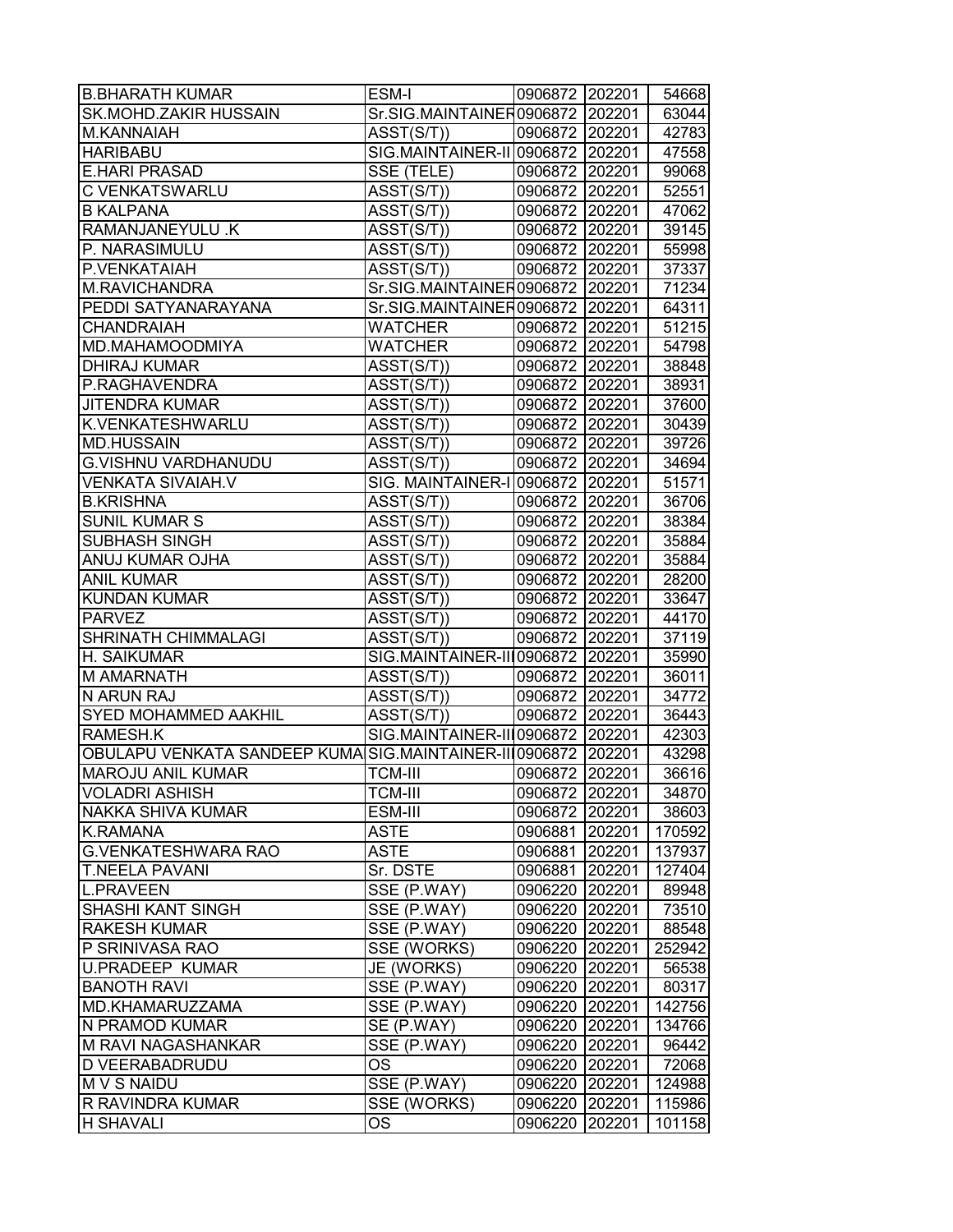| G.LASYA                     | SSE (P.WAY)                         | 0906220 202201 |        | 82948  |
|-----------------------------|-------------------------------------|----------------|--------|--------|
| <b>K YADAGIRI</b>           | SSE (P.WAY)                         | 0906220 202201 |        | 96018  |
| <b>S.S.NARESH KUMAR</b>     | OS                                  | 0906220 202201 |        | 82678  |
| <b>K.NAGA RAJU</b>          | SSE (P.WAY)                         | 0906220 202201 |        | 81184  |
| A ADIVAIAH                  | SSE (P.WAY)                         | 0906220 202201 |        | 73688  |
| <b>B.NARASIMLOO</b>         | RECORD SORTER  0906220  202201      |                |        | 59068  |
| N SURYAPRAKASH              | SSE(BRIDGE)                         | 0906220 202201 |        | 116916 |
| <b>SUJIT SHANDILYA</b>      | JE (WORKS)                          | 0906220 202201 |        | 70284  |
| <b>SHAIK RIYAZ PASHA</b>    | JE (P.WAY)                          | 0906220 202201 |        | 47815  |
| RAVI RANJAN KUMAR           | JE (P.WAY)                          | 0906220 202201 |        | 60240  |
| KORADA SHIVA KUMAR          | JE (WORKS)                          | 0906220 202201 |        | 60484  |
| <b>SUDIP MAJUMDER</b>       | <b>SSE (WORKS)</b>                  | 0906221 202201 |        | 74880  |
| CHANDAN KUMAR PASWAN        | SSE (WORKS)                         | 0906221 202201 |        | 78480  |
| <b>VIPPAGUNTA RAVI TEJA</b> | SSE DRAWING CIV 0906221 202201      |                |        | 80592  |
| SATTI JAYA RAMAREDDY        | TMM-III                             | 0906221 202201 |        | 60324  |
| <b>B.ASHOK KUMAR</b>        | TECH.(TM)-II                        | 0906221 202201 |        | 53584  |
| T. ANOOP KUMAR              | SSE (TRK MACHINE0906221 202201      |                |        | 104536 |
| <b>BRAJESH KUMAR</b>        | SSE (TRK MACHINE0906221   202201    |                |        | 94058  |
| <b>SHAIK RASOOL</b>         | Sr.Tech(TMM)                        | 0906221 202201 |        | 98524  |
| <b>D SOBHAN BABU</b>        | SSE (TRK MACHINE0906221 202201      |                |        | 127396 |
| <b>SHAIK SIRAJ AHAMED</b>   | SSE (TRK MACHINE0906221 202201      |                |        | 158580 |
| K. RAJAIAH                  | SR.TECH(TM)                         | 0906221 202201 |        | 86454  |
| <b>B RAJU</b>               | ASST(TM)                            | 0906221 202201 |        | 57928  |
| <b>V.RAMA KRISHNA</b>       | SSE (TRK MACHINE0906221 202201      |                |        | 89404  |
| P SRINIVAS                  | JE (TRK MACHINE) 0906221 202201     |                |        | 91324  |
| A.MANJUNATH                 | Sr. CLERK                           | 0906221 202201 |        | 71552  |
| SRI.K.SRINIVAS              | Sr. SO Acct                         | 0906221 202201 |        | 152106 |
| S PRASAD RAO                | JE (TRK MACHINE)   0906221   202201 |                |        | 97358  |
| <b>G.BALARAJU</b>           | JE (TRK MACHINE) 0906221 202201     |                |        | 104318 |
| <b>T RAGHU</b>              | JE (TRK MACHINE) 0906221 202201     |                |        | 92684  |
| E.BANGARI                   | SR.TECH(TM)                         | 0906221 202201 |        | 118850 |
| N. RAMESH                   | TMM-III                             | 0906221 202201 |        | 50126  |
| <b>G.VENKATA. RAVI</b>      | SSE (TRK MACHINE0906221 202201      |                |        | 99924  |
| PATHAN SATHARMIAH           | <b>TECH-III</b>                     | 0906221 202201 |        | 80676  |
| <b>GOPI KRISHNA</b>         | <b>TECH-III</b>                     | 0906221 202201 |        | 55926  |
| <b>M.A.KRISHNA</b>          | JE (TRK MACHINE) 0906221 202201     |                |        | 78248  |
| <b>BENARJI. ITLA</b>        | JE (TRK MACHINE) 0906221 202201     |                |        | 94648  |
| G. SUDHAKAR                 | TECH.(TM)-I                         | 0906221        | 202201 | 74898  |
| <b>B RATNA KUMAR</b>        | JE (TRK MACHINE)                    | 0906221        | 202201 | 84124  |
| A SUDHAKAR                  | Sr.Tech(TMM)                        | 0906221 202201 |        | 96912  |
| <b>G RAJU</b>               | <b>KHALASI HELPER</b>               | 0906221 202201 |        | 72016  |
| <b>RIYAZ MOHIDDIN</b>       | ОS                                  | 0906221 202201 |        | 108996 |
| <b>SRI KANTH REDDY</b>      | <b>TECH-III</b>                     | 0906221 202201 |        | 54460  |
| K.MADHUKRISHNA              | OS                                  | 0906221        | 202201 | 86876  |
| <b>LAXMAN M</b>             | <b>PEON</b>                         | 0906221 202201 |        | 58426  |
| <b>SYED KHADAR JILANI</b>   | TECH.(TM)-I                         | 0906221 202201 |        | 50758  |
| S DIGAMBER                  | SSE (WORKS)                         | 0906221 202201 |        | 80308  |
| KUMARI.GADIPI               | <b>STENO</b>                        | 0906221 202201 |        | 74498  |
| P MADHAVA CHARY             | SSE (WORKS)                         | 0906221        | 202201 | 94618  |
| P RAMESH                    | <b>TMM-I</b>                        | 0906221        | 202201 | 68778  |
| P SATYANARAYANA             | TECH.(TM)-I                         | 0906221        | 202201 | 67135  |
| SHELE ANAND TULSIRAM        | CLERK-CUM-TYPIS 0906221             |                | 202201 | 43618  |
| SURYA PRASAD PADDALA<br>S   | SE (SIG)                            | 0906221        | 202201 | 118634 |
| <b>ASHALATA BEHARA</b>      | SSE (P.WAY)                         | 0906221        | 202201 | 89404  |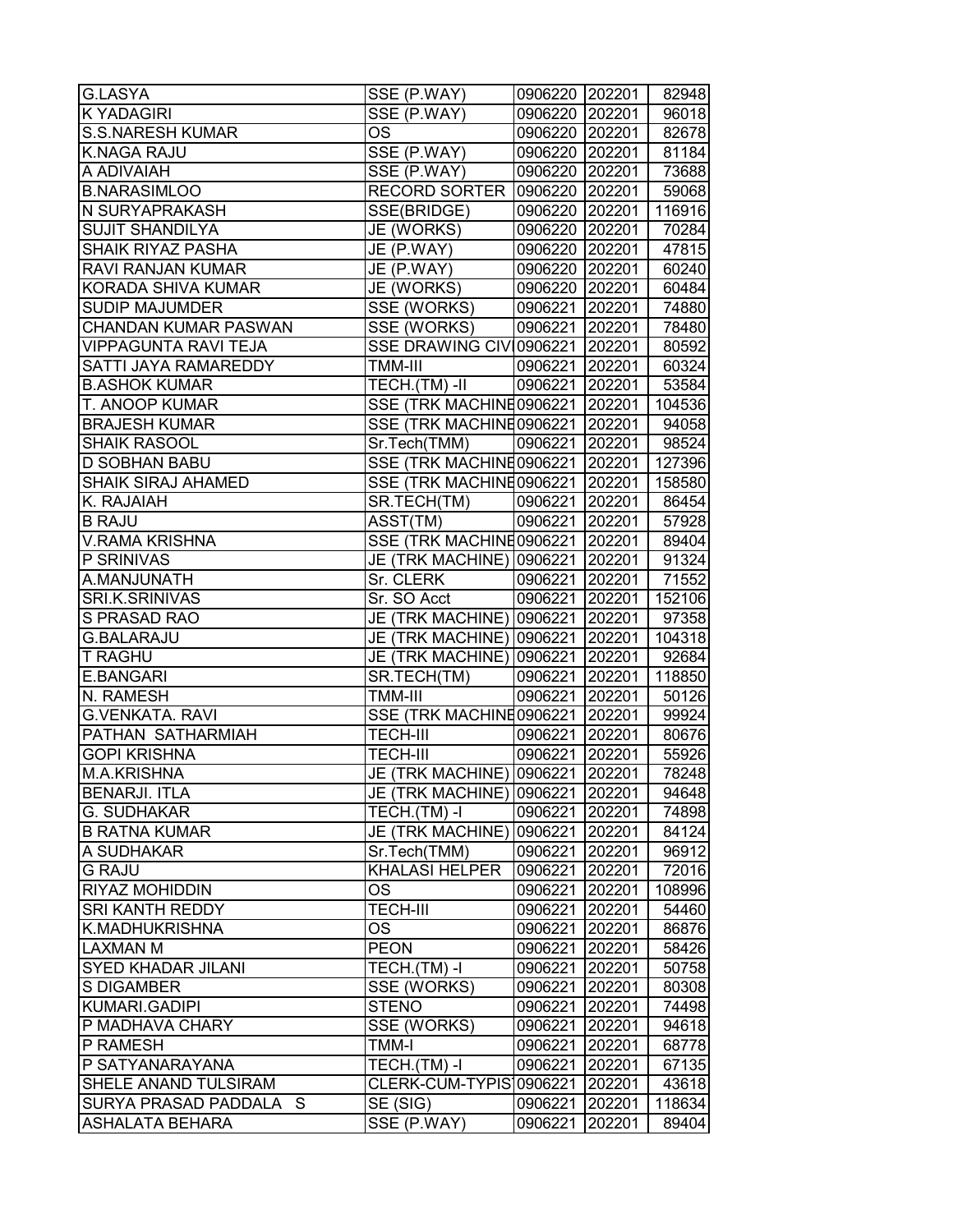| <b>T.BHARATH KUMAR</b>      | <b>TRACK MNTR-IV</b>             | 0906221 202201 |        | 32634  |
|-----------------------------|----------------------------------|----------------|--------|--------|
| N RAJALINGAM                | <b>LASKAR</b>                    | 0906221 202201 |        | 71392  |
| MOHD.ZAMEER                 | JE (TRK MACHINE)                 | 0906221 202201 |        | 85862  |
| M SANJEEVA RAO              | SSE(ESTIMATOR)                   | 0906221 202201 |        | 133012 |
| <b>K KISHAN</b>             | SSE(ESTIMATOR)                   | 0906221 202201 |        | 122110 |
| <b>GLN REDDY</b>            | SSE (P.WAY)                      | 0906221 202201 |        | 148420 |
| I SRINIVAS                  | SSE (P.WAY)                      | 0906221 202201 |        | 112156 |
| <b>IS UMA RANI</b>          | Sr. CLERK                        | 0906221 202201 |        | 64914  |
| <b>B.H.PRASANNA LAXMI</b>   | <b>LASKAR</b>                    | 0906221 202201 |        | 51010  |
| <b>HARISHANKAR</b>          | $TECH.$ $\overline{(TM)}$ -II    | 0906221 202201 |        | 63406  |
| <b>G.GOPAL</b>              | SSE (P.WAY)                      | 0906221 202201 |        | 114904 |
| N RAVINDER                  | <b>SSE</b>                       | 0906221 202201 |        | 147998 |
| <b>D RAVI</b>               | GEN.ASST(ENG)                    | 0906221 202201 |        | 61754  |
| M.RADHIKA                   | Sr. CLERK                        | 0906221 202201 |        | 64914  |
| M SAI PRASAD                | SSE (TRK MACHINE0906221   202201 |                |        | 100924 |
| T V R DURGA ARUNA           | OS                               | 0906221 202201 |        | 112156 |
| S.NAGABUSHANACHARY          | SSE (P.WAY)                      | 0906221 202201 |        | 116018 |
| <b>G VIJAY BHASKER</b>      | OS                               | 0906221 202201 |        | 82198  |
| <b>D RAVINDRANATH</b>       | <b>STENO</b>                     | 0906221 202201 |        | 100148 |
| V.K.MAMMU                   | FITTER (MCM)                     | 0906221 202201 |        | 89404  |
| P MALLAIAH                  | TECH.(TM) -I                     | 0906221 202201 |        | 64618  |
| <b>G SANTHI KIRAN</b>       | SSE (TRK MACHINE0906221 202201   |                |        | 100506 |
| YELLAM VENKATESH            | <b>PEON</b>                      | 0906221 202201 |        | 28362  |
| A.AVINASH                   | SE DRAWING MECH0906221 202201    |                |        | 97304  |
| P. NAGOOR BASHA             | SSE (TRK MACHINE0906221   202201 |                |        | 120332 |
| S DEVADANAM                 | SSE (WORKS)                      | 0906221 202201 |        | 126386 |
| M V K V PRASAD              | SSE (WORKS)                      | 0906221 202201 |        | 110733 |
| PAPPU KUMAR                 | TMM-III                          | 0906221 202201 |        | 58244  |
| <b>B.UMA NARSING RAO</b>    | Ch.OS                            | 0906221 202201 |        | 115316 |
| <b>B V AMMANI</b>           | Ch.OS                            | 0906221 202201 |        | 118634 |
| <b>K DEVANNA</b>            | FITTER (MCM)                     | 0906221 202201 |        | 88112  |
| K SATHYANARAYANA            | SSE (TRK MACHINE0906221 202201   |                |        | 118106 |
| <b>M.ASHOK</b>              | TECH.(TM) -I                     | 0906221 202201 |        | 74618  |
| <b>J.NARSAIAH</b>           | FITTER (MCM)                     | 0906221 202201 |        | 104476 |
| <b>K.RAJA GOPAL</b>         | <b>OS</b>                        | 0906221 202201 |        | 108996 |
| <b>C.VIJAYA BHASKAR RAO</b> | TECH.(TM)-II                     | 0906221 202201 |        | 66254  |
| D VIDYASAGAR                | SSE (TRK MACHINE0906221   202201 |                |        | 106764 |
| M.RAMPRASADGOUD             | SSE (P.WAY)                      | 0906221 202201 |        | 114000 |
| S.M.BASHA                   | SSE (TRK MACHINE0906221 202201   |                |        | 111932 |
| <b>B RAMCHANDER</b>         | SSE (TRK MACHINE0906221   202201 |                |        | 116148 |
| K AJAY KUMAR                | <b>PEON</b>                      | 0906221 202201 |        | 47946  |
| <b>M SRINIVAS</b>           | OS                               | 0906221 202201 |        | 89404  |
| SRI MURALIDHAR YADAV        | TECH.(TM)-II                     | 0906221 202201 |        | 64406  |
| <b>CH BALAKRISHNA</b>       | TMM-III                          | 0906221 202201 |        | 54926  |
| <b>G KAVITHA</b>            | SE (P.WAY)                       | 0906221 202201 |        | 108996 |
| M CHENNA KESHAVULU          | SSE (TRK MACHINE0906221   202201 |                |        | 107978 |
| M TARAKESWAR RAO            | JE (TRK MACHINE)                 | 0906221 202201 |        | 79048  |
| <b>SRI PRAKASH VANGALA</b>  | JE (TRK MACHINE)                 | 0906221 202201 |        | 80968  |
| <b>RAM NIWAS MEENA</b>      | TMM-III                          | 0906221 202201 |        | 58562  |
| L RAMBABU                   | SSE(TRS)                         | 0906221 202201 |        | 82136  |
| <b>KOTA ASHOK</b>           | SSE (TRK MACHINE0906221   202201 |                |        | 101276 |
| A.VEERAIAH                  | FITTER (MCM)                     | 0906221        | 202201 | 82454  |
| Y. LOKESHWAR                | SSE (P.WAY)                      | 0906221        | 202201 | 116264 |
| <b>SANJAY KUMAR</b>         | SSE (P.WAY)                      | 0906221        | 202201 | 86545  |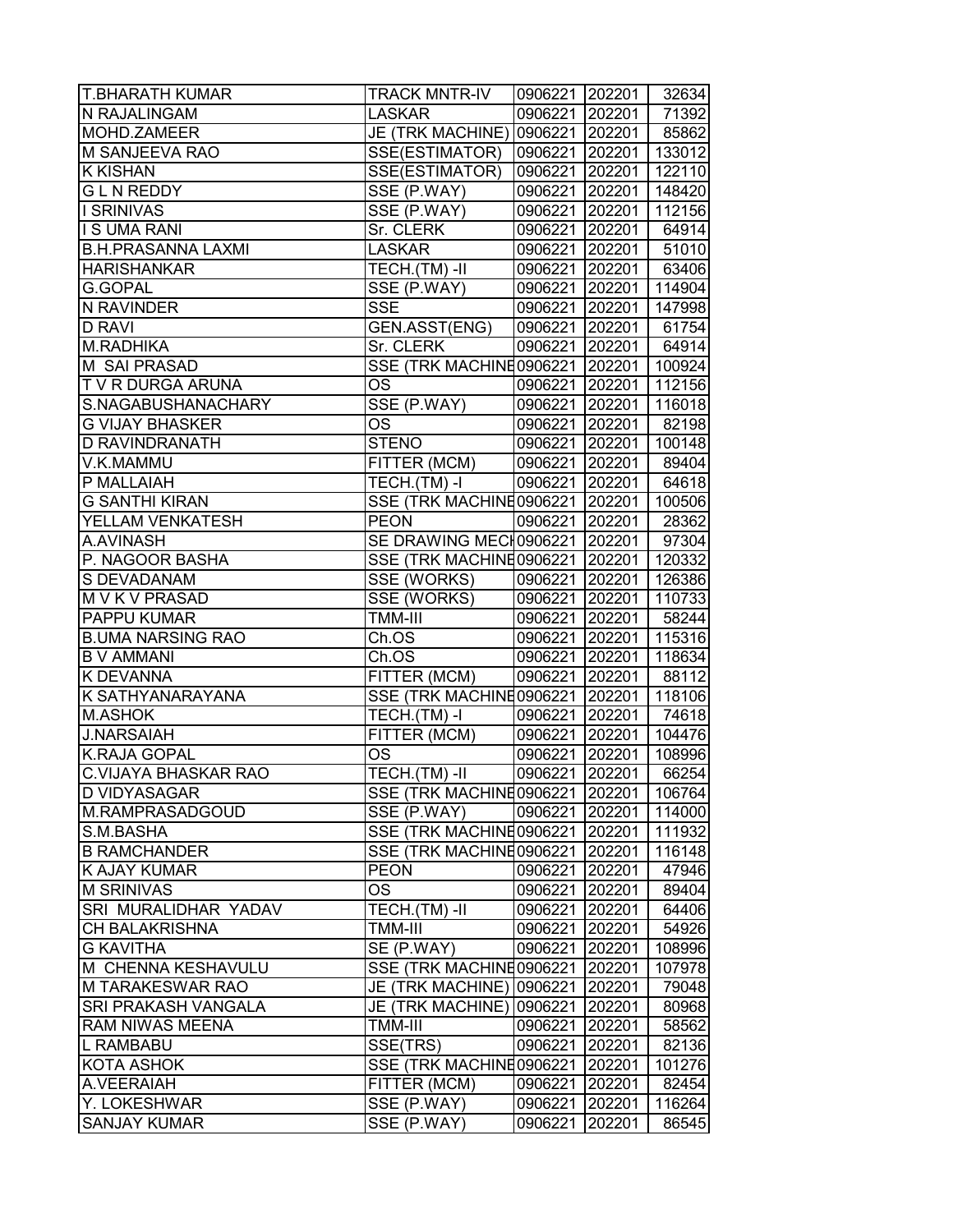| <b>AMRIT KUMAR GUPTA</b>     | KHALASI HELPER                    | 0906221 202201 |        | 50426  |
|------------------------------|-----------------------------------|----------------|--------|--------|
| P MURALI KRISHNA             | ОS                                | 0906221 202201 |        | 118634 |
| <b>G.VENKATESH</b>           | <b>TRACK MNTR-II</b>              | 0906221 202201 |        | 55406  |
| <b>S RAVIKUMAR</b>           | Ch.OS                             | 0906221 202201 |        | 103178 |
| PREM RAJ MEENA               | <b>KHALASI</b>                    | 0906221 202201 |        | 55276  |
| <b>K.BASHUMIA</b>            | JE (TRK MACHINE) 0906221 202201   |                |        | 92004  |
| <b>MD.ISMAIL</b>             | FITTER (MCM)                      | 0906221 202201 |        | 91204  |
| N HUSSAINI                   | SSE (P.WAY)                       | 0906221 202201 |        | 202629 |
| <b>CHOUDHURI PANDIT</b>      | TECH.(TM) -II                     | 0906221 202201 |        | 52520  |
| <b>S RAMESH</b>              | $SSE$ (P.WAY)                     | 0906221 202201 |        | 135434 |
| <b>BHEEMARTHI SUDHAKAR</b>   | $TECH.(TM) - I$                   | 0906221 202201 |        | 63218  |
| <b>S.YELLESH</b>             | JE (TRK MACHINE) 0906221 202201   |                |        | 82524  |
| <b>SUNIL KUMAR</b>           | SSE (TRK MACHINE0906221   202201  |                |        | 102204 |
| J BALRAJ                     | TECH.(TM) -I                      | 0906221 202201 |        | 60968  |
| <b>K BALAIAH</b>             | SSE (TRK MACHINE0906221 202201    |                |        | 105404 |
| <b>R.V NARASAIAH</b>         | TECH.(TM) -II                     | 0906221 202201 |        | 52820  |
| <b>LAL BABU MISHRA</b>       | KHALASI HELPER   0906221   202201 |                |        | 53426  |
| T.P. JAI GOPAL               | SSE DRAWING CIV 0906221 202201    |                |        | 102992 |
| <b>G NARSING RAO</b>         | <b>TECH-III</b>                   | 0906221 202201 |        | 61510  |
| <b>P.SAI KUMAR</b>           | <b>MACHINE OPTR-II</b>            | 0906221 202201 |        | 54270  |
| T. RAMA SESHA RAO            | OS                                | 0906221 202201 |        | 118634 |
| <b>B. SRINIVAS</b>           | SSE (P.WAY)                       | 0906221 202201 |        | 86918  |
| <b>SHASHIDHAR</b>            | SSE (TRK MACHINE0906221 202201    |                |        | 133012 |
| P.NARSING RAO                | SR.TECH(TM)                       | 0906221 202201 |        | 65862  |
| <b>B.ARUN KUMAR</b>          | TECH(MACHINIST)-0906221 202201    |                |        | 54234  |
| V VENKATARAMANA              | OS                                | 0906221 202201 |        | 89404  |
| M. KAVITHA                   | SSE (TRK MACHINE0906221 202201    |                |        | 82136  |
| <b>DEEPAK SAKSENA</b>        | SSE (TRK MACHINE0906221 202201    |                |        | 109336 |
| MOHAMMED ABDUL LATEEF        | <b>TECH-III</b>                   | 0906221 202201 |        | 62088  |
| <b>Y PRADEEP</b>             | <b>PEON</b>                       | 0906221 202201 |        | 43099  |
| J.BABU                       | JE (TRK MACHINE) 0906221 202201   |                |        | 81862  |
| P.RAJESH                     | Sr. CLERK                         | 0906221 202201 |        | 64914  |
| <b>NITIN KUMAR</b>           | SSE (TRK MACHINE0906221 202201    |                |        | 97096  |
| S ALLABAKASH                 | SSE (TRK MACHINE0906221 202201    |                |        | 102512 |
| P. HARISH KUMAR GOUD         | JE (TRK MACHINE) 0906221 202201   |                |        | 79848  |
| S.NAGANNA                    | SSE (TRK MACHINE0906221 202201    |                |        | 102204 |
| POGULA.BALAKISHAN            | SSE (TRK MACHINE0906221           |                | 202201 | 110204 |
| S. KRISHNA MURTHY NAIK       | SSE (TRK MACHINE0906221           |                | 202201 | 91658  |
| <b>RAGI SANTHOSH</b>         | TMM-III                           | 0906221        | 202201 | 42873  |
| PRADEEPA R                   | SSE DRAWING CIVI0906221           |                | 202201 | 77712  |
| KUCHIPUDI MOUNIKA            | SSE (WORKS)                       | 0906221        | 202201 | 77712  |
| <b>S SRAVANTHI</b>           | SSE (WORKS)                       | 0906221 202201 |        | 77712  |
| R.VENKATA RAMANAMMA          | OS                                | 0906221        | 202201 | 64124  |
| N.BALAKRISHNA                | <b>TRACK MNTR-IV</b>              | 0906221 202201 |        | 38439  |
| <b>DESAI SIDDARTH SIRISH</b> | CLERK-CUM-TYPIS 0906221 202201    |                |        | 32390  |
| <b>POOJA</b>                 | CLERK-CUM-TYPIS 0906221 202201    |                |        | 34538  |
| <b>SANDHYA RANI</b>          | JE (P.WAY)                        | 0906221        | 202201 | 62386  |
| <b>NAVIN KUMAR</b>           | SSE (P.WAY)                       | 0906221 202201 |        | 94278  |
| <b>MANCHALA ARAVIND</b>      | JE (TRK MACHINE)                  | 0906221        | 202201 | 60648  |
| <b>TAYI MITHIN</b>           | JE (TRK MACHINE)                  | 0906221        | 202201 | 83048  |
| SHRI SASI KUMAR JALLI        | <b>B.PEON</b>                     | 0906221        | 202201 | 32190  |
| <b>M SURYA</b>               | Sr. CLERK                         | 0906221        | 202201 | 52274  |
| <b>CHINTAM BABA PRASAD</b>   | GEN.ASST(ENG)                     | 0906221        | 202201 | 26790  |
| <b>MAYA KUMARI B</b>         | <b>PEON</b>                       | 0906221        | 202201 | 32976  |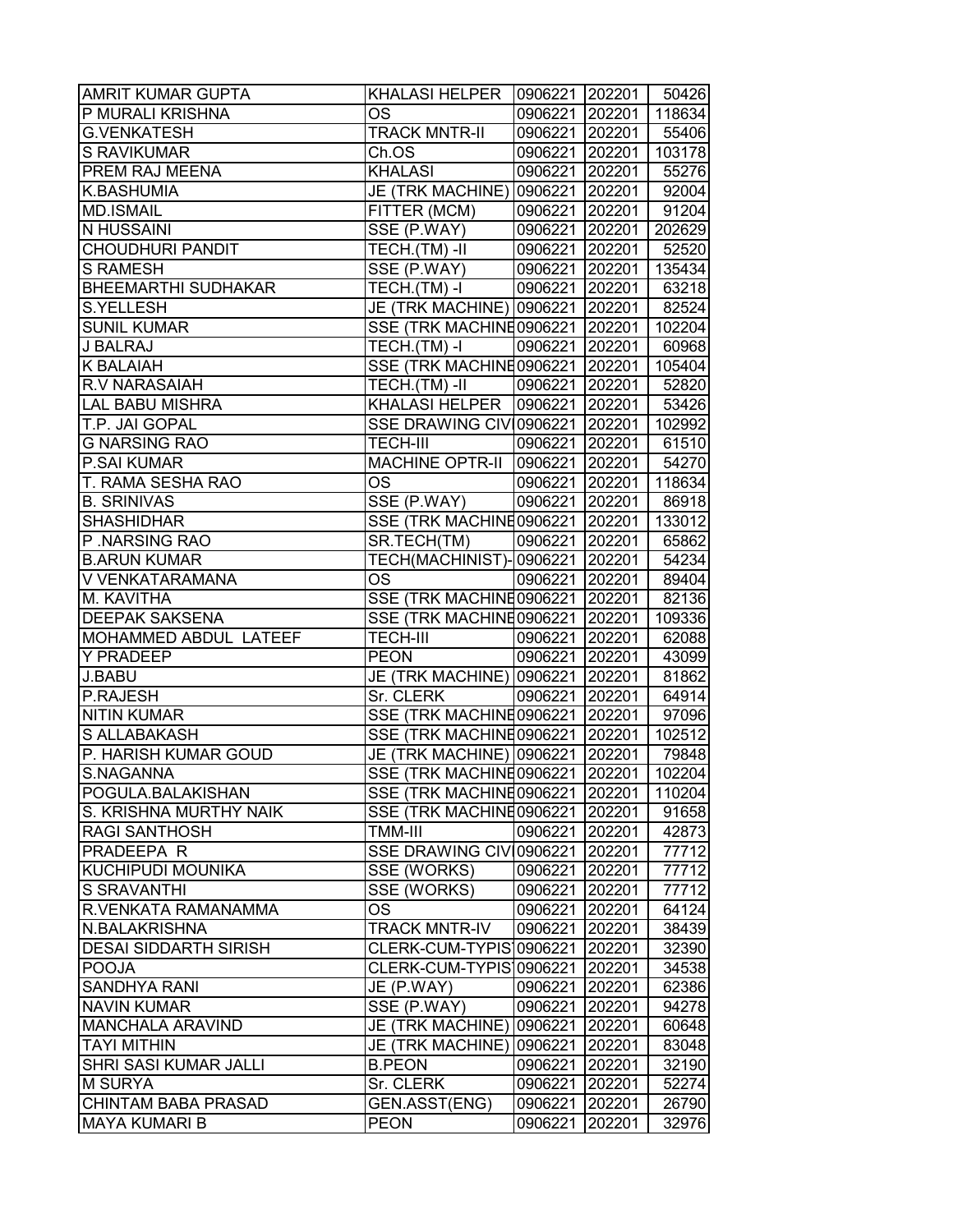| <b>D LAXMI MRUDULA</b>         | Sr. CLERK                       | 0906221 202201 |        | 52274  |
|--------------------------------|---------------------------------|----------------|--------|--------|
| <b>D.VENKATESH</b>             | <b>TRACK MNTR-IV</b>            | 0906221 202201 |        | 37893  |
| <b>C.SANDEEP</b>               | JE DRAWING CIVIL 0906221 202201 |                |        | 62386  |
| PIDUGU THIRUMAL                | JE (WORKS)                      | 0906221 202201 |        | 57778  |
| <b>RAVI KUMAR GAUTAM</b>       | JE (P.WAY)                      | 0906221 202201 |        | 65138  |
| VADLURI DURGA PRASAD           | JE (P.WAY)                      | 0906221 202201 |        | 66498  |
| <b>THUMMA HARISH</b>           | JE DRAWING CIVIL 0906221 202201 |                |        | 62386  |
| <b>GUDURI RAJINIKANTH</b>      | JE DRAWING CIVIL 0906221 202201 |                |        | 62386  |
| MANDA JAGADEESHWARBABU         | <b>PEON</b>                     | 0906221 202201 |        | 26790  |
| <b>GUNISETTY SAIKIRAN</b>      | JE DRAWING CIVIL 0906221 202201 |                |        | 62386  |
| <b>G.SRINIVAS NIKHIL</b>       | JE DRAWING CIVIL 0906221 202201 |                |        | 62386  |
| <b>D.TULASIRAM NAIK</b>        | SSE(BRIDGE)                     | 0906222 202201 |        | 112784 |
| <b>B ANAND KUMAR</b>           | JE (WORKS)                      | 0906222 202201 |        | 66492  |
| YENJALA SURESH                 | JE (WORKS)                      | 0906222 202201 |        | 58683  |
| <b>K SRINIVAS</b>              | JE (WORKS)                      | 0906222 202201 |        | 100709 |
| <b>ZEESHAN AHMED</b>           | JE (WORKS)                      | 0906222 202201 |        | 76670  |
| P N MURALI                     | SSE (WORKS)                     | 0906222 202201 |        | 136436 |
| <b>B.SRINIVAS</b>              | <b>OS</b>                       | 0906222 202201 |        | 71550  |
| PADMAJA DUTTA                  | <b>OS</b>                       | 0906222 202201 |        | 97304  |
| P PADMAJA                      | <b>JR CLERK</b>                 | 0906222 202201 |        | 55276  |
| P SRINIVASA RAO                | SE (WORKS)                      | 0906222 202201 |        | 138702 |
| <b>S.V.NARENDRA REDDY</b>      | <b>SSE (WORKS)</b>              | 0906222 202201 |        | 120948 |
| V RAMA RAO                     | SSE (WORKS)                     | 0906222 202201 |        | 100148 |
| <b>J K SAI KUMAR</b>           | Ch.OS                           | 0906222 202201 |        | 125586 |
| A NOORJAHAN                    | <b>JR CLERK</b>                 | 0906222 202201 |        | 63152  |
| P V RAGHURAM                   | SE (P.WAY)                      | 0906222 202201 |        | 125586 |
| P ANAND KISHORE                | SSE (WORKS)                     | 0906222 202201 |        | 118634 |
| <b>VINODINI G</b>              | <b>LASKAR</b>                   | 0906222 202201 |        | 59998  |
| <b>ANJESH KUMAR</b>            | SSE (WORKS)                     | 0906222 202201 |        | 94927  |
| <b>ASHISH KUMAR</b>            | SSE (WORKS)                     | 0906222 202201 |        | 96599  |
| <b>ABHIMANYU SINGH</b>         | SSE (WORKS)                     | 0906222 202201 |        | 92562  |
| <b>BHUPATHI GOPI</b>           | SSE(BRIDGE)                     | 0906222 202201 |        | 115316 |
| <b>KRUSHNA CHANDRA MOHANTY</b> | JE (WORKS)                      | 0906222 202201 |        | 66629  |
| M.N.S. RAJU                    | SSE (WORKS)                     | 0906222 202201 |        | 153220 |
| D.PRASADA RAO                  | SSE (WORKS)                     | 0906222 202201 |        | 127179 |
| P. RAVI PRAKASH                | <b>SSE (WORKS)</b>              | 0906222 202201 |        | 126216 |
| N SHRAVANA                     | <b>OS</b>                       | 0906222 202201 |        | 96416  |
| S P VENU GOPAL                 | SSE (WORKS)                     | 0906222 202201 |        | 125586 |
| <b>GURBHEJ SINGH</b>           | Sr. CLERK                       | 0906222 202201 |        | 53183  |
| <b>NOOR ALAM</b>               | JE (P.WAY)                      | 0906222 202201 |        | 103622 |
| <b>MEGHAVATH LAXHMAN</b>       | JE (WORKS)                      | 0906222 202201 |        | 103037 |
| <b>G GANESH</b>                | JE (WORKS)                      | 0906222 202201 |        | 65238  |
| <b>MITHILESH KUMAR</b>         | <b>OS</b>                       | 0906222 202201 |        | 137816 |
| <b>BELSAJAR HORO</b>           | Sr. CLERK                       | 0906222 202201 |        | 52940  |
| <b>B.BHASKER</b>               | JE (WORKS)                      | 0906222 202201 |        | 94082  |
| <b>MD ELIAS QURAISHI</b>       | Ch.OS                           | 0906222 202201 |        | 118634 |
| <b>K SAMBAMURTHY</b>           | SE (WORKS)                      | 0906222 202201 |        | 140426 |
| Y IMAMUDDIN                    | SSE(BRIDGE)                     | 0906222 202201 |        | 97532  |
| <b>K.KRISHNA BHARGAV</b>       | JE (WORKS)                      | 0906222 202201 |        | 53323  |
| <b>BANDI SRIKANTH</b>          | JE (WORKS)                      | 0906222        | 202201 | 67358  |
| <b>K.SANTOSH KUMAR</b>         | H.KEEPING.ASST(E0906223         |                | 202201 | 49588  |
| <b>PRASENJITSHEE</b>           | Sr.TECH. CARPENT0906223         |                | 202201 | 52531  |
| <b>J.KISHORE</b>               | TECH.CARPENTER 0906223          |                | 202201 | 44379  |
| <b>AKULAGOUDA</b>              | TECH.CARPENTER 0906223          |                | 202201 | 45657  |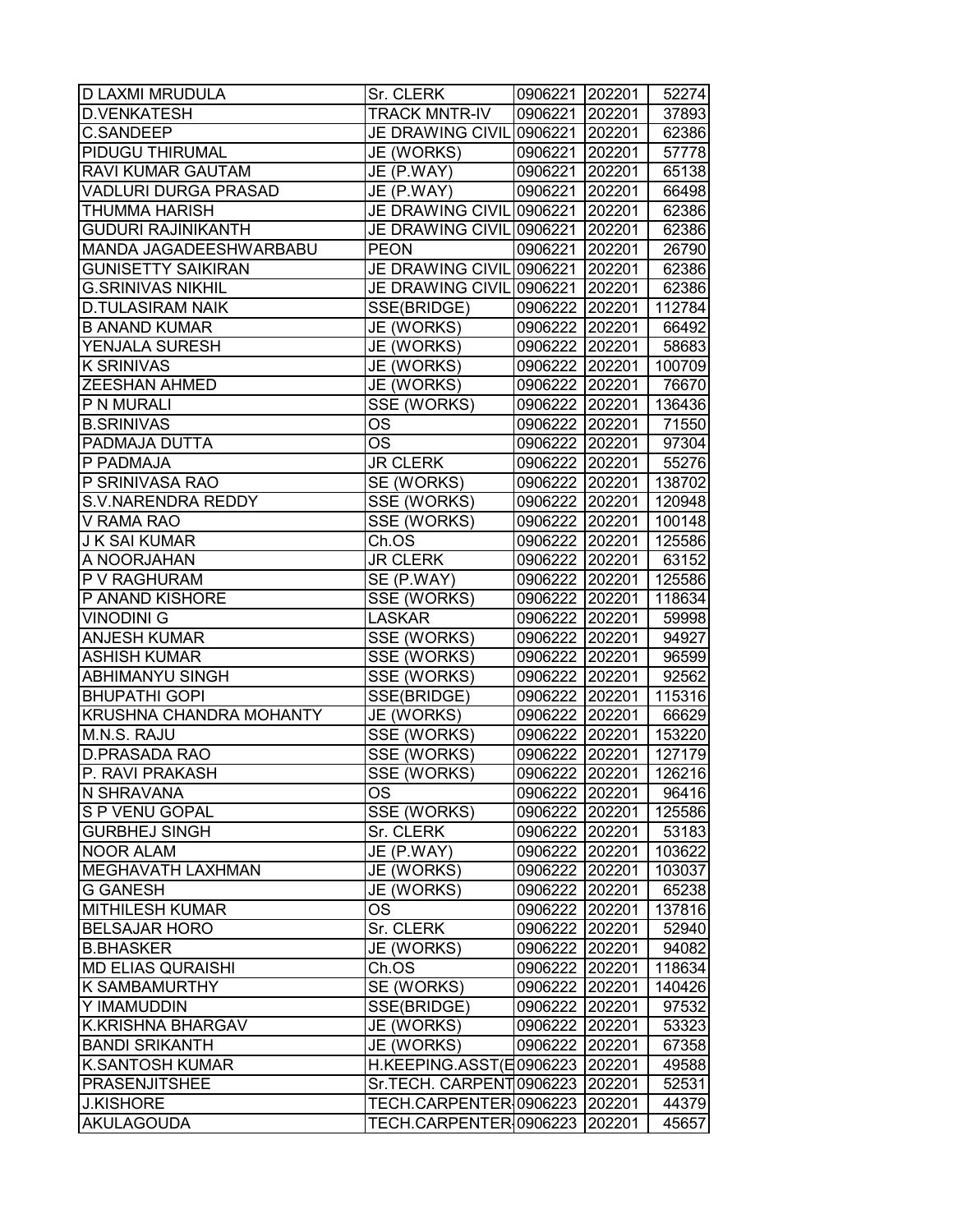| <b>C.SATISH KUMAR</b>                                          | H.KEEPING.ASST(E0906223 202201 |                |        | 37335  |
|----------------------------------------------------------------|--------------------------------|----------------|--------|--------|
| M.MALLESHAM                                                    | H.KEEPING.ASST(E0906223 202201 |                |        | 49117  |
| <b>G.MOHD SADIQ</b>                                            | H.KEEPING.ASST(E0906223 202201 |                |        | 51957  |
| <b>C.RAHUL KIRAN</b>                                           | ASST(WORKS)                    | 0906223 202201 |        | 39173  |
| <b>M G RAMESH</b>                                              | ASST(WORKS)                    | 0906223 202201 |        | 58436  |
| <b>JOHN DAVID</b>                                              | ASST(WORKS)                    | 0906223 202201 |        | 46636  |
| K BHARATHALAXMI                                                | TECH.(MASON)-II                | 0906223 202201 |        | 53841  |
| <b>SMT K.UMA</b>                                               | Sr.TECH. MASON                 | 0906223 202201 |        | 69654  |
| <b>MURALIMOHAN</b>                                             | TECH.CARPENTER 0906223 202201  |                |        | 63492  |
| <b>SHOBHA RANI</b>                                             | TECH.CARPENTER 0906223 202201  |                |        | 66652  |
| A.VENUGOPAL                                                    | ASST(WORKS)                    | 0906223 202201 |        | 38588  |
| <b>SMT VAJRAMMA</b>                                            | H.KEEPING.ASST(E0906223 202201 |                |        | 44058  |
| <b>SEEMA KAMBLE</b>                                            | ASST(WORKS)                    | 0906223 202201 |        | 49588  |
| <b>BRAJESH RAI</b>                                             | ASST(WORKS)                    | 0906223 202201 |        | 39173  |
| <b>LAXMA REDDY KOLLA</b>                                       | <b>DEN</b>                     | 0906224 202201 |        | 120896 |
| YERRAMSHETTY SRINIVAS                                          | <b>DEN</b>                     | 0906224 202201 |        | 122640 |
| <b>K.NATHANAEL</b>                                             | <b>ADEN</b>                    | 0906224 202201 |        | 160796 |
| <b>L.NARENDAR REDDY</b>                                        | <b>ADEN</b>                    | 0906224 202201 |        | 149006 |
| M.D.R.VARMA                                                    | <b>ADEN</b>                    | 0906224 202201 |        | 165224 |
| P PRATHAP                                                      | <b>ADEN</b>                    | 0906224 202201 |        | 146940 |
| <b>M B SUDHAKAR</b>                                            | AEN                            | 0906224 202201 |        | 147440 |
| G.SRINIVASARAO                                                 | <b>AEN</b>                     | 0906224 202201 |        | 172440 |
| K SETHU RAO                                                    | <b>ADEN</b>                    | 0906224 202201 |        | 167096 |
| <b>MOTHILAL BHOOKYA</b>                                        | Sr. DEN                        | 0906224 202201 |        | 249858 |
| <b>SANAPALA ABHIRAM</b>                                        | <b>DEN</b>                     | 0906224 202201 |        | 96988  |
| ANIL KUMAR ADEPU                                               | <b>DEN</b>                     | 0906224 202201 |        | 103470 |
| <b>G.BALAJI</b>                                                | TECH.(MASON)-III               | 0906226 202201 |        | 47946  |
| J M REDDY                                                      | TECH.(MASON)-III               | 0906226 202201 |        | 55276  |
| <b>M VENKAT SWAMY</b>                                          | TECH.(MASON)-II                | 0906226 202201 |        | 65704  |
| E.R.SUJATHA                                                    | TECH.(MASON)-II                | 0906226 202201 |        | 51484  |
| <b>NAGAMADDI</b>                                               | TECH.(MASON)-III               | 0906226 202201 |        | 53854  |
| P. SAI KUMAR                                                   | ASST(WORKS)                    | 0906226 202201 |        | 38899  |
| <b>N SRINIVAS</b>                                              | TECH.CARPENTER 0906226 202201  |                |        | 52400  |
| <b>REKULA NARENDER</b>                                         | ASST(WORKS)                    | 0906226 202201 |        |        |
| <b>JAIRAM</b>                                                  | TECH.(MASON)-II                | 0906226 202201 |        | 49927  |
| <b>SRI. SRIRAM MALLAIAH</b>                                    |                                | 0906226 202201 |        | 65704  |
|                                                                | ASST(WORKS)                    |                |        | 32554  |
| <b>K MARY</b>                                                  | TECH.(MASON)-III               | 0906226 202201 |        | 83846  |
| C H PADMA                                                      | <b>TECH.(MASON)-II</b>         | 0906226 202201 |        | 41265  |
| <b>T ARUNDHAR</b>                                              | TECH.(MASON)-II                | 0906226 202201 |        | 57330  |
| N AMARNATH                                                     | TECH.CARPENTER 0906226 202201  |                |        | 56596  |
| <b>M SHANKARAMMA</b>                                           | TECH.(MASON)-III               | 0906226 202201 |        | 53854  |
| U. LAXMI NARAYAN                                               | ASST(WORKS)                    | 0906226 202201 |        | 36687  |
| <b>G. SANDHYA RANI</b>                                         | ASST(WORKS)                    | 0906226 202201 |        | 36687  |
| Y. SHIREESH KUMAR                                              | Sr.TECH. CARPENT0906226 202201 |                |        | 63622  |
| S RAJU                                                         | ASST(WORKS)                    | 0906226 202201 |        | 41536  |
| SMT. K. BALAMANI                                               | ASST(WORKS)                    | 0906226 202201 |        | 42952  |
| KUM. KAUSALYA                                                  | TECH.CARPENTER 0906226 202201  |                |        | 38776  |
| KUM A. JOANNA                                                  | TECH.CARPENTER 0906226 202201  |                |        | 42818  |
| NIRMALA.B                                                      | TECH.(MASON)-I                 | 0906226 202201 |        | 57640  |
| <b>SHANKAR</b>                                                 | TECH.(MASON)-III               | 0906226 202201 |        | 58443  |
| P. NARENDER S O LATE CHANDRIAH SR.H.KEEPING.ASS 0906226 202201 |                                |                |        | 47692  |
| <b>SRIRAMULU K</b>                                             | TECH.(MASON)-I                 | 0906226 202201 |        | 64914  |
| <b>E.NAGESHWAR RAO</b>                                         | Sr.TECH. CARPENT 0906226       |                | 202201 | 64124  |
| N. KRISHNA                                                     | TECH.CARPENTER 0906226         |                | 202201 | 47534  |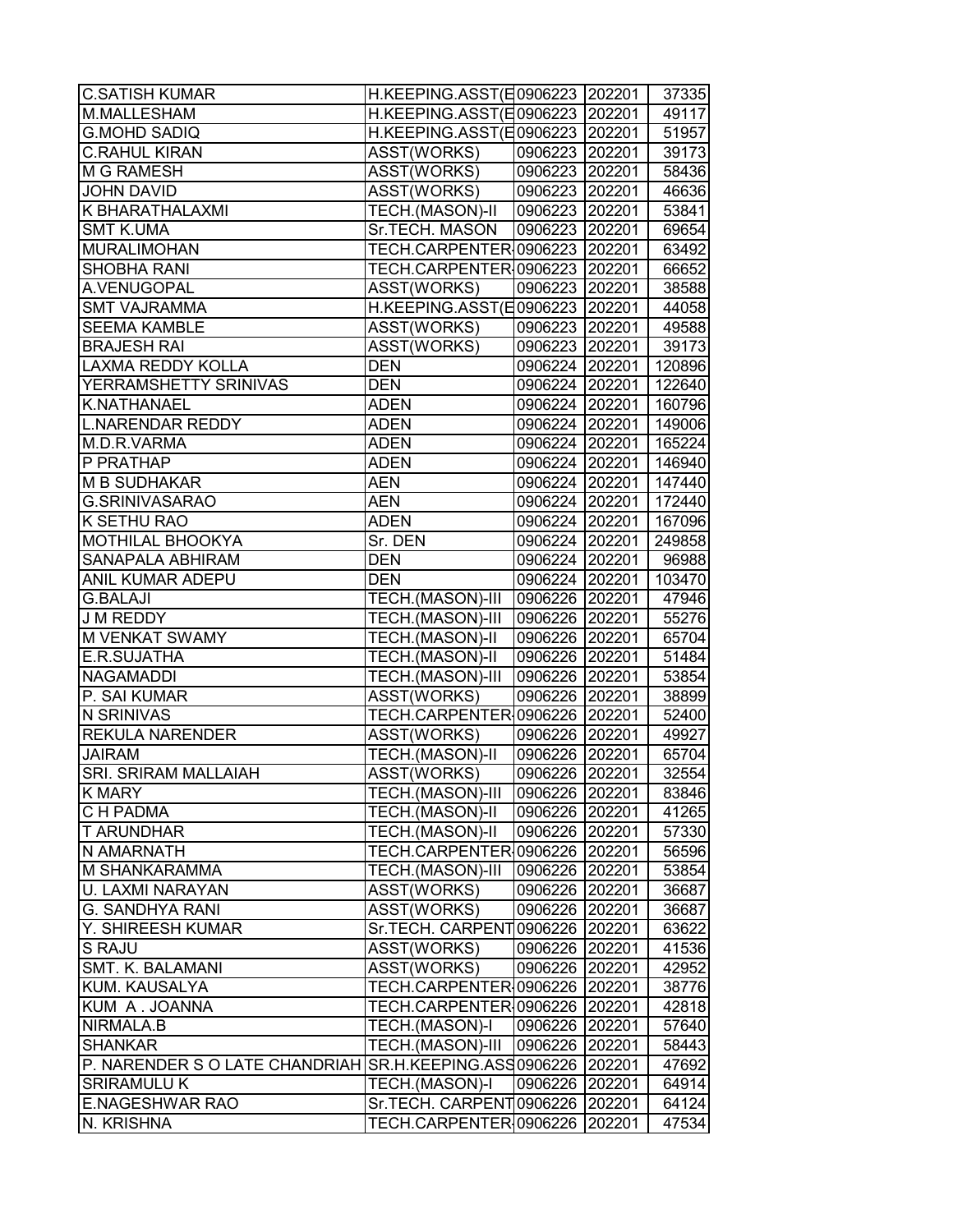| M.KARTHEEKPAVAN           | Sr.TECH. MASON                      | 0906226 202201 |        | 71550  |
|---------------------------|-------------------------------------|----------------|--------|--------|
| <b>G PADMAVATHI</b>       | ASST(WORKS)                         | 0906226 202201 |        | 50566  |
| <b>G.SARITHA</b>          | TECH.(MASON)-II                     | 0906226 202201 |        | 43492  |
| Y. RAMESH S O SHIVAIAH    | SR.H.KEEPING.ASS0906226 202201      |                |        | 113343 |
| <b>Y SUMAN</b>            | ASST(WORKS)                         | 0906226 202201 |        | 38531  |
| R ASHOK                   | Sr.TECH. CARPENT0906226 202201      |                |        | 74028  |
| <b>D.SRINIVAS</b>         | STAFF CAR DRIVER0906226 202201      |                |        | 51010  |
| <b>AKBAR</b>              | TECH.(MASON)-III   0906226   202201 |                |        | 52479  |
| P.RAJ KUMAR               | Sr.TECH. CARPENT0906226 202201      |                |        | 64124  |
| <b>B SRINIVAS</b>         | ASST(WORKS)                         | 0906227 202201 |        | 53854  |
| <b>M.SUJATHA</b>          | ASST(WORKS)                         | 0906227 202201 |        | 34060  |
| <b>JHANSEE CHINNAM</b>    | ASST(WORKS)                         | 0906227 202201 |        | 38899  |
| R NAMDEV                  | PLF-II                              | 0906227 202201 |        | 45981  |
| D.VENKATALAXMI            | PLF-II                              | 0906227 202201 |        | 54328  |
| MUMTAZ BEGUM              | TECH.CARPENTER 0906227              |                | 202201 | 48324  |
| <b>G.SRINIVASA CHARY</b>  | TECH.CARPENTER 0906227              |                | 202201 | 54304  |
| <b>KOUSALYA</b>           | TECH.(MASON)-I                      | 0906227 202201 |        | 68548  |
| <b>T ANASUYA</b>          | TECH.(MASON)-II                     | 0906227 202201 |        | 65704  |
| J SUDHAKAR                | ASST(WORKS)                         | 0906227 202201 |        | 39300  |
| <b>SMT YADAMMA</b>        | ASST(WORKS)                         | 0906227 202201 |        | 37793  |
| <b>G KALAVATHI</b>        | TECH(PAINTER)-III 0906227 202201    |                |        | 45457  |
| <b>MD KHAJA MOINUDDIN</b> | TECH(PAINTER)-I                     | 0906227 202201 |        | 87506  |
| <b>M ERANNA</b>           | ASST(WORKS)                         | 0906227 202201 |        | 45796  |
| <b>G VARAPRASAD</b>       | Sr.TECH(FITTER)                     | 0906227 202201 |        | 53972  |
| S MEHID ALI RAZVI         | PLF-II                              | 0906227 202201 |        | 65704  |
| <b>G.SANTOSH KUMAR</b>    | Sr.TECH. MASON                      | 0906227 202201 |        | 63016  |
| A MUKUNDARAO              | Sr.TECH. CARPENT0906227   202201    |                |        | 64165  |
| <b>SHENAZ BEGUM</b>       | ASST(WORKS)                         | 0906227 202201 |        | 49588  |
| M RAMAKRISHNA RAJU        | AEN                                 | 0906228 202201 |        | 142551 |
| LAXMI                     | MALI                                | 0906229 202201 |        | 56856  |
| K.ANJANEYULU              | Sr.MALI                             | 0906229 202201 |        | 40349  |
| <b>S SUSAIRAJ</b>         | <b>MALI</b>                         | 0906229 202201 |        | 58321  |
| <b>JAHANGIR BEGUM</b>     | Sr.MALI                             | 0906229 202201 |        | 45457  |
| N PANDARINATH             | TECH.CARPENTER 0906229 202201       |                |        | 49256  |
| S KUMARASWAMY             | Sr.MALI                             | 0906229 202201 |        | 63152  |
| <b>G YADAMMA</b>          | Sr.MALI                             | 0906229 202201 |        | 52432  |
| N.KAMESWARI               | Sr.MALI                             | 0906229 202201 |        | 52432  |
| <b>T.R.NAGAMANI</b>       | Sr.MALI                             | 0906229        | 202201 | 41920  |
| <b>G.MURALI</b>           | Sr.MALI                             | 0906229 202201 |        | 48324  |
| <b>D VIMALA</b>           | Sr.MALI                             | 0906229        | 202201 | 60016  |
| <b>B SUKANYA</b>          | Sr.MALI                             | 0906229 202201 |        | 51010  |
| <b>SUJATHA</b>            | Sr.MALI                             | 0906229 202201 |        | 52432  |
| <b>B VENKATESH</b>        | Sr.MALI                             | 0906229 202201 |        | 22640  |
| AMEENA BEGUM              | <b>MALI</b>                         | 0906229 202201 |        | 38899  |
| <b>RAJAIAH</b>            | TECH.(MASON)-III                    | 0906229        | 202201 | 61754  |
| <b>SATYAMMA</b>           | Sr.MALI                             | 0906229        | 202201 | 46636  |
| PADMA RANI                | Sr.MALI                             | 0906229        | 202201 | 51010  |
| <b>B.SRISAILAM</b>        | Sr.MALI                             | 0906229 202201 |        | 51010  |
| R.MANEMMA                 | <b>MALI</b>                         | 0906229 202201 |        | 35739  |
| <b>SALMA SULTHANA</b>     | Sr.MALI                             | 0906229 202201 |        | 52432  |
| C.H.SHANKAR               | Sr.MALI                             | 0906229        | 202201 | 29587  |
| C.INDIRA DEVI             | Sr.MALI                             | 0906229        | 202201 | 41920  |
| <b>S.PARVATHI BAI</b>     | Sr.MALI                             | 0906229        | 202201 | 51010  |
| P.BALAMANI                | Sr.MALI                             | 0906229        | 202201 | 52432  |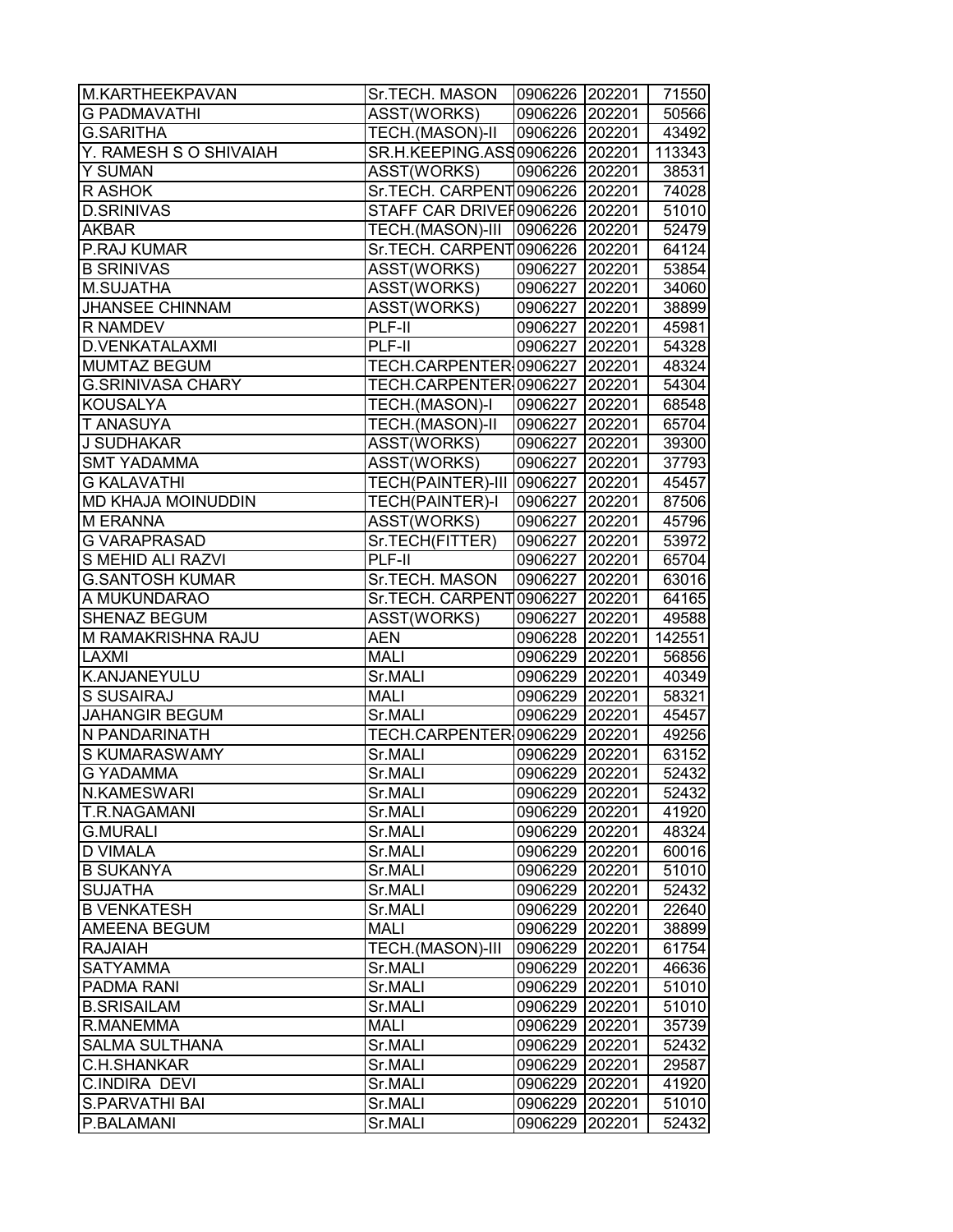| <b>K PRAMILA</b>            | MALI                  | 0906229 202201 |        | 38899 |
|-----------------------------|-----------------------|----------------|--------|-------|
| M.SATYAVATHI                | Sr.MALI               | 0906229 202201 |        | 48324 |
| <b>D.R.BHASHKAR RAJU</b>    | <b>MALI</b>           | 0906229 202201 |        | 33137 |
| <b>G RAVEENDER</b>          | Sr.MALI               | 0906229 202201 |        | 52432 |
| PUSHPALATHA                 | Sr.MALI               | 0906229 202201 |        | 53854 |
| SMT.J.M.SHANTHA KUMARI      | <b>MALI</b>           | 0906229 202201 |        | 35739 |
| M NARASIMHULU               | Sr.MALI               | 0906229 202201 |        | 36418 |
| <b>G VENKAT RAMUDU</b>      | TECH.(MASON)-III      | 0906229 202201 |        | 50566 |
| <b>G MALLESH</b>            | <b>MALI</b>           | 0906229 202201 |        | 40667 |
| A.VENKATESH                 | Sr.MALI               | 0906229 202201 |        | 55726 |
| <b>K.ASHOK</b>              | <b>MALI</b>           | 0906229        | 202201 | 28328 |
| SINGIREDDY PRASHANTHREDDY   | <b>TRACK MNTR-IV</b>  | 0906230        | 202201 | 37875 |
| A.DEVARAJ                   | <b>TRACK MNTR-IV</b>  | 0906230        | 202201 | 35217 |
| <b>B.NARESH</b>             | <b>TRACK MNTR-IV</b>  | 0906230 202201 |        | 33705 |
| <b>G.VIJAY KUMAR</b>        | <b>TRACK MNTR-IV</b>  | 0906230 202201 |        | 40568 |
| K.RADHIKA                   | <b>TRACK MNTR-IV</b>  | 0906230 202201 |        | 27379 |
| <b>B.RAJ KUMAR</b>          | <b>TRACK MNTR-IV</b>  | 0906230 202201 |        | 34103 |
| <b>B.BALAKRISHNA</b>        | <b>TRACK MNTR-IV</b>  | 0906230 202201 |        | 50589 |
| <b>S.SAMPATH KUMAR</b>      | <b>TRACK MNTR-IV</b>  | 0906230 202201 |        | 31258 |
| <b>D.NARSIMULU</b>          | <b>TRACK MNTR-IV</b>  | 0906230 202201 |        | 31906 |
| <b>G.VENKATESH</b>          | <b>TRACK MNTR-IV</b>  |                |        |       |
|                             |                       | 0906230 202201 |        | 38788 |
| <b>MOHAMMAD YADUL</b>       | <b>TRACK MNTR-IV</b>  | 0906230 202201 |        | 40872 |
| <b>T.SARAIAH</b>            | <b>TRACK MNTR-IV</b>  | 0906230 202201 |        | 35713 |
| <b>PALADI PRAVEEN</b>       | <b>TRACK MNTR-IV</b>  | 0906230 202201 |        | 41983 |
| N.BALAMANI                  | <b>TRACK MNTR-II</b>  | 0906230 202201 |        | 60507 |
| <b>K RAMULU</b>             | <b>TRACK MNTR-IV</b>  | 0906230 202201 |        | 60016 |
| <b>B.SRINIVAS</b>           | <b>TRACK MNTR-II</b>  | 0906230 202201 |        | 58697 |
| <b>K.SRINIVAS</b>           | <b>TRACK MNTR-III</b> | 0906230 202201 |        | 38755 |
| <b>K BALAKRISHNA</b>        | <b>TRACK MNTR-I</b>   | 0906230 202201 |        | 75517 |
| J.PARAMESHWAR               | <b>TRACK MNTR-III</b> | 0906230 202201 |        | 39657 |
| <b>DAYYALA SRINIVAS</b>     | <b>TRACK MNTR-IV</b>  | 0906230 202201 |        | 40010 |
| <b>IMARANKHAN</b>           | <b>TRACK MNTR-II</b>  | 0906230 202201 |        | 68066 |
| <b>M.RAMESH</b>             | <b>BLACK SMITH-II</b> | 0906230 202201 |        | 52565 |
| <b>NEECLES</b>              | <b>TRACK MNTR-IV</b>  | 0906230 202201 |        | 37185 |
| <b>B.THIRUPATHAIAH</b>      | <b>TRACK MNTR-II</b>  | 0906230        | 202201 | 40561 |
| <b>K.YADAIAH</b>            | <b>TRACK MNTR-IV</b>  | 0906230 202201 |        | 43522 |
| <b>V SATISH</b>             | <b>TRACK MNTR-IV</b>  | 0906230 202201 |        | 36436 |
| CH.MALLAIAH                 | <b>TRACK MNTR-IV</b>  | 0906230 202201 |        | 54005 |
| <b>B.NARSIMHA</b>           | <b>TRACK MNTR-II</b>  | 0906230 202201 |        | 68944 |
| <b>G.KOMARAIAH</b>          | <b>TRACK MNTR-II</b>  | 0906230 202201 |        | 54661 |
| <b>S.SRINIVAS</b>           | <b>TRACK MNTR-II</b>  | 0906230 202201 |        | 56508 |
| M.NARSIMHULU                | <b>TRACK MNTR-III</b> | 0906230 202201 |        | 35818 |
| <b>T.SHIVA SHANKER</b>      | <b>TRACK MNTR-II</b>  | 0906230 202201 |        | 44642 |
| J.THIRUPATHAIAH             | <b>TRACK MNTR-II</b>  | 0906230 202201 |        | 48578 |
| <b>K.BALASWAMY</b>          | <b>TRACK MNTR-II</b>  | 0906230 202201 |        | 53647 |
| M POUL DANIEL               | <b>TRACK MNTR-III</b> | 0906230 202201 |        | 31080 |
| <b>B.MAHENDER</b>           | <b>TRACK MNTR-II</b>  | 0906230 202201 |        | 48353 |
| <b>B.ANJAIAH</b>            | <b>TRACK MNTR-II</b>  | 0906230 202201 |        | 46975 |
| <b>SURAMPALLY SRAVANTHI</b> | <b>TRACK MNTR-IV</b>  | 0906230 202201 |        | 39502 |
| V.CHANDRA SHEKAR REDDY      | <b>TRACK MNTR-II</b>  | 0906230 202201 |        | 51348 |
| P.BABU RAO                  | <b>TRACK MNTR-II</b>  | 0906230 202201 |        | 49140 |
| <b>MANOJ KUMAR MEENA</b>    | <b>TRACK MNTR-I</b>   | 0906230 202201 |        | 49866 |
| T.ANANDAM NARSIMULU         | <b>TRACK MNTR-III</b> | 0906230 202201 |        | 53822 |
| <b>SEENAIAH</b>             | <b>TRACK MNTR-III</b> | 0906230        | 202201 | 42538 |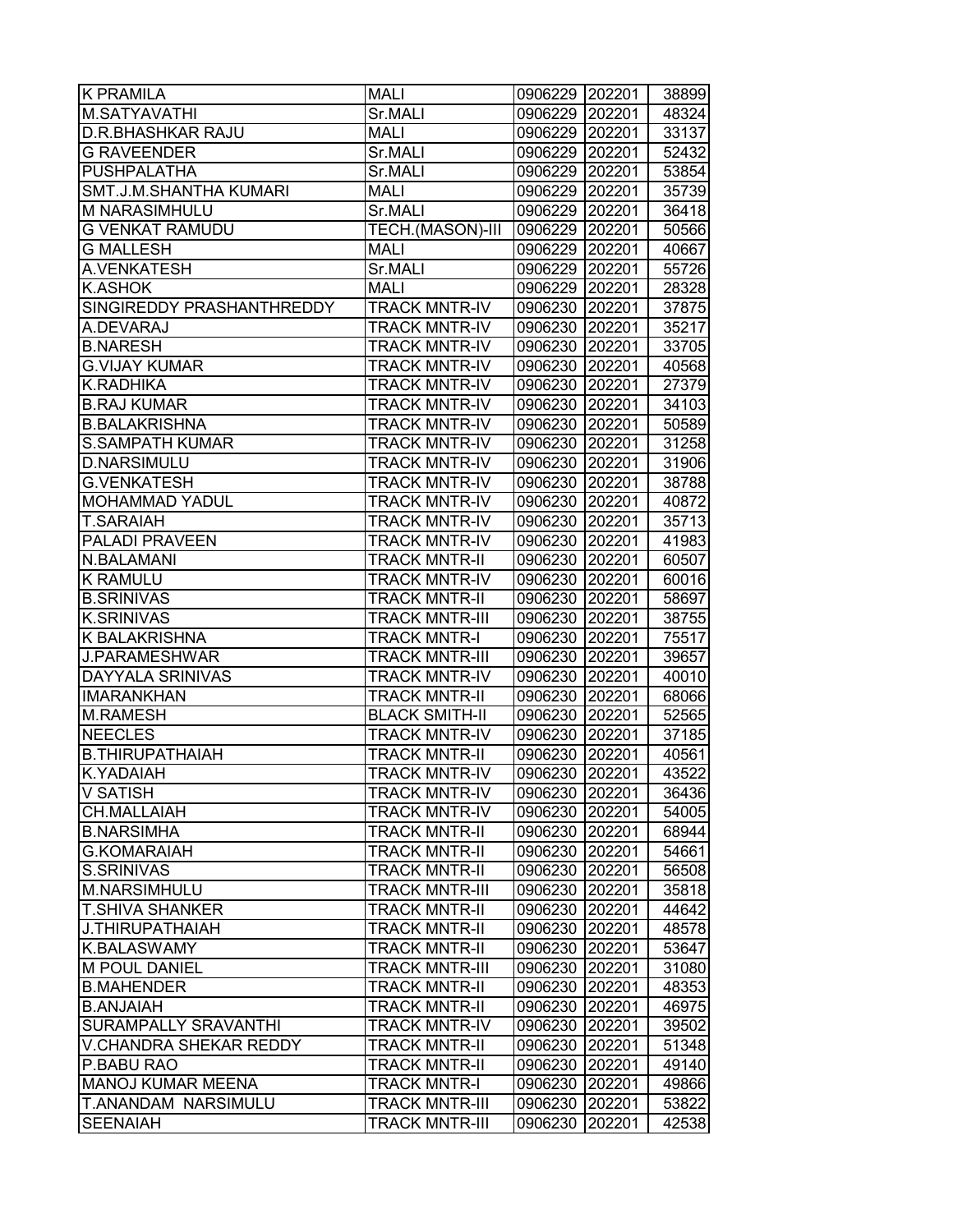| P VENKATESHAM<br><b>TRACK MNTR-II</b><br>202201<br>0906230<br><b>K BALRAJ</b><br><b>TRACK MNTR-II</b><br>202201<br>0906230<br>RADHESHYAM J<br>0906230 202201<br><b>TRACK MNTR-I</b><br><b>K.UMESH</b><br>WELDER-II<br>0906230 202201<br>K. RAGHAVENDERA<br><b>TRACK MNTR-IV</b><br>0906230 202201<br>MURAM MADHUSUDHAN REDDY<br><b>TRACK MNTR-IV</b><br>0906230 202201<br>C ARUNA<br><b>TRACK MNTR-II</b><br>0906230 202201<br>P BHAGYALAXMI<br><b>TRACK MNTR-II</b><br>0906230 202201<br><b>M KAMESHWAR</b><br><b>TRACK MNTR-II</b><br>0906230 202201<br>O VENKATESHAM<br>48381<br><b>TRACK MNTR-II</b><br>0906230 202201<br><b>R.PAVAN KUMAR</b><br><b>TRACK MNTR-III</b><br>0906230<br>202201<br>48005<br>A AMAR KUMAR<br><b>TRACK MNTR-IV</b><br>0906230<br>202201<br><b>B RAVI</b><br><b>BLACK SMITH-II</b><br>202201<br>0906230<br>N SREEKANTH<br><b>TRACK MNTR-II</b><br>0906230<br>202201<br><b>K.REENA</b><br>ASST(PWAY)<br>0906230<br>202201<br><b>M.SRINIVAS</b><br><b>TRACK MNTR-IV</b><br>0906230 202201<br><b>K.BALAJI RAO</b><br><b>TRACK MNTR-IV</b><br>0906230 202201<br>MANGALI KRISNAIAH<br><b>TRACK MNTR-III</b><br>0906230 202201<br>KOUPPULA NARSIMHULU<br><b>TRACK MNTR-III</b><br>0906230 202201<br>45023<br>NARSIMLU. CH<br><b>TRACK MNTR-III</b><br>0906230 202201<br><b>CHANDRAIAH</b><br><b>TRACK MNTR-II</b><br>0906230<br>202201<br><b>C.SRINIVAS</b><br>50365<br><b>TRACK MNTR-II</b><br>0906230 202201<br>N.RAMCHANDRUM<br><b>TRACK MNTR-II</b><br>0906230 202201<br><b>D.GANESH</b><br>51415<br><b>TRACK MNTR-II</b><br>0906230<br>202201<br><b>D.KISTAIAH</b><br><b>TRACK MNTR-II</b><br>0906230<br>202201<br>VADDE BABU RAO<br><b>TRACK MNTR-III</b><br>0906230<br>202201<br>M. BHOOPAL<br><b>TRACK MNTR-III</b><br>202201<br>0906230<br><b>MAHENDER</b><br><b>TRACK MNTR-III</b><br>0906230<br>202201<br>P VIJAY KUMAR<br><b>TRACK MNTR-IV</b><br>0906230 202201<br>A SREENIVAS RAO<br>0906230 202201<br><b>TRACK MNTR-III</b><br><b>C.NARSIMHULU</b><br><b>TRACK MNTR-II</b><br>0906230<br>202201<br><b>N.RAJ KUMAR</b><br><b>TRACK MNTR-II</b><br>202201<br>0906230<br><b>K.ANJAIAH</b><br><b>TRACK MNTR-II</b><br>0906230<br>202201<br><b>MD MUNAFKHAN</b><br><b>TRACK MNTR-I</b><br>202201<br>0906230<br>202201<br><b>D YADAIAH</b><br><b>TRACK MNTR-IV</b><br>0906230<br>KALU RAM BAIRWA<br><b>TRACK MNTR-III</b><br>0906230 202201<br>RAJENDRA KUMAR MEENA<br><b>TRACK MNTR-I</b><br>0906230<br>202201<br>47675<br><b>CHETRAM MEENA</b><br><b>TRACK MNTR-I</b><br>0906230<br>202201<br>V.MALLESH<br><b>TRACK MNTR-III</b><br>0906230<br>202201<br><b>PRAKASH KUMAR</b><br><b>TRACK MNTR-III</b><br>0906230<br>202201<br><b>G.NAGA SURESH</b><br><b>TRACK MNTR-IV</b><br>0906230 202201<br><b>G VENKATESH</b><br><b>TRACK MNTR-III</b><br>0906230 202201<br>39358<br>N.SRINIVAS SAMAIAH<br><b>TRACK MNTR-III</b><br>0906230 202201<br>45498<br><b>TRACK MNTR-III</b><br>43703<br><b>PENTAIAH</b><br>0906230<br>202201<br>S.S.KHADRI<br><b>TRACK MNTR-IV</b><br>0906230<br>202201<br><b>Sr.BLACK SMITH</b><br><b>RANJEET LAKRA</b><br>202201<br>0906230<br><b>DHARME LAL JATAV</b><br><b>TRACK MNTR-III</b><br>0906230 202201<br>43523<br><b>C.MAHESH</b><br><b>TRACK MNTR-II</b><br>0906230 202201<br>52514<br><b>B.YELLESH</b><br><b>TRACK MNTR-IV</b><br>0906230<br>202201<br><b>HAFEEZKHAN</b><br><b>BLACK SMITH-I</b><br>0906230<br>202201<br>A VENKATESH<br><b>TRACK MNTR-I</b><br>0906230<br>202201<br><b>T.SHIVA SHANKER</b><br><b>TRACK MNTR-III</b><br>0906230<br>202201<br><b>T VIJAY KUMAR</b><br><b>TRACK MNTR-III</b><br>202201<br>0906230 | MALLESH.S | <b>TRACK MNTR-IV</b> | 0906230 202201 | 24300 |
|--------------------------------------------------------------------------------------------------------------------------------------------------------------------------------------------------------------------------------------------------------------------------------------------------------------------------------------------------------------------------------------------------------------------------------------------------------------------------------------------------------------------------------------------------------------------------------------------------------------------------------------------------------------------------------------------------------------------------------------------------------------------------------------------------------------------------------------------------------------------------------------------------------------------------------------------------------------------------------------------------------------------------------------------------------------------------------------------------------------------------------------------------------------------------------------------------------------------------------------------------------------------------------------------------------------------------------------------------------------------------------------------------------------------------------------------------------------------------------------------------------------------------------------------------------------------------------------------------------------------------------------------------------------------------------------------------------------------------------------------------------------------------------------------------------------------------------------------------------------------------------------------------------------------------------------------------------------------------------------------------------------------------------------------------------------------------------------------------------------------------------------------------------------------------------------------------------------------------------------------------------------------------------------------------------------------------------------------------------------------------------------------------------------------------------------------------------------------------------------------------------------------------------------------------------------------------------------------------------------------------------------------------------------------------------------------------------------------------------------------------------------------------------------------------------------------------------------------------------------------------------------------------------------------------------------------------------------------------------------------------------------------------------------------------------------------------------------------------------------------------------------------------------------------------------------------------------------------------------------------------------------------------------------------------------------------------------------------------------------------------------------------------------------------------------------------------------------------------------------------------------------------------------------------------------------------------------------------------|-----------|----------------------|----------------|-------|
| 55681                                                                                                                                                                                                                                                                                                                                                                                                                                                                                                                                                                                                                                                                                                                                                                                                                                                                                                                                                                                                                                                                                                                                                                                                                                                                                                                                                                                                                                                                                                                                                                                                                                                                                                                                                                                                                                                                                                                                                                                                                                                                                                                                                                                                                                                                                                                                                                                                                                                                                                                                                                                                                                                                                                                                                                                                                                                                                                                                                                                                                                                                                                                                                                                                                                                                                                                                                                                                                                                                                                                                                                                            |           |                      |                | 49044 |
| 60737<br>56275<br>36780<br>38938<br>58927<br>58927<br>58927<br>38899<br>45862<br>55139<br>39283<br>51718<br>45652<br>50156<br>41105<br>60415<br>53912<br>50377<br>66466<br>38938<br>43143<br>49088<br>48191<br>52514<br>78948<br>41876<br>52316<br>53833<br>42454<br>27097<br>61838<br>71550<br>41090<br>64077<br>77685                                                                                                                                                                                                                                                                                                                                                                                                                                                                                                                                                                                                                                                                                                                                                                                                                                                                                                                                                                                                                                                                                                                                                                                                                                                                                                                                                                                                                                                                                                                                                                                                                                                                                                                                                                                                                                                                                                                                                                                                                                                                                                                                                                                                                                                                                                                                                                                                                                                                                                                                                                                                                                                                                                                                                                                                                                                                                                                                                                                                                                                                                                                                                                                                                                                                          |           |                      |                |       |
|                                                                                                                                                                                                                                                                                                                                                                                                                                                                                                                                                                                                                                                                                                                                                                                                                                                                                                                                                                                                                                                                                                                                                                                                                                                                                                                                                                                                                                                                                                                                                                                                                                                                                                                                                                                                                                                                                                                                                                                                                                                                                                                                                                                                                                                                                                                                                                                                                                                                                                                                                                                                                                                                                                                                                                                                                                                                                                                                                                                                                                                                                                                                                                                                                                                                                                                                                                                                                                                                                                                                                                                                  |           |                      |                |       |
|                                                                                                                                                                                                                                                                                                                                                                                                                                                                                                                                                                                                                                                                                                                                                                                                                                                                                                                                                                                                                                                                                                                                                                                                                                                                                                                                                                                                                                                                                                                                                                                                                                                                                                                                                                                                                                                                                                                                                                                                                                                                                                                                                                                                                                                                                                                                                                                                                                                                                                                                                                                                                                                                                                                                                                                                                                                                                                                                                                                                                                                                                                                                                                                                                                                                                                                                                                                                                                                                                                                                                                                                  |           |                      |                |       |
|                                                                                                                                                                                                                                                                                                                                                                                                                                                                                                                                                                                                                                                                                                                                                                                                                                                                                                                                                                                                                                                                                                                                                                                                                                                                                                                                                                                                                                                                                                                                                                                                                                                                                                                                                                                                                                                                                                                                                                                                                                                                                                                                                                                                                                                                                                                                                                                                                                                                                                                                                                                                                                                                                                                                                                                                                                                                                                                                                                                                                                                                                                                                                                                                                                                                                                                                                                                                                                                                                                                                                                                                  |           |                      |                |       |
|                                                                                                                                                                                                                                                                                                                                                                                                                                                                                                                                                                                                                                                                                                                                                                                                                                                                                                                                                                                                                                                                                                                                                                                                                                                                                                                                                                                                                                                                                                                                                                                                                                                                                                                                                                                                                                                                                                                                                                                                                                                                                                                                                                                                                                                                                                                                                                                                                                                                                                                                                                                                                                                                                                                                                                                                                                                                                                                                                                                                                                                                                                                                                                                                                                                                                                                                                                                                                                                                                                                                                                                                  |           |                      |                |       |
|                                                                                                                                                                                                                                                                                                                                                                                                                                                                                                                                                                                                                                                                                                                                                                                                                                                                                                                                                                                                                                                                                                                                                                                                                                                                                                                                                                                                                                                                                                                                                                                                                                                                                                                                                                                                                                                                                                                                                                                                                                                                                                                                                                                                                                                                                                                                                                                                                                                                                                                                                                                                                                                                                                                                                                                                                                                                                                                                                                                                                                                                                                                                                                                                                                                                                                                                                                                                                                                                                                                                                                                                  |           |                      |                |       |
|                                                                                                                                                                                                                                                                                                                                                                                                                                                                                                                                                                                                                                                                                                                                                                                                                                                                                                                                                                                                                                                                                                                                                                                                                                                                                                                                                                                                                                                                                                                                                                                                                                                                                                                                                                                                                                                                                                                                                                                                                                                                                                                                                                                                                                                                                                                                                                                                                                                                                                                                                                                                                                                                                                                                                                                                                                                                                                                                                                                                                                                                                                                                                                                                                                                                                                                                                                                                                                                                                                                                                                                                  |           |                      |                |       |
|                                                                                                                                                                                                                                                                                                                                                                                                                                                                                                                                                                                                                                                                                                                                                                                                                                                                                                                                                                                                                                                                                                                                                                                                                                                                                                                                                                                                                                                                                                                                                                                                                                                                                                                                                                                                                                                                                                                                                                                                                                                                                                                                                                                                                                                                                                                                                                                                                                                                                                                                                                                                                                                                                                                                                                                                                                                                                                                                                                                                                                                                                                                                                                                                                                                                                                                                                                                                                                                                                                                                                                                                  |           |                      |                |       |
|                                                                                                                                                                                                                                                                                                                                                                                                                                                                                                                                                                                                                                                                                                                                                                                                                                                                                                                                                                                                                                                                                                                                                                                                                                                                                                                                                                                                                                                                                                                                                                                                                                                                                                                                                                                                                                                                                                                                                                                                                                                                                                                                                                                                                                                                                                                                                                                                                                                                                                                                                                                                                                                                                                                                                                                                                                                                                                                                                                                                                                                                                                                                                                                                                                                                                                                                                                                                                                                                                                                                                                                                  |           |                      |                |       |
|                                                                                                                                                                                                                                                                                                                                                                                                                                                                                                                                                                                                                                                                                                                                                                                                                                                                                                                                                                                                                                                                                                                                                                                                                                                                                                                                                                                                                                                                                                                                                                                                                                                                                                                                                                                                                                                                                                                                                                                                                                                                                                                                                                                                                                                                                                                                                                                                                                                                                                                                                                                                                                                                                                                                                                                                                                                                                                                                                                                                                                                                                                                                                                                                                                                                                                                                                                                                                                                                                                                                                                                                  |           |                      |                |       |
|                                                                                                                                                                                                                                                                                                                                                                                                                                                                                                                                                                                                                                                                                                                                                                                                                                                                                                                                                                                                                                                                                                                                                                                                                                                                                                                                                                                                                                                                                                                                                                                                                                                                                                                                                                                                                                                                                                                                                                                                                                                                                                                                                                                                                                                                                                                                                                                                                                                                                                                                                                                                                                                                                                                                                                                                                                                                                                                                                                                                                                                                                                                                                                                                                                                                                                                                                                                                                                                                                                                                                                                                  |           |                      |                |       |
|                                                                                                                                                                                                                                                                                                                                                                                                                                                                                                                                                                                                                                                                                                                                                                                                                                                                                                                                                                                                                                                                                                                                                                                                                                                                                                                                                                                                                                                                                                                                                                                                                                                                                                                                                                                                                                                                                                                                                                                                                                                                                                                                                                                                                                                                                                                                                                                                                                                                                                                                                                                                                                                                                                                                                                                                                                                                                                                                                                                                                                                                                                                                                                                                                                                                                                                                                                                                                                                                                                                                                                                                  |           |                      |                |       |
|                                                                                                                                                                                                                                                                                                                                                                                                                                                                                                                                                                                                                                                                                                                                                                                                                                                                                                                                                                                                                                                                                                                                                                                                                                                                                                                                                                                                                                                                                                                                                                                                                                                                                                                                                                                                                                                                                                                                                                                                                                                                                                                                                                                                                                                                                                                                                                                                                                                                                                                                                                                                                                                                                                                                                                                                                                                                                                                                                                                                                                                                                                                                                                                                                                                                                                                                                                                                                                                                                                                                                                                                  |           |                      |                |       |
|                                                                                                                                                                                                                                                                                                                                                                                                                                                                                                                                                                                                                                                                                                                                                                                                                                                                                                                                                                                                                                                                                                                                                                                                                                                                                                                                                                                                                                                                                                                                                                                                                                                                                                                                                                                                                                                                                                                                                                                                                                                                                                                                                                                                                                                                                                                                                                                                                                                                                                                                                                                                                                                                                                                                                                                                                                                                                                                                                                                                                                                                                                                                                                                                                                                                                                                                                                                                                                                                                                                                                                                                  |           |                      |                |       |
| 52054<br>64797<br>53478<br>44687<br>58362                                                                                                                                                                                                                                                                                                                                                                                                                                                                                                                                                                                                                                                                                                                                                                                                                                                                                                                                                                                                                                                                                                                                                                                                                                                                                                                                                                                                                                                                                                                                                                                                                                                                                                                                                                                                                                                                                                                                                                                                                                                                                                                                                                                                                                                                                                                                                                                                                                                                                                                                                                                                                                                                                                                                                                                                                                                                                                                                                                                                                                                                                                                                                                                                                                                                                                                                                                                                                                                                                                                                                        |           |                      |                |       |
|                                                                                                                                                                                                                                                                                                                                                                                                                                                                                                                                                                                                                                                                                                                                                                                                                                                                                                                                                                                                                                                                                                                                                                                                                                                                                                                                                                                                                                                                                                                                                                                                                                                                                                                                                                                                                                                                                                                                                                                                                                                                                                                                                                                                                                                                                                                                                                                                                                                                                                                                                                                                                                                                                                                                                                                                                                                                                                                                                                                                                                                                                                                                                                                                                                                                                                                                                                                                                                                                                                                                                                                                  |           |                      |                |       |
|                                                                                                                                                                                                                                                                                                                                                                                                                                                                                                                                                                                                                                                                                                                                                                                                                                                                                                                                                                                                                                                                                                                                                                                                                                                                                                                                                                                                                                                                                                                                                                                                                                                                                                                                                                                                                                                                                                                                                                                                                                                                                                                                                                                                                                                                                                                                                                                                                                                                                                                                                                                                                                                                                                                                                                                                                                                                                                                                                                                                                                                                                                                                                                                                                                                                                                                                                                                                                                                                                                                                                                                                  |           |                      |                |       |
|                                                                                                                                                                                                                                                                                                                                                                                                                                                                                                                                                                                                                                                                                                                                                                                                                                                                                                                                                                                                                                                                                                                                                                                                                                                                                                                                                                                                                                                                                                                                                                                                                                                                                                                                                                                                                                                                                                                                                                                                                                                                                                                                                                                                                                                                                                                                                                                                                                                                                                                                                                                                                                                                                                                                                                                                                                                                                                                                                                                                                                                                                                                                                                                                                                                                                                                                                                                                                                                                                                                                                                                                  |           |                      |                |       |
|                                                                                                                                                                                                                                                                                                                                                                                                                                                                                                                                                                                                                                                                                                                                                                                                                                                                                                                                                                                                                                                                                                                                                                                                                                                                                                                                                                                                                                                                                                                                                                                                                                                                                                                                                                                                                                                                                                                                                                                                                                                                                                                                                                                                                                                                                                                                                                                                                                                                                                                                                                                                                                                                                                                                                                                                                                                                                                                                                                                                                                                                                                                                                                                                                                                                                                                                                                                                                                                                                                                                                                                                  |           |                      |                |       |
|                                                                                                                                                                                                                                                                                                                                                                                                                                                                                                                                                                                                                                                                                                                                                                                                                                                                                                                                                                                                                                                                                                                                                                                                                                                                                                                                                                                                                                                                                                                                                                                                                                                                                                                                                                                                                                                                                                                                                                                                                                                                                                                                                                                                                                                                                                                                                                                                                                                                                                                                                                                                                                                                                                                                                                                                                                                                                                                                                                                                                                                                                                                                                                                                                                                                                                                                                                                                                                                                                                                                                                                                  |           |                      |                |       |
|                                                                                                                                                                                                                                                                                                                                                                                                                                                                                                                                                                                                                                                                                                                                                                                                                                                                                                                                                                                                                                                                                                                                                                                                                                                                                                                                                                                                                                                                                                                                                                                                                                                                                                                                                                                                                                                                                                                                                                                                                                                                                                                                                                                                                                                                                                                                                                                                                                                                                                                                                                                                                                                                                                                                                                                                                                                                                                                                                                                                                                                                                                                                                                                                                                                                                                                                                                                                                                                                                                                                                                                                  |           |                      |                |       |
|                                                                                                                                                                                                                                                                                                                                                                                                                                                                                                                                                                                                                                                                                                                                                                                                                                                                                                                                                                                                                                                                                                                                                                                                                                                                                                                                                                                                                                                                                                                                                                                                                                                                                                                                                                                                                                                                                                                                                                                                                                                                                                                                                                                                                                                                                                                                                                                                                                                                                                                                                                                                                                                                                                                                                                                                                                                                                                                                                                                                                                                                                                                                                                                                                                                                                                                                                                                                                                                                                                                                                                                                  |           |                      |                |       |
|                                                                                                                                                                                                                                                                                                                                                                                                                                                                                                                                                                                                                                                                                                                                                                                                                                                                                                                                                                                                                                                                                                                                                                                                                                                                                                                                                                                                                                                                                                                                                                                                                                                                                                                                                                                                                                                                                                                                                                                                                                                                                                                                                                                                                                                                                                                                                                                                                                                                                                                                                                                                                                                                                                                                                                                                                                                                                                                                                                                                                                                                                                                                                                                                                                                                                                                                                                                                                                                                                                                                                                                                  |           |                      |                |       |
|                                                                                                                                                                                                                                                                                                                                                                                                                                                                                                                                                                                                                                                                                                                                                                                                                                                                                                                                                                                                                                                                                                                                                                                                                                                                                                                                                                                                                                                                                                                                                                                                                                                                                                                                                                                                                                                                                                                                                                                                                                                                                                                                                                                                                                                                                                                                                                                                                                                                                                                                                                                                                                                                                                                                                                                                                                                                                                                                                                                                                                                                                                                                                                                                                                                                                                                                                                                                                                                                                                                                                                                                  |           |                      |                |       |
|                                                                                                                                                                                                                                                                                                                                                                                                                                                                                                                                                                                                                                                                                                                                                                                                                                                                                                                                                                                                                                                                                                                                                                                                                                                                                                                                                                                                                                                                                                                                                                                                                                                                                                                                                                                                                                                                                                                                                                                                                                                                                                                                                                                                                                                                                                                                                                                                                                                                                                                                                                                                                                                                                                                                                                                                                                                                                                                                                                                                                                                                                                                                                                                                                                                                                                                                                                                                                                                                                                                                                                                                  |           |                      |                |       |
|                                                                                                                                                                                                                                                                                                                                                                                                                                                                                                                                                                                                                                                                                                                                                                                                                                                                                                                                                                                                                                                                                                                                                                                                                                                                                                                                                                                                                                                                                                                                                                                                                                                                                                                                                                                                                                                                                                                                                                                                                                                                                                                                                                                                                                                                                                                                                                                                                                                                                                                                                                                                                                                                                                                                                                                                                                                                                                                                                                                                                                                                                                                                                                                                                                                                                                                                                                                                                                                                                                                                                                                                  |           |                      |                |       |
|                                                                                                                                                                                                                                                                                                                                                                                                                                                                                                                                                                                                                                                                                                                                                                                                                                                                                                                                                                                                                                                                                                                                                                                                                                                                                                                                                                                                                                                                                                                                                                                                                                                                                                                                                                                                                                                                                                                                                                                                                                                                                                                                                                                                                                                                                                                                                                                                                                                                                                                                                                                                                                                                                                                                                                                                                                                                                                                                                                                                                                                                                                                                                                                                                                                                                                                                                                                                                                                                                                                                                                                                  |           |                      |                |       |
|                                                                                                                                                                                                                                                                                                                                                                                                                                                                                                                                                                                                                                                                                                                                                                                                                                                                                                                                                                                                                                                                                                                                                                                                                                                                                                                                                                                                                                                                                                                                                                                                                                                                                                                                                                                                                                                                                                                                                                                                                                                                                                                                                                                                                                                                                                                                                                                                                                                                                                                                                                                                                                                                                                                                                                                                                                                                                                                                                                                                                                                                                                                                                                                                                                                                                                                                                                                                                                                                                                                                                                                                  |           |                      |                |       |
|                                                                                                                                                                                                                                                                                                                                                                                                                                                                                                                                                                                                                                                                                                                                                                                                                                                                                                                                                                                                                                                                                                                                                                                                                                                                                                                                                                                                                                                                                                                                                                                                                                                                                                                                                                                                                                                                                                                                                                                                                                                                                                                                                                                                                                                                                                                                                                                                                                                                                                                                                                                                                                                                                                                                                                                                                                                                                                                                                                                                                                                                                                                                                                                                                                                                                                                                                                                                                                                                                                                                                                                                  |           |                      |                |       |
|                                                                                                                                                                                                                                                                                                                                                                                                                                                                                                                                                                                                                                                                                                                                                                                                                                                                                                                                                                                                                                                                                                                                                                                                                                                                                                                                                                                                                                                                                                                                                                                                                                                                                                                                                                                                                                                                                                                                                                                                                                                                                                                                                                                                                                                                                                                                                                                                                                                                                                                                                                                                                                                                                                                                                                                                                                                                                                                                                                                                                                                                                                                                                                                                                                                                                                                                                                                                                                                                                                                                                                                                  |           |                      |                |       |
|                                                                                                                                                                                                                                                                                                                                                                                                                                                                                                                                                                                                                                                                                                                                                                                                                                                                                                                                                                                                                                                                                                                                                                                                                                                                                                                                                                                                                                                                                                                                                                                                                                                                                                                                                                                                                                                                                                                                                                                                                                                                                                                                                                                                                                                                                                                                                                                                                                                                                                                                                                                                                                                                                                                                                                                                                                                                                                                                                                                                                                                                                                                                                                                                                                                                                                                                                                                                                                                                                                                                                                                                  |           |                      |                |       |
|                                                                                                                                                                                                                                                                                                                                                                                                                                                                                                                                                                                                                                                                                                                                                                                                                                                                                                                                                                                                                                                                                                                                                                                                                                                                                                                                                                                                                                                                                                                                                                                                                                                                                                                                                                                                                                                                                                                                                                                                                                                                                                                                                                                                                                                                                                                                                                                                                                                                                                                                                                                                                                                                                                                                                                                                                                                                                                                                                                                                                                                                                                                                                                                                                                                                                                                                                                                                                                                                                                                                                                                                  |           |                      |                |       |
|                                                                                                                                                                                                                                                                                                                                                                                                                                                                                                                                                                                                                                                                                                                                                                                                                                                                                                                                                                                                                                                                                                                                                                                                                                                                                                                                                                                                                                                                                                                                                                                                                                                                                                                                                                                                                                                                                                                                                                                                                                                                                                                                                                                                                                                                                                                                                                                                                                                                                                                                                                                                                                                                                                                                                                                                                                                                                                                                                                                                                                                                                                                                                                                                                                                                                                                                                                                                                                                                                                                                                                                                  |           |                      |                |       |
|                                                                                                                                                                                                                                                                                                                                                                                                                                                                                                                                                                                                                                                                                                                                                                                                                                                                                                                                                                                                                                                                                                                                                                                                                                                                                                                                                                                                                                                                                                                                                                                                                                                                                                                                                                                                                                                                                                                                                                                                                                                                                                                                                                                                                                                                                                                                                                                                                                                                                                                                                                                                                                                                                                                                                                                                                                                                                                                                                                                                                                                                                                                                                                                                                                                                                                                                                                                                                                                                                                                                                                                                  |           |                      |                |       |
|                                                                                                                                                                                                                                                                                                                                                                                                                                                                                                                                                                                                                                                                                                                                                                                                                                                                                                                                                                                                                                                                                                                                                                                                                                                                                                                                                                                                                                                                                                                                                                                                                                                                                                                                                                                                                                                                                                                                                                                                                                                                                                                                                                                                                                                                                                                                                                                                                                                                                                                                                                                                                                                                                                                                                                                                                                                                                                                                                                                                                                                                                                                                                                                                                                                                                                                                                                                                                                                                                                                                                                                                  |           |                      |                |       |
|                                                                                                                                                                                                                                                                                                                                                                                                                                                                                                                                                                                                                                                                                                                                                                                                                                                                                                                                                                                                                                                                                                                                                                                                                                                                                                                                                                                                                                                                                                                                                                                                                                                                                                                                                                                                                                                                                                                                                                                                                                                                                                                                                                                                                                                                                                                                                                                                                                                                                                                                                                                                                                                                                                                                                                                                                                                                                                                                                                                                                                                                                                                                                                                                                                                                                                                                                                                                                                                                                                                                                                                                  |           |                      |                |       |
|                                                                                                                                                                                                                                                                                                                                                                                                                                                                                                                                                                                                                                                                                                                                                                                                                                                                                                                                                                                                                                                                                                                                                                                                                                                                                                                                                                                                                                                                                                                                                                                                                                                                                                                                                                                                                                                                                                                                                                                                                                                                                                                                                                                                                                                                                                                                                                                                                                                                                                                                                                                                                                                                                                                                                                                                                                                                                                                                                                                                                                                                                                                                                                                                                                                                                                                                                                                                                                                                                                                                                                                                  |           |                      |                |       |
|                                                                                                                                                                                                                                                                                                                                                                                                                                                                                                                                                                                                                                                                                                                                                                                                                                                                                                                                                                                                                                                                                                                                                                                                                                                                                                                                                                                                                                                                                                                                                                                                                                                                                                                                                                                                                                                                                                                                                                                                                                                                                                                                                                                                                                                                                                                                                                                                                                                                                                                                                                                                                                                                                                                                                                                                                                                                                                                                                                                                                                                                                                                                                                                                                                                                                                                                                                                                                                                                                                                                                                                                  |           |                      |                |       |
|                                                                                                                                                                                                                                                                                                                                                                                                                                                                                                                                                                                                                                                                                                                                                                                                                                                                                                                                                                                                                                                                                                                                                                                                                                                                                                                                                                                                                                                                                                                                                                                                                                                                                                                                                                                                                                                                                                                                                                                                                                                                                                                                                                                                                                                                                                                                                                                                                                                                                                                                                                                                                                                                                                                                                                                                                                                                                                                                                                                                                                                                                                                                                                                                                                                                                                                                                                                                                                                                                                                                                                                                  |           |                      |                |       |
|                                                                                                                                                                                                                                                                                                                                                                                                                                                                                                                                                                                                                                                                                                                                                                                                                                                                                                                                                                                                                                                                                                                                                                                                                                                                                                                                                                                                                                                                                                                                                                                                                                                                                                                                                                                                                                                                                                                                                                                                                                                                                                                                                                                                                                                                                                                                                                                                                                                                                                                                                                                                                                                                                                                                                                                                                                                                                                                                                                                                                                                                                                                                                                                                                                                                                                                                                                                                                                                                                                                                                                                                  |           |                      |                |       |
|                                                                                                                                                                                                                                                                                                                                                                                                                                                                                                                                                                                                                                                                                                                                                                                                                                                                                                                                                                                                                                                                                                                                                                                                                                                                                                                                                                                                                                                                                                                                                                                                                                                                                                                                                                                                                                                                                                                                                                                                                                                                                                                                                                                                                                                                                                                                                                                                                                                                                                                                                                                                                                                                                                                                                                                                                                                                                                                                                                                                                                                                                                                                                                                                                                                                                                                                                                                                                                                                                                                                                                                                  |           |                      |                |       |
|                                                                                                                                                                                                                                                                                                                                                                                                                                                                                                                                                                                                                                                                                                                                                                                                                                                                                                                                                                                                                                                                                                                                                                                                                                                                                                                                                                                                                                                                                                                                                                                                                                                                                                                                                                                                                                                                                                                                                                                                                                                                                                                                                                                                                                                                                                                                                                                                                                                                                                                                                                                                                                                                                                                                                                                                                                                                                                                                                                                                                                                                                                                                                                                                                                                                                                                                                                                                                                                                                                                                                                                                  |           |                      |                |       |
|                                                                                                                                                                                                                                                                                                                                                                                                                                                                                                                                                                                                                                                                                                                                                                                                                                                                                                                                                                                                                                                                                                                                                                                                                                                                                                                                                                                                                                                                                                                                                                                                                                                                                                                                                                                                                                                                                                                                                                                                                                                                                                                                                                                                                                                                                                                                                                                                                                                                                                                                                                                                                                                                                                                                                                                                                                                                                                                                                                                                                                                                                                                                                                                                                                                                                                                                                                                                                                                                                                                                                                                                  |           |                      |                |       |
|                                                                                                                                                                                                                                                                                                                                                                                                                                                                                                                                                                                                                                                                                                                                                                                                                                                                                                                                                                                                                                                                                                                                                                                                                                                                                                                                                                                                                                                                                                                                                                                                                                                                                                                                                                                                                                                                                                                                                                                                                                                                                                                                                                                                                                                                                                                                                                                                                                                                                                                                                                                                                                                                                                                                                                                                                                                                                                                                                                                                                                                                                                                                                                                                                                                                                                                                                                                                                                                                                                                                                                                                  |           |                      |                |       |
|                                                                                                                                                                                                                                                                                                                                                                                                                                                                                                                                                                                                                                                                                                                                                                                                                                                                                                                                                                                                                                                                                                                                                                                                                                                                                                                                                                                                                                                                                                                                                                                                                                                                                                                                                                                                                                                                                                                                                                                                                                                                                                                                                                                                                                                                                                                                                                                                                                                                                                                                                                                                                                                                                                                                                                                                                                                                                                                                                                                                                                                                                                                                                                                                                                                                                                                                                                                                                                                                                                                                                                                                  |           |                      |                |       |
|                                                                                                                                                                                                                                                                                                                                                                                                                                                                                                                                                                                                                                                                                                                                                                                                                                                                                                                                                                                                                                                                                                                                                                                                                                                                                                                                                                                                                                                                                                                                                                                                                                                                                                                                                                                                                                                                                                                                                                                                                                                                                                                                                                                                                                                                                                                                                                                                                                                                                                                                                                                                                                                                                                                                                                                                                                                                                                                                                                                                                                                                                                                                                                                                                                                                                                                                                                                                                                                                                                                                                                                                  |           |                      |                |       |
|                                                                                                                                                                                                                                                                                                                                                                                                                                                                                                                                                                                                                                                                                                                                                                                                                                                                                                                                                                                                                                                                                                                                                                                                                                                                                                                                                                                                                                                                                                                                                                                                                                                                                                                                                                                                                                                                                                                                                                                                                                                                                                                                                                                                                                                                                                                                                                                                                                                                                                                                                                                                                                                                                                                                                                                                                                                                                                                                                                                                                                                                                                                                                                                                                                                                                                                                                                                                                                                                                                                                                                                                  |           |                      |                |       |
|                                                                                                                                                                                                                                                                                                                                                                                                                                                                                                                                                                                                                                                                                                                                                                                                                                                                                                                                                                                                                                                                                                                                                                                                                                                                                                                                                                                                                                                                                                                                                                                                                                                                                                                                                                                                                                                                                                                                                                                                                                                                                                                                                                                                                                                                                                                                                                                                                                                                                                                                                                                                                                                                                                                                                                                                                                                                                                                                                                                                                                                                                                                                                                                                                                                                                                                                                                                                                                                                                                                                                                                                  |           |                      |                |       |
|                                                                                                                                                                                                                                                                                                                                                                                                                                                                                                                                                                                                                                                                                                                                                                                                                                                                                                                                                                                                                                                                                                                                                                                                                                                                                                                                                                                                                                                                                                                                                                                                                                                                                                                                                                                                                                                                                                                                                                                                                                                                                                                                                                                                                                                                                                                                                                                                                                                                                                                                                                                                                                                                                                                                                                                                                                                                                                                                                                                                                                                                                                                                                                                                                                                                                                                                                                                                                                                                                                                                                                                                  |           |                      |                |       |
|                                                                                                                                                                                                                                                                                                                                                                                                                                                                                                                                                                                                                                                                                                                                                                                                                                                                                                                                                                                                                                                                                                                                                                                                                                                                                                                                                                                                                                                                                                                                                                                                                                                                                                                                                                                                                                                                                                                                                                                                                                                                                                                                                                                                                                                                                                                                                                                                                                                                                                                                                                                                                                                                                                                                                                                                                                                                                                                                                                                                                                                                                                                                                                                                                                                                                                                                                                                                                                                                                                                                                                                                  |           |                      |                |       |
|                                                                                                                                                                                                                                                                                                                                                                                                                                                                                                                                                                                                                                                                                                                                                                                                                                                                                                                                                                                                                                                                                                                                                                                                                                                                                                                                                                                                                                                                                                                                                                                                                                                                                                                                                                                                                                                                                                                                                                                                                                                                                                                                                                                                                                                                                                                                                                                                                                                                                                                                                                                                                                                                                                                                                                                                                                                                                                                                                                                                                                                                                                                                                                                                                                                                                                                                                                                                                                                                                                                                                                                                  |           |                      |                |       |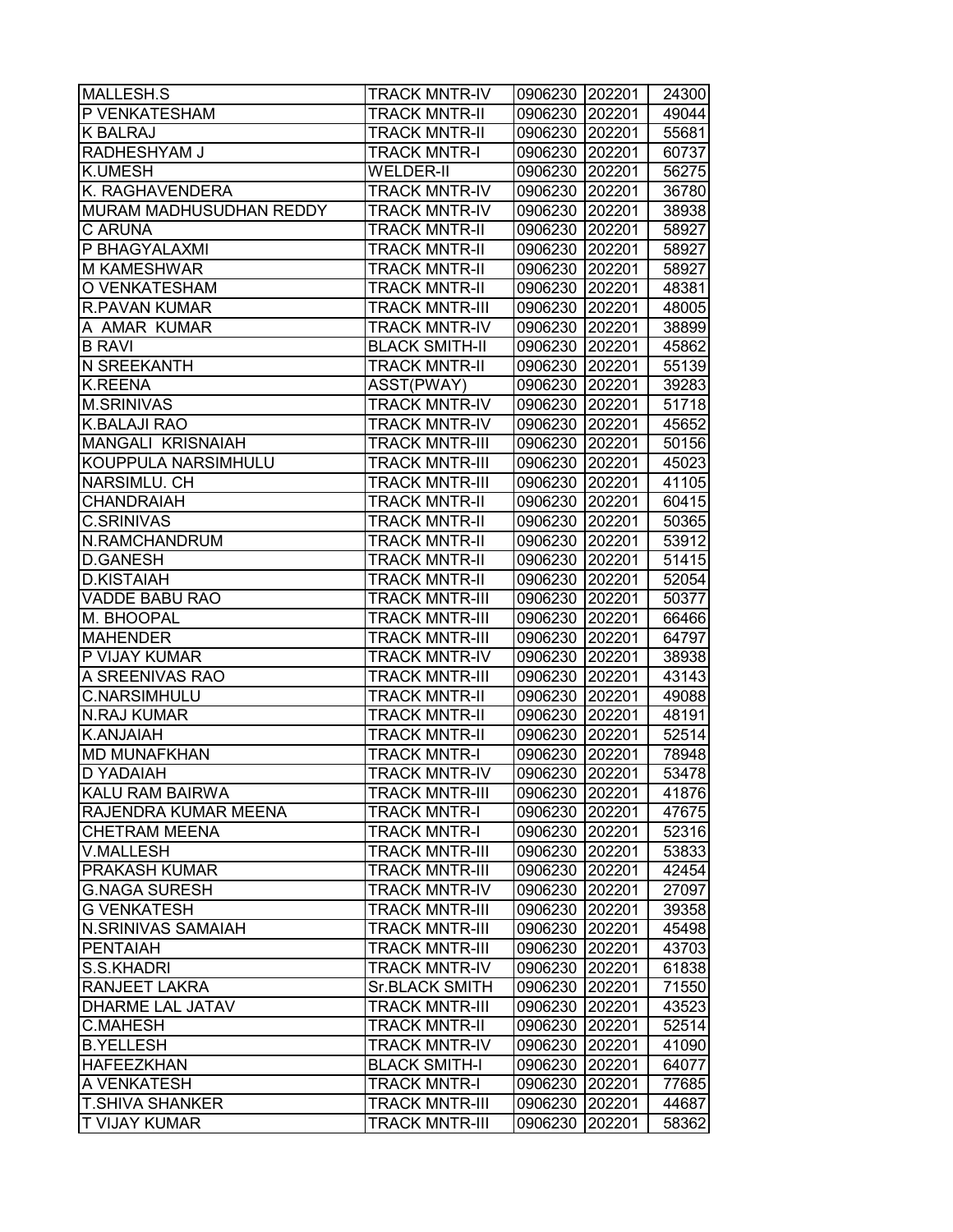| <b>U.THIRUPATHAIAH</b>                     | <b>TRACK MNTR-III</b>                       | 0906230 202201     |                  | 47211          |
|--------------------------------------------|---------------------------------------------|--------------------|------------------|----------------|
| M.SATYANARAYANA                            | <b>TRACK MNTR-III</b>                       | 0906230            | 202201           | 51851          |
| C KUMAR                                    | <b>TRACK MNTR-II</b>                        | 0906230            | 202201           | 52947          |
| <b>D SRAVAN KUMAR</b>                      | <b>TRACK MNTR-II</b>                        | 0906230 202201     |                  | 61938          |
| <b>M SUDARSHAN KUMAR</b>                   | <b>TRACK MNTR-IV</b>                        | 0906230 202201     |                  | 55633          |
| <b>ROBERT AUGUSTINE</b>                    | <b>TRACK MNTR-II</b>                        | 0906230 202201     |                  | 42346          |
| <b>MOHAMMED FARAAZ AHMED</b>               | <b>TRACK MNTR-II</b>                        | 0906230 202201     |                  | 48970          |
| <b>S.SRIHARI</b>                           | <b>TRACK MNTR-IV</b>                        | 0906230            | 202201           | 39199          |
| U.RAJU                                     | <b>TRACK MNTR-III</b>                       | 0906230            | 202201           | 41642          |
| <b>B.NAGARAJU</b>                          | <b>TRACK MNTR-II</b>                        | 0906230 202201     |                  | 43284          |
| <b>U.YADAGIRI</b>                          | <b>TRACK MNTR-III</b>                       | 0906230            | 202201           | 42178          |
| S.PARASHURAM                               | <b>TRACK MNTR-II</b>                        | 0906230            | 202201           | 51895          |
| <b>VIJAY KUMAR YADAV</b>                   | <b>TRACK MNTR-III</b>                       | 0906230            | 202201           | 45088          |
| <b>BABAN SINGH</b>                         | <b>TRACK MNTR-III</b>                       | 0906230            | 202201           | 42658          |
| <b>P.SAI KRISHNA</b>                       | <b>TRACK MNTR-III</b>                       | 0906230            | 202201           | 36015          |
| <b>D.BIKSHAPATHI</b>                       | <b>TRACK MNTR-IV</b>                        | 0906230            | 202201           | 45255          |
| <b>N SHANKER PRASAD</b>                    | <b>TRACK MNTR-I</b>                         | 0906230 202201     |                  | 70921          |
| A.THIRUPATHI                               | <b>TRACK MNTR-I</b>                         | 0906230 202201     |                  | 67625          |
| <b>JANGIAH</b>                             | <b>TRACK MNTR-I</b>                         | 0906230            | 202201           | 75944          |
| <b>MD AZAM</b>                             | <b>TRACK MNTR-I</b>                         | 0906230            | 202201           | 69367          |
| <b>MD SHABI</b>                            | <b>TRACK MNTR-IV</b>                        | 0906230            | 202201           | 37134          |
| S.JAIVANTH                                 | <b>TRACK MNTR-II</b>                        | 0906230 202201     |                  | 56654          |
| <b>D.SHRAVAN KUMAR</b>                     | <b>TRACK MNTR-II</b>                        | 0906230 202201     |                  | 42007          |
| <b>M.PRAKASH</b>                           | <b>TRACK MNTR-IV</b>                        | 0906230            | 202201           | 33769          |
| E.SATTAIAH                                 | <b>TRACK MNTR-III</b>                       | 0906230            | 202201           | 39728          |
| K VENKATESH RAMACHANDRAIAH                 | <b>TRACK MNTR-III</b>                       | 0906230            | 202201           | 39037          |
| R.VEERA REDDY                              | <b>TRACK MNTR-III</b>                       | 0906230            | 202201           | 43483          |
| P. ANIL KUMAR                              | <b>TRACK MNTR-I</b>                         | 0906230            | 202201           | 66705          |
| <b>MLAXMAN</b>                             | <b>TRACK MNTR-III</b>                       | 0906230 202201     |                  | 58272          |
| C VENKATESH                                | <b>TRACK MNTR-II</b>                        | 0906230            | 202201           | 50947          |
| N.SRINAVASULU                              | <b>TRACK MNTR-I</b>                         | 0906230            | 202201           | 60415          |
| P.KRISHNAIAH                               | <b>TRACK MNTR-I</b>                         | 0906230            | 202201           | 54969          |
| P.NARSING RAO                              | <b>TRACK MNTR-II</b>                        | 0906230            | 202201           | 40217          |
| <b>B CHANDRIAH</b>                         | <b>TRACK MNTR-II</b>                        | 0906230            | 202201           | 53198          |
| <b>BIMAN SARKAR</b>                        | <b>TRACK MNTR-III</b>                       | 0906230            | 202201           | 43262          |
| <b>C.VARGHIS</b>                           | <b>TRACK MNTR-III</b>                       | 0906230            | 202201           | 46938          |
| P.SEVYA                                    | <b>TRACK MNTR-III</b>                       | 0906230 202201     |                  | 42042          |
| V.NANDA                                    | ASST(PWAY)                                  | 0906230            | 202201           | 32554          |
| <b>G.KOMARAIAH</b>                         | <b>TRACK MNTR-IV</b>                        | 0906230            | 202201           | 59424          |
| <b>BALAKOMARAIAH</b>                       | <b>TRACK MNTR-III</b>                       | 0906230            | 202201           | 55982          |
| M.SWAROOPA                                 | <b>TRACK MNTR-II</b>                        | 0906230            | 202201           | 64928          |
| V.ANAND                                    | <b>TRACK MNTR-III</b>                       | 0906230 202201     |                  | 39118          |
| <b>SEKHAR GOUD</b>                         | <b>TRACK MNTR-IV</b>                        | 0906230            | 202201           | 30263          |
| <b>VENKATIAH</b>                           | <b>TRACK MNTR-I</b>                         | 0906230            | 202201           | 71248          |
| <b>AHMED</b>                               | <b>TRACK MNTR-I</b>                         | 0906230            | 202201           | 81388          |
| <b>ABBAIAH KONDAIAH</b>                    | <b>TRACK MNTR-IV</b>                        | 0906230            | 202201           | 59155          |
| <b>PUTUL PASWAN</b>                        | <b>TRACK MNTR-III</b>                       | 0906230            | 202201           | 35051          |
| <b>B.ASHWINI KUMAR</b>                     | <b>TRACK MNTR-II</b>                        | 0906230 202201     |                  | 59786          |
| <b>LINGA MURTHY</b>                        | <b>TRACK MNTR-IV</b>                        | 0906230            | 202201           | 55657          |
| <b>K.YELLAIAH</b>                          | <b>TRACK MNTR-III</b>                       | 0906230            | 202201           | 49788          |
| C. VENKATESH                               | <b>TRACK MNTR-II</b>                        | 0906230            | 202201           | 49340          |
| <b>K.RAVI KUMAR</b><br><b>MD.MOIZUDDIN</b> | <b>TRACK MNTR-I</b><br><b>TRACK MNTR-II</b> | 0906230            | 202201           | 69945          |
| M.N.JAGADESWAR                             | <b>TRACK MNTR-II</b>                        | 0906230<br>0906230 | 202201<br>202201 | 62825<br>53226 |
|                                            |                                             |                    |                  |                |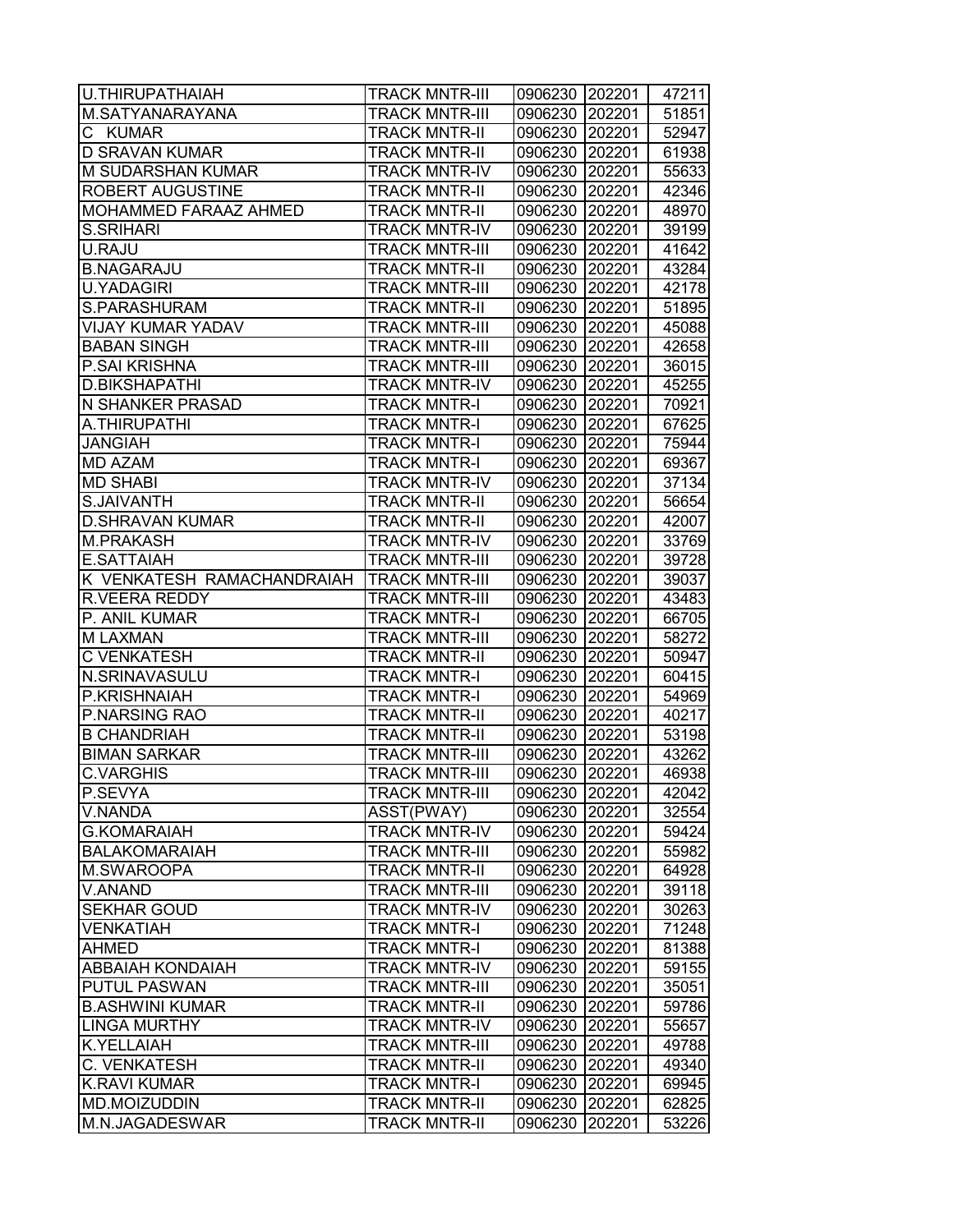| <b>MD.AZHARUDDIN</b>                  | <b>TRACK MNTR-IV</b>                         | 0906230 202201     |                  | 55751          |
|---------------------------------------|----------------------------------------------|--------------------|------------------|----------------|
| CH.ANNAPURNA                          | <b>TRACK MNTR-II</b>                         | 0906230            | 202201           | 62087          |
| <b>SRIDEVI KARRI</b>                  | <b>TRACK MNTR-III</b>                        | 0906230            | 202201           | 39511          |
| <b>D.K RAMCHANDERJI</b>               | <b>TRACK MNTR-II</b>                         | 0906230 202201     |                  | 52514          |
| <b>G.RAMULU</b>                       | <b>TRACK MNTR-IV</b>                         | 0906230 202201     |                  | 61869          |
| <b>CHERLA SAIBABA</b>                 | <b>Sr.BLACK SMITH</b>                        | 0906230 202201     |                  | 62698          |
| C. MOJES                              | <b>TRACK MNTR-II</b>                         | 0906230 202201     |                  | 56421          |
| <b>K SREE SAILAM</b>                  | <b>TRACK MNTR-I</b>                          | 0906230 202201     |                  | 53290          |
| <b>SHAIK SADAK</b>                    | <b>TRACK MNTR-III</b>                        | 0906230 202201     |                  | 43262          |
| <b>SAI ANJANEYULU</b>                 | <b>TRACK MNTR-I</b>                          | 0906230 202201     |                  | 56527          |
| V.KANAKAIAH                           | <b>TRACK MNTR-II</b>                         | 0906230 202201     |                  | 54661          |
| <b>D.GANESH</b>                       | <b>TRACK MNTR-III</b>                        | 0906230 202201     |                  | 55263          |
| <b>CH.NARSIMHA</b>                    | <b>TRACK MNTR-IV</b>                         | 0906230            | 202201           | 58330          |
| <b>B.VENKATESH</b>                    | <b>TRACK MNTR-III</b>                        | 0906230            | 202201           | 40933          |
| <b>K.YELLAIAH</b>                     | <b>TRACK MNTR-IV</b>                         | 0906230            | 202201           | 52288          |
| M.BALANARSIMHA                        | <b>TRACK MNTR-III</b>                        | 0906230            | 202201           | 51930          |
| O.BEERAIAH                            | <b>TRACK MNTR-IV</b>                         | 0906230 202201     |                  | 62814          |
| <b>C.VENKANNA</b>                     | <b>TRACK MNTR-IV</b>                         | 0906230 202201     |                  | 42893          |
| <b>G PANDU</b>                        | <b>TRACK MNTR-I</b>                          | 0906230 202201     |                  | 71725          |
| <b>KYADAGIRI</b>                      | <b>TRACK MNTR-I</b>                          | 0906230 202201     |                  | 59938          |
| <b>D BUTCHIAH</b>                     | <b>TRACK MNTR-II</b>                         | 0906230 202201     |                  | 52500          |
| <b>ANTHIAH</b>                        | <b>TRACK MNTR-II</b>                         | 0906230 202201     |                  | 59575          |
| <b>OM PRAKASH</b>                     | <b>TRACK MNTR-III</b>                        | 0906230 202201     |                  | 42668          |
| <b>C.H.NAGARAJU</b>                   | <b>TRACK MNTR-II</b>                         | 0906230 202201     |                  | 50905          |
| S.SRINIVAS                            | <b>TRACK MNTR-II</b>                         | 0906230            | 202201           | 52514          |
| <b>B RAVINDER</b>                     | <b>TRACK MNTR-IV</b>                         | 0906230            | 202201           | 47519          |
| <b>B.MADHAVA REDDY</b>                | <b>TRACK MNTR-IV</b>                         | 0906230            | 202201           | 52272          |
| <b>AGNEL PAUL</b>                     | <b>TRACK MNTR-IV</b>                         | 0906230            | 202201           | 61653          |
| <b>KNARASINGH RAO</b>                 | <b>TRACK MNTR-IV</b>                         | 0906230            | 202201           | 60729          |
| A.SREEKANTH                           | <b>TRACK MNTR-IV</b>                         | 0906230 202201     |                  | 44985          |
| <b>N.VENKATESH</b>                    | <b>TRACK MNTR-IV</b>                         | 0906230 202201     |                  | 33523          |
| <b>K.PRASAD RAO</b>                   | <b>TRACK MNTR-IV</b>                         | 0906230            | 202201           | 33889          |
| <b>V.ARUN KUMAR</b>                   | <b>TRACK MNTR-IV</b>                         | 0906230 202201     |                  | 38823          |
| SALLAGALLA PRASAD                     | <b>TRACK MNTR-III</b>                        | 0906230 202201     |                  | 47635          |
| <b>DANDU SAMUEL</b>                   | <b>TRACK MNTR-III</b>                        | 0906230 202201     |                  | 43979          |
| KALLE VENKATA RAMANA                  | <b>TRACK MNTR-IV</b>                         | 0906230            | 202201           | 43113          |
| K. RAJU                               | <b>TRACK MNTR-IV</b>                         | 0906230 202201     |                  | 39229          |
| <b>T.NARSIMULU</b>                    | <b>TRACK MNTR-IV</b>                         | 0906230            | 202201           | 36824          |
| T. VIJAYARAJU                         | <b>TRACK MNTR-IV</b>                         | 0906230            | 202201           | 32410          |
| <b>K.SRISAILAM</b>                    | <b>TRACK MNTR-IV</b>                         | 0906230            | 202201           | 34363          |
| <b>M.MURALI</b>                       | <b>TRACK MNTR-II</b>                         | 0906230            | 202201           | 50975          |
| <b>S RAJENDAR</b>                     | <b>TRACK MNTR-IV</b>                         | 0906230 202201     |                  | 38823          |
| <b>K.POSHAIA</b>                      | <b>TRACK MNTR-IV</b>                         | 0906230 202201     |                  | 37006          |
| <b>K PREMANANDAM</b>                  | <b>TRACK MNTR-IV</b>                         | 0906230 202201     |                  | 39716          |
| N NAGARAJU                            | <b>TRACK MNTR-IV</b>                         | 0906230            | 202201           | 39189          |
| S SAI KUMAR                           | <b>TRACK MNTR-IV</b>                         | 0906230            | 202201           | 38823          |
| <b>S RAJKUMAR</b>                     | <b>TRACK MNTR-IV</b>                         | 0906230            | 202201           | 35655          |
| <b>K.SRINIVAS</b>                     | <b>TRACK MNTR-IV</b>                         | 0906230 202201     |                  | 40071          |
| <b>BOVVALLA YADAIAH</b>               | <b>TRACK MNTR-IV</b>                         | 0906230 202201     |                  | 40036          |
| <b>AROKIA NATHAN</b>                  | <b>TRACK MNTR-IV</b>                         | 0906230            | 202201           | 30700          |
| <b>VAMSI KRISHNA M</b><br>M.JANARDHAN | <b>TRACK MNTR-IV</b>                         | 0906230<br>0906230 | 202201           | 30700          |
| <b>MANISH KUMAR</b>                   | <b>TRACK MNTR-IV</b><br><b>TRACK MNTR-IV</b> | 0906230            | 202201<br>202201 | 38424<br>31752 |
| <b>RAKESH KUMAR DHAYAL</b>            | <b>TRACK MNTR-IV</b>                         | 0906230            | 202201           | 31485          |
|                                       |                                              |                    |                  |                |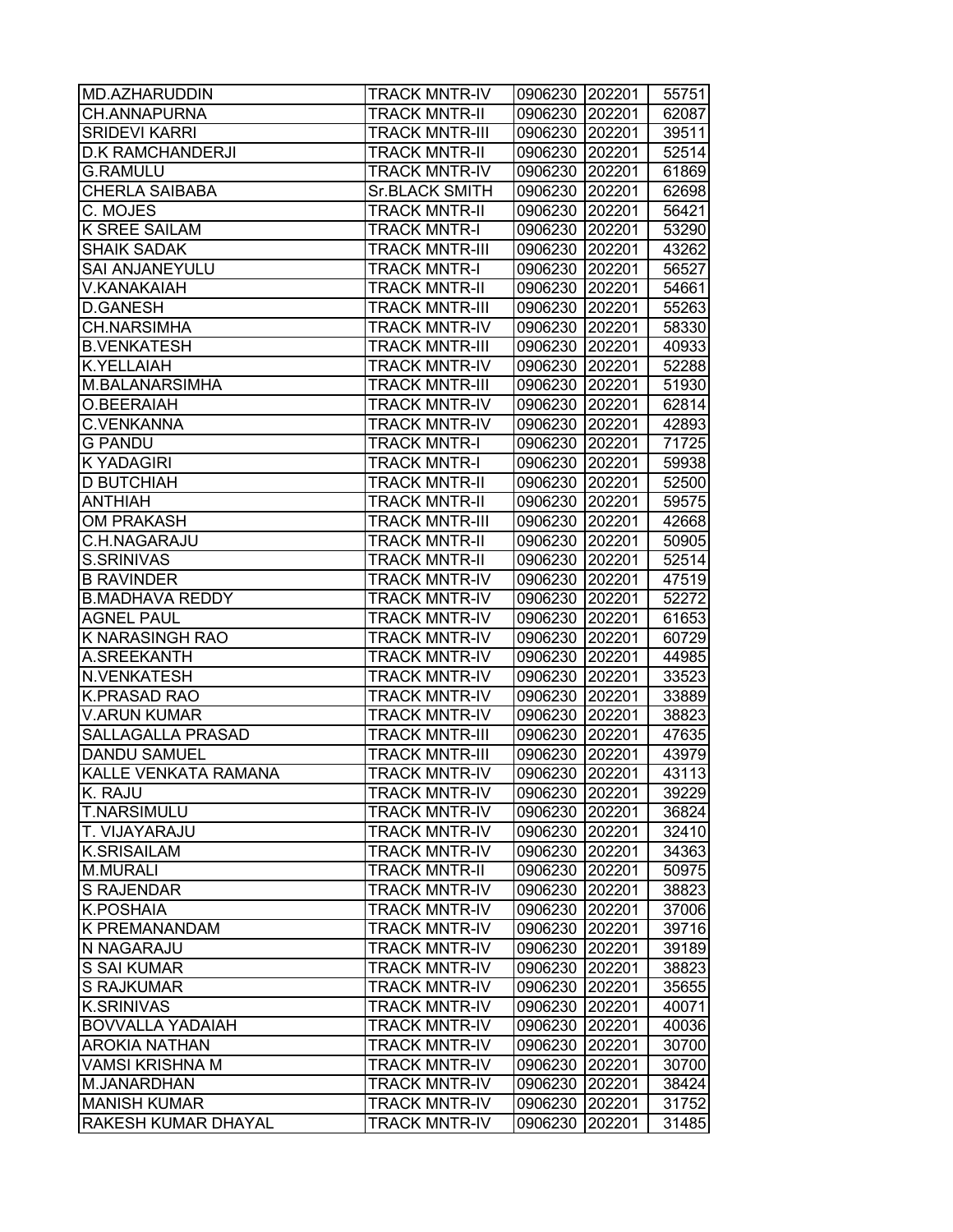| <b>K.VIJAY KUMAR</b>      | <b>TRACK MNTR-IV</b>   | 0906230 202201 |        | 30850 |
|---------------------------|------------------------|----------------|--------|-------|
| A.BASIL                   | <b>TRACK MNTR-IV</b>   | 0906230 202201 |        | 25414 |
| HARISH CHANDRA CHAUHAN    | <b>TRACK MNTR-IV</b>   | 0906230 202201 |        | 37072 |
| MOHAMMAD SHAKEEL PASHA    | <b>TRACK MNTR-IV</b>   | 0906230 202201 |        | 32157 |
| <b>BHARAT LAL MEENA</b>   | <b>TRACK MNTR-III</b>  | 0906230 202201 |        | 32954 |
| SAMUDRALA GOPI KRISHNA    | <b>TRACK MNTR-IV</b>   | 0906230 202201 |        | 36420 |
| <b>B.SHANKAR</b>          | <b>TRACK MNTR-IV</b>   | 0906230 202201 |        | 36543 |
| <b>G.DEVENDER</b>         | <b>TRACK MNTR-IV</b>   | 0906230 202201 |        | 47782 |
| <b>SRINU</b>              | <b>TRACK MNTR-IV</b>   | 0906230 202201 |        | 36247 |
| <b>P.MALLESH</b>          | <b>TRACK MNTR-IV</b>   | 0906230 202201 |        | 44737 |
| K.ANJANEYULU              | <b>TRACK MNTR-IV</b>   | 0906230 202201 |        | 40860 |
| <b>M.DINESH</b>           | <b>TRACK MNTR-IV</b>   | 0906230 202201 |        | 29259 |
| PRADEEP LOCHAN DAS        | <b>TRACK MNTR-IV</b>   | 0906230 202201 |        | 36336 |
| <b>G.NARAYANA</b>         | <b>TRACK MNTR-IV</b>   | 0906230 202201 |        | 29643 |
| PARAMJEET KUMAR           | <b>TRACK MNTR-IV</b>   | 0906230 202201 |        | 27843 |
| RUTTALA PREMA KUMAR       | <b>TRACK MNTR-IV</b>   | 0906230 202201 |        | 33109 |
| PINNITI BHEEM RAO         | <b>TRACK MNTR-IV</b>   | 0906230 202201 |        | 29643 |
| A.SEETHA LAKSHMANA        | <b>TRACK MNTR-IV</b>   | 0906230 202201 |        | 32398 |
| PULLA NIKHIL              | <b>TRACK MNTR-IV</b>   | 0906230 202201 |        | 29259 |
| PYATA SHIVA KUMAR         | <b>TRACK MNTR-IV</b>   | 0906230 202201 |        | 36643 |
| <b>JAIN ASHIKA</b>        | ASST(WORKS)            | 0906231        | 202201 | 35739 |
| P SHAKTHI PRASAD YADAV    | ASST(WORKS)            | 0906231        | 202201 | 35739 |
| <b>MOHAMMAD HANEEF</b>    | ASST(WORKS)            | 0906231 202201 |        | 38177 |
| K V KALYAN REDDY          | PLF-II                 | 0906231 202201 |        | 66652 |
| D CHENCHAIAH              | Sr.PLF                 | 0906231 202201 |        | 68106 |
| P.DEEPAK                  | PLF-II                 | 0906231        | 202201 | 46270 |
| <b>MAMIDI RAJKUMAR</b>    | <b>TRACK MNTR-IV</b>   | 0906231 202201 |        | 41130 |
| K V RAVINDRAIAH           | Sr.PLF                 | 0906231        | 202201 | 71089 |
| <b>B. VENKATESH</b>       | ASST(WORKS)            | 0906231 202201 |        | 49972 |
| P SRISAILAM               | ASST(WORKS)            | 0906231 202201 |        | 61572 |
| <b>M RAMESH</b>           | ASST(WORKS)            | 0906231 202201 |        | 36123 |
| SIVRAMA KRISHNA. M        | ASST(WORKS)            | 0906231        | 202201 | 38177 |
| S.K.HAMID                 | PLF-I                  | 0906231        | 202201 | 68889 |
| PARMANAND                 | ASST(WORKS)            | 0906231        | 202201 | 49812 |
| <b>NARSING</b>            | PLF-II                 | 0906231        | 202201 | 67600 |
| <b>JOKIN AROKIA SWAMY</b> | Sr.PLF                 | 0906231 202201 |        | 65862 |
| K VENKATESHAM             | ASST(WORKS)            | 0906231 202201 |        | 38177 |
| <b>M SAVITHRI</b>         | ASST(WORKS)            | 0906231        | 202201 | 54238 |
| <b>B.M.SURESH KUMAR</b>   | Sr.TECH. MASON         | 0906231        | 202201 | 69654 |
| D VENKATASWAMY            | PLF-II                 | 0906231        | 202201 | 53841 |
| <b>C.CHANDRA SEKHAR</b>   | ASST(WORKS)            | 0906231        | 202201 | 34706 |
| M SANDEEP                 | PLF-II                 | 0906231        | 202201 | 45896 |
| <b>T.HARISH KUMAR</b>     | ASST(WORKS)            | 0906231        | 202201 | 30318 |
| K BHARATH PRASAD          | ASST(WORKS)            | 0906231        | 202201 | 35739 |
| M LAXMAN YADAV            | ASST(WORKS)            | 0906231        | 202201 | 35739 |
| P SHIVA KUMAR             | PLF-I                  | 0906231        | 202201 | 52274 |
| K. RAGHAVENDRA RAO        | ASST(WORKS)            | 0906231        | 202201 | 36123 |
| <b>KUMBHAM SRINIVAS</b>   | ASST(WORKS)            | 0906231        | 202201 | 32190 |
| <b>G RAGHUNATH</b>        | ASST(WORKS)            | 0906231 202201 |        | 34227 |
| SHAIK MOHAMMED JUNAID     | TECH.(MASON)-III       | 0906232 202201 |        | 38267 |
| KUSHANGALA LAXMI          | ASST(WORKS)            | 0906232 202201 |        | 26986 |
| G MURALI KRISHNA          | <b>TECH.(MASON)-II</b> | 0906232 202201 |        | 47029 |
| <b>C.H.VENKATESH</b>      | ASST(WORKS)            | 0906232        | 202201 | 3575  |
| <b>BODA MOHAN</b>         | TECH.CARPENTER 0906232 |                | 202201 | 46270 |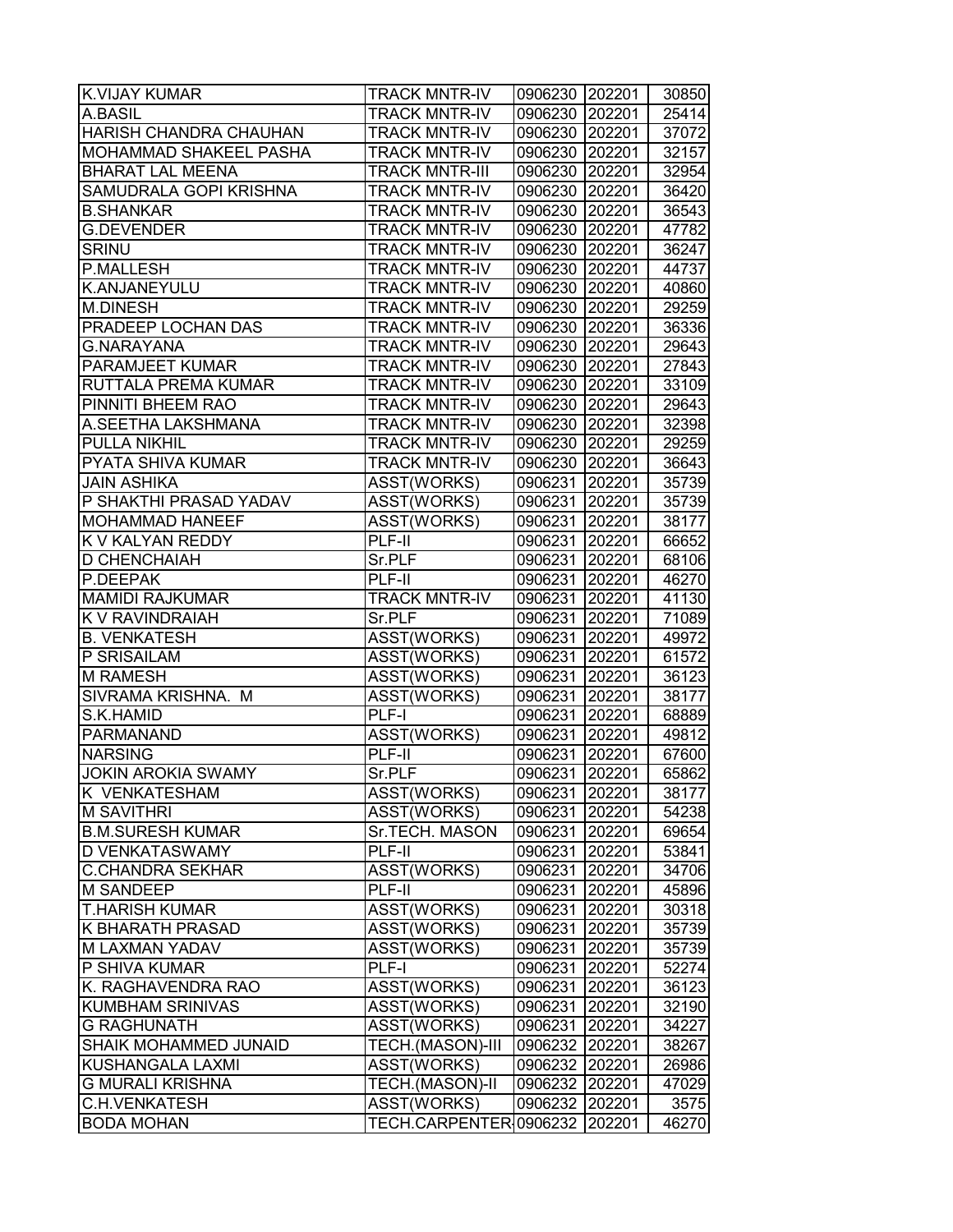| K RAJASEKHAR RAJALINGAIAH      | ASST(WORKS)                      | 0906232 202201 |        | 29148 |
|--------------------------------|----------------------------------|----------------|--------|-------|
| <b>G VENKATESH</b>             | <b>MALI</b>                      | 0906232 202201 |        | 65230 |
| Y.B.V.K PRASAD                 | TECH(PAINTER)-III 0906232 202201 |                |        | 52432 |
| <b>MD.ASHRAF</b>               | TECH.(MASON)-II                  | 0906232 202201 |        | 60490 |
| P. NARSING RAO                 | SR.H.KEEPING.ASS0906232 202201   |                |        | 48324 |
| C LAXMI                        | TECH.(MASON)-II                  | 0906232 202201 |        | 57330 |
| <b>MD.ASIF MIYA</b>            | ASST(WORKS)                      | 0906232 202201 |        | 53525 |
| YADAIAH                        | ASST(WORKS)                      | 0906232 202201 |        | 36418 |
| PN.MADAN MOHAN                 | ASST(WORKS)                      | 0906232 202201 |        | 44289 |
| <b>B.SHARADA</b>               | SR.H.KEEPING.ASS0906232 202201   |                |        | 51010 |
| <b>BICHALA NARESH</b>          | ASST(WORKS)                      | 0906232 202201 |        | 36687 |
| Y.RAMA MURTHY                  | ASST(WORKS)                      | 0906232 202201 |        | 39283 |
| <b>D.PARVEEN</b>               | Sr.TECH. MASON                   | 0906232 202201 |        | 71550 |
| <b>KAMLESH MEENA</b>           | PLF-I                            | 0906232 202201 |        | 52751 |
| <b>MAHAMOOD</b>                | ASST(WORKS)                      | 0906232 202201 |        | 63492 |
| <b>MOHD RAHMAN</b>             | ASST(WORKS)                      | 0906232 202201 |        | 53185 |
| P.RAMESH                       | SR.H.KEEPING.ASS0906232 202201   |                |        | 45457 |
| V.LAXMINARAYANA                | ASST(WORKS)                      | 0906232 202201 |        | 53442 |
| <b>S.LAXMI ANJANA DEVI</b>     | ASST(WORKS)                      | 0906232 202201 |        | 32554 |
| K.SAI MOHAN KRISHNA            | H.KEEPING.ASST(E0906232 202201   |                |        | 30318 |
| <b>MEKALA SAIDULU</b>          | ASST(WORKS)                      | 0906232 202201 |        | 35611 |
| <b>B JAIPAL</b>                | ASST(PWAY)                       | 0906233 202201 |        | 65854 |
| <b>E SHIVA KUMAR</b>           | ASST(PWAY)                       | 0906233 202201 |        | 61566 |
| <b>LINGAM P</b>                | ASST(PWAY)                       | 0906233 202201 |        | 85446 |
| <b>M A SIDDIQUE</b>            | ASST(PWAY)                       | 0906233 202201 |        | 57457 |
| <b>K SUDHAKER</b>              | ASST(PWAY)                       | 0906233 202201 |        | 77080 |
| Y SREERAMULU                   | ASST(PWAY)                       | 0906233 202201 |        | 65854 |
| N NAGESH                       | ASST(PWAY)                       | 0906233 202201 |        | 65204 |
| <b>B.VIJAY KUMAR</b>           | ASST(PWAY)                       | 0906233 202201 |        | 35739 |
| <b>C SRINIVAS</b>              | ASST(PWAY)                       | 0906233 202201 |        | 47589 |
| <b>KESHAPAGA BHANU CHANDER</b> | ASST(PWAY)                       | 0906233 202201 |        | 44826 |
| <b>RATHLAVATH ASHOK</b>        | ASST(PWAY)                       | 0906233 202201 |        | 32190 |
| NALAMANTHULA RAMANAIAH         | ASST(PWAY)                       | 0906233 202201 |        | 43690 |
| <b>B. BHANUCHANDER</b>         | ASST(PWAY)                       | 0906233 202201 |        | 45843 |
| <b>ALOK KUMAR SINGH</b>        | ASST(WORKS)                      | 0906234 202201 |        | 49588 |
| <b>D SHANKAR</b>               | ASST(WORKS)                      | 0906234 202201 |        | 47946 |
| <b>M.SHANTHA</b>               | ASST(WORKS)                      | 0906234 202201 |        | 38899 |
| <b>G.RAMU</b>                  | TECH.(MASON)-III                 | 0906234 202201 |        | 43099 |
| <b>J P NIRMALA</b>             | ASST(WORKS)                      | 0906234 202201 |        | 60016 |
| <b>M SRINIVAS</b>              | TECH.CARPENTER 0906234 202201    |                |        | 55118 |
| <b>K.NARESH</b>                | ASST(WORKS)                      | 0906234 202201 |        | 37793 |
| K.NAGARAJA                     | ASST(WORKS)                      | 0906234 202201 |        | 38899 |
| <b>MD SARWAR</b>               | ASST(WORKS)                      | 0906234 202201 |        | 58903 |
| <b>SRI VALLI</b>               | ASST(WORKS)                      | 0906234 202201 |        | 61754 |
| <b>MASOOMSAB</b>               | Sr.TECH. MASON                   | 0906234 202201 |        | 75658 |
| <b>B.SHIVA KUMAR</b>           | TECH.CARPENTER 0906234 202201    |                |        | 48576 |
| <b>TIPPANI SHOBHAN BABU</b>    | TECH(PAINTER)-III 0906234 202201 |                |        | 36811 |
| <b>B PRADEEP KUMAR</b>         | ASST(WORKS)                      | 0906234 202201 |        | 46816 |
| M D JAWED                      | ASST(WORKS)                      | 0906234 202201 |        | 45457 |
| S.RAMACHANDRAN                 | TECH(PAINTER)-III 0906234 202201 |                |        | 39757 |
| <b>E.MURALI KRISHNA</b>        | TECH.(MASON)-III                 | 0906234 202201 |        | 57425 |
| G. KUMARA SWAMY                | ASST(WORKS)                      | 0906234 202201 |        | 42952 |
| W VIJAY KUMAR                  | Sr.TECH. CARPENT 0906234         |                | 202201 | 65862 |
| N.YADAGIRI                     | Sr.TECH. CARPENT0906234          |                | 202201 | 61125 |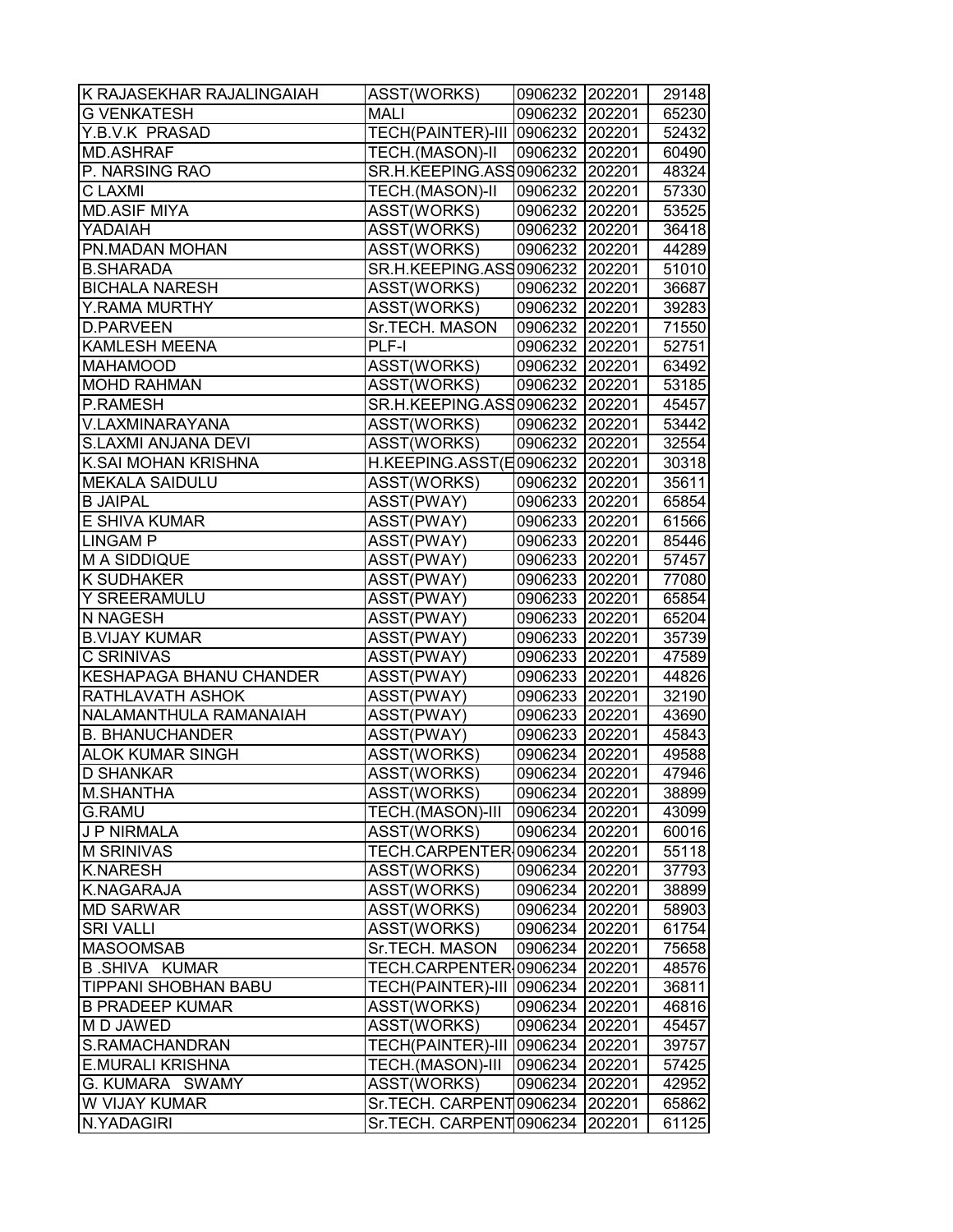| <b>KESHAV KUMAR</b>          | WELDER-III                      | 0906234 202201 |        | 39373  |
|------------------------------|---------------------------------|----------------|--------|--------|
| R ASHOK                      | TECH.CARPENTER 0906234 202201   |                |        | 74394  |
| MD. WAJEED                   | TECH.CARPENTER 0906234   202201 |                |        | 58954  |
| P SAROJA                     | MATE(WORKS)                     | 0906234 202201 |        | 63492  |
| <b>SMT S.LAVANYA KUMARI</b>  | ASST(WORKS)                     | 0906234 202201 |        | 37793  |
| <b>H.KIRAN KUMAR</b>         | TECH.(MASON)-III                | 0906234 202201 |        | 44532  |
| SAWWALAKHE RAJESH VINCHULAL  | ASST(WORKS)                     | 0906234 202201 |        | 36687  |
| G S RAMESH KUMAR             | <b>WATCHER</b>                  | 0906235 202201 |        | 53854  |
| <b>D SIVAKUMAR</b>           | ASST(WORKS)                     | 0906235 202201 |        | 80194  |
| <b>B.SIDDAIAH</b>            | ASST(WORKS)                     | 0906235 202201 |        | 46428  |
| N.SIVAKUMAR                  | ASST(WORKS)                     | 0906235 202201 |        | 108021 |
| <b>MLOUISA</b>               | ASST(WORKS)                     | 0906235 202201 |        | 45457  |
| R VENKATESHAM                | ASST(BRIDGE)                    | 0906236 202201 |        | 34976  |
| <b>NIRAJ KUMAR</b>           | BRIDGE ERECTOR-0906236 202201   |                |        | 45426  |
| <b>SHAIK ANWAR</b>           | TECH.(MASON)-II                 | 0906236 202201 |        | 54529  |
| N SRINIVAS                   | BRIDGE ERECTOR-0906236 202201   |                |        | 69503  |
| <b>T ARUNA RANI</b>          | BRIDGE ERECTOR-0906236 202201   |                |        | 39169  |
| <b>B JANARDHAN</b>           | ASST(BRIDGE)                    | 0906236 202201 |        | 42399  |
| <b>G.SRINIVAS</b>            | ASST(WORKS)                     | 0906236 202201 |        | 46399  |
| P BALRAJ                     | BRIDGE ERECTOR-0906236 202201   |                |        | 43669  |
| <b>SWAPAN BISWAS</b>         | BRIDGE ERECTOR-0906236 202201   |                |        | 39669  |
| <b>ARJUN</b>                 | <b>RIVETTER-I</b>               | 0906236 202201 |        | 73898  |
| <b>G.HARI BABU</b>           | BRIDGE ERECTOR-0906236 202201   |                |        | 43785  |
| <b>K.ANIL KUMAR</b>          | <b>RIVETTER-II</b>              | 0906236 202201 |        | 50348  |
| K BHANU PRASAD               | RIVETTER-III                    | 0906236 202201 |        | 37161  |
| S NAGARAJU                   | BRIDGE ERECTOR-0906236   202201 |                |        | 48770  |
| <b>PRAVEEN KUMAR</b>         | ASST(BRIDGE)                    | 0906236 202201 |        | 28140  |
| <b>BOYA RAMAKRISHNA</b>      | ASST(BRIDGE)                    | 0906236 202201 |        | 34024  |
| <b>VIDYANAND KUMAR</b>       | ASST(BRIDGE)                    | 0906236 202201 |        | 34190  |
| <b>MANRAJ MEENA</b>          | BRIDGE ERECTOR-0906236 202201   |                |        | 40738  |
| DEEPAK KUMAR SINGH           | ASST(BRIDGE)                    | 0906236 202201 |        | 31008  |
| LOVE YADAV                   | ASST(BRIDGE)                    | 0906236 202201 |        | 36924  |
| PANKAJ KUMAR                 | ASST(BRIDGE)                    | 0906236 202201 |        | 29958  |
| <b>VISHVAS KUMAR VERMA</b>   | ASST(BRIDGE)                    | 0906236 202201 |        | 28290  |
| <b>VINAY</b>                 | ASST(BRIDGE)                    | 0906236 202201 |        | 35524  |
| PUSHPENDRA KUMAR BAGHEL      | ASST(BRIDGE)                    | 0906236 202201 |        | 29140  |
| <b>ANUJ KUMAR</b>            | ASST(BRIDGE)                    | 0906236 202201 |        | 36758  |
| PRANAY KUMAR SINHA           | ASST(BRIDGE)                    | 0906236        | 202201 | 29174  |
| SARWAJET YADAV               | ASST(BRIDGE)                    | 0906236        | 202201 | 28957  |
| <b>D.MANISH</b>              | ASST(BRIDGE)                    | 0906236 202201 |        | 31788  |
| <b>MUKIRI HARISH</b>         | ASST(WORKS)                     | 0906236 202201 |        | 39288  |
| <b>DEEPAK PATEL</b>          | ASST(BRIDGE)                    | 0906236 202201 |        | 32190  |
| CHINTHALAKUNTA .PRASAD REDDY | ASST(WORKS)                     | 0906236 202201 |        | 38249  |
| <b>U.VIJAYA BHASKAR</b>      | <b>TECH(PAINTER)-III</b>        | 0906237        | 202201 | 65717  |
| <b>V.SRINIVAS NAIK</b>       | <b>WATCHER</b>                  | 0906237        | 202201 | 49828  |
| <b>G.NARESH</b>              | Sr.TECH. MASON                  | 0906237        | 202201 | 63016  |
| <b>NARSIMHAREDDY</b>         | TECH.(MASON)-I                  | 0906237        | 202201 | 70444  |
| <b>SMT. LAXMI BAI</b>        | ASST(WORKS)                     | 0906237        | 202201 | 38899  |
| <b>ANJALI DEVI</b>           | TECH.(MASON)-III                | 0906237        | 202201 | 41920  |
| SMT.NAGAJAYASRI              | <b>LASKAR</b>                   | 0906237        | 202201 | 49588  |
| Y VARALAKSHMI                | TECH.(MASON)-II                 | 0906237        | 202201 | 149492 |
| <b>MAYA RAMESH BHOSLE</b>    | ASST(WORKS)                     | 0906237        | 202201 | 39300  |
| N.ANURADHA                   | ASST(WORKS)                     | 0906237        | 202201 | 48324  |
| <b>MD.JAHANGIR</b>           | ASST(WORKS)                     | 0906237        | 202201 | 48324  |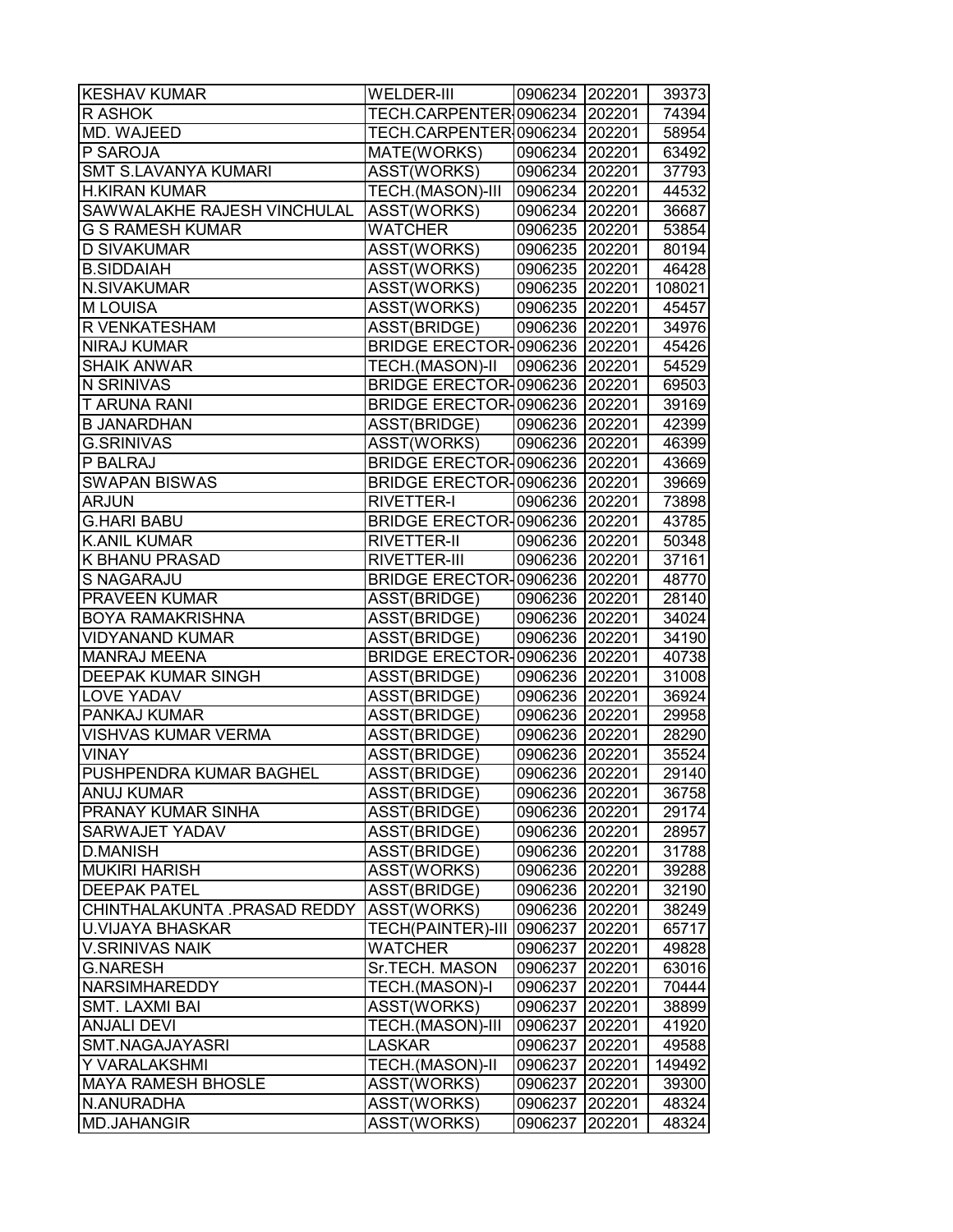| P SAROJINI                     | TECH.(MASON)-I           | 0906237 202201 |        | 64914 |
|--------------------------------|--------------------------|----------------|--------|-------|
| R.PARVATHI                     | ASST(WORKS)              | 0906237        | 202201 | 37793 |
| <b>G.VIJAYA LAKSHMI</b>        | ASST(WORKS)              | 0906237        | 202201 | 41920 |
| P SUREKHA                      | <b>TECH.(MASON)-II</b>   | 0906237 202201 |        | 58910 |
| <b>RAJA KUMAR GOUDA</b>        | ASST(WORKS)              | 0906237 202201 |        | 51010 |
| <b>NITISH KUMAR</b>            | ASST(WORKS)              | 0906237 202201 |        | 37793 |
| A SATHAIAH                     | SR.TECH(M.V.DVR) 0906237 |                | 202201 | 97304 |
| <b>CH.RENUKA</b>               | TECH.CARPENTER 0906237   |                | 202201 | 40872 |
| R.NAGARAJU                     | ASST(WORKS)              | 0906237        | 202201 | 49588 |
| R.RAJESHWARI                   | ASST(WORKS)              | 0906237 202201 |        | 38899 |
| <b>K PARAMESWARLU</b>          | ASST(WORKS)              | 0906237 202201 |        | 37793 |
| <b>DASARI LIMBAVVA</b>         | TECH.(MASON)-I           | 0906237        | 202201 | 66652 |
| J.PAUL                         | TECH.CARPENTER 0906237   |                | 202201 | 46270 |
| <b>TARAKA RAMAKRISHNA ARJI</b> | Sr.TECH. CARPENT0906237  |                | 202201 | 56985 |
| <b>B.BHAKATA RAJU</b>          | ASST(WORKS)              | 0906237        | 202201 | 42952 |
| <b>MANU GOUDA</b>              | ASST(WORKS)              | 0906237        | 202201 | 49544 |
| <b>MD MOIZUDDIN</b>            | ASST(WORKS)              | 0906237 202201 |        | 45457 |
| <b>FERDUSKHAN</b>              | ASST(WORKS)              | 0906237 202201 |        | 52007 |
| A KARIMULLA                    | <b>TECH(PAINTER)-I</b>   | 0906237        | 202201 | 57640 |
| <b>DHANSINGH</b>               | TECH.CARPENTER 0906237   |                | 202201 | 58436 |
| P MEENA                        | ASST(WORKS)              | 0906237        | 202201 | 38899 |
| <b>JOGINDER MAHTO</b>          | <b>TECH.(MASON)-III</b>  | 0906237        | 202201 | 44278 |
| <b>K SRINIVASARAO</b>          | Sr.TECH. MASON           | 0906237 202201 |        | 69654 |
| <b>PUSHPALATHA</b>             | ASST(WORKS)              | 0906237        | 202201 | 51010 |
| <b>S MALLESH</b>               | Sr.BLACK SMITH           | 0906237        | 202201 | 67758 |
| MD.GHOUSE                      | <b>WATCHER</b>           | 0906237        | 202201 | 66014 |
| K.NARSHIMULU                   | ASST(WORKS)              | 0906237        | 202201 | 44058 |
| <b>GURRAM KUMAR</b>            | <b>HELPER</b>            | 0906237        | 202201 | 34791 |
| V PADMA                        | ASST(WORKS)              | 0906237 202201 |        | 35739 |
| M.PRIYANKA                     | ASST(WORKS)              | 0906237 202201 |        | 35739 |
| <b>B.S.SUJATHA</b>             | ASST(WORKS)              | 0906237 202201 |        | 25349 |
| GOLANAKONDA. VENKATESHWAR      | ASST(WORKS)              | 0906237        | 202201 | 30749 |
| <b>V.KARTHIK KUMAR</b>         | ASST(WORKS)              | 0906237        | 202201 | 30749 |
| <b>BHASKAR EDUNURI</b>         | <b>KH HELPER</b>         | 0906238 202201 |        | 39561 |
| <b>D PARASURAM</b>             | PLF-I                    | 0906238 202201 |        | 68548 |
| <b>MD AKBAR</b>                | ASST(WORKS)              | 0906238        | 202201 | 44058 |
| <b>BHOOPATI</b>                | PLF-II                   | 0906238 202201 |        | 58243 |
| <b>MOHD YOUNUS</b>             | PLF-II                   | 0906238 202201 |        | 69805 |
| P.VAIDYANATH                   | PLF-I                    | 0906238 202201 |        | 70435 |
| SATYANARAYANA P                | PLF-I                    | 0906238        | 202201 | 72340 |
| S N SRINIVAS RAO               | PLF-II                   | 0906238 202201 |        | 56770 |
| <b>B LAXMAN</b>                | PLF-II                   | 0906238 202201 |        | 63966 |
| <b>T.SRINIVAS</b>              | FITTER (MCM)             | 0906238 202201 |        | 67758 |
| K. APPA RAO CHOWDHARY          | TECH.(MASON)-III         | 0906238 202201 |        | 47998 |
| P SWAMY                        | TECH.(MASON)-III         | 0906238        | 202201 | 43639 |
| MUSTAFA MOHAMMAD               | ASST(WORKS)              | 0906238        | 202201 | 83344 |
| LAKSHMIPATHI.V                 | ASST(WORKS)              | 0906238        | 202201 | 37507 |
| A.SRIKHANTH                    | PLF-II                   | 0906238 202201 |        | 45483 |
| <b>V.NARSIMHA</b>              | ASST(WORKS)              | 0906238 202201 |        | 49588 |
| <b>D ABDUL SALEEM</b>          | PLF-II                   | 0906238        | 202201 | 72340 |
| <b>G SRIDHAR</b>               | FITTER (MCM)             | 0906238        | 202201 | 77712 |
| <b>K PAVAN KUMAR</b>           | Sr.PLF                   | 0906238        | 202201 | 69654 |
| <b>M RAJU</b>                  | ASST(WORKS)              | 0906238        | 202201 | 48294 |
| <b>K.SADANAND</b>              | ASST(WORKS)              | 0906238        | 202201 | 48324 |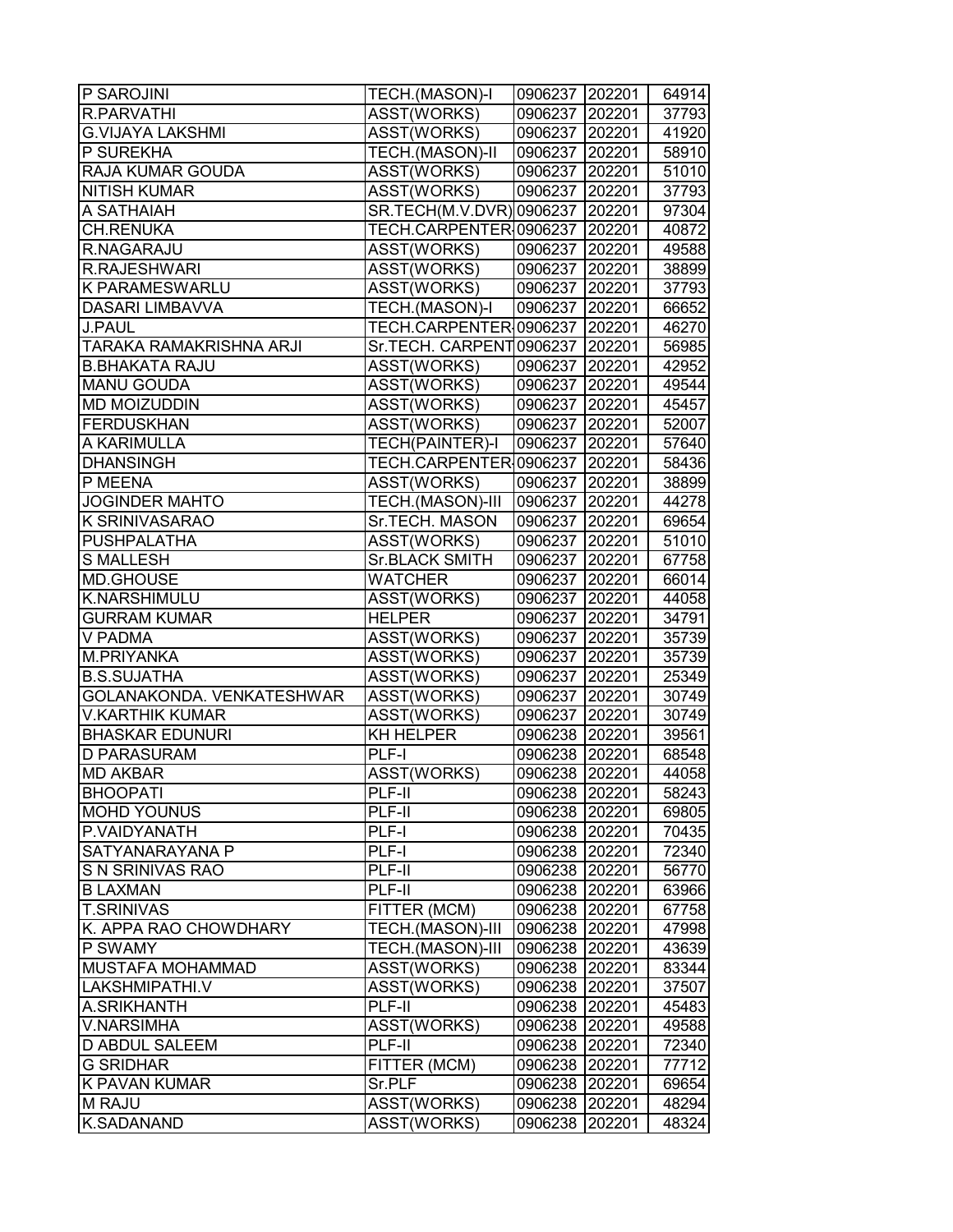| J SUDHAKAR                | PLF-II                 | 0906238 202201 |        | 55627  |
|---------------------------|------------------------|----------------|--------|--------|
| P.NANDU                   | ASST(WORKS)            | 0906238 202201 |        | 46428  |
| V.MADHUBABU               | ASST(WORKS)            | 0906238 202201 |        | 44631  |
| <b>MD ASADULLAH KHAN</b>  | ASST(WORKS)            | 0906238 202201 |        | 48355  |
| <b>MAMIDI PRATAP</b>      | <b>WELDER-III</b>      | 0906238 202201 |        | 32947  |
| <b>AVITI DEEKSHITHA</b>   | ASST(WORKS)            | 0906238 202201 |        | 32190  |
| N VENKATPATI RAJU         | ASST(WORKS)            | 0906239 202201 |        | 58872  |
| <b>MD PARVEEZ RAHIM</b>   | ASST(WORKS)            | 0906239 202201 |        | 62231  |
| <b>MD AFSAR</b>           | ASST(WORKS)            | 0906239 202201 |        | 71392  |
| ASHWANI KUMAR AGRAHARI    | SSE (P.WAY)            | 0906240 202201 |        | 87914  |
| P VENKATA RAMANA          | <b>TRACK MNTR-IV</b>   | 0906240 202201 |        | 39941  |
| NANNE BOINA KRISHNA       | <b>TRACK MNTR-IV</b>   | 0906240 202201 |        | 43986  |
| A NAGARJUN                | <b>TRACK MNTR-IV</b>   | 0906240        | 202201 | 39890  |
| PULLURI DEEPAK            | <b>TRACK MNTR-IV</b>   | 0906240        | 202201 | 40473  |
| CH.PRADEEP                | <b>TRACK MNTR-IV</b>   | 0906240        | 202201 | 32186  |
| <b>G SAI KUMAR</b>        | <b>TRACK MNTR-IV</b>   | 0906240 202201 |        | 37491  |
| <b>K.ANIL KUMAR</b>       | <b>TRACK MNTR-IV</b>   | 0906240 202201 |        | 38899  |
| <b>B SRIDHAR</b>          | <b>TRACK MNTR-IV</b>   | 0906240 202201 |        | 37491  |
| K SHIVA SHANKAR           | <b>TRACK MNTR-III</b>  | 0906240 202201 |        | 43700  |
| <b>S ARUNA</b>            | <b>TRACK MNTR-III</b>  | 0906240 202201 |        | 34056  |
| A RAVIKUMAR               | <b>TRACK MNTR-III</b>  | 0906240 202201 |        | 42087  |
| <b>G ASHOK</b>            | <b>BLACK SMITH-III</b> | 0906240 202201 |        | 43165  |
| K SAILAKSHMI              | <b>TRACK MNTR-IV</b>   | 0906240 202201 |        | 37491  |
| P VENKATESHWARLU          | <b>TRACK MNTR-IV</b>   | 0906240 202201 |        | 36982  |
| <b>B PRAVEEN KUMAR</b>    | <b>TRACK MNTR-III</b>  | 0906240        | 202201 | 46755  |
| G DAVID KUMAR             | <b>TRACK MNTR-IV</b>   | 0906240        | 202201 | 40123  |
| N NAVEEN KUMAR            | <b>TRACK MNTR-IV</b>   | 0906240        | 202201 | 45131  |
| <b>MARIA SYLVESTOR</b>    | <b>TRACK MNTR-IV</b>   | 0906240 202201 |        | 38976  |
| <b>SK ISMAIL</b>          | <b>TRACK MNTR-II</b>   | 0906240 202201 |        | 51678  |
| A JEEVAN KUMAR            | <b>TRACK MNTR-IV</b>   | 0906240 202201 |        | 36676  |
| <b>B R VINOD</b>          | <b>TRACK MNTR-IV</b>   | 0906240 202201 |        | 47075  |
| C H BHOJA RAJU            | <b>TRACK MNTR-IV</b>   | 0906240 202201 |        | 54347  |
| <b>MD PASHA</b>           | <b>TRACK MNTR-IV</b>   | 0906240 202201 |        | 46336  |
| <b>LUNAVATH RAVI</b>      | <b>TRACK MNTR-IV</b>   | 0906240 202201 |        | 50046  |
| K.M.MAHESH                | Ch.OS                  | 0906240 202201 |        | 112958 |
| <b>K.SHANKAR</b>          | <b>TRACK MNTR-IV</b>   | 0906240 202201 |        | 30914  |
| P.B PAVAN NAIK            | SSE (WORKS)            | 0906240 202201 |        | 126458 |
| <b>ANIL KUMAR</b>         | SSE (WORKS)            | 0906240        | 202201 | 99958  |
| K SATHYANARAYANA          | <b>TRACK MNTR-IV</b>   | 0906240        | 202201 | 69778  |
| <b>J.NARSIMHA</b>         | <b>TRACK MNTR-I</b>    | 0906240        | 202201 | 74748  |
| <b>VENKATESH</b>          | <b>BLACK SMITH-I</b>   | 0906240        | 202201 | 70556  |
| <b>ASVINE KUMAR MEENA</b> | <b>TRACK MNTR-I</b>    | 0906240 202201 |        | 51349  |
| MUKESH KUMAR MEENA        | <b>TRACK MNTR-I</b>    | 0906240        | 202201 | 48268  |
| HANUMAN PRASAD MEENA      | <b>TRACK MNTR-II</b>   | 0906240        | 202201 | 46552  |
| <b>SHANKAR</b>            | <b>TRACK MNTR-III</b>  | 0906240        | 202201 | 60693  |
| <b>B BALARAJU</b>         | <b>TRACK MNTR-I</b>    | 0906240 202201 |        | 54418  |
| <b>G ANIL</b>             | <b>TRACK MNTR-II</b>   | 0906240 202201 |        | 1414   |
| <b>TENTU POLI NAIDU</b>   | <b>TRACK MNTR-II</b>   | 0906240 202201 |        | 49616  |
| A.VENKATESH               | <b>TRACK MNTR-I</b>    | 0906240 202201 |        | 56396  |
| <b>M SHANKAR</b>          | <b>TRACK MNTR-I</b>    | 0906240        | 202201 | 53368  |
| <b>LALKUMAR</b>           | <b>TRACK MNTR-II</b>   | 0906240        | 202201 | 58020  |
| <b>NAMILE BABU</b>        | <b>TRACK MNTR-II</b>   | 0906240        | 202201 | 44567  |
| <b>T SRINIVAS</b>         | <b>TRACK MNTR-IV</b>   | 0906240        | 202201 | 46778  |
| <b>BANDARI RAJU</b>       | <b>TRACK MNTR-II</b>   | 0906240        | 202201 | 43064  |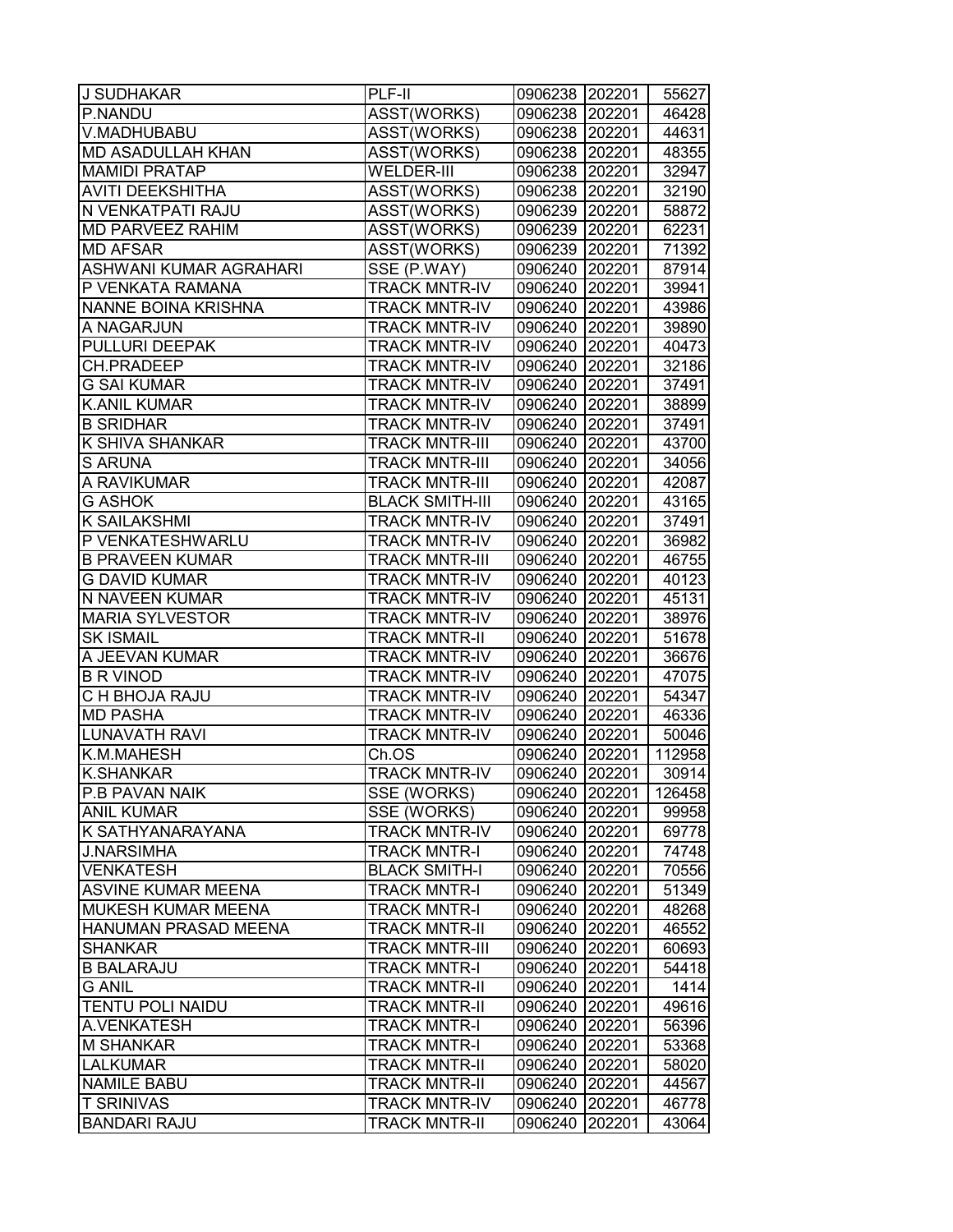| THOTA RAJU               | <b>TRACK MNTR-II</b>  | 0906240 202201 |        | 45405 |
|--------------------------|-----------------------|----------------|--------|-------|
| KHUSHI RAM MEENA         | <b>TRACK MNTR-III</b> | 0906240        | 202201 | 40408 |
| CH DAYAKAR               | <b>TRACK MNTR-IV</b>  | 0906240 202201 |        | 35254 |
| <b>U.KUMAR</b>           | <b>TRACK MNTR-IV</b>  | 0906240 202201 |        | 46667 |
| K SATHYANARAYANA         | <b>TRACK MNTR-III</b> | 0906240 202201 |        | 72196 |
| <b>RAM KARAN MEENA</b>   | <b>TRACK MNTR-I</b>   | 0906240 202201 |        | 48818 |
| RAJMOHAN MEENA           | <b>TRACK MNTR-III</b> | 0906240 202201 |        | 42004 |
| P.PRADEEP                | <b>TRACK MNTR-I</b>   | 0906240 202201 |        | 48157 |
| M BIXAPATHY              | <b>TRACK MNTR-I</b>   | 0906240 202201 |        | 60020 |
| M NARASAMMA              | <b>TRACK MNTR-III</b> | 0906240 202201 |        | 71104 |
| <b>SUDHAKAR YERRA</b>    | <b>TRACK MNTR-II</b>  | 0906240        | 202201 | 46612 |
| S K AKBAR                | <b>TRACK MNTR-I</b>   | 0906240        | 202201 | 66588 |
| V MADHUSUDAN             | <b>TRACK MNTR-II</b>  | 0906240        | 202201 | 43064 |
| <b>S SUSAIRAJ</b>        | <b>TRACK MNTR-I</b>   | 0906240        | 202201 | 65501 |
| <b>D NAGARAJ</b>         | <b>TRACK MNTR-I</b>   | 0906240        | 202201 | 60370 |
| A SRINIVAS               | <b>TRACK MNTR-II</b>  | 0906240        | 202201 | 58800 |
| <b>U.SURESH</b>          | <b>TRACK MNTR-II</b>  | 0906240 202201 |        | 46192 |
| <b>B SRINIVAS</b>        | <b>TRACK MNTR-II</b>  | 0906240 202201 |        | 51620 |
| P.YADAGIRI               | <b>TRACK MNTR-I</b>   | 0906240 202201 |        | 39575 |
| <b>B KARTHIK</b>         | <b>TRACK MNTR-II</b>  | 0906240 202201 |        | 51640 |
| T ILESH BABU             | <b>TRACK MNTR-I</b>   | 0906240 202201 |        | 49205 |
| <b>BESTA SAIBABA</b>     | <b>TRACK MNTR-III</b> | 0906240 202201 |        | 43969 |
| <b>K SWAMY</b>           | <b>TRACK MNTR-II</b>  | 0906240 202201 |        | 49578 |
| <b>B LINGAM</b>          | <b>TRACK MNTR-II</b>  | 0906240        | 202201 | 44267 |
| V RAVIKUMAR              | <b>TRACK MNTR-II</b>  | 0906240        | 202201 | 46598 |
| D SATYANARAYAN           | <b>WELDER-II</b>      | 0906240        | 202201 | 65820 |
| C NAGARAJ                | <b>TRACK MNTR-II</b>  | 0906240        | 202201 | 46612 |
| <b>B YELLAIAH</b>        | <b>TRACK MNTR-II</b>  | 0906240        | 202201 | 48528 |
| <b>B NAVEEN KUMAR</b>    | <b>TRACK MNTR-II</b>  | 0906240 202201 |        | 54462 |
| <b>B SRINU</b>           | <b>TRACK MNTR-I</b>   | 0906240        | 202201 | 50515 |
| <b>B BALA PRABHAKAR</b>  | <b>TRACK MNTR-I</b>   | 0906240 202201 |        | 64838 |
| <b>ANASURYA</b>          | <b>TRACK MNTR-III</b> | 0906240 202201 |        | 49336 |
| <b>AKRAMSHARIFF</b>      | <b>TRACK MNTR-II</b>  | 0906240        | 202201 | 55606 |
| PEDDA KURUMA YADAIAH     | <b>TRACK MNTR-II</b>  | 0906240        | 202201 | 40367 |
| ROSHAN LAL MEENA         | <b>TRACK MNTR-I</b>   | 0906240        | 202201 | 56700 |
| <b>C SRIKANTH</b>        | <b>TRACK MNTR-II</b>  | 0906240        | 202201 | 42448 |
| P SRINIVASA RAO          | <b>TRACK MNTR-III</b> | 0906240 202201 |        | 53524 |
| <b>JANAKIRAM YADAV</b>   | <b>TRACK MNTR-III</b> | 0906240        | 202201 | 61940 |
| <b>RK HARIBABU</b>       | <b>TRACK MNTR-II</b>  | 0906240        | 202201 | 48921 |
| <b>VENUKUMAR E</b>       | <b>TRACK MNTR-III</b> | 0906240        | 202201 | 43768 |
| <b>B RAMESH</b>          | <b>TRACK MNTR-III</b> | 0906240        | 202201 | 40146 |
| <b>AKKAPALLI MALLESH</b> | <b>TRACK MNTR-III</b> | 0906240        | 202201 | 56358 |
| RADHAKISHAN MEENA        | <b>TRACK MNTR-III</b> | 0906240        | 202201 | 43354 |
| <b>B SIDDI RAMULU</b>    | <b>TRACK MNTR-III</b> | 0906240        | 202201 | 53975 |
| P LAXMINARAYANA          | <b>TRACK MNTR-IV</b>  | 0906240        | 202201 | 56630 |
| <b>M.NARSAIAH</b>        | <b>TRACK MNTR-I</b>   | 0906240        | 202201 | 60978 |
| <b>ALURI SRISAILAM</b>   | <b>TRACK MNTR-II</b>  | 0906240        | 202201 | 48530 |
| <b>RAGI SWAMY</b>        | <b>TRACK MNTR-II</b>  | 0906240        | 202201 | 38083 |
| <b>G PRABHAKAR</b>       | <b>TRACK MNTR-II</b>  | 0906240        | 202201 | 47280 |
| P RAMESH                 | <b>TRACK MNTR-II</b>  | 0906240        | 202201 | 43727 |
| Y J SHIVA SH ANKAR       | <b>TRACK MNTR-IV</b>  | 0906240        | 202201 | 37856 |
| <b>K KRISHNA</b>         | <b>TRACK MNTR-III</b> | 0906240        | 202201 | 36420 |
| <b>BALARAJ</b>           | <b>TRACK MNTR-IV</b>  | 0906240        | 202201 | 54760 |
| <b>G KUMAR SWAMY</b>     | <b>TRACK MNTR-III</b> | 0906240        | 202201 | 57976 |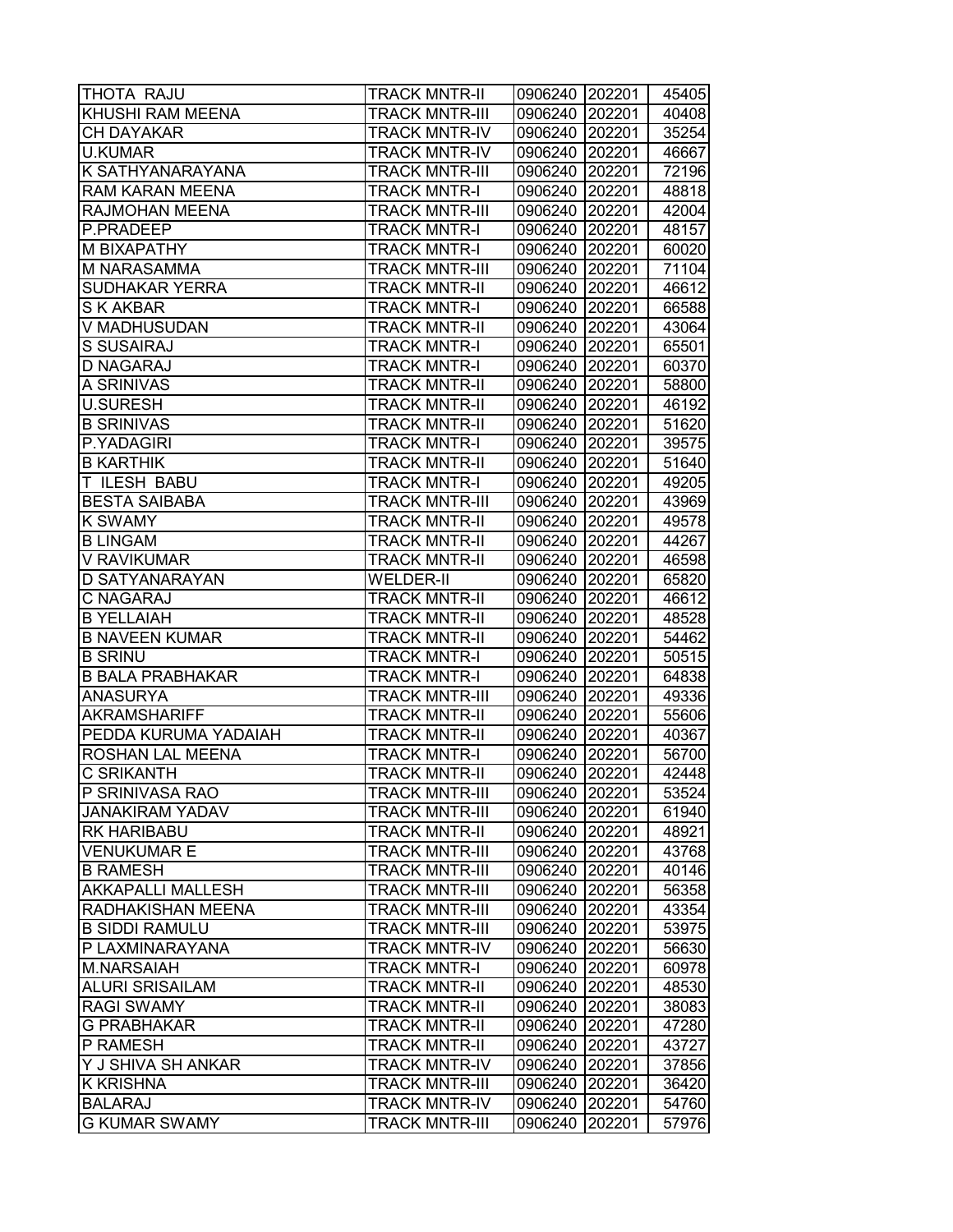| <b>K DASARATH</b>           | <b>TRACK MNTR-III</b> | 0906240 202201 |        | 59026  |
|-----------------------------|-----------------------|----------------|--------|--------|
| <b>K CHANDER</b>            | <b>TRACK MNTR-III</b> | 0906240        | 202201 | 49902  |
| M NAGESHWAR RAO             | <b>TRACK MNTR-IV</b>  | 0906240        | 202201 | 63285  |
| <b>T VENKATSWAMY</b>        | <b>TRACK MNTR-III</b> | 0906240 202201 |        | 49772  |
| <b>NARSIMULU</b>            | <b>TRACK MNTR-I</b>   | 0906240 202201 |        | 60254  |
| <b>SK SARDAR</b>            | <b>TRACK MNTR-III</b> | 0906240 202201 |        | 59906  |
| <b>G RAMESH</b>             | <b>TRACK MNTR-II</b>  | 0906240 202201 |        | 46612  |
| <b>M VENKATESH</b>          | <b>TRACK MNTR-II</b>  | 0906240 202201 |        | 44945  |
| Y SREEDHAR                  | <b>TRACK MNTR-II</b>  | 0906240 202201 |        | 41869  |
| N. ANIL                     | <b>TRACK MNTR-I</b>   | 0906240 202201 |        | 56746  |
| P GIRIDHAR                  | <b>TRACK MNTR-III</b> | 0906240 202201 |        | 44726  |
| KALAVAKOLLU RAGHAV          | <b>TRACK MNTR-II</b>  | 0906240 202201 |        | 43361  |
| R BABURAO                   | <b>TRACK MNTR-II</b>  | 0906240        | 202201 | 50270  |
| P MADHU                     | <b>TRACK MNTR-II</b>  | 0906240        | 202201 | 48528  |
| <b>B NARESH KUMAR</b>       | <b>TRACK MNTR-II</b>  | 0906240        | 202201 | 50049  |
| <b>B YOHAN</b>              | <b>TRACK MNTR-II</b>  | 0906240        | 202201 | 42269  |
| P BALRAJ                    | <b>TRACK MNTR-II</b>  | 0906240 202201 |        | 48970  |
| <b>M HARIKRISHNA</b>        | <b>TRACK MNTR-II</b>  | 0906240 202201 |        | 56670  |
| <b>YP LINGAM</b>            | <b>TRACK MNTR-II</b>  | 0906240 202201 |        | 47119  |
| <b>G ANJANEYULU</b>         | <b>TRACK MNTR-II</b>  | 0906240 202201 |        | 45811  |
| SIYA RAM MEENA              | <b>TRACK MNTR-III</b> | 0906240 202201 |        | 40289  |
| <b>SHRAVAN KUMAR</b>        | <b>TRACK MNTR-I</b>   | 0906240 202201 |        | 61328  |
| N RAJU                      | <b>TRACK MNTR-III</b> | 0906240 202201 |        | 43426  |
| RAKESHKUMAR AMBALA          | <b>TRACK MNTR-III</b> | 0906240 202201 |        | 40721  |
| <b>GANGA RAM MEENA</b>      | <b>TRACK MNTR-III</b> | 0906240        | 202201 | 39223  |
| <b>G RAMESH</b>             | <b>TRACK MNTR-IV</b>  | 0906240        | 202201 | 34819  |
| <b>SK.GHOUSUDDIN</b>        | SSE (P.WAY)           | 0906240        | 202201 | 91398  |
| K.NAGA RATNA KUMAR          | SSE (P.WAY)           | 0906240        | 202201 | 89792  |
| D VENKATESHAM               | <b>TRACK MNTR-II</b>  | 0906240        | 202201 | 39511  |
| P NAGARAJU                  | <b>TRACK MNTR-III</b> | 0906240 202201 |        | 43604  |
| <b>G MAHESH</b>             | <b>TRACK MNTR-II</b>  | 0906240 202201 |        | 54841  |
| <b>G.RAMESH</b>             | <b>TRACK MNTR-I</b>   | 0906240 202201 |        | 52868  |
| J R SRINIVASULU             | SSE (P.WAY)           | 0906240 202201 |        | 137468 |
| <b>CHAMARTHI PEERISETTI</b> | <b>TRACK MNTR-II</b>  | 0906240 202201 |        | 48761  |
| NAGENDRA SINGH YADAV        | <b>TRACK MNTR-II</b>  | 0906240 202201 |        | 49450  |
| <b>MANDADI LAXMANA</b>      | <b>TRACK MNTR-II</b>  | 0906240        | 202201 | 46612  |
| MUDADLA TIRUPATHI RAO       | <b>TRACK MNTR-II</b>  | 0906240 202201 |        | 44945  |
| E.VIDYASAGAR                | <b>TRACK MNTR-II</b>  | 0906240        | 202201 | 41878  |
| PREMAIAH BEGARI             | <b>TRACK MNTR-III</b> | 0906240        | 202201 | 46521  |
| VIKAS CHAND MEENA           | <b>TRACK MNTR-III</b> | 0906240        | 202201 | 36219  |
| <b>ANIL GUVVALA</b>         | <b>TRACK MNTR-III</b> | 0906240        | 202201 | 45054  |
| SADANANDAM.D                | <b>TRACK MNTR-III</b> | 0906240        | 202201 | 42878  |
| R VENKATESH                 | <b>TRACK MNTR-III</b> | 0906240        | 202201 | 63406  |
| S SWAMY                     | <b>TRACK MNTR-I</b>   | 0906240 202201 |        | 48458  |
| RATNAM ABRAHAM              | <b>TRACK MNTR-II</b>  | 0906240        | 202201 | 51301  |
| DIWAKAR MANIKRAO            | <b>TRACK MNTR-III</b> | 0906240        | 202201 | 46694  |
| <b>G SRINIVAS</b>           | <b>TRACK MNTR-III</b> | 0906240        | 202201 | 50068  |
| <b>B SRAVAN KUMAR</b>       | <b>TRACK MNTR-III</b> | 0906240        | 202201 | 34140  |
| <b>T KRISHNA</b>            | <b>TRACK MNTR-III</b> | 0906240        | 202201 | 43768  |
| N SATHYANARAYAN             | <b>TRACK MNTR-I</b>   | 0906240        | 202201 | 51118  |
| M RAMALLAIAH                | <b>TRACK MNTR-I</b>   | 0906240        | 202201 | 49718  |
| K MADHU                     | <b>TRACK MNTR-III</b> | 0906240        | 202201 | 54539  |
| POCHAMMALA SWAMY            | <b>TRACK MNTR-III</b> | 0906240        | 202201 | 41855  |
| <b>CH.NARSINGAM</b>         | SSE (P.WAY)           | 0906240        | 202201 | 66548  |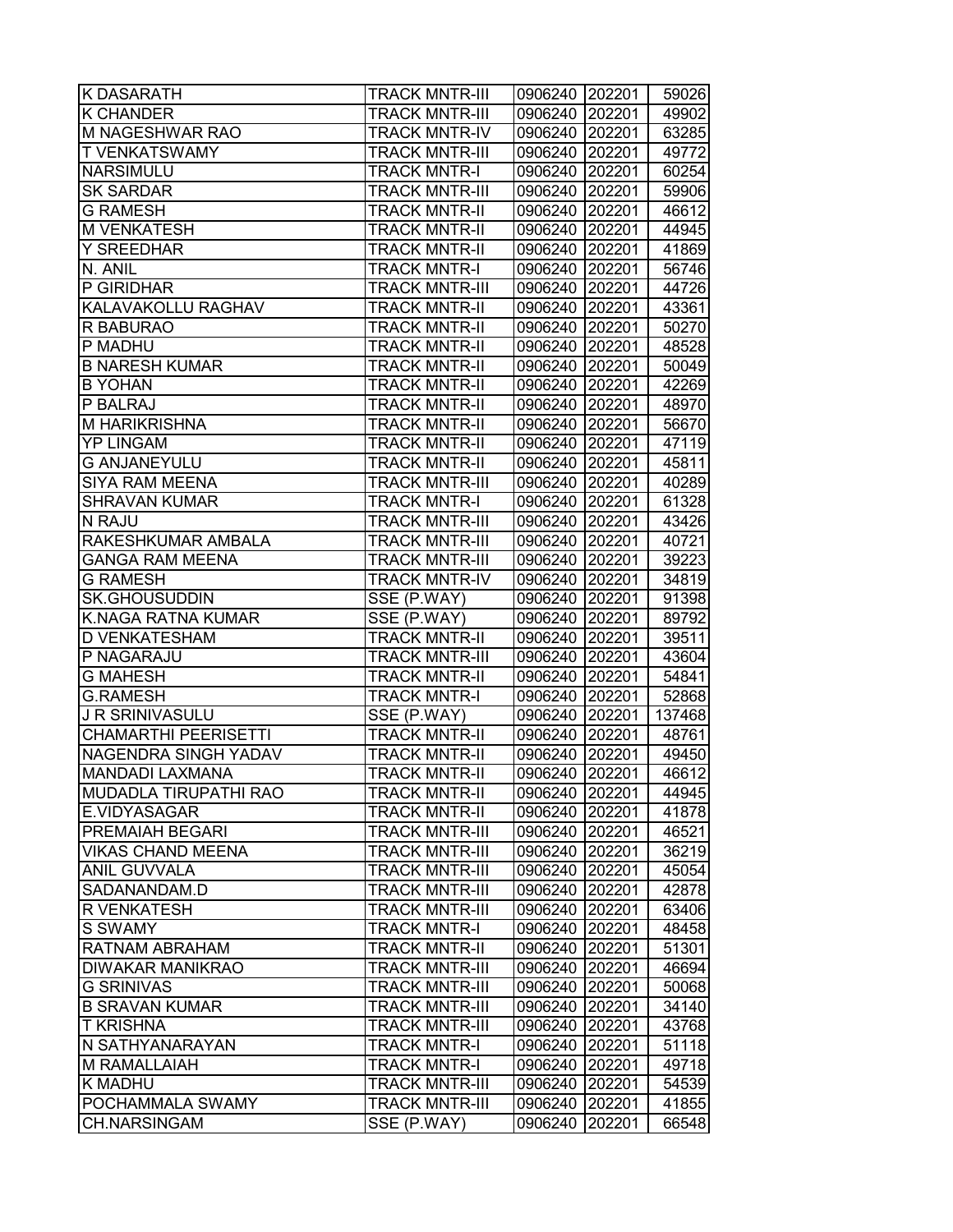| <b>BHYRU SEENAIAH</b>          | <b>TRACK MNTR-III</b> | 0906240 202201 |        | 47635 |
|--------------------------------|-----------------------|----------------|--------|-------|
| <b>SYED YOUSUF</b>             | <b>TRACK MNTR-III</b> | 0906240        | 202201 | 49689 |
| R RAMAKRISHNA                  | <b>TRACK MNTR-III</b> | 0906240        | 202201 | 37561 |
| P VEENA                        | <b>TRACK MNTR-II</b>  | 0906240 202201 |        | 41261 |
| <b>M ASHOK</b>                 | <b>TRACK MNTR-IV</b>  | 0906240 202201 |        | 26431 |
| <b>G SATYANARAYANA</b>         | <b>TRACK MNTR-II</b>  | 0906240 202201 |        | 44716 |
| <b>FRANKLIN GALI</b>           | <b>TRACK MNTR-II</b>  | 0906240 202201 |        | 44945 |
| <b>VENU PRASAD PAVULURI</b>    | <b>TRACK MNTR-II</b>  | 0906240        | 202201 | 43496 |
| <b>M HEMADRI</b>               | <b>TRACK MNTR-III</b> | 0906240        | 202201 | 44549 |
| P K RAMU                       | <b>TRACK MNTR-II</b>  | 0906240 202201 |        | 53144 |
| <b>Y CHANDRASEKHAR</b>         | <b>TRACK MNTR-III</b> | 0906240        | 202201 | 51504 |
| <b>MALLEPOGU RAYAPPA</b>       | <b>TRACK MNTR-I</b>   | 0906240        | 202201 | 56896 |
| KASARLA CHANDAN KUMAR          | <b>TRACK MNTR-III</b> | 0906240        | 202201 | 46626 |
| <b>GADDAMEDI YADAIAH</b>       | <b>TRACK MNTR-II</b>  | 0906240        | 202201 | 56320 |
| K NAGABHUSHANA RAO             | <b>TRACK MNTR-II</b>  | 0906240        | 202201 | 46094 |
| <b>K SHIVA KUMAR</b>           | <b>TRACK MNTR-III</b> | 0906240        | 202201 | 45975 |
| <b>CHITTI BHIMAYYA</b>         | <b>WELDER-II</b>      | 0906240 202201 |        | 58642 |
| <b>M MAHENDRER KUMAR</b>       | <b>TRACK MNTR-III</b> | 0906240 202201 |        | 57604 |
| N.VENKATESH                    | <b>TRACK MNTR-III</b> | 0906240        | 202201 | 60630 |
| <b>B.RAJKUMAR</b>              | <b>TRACK MNTR-IV</b>  | 0906240 202201 |        | 28900 |
| <b>CH ASHOK</b>                | <b>TRACK MNTR-IV</b>  | 0906240        | 202201 | 41030 |
| Y SHIVASHEKER                  | <b>TRACK MNTR-II</b>  | 0906240 202201 |        | 44945 |
| <b>B.B.KRISHNA REDDY</b>       | <b>TRACK MNTR-IV</b>  | 0906240 202201 |        | 47125 |
| <b>T.VENKATARAMANA</b>         | <b>TRACK MNTR-IV</b>  | 0906240        | 202201 | 48405 |
| V.NAGARAJA NAIDU               | <b>TRACK MNTR-IV</b>  | 0906240        | 202201 | 51554 |
| M.SWAMY                        | <b>TRACK MNTR-IV</b>  | 0906240        | 202201 | 38938 |
| <b>D.PRASAD</b>                | <b>TRACK MNTR-III</b> | 0906240        | 202201 | 46163 |
| M.SATHEESH                     | <b>TRACKMAN</b>       | 0906240        | 202201 | 39215 |
| <b>M SRINIVAS</b>              | <b>TRACK MNTR-III</b> | 0906240 202201 |        | 46465 |
| <b>G THIRUPATHI</b>            | <b>TRACK MNTR-IV</b>  | 0906240        | 202201 | 31258 |
| R KONDAIAH                     | <b>TRACK MNTR-IV</b>  | 0906240        | 202201 | 38958 |
| <b>BOTLA JAGAN</b>             | <b>TRACK MNTR-IV</b>  | 0906240        | 202201 | 40041 |
| <b>MADARABOINA SATHAMMA</b>    | ASST(PWAY)            | 0906240        | 202201 | 26986 |
| N. KRISHNA                     | <b>TRACK MNTR-IV</b>  | 0906240        | 202201 | 44149 |
| <b>MADDI CHANDU</b>            | <b>TRACK MNTR-III</b> | 0906240        | 202201 | 35589 |
| <b>C.MUTTU</b>                 | <b>TRACK MNTR-IV</b>  | 0906240        | 202201 | 40539 |
| <b>V.BALA MALLESH</b>          | <b>TRACK MNTR-IV</b>  | 0906240 202201 |        | 34819 |
| <b>BODIKALA PRAKASH</b>        | <b>TRACK MNTR-IV</b>  | 0906240        | 202201 | 38993 |
| <b>CH MANJULA</b>              | <b>TRACK MNTR-IV</b>  | 0906240        | 202201 | 38439 |
| <b>B RAKESH</b>                | <b>TRACK MNTR-IV</b>  | 0906240        | 202201 | 33262 |
| <b>G. HEMANTRAO</b>            | <b>TRACK MNTR-III</b> | 0906240        | 202201 | 37134 |
| <b>D.S.VIJAY KUMAR</b>         | <b>TRACK MNTR-IV</b>  | 0906240 202201 |        | 52442 |
| A MAHENDER                     | <b>TRACK MNTR-IV</b>  | 0906240 202201 |        | 33896 |
| <b>DIDDI HARISH KUMAR</b>      | <b>TRACK MNTR-IV</b>  | 0906240        | 202201 | 34870 |
| <b>BHOOKYA RAVI</b>            | <b>TRACK MNTR-III</b> | 0906240        | 202201 | 32448 |
| CHAKRAVARTHI PARIM             | <b>TRACK MNTR-IV</b>  | 0906240        | 202201 | 30700 |
| <b>JABBA KRISHNA</b>           | <b>TRACK MNTR-III</b> | 0906240        | 202201 | 29948 |
| <b>METHKELI SWAMY</b>          | <b>TRACK MNTR-IV</b>  | 0906240 202201 |        | 33868 |
| <b>ANAGANI SRINIVAS</b>        | <b>TRACK MNTR-III</b> | 0906240        | 202201 | 31115 |
| <b>BHUKYA MADHAN NAIK</b>      | <b>TRACK MNTR-III</b> | 0906240        | 202201 | 36804 |
| SANGANI SRAVAN KUMAR           | <b>TRACK MNTR-IV</b>  | 0906240        | 202201 | 33236 |
| <b>LEGALA VIKHILESHWAR RAO</b> | <b>TRACK MNTR-IV</b>  | 0906240        | 202201 | 33084 |
| YAKASWAMY SINGAPURAM           | <b>TRACK MNTR-IV</b>  | 0906240        | 202201 | 30700 |
| <b>RANJEET PAL</b>             | <b>TRACK MNTR-IV</b>  | 0906240        | 202201 | 31067 |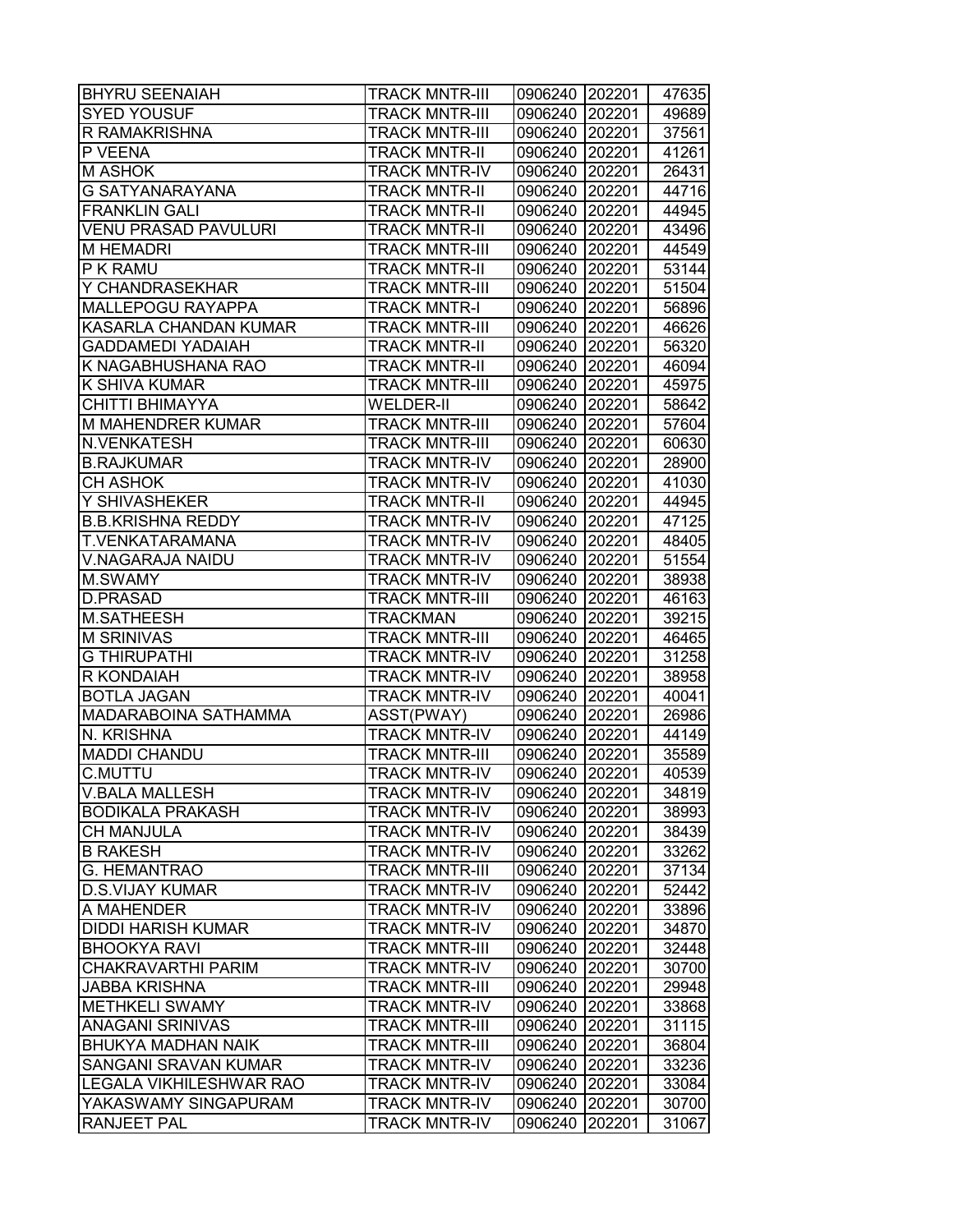| <b>VIKAS KUMAR</b>               | <b>TRACK MNTR-IV</b>             | 0906240 202201 |        | 29900 |
|----------------------------------|----------------------------------|----------------|--------|-------|
| <b>GAURAV KUMAR</b>              | <b>TRACK MNTR-IV</b>             | 0906240        | 202201 | 34570 |
| <b>RAJA KUMAR</b>                | <b>TRACK MNTR-IV</b>             | 0906240        | 202201 | 37556 |
| <b>RAMAN KUMAR SINGH</b>         | <b>TRACK MNTR-IV</b>             | 0906240 202201 |        | 38568 |
| <b>JITENDRA KUMAR</b>            | <b>TRACK MNTR-IV</b>             | 0906240 202201 |        | 36735 |
| <b>K.RAJU</b>                    | <b>TRACK MNTR-IV</b>             | 0906240 202201 |        | 35186 |
| SURATH VENKAT SAI KUMAR          | <b>TRACK MNTR-IV</b>             | 0906240 202201 |        | 41730 |
| DAPPU NAGARAJU                   | <b>TRACK MNTR-IV</b>             | 0906240 202201 |        | 35118 |
| A.KARTHIK                        | <b>TRACK MNTR-IV</b>             | 0906240 202201 |        | 38243 |
| <b>SRINIVAS D</b>                | <b>TRACK MNTR-IV</b>             | 0906240 202201 |        | 31354 |
| PANUGANTI BHAGYALAXMI            | <b>TRACK MNTR-IV</b>             | 0906240 202201 |        | 36750 |
| <b>MENDA ANUSHA</b>              | <b>TRACK MNTR-IV</b>             | 0906240        | 202201 | 29259 |
| <b>VARAKANTHAM PRASAD</b>        | <b>TRACK MNTR-IV</b>             | 0906240        | 202201 | 36259 |
| <b>GOSAVI VENKTESH SHRI PATI</b> | ASST(PWAY)                       | 0906240        | 202201 | 32959 |
| PILLALA NARESH                   | <b>TRACK MNTR-IV</b>             | 0906240        | 202201 | 29259 |
| <b>MAMINLA NARESH</b>            | <b>TRACK MNTR-IV</b>             | 0906240        | 202201 | 36909 |
| <b>DONDA SATISH KUMAR</b>        | <b>TRACK MNTR-IV</b>             | 0906240 202201 |        | 36959 |
| <b>BADDI SHANMUKHA RAO</b>       | <b>TRACK MNTR-IV</b>             | 0906240 202201 |        | 37959 |
| <b>LOYA NARESH</b>               | <b>TRACK MNTR-IV</b>             | 0906240 202201 |        | 35859 |
| <b>RANGI SUDHAKER</b>            | <b>TRACK MNTR-IV</b>             | 0906240 202201 |        | 36259 |
| A PRABHAKAR                      | <b>TRACK MNTR-IV</b>             | 0906240 202201 |        | 36259 |
| <b>JABEEN</b>                    | <b>TRACK MNTR-IV</b>             | 0906240 202201 |        | 29259 |
| <b>IAILAIAH MADDI</b>            | <b>TRACK MNTR-IV</b>             | 0906240 202201 |        | 29259 |
| <b>GULAMAJJI VENKATA RAMANA</b>  | <b>TRACK MNTR-IV</b>             | 0906240 202201 |        | 37959 |
| <b>K KRISHNAVENI</b>             | ASST(WORKS)                      | 0906241        | 202201 | 35739 |
| <b>ANTHUMARY</b>                 | Sr.TECH. MASON                   | 0906241        | 202201 | 53972 |
| J SATHAIAH                       | TECH.CARPENTER 0906241           |                | 202201 | 56683 |
| A ANTHAIAH                       | ASST(WORKS)                      | 0906241        | 202201 | 55953 |
| C TONY BABA                      | TECH.CARPENTER 0906241           |                | 202201 | 64914 |
| <b>M RAMA DEVI</b>               | H.KEEPING.ASST(E0906241   202201 |                |        | 31637 |
| R RAVINDER                       | ASST(WORKS)                      | 0906241        | 202201 | 44334 |
| <b>T ASHOK</b>                   | ASST(WORKS)                      | 0906241        | 202201 | 32554 |
| P JYOTHI                         | TECH.CARPENTER 0906241           |                | 202201 | 44532 |
| <b>D SAIBABA</b>                 | ASST(WORKS)                      | 0906241        | 202201 | 38899 |
| <b>FARHATSULTANA</b>             | TECH(PAINTER)-III 0906241        |                | 202201 | 58820 |
| PARSHARAMULU                     | <b>ASST(WORKS)</b>               | 0906241        | 202201 | 43336 |
| DEEPAK.GAGTAP                    | TECH.CARPENTER 0906241           |                | 202201 | 40872 |
| <b>SUGUNA</b>                    | TECH(PAINTER)-III 0906241        |                | 202201 | 55276 |
| <b>KIRTI SINGH</b>               | TECH.CARPENTER 0906241           |                | 202201 | 38361 |
| <b>VIKAS KUMAR PASWAN</b>        | Sr.TECH. CARPENT0906241          |                | 202201 | 63016 |
| <b>T CHANDRASHEKAR RAO</b>       | ASST(WORKS)                      | 0906241        | 202201 | 51010 |
| <b>T SAINATH</b>                 | H.KEEPING.ASST(E0906241          |                | 202201 | 49588 |
| <b>MD NASEERUDDIN</b>            | TECH.(MASON)-III                 | 0906241        | 202201 | 61754 |
| A PRAVEEN                        | H.KEEPING.ASST(E0906241          |                | 202201 | 48708 |
| K BAPOOJI                        | TECH.(MASON)-III                 | 0906241        | 202201 | 39373 |
| SMT.VIJAYALAXMI                  | TECH.(MASON)-III                 | 0906241        | 202201 | 60016 |
| P BALAMANI                       | H.KEEPING.ASST(E0906241          |                | 202201 | 38177 |
| <b>UDAY ABHAY PETHE</b>          | TECH.CARPENTER 0906241           |                | 202201 | 58135 |
| P RAMA PARADESI RAO              | ASST(WORKS)                      | 0906241        | 202201 | 54930 |
| P SATHYANARAYANA                 | ASST(WORKS)                      | 0906241        | 202201 | 45457 |
| <b>BEGARI SHAILAJA</b>           | ASST(WORKS)                      | 0906241        | 202201 | 30318 |
| P ROJA                           | ASST(PWAY)                       | 0906242        | 202201 | 26593 |
| PITLA MAHENDAR                   | <b>TRACK MNTR-III</b>            | 0906242        | 202201 | 34470 |
| <b>D.NARESH</b>                  | <b>TRACK MNTR-IV</b>             | 0906242        | 202201 | 33755 |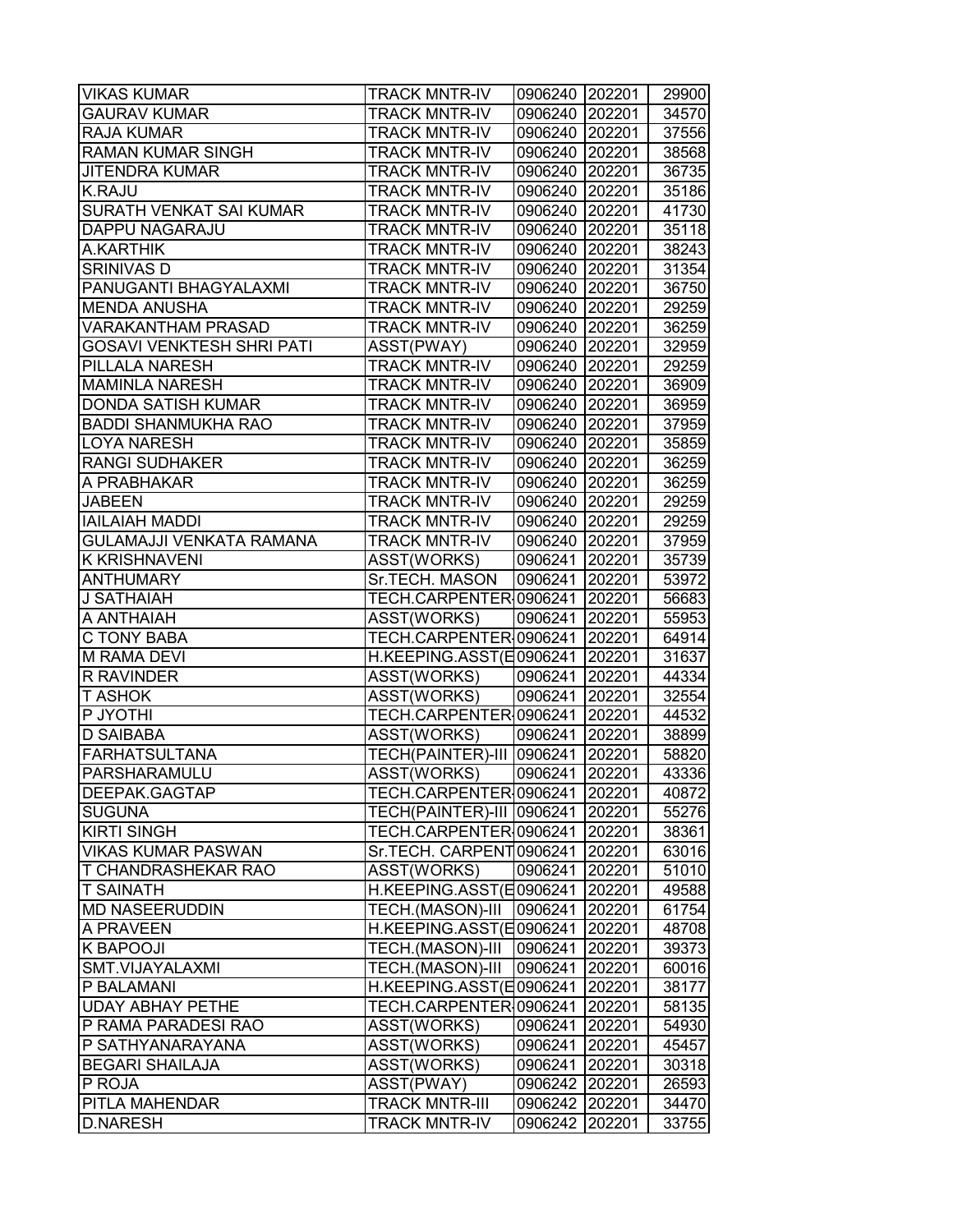| <b>DURGAM KIRAN KUMAR</b><br><b>TRACK MNTR-IV</b><br>0906242<br>202201<br>47056<br>D LAXMINARAYANA<br><b>TRACK MNTR-IV</b><br>0906242 202201<br>RAMESH. INGU<br>ASST(PWAY)<br>0906242 202201<br>42761<br><b>B.RAJU</b><br><b>TRACK MNTR-III</b><br>0906242 202201<br><b>J.YADAMMA</b><br><b>TRACK MNTR-II</b><br>0906242 202201<br><b>B.RANA PRATAP SINGH NAIK</b><br><b>TRACK MNTR-I</b><br>0906242 202201<br>CHAKALI NARSIMLU<br><b>TRACK MNTR-III</b><br>0906242 202201<br>MITHLESH KUMAR RAHISAT<br><b>TRACK MNTR-III</b><br>0906242 202201<br>39708<br>KOLLAKANE ANJANEYULU<br>0906242 202201<br><b>TRACK MNTR-II</b><br>42804<br>CHEPYALA.PRABHU<br><b>TRACK MNTR-II</b><br>202201<br>0906242<br>HOONUKURI.VENKATESH<br><b>TRACK MNTR-II</b><br>0906242<br>202201<br>44263<br><b>G.DEVARAJ</b><br><b>TRACK MNTR-II</b><br>0906242<br>202201<br><b>B.SAIKUMAR</b><br><b>TRACK MNTR-II</b><br>0906242<br>202201<br><b>TARACHAND</b><br><b>TRACK MNTR-III</b><br>0906242<br>202201<br><b>TIRUPATHAMMA</b><br><b>TRACK MNTR-II</b><br>0906242<br>202201<br>S.SRINIVAS<br><b>TRACK MNTR-I</b><br>0906242 202201<br><b>B.SWAMI KUMAR</b><br><b>TRACK MNTR-II</b><br>0906242 202201<br>55362<br>P.KISHAN<br><b>TRACK MNTR-I</b><br>0906242 202201<br>59435<br>CH.PARUSHARAMULU<br><b>TRACK MNTR-II</b><br>0906242 202201<br>KANTHI AILAIAH<br><b>TRACK MNTR-I</b><br>0906242 202201<br>46495<br><b>T RAVI KUMAR</b><br>0906242 202201<br><b>TRACK MNTR-II</b><br><b>G.SRINIVAS</b><br><b>TRACK MNTR-III</b><br>0906242 202201<br><b>DYAGALA AMARENDAR</b><br><b>TRACK MNTR-II</b><br>202201<br>42804<br>0906242<br><b>LALLI HUSEN</b><br><b>TRACK MNTR-II</b><br>0906242<br>202201<br>A.SWAMY<br><b>TRACK MNTR-III</b><br>0906242<br>202201<br>DARAM RAJU<br><b>TRACK MNTR-IV</b><br>0906242<br>202201<br><b>D.SANTOSH</b><br><b>TRACK MNTR-I</b><br>0906242<br>202201<br>MD-HABEEBKHAN<br>0906242 202201<br><b>TRACK MNTR-I</b><br>N.GANGA NARSIMULU<br><b>TRACK MNTR-II</b><br>0906242 202201<br>P.RAMKUMAR<br><b>TRACK MNTR-II</b><br>0906242 202201<br>PITTALA.BALANARSIMLOO<br><b>TRACK MNTR-III</b><br>0906242 202201<br>42187 |
|-------------------------------------------------------------------------------------------------------------------------------------------------------------------------------------------------------------------------------------------------------------------------------------------------------------------------------------------------------------------------------------------------------------------------------------------------------------------------------------------------------------------------------------------------------------------------------------------------------------------------------------------------------------------------------------------------------------------------------------------------------------------------------------------------------------------------------------------------------------------------------------------------------------------------------------------------------------------------------------------------------------------------------------------------------------------------------------------------------------------------------------------------------------------------------------------------------------------------------------------------------------------------------------------------------------------------------------------------------------------------------------------------------------------------------------------------------------------------------------------------------------------------------------------------------------------------------------------------------------------------------------------------------------------------------------------------------------------------------------------------------------------------------------------------------------------------------------------------------------------------------------------------------------------------------------------------------------------------------------------------------------------------------------------------------------------------------------------------------------------------------------|
| 60639                                                                                                                                                                                                                                                                                                                                                                                                                                                                                                                                                                                                                                                                                                                                                                                                                                                                                                                                                                                                                                                                                                                                                                                                                                                                                                                                                                                                                                                                                                                                                                                                                                                                                                                                                                                                                                                                                                                                                                                                                                                                                                                               |
| 40794<br>49991<br>47674<br>41534<br>47260<br>45193<br>46074<br>56678<br>50468<br>47674<br>48624<br>48059<br>35859<br>45688<br>41774<br>32991<br>44966<br>55795<br>46444<br>45214                                                                                                                                                                                                                                                                                                                                                                                                                                                                                                                                                                                                                                                                                                                                                                                                                                                                                                                                                                                                                                                                                                                                                                                                                                                                                                                                                                                                                                                                                                                                                                                                                                                                                                                                                                                                                                                                                                                                                    |
|                                                                                                                                                                                                                                                                                                                                                                                                                                                                                                                                                                                                                                                                                                                                                                                                                                                                                                                                                                                                                                                                                                                                                                                                                                                                                                                                                                                                                                                                                                                                                                                                                                                                                                                                                                                                                                                                                                                                                                                                                                                                                                                                     |
|                                                                                                                                                                                                                                                                                                                                                                                                                                                                                                                                                                                                                                                                                                                                                                                                                                                                                                                                                                                                                                                                                                                                                                                                                                                                                                                                                                                                                                                                                                                                                                                                                                                                                                                                                                                                                                                                                                                                                                                                                                                                                                                                     |
|                                                                                                                                                                                                                                                                                                                                                                                                                                                                                                                                                                                                                                                                                                                                                                                                                                                                                                                                                                                                                                                                                                                                                                                                                                                                                                                                                                                                                                                                                                                                                                                                                                                                                                                                                                                                                                                                                                                                                                                                                                                                                                                                     |
|                                                                                                                                                                                                                                                                                                                                                                                                                                                                                                                                                                                                                                                                                                                                                                                                                                                                                                                                                                                                                                                                                                                                                                                                                                                                                                                                                                                                                                                                                                                                                                                                                                                                                                                                                                                                                                                                                                                                                                                                                                                                                                                                     |
|                                                                                                                                                                                                                                                                                                                                                                                                                                                                                                                                                                                                                                                                                                                                                                                                                                                                                                                                                                                                                                                                                                                                                                                                                                                                                                                                                                                                                                                                                                                                                                                                                                                                                                                                                                                                                                                                                                                                                                                                                                                                                                                                     |
|                                                                                                                                                                                                                                                                                                                                                                                                                                                                                                                                                                                                                                                                                                                                                                                                                                                                                                                                                                                                                                                                                                                                                                                                                                                                                                                                                                                                                                                                                                                                                                                                                                                                                                                                                                                                                                                                                                                                                                                                                                                                                                                                     |
|                                                                                                                                                                                                                                                                                                                                                                                                                                                                                                                                                                                                                                                                                                                                                                                                                                                                                                                                                                                                                                                                                                                                                                                                                                                                                                                                                                                                                                                                                                                                                                                                                                                                                                                                                                                                                                                                                                                                                                                                                                                                                                                                     |
|                                                                                                                                                                                                                                                                                                                                                                                                                                                                                                                                                                                                                                                                                                                                                                                                                                                                                                                                                                                                                                                                                                                                                                                                                                                                                                                                                                                                                                                                                                                                                                                                                                                                                                                                                                                                                                                                                                                                                                                                                                                                                                                                     |
|                                                                                                                                                                                                                                                                                                                                                                                                                                                                                                                                                                                                                                                                                                                                                                                                                                                                                                                                                                                                                                                                                                                                                                                                                                                                                                                                                                                                                                                                                                                                                                                                                                                                                                                                                                                                                                                                                                                                                                                                                                                                                                                                     |
|                                                                                                                                                                                                                                                                                                                                                                                                                                                                                                                                                                                                                                                                                                                                                                                                                                                                                                                                                                                                                                                                                                                                                                                                                                                                                                                                                                                                                                                                                                                                                                                                                                                                                                                                                                                                                                                                                                                                                                                                                                                                                                                                     |
|                                                                                                                                                                                                                                                                                                                                                                                                                                                                                                                                                                                                                                                                                                                                                                                                                                                                                                                                                                                                                                                                                                                                                                                                                                                                                                                                                                                                                                                                                                                                                                                                                                                                                                                                                                                                                                                                                                                                                                                                                                                                                                                                     |
|                                                                                                                                                                                                                                                                                                                                                                                                                                                                                                                                                                                                                                                                                                                                                                                                                                                                                                                                                                                                                                                                                                                                                                                                                                                                                                                                                                                                                                                                                                                                                                                                                                                                                                                                                                                                                                                                                                                                                                                                                                                                                                                                     |
|                                                                                                                                                                                                                                                                                                                                                                                                                                                                                                                                                                                                                                                                                                                                                                                                                                                                                                                                                                                                                                                                                                                                                                                                                                                                                                                                                                                                                                                                                                                                                                                                                                                                                                                                                                                                                                                                                                                                                                                                                                                                                                                                     |
|                                                                                                                                                                                                                                                                                                                                                                                                                                                                                                                                                                                                                                                                                                                                                                                                                                                                                                                                                                                                                                                                                                                                                                                                                                                                                                                                                                                                                                                                                                                                                                                                                                                                                                                                                                                                                                                                                                                                                                                                                                                                                                                                     |
|                                                                                                                                                                                                                                                                                                                                                                                                                                                                                                                                                                                                                                                                                                                                                                                                                                                                                                                                                                                                                                                                                                                                                                                                                                                                                                                                                                                                                                                                                                                                                                                                                                                                                                                                                                                                                                                                                                                                                                                                                                                                                                                                     |
|                                                                                                                                                                                                                                                                                                                                                                                                                                                                                                                                                                                                                                                                                                                                                                                                                                                                                                                                                                                                                                                                                                                                                                                                                                                                                                                                                                                                                                                                                                                                                                                                                                                                                                                                                                                                                                                                                                                                                                                                                                                                                                                                     |
|                                                                                                                                                                                                                                                                                                                                                                                                                                                                                                                                                                                                                                                                                                                                                                                                                                                                                                                                                                                                                                                                                                                                                                                                                                                                                                                                                                                                                                                                                                                                                                                                                                                                                                                                                                                                                                                                                                                                                                                                                                                                                                                                     |
|                                                                                                                                                                                                                                                                                                                                                                                                                                                                                                                                                                                                                                                                                                                                                                                                                                                                                                                                                                                                                                                                                                                                                                                                                                                                                                                                                                                                                                                                                                                                                                                                                                                                                                                                                                                                                                                                                                                                                                                                                                                                                                                                     |
|                                                                                                                                                                                                                                                                                                                                                                                                                                                                                                                                                                                                                                                                                                                                                                                                                                                                                                                                                                                                                                                                                                                                                                                                                                                                                                                                                                                                                                                                                                                                                                                                                                                                                                                                                                                                                                                                                                                                                                                                                                                                                                                                     |
|                                                                                                                                                                                                                                                                                                                                                                                                                                                                                                                                                                                                                                                                                                                                                                                                                                                                                                                                                                                                                                                                                                                                                                                                                                                                                                                                                                                                                                                                                                                                                                                                                                                                                                                                                                                                                                                                                                                                                                                                                                                                                                                                     |
|                                                                                                                                                                                                                                                                                                                                                                                                                                                                                                                                                                                                                                                                                                                                                                                                                                                                                                                                                                                                                                                                                                                                                                                                                                                                                                                                                                                                                                                                                                                                                                                                                                                                                                                                                                                                                                                                                                                                                                                                                                                                                                                                     |
|                                                                                                                                                                                                                                                                                                                                                                                                                                                                                                                                                                                                                                                                                                                                                                                                                                                                                                                                                                                                                                                                                                                                                                                                                                                                                                                                                                                                                                                                                                                                                                                                                                                                                                                                                                                                                                                                                                                                                                                                                                                                                                                                     |
|                                                                                                                                                                                                                                                                                                                                                                                                                                                                                                                                                                                                                                                                                                                                                                                                                                                                                                                                                                                                                                                                                                                                                                                                                                                                                                                                                                                                                                                                                                                                                                                                                                                                                                                                                                                                                                                                                                                                                                                                                                                                                                                                     |
|                                                                                                                                                                                                                                                                                                                                                                                                                                                                                                                                                                                                                                                                                                                                                                                                                                                                                                                                                                                                                                                                                                                                                                                                                                                                                                                                                                                                                                                                                                                                                                                                                                                                                                                                                                                                                                                                                                                                                                                                                                                                                                                                     |
|                                                                                                                                                                                                                                                                                                                                                                                                                                                                                                                                                                                                                                                                                                                                                                                                                                                                                                                                                                                                                                                                                                                                                                                                                                                                                                                                                                                                                                                                                                                                                                                                                                                                                                                                                                                                                                                                                                                                                                                                                                                                                                                                     |
|                                                                                                                                                                                                                                                                                                                                                                                                                                                                                                                                                                                                                                                                                                                                                                                                                                                                                                                                                                                                                                                                                                                                                                                                                                                                                                                                                                                                                                                                                                                                                                                                                                                                                                                                                                                                                                                                                                                                                                                                                                                                                                                                     |
|                                                                                                                                                                                                                                                                                                                                                                                                                                                                                                                                                                                                                                                                                                                                                                                                                                                                                                                                                                                                                                                                                                                                                                                                                                                                                                                                                                                                                                                                                                                                                                                                                                                                                                                                                                                                                                                                                                                                                                                                                                                                                                                                     |
|                                                                                                                                                                                                                                                                                                                                                                                                                                                                                                                                                                                                                                                                                                                                                                                                                                                                                                                                                                                                                                                                                                                                                                                                                                                                                                                                                                                                                                                                                                                                                                                                                                                                                                                                                                                                                                                                                                                                                                                                                                                                                                                                     |
|                                                                                                                                                                                                                                                                                                                                                                                                                                                                                                                                                                                                                                                                                                                                                                                                                                                                                                                                                                                                                                                                                                                                                                                                                                                                                                                                                                                                                                                                                                                                                                                                                                                                                                                                                                                                                                                                                                                                                                                                                                                                                                                                     |
| <b>B RAMDASS</b><br><b>TRACK MNTR-IV</b><br>202201<br>40144<br>0906242                                                                                                                                                                                                                                                                                                                                                                                                                                                                                                                                                                                                                                                                                                                                                                                                                                                                                                                                                                                                                                                                                                                                                                                                                                                                                                                                                                                                                                                                                                                                                                                                                                                                                                                                                                                                                                                                                                                                                                                                                                                              |
| MUDDA NARSIMA REDDY<br>202201<br><b>TRACK MNTR-II</b><br>0906242<br>46084                                                                                                                                                                                                                                                                                                                                                                                                                                                                                                                                                                                                                                                                                                                                                                                                                                                                                                                                                                                                                                                                                                                                                                                                                                                                                                                                                                                                                                                                                                                                                                                                                                                                                                                                                                                                                                                                                                                                                                                                                                                           |
| <b>SHAIK NASEER AHMED</b><br>202201<br><b>TRACK MNTR-I</b><br>0906242<br>45666                                                                                                                                                                                                                                                                                                                                                                                                                                                                                                                                                                                                                                                                                                                                                                                                                                                                                                                                                                                                                                                                                                                                                                                                                                                                                                                                                                                                                                                                                                                                                                                                                                                                                                                                                                                                                                                                                                                                                                                                                                                      |
| 0906242 202201<br><b>K.VITTAL</b><br><b>TRACK MNTR-I</b><br>47675                                                                                                                                                                                                                                                                                                                                                                                                                                                                                                                                                                                                                                                                                                                                                                                                                                                                                                                                                                                                                                                                                                                                                                                                                                                                                                                                                                                                                                                                                                                                                                                                                                                                                                                                                                                                                                                                                                                                                                                                                                                                   |
| T.SAYANNA<br><b>TRACK MNTR-I</b><br>0906242 202201<br>46278                                                                                                                                                                                                                                                                                                                                                                                                                                                                                                                                                                                                                                                                                                                                                                                                                                                                                                                                                                                                                                                                                                                                                                                                                                                                                                                                                                                                                                                                                                                                                                                                                                                                                                                                                                                                                                                                                                                                                                                                                                                                         |
| <b>KADAVATH SURESH</b><br><b>TRACK MNTR-III</b><br>0906242<br>202201<br>43208                                                                                                                                                                                                                                                                                                                                                                                                                                                                                                                                                                                                                                                                                                                                                                                                                                                                                                                                                                                                                                                                                                                                                                                                                                                                                                                                                                                                                                                                                                                                                                                                                                                                                                                                                                                                                                                                                                                                                                                                                                                       |
| <b>AMARSINGH</b><br><b>TRACK MNTR-III</b><br>0906242<br>202201<br>45759                                                                                                                                                                                                                                                                                                                                                                                                                                                                                                                                                                                                                                                                                                                                                                                                                                                                                                                                                                                                                                                                                                                                                                                                                                                                                                                                                                                                                                                                                                                                                                                                                                                                                                                                                                                                                                                                                                                                                                                                                                                             |
| <b>INDERPAL</b><br><b>TRACK MNTR-II</b><br>0906242<br>202201<br>49145                                                                                                                                                                                                                                                                                                                                                                                                                                                                                                                                                                                                                                                                                                                                                                                                                                                                                                                                                                                                                                                                                                                                                                                                                                                                                                                                                                                                                                                                                                                                                                                                                                                                                                                                                                                                                                                                                                                                                                                                                                                               |
| <b>TIKARAM MEENA</b><br><b>TRACK MNTR-III</b><br>0906242 202201<br>41533                                                                                                                                                                                                                                                                                                                                                                                                                                                                                                                                                                                                                                                                                                                                                                                                                                                                                                                                                                                                                                                                                                                                                                                                                                                                                                                                                                                                                                                                                                                                                                                                                                                                                                                                                                                                                                                                                                                                                                                                                                                            |
| <b>MUKESH CHOUDHARI</b><br><b>TRACK MNTR-III</b><br>0906242 202201<br>43342                                                                                                                                                                                                                                                                                                                                                                                                                                                                                                                                                                                                                                                                                                                                                                                                                                                                                                                                                                                                                                                                                                                                                                                                                                                                                                                                                                                                                                                                                                                                                                                                                                                                                                                                                                                                                                                                                                                                                                                                                                                         |
| <b>MANJI YADAV</b><br><b>TRACK MNTR-II</b><br>0906242 202201<br>47015                                                                                                                                                                                                                                                                                                                                                                                                                                                                                                                                                                                                                                                                                                                                                                                                                                                                                                                                                                                                                                                                                                                                                                                                                                                                                                                                                                                                                                                                                                                                                                                                                                                                                                                                                                                                                                                                                                                                                                                                                                                               |
| <b>TRACK MNTR-II</b><br>0906242 202201<br>47848<br>E RAJAMMA                                                                                                                                                                                                                                                                                                                                                                                                                                                                                                                                                                                                                                                                                                                                                                                                                                                                                                                                                                                                                                                                                                                                                                                                                                                                                                                                                                                                                                                                                                                                                                                                                                                                                                                                                                                                                                                                                                                                                                                                                                                                        |
| <b>BAJRANG LAL MEENA</b><br>0906242 202201<br><b>TRACK MNTR-II</b><br>44204                                                                                                                                                                                                                                                                                                                                                                                                                                                                                                                                                                                                                                                                                                                                                                                                                                                                                                                                                                                                                                                                                                                                                                                                                                                                                                                                                                                                                                                                                                                                                                                                                                                                                                                                                                                                                                                                                                                                                                                                                                                         |
| CHAUTH MAL MEENA<br><b>TRACK MNTR-III</b><br>0906242 202201<br>41737                                                                                                                                                                                                                                                                                                                                                                                                                                                                                                                                                                                                                                                                                                                                                                                                                                                                                                                                                                                                                                                                                                                                                                                                                                                                                                                                                                                                                                                                                                                                                                                                                                                                                                                                                                                                                                                                                                                                                                                                                                                                |
| <b>TANNEERU RAMESH</b><br><b>TRACK MNTR-III</b><br>0906242 202201<br>43523                                                                                                                                                                                                                                                                                                                                                                                                                                                                                                                                                                                                                                                                                                                                                                                                                                                                                                                                                                                                                                                                                                                                                                                                                                                                                                                                                                                                                                                                                                                                                                                                                                                                                                                                                                                                                                                                                                                                                                                                                                                          |
| G.BABURAO<br><b>TRACK MNTR-IV</b><br>202201<br>33957<br>0906242                                                                                                                                                                                                                                                                                                                                                                                                                                                                                                                                                                                                                                                                                                                                                                                                                                                                                                                                                                                                                                                                                                                                                                                                                                                                                                                                                                                                                                                                                                                                                                                                                                                                                                                                                                                                                                                                                                                                                                                                                                                                     |
| KALU RAM MEENA<br><b>TRACK MNTR-III</b><br>0906242<br>202201<br>38937<br><b>S.VENKATAIAH</b><br><b>TRACK MNTR-I</b><br>50644                                                                                                                                                                                                                                                                                                                                                                                                                                                                                                                                                                                                                                                                                                                                                                                                                                                                                                                                                                                                                                                                                                                                                                                                                                                                                                                                                                                                                                                                                                                                                                                                                                                                                                                                                                                                                                                                                                                                                                                                        |
| 0906242<br>202201<br><b>AMARAJU RAMESH</b><br><b>TRACK MNTR-III</b><br>0906242<br>202201<br>40249                                                                                                                                                                                                                                                                                                                                                                                                                                                                                                                                                                                                                                                                                                                                                                                                                                                                                                                                                                                                                                                                                                                                                                                                                                                                                                                                                                                                                                                                                                                                                                                                                                                                                                                                                                                                                                                                                                                                                                                                                                   |
| <b>SAYEED AHMED</b><br><b>TRACK MNTR-III</b><br>40591<br>0906242<br>202201                                                                                                                                                                                                                                                                                                                                                                                                                                                                                                                                                                                                                                                                                                                                                                                                                                                                                                                                                                                                                                                                                                                                                                                                                                                                                                                                                                                                                                                                                                                                                                                                                                                                                                                                                                                                                                                                                                                                                                                                                                                          |
| <b>K.SURESH</b><br><b>TRACK MNTR-IV</b><br>0906242<br>202201<br>28786                                                                                                                                                                                                                                                                                                                                                                                                                                                                                                                                                                                                                                                                                                                                                                                                                                                                                                                                                                                                                                                                                                                                                                                                                                                                                                                                                                                                                                                                                                                                                                                                                                                                                                                                                                                                                                                                                                                                                                                                                                                               |
| K.SAIBABA<br><b>TRACK MNTR-III</b><br>0906242<br>202201<br>41447                                                                                                                                                                                                                                                                                                                                                                                                                                                                                                                                                                                                                                                                                                                                                                                                                                                                                                                                                                                                                                                                                                                                                                                                                                                                                                                                                                                                                                                                                                                                                                                                                                                                                                                                                                                                                                                                                                                                                                                                                                                                    |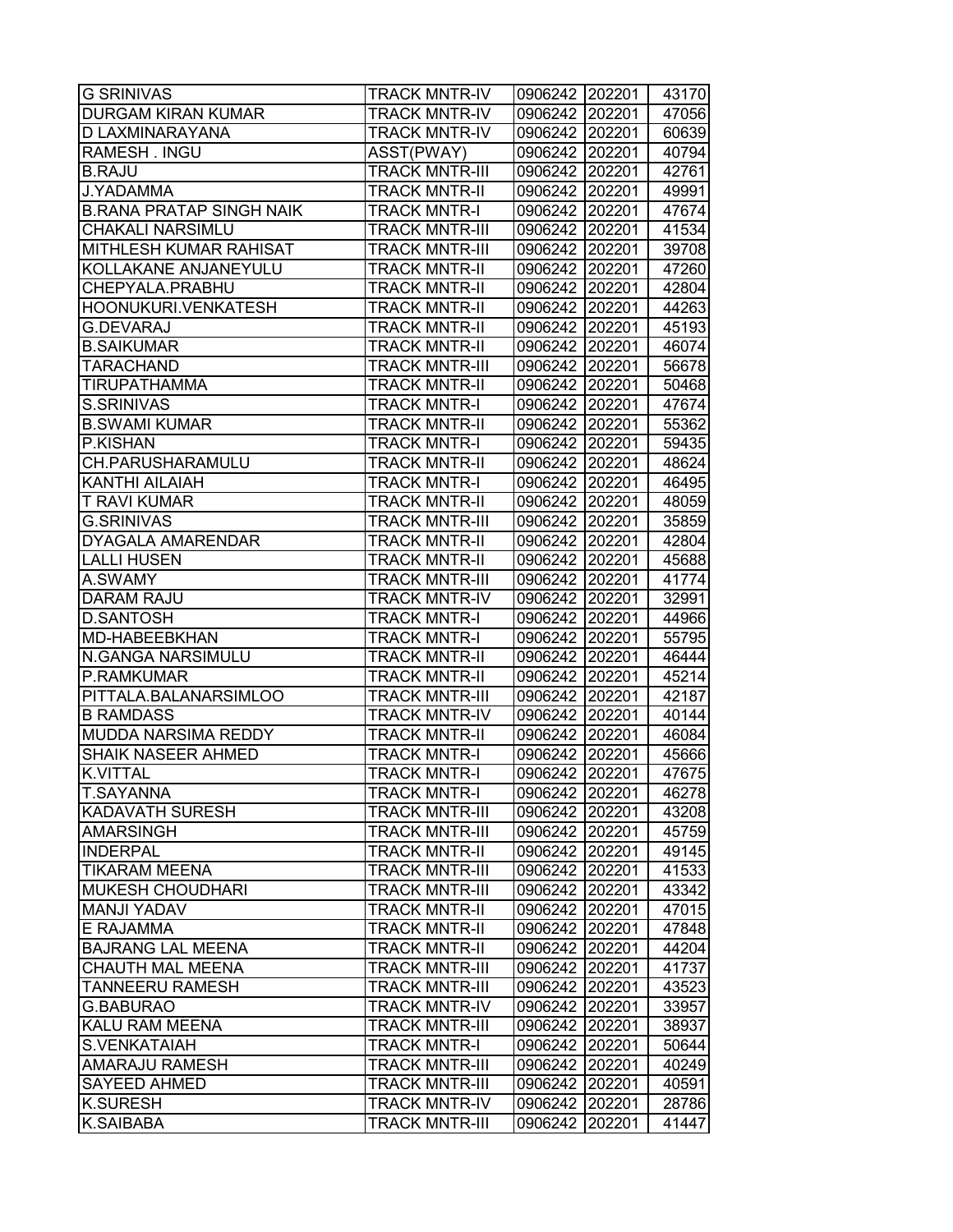| L.NARSING RAO              | <b>TRACK MNTR-IV</b>   | 0906242 202201 |        | 42540 |
|----------------------------|------------------------|----------------|--------|-------|
| <b>G.RAMULU</b>            | <b>TRACK MNTR-III</b>  | 0906242 202201 |        | 39199 |
| <b>B KISHAN</b>            | <b>TRACK MNTR-III</b>  | 0906242 202201 |        | 53713 |
| <b>G.SHIVARAJU</b>         | <b>TRACK MNTR-II</b>   | 0906242 202201 |        | 45315 |
| M.MALLIKARJUN              | <b>TRACK MNTR-II</b>   | 0906242 202201 |        | 42804 |
| MD. GOUSE                  | <b>TRACK MNTR-II</b>   | 0906242 202201 |        | 59755 |
| <b>IPPA JITHENDER</b>      | <b>TRACK MNTR-II</b>   | 0906242 202201 |        | 45774 |
| <b>J.RAJU</b>              | <b>TRACK MNTR-II</b>   | 0906242 202201 |        | 44364 |
| <b>PUNNA RAMESH</b>        | <b>TRACK MNTR-II</b>   | 0906242 202201 |        | 43874 |
| P.RAMULU                   | <b>TRACK MNTR-II</b>   | 0906242 202201 |        | 42595 |
| YADAGIRI PITLA             | <b>TRACK MNTR-II</b>   | 0906242 202201 |        | 43154 |
| CH.ASHOK                   | <b>TRACK MNTR-II</b>   | 0906242 202201 |        | 46386 |
| R.ARJUN                    | <b>TRACK MNTR-I</b>    | 0906242        | 202201 | 56887 |
| ANARASI CHANDRAM           | <b>TRACK MNTR-II</b>   | 0906242        | 202201 | 44945 |
| A.SWAMY                    | <b>TRACK MNTR-II</b>   | 0906242        | 202201 | 45315 |
| NETHETLA GOVARDHAN         | <b>TRACK MNTR-IV</b>   | 0906242 202201 |        | 39868 |
| G.VAMSHI KRISHNA           | <b>TRACK MNTR-IV</b>   | 0906242 202201 |        | 40621 |
| <b>N.NAVEEN KUMAR</b>      | <b>TRACK MNTR-III</b>  | 0906242 202201 |        | 38312 |
| <b>TEESMALMEENA</b>        | <b>TRACK MNTR-II</b>   | 0906242 202201 |        | 46044 |
| <b>ASHOK KUMAR RAVIDAS</b> | <b>TRACK MNTR-II</b>   | 0906242 202201 |        | 46500 |
| <b>M.SRINIVAS</b>          | <b>TRACK MNTR-III</b>  | 0906242 202201 |        | 44380 |
| NANNU RAM MEENA            | <b>TRACK MNTR-IV</b>   | 0906242 202201 |        | 29259 |
| <b>GOLLAPALLI KUMAR</b>    | <b>TRACK MNTR-I</b>    | 0906242 202201 |        | 49158 |
| RAMCHARAN MEENA            | <b>TRACK MNTR-III</b>  | 0906242 202201 |        | 44258 |
| POSHALA ROSHAIAH           | <b>TRACK MNTR-I</b>    | 0906242        | 202201 | 47864 |
| <b>T SANJEEVI</b>          | ASST(PWAY)             | 0906242 202201 |        | 45676 |
| <b>NEEBU MEENA</b>         | <b>TRACK MNTR-II</b>   | 0906242        | 202201 | 44642 |
| <b>G.SAILU</b>             | <b>TRACK MNTR-I</b>    | 0906242        | 202201 | 54114 |
| <b>FEROZ KHAN</b>          | <b>TRACK MNTR-I</b>    | 0906242 202201 |        | 51595 |
| <b>K.RAJESHWER</b>         | <b>TRACK MNTR-III</b>  | 0906242 202201 |        | 42925 |
| <b>K.NARSIMLU</b>          | <b>TRACK MNTR-III</b>  | 0906242 202201 |        | 44081 |
| <b>SK AZIZ</b>             | <b>TRACK MNTR-III</b>  | 0906242 202201 |        | 53612 |
| <b>C.NARASIMHA REDDY</b>   | <b>TRACK MNTR-I</b>    | 0906242 202201 |        | 46915 |
| <b>ESHWAR</b>              | <b>TRACK MNTR-III</b>  | 0906242 202201 |        | 49982 |
| KONAPALA MOHAN RAO         | <b>TRACK MNTR-III</b>  | 0906242 202201 |        | 42360 |
| P SRINIVAS                 | <b>TRACK MNTR-I</b>    | 0906242        | 202201 | 58999 |
| <b>D BALAIAH</b>           | <b>TRACK MNTR-III</b>  | 0906242 202201 |        | 5379  |
| <b>SANTOSH KUMAR</b>       | <b>TRACK MNTR-II</b>   | 0906242        | 202201 | 44529 |
| <b>T.SUDHAKAR</b>          | <b>TRACK MNTR-I</b>    | 0906242        | 202201 | 47737 |
| POCHIRAM KURMA             | <b>TRACK MNTR-III</b>  | 0906242        | 202201 | 44088 |
| <b>SUBHASH CHAND</b>       | <b>TRACK MNTR-II</b>   | 0906242        | 202201 | 47725 |
| K.MALKAIAH                 | <b>TRACK MNTR-II</b>   | 0906242 202201 |        | 45315 |
| <b>S GANESH</b>            | <b>TRACK MNTR-I</b>    | 0906242 202201 |        | 52868 |
| <b>CHANDANKUMAR</b>        | <b>TRACK MNTR-III</b>  | 0906242 202201 |        | 40079 |
| P. SIDDAIAH                | <b>TRACK MNTR-III</b>  | 0906242        | 202201 | 44582 |
| <b>MANISH KUMAR</b>        | <b>TRACK MNTR-III</b>  | 0906242        | 202201 | 39774 |
| M.LAXMAN                   | <b>TRACK MNTR-I</b>    | 0906242        | 202201 | 52394 |
| <b>B.RAJU</b>              | <b>TRACK MNTR-II</b>   | 0906242        | 202201 | 47725 |
| <b>J.GOPAL</b>             | <b>BLACK SMITH-III</b> | 0906242        | 202201 | 33146 |
| R S SINGH SISODIA          | <b>TRACK MNTR-I</b>    | 0906242        | 202201 | 48935 |
| NATHURAM YADAV             | <b>TRACK MNTR-II</b>   | 0906242        | 202201 | 47671 |
| <b>BHARAT SINGH PUNDIR</b> | <b>TRACK MNTR-II</b>   | 0906242        | 202201 | 43504 |
| <b>MAHESH KUMAR MEENA</b>  | <b>TRACK MNTR-II</b>   | 0906242        | 202201 | 44930 |
| <b>RAHUL KUMAR</b>         | <b>TRACK MNTR-II</b>   | 0906242        | 202201 | 45651 |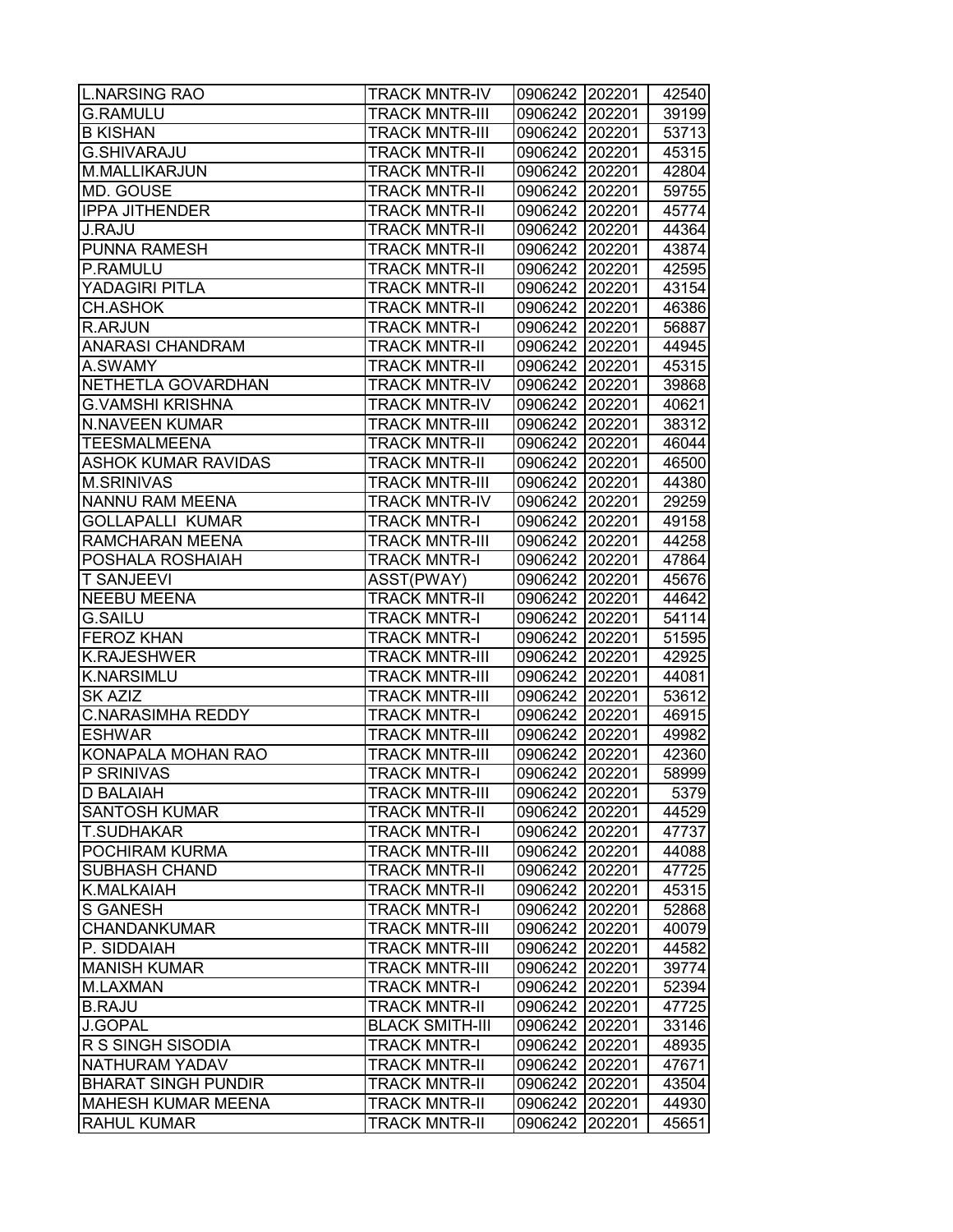| <b>RUDAVATH RAVI</b>                        | <b>TRACK MNTR-I</b>   | 0906242 202201   | 51857 |
|---------------------------------------------|-----------------------|------------------|-------|
| <b>M.RAVI KUMAR</b>                         | <b>TRACK MNTR-II</b>  | 0906242 202201   | 42804 |
| KASHINATH SHANKARAPPA PANERKITRACK MNTR-III |                       | 0906242 202201   | 39753 |
| SHIVARAM GATTUPALLY                         | <b>TRACK MNTR-IV</b>  | 0906242 202201   | 35402 |
| <b>G.BALAJI</b>                             | <b>TRACK MNTR-III</b> | 0906242 202201   | 33890 |
| <b>PRASAD PENTA</b>                         | <b>TRACK MNTR-IV</b>  | 0906242 202201   | 34363 |
| <b>ASHOK</b>                                | <b>TRACK MNTR-III</b> | 0906242 202201   | 38708 |
| <b>B.THIRUPATHI</b>                         | <b>TRACK MNTR-III</b> | 0906242 202201   | 51161 |
| <b>MALOTH PEERSINGH</b>                     | <b>TRACK MNTR-III</b> | 0906242 202201   | 44044 |
| <b>SWAMY</b>                                | <b>TRACK MNTR-IV</b>  | 0906242 202201   | 39263 |
| <b>M SATEESH</b>                            | <b>TRACK MNTR-IV</b>  | 0906242 202201   | 32101 |
| SHIVARAMULU                                 | <b>TRACK MNTR-IV</b>  | 0906242 202201   | 34878 |
| G.SWAROOPA                                  | <b>TRACK MNTR-III</b> | 0906242 202201   | 36623 |
| <b>G.PRABHAKAR</b>                          | <b>TRACK MNTR-III</b> | 0906242 202201   | 36502 |
| <b>SK.IFTHEKAR</b>                          | <b>TRACK MNTR-III</b> | 0906242 202201   | 35832 |
| M.RAJU                                      | <b>TRACK MNTR-III</b> | 0906242 202201   | 34846 |
| <b>M.SRAVANTHI</b>                          | <b>TRACK MNTR-III</b> | 0906242 202201   | 35623 |
| SYED.JAVEED                                 | <b>TRACK MNTR-III</b> | 0906242 202201   | 35062 |
| P.RAJU                                      | <b>TRACK MNTR-III</b> | 0906242 202201   | 36448 |
| <b>SK.NAYEEM</b>                            | <b>TRACK MNTR-IV</b>  | 0906242 202201   | 32275 |
| <b>M.VENKATESH</b>                          | <b>TRACK MNTR-III</b> | 0906242 202201   | 40307 |
| <b>BAMAN.INDAL SINGH</b>                    | <b>TRACK MNTR-III</b> | 0906242 202201   | 37611 |
| <b>B.MANOJ CHANDRA</b>                      | <b>TRACK MNTR-III</b> | 0906242 202201   | 39466 |
| <b>MD.JAFARUDDIN</b>                        | <b>TRACK MNTR-III</b> | 0906242 202201   | 39277 |
| CH.VENUGOPAL                                | <b>TRACK MNTR-III</b> | 0906242 202201   | 35176 |
| SRINIVASA RAO M.                            | <b>TRACK MNTR-III</b> | 0906242 202201   | 43577 |
| PRADEEP KALBANDE                            | <b>TRACK MNTR-III</b> | 0906242 202201   | 39753 |
| SANJAY G MEDEKAR                            | <b>TRACK MNTR-III</b> | 0906242 202201   | 30258 |
| <b>SRIKANTH SURUKUTLA</b>                   | <b>TRACK MNTR-IV</b>  | 0906242 202201   | 32651 |
| KOTTAPALLY RAJKUMAR                         | <b>TRACK MNTR-IV</b>  | 0906242 202201   | 30084 |
| <b>JAMMALAGIRI TIRUPATHI</b>                | <b>TRACK MNTR-IV</b>  | 0906242 202201   | 31619 |
| <b>SHASHIKANT KUMAR</b>                     | <b>TRACK MNTR-IV</b>  | 0906242 202201   | 34045 |
| KAUSHAL KISHOR MISHRA                       | <b>TRACK MNTR-IV</b>  | 0906242 202201   | 30901 |
| <b>BOGA PRANEETH KUMAR</b>                  | <b>TRACK MNTR-IV</b>  | 0906242 202201   | 34254 |
| <b>LAXMAN KUMAR BHUIA</b>                   | <b>TRACK MNTR-IV</b>  | 0906242 202201   | 32286 |
| <b>KURA SHIVA KUMAR</b>                     | <b>TRACK MNTR-IV</b>  | 0906242 202201   | 31484 |
| <b>JALABAGARI SHIVA SHANKAR</b>             | <b>TRACK MNTR-IV</b>  | 0906242 202201   | 34754 |
| <b>ANIKET RANJAN</b>                        | <b>TRACK MNTR-IV</b>  | 0906242 202201   | 31000 |
| <b>DEVENDRA KUMAR</b>                       | <b>TRACK MNTR-IV</b>  | 0906242   202201 | 32136 |
| <b>RAVI RANJAN KUMAR</b>                    | <b>TRACK MNTR-IV</b>  | 0906242 202201   | 32452 |
| <b>KORRA VINOD</b>                          | <b>TRACK MNTR-IV</b>  | 0906242 202201   | 34334 |
| P.SAIKIRAN                                  | <b>TRACK MNTR-IV</b>  | 0906242 202201   | 29634 |
| <b>TALARI GANGADHAR</b>                     | <b>TRACK MNTR-IV</b>  | 0906242 202201   | 34452 |
| <b>NENAVATH SUDHAKAR</b>                    | <b>TRACK MNTR-IV</b>  | 0906242 202201   | 31084 |
| CHUKKALATEERTAM BHARGAV                     | <b>TRACK MNTR-IV</b>  | 0906242 202201   | 37301 |
| NENAVATH JEEVAN                             | <b>TRACK MNTR-IV</b>  | 0906242 202201   | 30700 |
| <b>VIKASH RANA</b>                          | <b>TRACK MNTR-IV</b>  | 0906242 202201   | 33284 |
| <b>DANDUWAR BALAJI</b>                      | <b>TRACK MNTR-IV</b>  | 0906242 202201   | 34586 |
| <b>SAURAV GANGULY</b>                       | <b>TRACK MNTR-IV</b>  | 0906242 202201   | 32413 |
| <b>PRADEEP KUMAR</b>                        | <b>TRACK MNTR-IV</b>  | 0906242 202201   | 33953 |
| <b>BIMAL KUMAR</b>                          | <b>TRACK MNTR-IV</b>  | 0906242 202201   | 34086 |
| <b>BAJANNAGARI CHARAN</b>                   | <b>TRACK MNTR-IV</b>  | 0906242   202201 | 32636 |
| <b>TALARI SHARIN</b>                        | <b>TRACK MNTR-IV</b>  | 0906242   202201 | 34752 |
| <b>SAJAN KUMAR</b>                          | <b>TRACK MNTR-IV</b>  | 0906242 202201   | 33752 |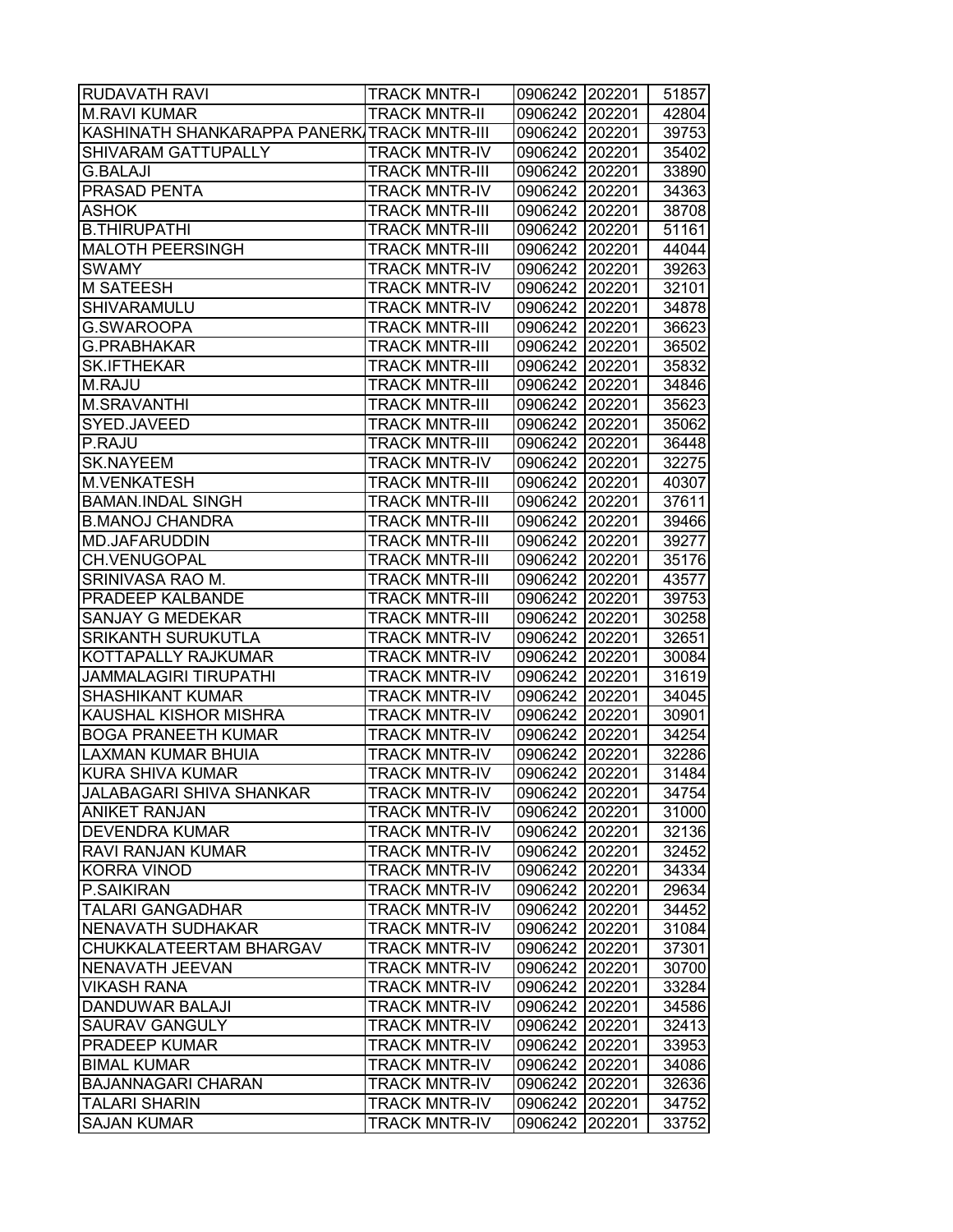| <b>MALAVATH PRAKASH</b>      | <b>TRACK MNTR-IV</b>          | 0906242 202201 |        | 34086 |
|------------------------------|-------------------------------|----------------|--------|-------|
| LACHUGARI RAMESH             | <b>TRACK MNTR-IV</b>          | 0906242 202201 |        | 33419 |
| <b>MAMIDI THIRUPATHI</b>     | <b>TRACK MNTR-IV</b>          | 0906242 202201 |        | 30467 |
| <b>O.SAI KRISHNA</b>         | <b>TRACK MNTR-IV</b>          | 0906242 202201 |        | 34684 |
| <b>EDULA PRASHANTH</b>       | <b>TRACK MNTR-IV</b>          | 0906242 202201 |        | 36650 |
| KARROLLA GANGADHAR           | <b>TRACK MNTR-IV</b>          | 0906242 202201 |        | 34586 |
| SOYABGARI RAVIKUMAR          | <b>TRACK MNTR-IV</b>          | 0906242 202201 |        | 33435 |
| <b>S.VIJAY KUMAR</b>         | <b>TRACK MNTR-IV</b>          | 0906242 202201 |        | 36653 |
| T.RAJU                       | <b>TRACK MNTR-IV</b>          | 0906242 202201 |        | 33752 |
| <b>RAJAT SHARMA</b>          | <b>TRACK MNTR-IV</b>          | 0906242 202201 |        | 33085 |
| <b>RAMKARAN DEG</b>          | <b>TRACK MNTR-IV</b>          | 0906242 202201 |        | 35671 |
| <b>BABLU KUMAR</b>           | <b>TRACK MNTR-IV</b>          | 0906242 202201 |        | 33101 |
| MUPPIDIWAR ANAND             | <b>TRACK MNTR-IV</b>          | 0906242 202201 |        | 34920 |
| <b>JANAGAMA MAHESH</b>       | <b>TRACK MNTR-IV</b>          | 0906242 202201 |        | 34086 |
| V.PEDDA DASHARATH            | <b>TRACK MNTR-IV</b>          | 0906242 202201 |        | 32951 |
| <b>DURKI SURESH</b>          | <b>TRACK MNTR-IV</b>          | 0906242 202201 |        | 33067 |
| <b>MALAVATH RAKESH</b>       | <b>TRACK MNTR-IV</b>          | 0906242 202201 |        | 32418 |
| <b>R.RAJESH</b>              | <b>TRACK MNTR-IV</b>          | 0906242 202201 |        | 35799 |
| <b>BURKA NARENDAR</b>        | ASST(PWAY)                    | 0906242 202201 |        | 34784 |
| <b>J.KIRAN KUMAR</b>         | <b>TRACK MNTR-IV</b>          | 0906242 202201 |        | 39142 |
| <b>V PRADEEP</b>             | <b>TECH-III</b>               | 0906242 202201 |        | 36008 |
| P RAMESH                     | ASST(WORKS)                   | 0906243 202201 |        | 36238 |
| RAVINDER RATHOD              | ASST(WORKS)                   | 0906243 202201 |        | 36769 |
| <b>K SAVITHRI</b>            | TECH.(MASON)-III              | 0906243 202201 |        | 50658 |
| <b>FAREEDA BEGUM</b>         | ASST(WORKS)                   | 0906243 202201 |        | 53458 |
| M.A.JAFFAR                   | ASST(WORKS)                   | 0906243 202201 |        | 35290 |
| LAXMI BAI                    | ASST(WORKS)                   | 0906243 202201 |        | 46399 |
| <b>AMIT BAGHELA</b>          | ASST(WORKS)                   | 0906243 202201 |        | 36614 |
| MARY MARGARET                | ASST(WORKS)                   | 0906243 202201 |        | 39946 |
| P VIJAYA CHANDER             | ASST(WORKS)                   | 0906243 202201 |        | 36983 |
| <b>RAJAMANI</b>              | ASST(WORKS)                   | 0906243 202201 |        | 53808 |
| <b>SMT.NEELABAI</b>          | ASST(WORKS)                   | 0906243 202201 |        | 33997 |
| K NAGASANTOSHI MATHA         | ASST(WORKS)                   | 0906243 202201 |        | 34218 |
| GAIKWAD BHIMRAO DIGAMBWR     | TECH.(MASON)-I                | 0906243 202201 |        | 49364 |
| <b>DEEP CHAND</b>            | TECH.CARPENTER 0906243 202201 |                |        | 44499 |
| P.YADAMMA                    | ASST(WORKS)                   | 0906243        | 202201 | 34931 |
| KANITHA                      | ASST(WORKS)                   | 0906243 202201 |        | 35064 |
| <b>GANGADHAR THOTA</b>       | ASST(WORKS)                   | 0906243        | 202201 | 35290 |
| DHADIGELA SAI KUMAR          | ASST(WORKS)                   | 0906243        | 202201 | 33422 |
| <b>SATHYASAVITHRI</b>        | ASST(WORKS)                   | 0906243        | 202201 | 35479 |
| M.SHANKER                    | ASST(WORKS)                   | 0906243        | 202201 | 36409 |
| <b>IBRAHIM KHAN</b>          | ASST(WORKS)                   | 0906243 202201 |        | 30536 |
| <b>AMOL KEROJI</b>           | <b>TRACK MNTR-IV</b>          | 0906245 202201 |        | 27459 |
| K RAJ KUMAR                  | <b>TRACK MNTR-III</b>         | 0906245 202201 |        | 37651 |
| <b>CHAVAN ISHWAR</b>         | <b>TRACK MNTR-IV</b>          | 0906245 202201 |        | 36474 |
| <b>FIRDOUSE KHAN</b>         | <b>TRACK MNTR-III</b>         | 0906245        | 202201 | 44078 |
| <b>LAKHAN DADESAB SHAIKH</b> | <b>TRACK MNTR-III</b>         | 0906245        | 202201 | 44057 |
| SOODULOLLA NARAYANA          | <b>TRACK MNTR-II</b>          | 0906245 202201 |        | 46168 |
| <b>ENDUR RAKESH</b>          | <b>TRACK MNTR-III</b>         | 0906245        | 202201 | 38662 |
| KASTURE BALAJI MANAJI        | <b>TRACK MNTR-IV</b>          | 0906245        | 202201 | 42523 |
| WAGHMARE PRABHAKAR BHEEVA    | <b>TRACK MNTR-II</b>          | 0906245        | 202201 | 43375 |
| HANWATE GANGAPRASAD          | <b>TRACK MNTR-III</b>         | 0906245        | 202201 | 41155 |
| <b>BIHARI LAL MEENA</b>      | <b>TRACK MNTR-III</b>         | 0906245        | 202201 | 41604 |
| <b>SUJEET KUMAR</b>          | <b>TRACK MNTR-III</b>         | 0906245        | 202201 | 40034 |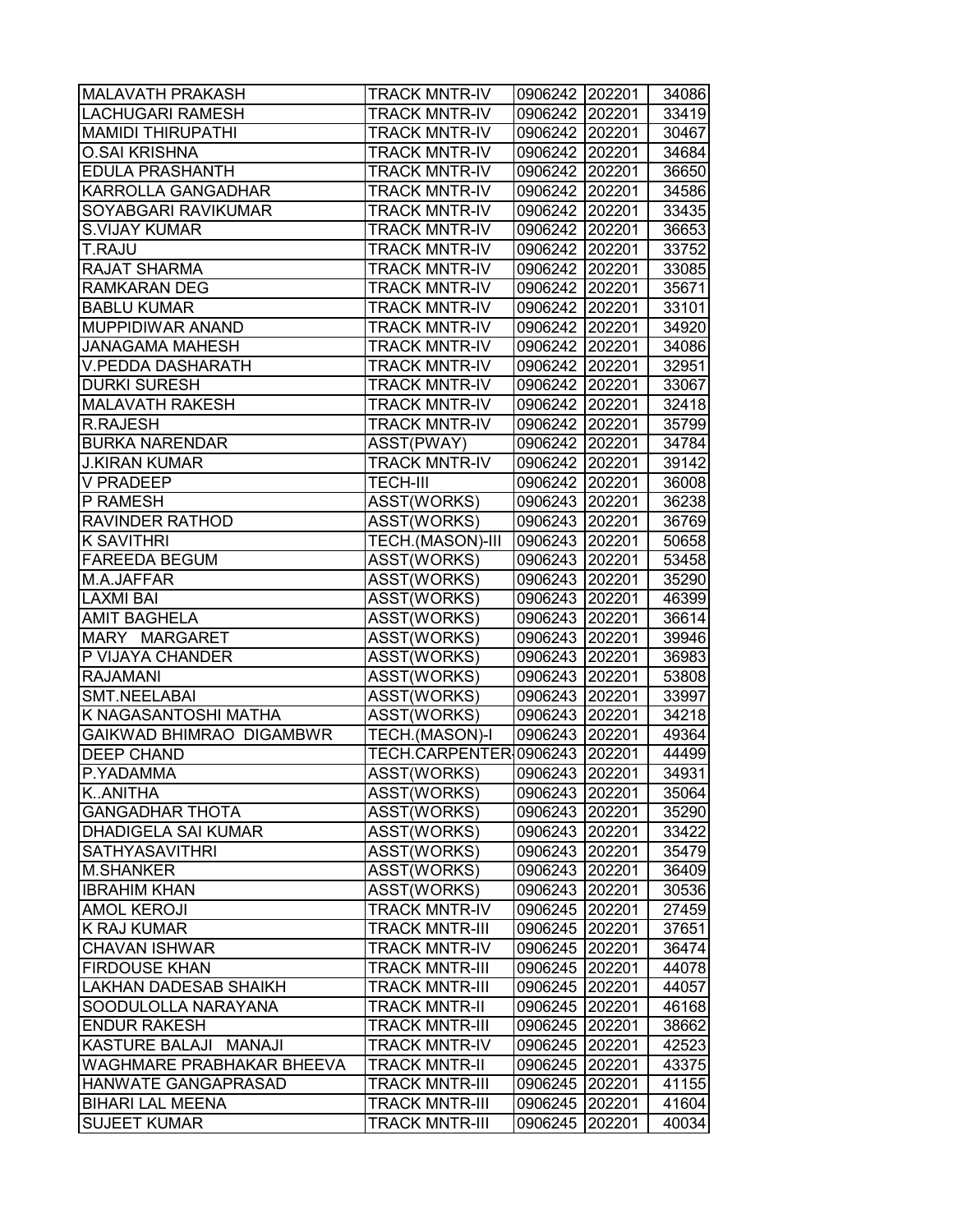| <b>ANIL KUMAR</b>                      | <b>TRACK MNTR-III</b>                      | 0906245 202201            |        | 41058          |
|----------------------------------------|--------------------------------------------|---------------------------|--------|----------------|
| PAWAR PRAKASH BHUJANG                  | <b>TRACK MNTR-III</b>                      | 0906245 202201            |        | 49206          |
| ROSHAN KUMAR YADAV                     | <b>TRACK MNTR-III</b>                      | 0906245 202201            |        | 44787          |
| CHOUDANTE MANESHKUMAR                  | <b>TRACK MNTR-III</b>                      | 0906245 202201            |        | 36360          |
| SANTOSH CHAND MEENA                    | <b>TRACK MNTR-III</b>                      | 0906245 202201            |        | 38708          |
| JADHAV SANTOSH HARI                    | <b>TRACK MNTR-IV</b>                       | 0906245 202201            |        | 37036          |
| SHAIKH FEROJ SHADULLA                  | <b>TRACK MNTR-II</b>                       | 0906245 202201            |        | 61918          |
| RATHOD RAMESH KISHAN                   | <b>TRACK MNTR-II</b>                       | 0906245 202201            |        | 44392          |
| RATHOD UTTAM KISHAN                    | <b>TRACK MNTR-III</b>                      | 0906245 202201            |        | 46287          |
| AKTHAR HUSSAIN                         | <b>TRACK MNTR-I</b>                        | 0906245 202201            |        | 53518          |
| DEVAKWAD BABARAO                       | <b>TRACK MNTR-I</b>                        | 0906245 202201            |        | 47168          |
| <b>WAHGMARE NAGESH</b>                 | <b>TRACK MNTR-II</b>                       | 0906245 202201            |        | 53818          |
| RATHOD SUBHASH GOVIND                  | <b>TRACK MNTR-II</b>                       | 0906245 202201            |        | 42804          |
| <b>INGLE BABU DATTA</b>                | <b>TRACK MNTR-III</b>                      | 0906245 202201            |        | 41653          |
| PAWAR MARUTHI GOVIND                   | <b>TRACK MNTR-III</b>                      | 0906245 202201            |        | 46737          |
| U.SHYAM                                | <b>TRACK MNTR-II</b>                       | 0906245 202201            |        | 46498          |
| <b>MANOJ MOCHI</b>                     | <b>TRACK MNTR-III</b>                      | 0906245 202201            |        | 41389          |
| RATHOD DEVIDAS BHEEMA                  | <b>TRACK MNTR-I</b>                        | 0906245 202201            |        | 62095          |
| <b>VINOD KUMAR RAM</b>                 | <b>TRACK MNTR-II</b>                       | 0906245 202201            |        | 44343          |
| A GANGADHAR                            | <b>TRACK MNTR-II</b>                       | 0906245 202201            |        | 42804          |
| <b>ABDUL HAFEEZ</b>                    | <b>TRACK MNTR-II</b>                       | 0906245 202201            |        | 57499          |
| <b>MUNI RAM BAIRWA</b>                 | <b>TRACK MNTR-II</b>                       | 0906245 202201            |        | 42355          |
| <b>MOGILI SAGAR</b>                    | <b>TRACK MNTR-II</b>                       | 0906245 202201            |        | 46834          |
| VISHVAMBAR DAYAL MEENA                 | <b>TRACK MNTR-III</b>                      | 0906245 202201            |        | 45214          |
| PRITHVIRAJ MEENA                       | <b>TRACK MNTR-II</b>                       | 0906245 202201            |        | 43908          |
| <b>BABU LAL MEENA</b>                  | <b>TRACK MNTR-III</b>                      | 0906245 202201            |        | 41000          |
| CHAVAN BALAJI RAMDHAN                  | <b>TRACK MNTR-III</b>                      | 0906245 202201            |        | 37339          |
| C KRISHNA MURTHY                       | <b>TRACK MNTR-III</b>                      | 0906245 202201            |        | 39638          |
| <b>MANOJ KUMAR MEENA</b>               | <b>TRACK MNTR-II</b>                       | 0906245 202201            |        | 46340          |
| <b>MAHABOOB KHAN</b>                   | <b>TRACK MNTR-II</b>                       | 0906245 202201            |        | 61310          |
| <b>KALU RAM KOLI</b>                   | <b>TRACK MNTR-II</b>                       | 0906245 202201            |        | 39988          |
| RATHOD BABURAO G                       | <b>TRACK MNTR-I</b>                        | 0906245 202201            |        | 56645          |
| J BALAJI                               | <b>TRACK MNTR-II</b>                       | 0906245 202201            |        | 59068          |
| C VASANTHA                             | <b>TRACK MNTR-I</b>                        | 0906245 202201            |        | 73842          |
| <b>J BALAJI RAMA</b>                   | <b>TRACK MNTR-II</b>                       | 0906245 202201            |        | 61605          |
| <b>D BHEEM RAO</b>                     | <b>TRACK MNTR-II</b>                       | 0906245 202201            |        | 56952          |
| <b>C.PANDARI</b>                       | <b>TRACK MNTR-II</b>                       | 0906245 202201            |        | 54275          |
| RANJEET KUMAR RANA                     | <b>TRACK MNTR-III</b>                      | 0906245                   | 202201 | 44003          |
| DURGAWAR VISHNU MURTHY                 | <b>TRACK MNTR-III</b>                      | 0906245 202201            |        | 41291          |
| <b>AMBADAS</b>                         | <b>TRACK MNTR-I</b>                        | 0906245 202201            |        | 46145          |
| R DEVIDAS RAMA                         | <b>TRACK MNTR-I</b>                        | 0906245 202201            |        | 45668          |
| <b>WAGHMARE SUDHAKAR</b>               | <b>TRACK MNTR-III</b>                      | 0906245 202201            |        | 31264          |
| <b>MOTI SINGH BALAI</b>                | <b>TRACK MNTR-II</b>                       | 0906245 202201            |        | 43973          |
| <b>ANMOL KUMAR</b>                     | <b>TRACK MNTR-III</b>                      | 0906245 202201            |        | 43316          |
| GAIKWAD MILIND CHAMPATRAO              | <b>TRACK MNTR-II</b>                       | 0906245 202201            |        | 46435          |
| NITIN JALBA HAIBATE                    | <b>TRACK MNTR-I</b>                        | 0906245 202201            |        | 46145          |
| RATHOD DILIP BHIMRAO                   | <b>TRACK MNTR-IV</b>                       | 0906245 202201            |        | 41463          |
| <b>MADHAV</b>                          | <b>TRACK MNTR-I</b>                        | 0906245 202201            |        | 47871          |
| <b>PRAKASH</b><br>CHAVAN.SUBASHA.GOVID | <b>TRACK MNTR-I</b><br><b>TRACK MNTR-I</b> | 0906245 202201            |        | 65475<br>47645 |
| CHIKATWAD ANANDA DEARAO                | <b>TRACK MNTR-III</b>                      | 0906245 202201<br>0906245 | 202201 | 37537          |
| <b>SHIVLAL RATHOD</b>                  | <b>TRACK MNTR-IV</b>                       | 0906245                   | 202201 | 42239          |
| D. NAVEEN GOUD                         | <b>TRACK MNTR-III</b>                      | 0906245                   | 202201 | 42491          |
| <b>AJIT KUMAR</b>                      | <b>TRACK MNTR-III</b>                      | 0906245                   | 202201 | 38795          |
|                                        |                                            |                           |        |                |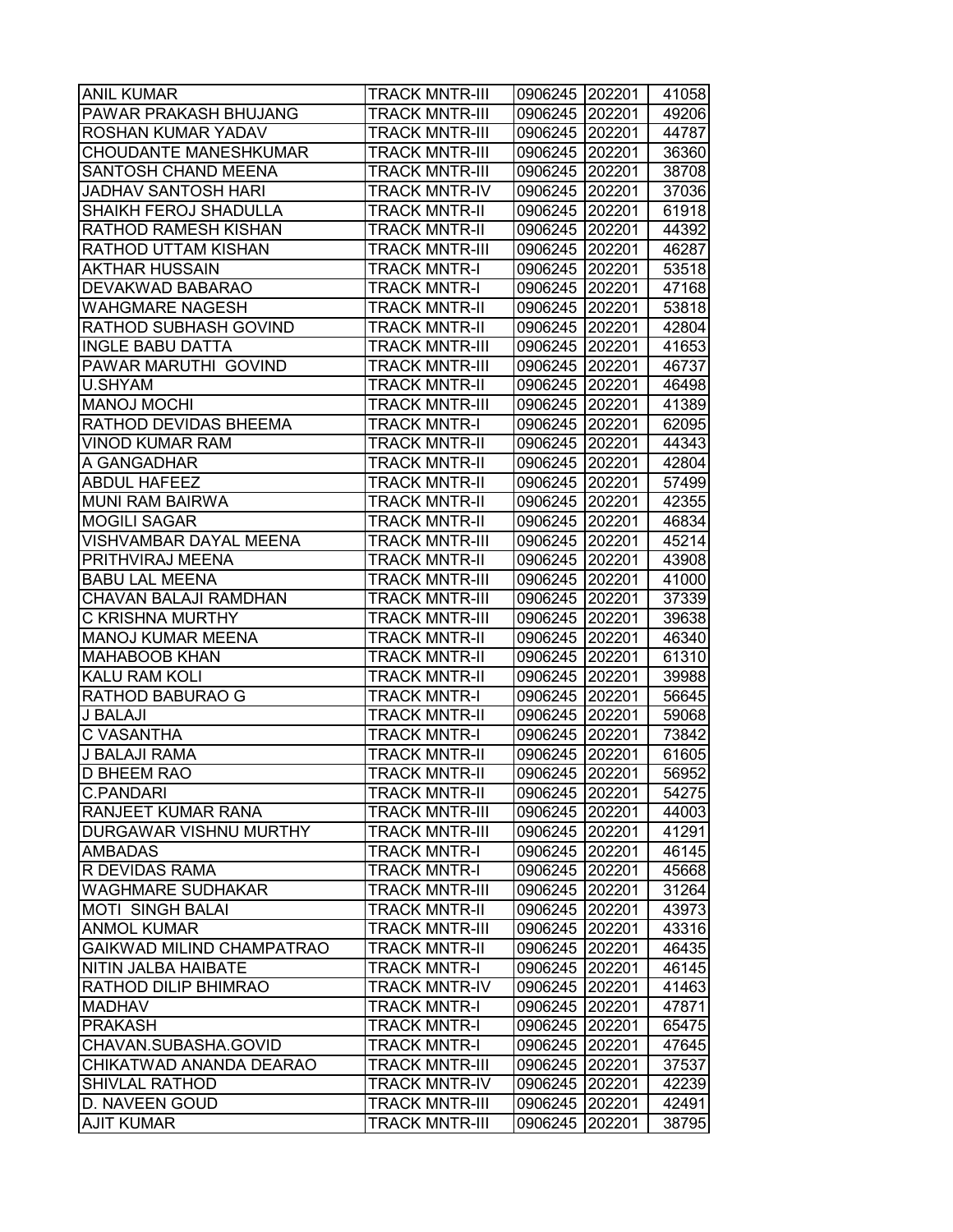| <b>DANISH EQBAL</b>                       | <b>TRACK MNTR-III</b> | 0906245 202201 |        | 40037 |
|-------------------------------------------|-----------------------|----------------|--------|-------|
| SHANKAR DAYAL SINGH                       | <b>TRACK MNTR-III</b> | 0906245        | 202201 | 39865 |
| D LALAIAH                                 | <b>TRACK MNTR-II</b>  | 0906245        | 202201 | 58422 |
| <b>KARAN SINGH MEENA</b>                  | <b>TRACK MNTR-III</b> | 0906245 202201 |        | 43738 |
| <b>BELLUROD ANIL.S</b>                    | <b>TRACK MNTR-I</b>   | 0906245 202201 |        | 48458 |
| <b>MALLELA SAIKUMAR</b>                   | <b>TRACK MNTR-IV</b>  | 0906245 202201 |        | 32298 |
| J KRISHNA                                 | <b>TRACK MNTR-I</b>   | 0906245 202201 |        | 51695 |
| A GANGADHAR                               | <b>TRACK MNTR-II</b>  | 0906245 202201 |        | 40758 |
| <b>D SAILU</b>                            | <b>TRACK MNTR-II</b>  | 0906245        | 202201 | 57149 |
| <b>DHARAM SINGH PRAJAPAT</b>              | <b>TRACK MNTR-III</b> | 0906245 202201 |        | 45023 |
| <b>SUMITRA</b>                            | <b>TRACK MNTR-III</b> | 0906245 202201 |        | 51558 |
| HANWATE MADHAV D                          | <b>TRACK MNTR-I</b>   | 0906245        | 202201 | 48935 |
| <b>SESHABAI</b>                           | ASST(PWAY)            | 0906245        | 202201 | 41125 |
| <b>GIRDHARI MEENA</b>                     | <b>TRACK MNTR-III</b> | 0906245        | 202201 | 39351 |
| <b>PRAHALAD</b>                           | <b>TRACK MNTR-I</b>   | 0906245        | 202201 | 53064 |
| <b>ANIL</b>                               | <b>TRACK MNTR-I</b>   | 0906245        | 202201 | 51167 |
| <b>JIA LAL</b>                            | <b>TRACK MNTR-III</b> | 0906245 202201 |        | 40463 |
| <b>WAGHMARE DAYA MARUTHI</b>              | <b>TRACK MNTR-III</b> | 0906245 202201 |        | 38454 |
| LATHA                                     | <b>TRACK MNTR-III</b> | 0906245 202201 |        | 47362 |
| <b>B JANAKI RAM</b>                       | <b>TRACK MNTR-I</b>   | 0906245 202201 |        | 52564 |
| <b>T.DURGAIAH</b>                         | <b>TRACK MNTR-II</b>  | 0906245        | 202201 | 55332 |
| R VINAY SAGAR                             | <b>TRACK MNTR-III</b> | 0906245        | 202201 | 42454 |
| JATA SHANKAR YADAV                        | <b>TRACK MNTR-III</b> | 0906245        | 202201 | 40463 |
| <b>RAHUL TELANG</b>                       | <b>TRACK MNTR-III</b> | 0906245 202201 |        | 40722 |
|                                           |                       |                |        |       |
| GYANESHWAR BHAGWAN SHINDE<br>A.R.RAKESH   | <b>TRACK MNTR-IV</b>  | 0906245        | 202201 | 29686 |
|                                           | <b>TRACK MNTR-IV</b>  | 0906245        | 202201 | 38576 |
| M SOMU                                    | <b>TRACK MNTR-IV</b>  | 0906245        | 202201 | 36640 |
| GADPALE HARSHAWARDHAN                     | <b>TRACK MNTR-III</b> | 0906245        | 202201 | 37123 |
| K MAHESH                                  | <b>TRACK MNTR-IV</b>  | 0906245        | 202201 | 37824 |
| MUDUGULA LAXMAN                           | <b>TRACK MNTR-III</b> | 0906245 202201 |        | 36338 |
| <b>S RAVI</b>                             | <b>TRACK MNTR-IV</b>  | 0906245 202201 |        | 36395 |
| MARUPAKA RAJENDHAR                        | <b>TRACK MNTR-III</b> | 0906245        | 202201 | 37900 |
| <b>RAVI KIRAN</b>                         | <b>TRACK MNTR-III</b> | 0906245 202201 |        | 38266 |
| DHANDGE ASHOK GANESH                      | <b>TRACK MNTR-IV</b>  | 0906245        | 202201 | 32235 |
| A.SHANKAR                                 | <b>TRACK MNTR-III</b> | 0906245        | 202201 | 36656 |
| SANDEEP MADHAVRAO REGULWAD TRACK MNTR-III |                       | 0906245        | 202201 | 34643 |
| <b>ARVIND S. KHILLARE</b>                 | <b>TRACK MNTR-III</b> | 0906245 202201 |        | 35623 |
| MANGESH MILIND SHAMBHARKAR                | <b>TRACK MNTR-III</b> | 0906245        | 202201 | 37583 |
| MADHAV DATTA KAMBLE                       | <b>TRACK MNTR-III</b> | 0906245        | 202201 | 38943 |
| GOPAL VENKATI KORDE                       | <b>TRACK MNTR-III</b> | 0906245        | 202201 | 45837 |
| KHANDU MAROTRAO RAHATKAR                  | <b>TRACK MNTR-III</b> | 0906245 202201 |        | 40020 |
| SATYAJEET KUMAR                           | <b>TRACK MNTR-IV</b>  | 0906245 202201 |        | 31550 |
| KAMAL KANT PRABHAKER                      | <b>TRACK MNTR-IV</b>  | 0906245 202201 |        | 33919 |
| <b>SHIV KUMAR SAROJ</b>                   | <b>TRACK MNTR-IV</b>  | 0906245 202201 |        | 40990 |
| <b>SHIVAM</b>                             | <b>TRACK MNTR-IV</b>  | 0906245 202201 |        | 32518 |
| <b>DHEERAJ KUMAR</b>                      | <b>TRACK MNTR-IV</b>  | 0906245 202201 |        | 32050 |
| PRADEEP CHAUDHARY                         | <b>TRACK MNTR-IV</b>  | 0906245        | 202201 | 32751 |
| <b>PRAVEEN KUMAR</b>                      | <b>TRACK MNTR-IV</b>  | 0906245 202201 |        | 500   |
| <b>AKHILESH KUMAR</b>                     | <b>TRACK MNTR-IV</b>  | 0906245 202201 |        | 33368 |
| <b>TUNNA RAM</b>                          | <b>TRACK MNTR-IV</b>  | 0906245        | 202201 | 33536 |
| UPENDRA KUMAR PRASAD                      | <b>TRACK MNTR-IV</b>  | 0906245        | 202201 | 31200 |
| <b>RAJEEV KUMAR</b>                       | <b>TRACK MNTR-IV</b>  | 0906245        | 202201 | 29583 |
| <b>RANJAN KUMAR</b>                       | <b>TRACK MNTR-IV</b>  | 0906245        | 202201 | 39650 |
| <b>NITISH KUMAR</b>                       | <b>TRACK MNTR-IV</b>  | 0906245        | 202201 | 34462 |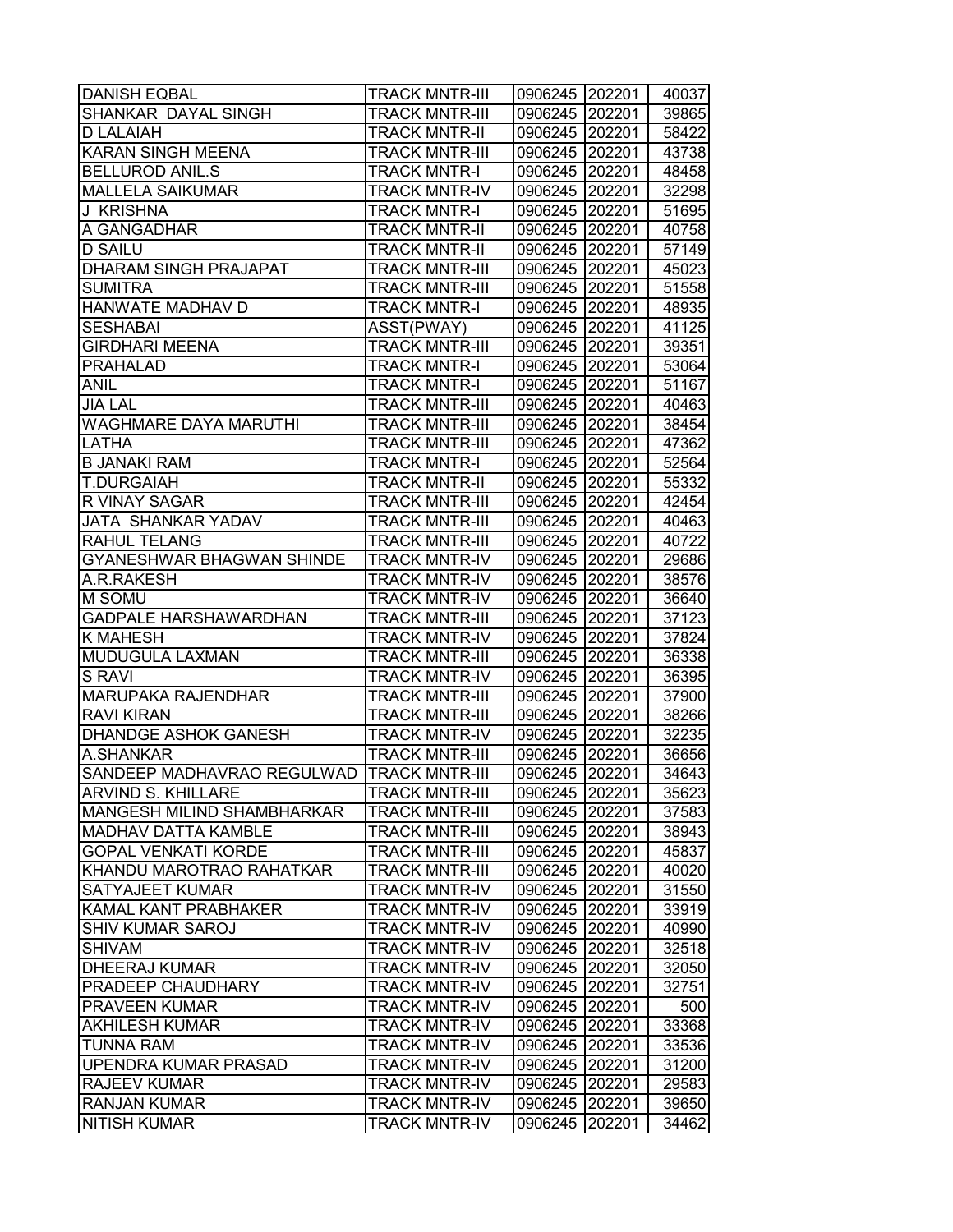| <b>CHANDRA SHEKAR PAUDAR</b>    | <b>TRACK MNTR-IV</b>  | 0906245 202201 |        | 24652 |
|---------------------------------|-----------------------|----------------|--------|-------|
| RAMESHWAR SINGH YADAV           | <b>TRACK MNTR-IV</b>  | 0906245 202201 |        | 31550 |
| PAVAN KUMAR MAURYA              | <b>TRACK MNTR-IV</b>  | 0906245 202201 |        | 33468 |
| DEEPAK KUMAR RAM                | <b>TRACK MNTR-IV</b>  | 0906245 202201 |        | 33585 |
| YASHWANT                        | <b>TRACK MNTR-IV</b>  | 0906245 202201 |        | 35306 |
| <b>VIKASH KUMAR</b>             | <b>TRACK MNTR-IV</b>  | 0906245 202201 |        | 33934 |
| <b>MUNENDRA SINGH</b>           | <b>TRACK MNTR-IV</b>  | 0906245 202201 |        | 36950 |
| <b>RAJU KUMAR</b>               | <b>TRACK MNTR-IV</b>  | 0906245 202201 |        | 31881 |
| <b>RAMASHANKAR</b>              | <b>TRACK MNTR-IV</b>  | 0906245 202201 |        | 32101 |
| <b>VAIBHAV KONDEKAR</b>         | <b>TRACK MNTR-IV</b>  | 0906245 202201 |        | 31084 |
| <b>SANJEEV KUMAR</b>            | <b>TRACK MNTR-IV</b>  | 0906245 202201 |        | 31400 |
| <b>SOMBEER</b>                  | <b>TRACK MNTR-IV</b>  | 0906245 202201 |        | 32400 |
| <b>RAMESH SINGH</b>             | <b>TRACK MNTR-IV</b>  | 0906245 202201 |        | 31084 |
| PRASHANT KUMAR JHA              | <b>TRACK MNTR-IV</b>  | 0906245 202201 |        | 31700 |
| SHATRUDHAN KUMAR                | <b>TRACK MNTR-IV</b>  | 0906245 202201 |        | 30500 |
| <b>BHUREE SINGH</b>             | <b>TRACK MNTR-IV</b>  | 0906245 202201 |        | 34401 |
| <b>DURGPAL SINGH</b>            | <b>TRACK MNTR-IV</b>  | 0906245 202201 |        | 30626 |
| <b>KRISHNA NAND CHAUHAN</b>     | <b>TRACK MNTR-IV</b>  | 0906245 202201 |        | 32299 |
| <b>BRIJESH KUMAR YADAV</b>      | <b>TRACK MNTR-IV</b>  | 0906245 202201 |        | 34269 |
| <b>DHARAM DAS</b>               | <b>TRACK MNTR-IV</b>  | 0906245 202201 |        | 32049 |
| <b>RAVI SINGH</b>               | <b>TRACK MNTR-IV</b>  | 0906245 202201 |        | 33768 |
| <b>SIKANDAR PASWAN</b>          | <b>TRACK MNTR-IV</b>  | 0906245 202201 |        | 32632 |
| <b>VIJAY KUMAR</b>              | <b>TRACK MNTR-IV</b>  | 0906245 202201 |        | 33250 |
| SANJEEV KUMAR RAJAK             | <b>TRACK MNTR-IV</b>  | 0906245 202201 |        | 46594 |
| <b>DEEPU KUMAR</b>              | <b>TRACK MNTR-IV</b>  | 0906245 202201 |        | 31084 |
| PANKAJ KUMAR                    | <b>TRACK MNTR-IV</b>  | 0906245 202201 |        | 33268 |
| <b>SONU KUMAR</b>               | <b>TRACK MNTR-IV</b>  | 0906245 202201 |        | 31853 |
| <b>MUKESH</b>                   | <b>TRACK MNTR-IV</b>  | 0906245 202201 |        | 36548 |
| SHUBHAM MISHRA                  | <b>TRACK MNTR-IV</b>  | 0906245 202201 |        | 32784 |
| <b>SHIVAM</b>                   | <b>TRACK MNTR-IV</b>  | 0906245 202201 |        | 34086 |
| <b>ANKIT</b>                    | ASST(PWAY)            | 0906245 202201 |        | 30450 |
| <b>VIKAS KUMAR</b>              | <b>TRACK MNTR-IV</b>  | 0906245 202201 |        | 31700 |
| <b>JADHAV BALAJI</b>            | <b>TRACK MNTR-IV</b>  | 0906245 202201 |        | 26428 |
| <b>WAGHMARE SUJATA SAMBHAJI</b> | <b>TRACK MNTR-IV</b>  | 0906245 202201 |        | 31642 |
| <b>LANKUL WAR SAINATH</b>       | <b>TRACK MNTR-IV</b>  | 0906245 202201 |        | 36531 |
| <b>SMT.SHAKUNTHALA BAI</b>      | <b>TRACK MNTR-IV</b>  | 0906245 202201 |        | 31356 |
| <b>SHANKER SARODE</b>           | <b>TRACK MNTR-IV</b>  | 0906245 202201 |        | 30215 |
| J GURUDEV BALAJI                | <b>TRACK MNTR-IV</b>  | 0906245 202201 |        | 41799 |
| CHITYALA GANGARAJU              | <b>TRACK MNTR-IV</b>  | 0906245 202201 |        | 34863 |
| NIRBHAY PRATAP                  | <b>TRACK MNTR-IV</b>  | 0906245 202201 |        | 30414 |
| A.SRINIVAS                      | <b>TRACK MNTR-IV</b>  | 0906245 202201 |        | 37006 |
| SMT.SAVITA MILIND WAGHMARE      | <b>TRACK MNTR-IV</b>  | 0906245 202201 |        | 30298 |
| <b>MADHU BABU</b>               | <b>TRACKMAN</b>       | 0906264 202201 |        | 35563 |
| <b>M.KRISHNA</b>                | <b>TRACK MNTR-III</b> | 0906264 202201 |        | 40338 |
| PEDDA THIKAIAH                  | <b>TRACK MNTR-III</b> | 0906264 202201 |        | 39562 |
| <b>B RAMANJANEYULU</b>          | <b>TRACK MNTR-III</b> | 0906264 202201 |        | 38433 |
| <b>B.RAMACHANDRAIAH</b>         | <b>TRACK MNTR-IV</b>  | 0906264 202201 |        | 36183 |
| SADDAM HUSSAIN.SK               | <b>TRACK MNTR-IV</b>  | 0906264 202201 |        | 88860 |
| K. DAMODAR                      | <b>TRACK MNTR-IV</b>  | 0906264 202201 |        | 39649 |
| <b>U.USSAINAIAH</b>             | <b>TRACK MNTR-IV</b>  | 0906264 202201 |        | 40374 |
| <b>B SREERAMULU BUGANNA</b>     | <b>TRACK MNTR-I</b>   | 0906264        | 202201 | 52618 |
| <b>M R KRISHNUDU</b>            | <b>TRACK MNTR-I</b>   | 0906264        | 202201 | 70994 |
| <b>BESANNA GOVINDU</b>          | <b>TRACK MNTR-II</b>  | 0906264        | 202201 | 53555 |
| <b>B RAJANNA</b>                | <b>TRACK MNTR-II</b>  | 0906264        | 202201 | 46065 |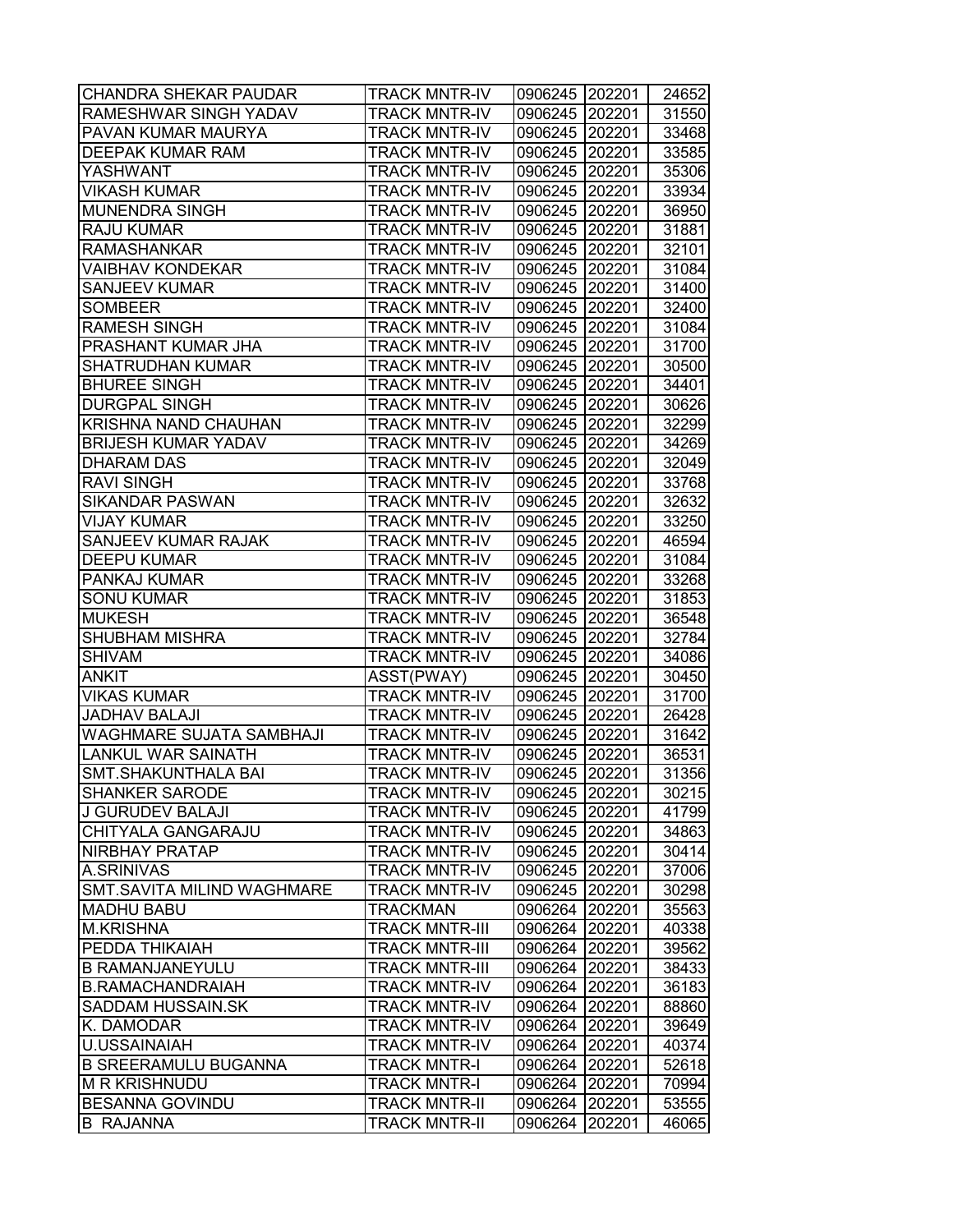| <b>V.SUDHAKAR</b>          | <b>TRACK MNTR-II</b>  | 0906264 202201 |        | 50019 |
|----------------------------|-----------------------|----------------|--------|-------|
| M.RAJU                     | <b>TRACK MNTR-II</b>  | 0906264 202201 |        | 60305 |
| <b>JOHN SALANNA</b>        | <b>TRACK MNTR-I</b>   | 0906264 202201 |        | 54705 |
| ANAKALA SURESH KUMAR       | <b>TRACK MNTR-III</b> | 0906264 202201 |        | 51090 |
| K RAMA KRISHNA             | <b>TRACK MNTR-III</b> | 0906264 202201 |        | 42454 |
| <b>MANOJ KUMAR SINHA</b>   | <b>TRACK MNTR-III</b> | 0906264 202201 |        | 37537 |
| <b>B.YERRI SWAMY</b>       | <b>TRACK MNTR-IV</b>  | 0906264 202201 |        | 38728 |
| <b>K.RAMU NAIK</b>         | <b>TRACK MNTR-II</b>  | 0906264 202201 |        | 41878 |
| K VENKATARAMUDU            | <b>TRACK MNTR-II</b>  | 0906264 202201 |        | 48239 |
| KURMAIAH NARAYANA          | <b>TRACK MNTR-I</b>   | 0906264 202201 |        | 56846 |
| <b>K.MURALI KRISHNA</b>    | <b>TRACK MNTR-IV</b>  | 0906264 202201 |        | 35579 |
| RAJESH KUMAR SHARMA        | <b>TRACK MNTR-II</b>  | 0906264 202201 |        | 45911 |
| SHEO SHANKAR SINGH         | <b>TRACK MNTR-II</b>  | 0906264        | 202201 | 43984 |
| <b>B.MAHABOOB BASHA</b>    | <b>TRACK MNTR-III</b> | 0906264        | 202201 | 41121 |
| S. VENKATANARASAIAH        | <b>TRACK MNTR-II</b>  | 0906264        | 202201 | 48199 |
| <b>GOLLA ANJANEYULU</b>    | <b>TRACK MNTR-III</b> | 0906264 202201 |        | 43012 |
| P BALA RAJU                | <b>TRACK MNTR-II</b>  | 0906264 202201 |        | 56005 |
| V RAMESWARI                | <b>TRACK MNTR-II</b>  | 0906264 202201 |        | 45318 |
| Y.PARUSARAMUDU             | <b>TRACK MNTR-II</b>  | 0906264 202201 |        | 43165 |
| <b>SANJEEV KUMAR</b>       | <b>TRACK MNTR-II</b>  | 0906264 202201 |        | 41429 |
| <b>DILEEP KUMAR</b>        | <b>TRACK MNTR-II</b>  | 0906264 202201 |        | 41414 |
| <b>SONU KUMAR SINGH</b>    | <b>TRACK MNTR-II</b>  | 0906264 202201 |        | 43623 |
| YEMMIGANUR SIVA            | <b>TRACK MNTR-II</b>  | 0906264 202201 |        | 61145 |
| <b>MADDIGARI MAHESH</b>    | <b>TRACK MNTR-IV</b>  | 0906264 202201 |        | 39742 |
| RAVINDRA KUMAR             | <b>TRACK MNTR-III</b> | 0906264        | 202201 | 46803 |
| <b>KUSHNATHSINGH</b>       | <b>TRACK MNTR-III</b> | 0906264        | 202201 | 45337 |
| G.RAMAMOHAN REDDY          | <b>TRACK MNTR-III</b> | 0906264        | 202201 | 42408 |
| Y.NAGESH                   | <b>TRACK MNTR-I</b>   | 0906264 202201 |        | 51245 |
| <b>T BALARAJU</b>          | <b>TRACK MNTR-I</b>   | 0906264 202201 |        | 49718 |
| <b>VADI SREENIVASULU</b>   | <b>TRACK MNTR-II</b>  | 0906264 202201 |        | 48199 |
| <b>G.ACCHI RAJU</b>        | <b>TRACK MNTR-II</b>  | 0906264 202201 |        | 63426 |
| <b>K.AYYA SWAMY</b>        | <b>TRACK MNTR-III</b> | 0906264 202201 |        | 37965 |
| <b>PARVATHAMMA</b>         | ASST(PWAY)            | 0906264 202201 |        | 34764 |
| NAGGANNA SHESANNA          | <b>TRACK MNTR-I</b>   | 0906264 202201 |        | 49467 |
| <b>DHANJI PRASAD</b>       | <b>TRACK MNTR-II</b>  | 0906264 202201 |        | 48909 |
| <b>AWDHESH KUMAR</b>       | <b>TRACK MNTR-II</b>  | 0906264 202201 |        | 42934 |
| K NAGARAJU SUPU            | <b>TRACK MNTR-I</b>   | 0906264 202201 |        | 53528 |
| ABDUL GAFFAR AB RASHID     | <b>TRACK MNTR-II</b>  | 0906264        | 202201 | 54955 |
| V. SUNKANNA                | <b>TRACK MNTR-I</b>   | 0906264        | 202201 | 57982 |
| <b>DHIRAJ KUMAR</b>        | <b>TRACK MNTR-II</b>  | 0906264        | 202201 | 42744 |
| <b>G.SHEKAR</b>            | <b>TRACK MNTR-III</b> | 0906264        | 202201 | 42070 |
| K. NAGARAJU VENKATESHWRALU | <b>TRACK MNTR-I</b>   | 0906264 202201 |        | 52518 |
| <b>S.VEERESH</b>           | <b>TRACK MNTR-III</b> | 0906264 202201 |        | 37933 |
| <b>CHHOTE KUMAR SAH</b>    | <b>TRACK MNTR-III</b> | 0906264 202201 |        | 41108 |
| <b>K LAZARU</b>            | <b>TRACK MNTR-II</b>  | 0906264 202201 |        | 56845 |
| C NAGARAJU                 | <b>TRACK MNTR-II</b>  | 0906264 202201 |        | 45882 |
| D.PULLAIAH                 | <b>TRACK MNTR-II</b>  | 0906264 202201 |        | 45569 |
| NOORULLA BASHA Y           | <b>TRACK MNTR-II</b>  | 0906264        | 202201 | 43558 |
| M.DURGAIAH                 | <b>TRACK MNTR-II</b>  | 0906264        | 202201 | 46340 |
| <b>K RAVI KUMAR</b>        | <b>TRACK MNTR-II</b>  | 0906264        | 202201 | 45870 |
| <b>AMIT KUMAR</b>          | <b>TRACK MNTR-III</b> | 0906264        | 202201 | 40384 |
| <b>MANGALI SURESH BABU</b> | <b>TRACK MNTR-III</b> | 0906264        | 202201 | 41570 |
| A. VIJAY KUMAR             | <b>TRACK MNTR-III</b> | 0906264        | 202201 | 56601 |
| J.THIRUPALU                | <b>TRACK MNTR-III</b> | 0906264        | 202201 | 37503 |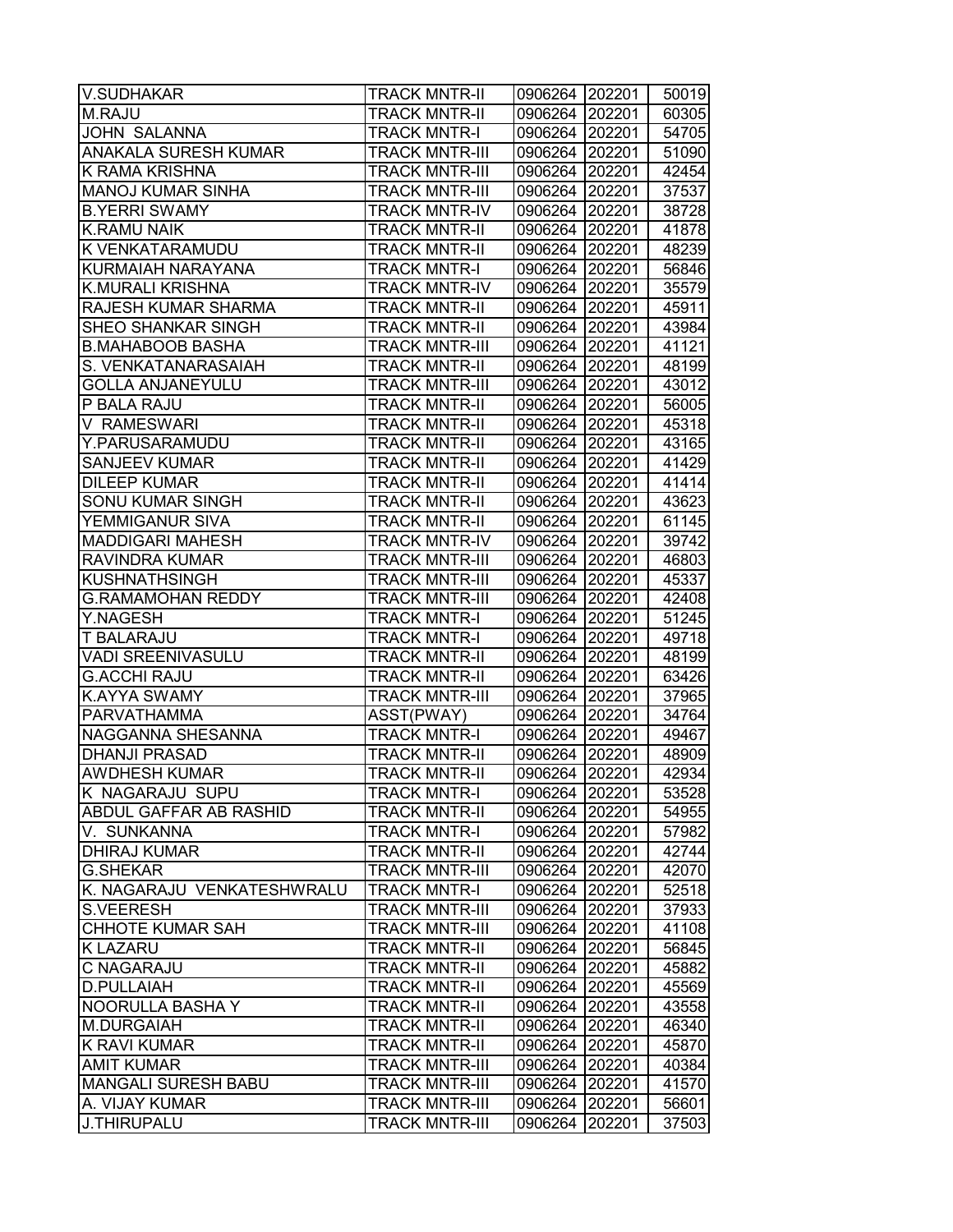| <b>VINOD KUMAR</b>                            | <b>TRACK MNTR-II</b>                         | 0906264 202201     |                  | 46160          |
|-----------------------------------------------|----------------------------------------------|--------------------|------------------|----------------|
| A. PRABHAKAR                                  | <b>TRACK MNTR-II</b>                         | 0906264 202201     |                  | 49457          |
| P.VENKATESHWARA REDDY                         | <b>TRACK MNTR-III</b>                        | 0906264 202201     |                  | 45603          |
| <b>ELADI RAJU</b>                             | <b>TRACK MNTR-II</b>                         | 0906264 202201     |                  | 45168          |
| <b>BOYA SUDHAKAR NAIDU</b>                    | <b>TRACK MNTR-III</b>                        | 0906264 202201     |                  | 40621          |
| <b>B SRINIVASULU NAGANNA</b>                  | <b>TRACK MNTR-I</b>                          | 0906264 202201     |                  | 46511          |
| <b>B DASANNA HANUMANNA</b>                    | <b>TRACK MNTR-I</b>                          | 0906264 202201     |                  | 51867          |
| <b>ADARSHA KUMAR</b>                          | <b>TRACK MNTR-II</b>                         | 0906264 202201     |                  | 44818          |
| <b>H DEASWAR</b>                              | <b>TRACK MNTR-II</b>                         | 0906264 202201     |                  | 44859          |
| <b>RAVINDRA KUMAR PATEL</b>                   | <b>TRACK MNTR-II</b>                         | 0906264 202201     |                  | 45924          |
| <b>KOLLAI MADDILETI</b>                       | <b>TRACK MNTR-III</b>                        | 0906264 202201     |                  | 39742          |
| <b>B RAMA KRISHNA</b>                         | <b>TRACK MNTR-II</b>                         | 0906264 202201     |                  | 49813          |
| ABRAHAM PALANNA                               | <b>TRACK MNTR-I</b>                          | 0906264 202201     |                  | 56018          |
| KARANAM NAGENDRA RAO                          | <b>TRACK MNTR-II</b>                         | 0906264 202201     |                  | 45863          |
| <b>KAPIL KUMAR</b>                            | <b>TRACK MNTR-III</b>                        | 0906264 202201     |                  | 41533          |
| <b>AAZADKUMAR</b>                             | <b>TRACK MNTR-II</b>                         | 0906264 202201     |                  | 46340          |
| <b>GAWASKAR KUMAR</b>                         | <b>TRACK MNTR-III</b>                        | 0906264 202201     |                  | 39358          |
| P NARENDRA REDDY                              | <b>TRACK MNTR-III</b>                        | 0906264 202201     |                  | 45458          |
| <b>SURJIT KUMAR</b>                           | <b>TRACK MNTR-III</b>                        | 0906264 202201     |                  | 40300          |
| <b>AMRESH KUMAR</b>                           | <b>TRACK MNTR-III</b>                        | 0906264 202201     |                  | 43310          |
| <b>NITISH KUMAR</b>                           | <b>TRACK MNTR-III</b>                        | 0906264 202201     |                  | 43096          |
| <b>THIMMA NAYAK</b>                           | <b>TRACK MNTR-II</b>                         | 0906264 202201     |                  | 39988          |
| <b>B.D. RANGANNA</b>                          | <b>TRACK MNTR-III</b>                        | 0906264 202201     |                  | 44137          |
| LABBI MALLIKARJUNUDU                          | <b>TRACK MNTR-II</b>                         | 0906264 202201     |                  | 47329          |
| <b>DILIP KUMAR</b>                            | <b>TRACK MNTR-II</b>                         | 0906264 202201     |                  | 45111          |
| D.THIMMAPPA                                   | <b>TRACK MNTR-III</b>                        | 0906264 202201     |                  | 39742          |
| D VENKATESHWARLU                              | <b>TRACK MNTR-II</b>                         | 0906264 202201     |                  | 44595          |
| <b>BOYA SUDHAKAR</b>                          | TRACK MNTR-II                                | 0906264 202201     |                  | 46861          |
| <b>SMT M SALAMMA</b>                          | <b>TRACK MNTR-I</b>                          | 0906264 202201     |                  | 55795          |
| <b>HEMRAJ MEENA</b>                           | <b>TRACK MNTR-II</b>                         | 0906264 202201     |                  | 47674          |
| MUKUT RAJ MEENA                               | <b>TRACK MNTR-I</b>                          | 0906264 202201     |                  | 48374          |
| <b>ASHOK KUMAR</b>                            | <b>TRACK MNTR-II</b>                         | 0906264 202201     |                  | 41561          |
| <b>TAMBURA NARAYANA</b>                       | <b>TRACK MNTR-III</b>                        | 0906264 202201     |                  | 44143          |
| <b>SANTOSH KUMAR</b>                          | <b>TRACK MNTR-II</b>                         | 0906264 202201     |                  | 43058          |
| <b>ASHEERWADAM</b>                            | <b>TRACK MNTR-I</b>                          | 0906264 202201     |                  | 51595          |
| <b>SUGALI NAGARAJU NAIK</b>                   | <b>TRACK MNTR-III</b>                        | 0906264 202201     |                  | 43603          |
| <b>GULLAMORUSU NAGESH</b>                     | <b>TRACK MNTR-III</b>                        | 0906264 202201     |                  | 42497          |
| SREENIVASULU.T                                | <b>TRACK MNTR-III</b>                        | 0906264            | 202201           | 42553          |
| <b>MANANDIGARI MAHANANDI</b>                  | <b>TRACK MNTR-III</b>                        | 0906264 202201     |                  | 38305          |
| D NARASIMHULU NARSANNA                        | <b>TRACK MNTR-II</b>                         | 0906264 202201     |                  | 46498          |
| P MANOHAR SAWARANNA                           | <b>TRACK MNTR-I</b>                          | 0906264 202201     |                  | 48458          |
| DEVARAJ DOULANNA                              | <b>TRACK MNTR-I</b>                          | 0906264 202201     |                  | 48458          |
| P. KRISTOPHER GOVINDU                         | <b>TRACK MNTR-II</b>                         | 0906264            | 202201           | 46975          |
| <b>K JAGDISH</b>                              | <b>TRACK MNTR-I</b>                          | 0906264            | 202201           | 52518          |
| K. KISHOR KUMAR                               | <b>TRACK MNTR-I</b>                          | 0906264 202201     |                  | 56887          |
| <b>M BASANNA</b>                              | <b>TRACK MNTR-II</b>                         | 0906264 202201     |                  | 47961          |
| <b>SMT M LAXMI DEVI</b>                       | <b>TRACK MNTR-II</b>                         | 0906264 202201     |                  | 42084          |
| <b>M PRAVEEN KUMAR</b>                        | <b>TRACK MNTR-II</b>                         | 0906264 202201     |                  | 45211          |
| M RAMASANKARUDU<br><b>BADRAGIRI RAMANAIDU</b> | <b>TRACK MNTR-II</b><br><b>TRACK MNTR-II</b> | 0906264<br>0906264 | 202201<br>202201 | 59863<br>57595 |
| <b>VADLA HARI BABU</b>                        | <b>BLACK SMITH-II</b>                        | 0906264            | 202201           | 44490          |
| N SEKHAR                                      | <b>TRACK MNTR-III</b>                        | 0906264            | 202201           | 39358          |
| <b>KOVVU PEDDAIAH</b>                         | <b>TRACK MNTR-III</b>                        | 0906264            | 202201           | 38351          |
| <b>RAMESH NAIDU.T</b>                         | <b>TRACK MNTR-III</b>                        | 0906264            | 202201           | 37199          |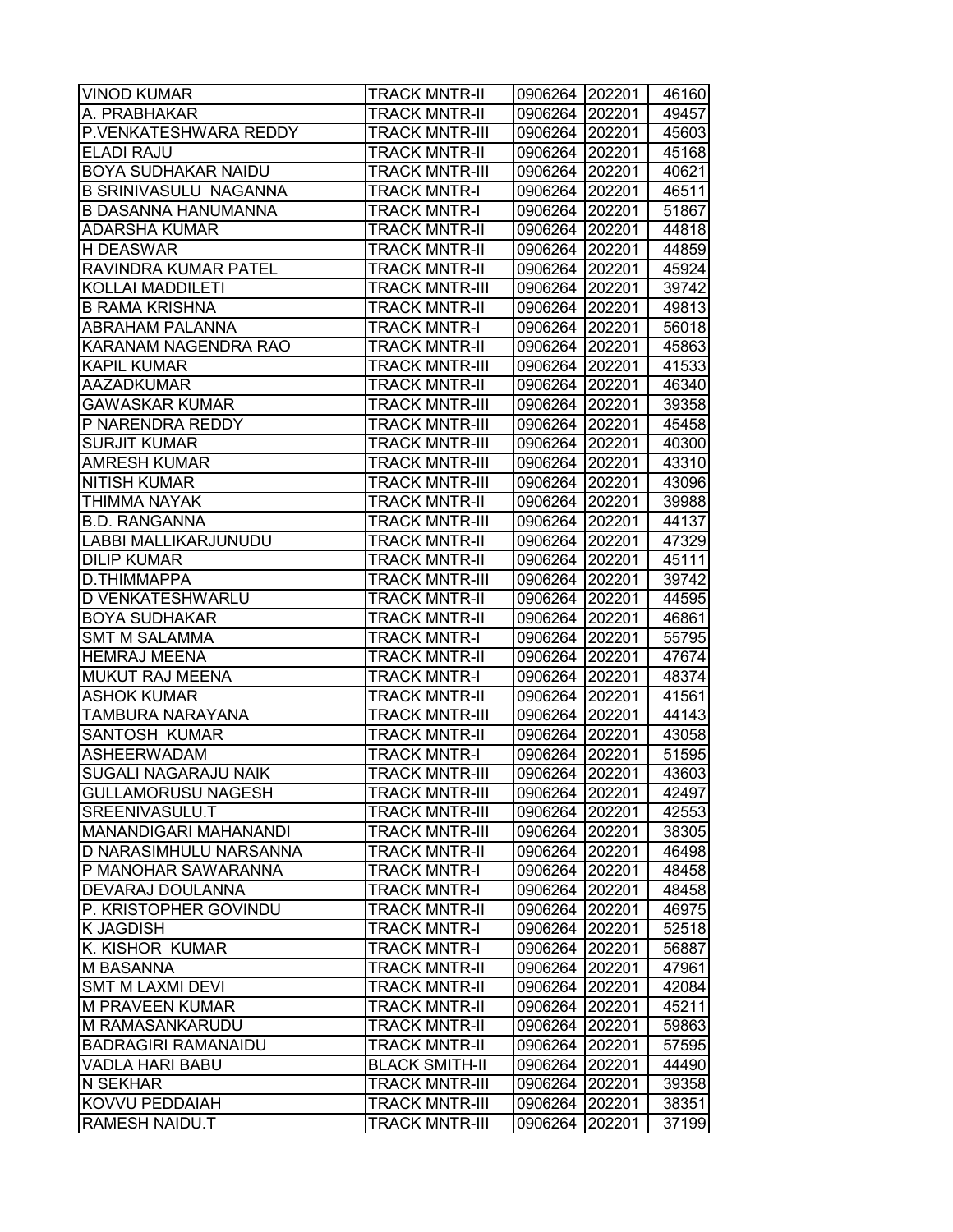| K. DEVENDRUDU             | <b>TRACK MNTR-II</b>  | 0906264 202201 |        | 48382 |
|---------------------------|-----------------------|----------------|--------|-------|
| K.NARAYANA                | <b>TRACK MNTR-II</b>  | 0906264        | 202201 | 42434 |
| R. LAXMANNA MOSES         | <b>TRACK MNTR-II</b>  | 0906264 202201 |        | 47909 |
| M VENKATA RAMANA          | <b>TRACK MNTR-II</b>  | 0906264 202201 |        | 45373 |
| PANKAJ KUMAR              | <b>TRACK MNTR-II</b>  | 0906264 202201 |        | 41889 |
| <b>BRAJESH KUMAR</b>      | <b>TRACK MNTR-III</b> | 0906264 202201 |        | 48239 |
| K.V.NARASIMHULU           | <b>TRACK MNTR-IV</b>  | 0906264 202201 |        | 39382 |
| P SHAIKSHAVALI MOULANA    | <b>TRACK MNTR-II</b>  | 0906264 202201 |        | 57351 |
| K PRABHAKAR THIMMANNA     | <b>TRACK MNTR-I</b>   | 0906264 202201 |        | 56858 |
| <b>BEESANNA</b>           | <b>TRACK MNTR-III</b> | 0906264 202201 |        | 36603 |
| P NAGARAJU                | <b>TRACK MNTR-III</b> | 0906264 202201 |        | 42199 |
| <b>T.BUCHI BABU</b>       | <b>TRACK MNTR-III</b> | 0906264        | 202201 | 39975 |
| RAJEEV RANJAN             | <b>TRACK MNTR-III</b> | 0906264        | 202201 | 37153 |
| <b>B.PRAVEEN KUMAR</b>    | <b>TRACK MNTR-III</b> | 0906264        | 202201 | 42026 |
| <b>D.ABDUL KALAM</b>      | <b>TRACK MNTR-III</b> | 0906264        | 202201 | 34453 |
| <b>SHIV RATAN PRASAD</b>  | <b>TRACK MNTR-II</b>  | 0906264 202201 |        | 43132 |
| <b>MADHUSUDAN PRASAD</b>  | <b>TRACK MNTR-II</b>  | 0906264 202201 |        | 43982 |
| <b>B RAMANJANEYULU</b>    | <b>TRACK MNTR-II</b>  | 0906264 202201 |        | 43109 |
| D CHENNAIAH SUNKANNA      | <b>TRACK MNTR-I</b>   | 0906264 202201 |        | 63298 |
| RAMKESH MEENA             | <b>TRACK MNTR-I</b>   | 0906264 202201 |        | 51595 |
| <b>G. RADHAKRISHNA</b>    | <b>TRACK MNTR-I</b>   | 0906264 202201 |        | 46145 |
| ADITYA KUMAR              | <b>TRACK MNTR-I</b>   | 0906264 202201 |        | 50994 |
| <b>RAKESH KUMAR SINGH</b> | <b>TRACK MNTR-III</b> | 0906264 202201 |        | 40891 |
| <b>M.BALA NAGANNA</b>     | <b>TRACK MNTR-III</b> | 0906264 202201 |        | 37967 |
| N.SREENIVASULU            | <b>TRACK MNTR-III</b> | 0906264        | 202201 | 43523 |
| M RAMASWAMY VENKATAIAH    | <b>TRACK MNTR-I</b>   | 0906264        | 202201 | 50294 |
| <b>M.SREE LATHA</b>       | <b>TRACK MNTR-IV</b>  | 0906264        | 202201 | 31258 |
| NAGARAJU S O PAKKIRANNA   | <b>TRACK MNTR-III</b> | 0906264 202201 |        | 36323 |
| D SAWARI DUBBANNA         | <b>TRACK MNTR-I</b>   | 0906264 202201 |        | 50260 |
| N VENKATESWARLU           | <b>TRACK MNTR-I</b>   | 0906264 202201 |        | 55395 |
| MANINDRA KUMAR SHARMA     | <b>TRACK MNTR-III</b> | 0906264 202201 |        | 42487 |
| V.ESWARAIAH               | <b>TRACK MNTR-III</b> | 0906264 202201 |        | 38384 |
| <b>K RAVI KUMAR</b>       | <b>TRACK MNTR-II</b>  | 0906264 202201 |        | 48435 |
| Y.VENKATESWARLU           | <b>TRACK MNTR-IV</b>  | 0906264 202201 |        | 38941 |
| RAJNISH RANJAN            | <b>TRACK MNTR-II</b>  | 0906264 202201 |        | 45386 |
| K. YESANNA DEVADAS        | <b>TRACK MNTR-II</b>  | 0906264 202201 |        | 49475 |
| <b>G RAGHAVENDRA</b>      | <b>TRACK MNTR-I</b>   | 0906264 202201 |        | 58875 |
| SHASHI BHOOSHAN PRASAD    | <b>TRACK MNTR-II</b>  | 0906264        | 202201 | 43132 |
| <b>D SAMUEL</b>           | <b>TRACK MNTR-I</b>   | 0906264        | 202201 | 49718 |
| <b>SANJEEV KUMAR</b>      | <b>TRACK MNTR-III</b> | 0906264        | 202201 | 38937 |
| V.LAVANNA                 | <b>BLACK SMITH-II</b> | 0906264        | 202201 | 47959 |
| PINJARI SALUMIAH          | <b>TRACK MNTR-III</b> | 0906264 202201 |        | 37537 |
| M.NAGA LAXMAMMA           | <b>TRACK MNTR-IV</b>  | 0906264 202201 |        | 36984 |
| K.VENKATESWARLU           | <b>TRACK MNTR-IV</b>  | 0906264 202201 |        | 37129 |
| M.KESAVULU                | <b>TRACK MNTR-IV</b>  | 0906264 202201 |        | 38906 |
| <b>V.KISHORE</b>          | <b>TRACK MNTR-IV</b>  | 0906264 202201 |        | 35745 |
| KIRAN KUMAR KUKKALA       | <b>TRACK MNTR-IV</b>  | 0906264 202201 |        | 37717 |
| KURUVA RAVI KUMAR         | <b>TRACK MNTR-III</b> | 0906264        | 202201 | 38839 |
| P RANGA SWAMY             | <b>TRACK MNTR-IV</b>  | 0906264        | 202201 | 33171 |
| MALLEPOGU RAVI KUMAR      | <b>TRACK MNTR-III</b> | 0906264        | 202201 | 37019 |
| <b>M RAJESH</b>           | <b>TRACK MNTR-III</b> | 0906264        | 202201 | 38578 |
| <b>MOHAN GOUD</b>         | <b>TRACK MNTR-III</b> | 0906264        | 202201 | 34623 |
| K.SHIVAKUMAR              | <b>TRACK MNTR-IV</b>  | 0906264        | 202201 | 38735 |
| K.SAMARASIMHA REDDY       | <b>TRACK MNTR-III</b> | 0906264        | 202201 | 36289 |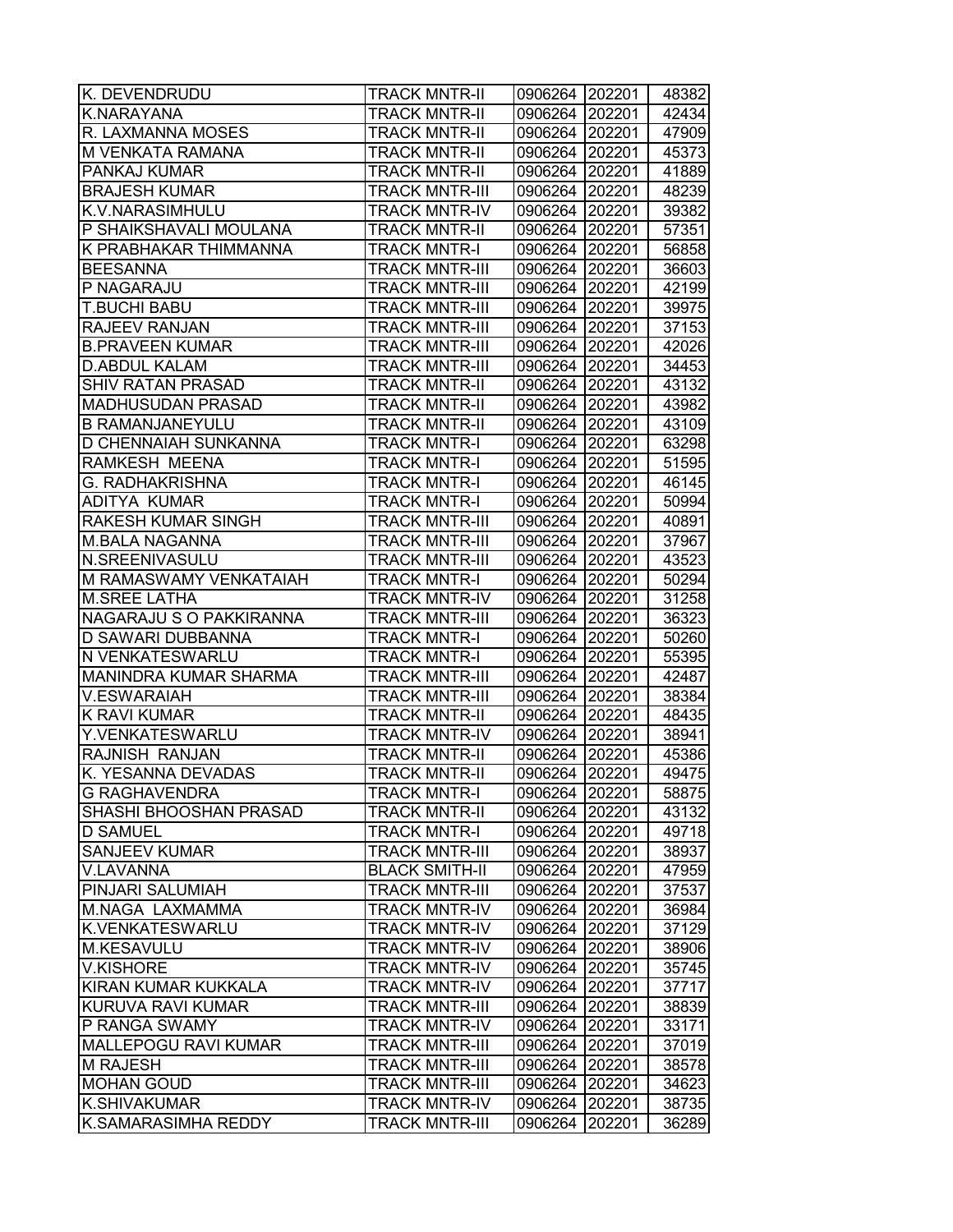| M JAMMANNA                                  | <b>TRACK MNTR-III</b> | 0906264 202201   |        | 37199 |
|---------------------------------------------|-----------------------|------------------|--------|-------|
| SHASHI RANJAN KUMAR                         | <b>TRACK MNTR-IV</b>  | 0906264 202201   |        | 33471 |
| G NARESH                                    | <b>TRACK MNTR-IV</b>  | 0906264 202201   |        | 37735 |
| P NABI SHEHIR                               | <b>TRACK MNTR-IV</b>  | 0906264 202201   |        | 36461 |
| A KALYAN REDDY                              | <b>TRACK MNTR-II</b>  | 0906264 202201   |        | 45863 |
| <b>B HANUMANTHA REDDY</b>                   | <b>TRACK MNTR-IV</b>  | 0906264 202201   |        | 33889 |
| <b>AMIT KUMAR SINGH</b>                     | <b>TRACK MNTR-IV</b>  | 0906264 202201   |        | 41457 |
| GOWTHU SIVA SAI SANTHAN KUMAR TRACK MNTR-IV |                       | 0906264 202201   |        | 31034 |
| <b>GUTIPALLI KURUVA SEKHAR</b>              | <b>TRACK MNTR-IV</b>  | 0906264 202201   |        | 32101 |
| NAYAKALLU SUNEEL                            | <b>TRACK MNTR-IV</b>  | 0906264 202201   |        | 32569 |
| <b>RAJEEV KUMAR</b>                         | <b>TRACK MNTR-IV</b>  | 0906264 202201   |        | 33252 |
| T VENKATESWARA REDDY                        | <b>TRACK MNTR-IV</b>  | 0906264 202201   |        | 34086 |
| <b>SURA SURA NANDI</b>                      | <b>TRACK MNTR-IV</b>  | 0906264 202201   |        | 32085 |
| SUMAN KUMAR                                 | <b>TRACK MNTR-IV</b>  | 0906264 202201   |        | 34252 |
| <b>G.MADHU VAMSI</b>                        | <b>TRACK MNTR-IV</b>  | 0906264   202201 |        | 30700 |
| <b>BALARAM VERMA</b>                        | <b>TRACK MNTR-IV</b>  | 0906264 202201   |        | 28430 |
| <b>N.NARESH</b>                             | <b>TRACK MNTR-IV</b>  | 0906264 202201   |        | 31550 |
| <b>GAJENDRA SINGH</b>                       | <b>TRACK MNTR-IV</b>  | 0906264 202201   |        | 31250 |
| <b>VIKRAM SINGH NAHARWARA</b>               | <b>TRACK MNTR-IV</b>  | 0906264 202201   |        | 31534 |
| <b>GOPAL KUMAR</b>                          | <b>TRACK MNTR-IV</b>  | 0906264 202201   |        | 32050 |
| RAM LAKHAN YADAV                            | <b>TRACK MNTR-IV</b>  | 0906264 202201   |        | 31367 |
| PRABHAT KUMAR                               | <b>TRACK MNTR-IV</b>  | 0906264 202201   |        | 31084 |
| <b>VIKAS KUMAR VIVEK</b>                    | <b>TRACK MNTR-IV</b>  | 0906264 202201   |        | 31084 |
| <b>BANGI GOPAL</b>                          | <b>TRACK MNTR-IV</b>  | 0906264 202201   |        | 31784 |
| PRABHAKAR KUMAR                             | <b>TRACK MNTR-IV</b>  | 0906264 202201   |        | 32934 |
| <b>M.SURYA</b>                              | <b>TRACK MNTR-IV</b>  | 0906264 202201   |        | 33568 |
| VIKAS KUMAR                                 | <b>TRACK MNTR-IV</b>  | 0906264   202201 |        | 31084 |
| <b>GULSHAN KUMAR</b>                        | <b>TRACK MNTR-IV</b>  | 0906264 202201   |        | 26475 |
| SURENDRA KUMAR BAJIYA                       | <b>TRACK MNTR-IV</b>  | 0906264 202201   |        | 27730 |
| <b>SUNIL KUMAR</b>                          | <b>TRACK MNTR-IV</b>  | 0906264 202201   |        | 31084 |
| CHINTHALA BALALINGAMAIAH                    | <b>TRACK MNTR-IV</b>  | 0906264 202201   |        | 34135 |
| <b>CHAKALI RAGHAVENDRA</b>                  | <b>TRACK MNTR-IV</b>  | 0906264 202201   |        | 31717 |
| <b>VISHAL SHUKLA</b>                        | <b>TRACK MNTR-IV</b>  | 0906264 202201   |        | 37651 |
| SEELAM VENKATESWARULU                       | <b>TRACK MNTR-IV</b>  | 0906264 202201   |        | 31384 |
| RAJESH KUMAR CHOUDHARY                      | <b>TRACK MNTR-IV</b>  | 0906264 202201   |        | 31418 |
| MUKESH KUMAR VERMA                          | <b>TRACK MNTR-IV</b>  | 0906264 202201   |        | 33500 |
| RAJU KUMAR YADAV                            | <b>TRACK MNTR-IV</b>  | 0906264 202201   |        | 34136 |
| <b>VIKAS TYAGI</b>                          | <b>TRACK MNTR-IV</b>  | 0906264          | 202201 | 34252 |
| <b>RAMKISHAN</b>                            | <b>TRACK MNTR-IV</b>  | 0906264 202201   |        | 32286 |
| <b>VIKAS TEOTIA</b>                         | <b>TRACK MNTR-IV</b>  | 0906264 202201   |        | 32134 |
| <b>KISHOR KUMAR MODI</b>                    | <b>TRACK MNTR-IV</b>  | 0906264 202201   |        | 32268 |
| <b>KARAN KUMAR</b>                          | <b>TRACK MNTR-IV</b>  | 0906264 202201   |        | 33586 |
| PRADEEP YADAV                               | <b>TRACK MNTR-IV</b>  | 0906264 202201   |        | 33334 |
| RAJESH KUMAR                                | <b>TRACK MNTR-IV</b>  | 0906264 202201   |        | 27640 |
| <b>ABHISHEK YADAV</b>                       | <b>TRACK MNTR-IV</b>  | 0906264 202201   |        | 9903  |
| <b>SUDHIR KUMAR</b>                         | <b>TRACK MNTR-IV</b>  | 0906264 202201   |        | 33752 |
| <b>MAHESH CHAND BAIRWA</b>                  | <b>TRACK MNTR-IV</b>  | 0906264 202201   |        | 29984 |
| <b>SONU KUMAR YADAV</b>                     | <b>TRACK MNTR-IV</b>  | 0906264 202201   |        | 31084 |
| <b>GOLLA KURUMA SEKHAR</b>                  | <b>TRACK MNTR-IV</b>  | 0906264 202201   |        | 30700 |
| <b>BORRA JEEVAN</b>                         | <b>TRACK MNTR-IV</b>  | 0906264 202201   |        | 38584 |
| <b>ANIL KUMAR</b>                           | <b>TRACK MNTR-IV</b>  | 0906264          | 202201 | 33251 |
| <b>BRAJENDRA KUMAR</b>                      | <b>TRACK MNTR-IV</b>  | 0906264          | 202201 | 30484 |
| <b>R.SIVA KRISHNA</b>                       | <b>WELDER-III</b>     | 0906264 202201   |        | 35882 |
| KENCHA.PARVATHALU                           | <b>TRACK MNTR-III</b> | 0906264          | 202201 | 35623 |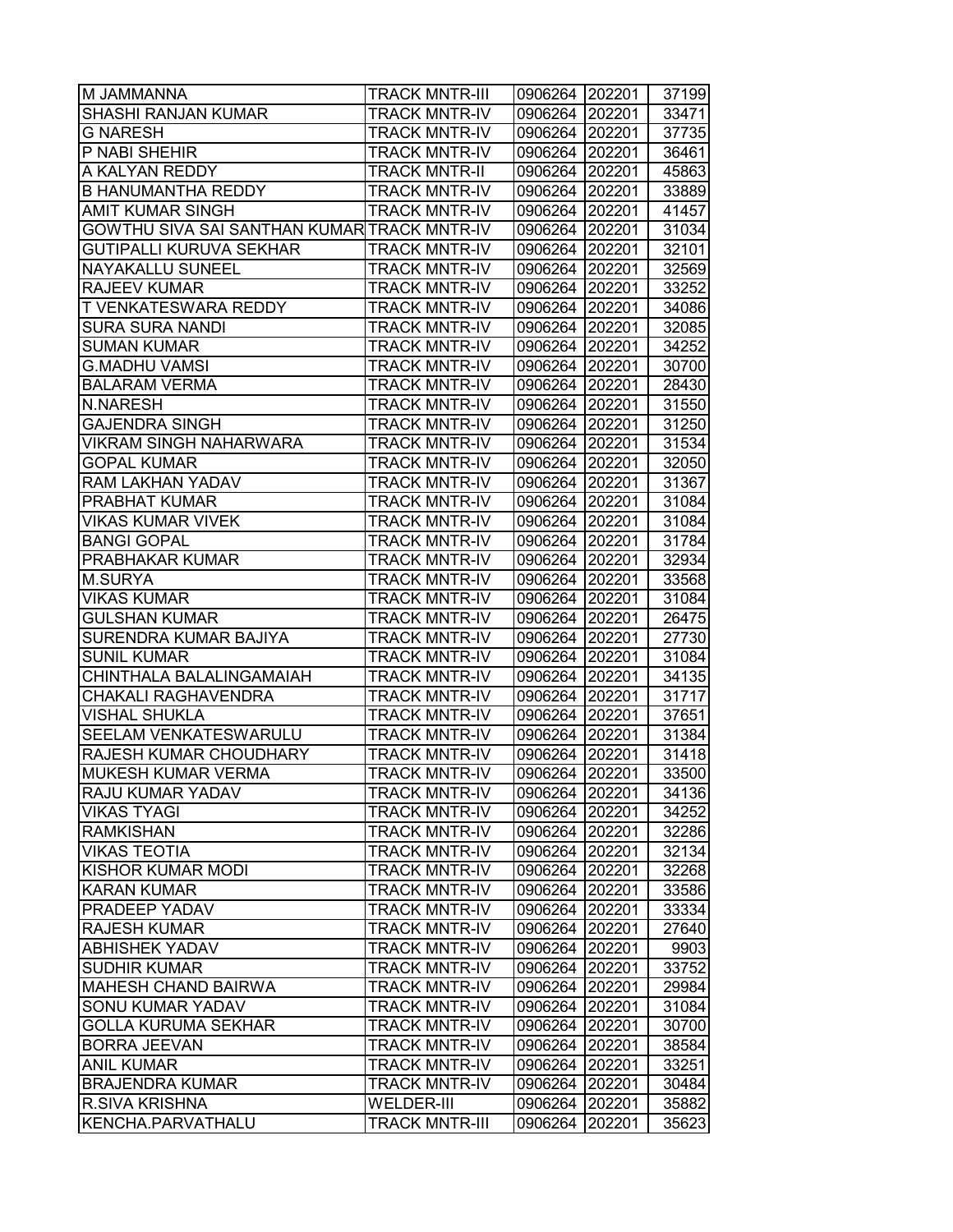| <b>SHAIK USMAN BHASHA</b>                | <b>TRACK MNTR-IV</b>          | 0906264 202201 |        | 34699 |
|------------------------------------------|-------------------------------|----------------|--------|-------|
| <b>M RAMESH</b>                          | <b>TRACK MNTR-IV</b>          | 0906264 202201 |        | 32860 |
| DASARI MANOJ KUMAR                       | <b>TRACK MNTR-IV</b>          | 0906264 202201 |        | 37165 |
| <b>K RAM BABU</b>                        | <b>TRACK MNTR-IV</b>          | 0906264 202201 |        | 34339 |
| <b>CEEMALA NARESH</b>                    | ASST(PWAY)                    | 0906264 202201 |        | 36300 |
| <b>GORA CHINNAIAH</b>                    | <b>TRACK MNTR-IV</b>          | 0906264 202201 |        | 29930 |
| DUMMU SHIVA SHANKAR                      | <b>TRACK MNTR-IV</b>          | 0906264 202201 |        | 31084 |
| S.ANNAPURNA                              | ASST(WORKS)                   | 0906265 202201 |        | 33939 |
| SMT-P.PADMA                              | ASST(WORKS)                   | 0906265 202201 |        | 40302 |
| <b>MASOOM SAHIB</b>                      | TECH.(MASON)-III              | 0906265 202201 |        | 54508 |
| S MOULA BEE                              | ASST(WORKS)                   | 0906265 202201 |        | 46149 |
| <b>BEESANNA</b>                          | TECH.(MASON)-III              | 0906265 202201 |        | 43912 |
| <b>G LAXMI DEVI</b>                      | ASST(WORKS)                   | 0906265 202201 |        | 47158 |
| <b>B ADIVANNA</b>                        | TECH.(MASON)-III              | 0906265 202201 |        | 53208 |
| K.YESHWANTH                              | TECH.(MASON)-III              | 0906265 202201 |        | 37131 |
| <b>B.RAMESH</b>                          | TECH.(MASON)-III              | 0906265 202201 |        | 44854 |
| <b>B SRINIVASULU</b>                     | TECH.(MASON)-I                | 0906265 202201 |        | 58008 |
| A. MADHUBABU                             | Sr.TECH. MASON                | 0906265 202201 |        | 56538 |
| <b>K.LAKSHMI</b>                         | ASST(WORKS)                   | 0906265 202201 |        | 38313 |
| <b>PENTAIAH</b>                          | ASST(WORKS)                   | 0906265 202201 |        | 52932 |
| P CHANDRA SEKHAR                         | TECH.CARPENTER 0906265 202201 |                |        | 53768 |
| Y RANGASWAMY                             | <b>FITTER-II</b>              | 0906265 202201 |        | 56873 |
| ALURI.JAYAMMA                            | ASST(WORKS)                   | 0906265 202201 |        | 32844 |
| <b>B.BRAHMAIAH</b>                       | ASST(WORKS)                   | 0906265 202201 |        | 43948 |
| <b>NARESH BABU VELPULA</b>               | ASST(WORKS)                   | 0906265 202201 |        | 34891 |
| A.MALLAMMA                               | ASST(WORKS)                   | 0906265 202201 |        | 35464 |
| D.DAWOOD BEE                             | TECH.(MASON)-III              | 0906265 202201 |        | 38514 |
| N. NAGA CHANDRA SEKHAR                   | ASST(WORKS)                   | 0906265 202201 |        | 34347 |
| <b>SYED GHOUSE PASHA</b>                 | TECH.CARPENTER 0906265 202201 |                |        | 69792 |
| ANJANEYULU                               | TECH.(MASON)-III              | 0906265 202201 |        | 42262 |
| <b>D.VENKATAIAH</b>                      | TECH.(MASON)-III              | 0906265 202201 |        | 41668 |
| <b>S.ABDUL GAFFAR</b>                    | ASST(WORKS)                   | 0906265 202201 |        | 45978 |
| <b>ASIA</b>                              | ASST(WORKS)                   | 0906265 202201 |        | 32832 |
| <b>B. HANISH</b>                         | ASST(WORKS)                   | 0906265 202201 |        | 35194 |
| <b>B.RAJ KUMAR</b>                       | ASST(WORKS)                   | 0906265 202201 |        | 30337 |
| BHASHUTHKAR LAKSHMI NARASIMHAASST(WORKS) |                               | 0906265 202201 |        | 30386 |
| LONKA RAJU                               | TECH.(MASON)-III              | 0906265 202201 |        | 39369 |
| <b>G.KRISHNA KUMAR</b>                   | <b>TRACK MNTR-IV</b>          | 0906266 202201 |        | 50643 |
| <b>B.RAVI KUMAR</b>                      | <b>TRACK MNTR-III</b>         | 0906266 202201 |        | 38287 |
| <b>C.PRAVEEN</b>                         | <b>TRACK MNTR-IV</b>          | 0906266 202201 |        | 33135 |
| <b>SAMADHANAMMA</b>                      | <b>TRACK MNTR-IV</b>          | 0906266 202201 |        | 34363 |
| <b>R.SHIVARAM</b>                        | <b>TRACK MNTR-III</b>         | 0906266 202201 |        | 42493 |
| <b>M.NARENDAR</b>                        | <b>TRACK MNTR-IV</b>          | 0906266 202201 |        | 38283 |
| K. BALAPEER                              | <b>TRACK MNTR-IV</b>          | 0906266 202201 |        | 37779 |
| <b>AZMATHUDDIN</b>                       | <b>TRACK MNTR-II</b>          | 0906266 202201 |        | 69313 |
| <b>CHINA NARSIMULU</b>                   | <b>TRACK MNTR-II</b>          | 0906266 202201 |        | 63321 |
| K. BRHAMAIAH                             | <b>TRACK MNTR-II</b>          | 0906266 202201 |        | 55126 |
| <b>G.PARUSURAMULU</b>                    | <b>TRACK MNTR-II</b>          | 0906266 202201 |        | 50895 |
| SRINIVASULU.H                            | <b>TRACK MNTR-III</b>         | 0906266 202201 |        | 43142 |
| K.SHIVAJI                                | <b>TRACK MNTR-I</b>           | 0906266 202201 |        | 2790  |
| <b>MALA RANGANNA</b>                     | <b>TRACK MNTR-III</b>         | 0906266 202201 |        | 39742 |
| K.NIRANJAN REDDY                         | <b>TRACK MNTR-II</b>          | 0906266        | 202201 | 48674 |
| E.VIJAYUDU                               | <b>TRACK MNTR-II</b>          | 0906266        | 202201 | 50784 |
| <b>B.SREESAILAM</b>                      | <b>TRACK MNTR-II</b>          | 0906266 202201 |        | 46445 |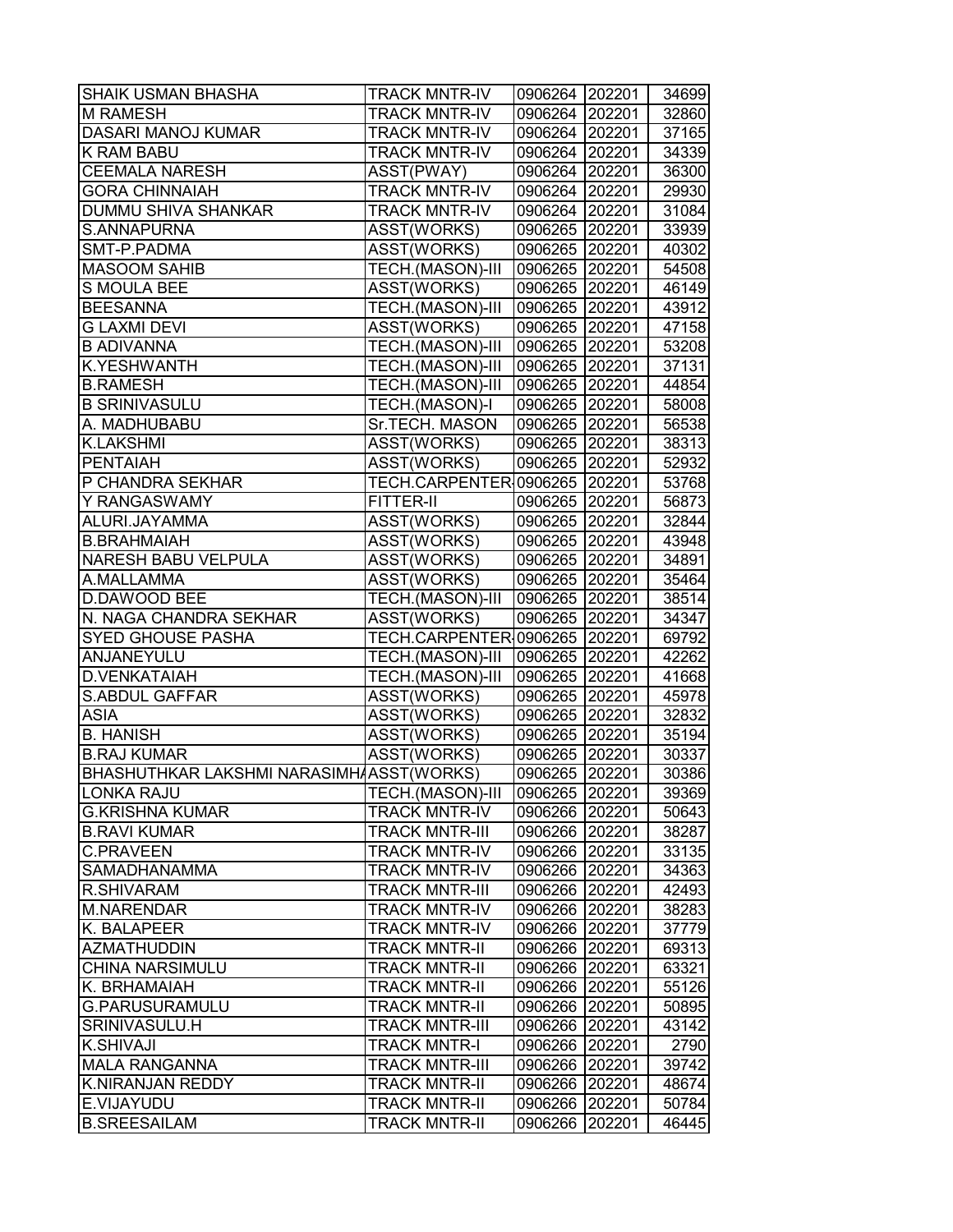| <b>G SRINIVASULU</b>        | <b>TRACK MNTR-I</b>   | 0906266 202201 |        | 52045 |
|-----------------------------|-----------------------|----------------|--------|-------|
| P SRINIVAS                  | <b>TRACK MNTR-I</b>   | 0906266        | 202201 | 53095 |
| A.MOHAN                     | <b>TRACK MNTR-III</b> | 0906266 202201 |        | 40937 |
| <b>D. NARSING RAO</b>       | <b>TRACK MNTR-III</b> | 0906266 202201 |        | 37583 |
| PEBBETY ANJANEYULU          | <b>TRACK MNTR-II</b>  | 0906266 202201 |        | 47251 |
| SAHADEVUDU CHINNAKONDA      | <b>TRACK MNTR-II</b>  | 0906266 202201 |        | 45193 |
| DHARMENDRA KUMAR GUPTA      | <b>TRACK MNTR-II</b>  | 0906266 202201 |        | 43992 |
| CHHAJU LAL MEENA            | <b>TRACK MNTR-I</b>   | 0906266        | 202201 | 44966 |
| K. KRISHNAIAH               | <b>TRACK MNTR-III</b> | 0906266        | 202201 | 44143 |
| <b>KALURAM</b>              | <b>TRACK MNTR-II</b>  | 0906266 202201 |        | 48431 |
| SHILMARUTHU KURMAIAH        | <b>TRACK MNTR-I</b>   | 0906266        | 202201 | 53095 |
| SMT.SHAKUNTHALA             | ASST(PWAY)            | 0906266        | 202201 | 43378 |
| <b>NAVEEN KUMAR K</b>       | <b>TRACK MNTR-III</b> | 0906266        | 202201 | 44842 |
| <b>RAMULU</b>               | <b>TRACK MNTR-I</b>   | 0906266        | 202201 | 55795 |
| P.RADAHKRISHNA              | <b>TRACK MNTR-II</b>  | 0906266        | 202201 | 48194 |
| <b>MOULASAB</b>             | <b>TRACK MNTR-I</b>   | 0906266 202201 |        | 54395 |
| <b>B CHENNAIAH</b>          | <b>TRACK MNTR-III</b> | 0906266 202201 |        | 43055 |
| <b>SATYANNA</b>             | <b>TRACK MNTR-I</b>   | 0906266 202201 |        | 51595 |
| KAMIRED PANDU RANGA         | <b>TRACK MNTR-III</b> | 0906266 202201 |        | 42454 |
| <b>B NARSIMHA</b>           | <b>TRACK MNTR-III</b> | 0906266 202201 |        | 41442 |
| <b>NARSI LAL MEENA</b>      | <b>TRACK MNTR-I</b>   | 0906266        | 202201 | 50195 |
| <b>KALE PREM KUMAR</b>      | <b>TRACK MNTR-I</b>   | 0906266 202201 |        | 47824 |
| A. SRINIVASULU              | <b>TRACK MNTR-II</b>  | 0906266 202201 |        | 53168 |
| <b>KAMAL KANTH TRIPATHI</b> | <b>TRACK MNTR-III</b> | 0906266        | 202201 | 38192 |
| <b>DHANANJAY KUMAR</b>      | <b>TRACK MNTR-II</b>  | 0906266        | 202201 | 45882 |
| <b>CHENNAPPA K</b>          | <b>TRACK MNTR-II</b>  | 0906266        | 202201 | 44455 |
| <b>E SRINU</b>              | <b>TRACK MNTR-III</b> | 0906266        | 202201 | 38173 |
| <b>ALOK PRAKASH</b>         | <b>TRACK MNTR-II</b>  | 0906266        | 202201 | 48671 |
| <b>RAJEEV KUMAR</b>         | <b>TRACK MNTR-III</b> | 0906266 202201 |        | 37537 |
| <b>BHOOR SINGH MEENA</b>    | <b>TRACK MNTR-II</b>  | 0906266 202201 |        | 42760 |
| <b>NAGANNA</b>              | <b>TRACK MNTR-II</b>  | 0906266 202201 |        | 45118 |
| A SIMHACHALAM               | <b>TRACK MNTR-III</b> | 0906266 202201 |        | 47892 |
| <b>M.NIKESH KUMAR</b>       | <b>TRACK MNTR-III</b> | 0906266        | 202201 | 37904 |
| <b>D.NAVEEN KUMAR</b>       | <b>TRACK MNTR-III</b> | 0906266        | 202201 | 41465 |
| <b>SOMANNA</b>              | <b>TRACK MNTR-I</b>   | 0906266 202201 |        | 68775 |
| <b>CHINNAPPA</b>            | <b>TRACK MNTR-II</b>  | 0906266        | 202201 | 49448 |
| <b>D RAMA KRISHNA</b>       | <b>TRACK MNTR-I</b>   | 0906266 202201 |        | 66018 |
| <b>G SRINIVASULU</b>        | <b>TRACK MNTR-I</b>   | 0906266        | 202201 | 68175 |
| <b>GANTE NARAYANA</b>       | <b>TRACK MNTR-III</b> | 0906266        | 202201 | 42497 |
| <b>BEGARI KURMAIAH</b>      | <b>TRACK MNTR-II</b>  | 0906266        | 202201 | 44422 |
| M.UPENDER                   | <b>TRACK MNTR-IV</b>  | 0906266        | 202201 | 40273 |
| <b>SAKALI KESHAVULU</b>     | <b>TRACK MNTR-III</b> | 0906266 202201 |        | 49962 |
| <b>VENKAT RAMULU</b>        | <b>TRACK MNTR-III</b> | 0906266 202201 |        | 46701 |
| <b>G.RAJU</b>               | <b>TRACK MNTR-III</b> | 0906266        | 202201 | 42875 |
| <b>DEVVRAT KUMAR</b>        | <b>TRACK MNTR-II</b>  | 0906266        | 202201 | 48435 |
| K.VENKATESWARLU             | <b>TRACK MNTR-I</b>   | 0906266        | 202201 | 68575 |
| A SRINIVASULU               | <b>TRACK MNTR-I</b>   | 0906266        | 202201 | 66025 |
| SRINIVASULU LAXMAIAH        | <b>TRACK MNTR-I</b>   | 0906266        | 202201 | 44489 |
| S GOPAL                     | <b>TRACK MNTR-I</b>   | 0906266        | 202201 | 70225 |
| <b>J.JAGAN MOHAN NAIDU</b>  | <b>TRACK MNTR-II</b>  | 0906266        | 202201 | 51045 |
| <b>G.VENKATESHWARLU</b>     | <b>TRACK MNTR-II</b>  | 0906266        | 202201 | 50505 |
| P.SRINUKUMAR                | <b>BLACK SMITH-I</b>  | 0906266        | 202201 | 52184 |
| M ANJANEYULU                | <b>TRACK MNTR-III</b> | 0906266        | 202201 | 42668 |
| <b>AMIT KUMAR</b>           | <b>TRACK MNTR-III</b> | 0906266        | 202201 | 40963 |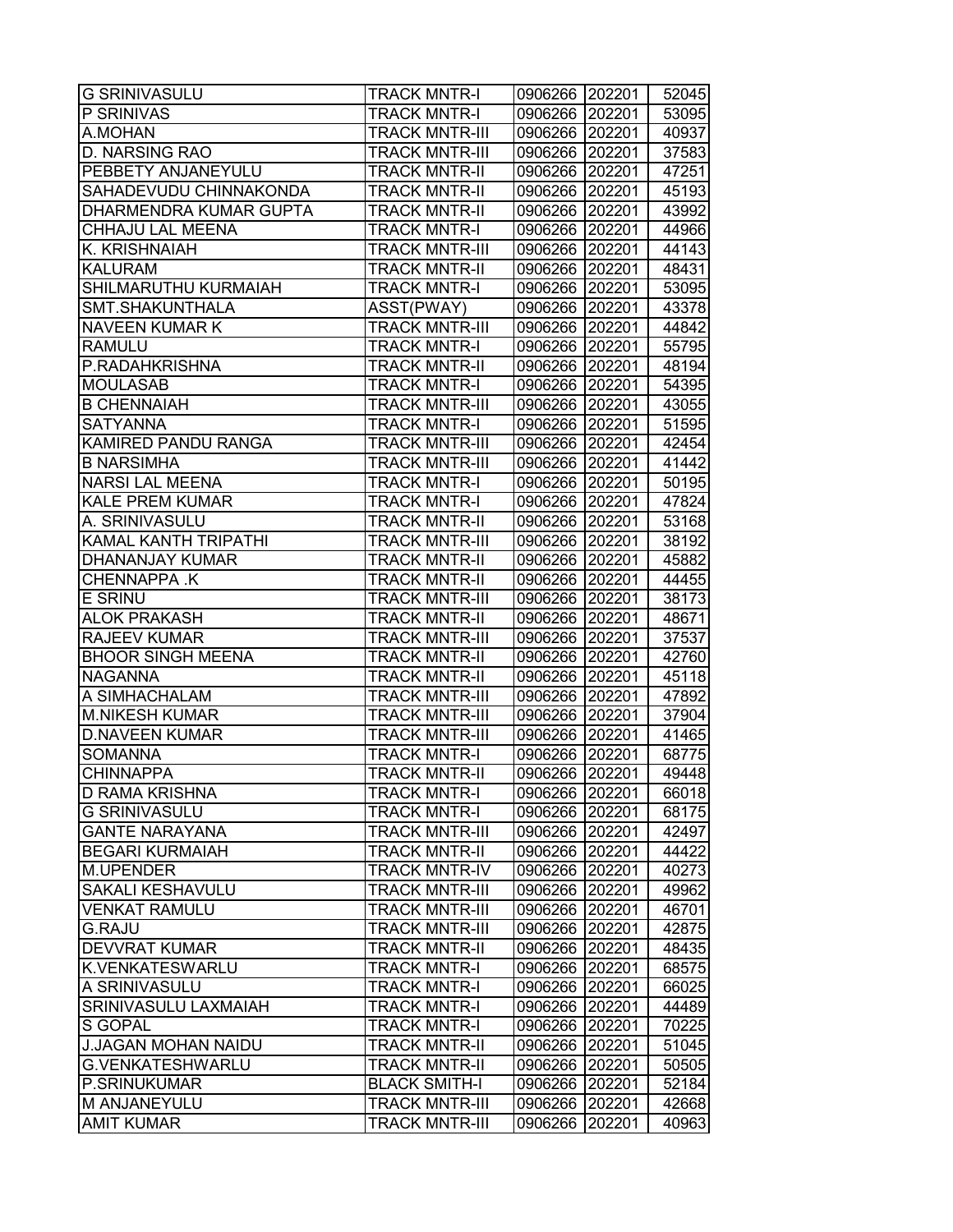| <b>C.RAMESH</b>                        | <b>TRACK MNTR-III</b>                          | 0906266 202201 |                  | 40692          |
|----------------------------------------|------------------------------------------------|----------------|------------------|----------------|
| <b>G.RAJASEKHAR YADAV</b>              | <b>TRACK MNTR-II</b>                           | 0906266 202201 |                  | 52295          |
| S DASHARATHAM                          | <b>TRACK MNTR-III</b>                          | 0906266 202201 |                  | 43703          |
| <b>JITENDRA KUMAR</b>                  | <b>TRACK MNTR-III</b>                          | 0906266 202201 |                  | 40676          |
| <b>K C RAJU</b>                        | <b>TRACK MNTR-II</b>                           | 0906266 202201 |                  | 54255          |
| <b>SWAPAN KUMAR BISWAS</b>             | <b>TRACK MNTR-II</b>                           | 0906266 202201 |                  | 50127          |
| PANKAJ KUMAR                           | <b>TRACK MNTR-II</b>                           | 0906266 202201 |                  | 48911          |
| <b>MANISH KUMAR MISHRA</b>             | <b>TRACK MNTR-II</b>                           | 0906266 202201 |                  | 46746          |
| <b>UPENDRA KUMAR SINGH</b>             | <b>TRACK MNTR-II</b>                           | 0906266 202201 |                  | 46340          |
| <b>HARI MOHAN MEENA</b>                | <b>TRACK MNTR-I</b>                            | 0906266 202201 |                  | 50695          |
| <b>JC SWAMANNA</b>                     | <b>TRACK MNTR-III</b>                          | 0906266 202201 |                  | 36603          |
| <b>PUNIT PASWAN</b>                    | <b>TRACK MNTR-II</b>                           | 0906266 202201 |                  | 48027          |
| <b>K.BUCHENDER</b>                     | <b>TRACK MNTR-III</b>                          | 0906266 202201 |                  | 38283          |
| <b>VIBHAKAR KUNDLIA</b>                | <b>TRACK MNTR-II</b>                           | 0906266        | 202201           | 48435          |
| SUNKANNA                               | <b>TRACK MNTR-I</b>                            | 0906266        | 202201           | 64995          |
| <b>GATTU BALRAJU</b>                   | <b>TRACK MNTR-III</b>                          | 0906266 202201 |                  | 41442          |
| P.ANAND KUMAR                          | <b>TRACK MNTR-II</b>                           | 0906266 202201 |                  | 47975          |
| S.SHIVA                                | <b>TRACK MNTR-III</b>                          | 0906266 202201 |                  | 36602          |
| <b>B NARSIMULU</b>                     | <b>TRACK MNTR-I</b>                            | 0906266 202201 |                  | 58875          |
| <b>GOVINDU</b>                         | <b>TRACK MNTR-III</b>                          | 0906266 202201 |                  | 41162          |
| BOYA MUTHYALAPPA                       | <b>TRACK MNTR-III</b>                          | 0906266 202201 |                  | 40791          |
| RAVINDRA KUMAR                         | <b>TRACK MNTR-III</b>                          | 0906266 202201 |                  | 39830          |
| <b>KANSINGH MEENA</b>                  | <b>TRACK MNTR-III</b>                          | 0906266 202201 |                  | 33803          |
| <b>RAMULU</b>                          | <b>TRACK MNTR-II</b>                           | 0906266 202201 |                  | 55328          |
| <b>AKHLESH KUMAR</b>                   | <b>TRACK MNTR-II</b>                           | 0906266        | 202201           | 41401          |
| D.RAMU                                 | <b>TRACK MNTR-III</b>                          | 0906266        | 202201           | 37560          |
| <b>K.V CHEKRAPANI</b>                  | <b>TRACK MNTR-III</b>                          | 0906266        | 202201           | 41673          |
| DEEPAK KUMAR PANDEY                    | <b>TRACK MNTR-II</b>                           | 0906266        | 202201           | 44768          |
| SANJEET KUMAR                          | <b>TRACK MNTR-III</b>                          | 0906266 202201 |                  | 39351          |
| <b>G.BHASKAR</b>                       | <b>TRACK MNTR-IV</b>                           | 0906266 202201 |                  | 38591          |
| <b>ANUJ PANDIT</b>                     | <b>TRACK MNTR-II</b>                           | 0906266 202201 |                  | 46712          |
| <b>MT SAMSON</b>                       | <b>TRACK MNTR-I</b>                            | 0906266 202201 |                  | 63904          |
| ANJANEYULU                             | <b>TRACK MNTR-II</b>                           | 0906266 202201 |                  | 70455          |
| P LAXMAIAH                             | <b>TRACK MNTR-I</b>                            | 0906266        | 202201           | 64825          |
| <b>J.DASAIAH</b>                       | <b>TRACK MNTR-I</b>                            | 0906266 202201 |                  | 58875          |
| <b>B.S.R.SATYABABU</b>                 | <b>TRACK MNTR-II</b>                           | 0906266        | 202201           | 50307          |
| <b>MADERI VENKATAIAH</b>               | <b>TRACK MNTR-I</b>                            | 0906266 202201 |                  | 51945          |
| KADU RAM MEENA                         | <b>TRACK MNTR-III</b>                          | 0906266        | 202201           | 41723          |
| <b>RAVI PRAKASH</b>                    | <b>TRACK MNTR-III</b>                          | 0906266        | 202201           | 40306          |
| <b>RAMACHANDRAIAH</b>                  | <b>TRACK MNTR-II</b>                           | 0906266        | 202201           | 57505          |
| S KOMARAIAH                            | TRACK MNTR-I                                   | 0906266 202201 |                  | 52867          |
| <b>B.VENKATESHWARLU</b>                | <b>TRACK MNTR-III</b>                          | 0906266 202201 |                  | 40792          |
| <b>HANUMANTHU</b>                      | <b>TRACK MNTR-I</b>                            | 0906266 202201 |                  | 47324          |
| <b>B.RAMULU</b>                        | <b>TRACK MNTR-II</b>                           | 0906266 202201 |                  | 3077           |
| <b>G.NARSIMHA</b>                      | <b>TRACK MNTR-I</b>                            | 0906266        | 202201           | 47675          |
| <b>B.RAPHEL JAYANNA</b>                | <b>TRACK MNTR-III</b>                          | 0906266        | 202201           | 40901          |
| <b>JANARDHAN SINGH</b>                 | <b>TRACK MNTR-III</b>                          | 0906266        | 202201           | 41533          |
| <b>G ESWARAIAH</b>                     | <b>TRACK MNTR-III</b>                          | 0906266        | 202201           | 42737          |
| NIRAJ KUMAR JHA                        | <b>TRACK MNTR-III</b>                          | 0906266        | 202201           | 32797          |
| <b>SYED LATIF</b>                      | <b>TRACK MNTR-IV</b>                           | 0906266        | 202201           | 57507          |
| PRASHANTHA CHARY                       | <b>TRACK MNTR-IV</b>                           | 0906266        | 202201           | 35093          |
| <b>MADHU KUMAR</b><br>KURUMURTHY REDDY | <b>TRACK MNTR-III</b><br><b>TRACK MNTR-III</b> | 0906266        | 202201           | 35808          |
| KUMMARI YUGANDAR                       | <b>TRACK MNTR-III</b>                          | 0906266        | 202201<br>202201 | 38140<br>39523 |
|                                        |                                                | 0906266        |                  |                |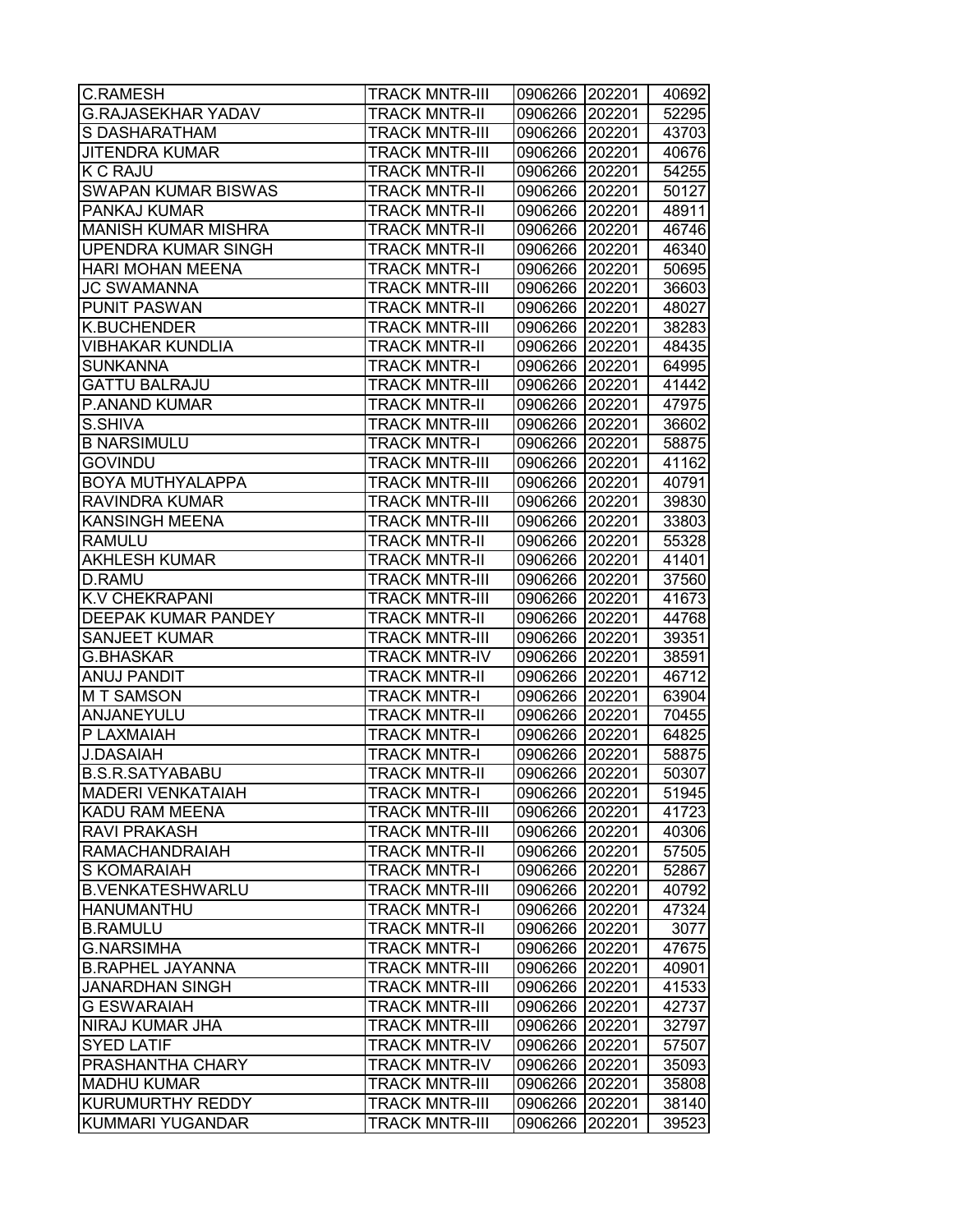| <b>BARRAJU DEVENDAR</b>      | <b>TRACK MNTR-IV</b>  | 0906266 202201 |        | 36813 |
|------------------------------|-----------------------|----------------|--------|-------|
| VANGURU SRISAILAM            | <b>TRACK MNTR-III</b> | 0906266 202201 |        | 38073 |
| <b>C.JAYA RAMULU</b>         | <b>TRACK MNTR-III</b> | 0906266 202201 |        | 39466 |
| <b>SAGAR JATOTHU</b>         | <b>TRACK MNTR-IV</b>  | 0906266 202201 |        | 37917 |
| RAMAVATH JAINDER             | <b>TRACK MNTR-III</b> | 0906266 202201 |        | 46360 |
| K.RAGHUVEER REDDY            | <b>TRACK MNTR-III</b> | 0906266 202201 |        | 35239 |
| A.VEERA RAGHAVULU            | <b>TRACK MNTR-III</b> | 0906266 202201 |        | 39910 |
| NALLABOLU RAM MOHAN REDDY    | <b>TRACK MNTR-III</b> | 0906266 202201 |        | 35777 |
| NETHAVATH NARESH             | <b>TRACK MNTR-IV</b>  | 0906266 202201 |        | 34819 |
| <b>SANKELLA BHASKAR</b>      | <b>TRACK MNTR-IV</b>  | 0906266 202201 |        | 33034 |
| R.VIJAI                      | <b>TRACK MNTR-III</b> | 0906266 202201 |        | 35532 |
| POOJA DEVI                   | <b>TRACK MNTR-IV</b>  | 0906266 202201 |        | 31084 |
| DUMPALA MADHU                | <b>TRACK MNTR-IV</b>  | 0906266 202201 |        | 32251 |
| RUDRAMONI SAIRAM             | <b>TRACK MNTR-IV</b>  | 0906266 202201 |        | 33419 |
| G.PRABHAKER GOUD             | <b>TRACK MNTR-IV</b>  | 0906266 202201 |        | 37534 |
| OMKAR                        | <b>TRACK MNTR-IV</b>  | 0906266 202201 |        | 30866 |
| <b>AMAN RAJ</b>              | <b>TRACK MNTR-IV</b>  | 0906266 202201 |        | 31285 |
| BK.UTTAM                     | <b>TRACK MNTR-IV</b>  | 0906266 202201 |        | 29784 |
| P.SRIDHAR NAYAK              | <b>TRACK MNTR-IV</b>  | 0906266 202201 |        | 35934 |
| <b>N.VEERESH</b>             | <b>TRACK MNTR-IV</b>  | 0906266 202201 |        | 31084 |
| <b>SUSHANT KUMAR MAHATO</b>  | <b>TRACK MNTR-IV</b>  | 0906266 202201 |        | 31468 |
| <b>SUNNY KASANA</b>          | <b>TRACK MNTR-IV</b>  | 0906266 202201 |        | 32452 |
| <b>SANDEEP KUMAR</b>         | <b>TRACK MNTR-IV</b>  | 0906266 202201 |        | 36801 |
| PARUSHA RAMUDU               | <b>TRACK MNTR-IV</b>  | 0906266 202201 |        | 31084 |
| K.ANJANEYULU                 | <b>TRACK MNTR-IV</b>  | 0906266 202201 |        | 31250 |
| SABAVATH RAMESH              | <b>TRACK MNTR-IV</b>  | 0906266 202201 |        | 39952 |
| <b>VIKAS GAUTAM</b>          | <b>TRACK MNTR-IV</b>  | 0906266 202201 |        | 34134 |
| <b>M.SHIVA KUMAR</b>         | <b>TRACK MNTR-IV</b>  | 0906266 202201 |        | 32419 |
| MUDAVATH GANESH              | <b>TRACK MNTR-III</b> | 0906266 202201 |        | 34832 |
| MIRJAPURAM RANGASWAMY        | <b>TRACK MNTR-IV</b>  | 0906266 202201 |        | 33585 |
| <b>KARNEKOTA NIRESH</b>      | <b>TRACK MNTR-IV</b>  | 0906266 202201 |        | 34086 |
| <b>HARI SHANKAR</b>          | <b>TRACK MNTR-IV</b>  | 0906266 202201 |        | 35818 |
| P.GOVARDHAN GOUD             | <b>TRACK MNTR-IV</b>  | 0906266 202201 |        | 33451 |
| <b>M.NARSING RAO</b>         | <b>TRACK MNTR-IV</b>  | 0906266 202201 |        | 34135 |
| <b>SURJEET KUMAR</b>         | <b>TRACK MNTR-IV</b>  | 0906266 202201 |        | 32286 |
| <b>MANIBHUSHAN KUMAR RAY</b> | <b>TRACK MNTR-IV</b>  | 0906266 202201 |        | 34934 |
| <b>AMAN MISHRA</b>           | <b>TRACK MNTR-IV</b>  | 0906266 202201 |        | 32633 |
| <b>LOKESH KUMAR</b>          | <b>TRACK MNTR-IV</b>  | 0906266 202201 |        | 32786 |
| <b>RANJAN KUMAR</b>          | <b>TRACK MNTR-IV</b>  | 0906266 202201 |        | 30892 |
| KATRAVATH SRINIVAS           | <b>TRACK MNTR-IV</b>  | 0906266 202201 |        | 33769 |
| A.VINOD KUMAR                | <b>TRACK MNTR-IV</b>  | 0906266 202201 |        | 37067 |
| <b>DILLI ANILKUMAR REDDY</b> | <b>TRACK MNTR-IV</b>  | 0906266 202201 |        | 33684 |
| <b>SREENIVASULU.B</b>        | <b>TRACK MNTR-IV</b>  | 0906266 202201 |        | 36384 |
| KRISHNA KUMAR GOUD ETTE      | <b>TRACK MNTR-IV</b>  | 0906266 202201 |        | 30700 |
| <b>SUBHASH KUMAR</b>         | <b>TRACK MNTR-IV</b>  | 0906266 202201 |        | 33600 |
| <b>ALOK KUMAR</b>            | <b>TRACK MNTR-IV</b>  | 0906266 202201 |        | 32068 |
| <b>MANTOSH YADAV</b>         | <b>TRACK MNTR-IV</b>  | 0906266 202201 |        | 34420 |
| <b>OMKAR SINGH</b>           | <b>TRACK MNTR-IV</b>  | 0906266 202201 |        | 32119 |
| <b>J.RAMESH</b>              | <b>TRACK MNTR-IV</b>  | 0906266 202201 |        | 32085 |
| <b>B.NAGESHWAR REDDY</b>     | <b>TRACK MNTR-IV</b>  | 0906266 202201 |        | 38184 |
| <b>V.RAMESH NAYAK</b>        | <b>TRACK MNTR-III</b> | 0906266 202201 |        | 36877 |
| GOVINDA RAJU.T               | <b>TRACK MNTR-IV</b>  | 0906266        | 202201 | 38019 |
| K.BHEEMANNA                  | <b>TRACK MNTR-IV</b>  | 0906266        | 202201 | 33934 |
| NAVDEEP KUMAR                | <b>TRACK MNTR-IV</b>  | 0906266        | 202201 | 34536 |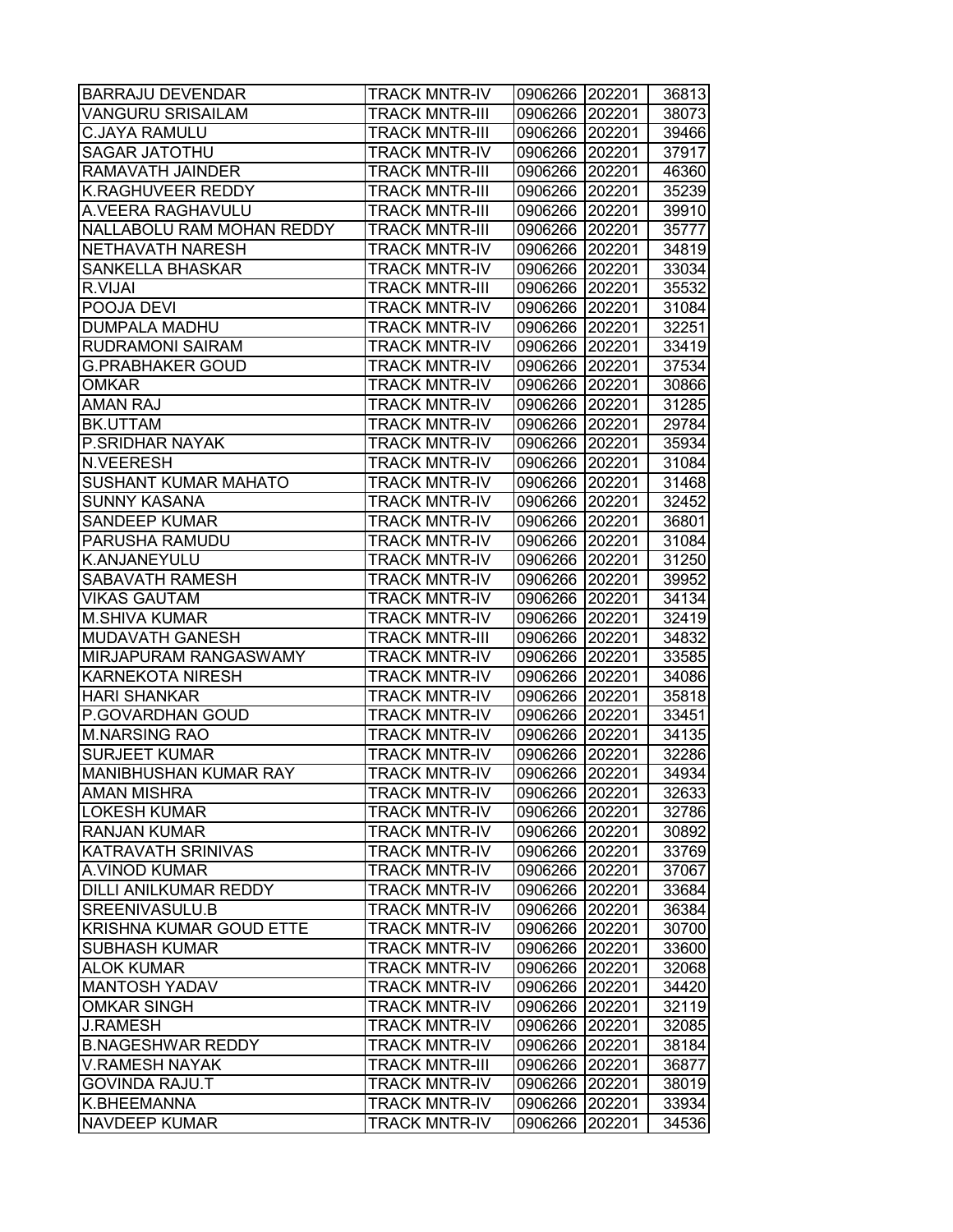| <b>ANGOTH CHAKRADHAR</b>                    | <b>TRACK MNTR-III</b>            | 0906266 202201 |        | 33870  |
|---------------------------------------------|----------------------------------|----------------|--------|--------|
| <b>SHUBHAM KUMAR</b>                        | <b>TRACK MNTR-IV</b>             | 0906266 202201 |        | 32367  |
| <b>NITIN</b>                                | <b>TRACK MNTR-IV</b>             | 0906266 202201 |        | 33769  |
| <b>BAIDHNATH KUMAR</b>                      | <b>TRACK MNTR-IV</b>             | 0906266 202201 |        | 31484  |
| <b>RUPESH MAHTO</b>                         | <b>TRACK MNTR-IV</b>             | 0906266 202201 |        | 28900  |
| <b>JALLY DASHARATHAM</b>                    | <b>TRACK MNTR-IV</b>             | 0906266 202201 |        | 32400  |
| <b>RAJESH</b>                               | <b>TRACK MNTR-IV</b>             | 0906266 202201 |        | 37985  |
| SAROJ KUMAR MANDAL                          | <b>TRACK MNTR-IV</b>             | 0906266 202201 |        | 34601  |
| <b>B.CHANDRAKANTH</b>                       | <b>TRACK MNTR-IV</b>             | 0906266 202201 |        | 32085  |
| <b>SHAILENDRA KUMAR</b>                     | <b>TRACK MNTR-IV</b>             | 0906266 202201 |        | 34717  |
| <b>HITESH KUMAR</b>                         | <b>TRACK MNTR-IV</b>             | 0906266 202201 |        | 34651  |
| <b>VIKASH KUMAR PASVAN</b>                  | <b>TRACK MNTR-IV</b>             | 0906266 202201 |        | 32684  |
| PATTAPARLA SHARATHBABU GOUD   TRACK MNTR-IV |                                  | 0906266 202201 |        | 38350  |
| <b>BELLE SHIVASHANKAR</b>                   | <b>TRACK MNTR-IV</b>             | 0906266 202201 |        | 36184  |
| <b>AMOSH</b>                                | <b>TRACK MNTR-IV</b>             | 0906266 202201 |        | 32600  |
| M.LAXMAN                                    | <b>TRACK MNTR-IV</b>             | 0906266        | 202201 | 31568  |
| SUDHIR KUMAR MAHESH                         | <b>TRACK MNTR-IV</b>             | 0906266 202201 |        | 28307  |
| <b>RISHI LAL DEV</b>                        | <b>TRACK MNTR-IV</b>             | 0906266 202201 |        | 33201  |
| <b>DIVYANSHU KUMAR RAI</b>                  | <b>TRACK MNTR-IV</b>             | 0906266 202201 |        | 35767  |
| <b>M.ARAVIND</b>                            | <b>TRACK MNTR-IV</b>             | 0906266 202201 |        | 34451  |
| A SRIKANTH REDDY                            | <b>TRACK MNTR-IV</b>             | 0906266 202201 |        | 33534  |
| <b>V.RAVI KUMAR</b>                         | ASST(PWAY)                       | 0906266 202201 |        | 33584  |
| <b>HRADESH KUMAR</b>                        | <b>TRACK MNTR-IV</b>             | 0906266 202201 |        | 33119  |
| <b>C.ANAND KUMAR</b>                        | WELDER-III                       | 0906266 202201 |        | 37532  |
| <b>MD.FAROOQ</b>                            | <b>TRACK MNTR-IV</b>             | 0906266 202201 |        | 35811  |
| <b>U.MANOHAR</b>                            | <b>TRACK MNTR-IV</b>             | 0906266 202201 |        | 37795  |
| <b>E.SRIKAR BABU</b>                        | <b>TRACK MNTR-IV</b>             | 0906266 202201 |        | 35475  |
| THIRUPATHIGARI NARASIMHA REDD'TRACK MNTR-IV |                                  | 0906266 202201 |        | 31387  |
| <b>G.RAVI KUMAR</b>                         | <b>TRACK MNTR-IV</b>             | 0906266 202201 |        | 30759  |
| <b>B.NAGAMANI</b>                           | ASST(WORKS)                      | 0906267 202201 |        | 51010  |
| <b>BANDELA MALLESHAM</b>                    | ASST(WORKS)                      | 0906268 202201 |        | 37793  |
| <b>T.ANAND MOHAN DAS</b>                    | Sr.TECH. MASON                   | 0906268 202201 |        | 57778  |
| <b>SYED RAHMUTULLAH QUADRI</b>              | ASST(WORKS)                      | 0906268 202201 |        | 47326  |
| JAGADISH D N                                | Sr. CLERK                        | 0906268 202201 |        | 59296  |
| M V SHANTA KUMARI                           | TECH.(MASON)-III                 | 0906268 202201 |        | 52638  |
| KALIDINDI SRINIVASA RAJU                    | SE (P.WAY)                       | 0906268 202201 |        | 144330 |
| K.SATYANARAYANA                             | SSE (WORKS)                      | 0906268 202201 |        | 123346 |
| CHANDRAKALABAI                              | TECH.(MASON)-I                   | 0906268 202201 |        | 65276  |
| <b>U EKAMBARESWAR</b>                       | SSE (P.WAY)                      | 0906268 202201 |        | 158762 |
| <b>K.RAMESH</b>                             | Sr.TECH. CARPENT0906268   202201 |                |        | 71550  |
| <b>MIR MOHAMMED ALI</b>                     | ASST(WORKS)                      | 0906268 202201 |        | 36799  |
| <b>ADVATH RAVI</b>                          | TECH.CARPENTER 0906268 202201    |                |        | 50370  |
| <b>G S KIRAN KUMAR</b>                      | Sr.TECH. MASON                   | 0906268 202201 |        | 69654  |
| P. VINOD KUMAR                              | <b>TRACK MNTR-III</b>            | 0906268 202201 |        | 36161  |
| <b>NIRMAL KUMAR SINGH</b>                   | ASST(WORKS)                      | 0906268 202201 |        | 42893  |
| DARAUL HUSSAIN BARBHULYA                    | ASST(WORKS)                      | 0906268 202201 |        | 40543  |
| P NAVEEN                                    | <b>TECH(PAINTER)-I</b>           | 0906268 202201 |        | 52274  |
| D SURYACHANDRA RAO                          | Ch.OS                            | 0906268 202201 |        | 118634 |
| N.M.K.CHARY                                 | ASST(WORKS)                      | 0906268 202201 |        | 40292  |
| <b>AMGOTH MOHILAL</b>                       | TECH.CARPENTER 0906268   202201  |                |        | 54498  |
| <b>K.SHYAM PRASAD</b>                       | JE (P.WAY)                       | 0906268 202201 |        | 80650  |
| <b>BENDE SRINIVAS GOUD</b>                  | ASST(WORKS)                      | 0906268 202201 |        | 43543  |
| Y SRINIVASA RAO                             | SSE (P.WAY)                      | 0906268        | 202201 | 141940 |
| <b>RANJAN KUMAR</b>                         | ASST(WORKS)                      | 0906268        | 202201 | 35582  |